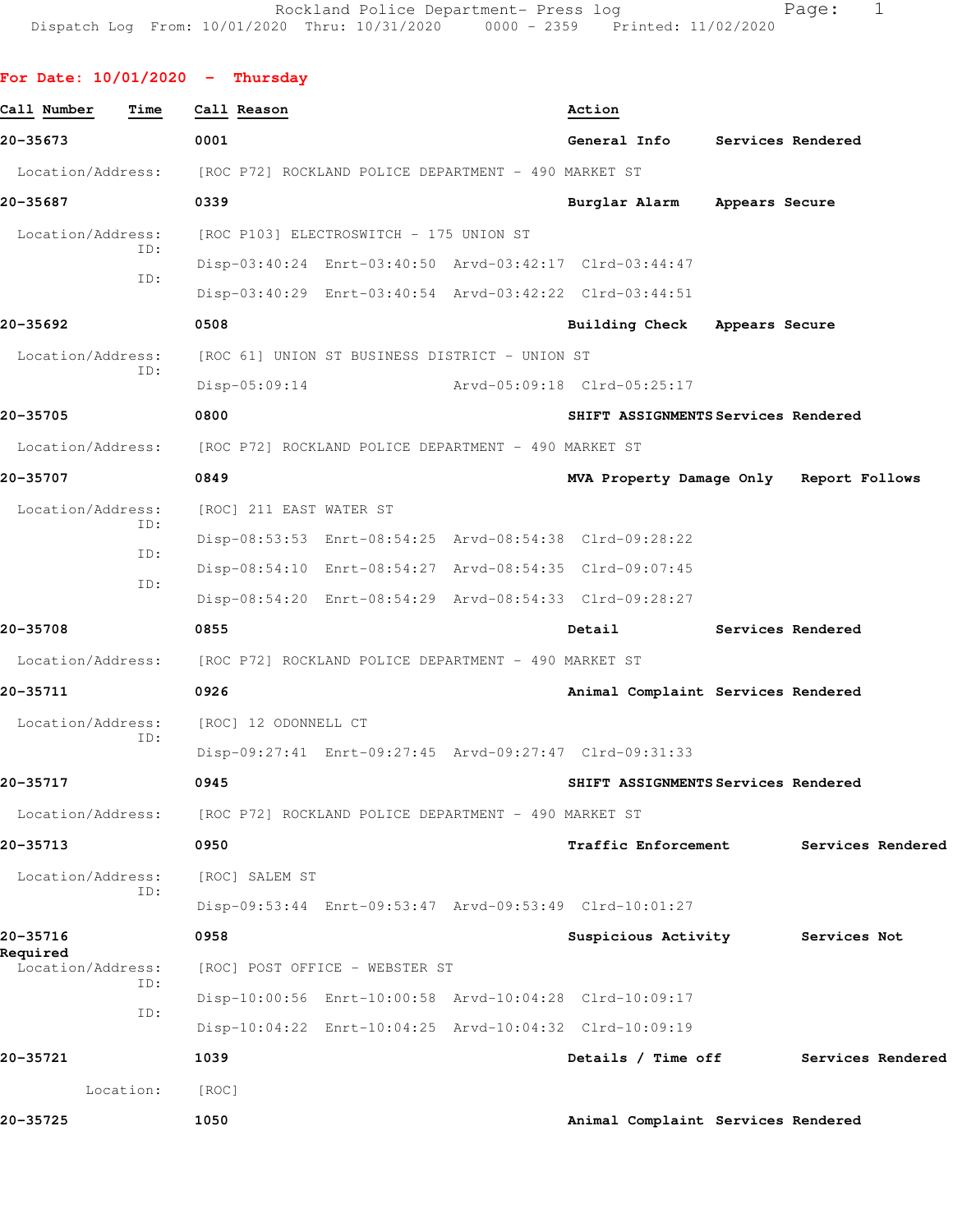|                          | Dispatch Log From: 10/01/2020 Thru: 10/31/2020 0000 - 2359 Printed: 11/02/2020 | Rockland Police Department- Press log |                                            | 2<br>Page:        |
|--------------------------|--------------------------------------------------------------------------------|---------------------------------------|--------------------------------------------|-------------------|
| Location/Address:        | [ROC 195] 248 PLAIN ST                                                         |                                       |                                            |                   |
| ID:                      | Disp-10:52:25 Enrt-10:52:29 Arvd-10:52:32 Clrd-10:58:16                        |                                       |                                            |                   |
| 20-35726                 | 1056                                                                           |                                       | Lost/Found Property Services Rendered      |                   |
| Location/Address:        | [ROC] 43 TAUNTON AVE                                                           |                                       |                                            |                   |
| ID:                      |                                                                                |                                       | Arvd-10:56:00 Clrd-10:59:40                |                   |
| 20-35740                 | 1242                                                                           |                                       | Details / Time off Services Rendered       |                   |
| Location:                | [ROC]                                                                          |                                       |                                            |                   |
| 20-35746                 | 1337                                                                           |                                       | Assist Public Arrest (s) Made              |                   |
| Location/Address:<br>ID: | [ROC] 21 BLANCHARD ST                                                          |                                       |                                            |                   |
| ID:                      | $Disp-13:40:00$                                                                |                                       | Arvd-13:40:12 Clrd-14:05:43                |                   |
| Refer To Arrest:         | $Disp-13:40:07$<br>20ROC-35746-AR                                              |                                       | Arvd-13:40:14 Clrd-13:58:18                |                   |
| Arrest:<br>Address:      | MAHONEY, JEFFREY ALLEN<br>21 BLANCHARD ST<br>ROCKLAND, MA                      |                                       |                                            |                   |
| Age:<br>Charges:         | 34<br>ABUSE PREVENTION ORDER, VIOLATE                                          |                                       |                                            |                   |
| 20-35747                 | 1343                                                                           |                                       | Health & Welfare Check Services Rendered   |                   |
| Location/Address:        | [ROC P47] BEST WESTERN - 909 HINGHAM ST                                        |                                       |                                            |                   |
| ID:                      | Disp-13:58:32 Enrt-13:59:44 Arvd-14:04:57 Clrd-14:20:46                        |                                       |                                            |                   |
| ID:                      | Disp-13:59:37 Enrt-13:59:41 Arvd-14:04:54 Clrd-14:13:17                        |                                       |                                            |                   |
| 20-35752                 | 1411                                                                           |                                       | Disturbance                                | Services Rendered |
| Location/Address:        | [ROC 58] NORTH RIVER COLLABORATIVE SCHOOL - 525 BEECH ST                       |                                       |                                            |                   |
| ID:                      | Disp-14:13:27 Enrt-14:13:31 Arvd-14:14:04 Clrd-14:25:10                        |                                       |                                            |                   |
| ID:                      | Disp-14:14:01 Enrt-14:14:12 Arvd-14:14:24 Clrd-14:25:08                        |                                       |                                            |                   |
| ID:                      | Disp-14:14:18 Enrt-14:14:21 Arvd-14:16:20 Clrd-14:25:58                        |                                       |                                            |                   |
| 20-35755                 | 1433                                                                           |                                       | Details / Time off Services Rendered       |                   |
| Location:                | [ROC]                                                                          |                                       |                                            |                   |
| 20-35759                 | 1500                                                                           |                                       | Larceny / Forgery/ Fraud Services Rendered |                   |
| Location/Address:        | [ROC] 153 TURNER RD                                                            |                                       |                                            |                   |
| ID:                      | Disp-15:03:31 Enrt-15:04:11 Arvd-15:16:59 Clrd-15:30:56                        |                                       |                                            |                   |
| 20-35763                 | 1547                                                                           |                                       | Details / Time off Services Rendered       |                   |
| Location:                | [ROC]                                                                          |                                       |                                            |                   |
| 20-35766                 | 1601                                                                           |                                       | SHIFT ASSIGNMENTS Services Rendered        |                   |
|                          | Location/Address: [ROC P72] ROCKLAND POLICE DEPARTMENT - 490 MARKET ST         |                                       |                                            |                   |
| 20-35765                 | 1607                                                                           |                                       | Health & Welfare Check                     | Unfounded         |
| Location/Address:        | [ROC] 69 LINDEN ST Apt. #1                                                     |                                       |                                            |                   |
| ID:                      | Disp-16:08:21 Enrt-16:09:29 Arvd-16:12:27 Clrd-16:27:35                        |                                       |                                            |                   |
| ID:                      | Disp-16:08:26 Enrt-16:09:27 Arvd-16:12:27 Clrd-16:27:35                        |                                       |                                            |                   |
|                          |                                                                                |                                       |                                            |                   |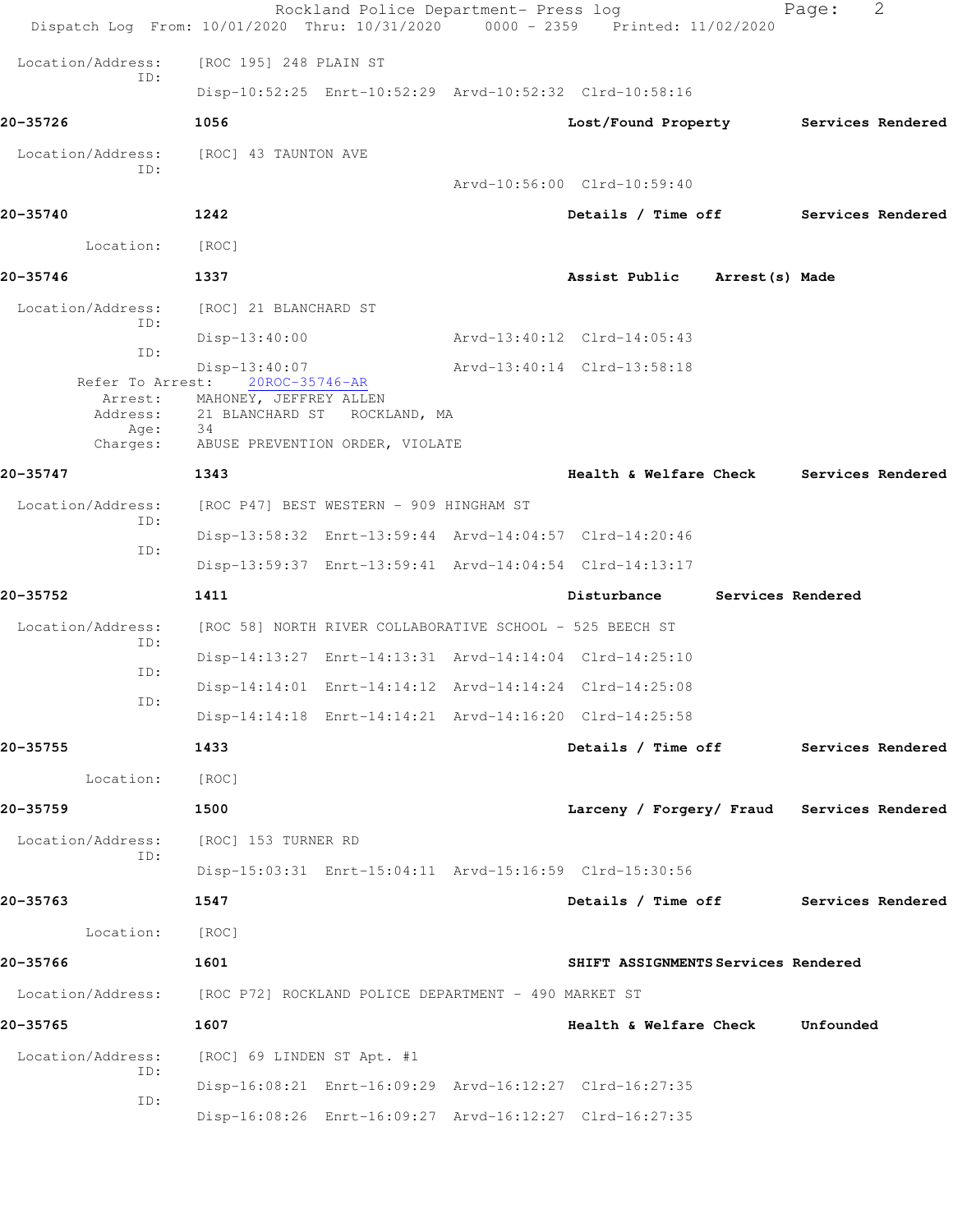| 20-35773                 | 1708                                                                   | Animal Complaint Services Rendered         |              |                   |                   |
|--------------------------|------------------------------------------------------------------------|--------------------------------------------|--------------|-------------------|-------------------|
| Location/Address:        | [ROC] 495 UNION ST                                                     |                                            |              |                   |                   |
| ID:                      | Disp-17:10:17 Enrt-17:10:23 Arvd-17:14:25 Clrd-17:14:57                |                                            |              |                   |                   |
| 20-35775                 | 1712                                                                   | Harassment                                 | Investigated |                   |                   |
| Location/Address:        | [ROC P72] ROCKLAND POLICE DEPARTMENT - 490 MARKET ST                   |                                            |              |                   |                   |
| ID:                      | Disp-17:17:31                                                          | $Clrd-17:17:40$                            |              |                   |                   |
| 20-35777                 | 1717                                                                   | Animal Complaint Services Rendered         |              |                   |                   |
| Location/Address:        | [ROC P75] UNION POINT - BILL DELAHUNT PKWY                             |                                            |              |                   |                   |
| ID:                      |                                                                        | Arvd-17:17:00 Clrd-17:21:43                |              |                   |                   |
| 20-35778                 | 1750                                                                   | Motor Vehicle Stop                         |              | Verbal Warning    |                   |
| Location/Address:        | [ROC] 247 CENTRE AVE                                                   |                                            |              |                   |                   |
| ID:                      |                                                                        | Arvd-17:50:00 Clrd-17:54:26                |              |                   |                   |
| 20-35786                 | 1901                                                                   | Motor Vehicle Complaint Gone on arrival    |              |                   |                   |
| Vicinity of:             | [ROC] 20 PLAIN ST @ 104 MARKET ST                                      |                                            |              |                   |                   |
| ID:                      | Disp-19:04:16 Enrt-19:04:23 Arvd-19:04:52 Clrd-19:11:59                |                                            |              |                   |                   |
| 20-35790                 | 1912                                                                   | Suspicious Activity                        |              |                   | Services Rendered |
| Location/Address:        | [ROC] 176 HOWARD ST                                                    |                                            |              |                   |                   |
| ID:                      | Disp-19:13:11 Enrt-19:13:15                                            | Clrd-19:22:28                              |              |                   |                   |
| ID:                      | Disp-19:14:25 Enrt-19:14:29 Arvd-19:16:28 Clrd-19:43:44                |                                            |              |                   |                   |
| 20-35792                 | 2000                                                                   | Health & Welfare Check                     |              |                   | Services Rendered |
| Location/Address:        | [ROC] 224 MYRTLE ST                                                    |                                            |              |                   |                   |
| ID:<br>ID:               | Disp-20:03:41 Enrt-20:12:21                                            | $Clrd-20:13:51$                            |              |                   |                   |
|                          | Disp-20:03:41 Enrt-20:12:21                                            | $Clrd-20:13:42$                            |              |                   |                   |
| 20-35793                 | 2006                                                                   | MVA Property Damage Only Services Rendered |              |                   |                   |
| Location/Address:<br>ID: | [ROC P56] BURGER KING - 1333 HINGHAM ST                                |                                            |              |                   |                   |
|                          | Disp-20:13:09 Enrt-20:13:19 Arvd-20:17:11 Clrd-20:51:31                |                                            |              |                   |                   |
| 20-35794                 | 2008                                                                   | General Incident Services Rendered         |              |                   |                   |
| Location/Address:<br>ID: | [ROC] UNION ST                                                         |                                            |              |                   |                   |
| ID:                      | Disp-20:10:32 Enrt-20:12:06 Arvd-20:12:52 Clrd-20:48:52                |                                            |              |                   |                   |
| ID:                      | Disp-20:10:32 Enrt-20:12:10                                            | Clrd-20:12:58                              |              |                   |                   |
|                          | Disp-02:40:10 Enrt-02:40:15 Arvd-02:43:38 Clrd-10/02/2020 @ 02:45:24   |                                            |              |                   |                   |
| 20-35797                 | 2034                                                                   | <b>BOLO BROCKTON</b>                       |              | Services Rendered |                   |
|                          | Location/Address: [ROC P72] ROCKLAND POLICE DEPARTMENT - 490 MARKET ST |                                            |              |                   |                   |
| 20-35798                 | 2043                                                                   | Prisioner Transport Services Rendered      |              |                   |                   |
| Location:<br>ID:         | [ROC] SSH - 55 FOGG ST WEYMOUTH                                        |                                            |              |                   |                   |
|                          |                                                                        | Arvd-20:43:00 Clrd-10/02/2020 @ 00:36:14   |              |                   |                   |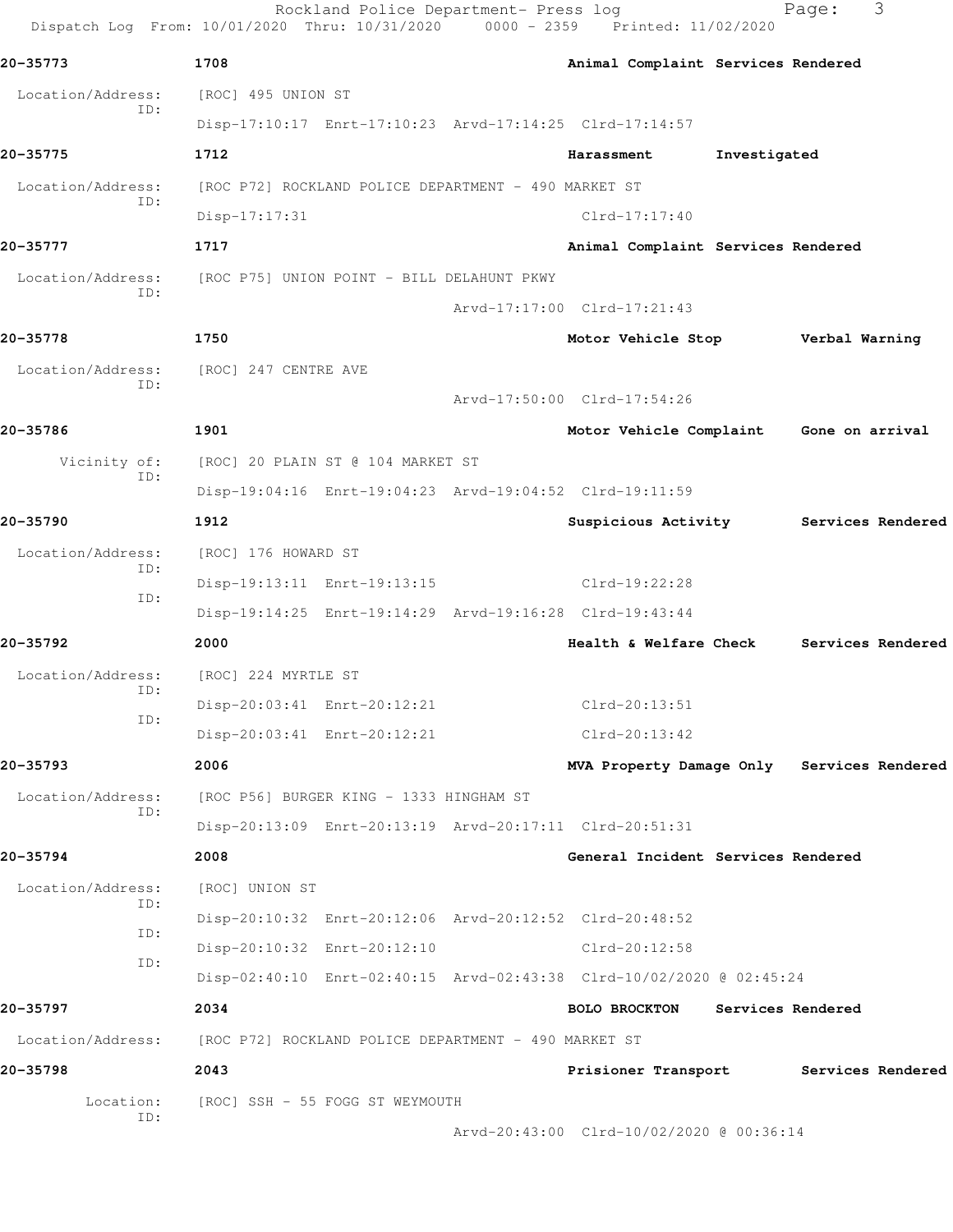Rockland Police Department- Press log entitled and Page: 4 Dispatch Log From: 10/01/2020 Thru: 10/31/2020 0000 - 2359 Printed: 11/02/2020

| 20-35800                 | 2047                                                    | VACATION DAY | Services Rendered |
|--------------------------|---------------------------------------------------------|--------------|-------------------|
| Location:                | [ROC]                                                   |              |                   |
| 20-35802                 | 2058                                                    | 911 Hang Up  | Investigated      |
| Location/Address:<br>ID: | [ROC] 177 MARTHA DR Apt. #A                             |              |                   |
|                          | Disp-21:01:36 Enrt-21:01:45 Arvd-21:02:40 Clrd-21:05:01 |              |                   |

## **For Date: 10/02/2020 - Friday**

| 20-35813                       | 0003                                                                   | General Info Services Rendered          |                   |                   |  |
|--------------------------------|------------------------------------------------------------------------|-----------------------------------------|-------------------|-------------------|--|
|                                | Location/Address: [ROC P72] ROCKLAND POLICE DEPARTMENT - 490 MARKET ST |                                         |                   |                   |  |
| 20-35815                       | 0032                                                                   | <b>Building Check</b>                   | Investigated      |                   |  |
| Location/Address:              | [ROC] TAUNTON AVE                                                      |                                         |                   |                   |  |
| ID:                            |                                                                        | Arvd-00:32:54 Clrd-00:33:09             |                   |                   |  |
| 20-35816                       | 0134                                                                   | Details / Time off COMP NIGHT           |                   |                   |  |
| Services Rendered<br>Location: | [ROC]                                                                  |                                         |                   |                   |  |
| 20-35818                       | 0235                                                                   | Suspicious Activity 5ent On Way         |                   |                   |  |
| Location/Address:              | [ROC] 9 SALEM ST @ 754 UNION ST                                        |                                         |                   |                   |  |
| ID:                            | Disp-02:44:14 Enrt-02:44:23 Arvd-02:44:26 Clrd-02:48:13                |                                         |                   |                   |  |
| ID:                            | Disp-02:45:32 Enrt-02:45:36 Arvd-02:45:40 Clrd-02:48:19                |                                         |                   |                   |  |
| 20-35822                       | 0555                                                                   | Building Check Building Checked/Secured |                   |                   |  |
| Location/Address:              | [ROC] UNION ST                                                         |                                         |                   |                   |  |
| TD:                            |                                                                        | Arvd-05:56:23 Clrd-06:12:35             |                   |                   |  |
| 20-35827                       | 0654                                                                   | Neighbor Disturbance Services Rendered  |                   |                   |  |
| Location/Address:              | [ROC] 296 HOWARD ST                                                    |                                         |                   |                   |  |
| ID:                            | Disp-06:58:11                                                          | Clrd-07:06:30                           |                   |                   |  |
| 20-35829                       | 0707                                                                   | Details / Time off Services Rendered    |                   |                   |  |
| Location: [ROC]                |                                                                        |                                         |                   |                   |  |
| 20-35830                       | 0719                                                                   | Details                                 | No Service        |                   |  |
| Location:                      | [ROC]                                                                  |                                         |                   |                   |  |
| 20-35832                       | 0749                                                                   | Disturbance                             | Services Rendered |                   |  |
| Location/Address:              | [ROC] 294 HOWARD ST                                                    |                                         |                   |                   |  |
| ID:                            | Disp-07:52:03 Enrt-07:55:55 Arvd-07:56:09 Clrd-08:02:03                |                                         |                   |                   |  |
| 20-35833                       | 0806                                                                   | Information Call No Action Required     |                   |                   |  |
| Location/Address:              | [ROC P72] ROCKLAND POLICE DEPARTMENT - 490 MARKET ST                   |                                         |                   |                   |  |
| 20-35835                       | 0836                                                                   | Assist Other Agency                     |                   | Services Rendered |  |
| Location/Address:              | [ROC] 37 SALEM ST                                                      |                                         |                   |                   |  |
| ID:                            | Disp-08:37:05 Enrt-08:37:11 Arvd-08:51:46 Clrd-09:12:04                |                                         |                   |                   |  |
|                                |                                                                        |                                         |                   |                   |  |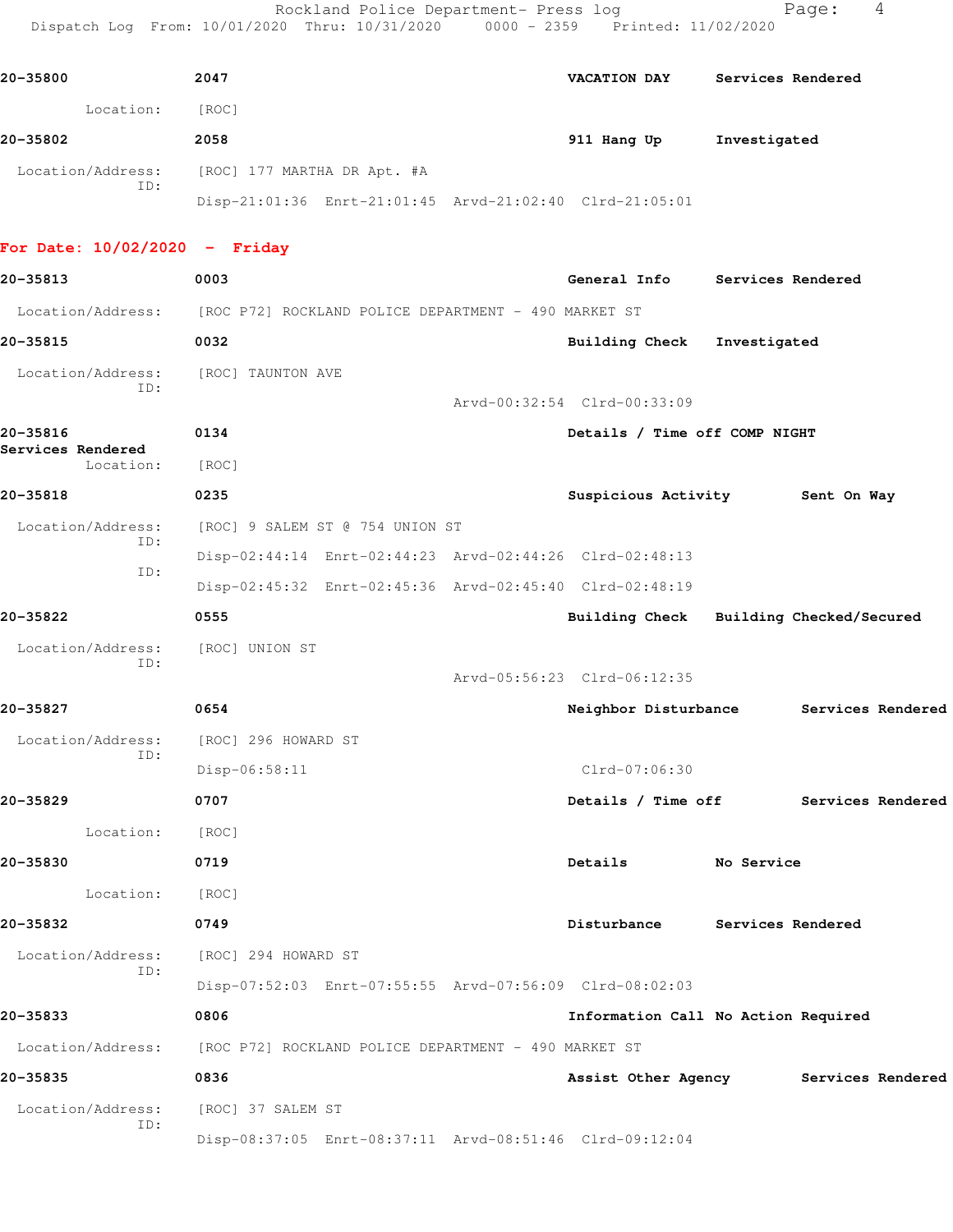Rockland Police Department- Press log Fage: 5 Dispatch Log From: 10/01/2020 Thru: 10/31/2020 0000 - 2359 Printed: 11/02/2020

**20-35836 0839 Traffic Enforcement Services Rendered** Location/Address: [ROC] SUMMER ST ID: Arvd-08:40:42 Clrd-09:23:05 **20-35838 0845 911 Hang Up Services Rendered** Location/Address: [ROC] 200 WEYMOUTH ST ID: Disp-08:46:55 Enrt-08:46:57 Arvd-08:51:17 Clrd-09:03:09 **20-35840 0935 911 Accidental Services Not Required** Location/Address: [ROC] 4 MEREDITH WAY ID: Disp-09:35:25 Clrd-09:37:48 **20-35845 1002 Traffic Enforcement Citation/Warning Issued**  Location/Address: [ROC] SALEM ST ID: Arvd-10:02:00 Clrd-10:32:54 **20-35852 1111 Motor Vehicle Stop Services Rendered** Vicinity of: [ROC] 40 BEECH ST @ 329 SUMMER ST ID: Arvd-11:11:00 Clrd-11:19:31 **20-35854 1117 Information Call Services Rendered** Location/Address: [ROC P72] ROCKLAND POLICE DEPARTMENT - 490 MARKET ST **20-35855 1128 Details / Time off No Action Required**  Location: [ROC] **20-35856 1138 Detail No Action Required** Location/Address: [ROC P72] ROCKLAND POLICE DEPARTMENT - 490 MARKET ST **20-35862 1257 Larceny / Forgery/ Fraud Services Rendered** Location/Address: [ROC] 7 NELSON RD ID: Disp-13:00:13 Clrd-13:01:51 **20-35863 1309 MVA Property Damage Only Services Rendered** Location/Address: [ROC P55] HOME DEPOT - 1149 HINGHAM ST ID: Disp-13:13:57 Enrt-13:14:05 Arvd-13:21:53 Clrd-14:03:50 ID: Disp-14:25:16 Enrt-14:26:53 Clrd-14:26:58 **20-36242 1320 Animal Complaint Services Rendered** Location/Address: [ROC] RESERVOIR PARK DR **20-35865 1356 Details / Time off No Action Required**  Location: [ROC] **20-35866 1358 911 Accidental Services Rendered** Location/Address: [ROC] 20 MILLBROOK DR ID: Disp-13:59:24 Enrt-13:59:49 Clrd-14:03:39 ID: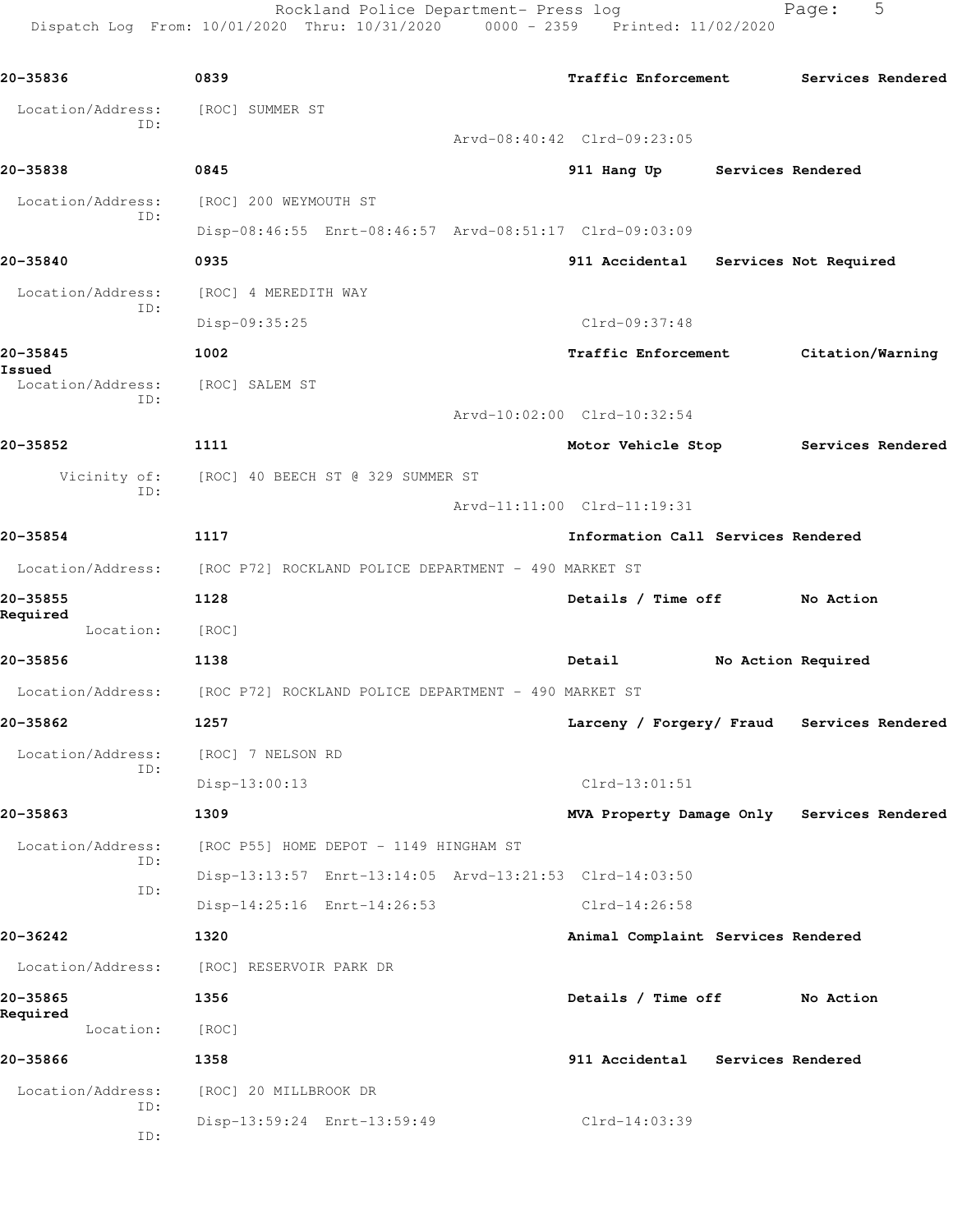| Dispatch Log From: 10/01/2020 Thru: 10/31/2020 0000 - 2359 Printed: 11/02/2020 |                                                      | Rockland Police Department- Press log                |                                                         | 6<br>Page:                                |
|--------------------------------------------------------------------------------|------------------------------------------------------|------------------------------------------------------|---------------------------------------------------------|-------------------------------------------|
|                                                                                |                                                      |                                                      | Disp-14:18:37 Enrt-14:18:39 Arvd-14:26:22 Clrd-14:26:29 |                                           |
| 20-35867                                                                       | 1400                                                 |                                                      | Disturbance                                             | Peace Restored                            |
| Location/Address:                                                              | [ROC] 135 UNION ST                                   |                                                      |                                                         |                                           |
| ID:<br>ID:                                                                     |                                                      |                                                      | Disp-14:03:25 Enrt-14:03:29 Arvd-14:04:07 Clrd-14:25:28 |                                           |
| ID:                                                                            |                                                      |                                                      | Disp-14:03:39 Enrt-14:03:41 Arvd-14:04:05 Clrd-14:18:37 |                                           |
| ID:                                                                            |                                                      |                                                      | Disp-14:03:50 Enrt-14:03:52 Arvd-14:04:01 Clrd-14:25:16 |                                           |
|                                                                                |                                                      |                                                      | Disp-14:14:51 Enrt-14:14:52 Arvd-14:14:53 Clrd-14:25:24 |                                           |
| 20-38622                                                                       | 1420                                                 |                                                      |                                                         | Animal Complaint Services Rendered        |
| Location/Address:                                                              | [ROC] 495 UNION ST                                   |                                                      |                                                         |                                           |
| 20-35871                                                                       | 1422                                                 |                                                      | <b>TIME OFF</b>                                         | No Action Required                        |
| Location/Address:<br>ID:                                                       | [ROC P72] ROCKLAND POLICE DEPARTMENT - 490 MARKET ST |                                                      |                                                         |                                           |
|                                                                                |                                                      |                                                      | Arvd-14:22:02 Clrd-14:23:31                             |                                           |
| 20-35874                                                                       | 1439                                                 |                                                      | Disturbance                                             | Services Rendered                         |
| Location/Address:<br>ID:                                                       | [ROC] 135 UNION ST                                   |                                                      |                                                         |                                           |
| ID:                                                                            |                                                      |                                                      | Disp-14:42:38 Enrt-14:43:12 Arvd-14:44:04 Clrd-14:51:46 |                                           |
| ID:                                                                            |                                                      | Disp-14:43:17 Enrt-14:43:19                          | $Clrd-14:44:01$                                         |                                           |
| ID:                                                                            |                                                      |                                                      | Disp-14:43:22 Enrt-14:43:24 Arvd-14:43:44 Clrd-14:50:20 |                                           |
|                                                                                |                                                      |                                                      | Disp-14:43:41 Enrt-14:43:43 Arvd-14:44:07 Clrd-14:50:18 |                                           |
| 20-35879<br>Required                                                           | 1508                                                 |                                                      | Details / Time off                                      | No Action                                 |
| Location:                                                                      | [ROC]                                                |                                                      |                                                         |                                           |
| 20-35881                                                                       | 1510                                                 |                                                      | Assist Public                                           | No Action Required                        |
| Location/Address:<br>ID:                                                       | [ROC] 10 CRABAPPLE CIR                               |                                                      |                                                         |                                           |
|                                                                                | Disp-15:16:46                                        |                                                      | $Clrd-15:17:53$                                         |                                           |
| 20-35886                                                                       | 1533                                                 |                                                      |                                                         | Motor Vehicle Complaint Services Rendered |
| Location/Address:<br>ID:                                                       | [ROC] 303 WEYMOUTH ST                                |                                                      |                                                         |                                           |
|                                                                                | Disp-15:37:17                                        |                                                      | $Clrd-15:38:41$                                         |                                           |
| 20-35885                                                                       | 1534                                                 |                                                      | 911 Hang Up                                             | Services Rendered                         |
| Location/Address:<br>ID:                                                       |                                                      | [ROC P55] HOME DEPOT - 1149 HINGHAM ST               |                                                         |                                           |
|                                                                                |                                                      |                                                      | Disp-15:36:00 Enrt-15:37:18 Arvd-15:44:11 Clrd-15:51:36 |                                           |
| 20-35893                                                                       | 1605                                                 |                                                      | General Info                                            | Services Not Required                     |
| Location/Address:<br>ID:                                                       |                                                      | [ROC P72] ROCKLAND POLICE DEPARTMENT - 490 MARKET ST |                                                         |                                           |
|                                                                                |                                                      |                                                      | Arvd-16:05:00 Clrd-16:09:18                             |                                           |
| 20-35895                                                                       | 1620                                                 |                                                      | Disturbance                                             | Provided Assistance                       |
| Location/Address:<br>ID:                                                       | [ROC] 84 MYRTLE ST                                   |                                                      |                                                         |                                           |
| ID:                                                                            |                                                      |                                                      | Disp-16:23:01 Enrt-16:23:09 Arvd-16:25:05 Clrd-16:41:34 |                                           |
|                                                                                |                                                      |                                                      | Disp-16:23:01 Enrt-16:23:10 Arvd-16:26:29 Clrd-16:32:09 |                                           |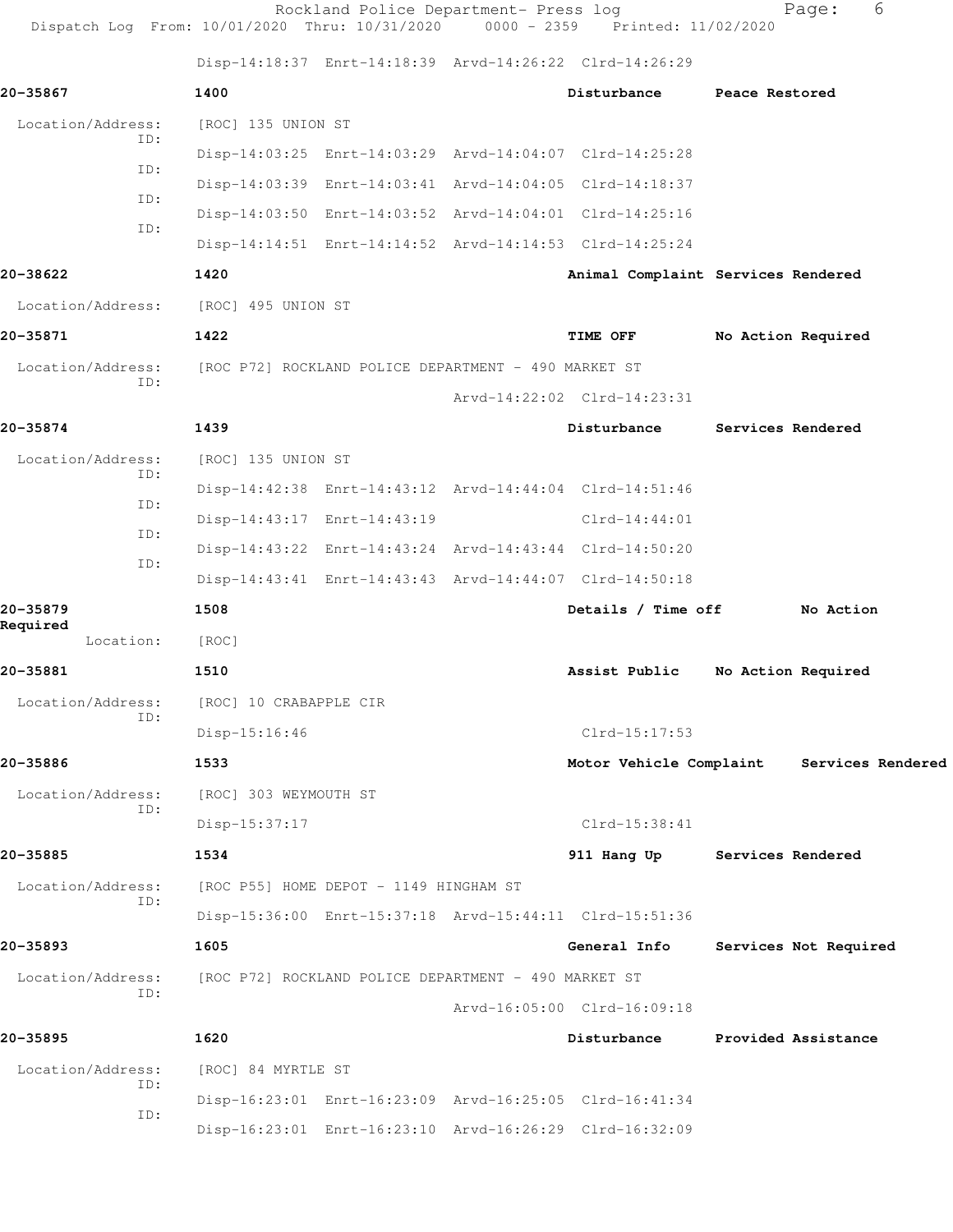Rockland Police Department- Press log entitled and Page: 7 Dispatch Log From: 10/01/2020 Thru: 10/31/2020 0000 - 2359 Printed: 11/02/2020

| 20-35898                      | 1645                                                    | Details / Time off          |                    | Services Rendered |
|-------------------------------|---------------------------------------------------------|-----------------------------|--------------------|-------------------|
| Location:                     | [ROC]                                                   |                             |                    |                   |
| 20-35900                      | 1706                                                    | Traffic Enforcement         |                    | Services Not      |
| Required<br>Location/Address: | [ROC] 246 EAST WATER ST @ 130 LIBERTY ST                |                             |                    |                   |
| ID:                           |                                                         | Arvd-17:07:46 Clrd-17:45:36 |                    |                   |
| 20-35903                      | 1716                                                    | Motor Vehicle Complaint     |                    | Services Rendered |
| Location/Address:             | [ROC] 115 J A DUNN MEM DR Apt. #1C                      |                             |                    |                   |
| ID:                           |                                                         | Arvd-17:16:00 Clrd-17:31:11 |                    |                   |
| 20-35905                      | 1726                                                    | Motor Vehicle Stop          |                    | Verbal Warning    |
| Vicinity of:<br>ID:           | [ROC] GEORGE ST                                         |                             |                    |                   |
|                               |                                                         | Arvd-17:26:00 Clrd-17:31:26 |                    |                   |
| 20-35906                      | 1734                                                    | Suspicious Activity         |                    | Unfounded         |
| Location/Address:             | [ROC] SALEM ST                                          |                             |                    |                   |
| ID:                           |                                                         | Arvd-17:34:00 Clrd-17:42:05 |                    |                   |
| 20-35907                      | 1734                                                    | Burglar Alarm               | No Action Required |                   |
| Location/Address:             | [ROC] 32 ARTHUR ST                                      |                             |                    |                   |
| 20-35911                      | 1749                                                    | Motor Vehicle Complaint     |                    | Services Rendered |
| Location/Address:<br>ID:      | [ROC] 63 CONCORD ST                                     |                             |                    |                   |
|                               |                                                         | Arvd-17:49:00 Clrd-17:59:07 |                    |                   |
| 20-35915                      | 1926                                                    | Details / Time off          |                    | Services Rendered |
| Location:                     | [ROC]                                                   |                             |                    |                   |
| 20-35917                      | 1951                                                    | Motor Vehicle Complaint     |                    | Services Rendered |
| Location/Address:<br>ID:      | [ROC] WEST WATER ST                                     |                             |                    |                   |
|                               |                                                         | Arvd-19:51:00 Clrd-19:55:11 |                    |                   |
| 20-35920                      | 2041                                                    | 911 Accidental              | Investigated       |                   |
| Location/Address:<br>ID:      | [ROC] 115 HARTSUFF ST                                   |                             |                    |                   |
| ID:                           | Disp-20:44:17 Enrt-20:44:40 Arvd-21:03:29 Clrd-21:06:43 |                             |                    |                   |
| ID:                           | Disp-20:44:22 Enrt-20:44:37 Arvd-20:47:39 Clrd-21:06:46 |                             |                    |                   |
|                               | Disp-20:44:27                                           | $Clrd-20:44:32$             |                    |                   |
| 20-35922                      | 2057                                                    | 911 Accidental              | Investigated       |                   |
| Location/Address:<br>ID:      | [ROC] 29 PARK ST                                        |                             |                    |                   |
|                               | Disp-21:08:34 Enrt-21:08:38 Arvd-21:11:00 Clrd-21:15:49 |                             |                    |                   |
| 20-35926                      | 2134                                                    | Assist Public               | Services Rendered  |                   |
| Location/Address:<br>ID:      | [ROC] 296 HOWARD ST                                     |                             |                    |                   |
|                               |                                                         | Arvd-21:34:00 Clrd-21:35:15 |                    |                   |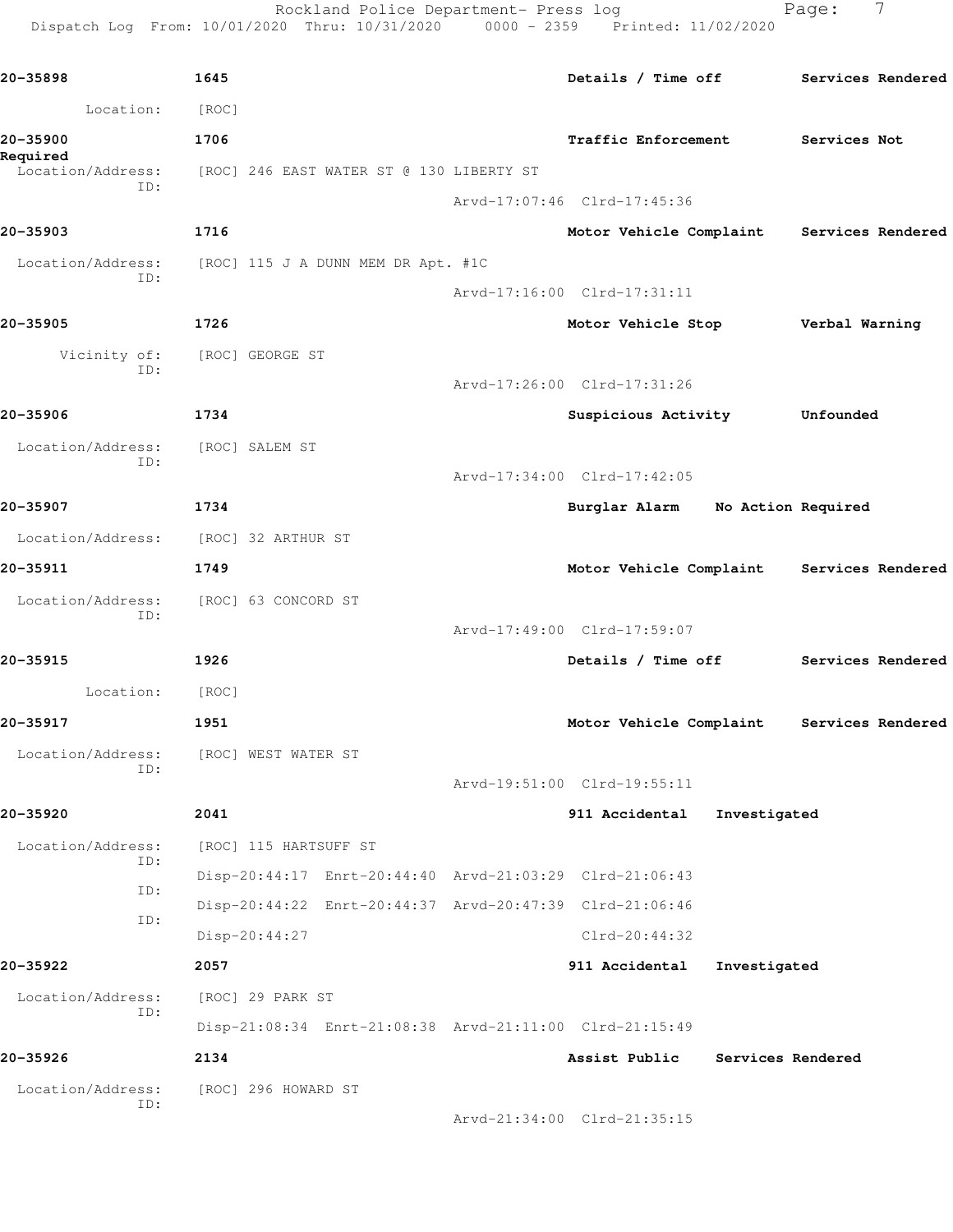Rockland Police Department- Press log entitled and Page: 8 Dispatch Log From: 10/01/2020 Thru: 10/31/2020 0000 - 2359 Printed: 11/02/2020 **20-35928 2147 Assist Public Services Rendered**

 Location/Address: [ROC 140] 292 MARKET ST Apt. #38 ID:

Arvd-21:47:00 Clrd-22:20:29

| 20-35929                 | 2156                     |  | Details / Time off                                      |              | Services Rendered |
|--------------------------|--------------------------|--|---------------------------------------------------------|--------------|-------------------|
| Location:                | [ROC]                    |  |                                                         |              |                   |
| 20-35933                 | 2305                     |  | Disturbance                                             | Investigated |                   |
| Location/Address:<br>ID: | [ROC] 5 NOBSCOT BROOK LN |  |                                                         |              |                   |
| ID:                      |                          |  | Disp-23:07:04 Enrt-23:07:27 Arvd-23:08:19 Clrd-23:25:53 |              |                   |
|                          |                          |  | Disp-23:07:16 Enrt-23:07:27 Arvd-23:08:34 Clrd-23:25:43 |              |                   |
| ID:                      |                          |  | Disp-23:07:22 Enrt-23:07:27 Arvd-23:07:43 Clrd-23:25:46 |              |                   |
|                          |                          |  |                                                         |              |                   |

**For Date: 10/03/2020 - Saturday**

| 20-35940                      | 0000                                                    | General Info                   | No Service        |
|-------------------------------|---------------------------------------------------------|--------------------------------|-------------------|
| Location/Address:<br>TD:      | [ROC P72] ROCKLAND POLICE DEPARTMENT - 490 MARKET ST    |                                |                   |
|                               | Disp-00:20:42                                           | Clrd-00:20:48                  |                   |
| 20-35939                      | 0012                                                    | Fireworks                      | Unfounded         |
| Location/Address:<br>TD:      | [ROC] 23 CHRISTINE AVE                                  |                                |                   |
|                               | Disp-00:18:33                                           | Arvd-00:18:37 Clrd-00:23:13    |                   |
| 20-35942<br>Services Rendered | 0036                                                    | Details / Time off 1 HOUR COMP |                   |
| Location:                     | [ROC]                                                   |                                |                   |
| 20-35946                      | 0153                                                    | Assist Public                  | Gone on arrival   |
| Location/Address:             | [ROC P51] DOUBLE TREE - 929 HINGHAM ST                  |                                |                   |
| ID:                           | Disp-01:57:45 Enrt-01:58:38 Arvd-02:03:20 Clrd-02:08:24 |                                |                   |
| 20-35953                      | 0601                                                    | <b>Building Check</b>          | Appears Secure    |
| Location/Address:             | [ROC] UNION ST                                          |                                |                   |
| ID:                           |                                                         | Arvd-06:14:14 Clrd-06:19:04    |                   |
| 20-35952                      | 0606                                                    | 911 Accidental                 | Investigated      |
| Location/Address:             | [ROC] 743 UNION ST                                      |                                |                   |
| ID:                           | Disp-06:07:19 Enrt-06:07:45 Arvd-06:10:13 Clrd-06:11:48 |                                |                   |
| 20-35957                      | 0734                                                    | <b>Building Check</b>          | Investigated      |
| Location/Address:             | [ROC] TAUNTON AVE                                       |                                |                   |
| ID:                           |                                                         | Arvd-07:35:15 Clrd-07:35:27    |                   |
| 20-35959                      | 0742                                                    | <b>BOLO</b>                    | Services Rendered |
| Location/Address:             | [ROC P72] ROCKLAND POLICE DEPARTMENT - 490 MARKET ST    |                                |                   |
| ID:                           | Disp-07:44:27                                           | Clrd-07:44:35                  |                   |
| 20-35961                      | 0811                                                    | General Info                   | Services Rendered |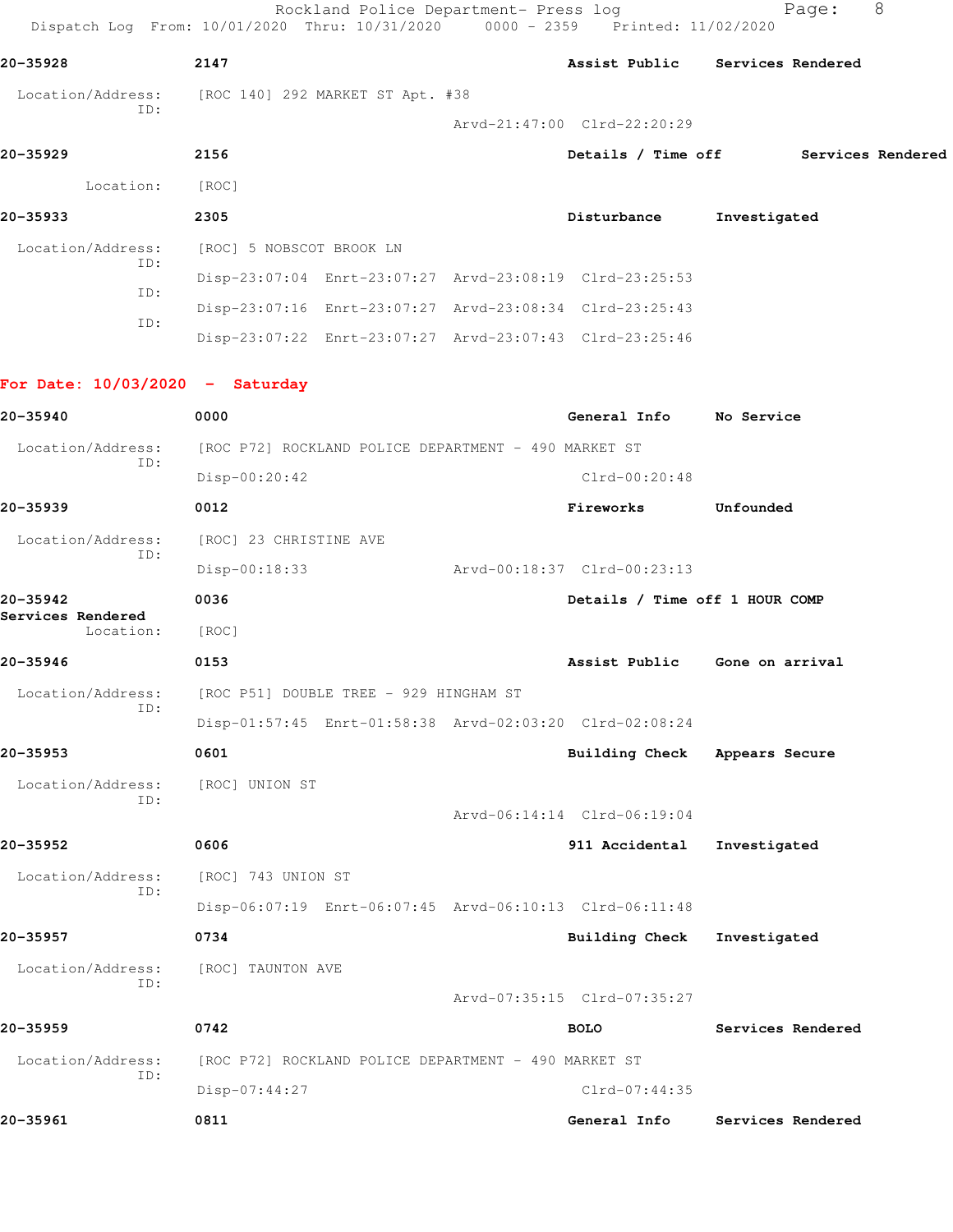|                             | Rockland Police Department- Press log<br>Dispatch Log From: 10/01/2020 Thru: 10/31/2020 | $0000 - 2359$ | Printed: 11/02/2020               |                | 9<br>Page:        |
|-----------------------------|-----------------------------------------------------------------------------------------|---------------|-----------------------------------|----------------|-------------------|
| Location/Address:           | [ROC P72] ROCKLAND POLICE DEPARTMENT - 490 MARKET ST                                    |               |                                   |                |                   |
| TD:                         |                                                                                         |               | Arvd-08:11:00 Clrd-08:13:57       |                |                   |
| 20-35976                    | 1014                                                                                    |               | Illegal Dumping Services Rendered |                |                   |
| Location/Address:           | [ROC] 576 BEECH ST                                                                      |               |                                   |                |                   |
| ID:                         | Disp-10:16:58 Enrt-10:17:42 Arvd-10:22:28 Clrd-10:35:26                                 |               |                                   |                |                   |
| 20-35977                    | 1017                                                                                    |               | MVA Property Damage Only          |                | Paper Exchange    |
| Location/Address:           | [ROC P55] HOME DEPOT - 1149 HINGHAM ST                                                  |               |                                   |                |                   |
| ID:                         |                                                                                         |               | Arvd-10:17:00 Clrd-10:34:24       |                |                   |
| 20-35983                    | 1054                                                                                    |               | Traffic Enforcement               |                | Citation/Warning  |
| Issued<br>Location/Address: | [ROC] EAST WATER ST                                                                     |               |                                   |                |                   |
| TD:                         |                                                                                         |               | Arvd-10:54:00 Clrd-11:15:59       |                |                   |
| ID:                         |                                                                                         |               | Arvd-11:21:00 Clrd-11:28:27       |                |                   |
| ID:                         | $Disp-11:28:40$                                                                         |               | Arvd-11:28:44 Clrd-11:36:47       |                |                   |
| 20-35984                    | 1108                                                                                    |               | General Info                      |                | Services Rendered |
| Location/Address:           | [ROC P72] ROCKLAND POLICE DEPARTMENT - 490 MARKET ST                                    |               |                                   |                |                   |
| ID:                         |                                                                                         |               | Arvd-11:08:00 Clrd-11:15:47       |                |                   |
| 20-35986                    | 1120                                                                                    |               | Motor Vehicle Stop                |                | Verbal Warning    |
| Vicinity of:                | [ROC] 30 LEISUREWOODS DR                                                                |               |                                   |                |                   |
| ID:                         |                                                                                         |               | Arvd-11:20:00 Clrd-11:25:29       |                |                   |
| 20-35990                    | 1134                                                                                    |               | Motor Vehicle Complaint           |                | Report Follows    |
| Location/Address:           | [ROC P8] THE UPS STORE - 319 CENTRE AVE                                                 |               |                                   |                |                   |
| ID:                         |                                                                                         |               | Arvd-11:34:00 Clrd-12:20:39       |                |                   |
| ID:                         | $Disp-11:37:03$                                                                         |               | Arvd-11:37:07 Clrd-11:58:49       |                |                   |
| ID:                         | $Disp-11:38:12$<br>Refer To Summons: 20ROC-35990-AR                                     |               | Arvd-11:38:16 Clrd-11:54:00       |                |                   |
|                             | Summons: SMITH, AGNES ELLEN                                                             |               |                                   |                |                   |
| Age: 65                     | Address: 74 KENSINGTON RD WEYMOUTH, MA<br>OUI--DRUGS                                    |               |                                   |                |                   |
| Charges:                    | NEGLIGENT OPERATION OF MOTOR VEHICLE<br>MARKED LANES VIOLATION                          |               |                                   |                |                   |
| 20-35995                    | 1237                                                                                    |               | 911 Hang Up Services Rendered     |                |                   |
| Location/Address:           | [ROC] 627 SUMMER ST                                                                     |               |                                   |                |                   |
| ID:                         | Disp-12:39:02 Enrt-12:39:19 Arvd-12:42:38 Clrd-12:44:00                                 |               |                                   |                |                   |
| 20-36004                    | 1357                                                                                    |               | Motor Vehicle Stop                |                | Citation/Warning  |
| Issued                      | Vicinity of: [ROC] 354 EAST WATER ST                                                    |               |                                   |                |                   |
| ID:                         |                                                                                         |               | Arvd-13:57:00 Clrd-14:02:59       |                |                   |
| 20-36005                    | 1358                                                                                    |               | Disturbance                       | Peace Restored |                   |
| Location/Address:           | [ROC] 296 HOWARD ST                                                                     |               |                                   |                |                   |
| ID:                         |                                                                                         |               |                                   |                |                   |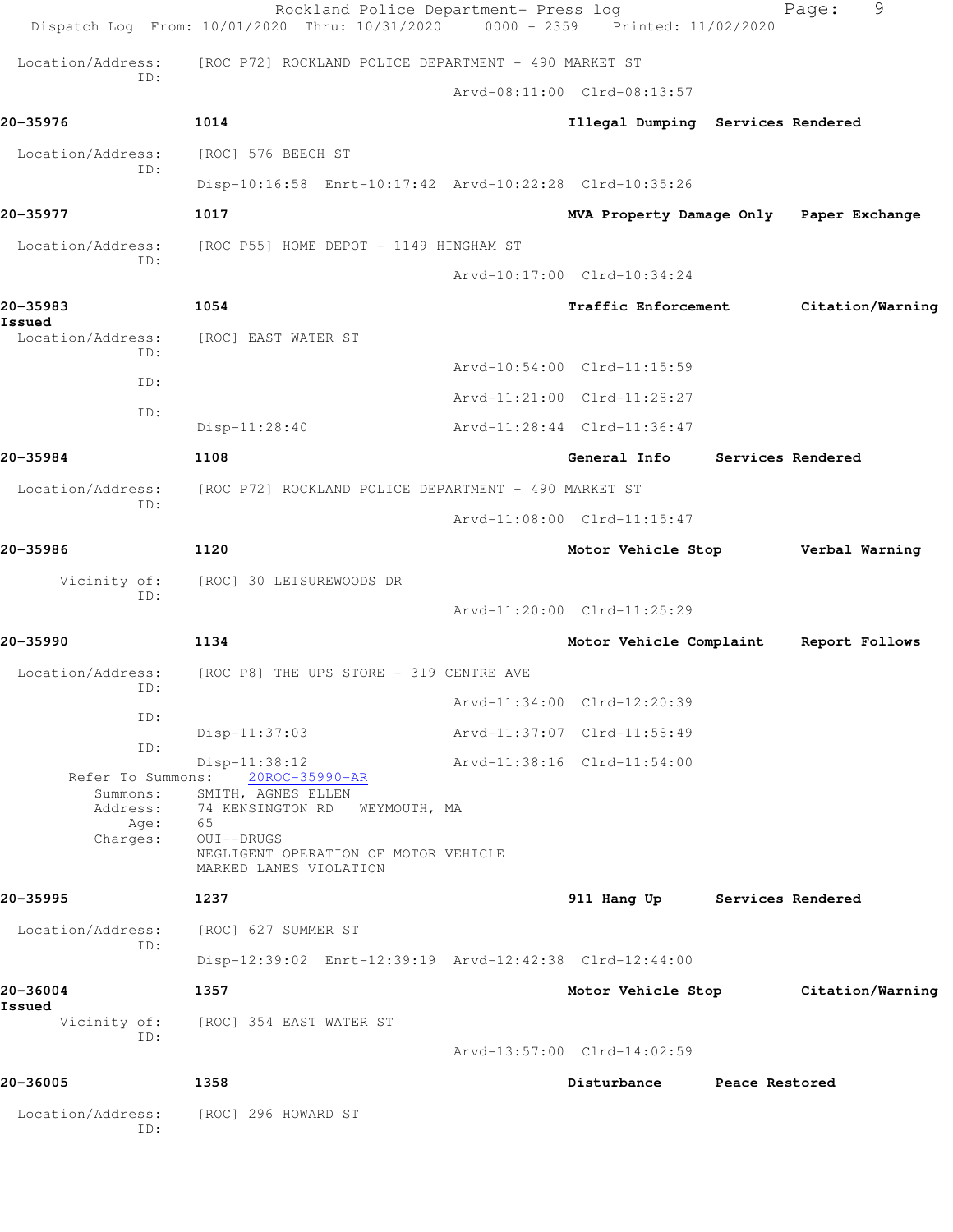|                          | Dispatch Log From: 10/01/2020 Thru: 10/31/2020 0000 - 2359 Printed: 11/02/2020 | Rockland Police Department- Press log |                             | 10<br>Page:                         |
|--------------------------|--------------------------------------------------------------------------------|---------------------------------------|-----------------------------|-------------------------------------|
|                          |                                                                                |                                       | Arvd-13:58:00 Clrd-14:08:07 |                                     |
| ID:                      | Disp-13:59:55 Enrt-14:00:01 Arvd-14:02:14 Clrd-14:08:07                        |                                       |                             |                                     |
| 20-36007                 | 1416                                                                           |                                       | Disturbance                 | Peace Restored                      |
| Location/Address:        | [ROC] 296 HOWARD ST                                                            |                                       |                             |                                     |
| ID:                      | Disp-14:16:29 Enrt-14:16:40 Arvd-14:18:17 Clrd-14:29:46                        |                                       |                             |                                     |
| ID:<br>ID:               | Disp-14:16:35 Enrt-14:16:40 Arvd-14:18:01 Clrd-14:29:46                        |                                       |                             |                                     |
| Original Call #:         | $Disp-14:18:05$<br>$20 - 36005$                                                |                                       | Arvd-14:18:11 Clrd-14:29:46 |                                     |
| 20-36012                 | 1454                                                                           |                                       |                             | General Incident Services Rendered  |
| Location/Address:        | [ROC] 294 HOWARD ST                                                            |                                       |                             |                                     |
| ID:                      |                                                                                |                                       | Arvd-14:54:00 Clrd-15:06:15 |                                     |
| 20-36017                 | 1528                                                                           |                                       | Traffic Enforcement         | Verbal Warning                      |
| Vicinity of:             | [ROC] SALEM ST                                                                 |                                       |                             |                                     |
| ID:                      |                                                                                |                                       | Arvd-15:28:00 Clrd-15:35:17 |                                     |
| 20-36018                 | 1533                                                                           |                                       | Disturbance                 | Peace Restored                      |
| Location/Address:        | [ROC] 296 HOWARD ST                                                            |                                       |                             |                                     |
| ID:                      |                                                                                |                                       | Arvd-15:33:00 Clrd-15:53:23 |                                     |
| ID:                      | Disp-15:36:28                                                                  |                                       | Arvd-15:36:32 Clrd-15:53:15 |                                     |
| ID:                      | Disp-15:36:37                                                                  |                                       | Arvd-15:36:41 Clrd-15:53:23 |                                     |
| 20-36023                 | 1600                                                                           |                                       |                             | SHIFT ASSIGNMENTS Services Rendered |
| Location/Address:        | [ROC P72] ROCKLAND POLICE DEPARTMENT - 490 MARKET ST                           |                                       |                             |                                     |
| 20-36031                 | 1724                                                                           |                                       | Neighbor Disturbance        | Investigated                        |
| Location/Address:<br>ID: | [ROC] 296 HOWARD ST                                                            |                                       |                             |                                     |
| ID:                      | $Disp-17:26:18$                                                                |                                       | Arvd-17:26:51 Clrd-17:36:52 |                                     |
|                          | Disp-17:29:44 Enrt-17:29:46 Arvd-17:29:48 Clrd-17:36:52                        |                                       |                             |                                     |
| 20-36033                 | 1745                                                                           |                                       |                             | Juvenile Offenses Services Rendered |
| Location/Address:<br>ID: | [ROC] 69 WEBSTER ST                                                            |                                       |                             |                                     |
|                          | Disp-17:48:39 Enrt-17:49:01 Arvd-18:06:04 Clrd-18:16:38                        |                                       |                             |                                     |
| 20-36036                 | 1842                                                                           |                                       |                             | Neighbor Disturbance Peace Restored |
| Location/Address:<br>ID: | [ROC] 294 HOWARD ST                                                            |                                       |                             |                                     |
| ID:                      | $Disp-18:44:53$                                                                |                                       | Arvd-18:48:15 Clrd-18:56:15 |                                     |
| ID:                      | Disp-18:55:39 Enrt-18:55:40 Arvd-18:55:48 Clrd-18:56:10                        |                                       |                             |                                     |
|                          | Disp-18:55:44 Enrt-18:55:46                                                    |                                       | Clrd-18:56:03               |                                     |
| 20-36037                 | 1858                                                                           |                                       | Fireworks                   | Investigated                        |
| Vicinity of:<br>ID:      | [ROC] DAMON RD                                                                 |                                       |                             |                                     |
|                          | Disp-19:01:29 Enrt-19:01:32 Arvd-19:05:08 Clrd-19:10:32                        |                                       |                             |                                     |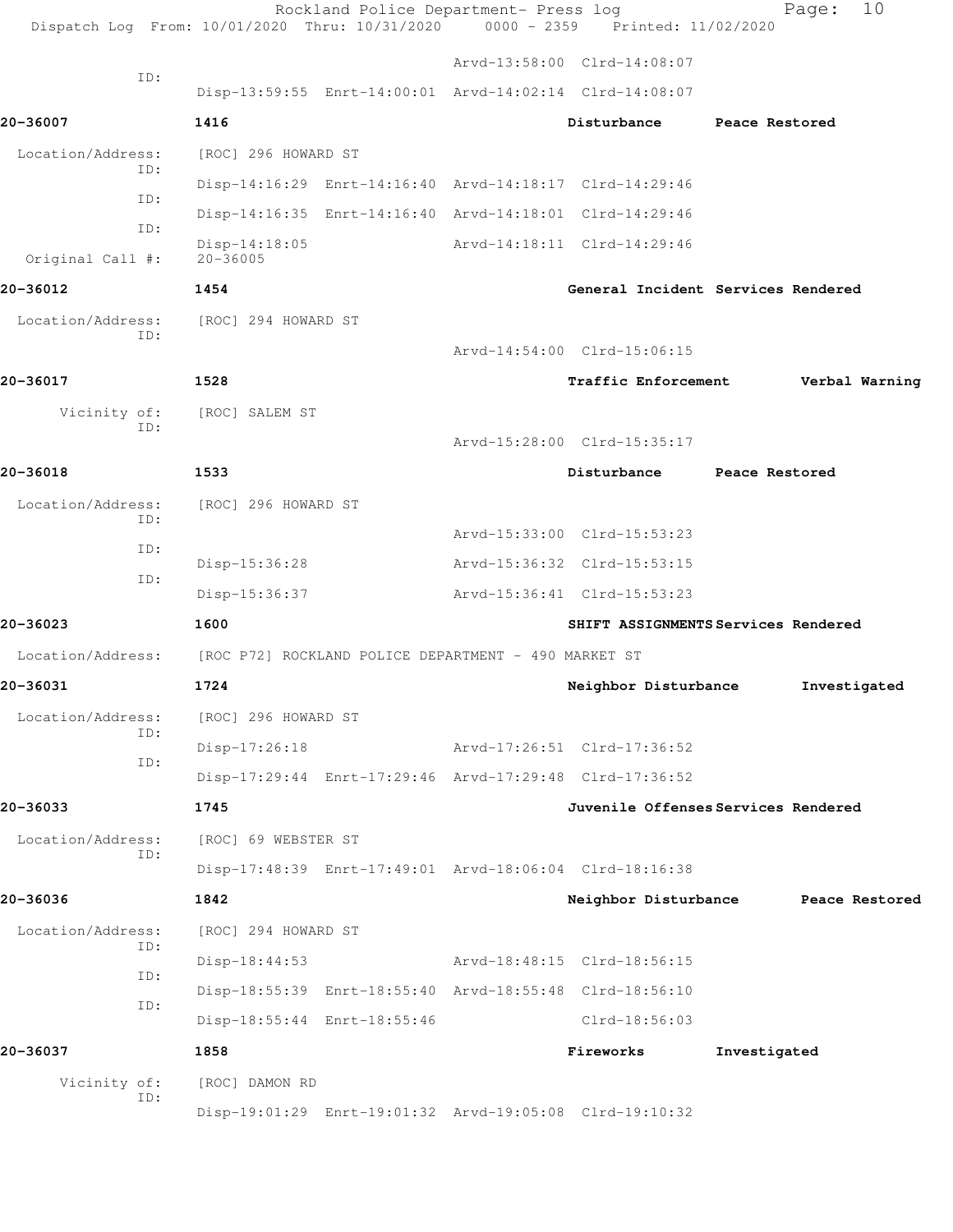| Dispatch Log From: 10/01/2020 Thru: 10/31/2020 0000 - 2359 Printed: 11/02/2020 |                       | Rockland Police Department- Press log                |                                                                      |                   | 11<br>Page:              |
|--------------------------------------------------------------------------------|-----------------------|------------------------------------------------------|----------------------------------------------------------------------|-------------------|--------------------------|
| 20-36038                                                                       | 1904                  |                                                      | Disturbance                                                          | Peace Restored    |                          |
| Location/Address:                                                              | [ROC] 82 WOODSBURY RD |                                                      |                                                                      |                   |                          |
| ID:                                                                            |                       | Disp-19:06:00 Enrt-19:06:02                          | $Clrd-19:06:32$                                                      |                   |                          |
| ID:                                                                            |                       |                                                      | Disp-19:06:37 Enrt-19:06:45 Arvd-19:12:31 Clrd-19:16:20              |                   |                          |
| 20-36051                                                                       | 2053                  |                                                      | <b>Traffic Enforcement</b>                                           |                   | Appears Secure           |
| Location/Address:<br>ID:                                                       | [ROC] SALEM ST        |                                                      |                                                                      |                   |                          |
|                                                                                |                       |                                                      | Arvd-20:54:51 Clrd-20:55:47                                          |                   |                          |
| 20-36057                                                                       | 2141                  |                                                      | Time off                                                             | Services Rendered |                          |
| Location:                                                                      | [ROC]                 |                                                      |                                                                      |                   |                          |
| 20-36058                                                                       | 2222                  |                                                      | <b>Traffic Enforcement</b>                                           |                   | Services Rendered        |
| Location/Address:<br>ID:                                                       |                       | [ROC] 246 EAST WATER ST @ 130 LIBERTY ST             |                                                                      |                   |                          |
| ID:                                                                            |                       |                                                      | Disp-22:23:19 Enrt-22:23:37 Arvd-22:23:41 Clrd-22:31:11              |                   |                          |
|                                                                                |                       | Disp-23:32:39 Enrt-23:32:42                          | Clrd-23:33:16                                                        |                   |                          |
| 20-36062                                                                       | 2229                  |                                                      | Assist Other Agency                                                  |                   | Report Follows           |
| Location/Address:                                                              | [ROC] 401 BEECH ST    |                                                      |                                                                      |                   |                          |
| ID:                                                                            |                       |                                                      | Disp-22:30:51 Enrt-22:30:59 Arvd-22:38:55 Clrd-23:20:54              |                   |                          |
| ID:                                                                            |                       |                                                      | Disp-22:39:32 Enrt-22:39:34 Arvd-22:39:45 Clrd-23:04:41              |                   |                          |
| 20-36067                                                                       | 2314                  |                                                      | Burglar Alarm                                                        |                   | Building Checked/Secured |
| Location/Address:                                                              | [ROC] 215 UNION ST    |                                                      |                                                                      |                   |                          |
| ID:                                                                            |                       |                                                      | Disp-23:15:36 Enrt-23:16:18 Arvd-23:19:53 Clrd-23:28:38              |                   |                          |
| ID:                                                                            |                       |                                                      | Disp-23:21:03 Enrt-23:21:06 Arvd-23:28:17 Clrd-23:28:35              |                   |                          |
| 20-36071                                                                       | 2340                  |                                                      | Health & Welfare Check                                               |                   | Services Rendered        |
| Location/Address:                                                              | [ROC] 7 AZALEA WAY    |                                                      |                                                                      |                   |                          |
| ID:                                                                            |                       |                                                      | Disp-23:43:23 Enrt-23:44:30 Arvd-23:47:16 Clrd-10/04/2020 @ 00:09:01 |                   |                          |
| ID:                                                                            |                       |                                                      | Disp-23:45:28 Enrt-23:45:32 Arvd-23:47:21 Clrd-10/04/2020 @ 00:09:05 |                   |                          |
| For Date: $10/04/2020 -$ Sunday                                                |                       |                                                      |                                                                      |                   |                          |
| 20-36075                                                                       | 0009                  |                                                      | SHIFT ASSIGNMENTSNo Service                                          |                   |                          |
| Location/Address:                                                              |                       | [ROC P72] ROCKLAND POLICE DEPARTMENT - 490 MARKET ST |                                                                      |                   |                          |
| ID:                                                                            |                       |                                                      | Arvd-00:09:00 Clrd-00:10:40                                          |                   |                          |
| 20-36078                                                                       | 0034                  |                                                      | Motor Vehicle Complaint Gone on arrival                              |                   |                          |
| Location/Address:                                                              | [ROC] HINGHAM ST      |                                                      |                                                                      |                   |                          |
| ID:                                                                            |                       | Disp-00:36:15 Enrt-00:36:18                          | Clrd-00:38:04                                                        |                   |                          |
| ID:                                                                            |                       |                                                      | Disp-00:37:58 Enrt-00:38:01 Arvd-00:43:15 Clrd-00:59:12              |                   |                          |
| 20-36086                                                                       | 0250                  |                                                      | Suspicious Activity                                                  |                   | Investigated             |
| Location/Address:<br>ID:                                                       | [ROC] SPRING ST       |                                                      |                                                                      |                   |                          |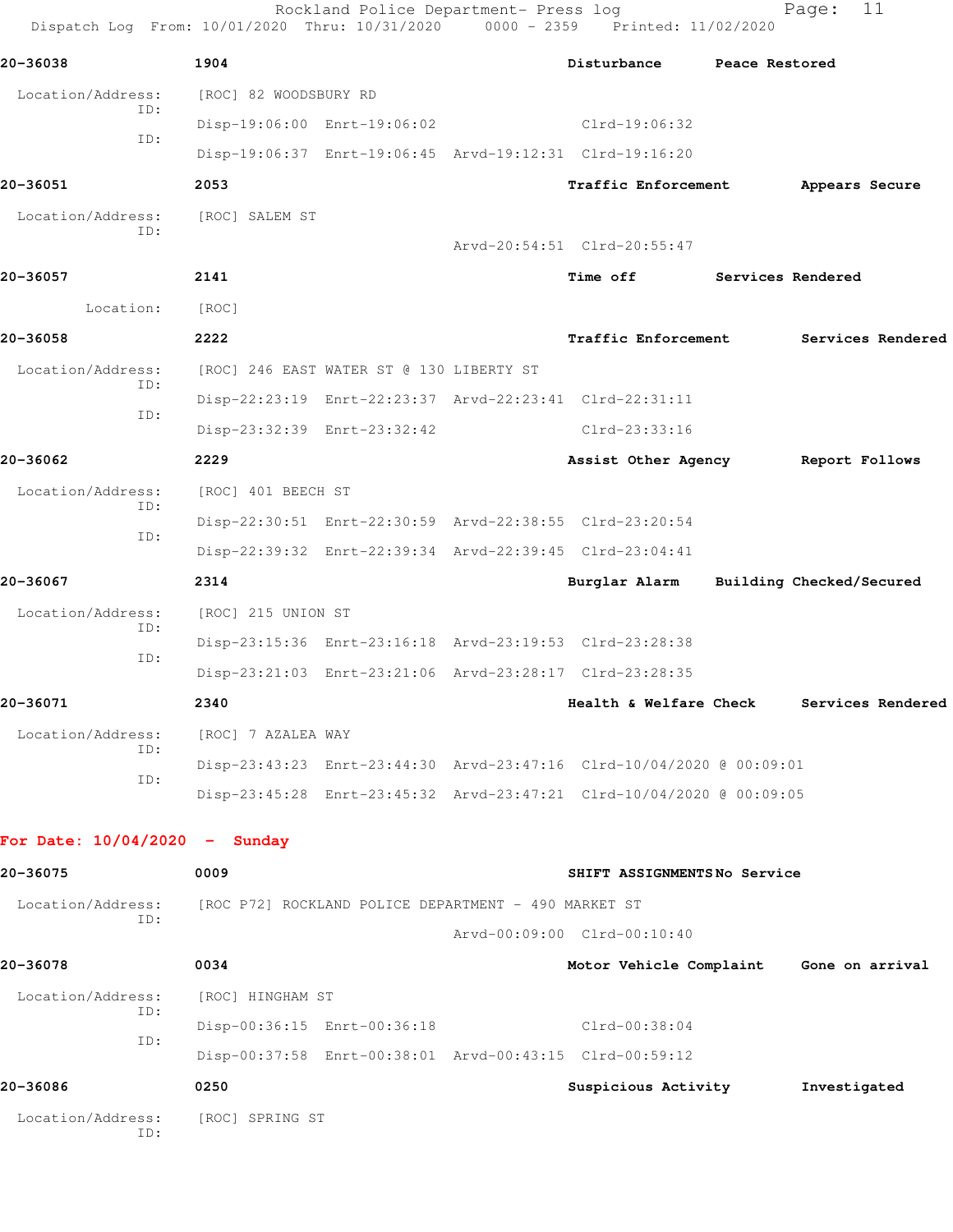|                               | Rockland Police Department- Press log<br>Dispatch Log From: 10/01/2020 Thru: 10/31/2020 0000 - 2359 Printed: 11/02/2020 |                               | 12<br>Page:                             |  |
|-------------------------------|-------------------------------------------------------------------------------------------------------------------------|-------------------------------|-----------------------------------------|--|
|                               | Disp-02:51:26 Enrt-02:51:30 Arvd-02:51:38 Clrd-02:59:38                                                                 |                               |                                         |  |
| ID:                           | Disp-02:51:34 Enrt-02:51:36 Arvd-02:53:59 Clrd-02:59:38                                                                 |                               |                                         |  |
| 20-36090                      | 0613                                                                                                                    |                               | Building Check Building Checked/Secured |  |
| Location/Address:<br>ID:      | [ROC] UNION ST                                                                                                          |                               |                                         |  |
|                               |                                                                                                                         | Arvd-06:14:05 Clrd-06:30:24   |                                         |  |
| 20-36096                      | 0714                                                                                                                    | Building Check Investigated   |                                         |  |
| Location/Address:<br>ID:      | [ROC] TAUNTON AVE                                                                                                       |                               |                                         |  |
|                               |                                                                                                                         | Arvd-07:14:48 Clrd-07:15:22   |                                         |  |
| 20-36097                      | 0715                                                                                                                    | Building Check Investigated   |                                         |  |
| Location/Address:<br>ID:      | [ROC] SALEM ST                                                                                                          |                               |                                         |  |
|                               |                                                                                                                         | Arvd-07:15:53 Clrd-07:44:42   |                                         |  |
| 20-36100<br>Services Rendered | 0743                                                                                                                    | Details / Time off COMP NIGHT |                                         |  |
| Location:                     | [ROC]                                                                                                                   |                               |                                         |  |
| 20-36101                      | 0800                                                                                                                    |                               | SHIFT ASSIGNMENTS Services Rendered     |  |
|                               | Location/Address: [ROC P72] ROCKLAND POLICE DEPARTMENT - 490 MARKET ST                                                  |                               |                                         |  |
| 20-36102                      | 0822                                                                                                                    |                               | CANCEL Time off Services Rendered       |  |
| Location:                     | [ROC]                                                                                                                   |                               |                                         |  |
| 20-36105                      | 0921                                                                                                                    | Motor Vehicle Stop            | Verbal Warning                          |  |
| Location/Address:<br>ID:      | [ROC] 404 BEECH ST                                                                                                      |                               |                                         |  |
|                               |                                                                                                                         | Arvd-09:21:00 Clrd-09:24:58   |                                         |  |
| 20-36106                      | 0926                                                                                                                    | Motor Vehicle Stop            | Verbal Warning                          |  |
| Location/Address:<br>ID:      | [ROC] 182 BEECH ST                                                                                                      |                               |                                         |  |
|                               |                                                                                                                         | Arvd-09:26:00 Clrd-09:35:59   |                                         |  |
| 20-36112                      | 1038                                                                                                                    | Burglar Alarm                 | Building Checked/Secured                |  |
| Location/Address:<br>ID:      | [ROC 26] COMMONWEALTH BUILDING SYSTEMS - 17 ROCKVIEW WAY                                                                |                               |                                         |  |
| ID:                           | Disp-10:39:40 Enrt-10:40:07 Arvd-10:44:18 Clrd-10:55:12                                                                 |                               |                                         |  |
|                               | Disp-10:47:27 Enrt-10:47:30 Arvd-10:52:49 Clrd-10:55:09                                                                 |                               |                                         |  |
| 20-36116<br>Issued            | 1107                                                                                                                    | Motor Vehicle Stop            | Citation/Warning                        |  |
| Location/Address:<br>ID:      | [ROC] 500 BEECH ST                                                                                                      |                               |                                         |  |
|                               |                                                                                                                         | Arvd-11:07:00 Clrd-11:13:42   |                                         |  |
| 20-36121<br>Issued            | 1117                                                                                                                    | Motor Vehicle Stop            | Citation/Warning                        |  |
| Location/Address:<br>ID:      | [ROC] BEECH ST                                                                                                          |                               |                                         |  |
|                               | $Disp-11:18:07$                                                                                                         | Arvd-11:18:32 Clrd-11:23:36   |                                         |  |
| 20-36125                      | 1145                                                                                                                    | Neighbor Disturbance          | Services Rendered                       |  |
| Location/Address:<br>ID:      | [ROC] 294 HOWARD ST                                                                                                     |                               |                                         |  |
|                               |                                                                                                                         | Arvd-11:45:00 Clrd-12:02:20   |                                         |  |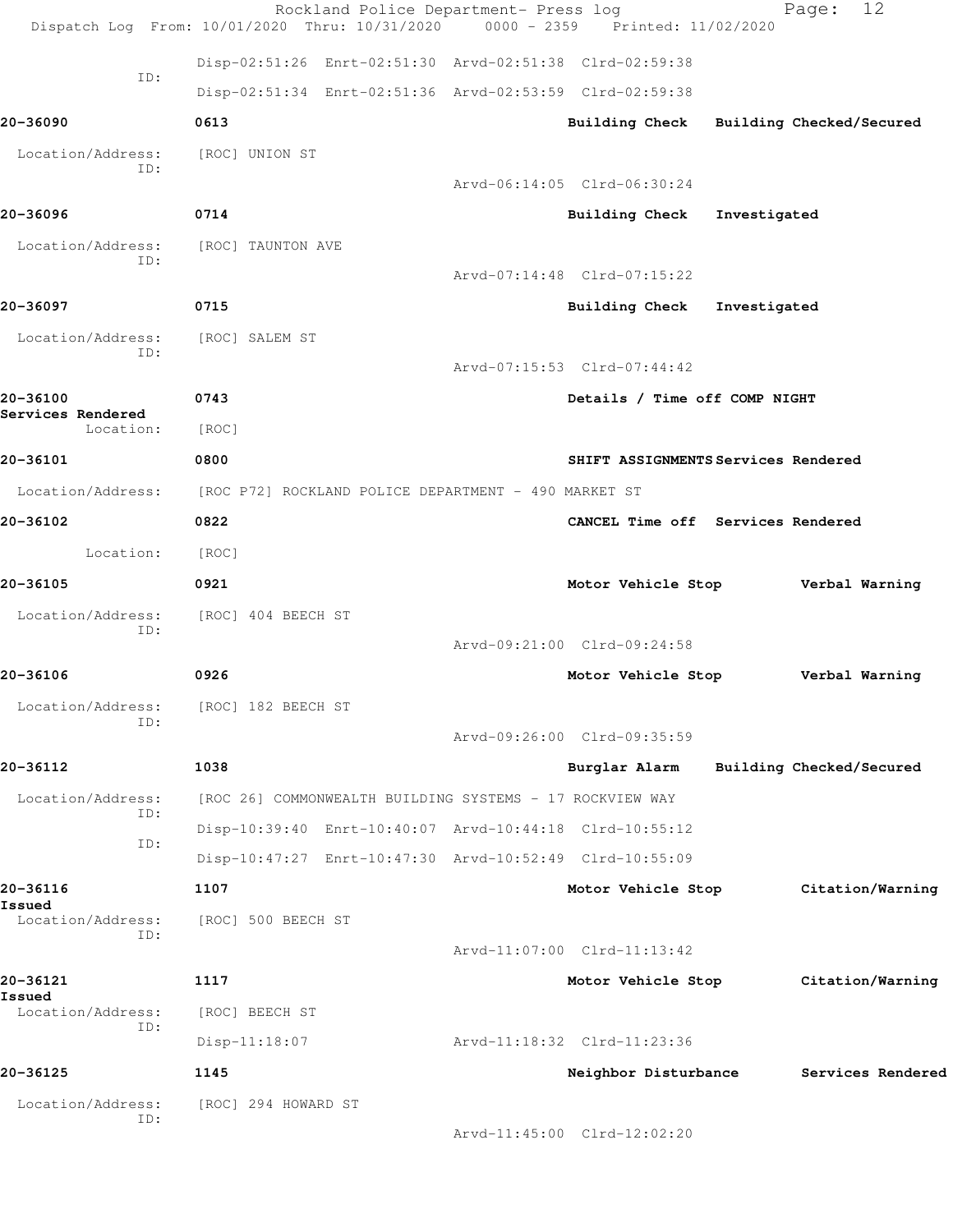|                          | Rockland Police Department- Press log<br>Dispatch Log From: 10/01/2020 Thru: 10/31/2020 0000 - 2359 Printed: 11/02/2020 |                                            | 13<br>Page:       |  |
|--------------------------|-------------------------------------------------------------------------------------------------------------------------|--------------------------------------------|-------------------|--|
| ID:<br>TD:               | Disp-11:45:40 Enrt-11:45:42 Arvd-11:45:44 Clrd-12:02:17<br>Disp-11:45:49 Enrt-11:45:51 Arvd-11:48:59 Clrd-12:02:14      |                                            |                   |  |
| 20-36128                 | 1223                                                                                                                    | Larceny / Forgery/ Fraud Services Rendered |                   |  |
| Location/Address:        | [ROC 206] 51 MAPLE ST Apt. #1111                                                                                        |                                            |                   |  |
| 20-36132                 | 1307                                                                                                                    | Stolen Motor Vehicle                       | Unfounded         |  |
| Location/Address:        | [ROC] 94 CONCORD ST                                                                                                     |                                            |                   |  |
| ID:                      | Disp-13:10:42 Enrt-13:10:46                                                                                             | $Clrd-13:11:43$                            |                   |  |
| ID:                      | Disp-13:11:38 Enrt-13:11:46 Arvd-13:16:20 Clrd-13:23:29                                                                 |                                            |                   |  |
| 20-36141                 | 1424                                                                                                                    | Motor Vehicle Complaint                    | Services Rendered |  |
| Location/Address:<br>TD: | [ROC] 296 HOWARD ST                                                                                                     |                                            |                   |  |
| ID:                      |                                                                                                                         | Arvd-14:24:00 Clrd-14:55:54                |                   |  |
| ID:                      | Disp-14:26:27 Enrt-14:26:29 Arvd-14:28:25 Clrd-14:55:57                                                                 |                                            |                   |  |
|                          | Disp-14:28:19 Enrt-14:28:21 Arvd-14:28:23 Clrd-14:55:51                                                                 |                                            |                   |  |
| 20-36146<br>Required     | 1506                                                                                                                    | Traffic Enforcement                        | No Action         |  |
| Location/Address:<br>ID: | [ROC] 225 LIBERTY ST @ 225 E WATER ST                                                                                   |                                            |                   |  |
|                          |                                                                                                                         | Arvd-15:06:00 Clrd-15:22:07                |                   |  |
| 20-36147                 | 1507                                                                                                                    | Traffic Enforcement                        | Services Rendered |  |
| Location/Address:<br>ID: | [ROC] SALEM ST                                                                                                          |                                            |                   |  |
|                          |                                                                                                                         | Arvd-15:07:00 Clrd-15:32:25                |                   |  |
| 20-36151                 | 1532                                                                                                                    | Suspicious Activity                        | Sent On Way       |  |
| Location/Address:<br>ID: | [ROC P75] UNION POINT - BILL DELAHUNT PKWY                                                                              |                                            |                   |  |
|                          |                                                                                                                         | Arvd-15:32:00 Clrd-15:43:33                |                   |  |
| 20-36155                 | 1559                                                                                                                    | Noise Complaint Services Rendered          |                   |  |
| Location/Address:<br>ID: | [ROC] 484 LIBERTY ST                                                                                                    |                                            |                   |  |
|                          | Disp-16:03:27                                                                                                           | $Clrd-16:12:55$                            |                   |  |
| 20-36158                 | 1600                                                                                                                    | SHIFT ASSIGNMENTS Services Rendered        |                   |  |
| Location/Address:        | [ROC P72] ROCKLAND POLICE DEPARTMENT - 490 MARKET ST                                                                    |                                            |                   |  |
| 20-36164<br>Issued       | 1711                                                                                                                    | Traffic Enforcement                        | Citation/Warning  |  |
| Location/Address:<br>ID: | [ROC] SALEM ST                                                                                                          |                                            |                   |  |
|                          |                                                                                                                         | Arvd-17:12:55 Clrd-17:44:11                |                   |  |
| 20-36170                 | 1726                                                                                                                    | Fraud                                      | Services Rendered |  |
| Location/Address:<br>ID: | [ROC] 16 LEISUREWOODS DR                                                                                                |                                            |                   |  |
|                          | Disp-17:34:52                                                                                                           | Clrd-17:35:11                              |                   |  |
| 20-36168                 | 1730                                                                                                                    | Building Check Services Rendered           |                   |  |
| Location/Address:<br>ID: | [ROC] EAST WATER ST                                                                                                     |                                            |                   |  |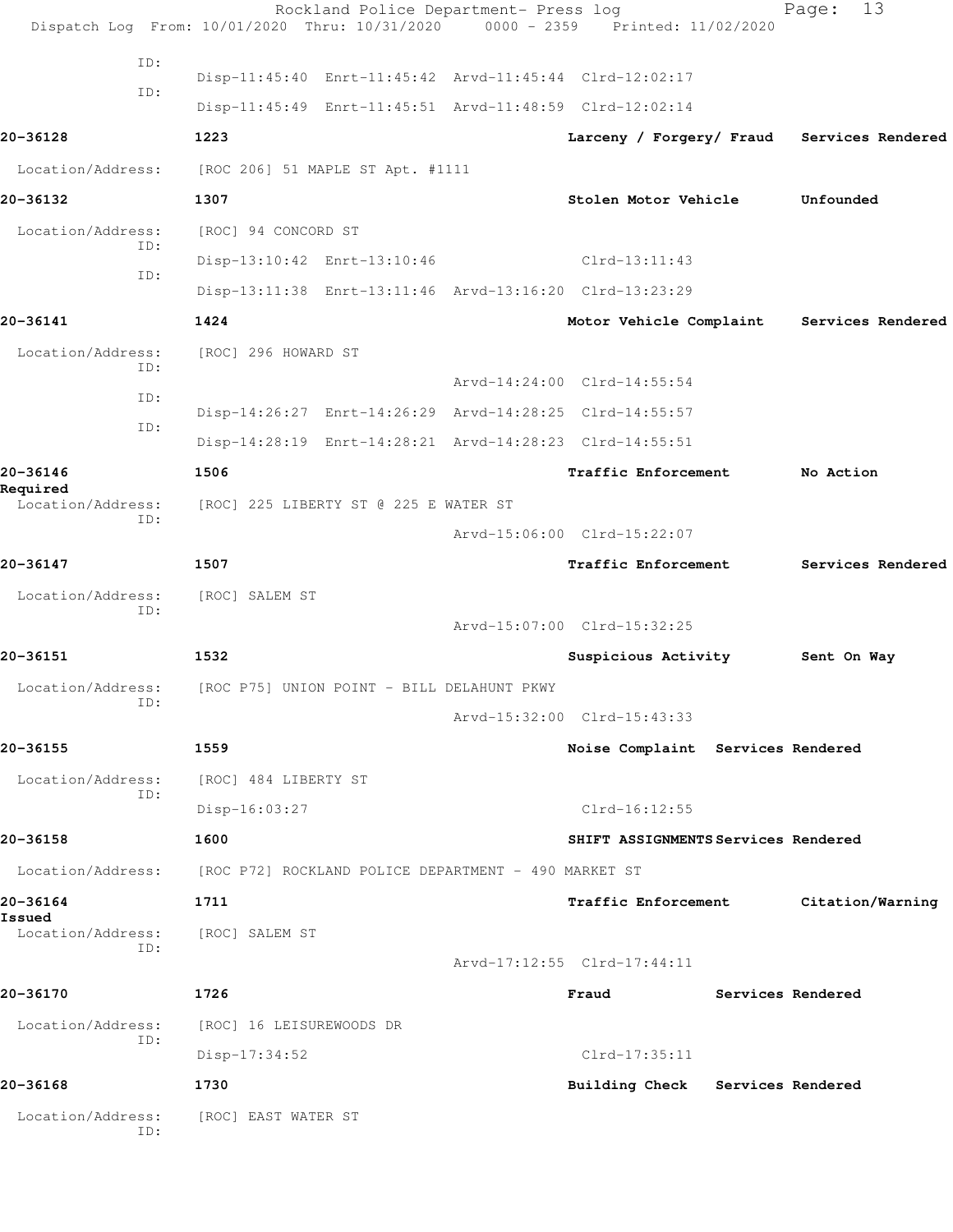Rockland Police Department- Press log Page: 14 Dispatch Log From: 10/01/2020 Thru: 10/31/2020 0000 - 2359 Printed: 11/02/2020

|                                 |                                                         | Arvd-17:31:05 Clrd-18:28:06         |                   |                                         |
|---------------------------------|---------------------------------------------------------|-------------------------------------|-------------------|-----------------------------------------|
| 20-36172                        | 1738                                                    | <b>Time off</b>                     | Services Rendered |                                         |
| Location:                       | [ROC]                                                   |                                     |                   |                                         |
| 20-36176                        | 1902                                                    | Disabled Motor Vehicle              |                   | Services Rendered                       |
| Location/Address:               | [ROC] BILL DELAHUNT PKWY                                |                                     |                   |                                         |
| ID:                             | Disp-19:03:12 Enrt-19:11:59 Arvd-19:19:25 Clrd-21:12:46 |                                     |                   |                                         |
| 20-36178                        | 1920                                                    |                                     |                   | Motor Vehicle Complaint Gone on arrival |
| Location/Address:               | [ROC] VFW DR                                            |                                     |                   |                                         |
| ID:                             | $Disp-19:24:33$                                         | Arvd-19:25:30 Clrd-19:31:06         |                   |                                         |
| 20-36180                        | 1937                                                    |                                     |                   | Disabled Motor Vehicle Could Not Locate |
| Location/Address:               | [ROC] 99 EAST WATER ST                                  |                                     |                   |                                         |
| ID:                             | Disp-19:38:39 Enrt-19:38:47 Arvd-19:41:12 Clrd-19:43:57 |                                     |                   |                                         |
| 20-36183                        | 1958                                                    | Time off                            | Services Rendered |                                         |
| Location:                       | [ROC]                                                   |                                     |                   |                                         |
|                                 |                                                         |                                     |                   |                                         |
| For Date: $10/05/2020 -$ Monday |                                                         |                                     |                   |                                         |
| 20-36206                        | 0007                                                    | SHIFT ASSIGNMENTS Services Rendered |                   |                                         |
| Location/Address:<br>ID:        | [ROC P72] ROCKLAND POLICE DEPARTMENT - 490 MARKET ST    |                                     |                   |                                         |
|                                 | Disp-00:10:11                                           | Clrd-00:10:19                       |                   |                                         |
| 20-36218                        | 0501                                                    |                                     |                   | Building Check Building Checked/Secured |
| Location/Address:<br>ID:        | [ROC] UNION ST                                          |                                     |                   |                                         |
|                                 | $Disp-05:02:12$                                         | Arvd-05:02:24 Clrd-05:40:29         |                   |                                         |
| 20-36221                        | 0612                                                    | Traffic Enforcement                 |                   | Services Rendered                       |
| Location/Address:               | [ROC] SALEM ST                                          |                                     |                   |                                         |
| ID:                             | $Disp-06:13:15$                                         | Arvd-06:13:21 Clrd-06:31:44         |                   |                                         |
| 20-36222                        | 0613                                                    | Details / Time off                  |                   | Services Rendered                       |

Location: [ROC]

**20-36225 0627 Detail Services Rendered**

 Location/Address: [ROC] 91 UNION ST **20-36228 0657 Detail Services Rendered**

 Location/Address: [ROC] LEVIN RD **20-36232 0732 Detail Services Rendered**

 Location/Address: [ROC] HINGHAM ST **20-36234 0804 Information Call No Action Required** Location/Address: [ROC P72] ROCKLAND POLICE DEPARTMENT - 490 MARKET ST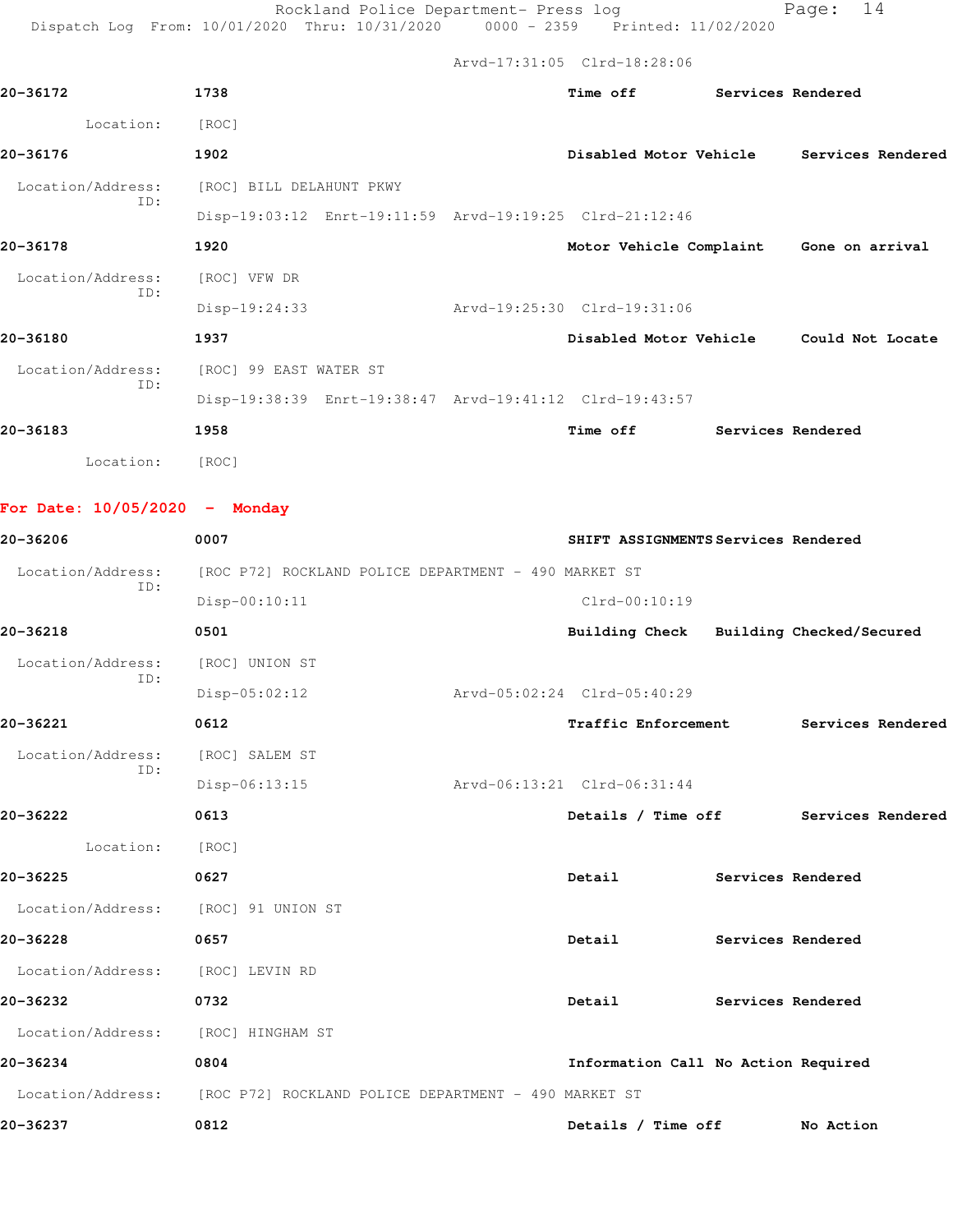Rockland Police Department- Press log entitled Page: 15 Dispatch Log From: 10/01/2020 Thru: 10/31/2020 0000 - 2359 Printed: 11/02/2020

| Required           | Location:         | [ROC]                              |                                                                        |                                    |                   |                                     |
|--------------------|-------------------|------------------------------------|------------------------------------------------------------------------|------------------------------------|-------------------|-------------------------------------|
| 20-36244           |                   | 0858                               |                                                                        |                                    |                   | Motor Vehicle Stop Citation/Warning |
| Issued             | Location/Address: | [ROC] 321 BEECH ST                 |                                                                        |                                    |                   |                                     |
|                    | ID:               |                                    |                                                                        | Arvd-08:58:00 Clrd-09:08:21        |                   |                                     |
| 20-36253           |                   | 0938                               |                                                                        | Details / Time off                 |                   | No Action                           |
| Required           | Location:         | [ROC]                              |                                                                        |                                    |                   |                                     |
| 20-36255           |                   | 0945                               |                                                                        | Details / Time off                 |                   | No Action                           |
| Required           | Location:         | [ROC]                              |                                                                        |                                    |                   |                                     |
| 20-38623           |                   | 1010                               |                                                                        | Animal Complaint Services Rendered |                   |                                     |
|                    | Location/Address: | [ROC] 427 LIBERTY ST               |                                                                        |                                    |                   |                                     |
| 20-36264           |                   | 1121                               |                                                                        | Details / Time off                 |                   | Services Rendered                   |
|                    | Location:         | [ROC]                              |                                                                        |                                    |                   |                                     |
| 20-36267           |                   | 1212                               |                                                                        | Detail                             | Services Rendered |                                     |
|                    |                   |                                    | Location/Address: [ROC P72] ROCKLAND POLICE DEPARTMENT - 490 MARKET ST |                                    |                   |                                     |
| 20-36268           |                   | 1222                               |                                                                        |                                    |                   | Motor Vehicle Stop Citation/Warning |
| Issued             | Location/Address: | [ROC] 76 SPRING ST                 |                                                                        |                                    |                   |                                     |
|                    | ID:               |                                    |                                                                        | Arvd-12:22:00 Clrd-12:28:09        |                   |                                     |
| 20-36270           |                   | 1233                               |                                                                        | Traffic Enforcement                |                   | Services Rendered                   |
|                    | Location/Address: | [ROC] SALEM ST                     |                                                                        |                                    |                   |                                     |
|                    | ID:               |                                    |                                                                        | Arvd-12:33:00 Clrd-13:04:14        |                   |                                     |
| 20-36280           |                   | 1400                               |                                                                        | Details / Time off                 |                   | No Action                           |
| Required           | Location:         | [ROC]                              |                                                                        |                                    |                   |                                     |
| 20-36281           |                   | 1407                               |                                                                        | Details / Time off                 |                   | No Action                           |
| Required           | Location:         | [ROC]                              |                                                                        |                                    |                   |                                     |
| 20-36283           |                   | 1423                               |                                                                        |                                    |                   | Motor Vehicle Stop Verbal Warning   |
|                    | Location/Address: | [ROC] 116 BEECH ST                 |                                                                        |                                    |                   |                                     |
|                    | ID:               |                                    |                                                                        | Arvd-14:23:00 Clrd-14:26:30        |                   |                                     |
| 20-36284<br>Issued |                   | 1432                               |                                                                        | Motor Vehicle Stop                 |                   | Citation/Warning                    |
|                    | ID:               |                                    | Location/Address: [ROC] 414 BEECH ST @ 1 MILLBROOK DR                  |                                    |                   |                                     |
|                    |                   |                                    |                                                                        | Arvd-14:32:00 Clrd-14:41:16        |                   |                                     |
| 20-36289<br>Issued |                   | 1459                               |                                                                        | Motor Vehicle Stop                 |                   | Citation/Warning                    |
|                    | ID:               | Location/Address: [ROC] EVERETT ST |                                                                        |                                    |                   |                                     |
|                    |                   |                                    |                                                                        | Arvd-14:59:00 Clrd-15:06:33        |                   |                                     |
| 20-36295           |                   | 1528                               |                                                                        | Assist Public Services Rendered    |                   |                                     |
|                    | ID:               |                                    | Location/Address: [ROC 92] R STEWART ESTEN SCHOOL - 733 SUMMER ST      |                                    |                   |                                     |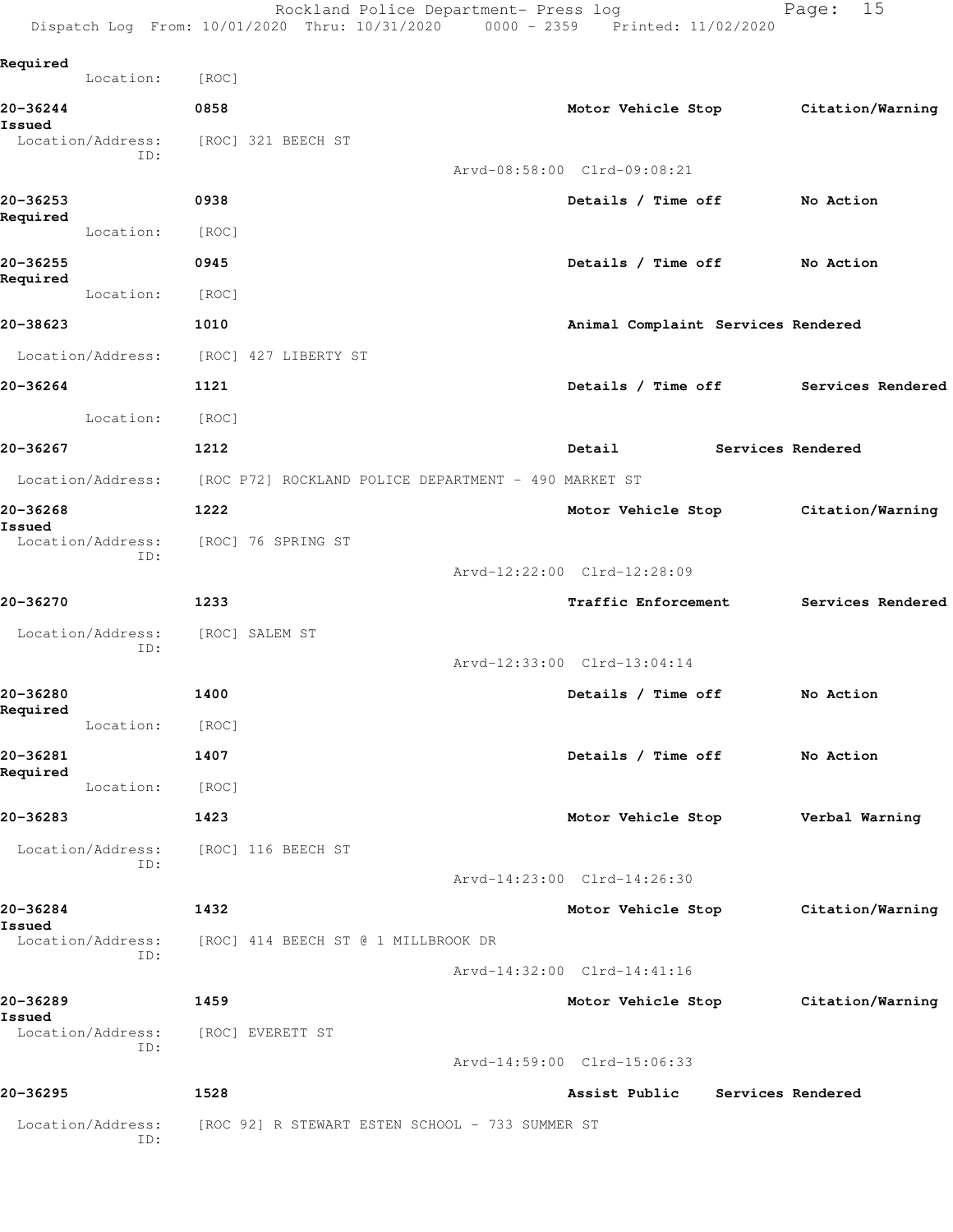|                          | $Disp-15:29:19$                                         | Arvd-15:29:24 Clrd-15:29:27 |                                            |                   |                   |
|--------------------------|---------------------------------------------------------|-----------------------------|--------------------------------------------|-------------------|-------------------|
| 20-36299                 | 1559                                                    |                             | General Info                               | Services Rendered |                   |
| Location/Address:        | [ROC P72] ROCKLAND POLICE DEPARTMENT - 490 MARKET ST    |                             |                                            |                   |                   |
| 20-36301                 | 1604                                                    |                             | Neighbor Disturbance                       |                   | Services Rendered |
| Location/Address:        | [ROC] 294 HOWARD ST                                     |                             |                                            |                   |                   |
| 20-36302                 | 1618                                                    |                             | Neighbor Disturbance                       |                   | Services Rendered |
| Location/Address:<br>ID: | [ROC] 294 HOWARD ST                                     |                             |                                            |                   |                   |
|                          | Disp-16:21:31 Enrt-16:25:33 Arvd-16:25:34 Clrd-16:36:04 |                             |                                            |                   |                   |
| ID:                      | $Disp-16:21:31$                                         |                             | $Clrd-16:22:25$                            |                   |                   |
| ID:                      | $Disp-16:22:20$                                         |                             | Arvd-16:23:35 Clrd-16:36:06                |                   |                   |
| 20-36304                 | 1637                                                    |                             | Motor Vehicle Complaint                    | Gone on arrival   |                   |
| Location/Address:        | [ROC] BILL DELAHUNT PKWY                                |                             |                                            |                   |                   |
| ID:                      | Disp-16:39:05 Enrt-16:44:59 Arvd-16:53:28 Clrd-17:15:05 |                             |                                            |                   |                   |
| 20-36305                 | 1642                                                    |                             | General Incident Services Rendered         |                   |                   |
| Location/Address:        | [ROC P72] ROCKLAND POLICE DEPARTMENT - 490 MARKET ST    |                             |                                            |                   |                   |
| 20-36311                 | 1719                                                    |                             | MVA Property Damage Only Services Rendered |                   |                   |
| Location/Address:        | [ROC] 440 WEBSTER ST @ 10 HINGHAM ST                    |                             |                                            |                   |                   |
| ID:                      | Disp-17:21:08 Enrt-17:21:59 Arvd-17:26:55 Clrd-17:37:24 |                             |                                            |                   |                   |
| ID:                      | Disp-17:21:20 Enrt-17:22:01 Arvd-17:26:56 Clrd-17:37:26 |                             |                                            |                   |                   |
| 20-36312                 | 1739                                                    |                             | Traffic Enforcement                        |                   | Services Rendered |
| Location/Address:        | [ROC] 130 LIBERTY ST @ 246 EAST WATER ST                |                             |                                            |                   |                   |
| ID:                      |                                                         |                             | Arvd-17:41:08 Clrd-17:55:26                |                   |                   |
| 20-36314                 | 1746                                                    |                             | Assist Public                              | Services Rendered |                   |
| Location/Address:        | [ROC] 101 BROOKLINE WAY                                 |                             |                                            |                   |                   |
| ID:                      | Disp-17:56:02 Enrt-17:56:08 Arvd-17:59:44 Clrd-18:02:29 |                             |                                            |                   |                   |
| 20-36317                 | 1757                                                    |                             | Assist Public                              | Services Rendered |                   |
| Location/Address:        | [ROC] 27 WEST WATER ST                                  |                             |                                            |                   |                   |
| ID:                      | Disp-18:01:15 Enrt-18:01:22 Arvd-18:01:26 Clrd-18:01:28 |                             |                                            |                   |                   |
| ID:                      | Disp-18:01:50 Enrt-18:02:00 Arvd-18:02:03 Clrd-18:02:06 |                             |                                            |                   |                   |
| 20-36323                 | 1926                                                    |                             | Assist Other Agency Services Rendered      |                   |                   |
| Location/Address:        | [ROC] 329 SUMMER ST                                     |                             |                                            |                   |                   |
| ID:                      | Disp-19:38:49 Enrt-19:43:27 Arvd-19:43:29 Clrd-19:46:40 |                             |                                            |                   |                   |
| 20-36325                 | 2011                                                    |                             | Details / Time off                         | Appears Secure    |                   |
| Location:                | [ROC]                                                   |                             |                                            |                   |                   |
| 20-36329                 | 2032                                                    |                             | Traffic Enforcement                        | Gone on arrival   |                   |
|                          |                                                         |                             |                                            |                   |                   |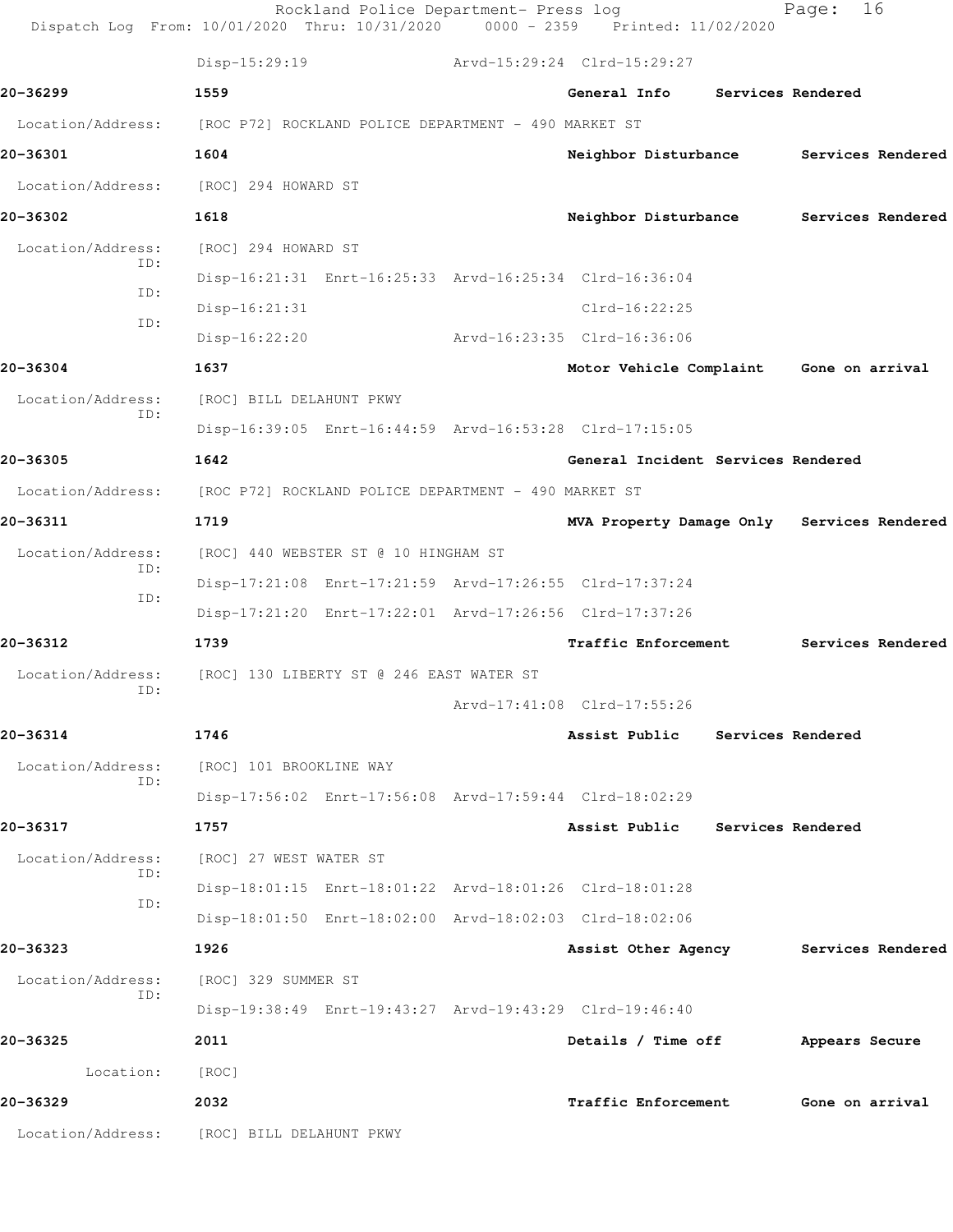|                                  | Rockland Police Department- Press log<br>Dispatch Log From: 10/01/2020 Thru: 10/31/2020 | 0000 - 2359 Printed: 11/02/2020          |                | 17<br>Page:              |  |
|----------------------------------|-----------------------------------------------------------------------------------------|------------------------------------------|----------------|--------------------------|--|
| ID:                              | Disp-20:34:55 Enrt-20:35:02 Arvd-20:35:07 Clrd-20:45:58                                 |                                          |                |                          |  |
| 20-36331                         | 2131                                                                                    | Motor Vehicle Complaint Gone on arrival  |                |                          |  |
| Location/Address:                | [ROC] WEYMOUTH ST                                                                       |                                          |                |                          |  |
| ID:                              | Disp-21:33:34 Enrt-21:37:23 Arvd-21:39:17 Clrd-21:40:29                                 |                                          |                |                          |  |
| For Date: $10/06/2020 -$ Tuesday |                                                                                         |                                          |                |                          |  |
| 20-36336                         | 0002                                                                                    | General Info No Service                  |                |                          |  |
| Location/Address:                | [ROC P72] ROCKLAND POLICE DEPARTMENT - 490 MARKET ST                                    |                                          |                |                          |  |
| 20-36337                         | 0020                                                                                    | Motor Vehicle Complaint Gone on arrival  |                |                          |  |
| Location/Address:                | [ROC P75] UNION POINT - BILL DELAHUNT PKWY                                              |                                          |                |                          |  |
| ID:                              | Disp-00:21:41 Enrt-00:21:49 Arvd-00:27:21 Clrd-00:30:49                                 |                                          |                |                          |  |
| ID:                              | $Disp-00:24:25$                                                                         | Arvd-00:27:31 Clrd-00:30:51              |                |                          |  |
| 20-36340                         | 0047                                                                                    | General Incident Investigated            |                |                          |  |
| Location/Address:                | [ROC] E WATER ST @ WEBSTER ST                                                           |                                          |                |                          |  |
| ID:                              | $Disp-00:49:20$                                                                         | Arvd-00:50:33 Clrd-01:04:33              |                |                          |  |
| 20-36345                         | 0455                                                                                    | Burglar Alarm                            |                | Building Checked/Secured |  |
| Location/Address:                | [ROC P45] COMFORT INN - 850 HINGHAM ST                                                  |                                          |                |                          |  |
| ID:                              | Disp-04:56:57 Enrt-04:57:13 Arvd-05:00:26 Clrd-05:03:53                                 |                                          |                |                          |  |
| ID:                              | Disp-04:57:20 Enrt-04:57:25 Arvd-05:00:23 Clrd-05:03:49                                 |                                          |                |                          |  |
| 20-36347                         | 0550                                                                                    | Building Check                           | Appears Secure |                          |  |
| Location/Address:                | [ROC 61] UNION ST BUSINESS DISTRICT - UNION ST                                          |                                          |                |                          |  |
| ID:                              | $Disp-05:50:41$                                                                         | Arvd-05:50:44 Clrd-06:09:22              |                |                          |  |
| 20-36351                         | 0636                                                                                    | 911 Accidental Services Rendered         |                |                          |  |
| Location/Address:                | [ROC] 325 LIBERTY ST                                                                    |                                          |                |                          |  |
| ID:                              | Disp-06:37:43 Enrt-06:37:46 Arvd-06:40:16 Clrd-06:40:18                                 |                                          |                |                          |  |
| 20-36352                         | 0643                                                                                    | Motor Vehicle Stop Verbal Warning        |                |                          |  |
| Location/Address:                | [ROC] 660 LIBERTY ST @ 130 SUMMIT ST                                                    |                                          |                |                          |  |
| ID:                              |                                                                                         | Arvd-06:43:00 Clrd-06:47:10              |                |                          |  |
| 20-36353                         | 0656                                                                                    | Details / Time off Services Rendered     |                |                          |  |
| Location:                        | [ROC]                                                                                   |                                          |                |                          |  |
| 20-36358                         | 0800                                                                                    | SHIFT ASSIGNMENTS Services Rendered      |                |                          |  |
|                                  | Location/Address: [ROC P72] ROCKLAND POLICE DEPARTMENT - 490 MARKET ST                  |                                          |                |                          |  |
| 20-36364                         | 0907                                                                                    | VACATION DAY OFF Services Rendered       |                |                          |  |
| Location:                        | [ROC]                                                                                   |                                          |                |                          |  |
| 20-36371                         | 0939                                                                                    | Health & Welfare Check Services Rendered |                |                          |  |
|                                  | Location/Address: [ROC] 50 DUBLIN ROW                                                   |                                          |                |                          |  |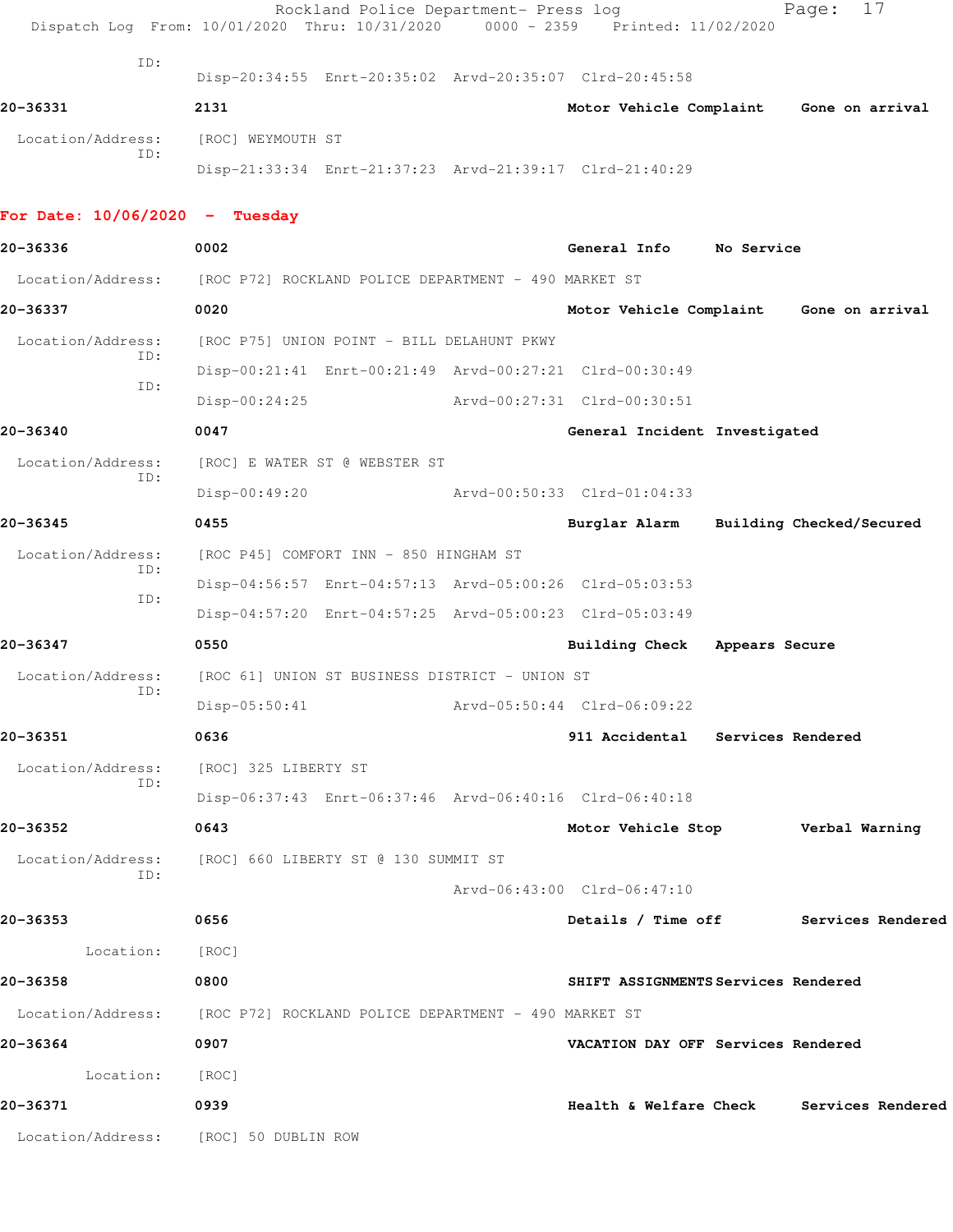|                                                    | Rockland Police Department- Press log<br>Dispatch Log From: 10/01/2020 Thru: 10/31/2020 0000 - 2359 Printed: 11/02/2020 |                                         |              | 18<br>Page:       |  |
|----------------------------------------------------|-------------------------------------------------------------------------------------------------------------------------|-----------------------------------------|--------------|-------------------|--|
| ID:                                                |                                                                                                                         |                                         |              |                   |  |
|                                                    |                                                                                                                         | Arvd-09:39:00 Clrd-09:45:32             |              |                   |  |
| 20-36372                                           | 0950                                                                                                                    | Details / Time off Services Rendered    |              |                   |  |
| Location:                                          | [ROC]                                                                                                                   |                                         |              |                   |  |
| 20-36373                                           | 1006                                                                                                                    | General Info Services Rendered          |              |                   |  |
| Location/Address:                                  | [ROC P72] ROCKLAND POLICE DEPARTMENT - 490 MARKET ST                                                                    |                                         |              |                   |  |
| 20-36376<br>Services Rendered<br>Location/Address: | 1020<br>[ROC] 103 BROOKLINE WAY                                                                                         | Sex offender or dissemination           |              |                   |  |
| 20-36380                                           | 1119                                                                                                                    | Details / Time off Services Rendered    |              |                   |  |
| Location:                                          | [ROC]                                                                                                                   |                                         |              |                   |  |
| 20-36383                                           | 1139                                                                                                                    | Health & Welfare Check                  |              | Services Rendered |  |
| Location/Address:<br>ID:                           | [ROC] 393 UNION ST                                                                                                      |                                         |              |                   |  |
| ID:                                                | Disp-11:40:20 Enrt-11:40:24 Arvd-11:54:39 Clrd-11:54:52                                                                 |                                         |              |                   |  |
|                                                    | Disp-11:50:55 Enrt-11:50:57 Arvd-11:54:40 Clrd-11:54:54                                                                 |                                         |              |                   |  |
| 20-36385                                           | 1151                                                                                                                    | Health & Welfare Check                  |              | Services Rendered |  |
| Location/Address:                                  | [ROC] 214 MARTHA DR Apt. #F                                                                                             |                                         |              |                   |  |
| ID:                                                | Disp-11:54:18 Enrt-11:54:20 Arvd-12:01:12 Clrd-12:41:21                                                                 |                                         |              |                   |  |
| ID:                                                | Disp-11:56:54 Enrt-11:56:56 Arvd-12:01:01 Clrd-12:41:20                                                                 |                                         |              |                   |  |
| 20-36394                                           | 1334                                                                                                                    | COMP TIME OFF                           |              | Services Rendered |  |
| Location:                                          | [ROC]                                                                                                                   |                                         |              |                   |  |
| 20-36398                                           | 1354                                                                                                                    | COMP Time off Services Rendered         |              |                   |  |
| Location:                                          | [ROC]                                                                                                                   |                                         |              |                   |  |
| 20-36399                                           | 1358                                                                                                                    | MVA Property Damage Only Paper Exchange |              |                   |  |
| Vicinity of:                                       | [ROC] 86 WEBSTER ST @ 17 WALL ST                                                                                        |                                         |              |                   |  |
| ID:                                                |                                                                                                                         | Arvd-13:58:00 Clrd-14:00:34             |              |                   |  |
| 20-36402                                           | 1409                                                                                                                    | Suspicious Activity                     |              | Investigated      |  |
| Location/Address:                                  | [ROC P20] DUNKIN DONUTS - 21 EAST WATER ST                                                                              |                                         |              |                   |  |
| ID:                                                | Disp-14:12:30 Enrt-14:12:32 Arvd-14:12:33 Clrd-14:16:36                                                                 |                                         |              |                   |  |
| ID:                                                | Disp-14:12:54 Enrt-14:13:39 Arvd-14:17:07 Clrd-14:21:49                                                                 |                                         |              |                   |  |
| 20-36403                                           | 1411                                                                                                                    | <b>Traffic Enforcement</b>              |              | Appears Secure    |  |
| Location/Address:                                  | [ROC] SALEM ST                                                                                                          |                                         |              |                   |  |
| ID:                                                |                                                                                                                         | Arvd-14:12:33 Clrd-14:13:29             |              |                   |  |
| 20-36408                                           | 1502                                                                                                                    | Threats                                 | Investigated |                   |  |
| Location/Address:                                  | [ROC 125] 50 HOWARD ST                                                                                                  |                                         |              |                   |  |
| ID:                                                | Disp-15:06:14 Enrt-15:06:17 Arvd-15:07:18 Clrd-15:27:05                                                                 |                                         |              |                   |  |
| ID:<br>ID:                                         | Disp-15:07:50 Enrt-15:08:00 Arvd-15:26:45 Clrd-15:27:02                                                                 |                                         |              |                   |  |
|                                                    |                                                                                                                         |                                         |              |                   |  |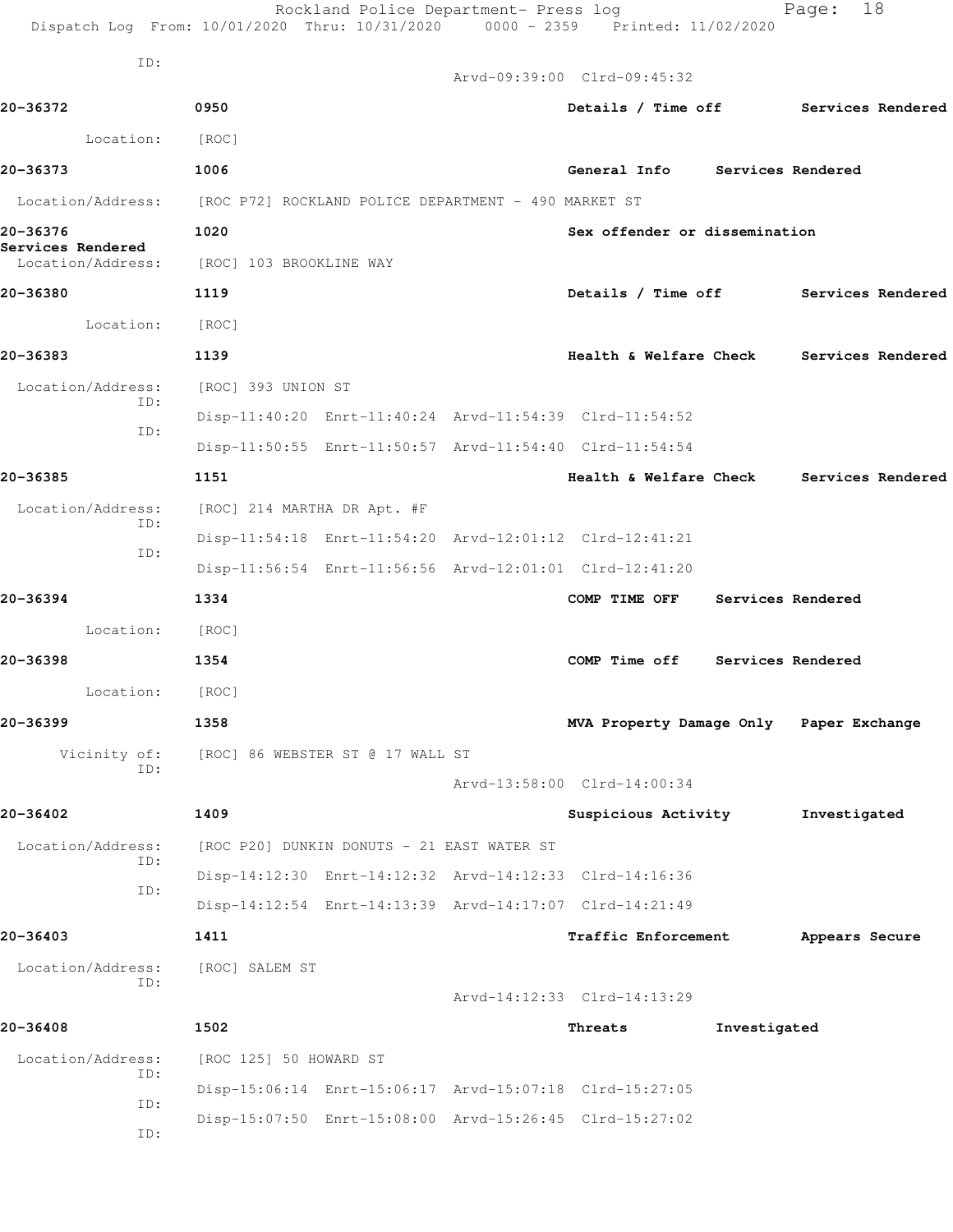|                          | Disp-15:07:56                                        |                                    | Arvd-15:07:59 Clrd-15:27:03                             |                   |  |
|--------------------------|------------------------------------------------------|------------------------------------|---------------------------------------------------------|-------------------|--|
| 20-36414                 | 1610                                                 |                                    | SHIFT ASSIGNMENTSNo Service                             |                   |  |
| Location/Address:        | [ROC P72] ROCKLAND POLICE DEPARTMENT - 490 MARKET ST |                                    |                                                         |                   |  |
| 20-36416                 | 1633                                                 |                                    | MVA Property Damage Only Paper Exchange                 |                   |  |
| Location/Address:        |                                                      | [ROC] 333 UNION ST @ 15 WEBSTER ST |                                                         |                   |  |
| ID:                      |                                                      |                                    | Disp-16:35:45 Enrt-16:35:54 Arvd-16:38:18 Clrd-16:49:23 |                   |  |
| ID:                      |                                                      |                                    | Disp-16:35:50 Enrt-16:35:53 Arvd-16:38:22 Clrd-16:49:17 |                   |  |
| 20-36423                 | 1750                                                 |                                    | Health & Welfare Check                                  | Services Rendered |  |
| Location/Address:        | [ROC] 12 ODONNELL CT                                 |                                    |                                                         |                   |  |
| ID:                      |                                                      |                                    | Disp-17:55:25 Enrt-17:55:33 Arvd-18:03:23 Clrd-18:03:28 |                   |  |
| 20-36424                 | 1756                                                 |                                    | Details / Time off                                      | No Service        |  |
| Location:                | [ROC]                                                |                                    |                                                         |                   |  |
| 20-36425                 | 1811                                                 |                                    | Suspicious Activity Services Rendered                   |                   |  |
| Location/Address:        | [ROC] 385 CONCORD ST                                 |                                    |                                                         |                   |  |
| ID:                      |                                                      |                                    | Disp-18:13:32 Enrt-18:14:44 Arvd-18:16:27 Clrd-19:12:48 |                   |  |
| ID:                      |                                                      |                                    | Disp-18:14:48 Enrt-18:14:51 Arvd-18:16:34 Clrd-19:12:23 |                   |  |
| ID:                      | Disp-18:16:58                                        |                                    | Arvd-18:17:05 Clrd-18:55:48                             |                   |  |
| 20-36430                 | 1850                                                 |                                    | 911 Accidental Services Rendered                        |                   |  |
| Location/Address:        | [ROC] 31 LINWOOD TER                                 |                                    |                                                         |                   |  |
| ID:                      |                                                      | Disp-18:51:05 Enrt-18:51:08        | Clrd-18:58:20                                           |                   |  |
| 20-36432                 | 1914                                                 |                                    | Assist Public                                           | Services Rendered |  |
| Location/Address:<br>ID: | [ROC] 66 STANTON ST                                  |                                    |                                                         |                   |  |
|                          | Disp-19:18:51                                        |                                    | Clrd-19:19:19                                           |                   |  |
| 20-36438                 | 2008                                                 |                                    | Disabled Motor Vehicle                                  | Services Rendered |  |
| Vicinity of:<br>ID:      |                                                      | [ROC] 88 POND ST @ 14 LONGWATER DR |                                                         |                   |  |
| ID:                      | Disp-20:10:15                                        |                                    | Arvd-20:10:41 Clrd-20:18:18                             |                   |  |
|                          | Disp-20:05:01                                        |                                    | Clrd-20:10:15                                           |                   |  |
| 20-36439                 | 2010                                                 |                                    | Suspicious Activity                                     | Services Rendered |  |
| Location/Address:<br>ID: | [ROC] 22 EAST WATER ST                               |                                    |                                                         |                   |  |
| ID:                      | Disp-20:13:01                                        |                                    | Arvd-20:13:08 Clrd-20:16:37                             |                   |  |
|                          | Disp-20:13:00                                        |                                    | Clrd-20:15:28                                           |                   |  |
| 20-36443                 | 2034                                                 |                                    | Assist Public                                           | Services Rendered |  |
| Location/Address:<br>ID: | [ROC] 107 SPRING ST                                  |                                    |                                                         |                   |  |
|                          | Disp-20:38:26                                        |                                    | Clrd-20:38:45                                           |                   |  |

**For Date: 10/07/2020 - Wednesday**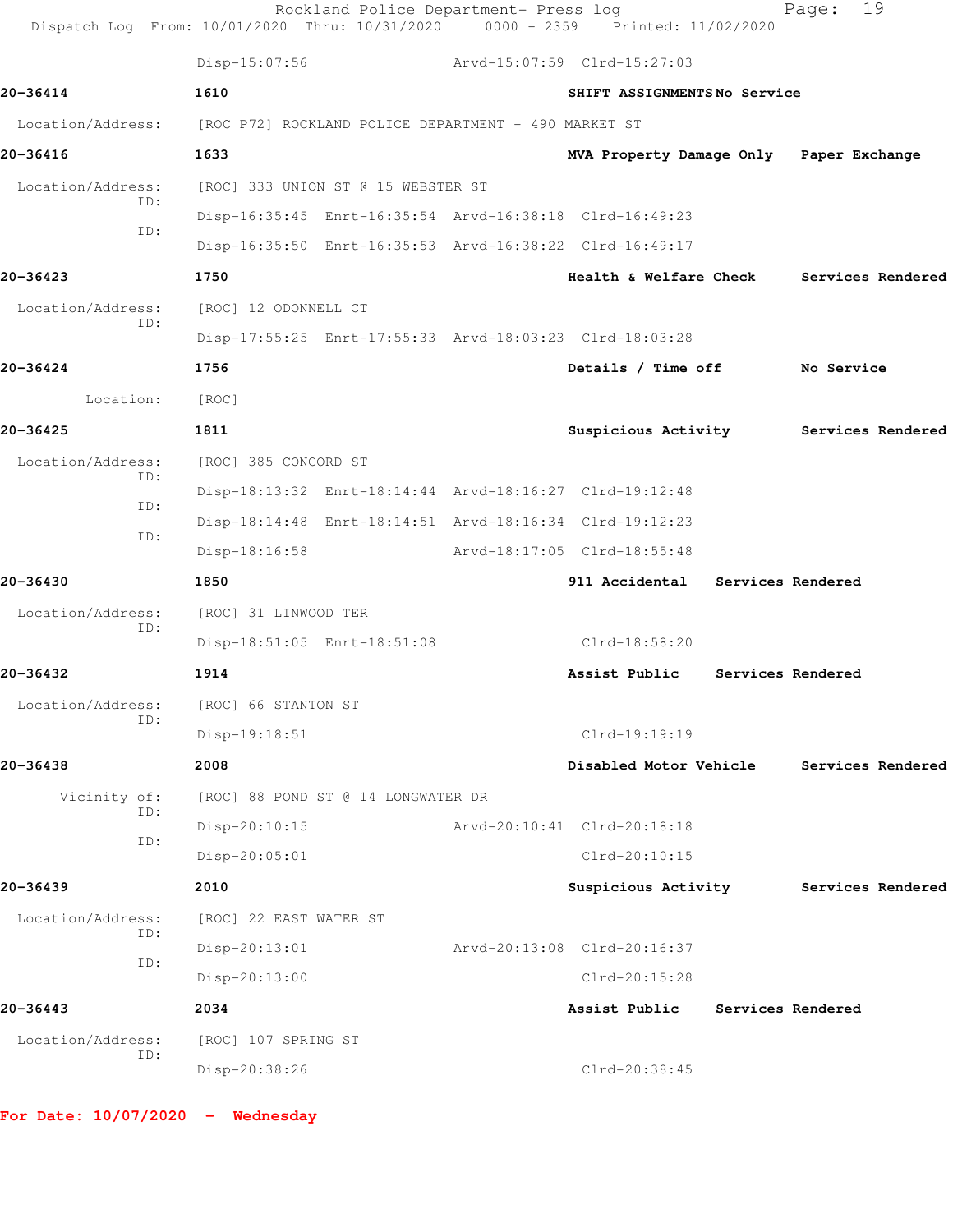|                                            | Rockland Police Department- Press log<br>Dispatch Log From: 10/01/2020 Thru: 10/31/2020 | 0000 - 2359 Printed: 11/02/2020         |              | 20<br>Page:                           |
|--------------------------------------------|-----------------------------------------------------------------------------------------|-----------------------------------------|--------------|---------------------------------------|
| 20-36454                                   | 0000                                                                                    | SHIFT ASSIGNMENTS Services Not Required |              |                                       |
| Location/Address:                          | [ROC P72] ROCKLAND POLICE DEPARTMENT - 490 MARKET ST                                    |                                         |              |                                       |
| 20-36457                                   | 0052                                                                                    | Disabled Motor Vehicle                  |              | Services Rendered                     |
| Location/Address:                          | [ROC] 139 LIBERTY ST @ 2 KING PHILLIP CIR                                               |                                         |              |                                       |
| ID:                                        |                                                                                         | Arvd-00:52:00 Clrd-00:53:44             |              |                                       |
| 20-36461                                   | 0359                                                                                    | Burglar Alarm                           | Investigated |                                       |
| Location/Address:<br>ID:                   | [ROC P9] NICE AND CLEAN CAR WASH - 320 CENTRE AVE                                       |                                         |              |                                       |
| ID:                                        |                                                                                         | Arvd-03:59:00 Clrd-04:08:22             |              |                                       |
|                                            | $Disp-04:02:01$                                                                         | Arvd-04:02:04 Clrd-04:07:54             |              |                                       |
| 20-36463                                   | 0443                                                                                    | Vandalism                               | Investigated |                                       |
| Location/Address:<br>ID:                   | [ROC P100] LUKE'S LIQUORS - 167 MARKET ST                                               |                                         |              |                                       |
|                                            | Disp-04:46:42 Enrt-04:46:45 Arvd-04:46:59 Clrd-05:16:39                                 |                                         |              |                                       |
| 20-36464                                   | 0448                                                                                    | <b>BOLO</b>                             |              | No Action Required                    |
| Location/Address:                          | [ROC P72] ROCKLAND POLICE DEPARTMENT - 490 MARKET ST                                    |                                         |              |                                       |
| 20-36465                                   | 0503                                                                                    | Building Check Building Checked/Secured |              |                                       |
| Location/Address:                          | [ROC] UNION ST                                                                          |                                         |              |                                       |
| ID:                                        | $Disp-05:04:04$                                                                         | Arvd-05:21:12 Clrd-05:21:19             |              |                                       |
| 20-36472                                   | 0738                                                                                    | PRIVATE INVESTIGATOR CHECK IN           |              |                                       |
| Services Not Required<br>Location/Address: | [ROC P72] ROCKLAND POLICE DEPARTMENT - 490 MARKET ST                                    |                                         |              |                                       |
| 20-36475                                   | 0806                                                                                    | SHIFT ASSIGNMENTS Services Rendered     |              |                                       |
| Location/Address:                          | [ROC P72] ROCKLAND POLICE DEPARTMENT - 490 MARKET ST                                    |                                         |              |                                       |
| 20-36476                                   | 0830                                                                                    | Details / Time off                      |              | Services Rendered                     |
| Location:                                  | [ROC]                                                                                   |                                         |              |                                       |
| 20-36519                                   | 1339                                                                                    |                                         |              | Lost/Found Property Services Rendered |
|                                            | Location/Address: [ROC P72] ROCKLAND POLICE DEPARTMENT - 490 MARKET ST                  |                                         |              |                                       |
| 20-36514                                   | 1400                                                                                    | Building Check Building Checked/Secured |              |                                       |
| Location/Address:                          | [ROC] SALEM ST                                                                          |                                         |              |                                       |
| ID:                                        |                                                                                         | Arvd-14:02:16 Clrd-14:20:18             |              |                                       |
| 20-36520                                   | 1415                                                                                    |                                         |              | Suspicious Activity Services Rendered |
| Location/Address:                          | [ROC P1] 99 RESTAURANT - 29 ACCORD PARK DR                                              |                                         |              |                                       |
| ID:                                        | Disp-14:18:49 Enrt-14:18:57 Arvd-14:25:01 Clrd-14:32:33                                 |                                         |              |                                       |
| ID:                                        |                                                                                         | Arvd-14:30:27 Clrd-14:30:36             |              |                                       |
| 20-36521                                   | 1420                                                                                    | Building Check Building Checked/Secured |              |                                       |
| Location/Address:                          | [ROC] TAUNTON AVE                                                                       |                                         |              |                                       |
| ID:                                        |                                                                                         | Arvd-14:21:28 Clrd-14:21:48             |              |                                       |
| 20-36522                                   | 1421                                                                                    | Health & Welfare Check                  |              | No EMS                                |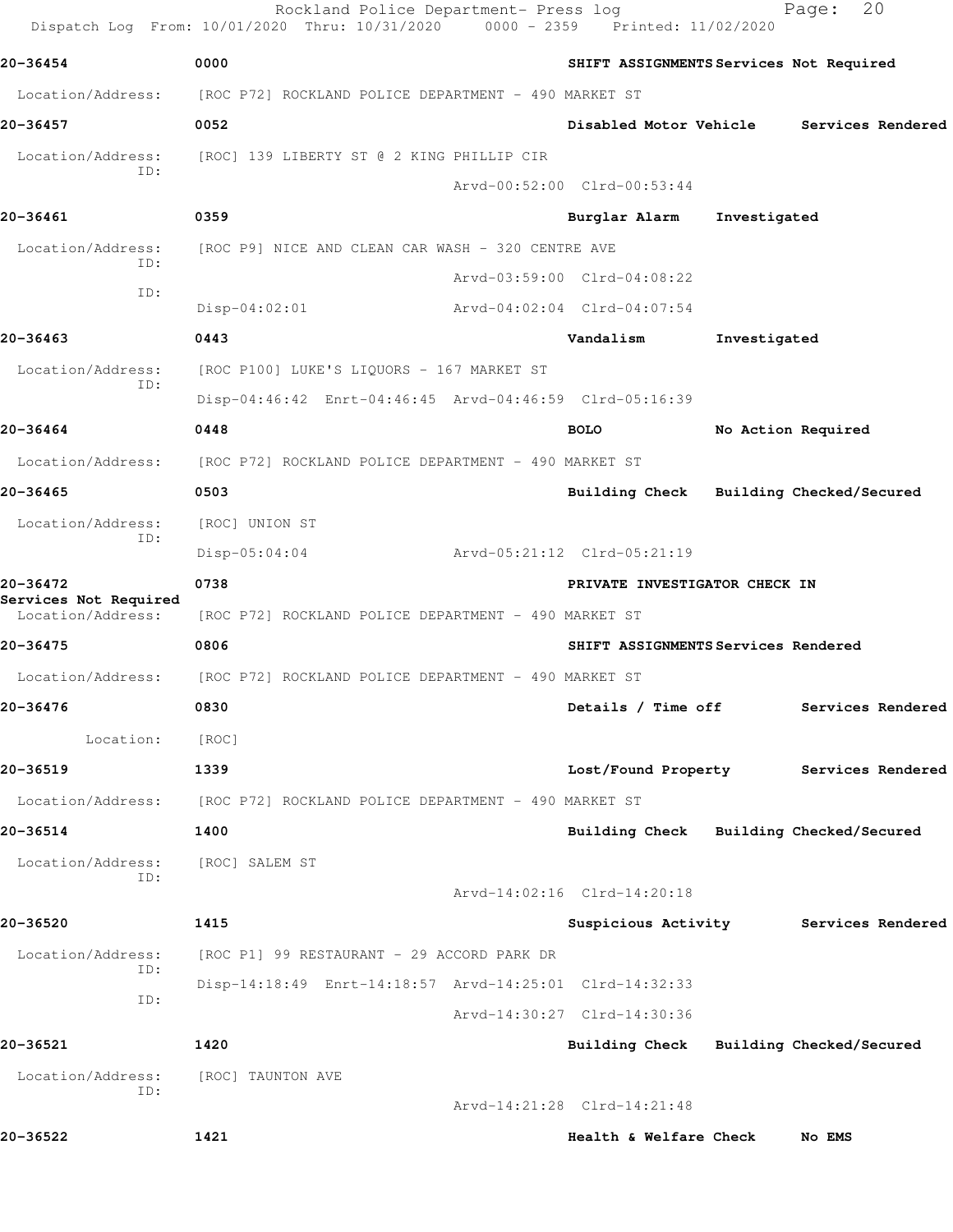|                                 | Rockland Police Department- Press log<br>Dispatch Log From: 10/01/2020 Thru: 10/31/2020 0000 - 2359 Printed: 11/02/2020                                                                  |                                      |                   | Page:             | 21 |
|---------------------------------|------------------------------------------------------------------------------------------------------------------------------------------------------------------------------------------|--------------------------------------|-------------------|-------------------|----|
| Location/Address:<br>Fire Unit: | [ROC P51] DOUBLE TREE - 929 HINGHAM ST Apt. #429<br>ROCKEN1-Pumper-Rockland Engine 1<br>Disp-14:24:18 Enrt-14:26:16 Arvd-14:30:44 Clrd-14:42:56<br>InQrtsUnavl-14:50:54 InSrvce-14:50:58 |                                      |                   |                   |    |
| ID:                             | $Disp-14:25:04$                                                                                                                                                                          | $Clrd-14:25:32$                      |                   |                   |    |
| EMS Unit:                       | ROCKAM2-Rockland A2<br>Disp-14:25:17 Enrt-14:26:12 Arvd-14:30:47 Clrd-14:42:59<br>InQrtsUnavl-14:49:59 InSrvce-14:50:02                                                                  |                                      |                   |                   |    |
| ID:                             | Disp-14:25:52 Enrt-14:26:00 Arvd-14:33:11 Clrd-14:43:02                                                                                                                                  |                                      |                   |                   |    |
| 20-36523                        | 1422                                                                                                                                                                                     | Details / Time off                   |                   | Services Rendered |    |
| Location:                       | [ROC]                                                                                                                                                                                    |                                      |                   |                   |    |
| 20-36524                        | 1430                                                                                                                                                                                     | Details / Time off                   |                   | Services Rendered |    |
| Location:                       | [ROC]                                                                                                                                                                                    |                                      |                   |                   |    |
| 20-36526                        | 1453                                                                                                                                                                                     | Motor Vehicle Stop                   |                   | Verbal Warning    |    |
| Location/Address:               | [ROC] 80 RESERVOIR PARK DR                                                                                                                                                               |                                      |                   |                   |    |
| ID:                             |                                                                                                                                                                                          | Arvd-14:53:00 Clrd-14:56:52          |                   |                   |    |
| 20-36527                        | 1459                                                                                                                                                                                     | Details / Time off Services Rendered |                   |                   |    |
| Location:                       | [ROC]                                                                                                                                                                                    |                                      |                   |                   |    |
| 20-36529                        | 1510                                                                                                                                                                                     | Animal Complaint Services Rendered   |                   |                   |    |
| Location/Address:               | [ROC] 280 SPRING ST                                                                                                                                                                      |                                      |                   |                   |    |
| ID:                             |                                                                                                                                                                                          | Arvd-15:10:00 Clrd-15:16:51          |                   |                   |    |
| 20-36530                        | 1524                                                                                                                                                                                     | Details / Time offROC                |                   | Services Rendered |    |
| Location:                       | [ROC]                                                                                                                                                                                    |                                      |                   |                   |    |
| 20-36532                        | 1558                                                                                                                                                                                     | SHIFT ASSIGNMENTS Services Rendered  |                   |                   |    |
|                                 | Location/Address: [ROC P72] ROCKLAND POLICE DEPARTMENT - 490 MARKET ST                                                                                                                   |                                      |                   |                   |    |
| 20-36537                        | 1634                                                                                                                                                                                     | Disabled Motor Vehicle               |                   | Services Rendered |    |
| Location/Address:               | [ROC] 6 NELSON RD                                                                                                                                                                        |                                      |                   |                   |    |
| ID:                             | Disp-16:38:01 Enrt-16:38:08 Arvd-16:47:57 Clrd-16:53:30                                                                                                                                  |                                      |                   |                   |    |
| 20-36555                        | 1816                                                                                                                                                                                     | Assist Public                        | Services Rendered |                   |    |
| Location/Address:               | [ROC] 338 SPRING ST                                                                                                                                                                      |                                      |                   |                   |    |
| ID:                             | $Disp-18:21:11$                                                                                                                                                                          | Arvd-18:32:15 Clrd-18:51:07          |                   |                   |    |
| ID:                             | $Disp-18:21:11$                                                                                                                                                                          | Arvd-18:32:20 Clrd-19:35:13          |                   |                   |    |
| 20-36562                        | 1821                                                                                                                                                                                     | Assist Public                        | Services Rendered |                   |    |
| Location/Address:               | [ROC] 23 JOSH GRAY RD                                                                                                                                                                    |                                      |                   |                   |    |
| ID:                             | $Disp-18:26:33$                                                                                                                                                                          | Arvd-18:33:14 Clrd-19:13:44          |                   |                   |    |
| 20-36566                        | 1828                                                                                                                                                                                     | Assist Public                        | Services Rendered |                   |    |
| Location/Address:               | [ROC] PLEASANT ST                                                                                                                                                                        |                                      |                   |                   |    |
| ID:<br>ID:                      | Disp-18:31:37                                                                                                                                                                            | Arvd-18:32:24 Clrd-19:56:55          |                   |                   |    |
|                                 |                                                                                                                                                                                          |                                      |                   |                   |    |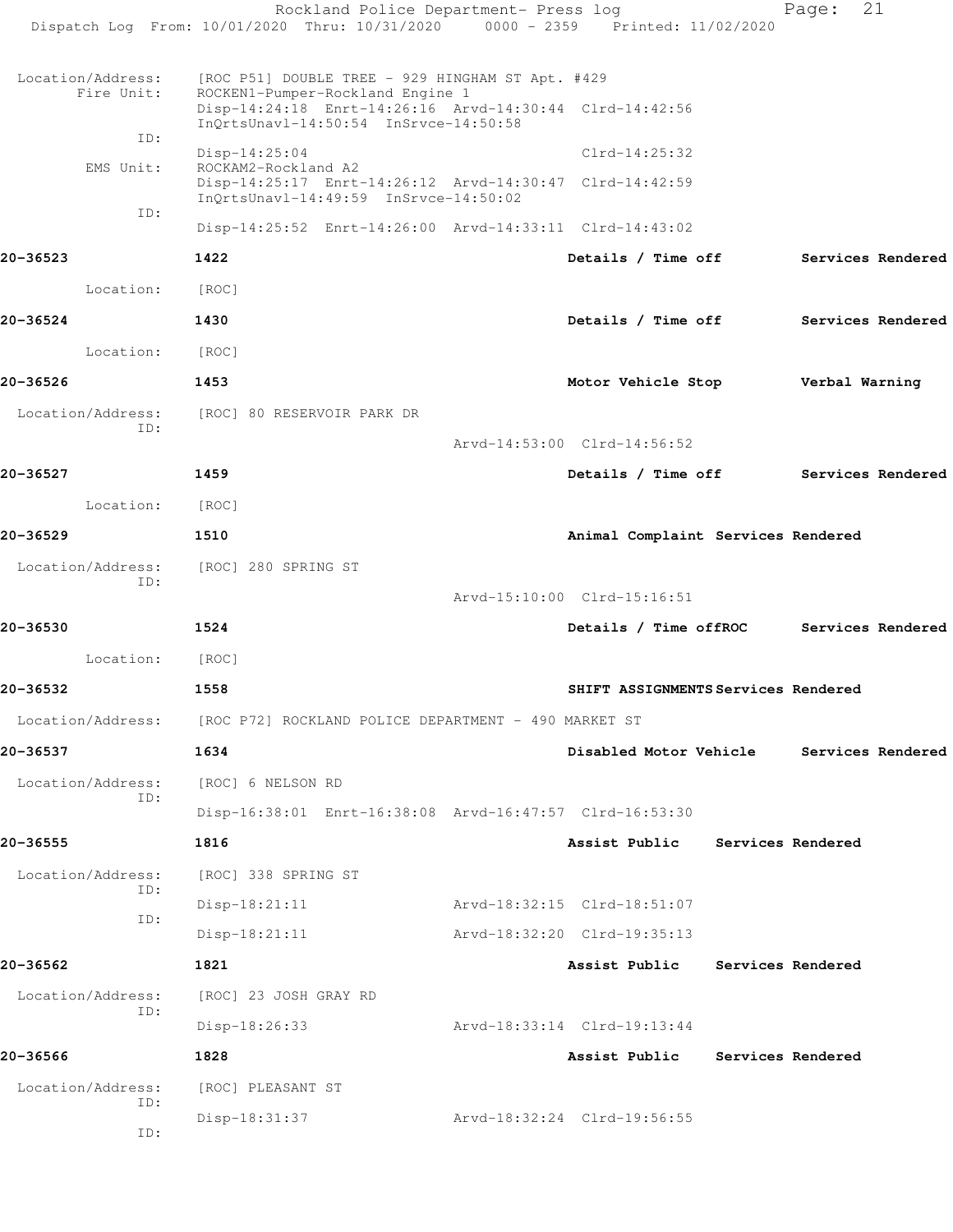| Dispatch Log From: 10/01/2020 Thru: 10/31/2020 0000 - 2359 Printed: 11/02/2020 |                                                | Rockland Police Department- Press log |                                                         | 22<br>Page:       |  |
|--------------------------------------------------------------------------------|------------------------------------------------|---------------------------------------|---------------------------------------------------------|-------------------|--|
|                                                                                | Disp-18:31:37                                  |                                       | Arvd-18:32:30 Clrd-23:56:42                             |                   |  |
| 20-36612<br><b>No EMS</b>                                                      | 1951                                           |                                       | Motor Vehicle Collision W/PI                            |                   |  |
| Location/Address:                                                              | [ROC] 312 UNION ST                             |                                       |                                                         |                   |  |
| 20-36614<br>Services Rendered                                                  | 1952                                           |                                       | Motor Vehicle Collision W/PI                            |                   |  |
| Location/Address:<br>ID:                                                       | [ROC] 312 UNION ST                             |                                       |                                                         |                   |  |
| ID:                                                                            |                                                |                                       | Disp-19:56:46 Enrt-19:57:11 Arvd-20:08:32 Clrd-20:54:45 |                   |  |
|                                                                                |                                                |                                       | Disp-19:57:07 Enrt-19:57:18 Arvd-20:00:10 Clrd-20:54:48 |                   |  |
| 20-36640                                                                       | 2116                                           |                                       | Motor Vehicle Stop                                      | Verbal Warning    |  |
| Vicinity of:<br>ID:                                                            | [ROC] E WATER ST @ BEAL CT                     |                                       | Arvd-21:16:00 Clrd-21:21:34                             |                   |  |
| 20-36645                                                                       | 2156                                           |                                       | Disturbance                                             | Services Rendered |  |
| Location/Address:                                                              | [ROC] 32 STUDLEY CT                            |                                       |                                                         |                   |  |
| ID:                                                                            |                                                |                                       |                                                         |                   |  |
| ID:                                                                            |                                                |                                       | Disp-21:56:51 Enrt-21:56:59 Arvd-21:57:06 Clrd-22:28:59 |                   |  |
| 20-36652                                                                       | 2233                                           |                                       | Disp-21:56:51 Enrt-21:56:59 Arvd-21:57:06 Clrd-22:25:47 |                   |  |
| Required                                                                       |                                                |                                       | Missing / Stolen Plate                                  | Services Not      |  |
| Location/Address:<br>ID:                                                       | [ROC] RADAR ON SALEM - SALEM ST                |                                       |                                                         |                   |  |
|                                                                                |                                                |                                       | Arvd-22:33:26 Clrd-22:50:46                             |                   |  |
| 20-36663                                                                       | 2347                                           |                                       | COMP                                                    | Services Rendered |  |
| Location:                                                                      | [ROC]                                          |                                       |                                                         |                   |  |
| For Date: $10/08/2020 -$ Thursday                                              |                                                |                                       |                                                         |                   |  |
| 20-36668                                                                       | 0001                                           |                                       | General Info                                            | Services Rendered |  |
| Location/Address: [ROC P72] ROCKLAND POLICE DEPARTMENT - 490 MARKET ST         |                                                |                                       |                                                         |                   |  |
| 20-36689                                                                       | 0448                                           |                                       | Building Check Appears Secure                           |                   |  |
| Location/Address:                                                              | [ROC 61] UNION ST BUSINESS DISTRICT - UNION ST |                                       |                                                         |                   |  |
| ID:                                                                            | $Disp-04:54:32$                                |                                       | Arvd-04:54:36 Clrd-05:12:46                             |                   |  |
| 20-36697                                                                       | 0644                                           |                                       | Assist Public                                           | Services Rendered |  |
| Location/Address:                                                              | [ROC] VFW DR                                   |                                       |                                                         |                   |  |
| ID:                                                                            | Disp-06:46:36                                  |                                       | Clrd-06:46:39                                           |                   |  |
| 20-36700                                                                       | 0652                                           |                                       | Motor Vehicle Stop                                      | Citation/Warning  |  |
| Issued<br>Location/Address:                                                    | [ROC] BILL DELAHUNT PKWY                       |                                       |                                                         |                   |  |
| ID:                                                                            |                                                |                                       | Arvd-06:52:00 Clrd-07:00:20                             |                   |  |
| 20-36706                                                                       | 0746                                           |                                       | MVA Property Damage Only Paper Exchange                 |                   |  |
| Location/Address:                                                              | [ROC] 210 WEST WATER ST                        |                                       |                                                         |                   |  |
| ID:                                                                            | Disp-07:48:08 Enrt-07:48:33                    |                                       | Clrd-07:54:13                                           |                   |  |
| ID:                                                                            |                                                |                                       | Disp-07:52:33 Enrt-07:52:34 Arvd-07:52:35 Clrd-07:53:58 |                   |  |
| ID:                                                                            |                                                |                                       |                                                         |                   |  |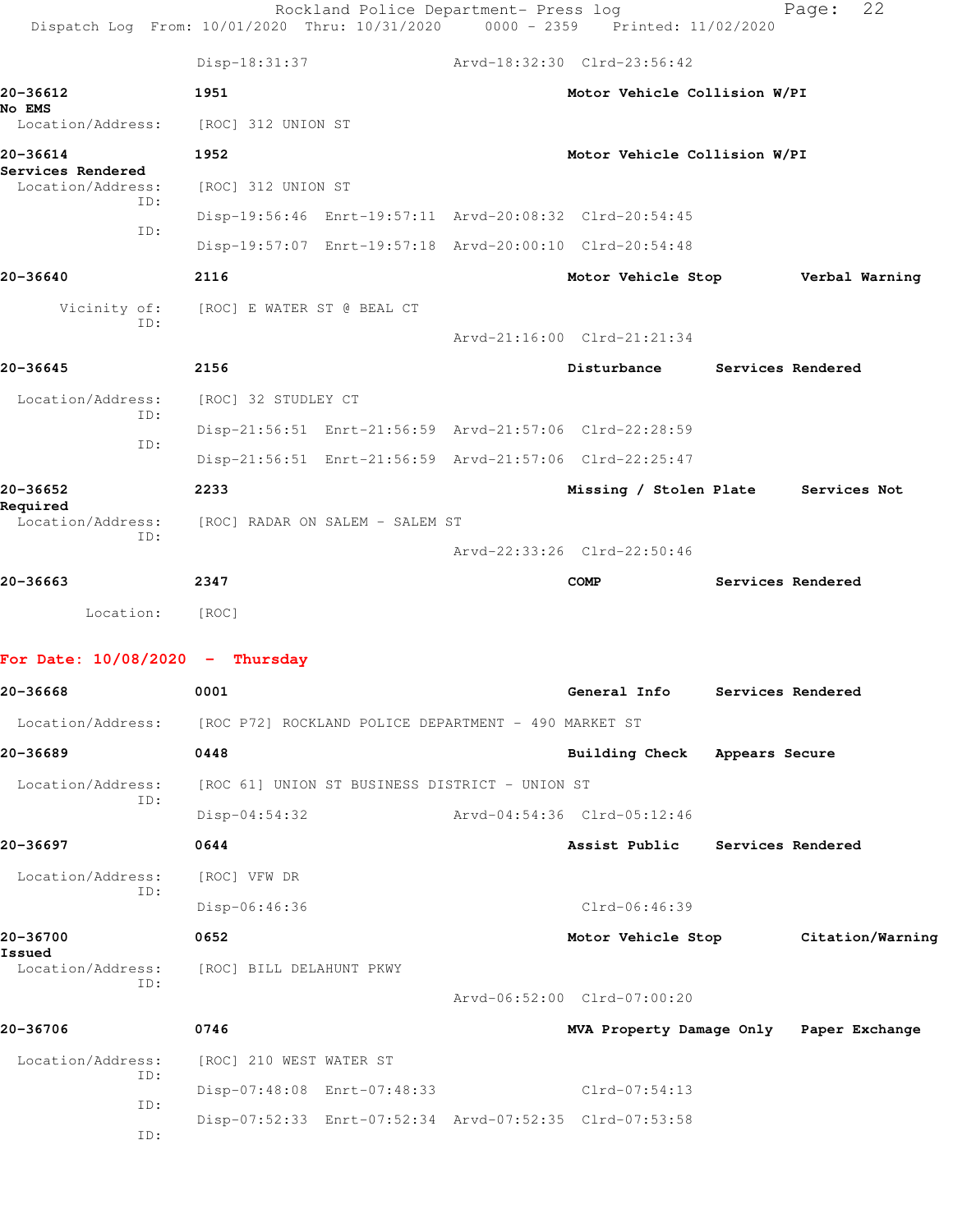|                          | Rockland Police Department- Press log<br>Dispatch Log From: 10/01/2020 Thru: 10/31/2020 0000 - 2359 Printed: 11/02/2020 |                                         | 23<br>Page:              |
|--------------------------|-------------------------------------------------------------------------------------------------------------------------|-----------------------------------------|--------------------------|
|                          | Disp-07:54:08 Enrt-07:54:10 Arvd-07:54:11 Clrd-08:04:19                                                                 |                                         |                          |
| 20-36709                 | 0754                                                                                                                    | Assist Public                           | Services Rendered        |
| Location/Address:        | [ROC] 294 HOWARD ST                                                                                                     |                                         |                          |
| 20-36720                 | 0804                                                                                                                    | Information Call No Action Required     |                          |
| Location/Address:        | [ROC P72] ROCKLAND POLICE DEPARTMENT - 490 MARKET ST                                                                    |                                         |                          |
| 20-36714                 | 0837                                                                                                                    | Building Check Building Checked/Secured |                          |
| Location/Address:        | [ROC 65] ROGERS MIDDLE SCHOOL - 100 TAUNTON AVE                                                                         |                                         |                          |
| ID:                      |                                                                                                                         | Arvd-08:38:00 Clrd-08:38:41             |                          |
| 20-36721                 | 0908                                                                                                                    | Details / Time off                      | No Action                |
| Required<br>Location:    | [ROC]                                                                                                                   |                                         |                          |
| 20-36722                 | 0910                                                                                                                    | Information Call No Action Required     |                          |
| Location/Address:        | [ROC P72] ROCKLAND POLICE DEPARTMENT - 490 MARKET ST                                                                    |                                         |                          |
| 20-36724                 | 0949                                                                                                                    | <b>Traffic Enforcement</b>              | Services Rendered        |
| Location/Address:        | [ROC] SALEM ST                                                                                                          |                                         |                          |
| ID:                      |                                                                                                                         | Arvd-09:50:14 Clrd-10:06:30             |                          |
| 20-36727<br>Required     | 0959                                                                                                                    | Details / Time off                      | No Action                |
| Location:                | [ROC]                                                                                                                   |                                         |                          |
| 20-36728                 | 1000                                                                                                                    | Traffic Enforcement                     | Services Rendered        |
| Location/Address:<br>ID: | [ROC] LIBERTY ST                                                                                                        |                                         |                          |
|                          |                                                                                                                         | Arvd-10:01:06 Clrd-10:30:20             |                          |
| 20-36731                 | 1010                                                                                                                    | 911 Accidental Services Rendered        |                          |
| Location/Address:<br>ID: | [ROC] 23 MILLBROOK DR                                                                                                   |                                         |                          |
| ID:                      | Disp-10:12:16 Enrt-10:12:40                                                                                             | Clrd-10:13:38                           |                          |
|                          | Disp-10:14:51 Enrt-10:14:53 Arvd-10:17:11 Clrd-10:25:18                                                                 |                                         |                          |
| 20-36733                 | 1017                                                                                                                    | Assist Public                           | Services Rendered        |
| Location/Address:<br>ID: | [ROC] 134 CENTRE AVE @ 1 WILLOW POND DR                                                                                 |                                         |                          |
|                          |                                                                                                                         | Arvd-10:17:00 Clrd-10:28:44             |                          |
| 20-36737                 | 1029                                                                                                                    | <b>Building Check</b>                   | Building Checked/Secured |
| Location/Address:<br>ID: | [ROC 65] ROGERS MIDDLE SCHOOL - 100 TAUNTON AVE                                                                         |                                         |                          |
|                          |                                                                                                                         | Arvd-10:29:57 Clrd-10:30:28             |                          |
| 20-36739                 | 1040                                                                                                                    | 911 Accidental                          | Services Rendered        |
| Location/Address:<br>ID: | [ROC] 105 MARKET ST                                                                                                     |                                         |                          |
|                          | Disp-10:42:23 Enrt-10:42:26 Arvd-10:45:17 Clrd-10:53:04                                                                 |                                         |                          |
| 20-36740<br>Required     | 1041                                                                                                                    | Details / Time off                      | No Action                |
| Location:                | [ROC]                                                                                                                   |                                         |                          |
| 20-36741                 | 1050                                                                                                                    | Stolen Motor Vehicle                    | Services Rendered        |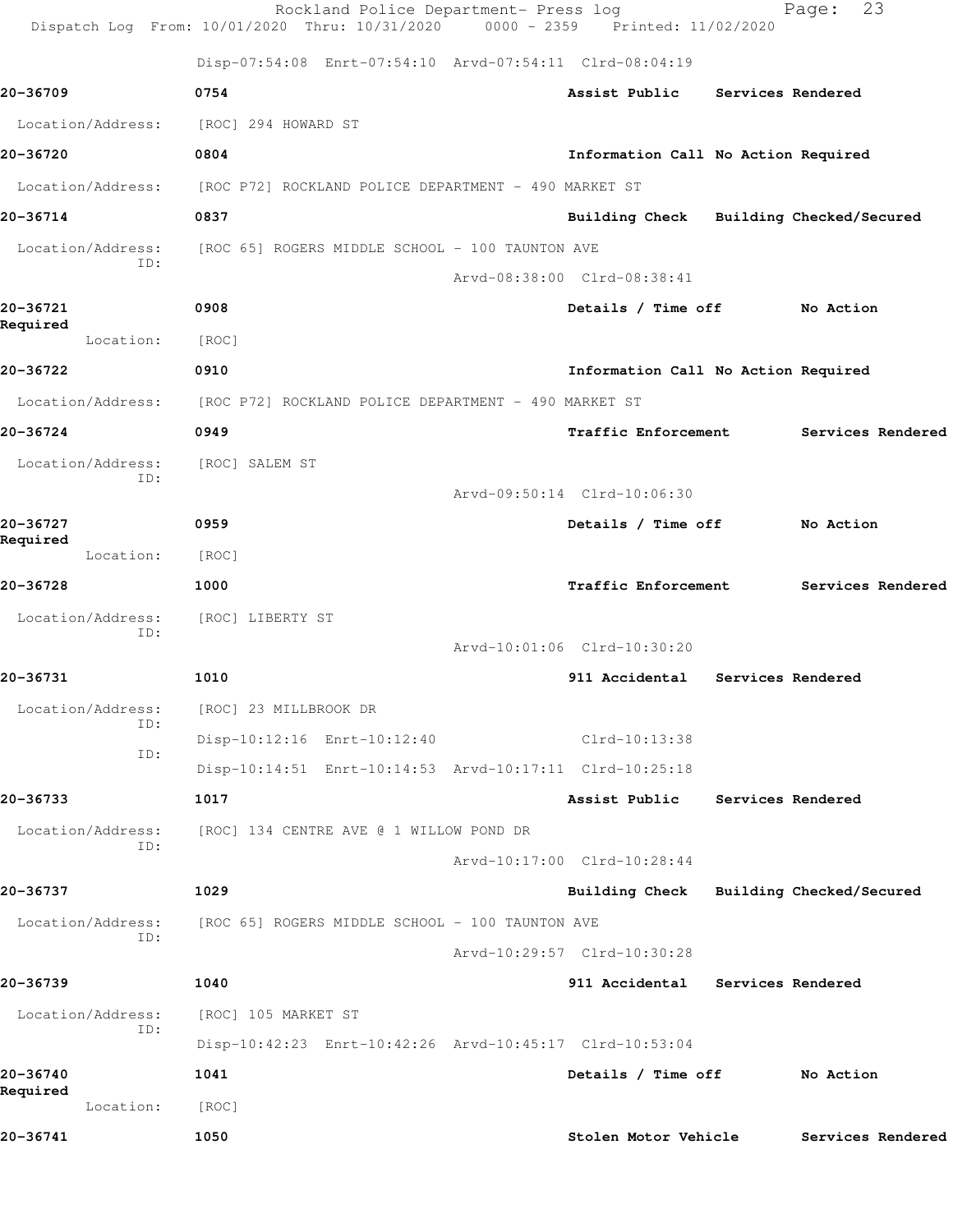|                                | Rockland Police Department- Press log<br>Dispatch Log From: 10/01/2020 Thru: 10/31/2020 0000 - 2359 Printed: 11/02/2020                                                       |                                            | 24<br>Page:              |
|--------------------------------|-------------------------------------------------------------------------------------------------------------------------------------------------------------------------------|--------------------------------------------|--------------------------|
| Location/Address:              | [ROC P55] HOME DEPOT - 1149 HINGHAM ST                                                                                                                                        |                                            |                          |
| ID:                            | Disp-10:52:59                                                                                                                                                                 | $Clrd-10:55:04$                            |                          |
| 20-36746                       | 1056                                                                                                                                                                          | Larceny / Forgery/ Fraud Services Rendered |                          |
| Location/Address:              | [ROC] 773 HINGHAM ST                                                                                                                                                          |                                            |                          |
| ID:                            | Disp-10:59:09                                                                                                                                                                 | $Clrd-11:00:28$                            |                          |
| 20-36755                       | 1136                                                                                                                                                                          | <b>Building Check</b>                      | Building Checked/Secured |
| Location/Address:              | [ROC 65] ROGERS MIDDLE SCHOOL - 100 TAUNTON AVE                                                                                                                               |                                            |                          |
| ID:                            |                                                                                                                                                                               | Arvd-11:37:13 Clrd-11:39:11                |                          |
| 20-36757                       | 1141                                                                                                                                                                          | MVA Property Damage Only                   | Report Follows           |
| Vicinity of:                   | [ROC] 201 MARKET ST                                                                                                                                                           |                                            |                          |
| ID:                            | $Disp-11:44:00$                                                                                                                                                               | Arvd-11:47:27 Clrd-12:30:06                |                          |
| ID:                            | $Disp-11:44:06$                                                                                                                                                               | Arvd-11:47:25 Clrd-12:34:38                |                          |
| ID:                            | $Disp-11:44:14$                                                                                                                                                               | Arvd-11:47:33 Clrd-12:07:44                |                          |
| ID:                            |                                                                                                                                                                               | Arvd-11:47:33 Clrd-12:25:12                |                          |
| ID:                            | $Disp-11:44:23$                                                                                                                                                               |                                            |                          |
| ID:                            | $Disp-11:44:30$                                                                                                                                                               | Arvd-11:47:33 Clrd-12:16:59                |                          |
|                                | Disp-12:33:49 Enrt-12:33:55 Arvd-12:33:57 Clrd-12:41:36                                                                                                                       |                                            |                          |
| 20-36756<br><b>No EMS</b>      | 1143                                                                                                                                                                          | Motor Vehicle Collision W/PI               |                          |
| Location/Address:<br>EMS Unit: | [ROC P98] DOLLAR TREE - 201 MARKET ST<br>ROCKAM1-Rockland A1<br>Disp-11:44:15 Enrt-11:44:57 Arvd-11:46:34 Clrd-11:48:47                                                       |                                            |                          |
| Fire Unit:                     | InOrtsUnav1-12:33:52 InSrvce-12:33:52<br>ROCKEN1-Pumper-Rockland Engine 1<br>Disp-11:44:23 Enrt-11:44:54 Arvd-11:46:31 Clrd-11:48:44<br>InQrtsUnavl-12:33:49 InSrvce-12:33:50 |                                            |                          |
| ID:                            | Disp-12:30:25 Enrt-12:30:28 Arvd-12:30:31 Clrd-12:33:23                                                                                                                       |                                            |                          |
| 20-36762                       | 1208                                                                                                                                                                          | Health & Welfare Check                     | Gone on arrival          |
|                                |                                                                                                                                                                               |                                            |                          |
| Location/Address:<br>ID:       | [ROC] 150 MARTHA DR                                                                                                                                                           |                                            |                          |
|                                | Disp-12:10:18 Enrt-12:10:20 Arvd-12:17:15 Clrd-12:17:17                                                                                                                       |                                            |                          |
| 20-36763<br>Required           | 1213                                                                                                                                                                          | Details / Time off                         | No Action                |
| Location:                      | [ROC]                                                                                                                                                                         |                                            |                          |
| 20-36764                       | 1215                                                                                                                                                                          | MVA Property Damage Only Services Rendered |                          |
| Location/Address:<br>ID:       | [ROC] 384 UNION ST                                                                                                                                                            |                                            |                          |
|                                | Disp-12:17:01 Enrt-12:17:13 Arvd-12:21:02 Clrd-12:34:47                                                                                                                       |                                            |                          |
| 20-36766                       | 1240                                                                                                                                                                          | Wire down (Police)                         | Services Rendered        |
| Location/Address:<br>ID:       | [ROC] 452 FOREST ST                                                                                                                                                           |                                            |                          |
|                                | Disp-12:41:47 Enrt-12:41:49 Arvd-12:49:13 Clrd-14:14:35                                                                                                                       |                                            |                          |
| 20-36769<br>Required           | 1258                                                                                                                                                                          | Details / Time off                         | No Action                |
| Location:                      | [ROC]                                                                                                                                                                         |                                            |                          |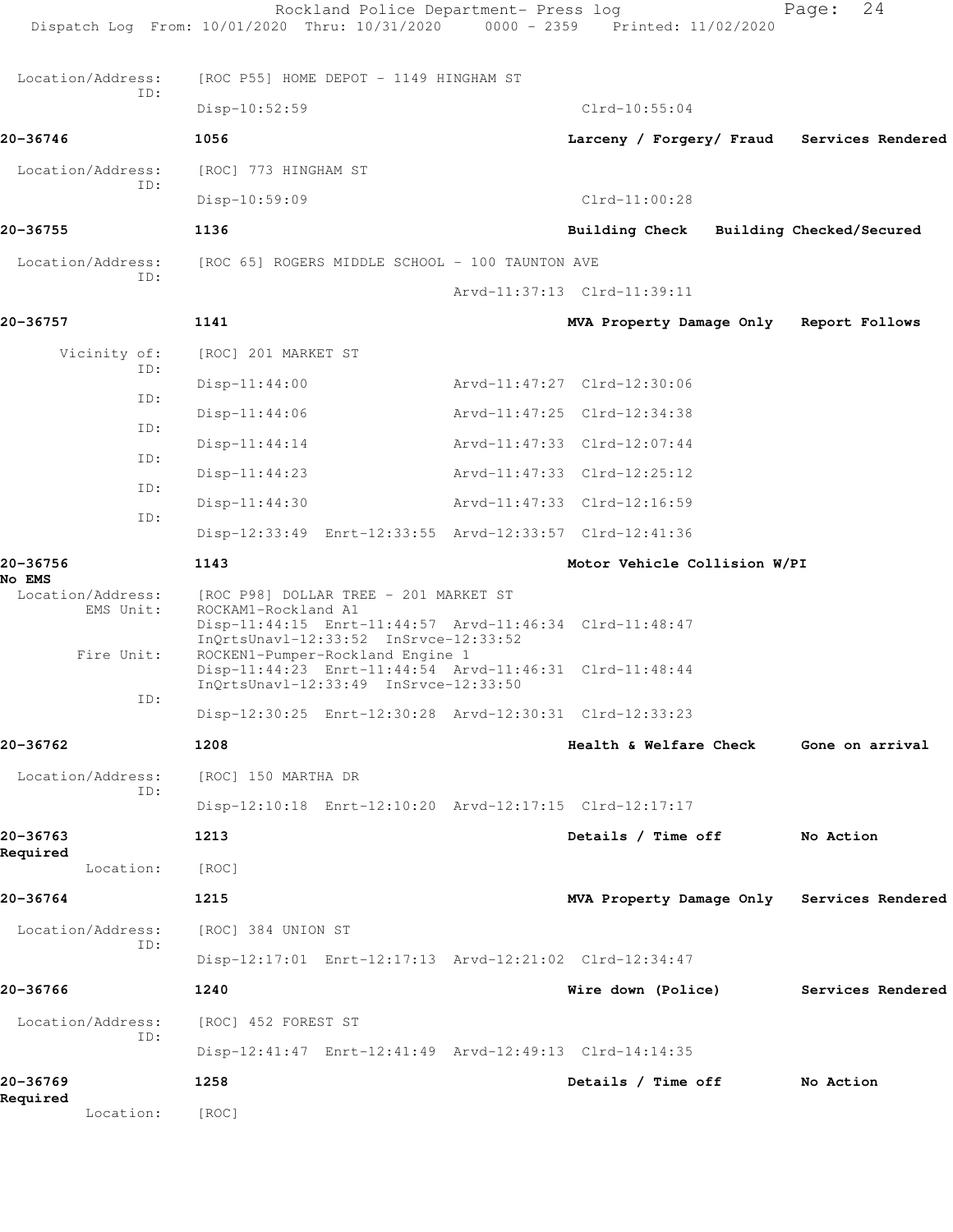| Dispatch Log From: 10/01/2020 Thru: 10/31/2020 0000 - 2359 Printed: 11/02/2020 |                                                      | Rockland Police Department- Press log                |                                                         |                   | 25<br>Page:                                |
|--------------------------------------------------------------------------------|------------------------------------------------------|------------------------------------------------------|---------------------------------------------------------|-------------------|--------------------------------------------|
| 20-36770                                                                       | 1259                                                 |                                                      | Details / Time off                                      |                   | No Action                                  |
| Required<br>Location:                                                          | [ROC]                                                |                                                      |                                                         |                   |                                            |
| 20-36776                                                                       | 1338                                                 |                                                      | Identity Theft                                          | Services Rendered |                                            |
| Location/Address:                                                              | [ROC P72] ROCKLAND POLICE DEPARTMENT - 490 MARKET ST |                                                      |                                                         |                   |                                            |
| ID:                                                                            | $Disp-13:40:10$                                      |                                                      | $Clrd-15:16:39$                                         |                   |                                            |
| 20-36778                                                                       | 1351                                                 |                                                      | <b>Traffic Enforcement</b>                              |                   | Services Rendered                          |
| Location/Address:                                                              | [ROC 92] R STEWART ESTEN SCHOOL - 733 SUMMER ST      |                                                      |                                                         |                   |                                            |
| ID:                                                                            |                                                      |                                                      | Arvd-13:51:00 Clrd-14:37:25                             |                   |                                            |
| 20-36783                                                                       | 1418                                                 |                                                      | Burglar Alarm Services Rendered                         |                   |                                            |
| Location/Address:                                                              |                                                      | [ROC P45] COMFORT INN - 850 HINGHAM ST               |                                                         |                   |                                            |
| ID:                                                                            |                                                      |                                                      | Disp-14:19:19 Enrt-14:19:29 Arvd-14:22:56 Clrd-14:24:19 |                   |                                            |
| ID:                                                                            |                                                      |                                                      | Disp-14:19:25 Enrt-14:19:28 Arvd-14:22:03 Clrd-14:24:15 |                   |                                            |
| 20-36785                                                                       | 1429                                                 |                                                      | Detail                                                  |                   | No Action Required                         |
| Location/Address:                                                              | [ROC P72] ROCKLAND POLICE DEPARTMENT - 490 MARKET ST |                                                      |                                                         |                   |                                            |
| 20-36803                                                                       | 1548                                                 |                                                      |                                                         |                   | MVA Property Damage Only Services Rendered |
| Location/Address:                                                              | [ROC P55] HOME DEPOT - 1149 HINGHAM ST               |                                                      |                                                         |                   |                                            |
| 20-36808                                                                       | 1608                                                 |                                                      | SHIFT ASSIGNMENTS 4-12                                  |                   | Services Rendered                          |
| Location/Address:                                                              | [ROC P72] ROCKLAND POLICE DEPARTMENT - 490 MARKET ST |                                                      |                                                         |                   |                                            |
| 20-36812                                                                       | 1620                                                 |                                                      | MVA Property Damage Only Report Follows                 |                   |                                            |
| Vicinity of:                                                                   |                                                      | [ROC] WEYMOUTH ST @ ABINGTON ST                      |                                                         |                   |                                            |
| ID:                                                                            |                                                      |                                                      | Disp-16:21:21 Enrt-16:21:27 Arvd-16:25:36 Clrd-17:11:25 |                   |                                            |
| ID:                                                                            |                                                      |                                                      | Disp-16:21:33 Enrt-16:21:35 Arvd-16:25:36 Clrd-16:38:51 |                   |                                            |
| 20-36814                                                                       | 1624                                                 |                                                      | OFFICER SAFETY                                          | Services Rendered |                                            |
| Location/Address:<br>ID:                                                       |                                                      | [ROC P72] ROCKLAND POLICE DEPARTMENT - 490 MARKET ST |                                                         |                   |                                            |
|                                                                                | $Disp-16:27:41$                                      |                                                      | $Clrd-16:27:49$                                         |                   |                                            |
| 20-36816                                                                       | 1641                                                 |                                                      | MVA Property Damage Only Paper Exchange                 |                   |                                            |
| Location/Address:<br>ID:                                                       | [ROC] RESERVOIR PARK DR                              |                                                      |                                                         |                   |                                            |
|                                                                                |                                                      |                                                      | Aryd-16:41:00 Clrd-16:58:10                             |                   |                                            |
| 20-36818                                                                       | 1650                                                 |                                                      | MVA Property Damage Only Report Follows                 |                   |                                            |
| Location/Address:<br>ID:                                                       | [ROC] 258 CENTRE AVE                                 |                                                      |                                                         |                   |                                            |
|                                                                                |                                                      |                                                      | Disp-16:54:23 Enrt-16:54:29 Arvd-16:55:39 Clrd-17:20:13 |                   |                                            |
| 20-36819                                                                       | 1703                                                 |                                                      | Motor Vehicle Complaint                                 |                   | Could Not Locate                           |
| Location/Address:<br>ID:                                                       | [ROC] 111 HINGHAM ST                                 |                                                      |                                                         |                   |                                            |
| ID:                                                                            |                                                      |                                                      | Disp-17:05:12 Enrt-17:05:15 Arvd-17:06:59 Clrd-17:25:32 |                   |                                            |
|                                                                                |                                                      |                                                      | Disp-17:11:31 Enrt-17:11:34 Arvd-17:11:36 Clrd-17:14:35 |                   |                                            |
| 20-36837                                                                       | 1918                                                 |                                                      | Details / Time off                                      |                   | Services Rendered                          |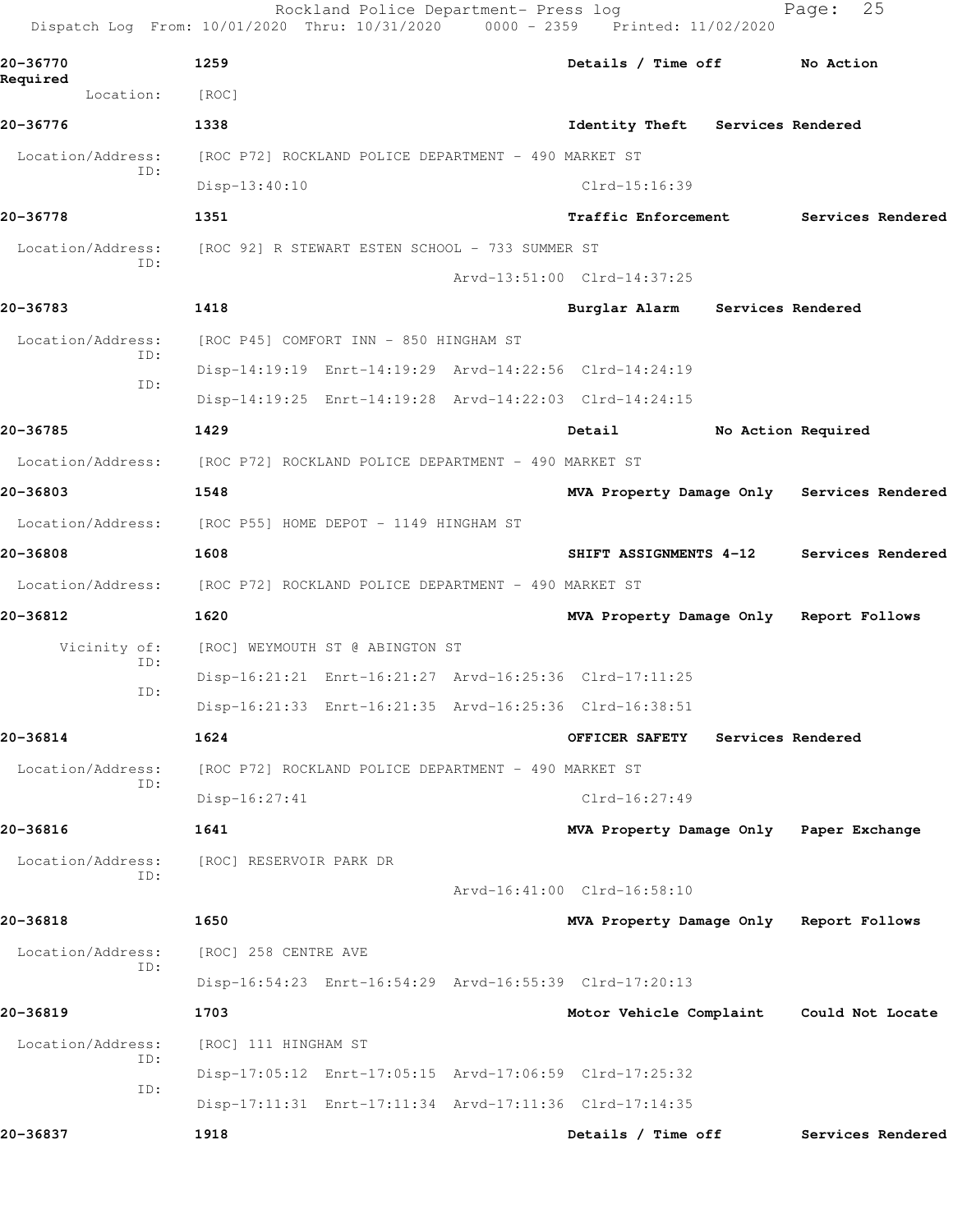| Location:                                                | [ROC]                                                |                             |                                                         |            |                                        |
|----------------------------------------------------------|------------------------------------------------------|-----------------------------|---------------------------------------------------------|------------|----------------------------------------|
| 20-36838                                                 | 1919                                                 |                             |                                                         |            | Details / Time off Services Rendered   |
| Location:                                                | [ROC]                                                |                             |                                                         |            |                                        |
| 20-36839                                                 | 1927                                                 |                             | Suspicious Activity Provided                            |            |                                        |
| Assistance<br>Location/Address:                          | [ROC] 64 LEISUREWOODS DR                             |                             |                                                         |            |                                        |
| ID:                                                      |                                                      |                             | Disp-19:28:06 Enrt-19:28:47 Arvd-19:38:06 Clrd-19:44:08 |            |                                        |
| 20-36842                                                 | 1943                                                 |                             | <b>Detail</b>                                           |            | Services Rendered                      |
| Location/Address: [ROC] PLEASANT ST                      |                                                      |                             |                                                         |            |                                        |
| 20-36848                                                 | 2012                                                 |                             | 911 Hang Up Services Rendered                           |            |                                        |
| Location/Address:<br>ID:                                 | [ROC] 67 J A DUNN MEM DR                             |                             |                                                         |            |                                        |
| ID:                                                      |                                                      |                             | Disp-20:16:55 Enrt-20:17:04 Arvd-20:25:20 Clrd-20:31:09 |            |                                        |
|                                                          | Disp-20:24:29                                        |                             | Arvd-20:24:32 Clrd-20:25:23                             |            |                                        |
| 20-36851                                                 | 2053                                                 |                             | Assist Public Provided Assistance                       |            |                                        |
| Location/Address:<br>ID:                                 | [ROC P12] GREEK HOUSE OF PIZZA - 343 CENTRE AVE      |                             |                                                         |            |                                        |
|                                                          |                                                      |                             | Disp-21:13:31 Enrt-21:13:33 Arvd-21:22:19 Clrd-21:26:16 |            |                                        |
| 20-36854                                                 | 2126                                                 |                             | Burglar Alarm Appears Secure                            |            |                                        |
| Location/Address:<br>ID:                                 | [ROC] 51 HANNAH WAY Apt. #B                          |                             |                                                         |            |                                        |
|                                                          |                                                      |                             | Disp-21:27:32 Enrt-21:27:35 Arvd-21:27:38 Clrd-21:31:38 |            |                                        |
| 20-36856                                                 | 2143                                                 |                             |                                                         |            | Burglar Alarm Building Checked/Secured |
| Location/Address:<br>ID:                                 | [ROC] 51 HANNAH WAY Apt. #B                          |                             |                                                         |            |                                        |
|                                                          |                                                      | Disp-21:44:21 Enrt-21:44:24 | $Clrd-22:10:20$                                         |            |                                        |
| 20-36859                                                 | 2210                                                 |                             |                                                         |            | Suspicious Activity Services Rendered  |
| Location/Address: [ROC 206] 51 MAPLE ST Apt. #123<br>ID: |                                                      |                             |                                                         |            |                                        |
| ID:                                                      |                                                      |                             | Disp-22:11:28 Enrt-22:11:36 Arvd-22:13:20 Clrd-22:24:02 |            |                                        |
|                                                          |                                                      |                             | Disp-22:11:33 Enrt-22:11:38 Arvd-22:13:18 Clrd-22:23:59 |            |                                        |
| 20-36862                                                 | 2230                                                 |                             | Assist Public                                           |            | Services Rendered                      |
| Location/Address:<br>ID:                                 | [ROC 104] 141 MARTHA DR Apt. #C                      |                             |                                                         |            |                                        |
|                                                          |                                                      | Disp-22:31:04 Enrt-22:31:08 | Clrd-23:46:34                                           |            |                                        |
| 20-36863                                                 | 2230                                                 |                             | SHIFT COVERAGE                                          |            | Services Rendered                      |
| Location/Address:<br>ID:                                 | [ROC P72] ROCKLAND POLICE DEPARTMENT - 490 MARKET ST |                             |                                                         |            |                                        |
|                                                          | $Disp-22:33:11$                                      |                             | Clrd-22:33:46                                           |            |                                        |
| 20-36865                                                 | 2311                                                 |                             | Details / Time off                                      |            | Services Rendered                      |
| Location:                                                | [ROC]                                                |                             |                                                         |            |                                        |
| For Date: $10/09/2020 -$ Friday                          |                                                      |                             |                                                         |            |                                        |
| 20-36870                                                 | 0000                                                 |                             | General Info                                            | No Service |                                        |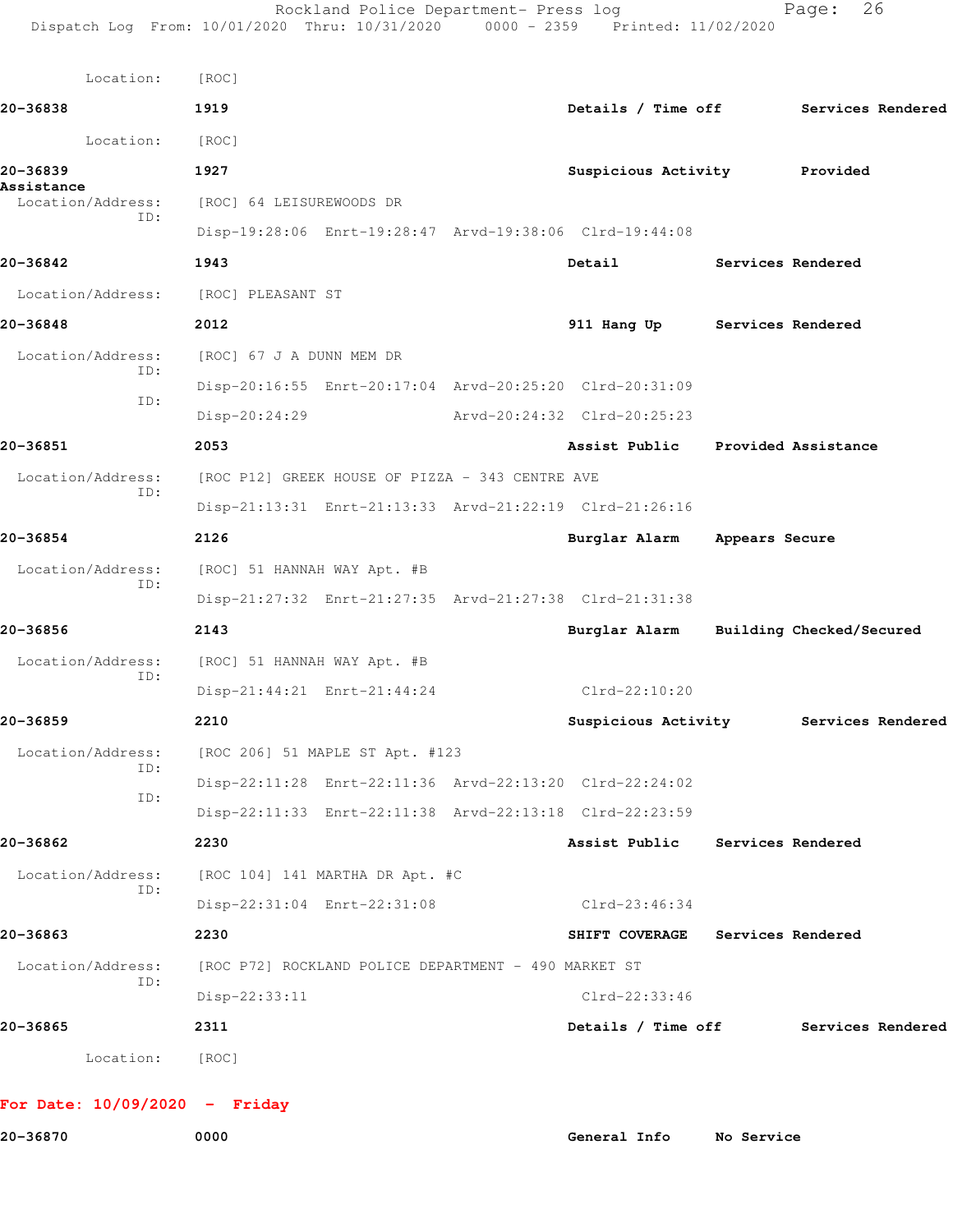|                                        | Rockland Police Department- Press log<br>Dispatch Log From: 10/01/2020 Thru: 10/31/2020 0000 - 2359 Printed: 11/02/2020 |                                | 27<br>Page:                         |
|----------------------------------------|-------------------------------------------------------------------------------------------------------------------------|--------------------------------|-------------------------------------|
| Location/Address:                      | [ROC P72] ROCKLAND POLICE DEPARTMENT - 490 MARKET ST                                                                    |                                |                                     |
| ID:                                    | Disp-00:58:08                                                                                                           | $Clrd-00:58:22$                |                                     |
| 20-36871                               | 0101                                                                                                                    | <b>Building Check</b>          | Investigated                        |
| Location/Address:<br>ID:               | [ROC] TAUNTON AVE                                                                                                       |                                |                                     |
|                                        |                                                                                                                         | Arvd-01:02:06 Clrd-01:02:14    |                                     |
| 20-36873                               | 0117                                                                                                                    | Details / Time offCOMP NIGHT   |                                     |
| Services Not Required<br>Location:     | [ROC]                                                                                                                   |                                |                                     |
| 20-36874                               | 0129                                                                                                                    | Disturbance                    | Arrest (s) Made                     |
| Location/Address:                      | [ROC] 8 CORN MILL LN                                                                                                    |                                |                                     |
| ID:                                    | Disp-01:31:33 Enrt-01:31:53 Arvd-01:33:44 Clrd-02:10:24                                                                 |                                |                                     |
| ID:                                    | Disp-01:31:39 Enrt-01:31:53 Arvd-01:33:41 Clrd-02:10:24                                                                 |                                |                                     |
| ID:                                    | Disp-01:31:47 Enrt-01:31:53 Arvd-01:33:16 Clrd-02:10:24                                                                 |                                |                                     |
| Refer To Arrest:<br>Address:           | 20ROC-36874-AR<br>Arrest: MONETT, MICHAEL<br>8 CORN MILL WAY<br>ROCKLAND, MA                                            |                                |                                     |
| Age:<br>Charges:                       | 51<br>A&B WITH DANGEROUS WEAPON<br>A&B ON FAMILY / HOUSEHOLD MEMBER                                                     |                                |                                     |
| 20-36877                               | 0239                                                                                                                    | General Info No Service        |                                     |
| Location/Address:                      | [ROC P72] ROCKLAND POLICE DEPARTMENT - 490 MARKET ST                                                                    |                                |                                     |
| ID:                                    | Disp-02:40:35                                                                                                           | $Clrd-02:40:42$                |                                     |
| 20-36878                               | 0246                                                                                                                    | UNPROTECTED EXPOSURE (OFFICER) |                                     |
| Services Rendered<br>Location/Address: | [ROC P72] ROCKLAND POLICE DEPARTMENT - 490 MARKET ST                                                                    |                                |                                     |
| ID:                                    | $Disp-02:51:18$                                                                                                         | $Clrd-02:52:13$                |                                     |
| 20-36879                               | 0314                                                                                                                    | <b>Building Check</b>          | Investigated                        |
| Location/Address:                      | [ROC] TAUNTON AVE                                                                                                       |                                |                                     |
| ID:                                    |                                                                                                                         | Arvd-03:15:21 Clrd-03:15:29    |                                     |
| 20-36880                               | 0443                                                                                                                    | Suspicious Activity            | Investigated                        |
| Location/Address:                      | [ROC] 355 HINGHAM ST                                                                                                    |                                |                                     |
| ID:                                    | Disp-04:46:43 Enrt-04:46:56 Arvd-04:49:41 Clrd-04:56:07                                                                 |                                |                                     |
| ID:                                    | Disp-04:46:50 Enrt-04:47:52 Arvd-04:49:31 Clrd-04:56:07                                                                 |                                |                                     |
| 20-36881                               | 0605                                                                                                                    | Building Check Appears Secure  |                                     |
| Location/Address:<br>ID:               | [ROC] UNION ST                                                                                                          |                                |                                     |
|                                        |                                                                                                                         | Arvd-06:06:10 Clrd-06:21:12    |                                     |
| 20-36888                               | 0711                                                                                                                    |                                | Burglar Alarm Services Rendered     |
| Location/Address:<br>ID:               | [ROC 60] SPRING GATE APARTMENTS - 52 HANNAH WAY                                                                         |                                |                                     |
|                                        | Disp-07:12:51 Enrt-07:12:54 Arvd-07:16:09 Clrd-07:17:43                                                                 |                                |                                     |
| 20-36890                               | 0800                                                                                                                    |                                | SHIFT ASSIGNMENTS Services Rendered |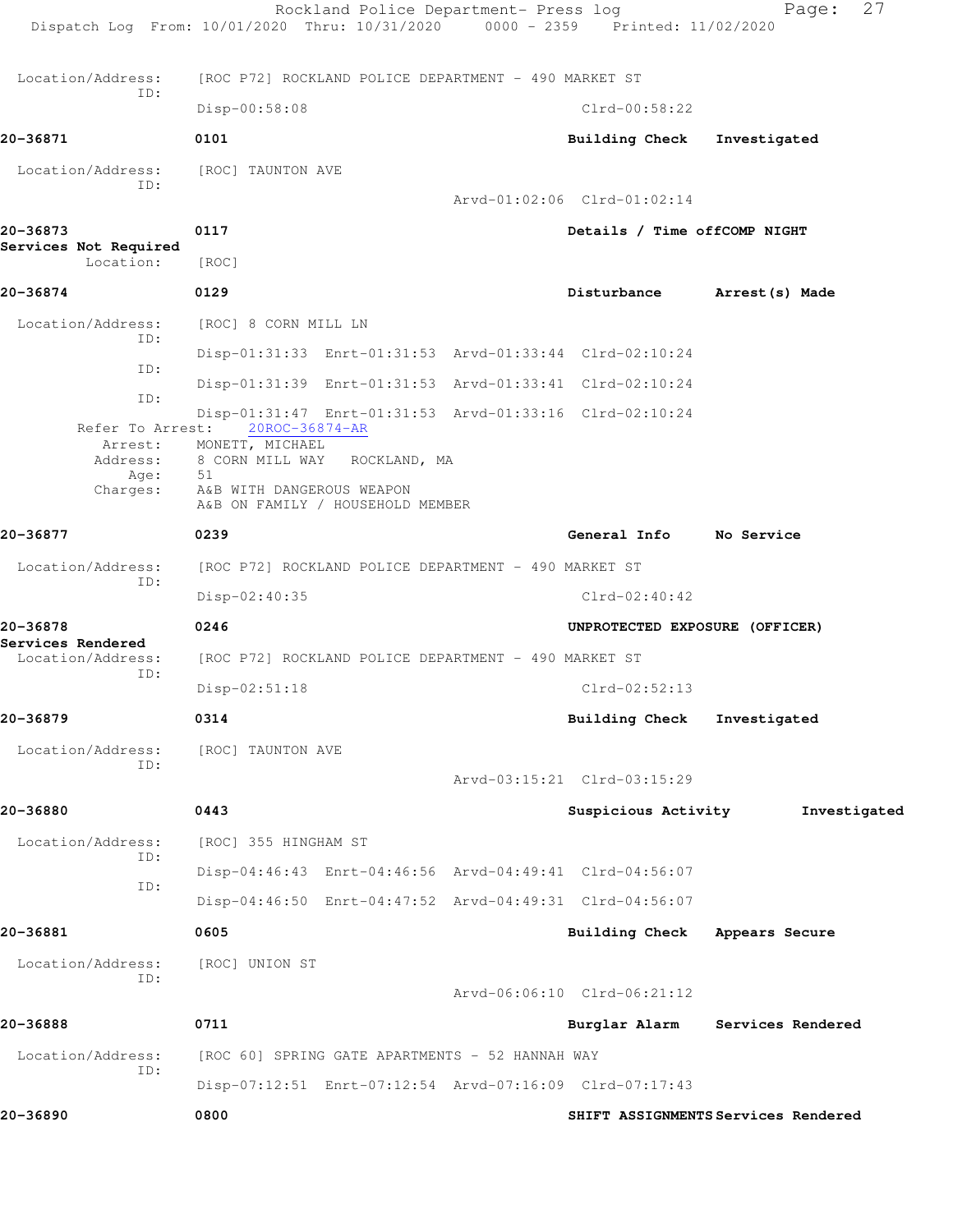| Dispatch Log From: 10/01/2020 Thru: 10/31/2020 |                                                      | Rockland Police Department- Press log                                | 0000 - 2359 Printed: 11/02/2020                         |                   | 28<br>Page:       |  |
|------------------------------------------------|------------------------------------------------------|----------------------------------------------------------------------|---------------------------------------------------------|-------------------|-------------------|--|
| Location/Address:                              | [ROC P72] ROCKLAND POLICE DEPARTMENT - 490 MARKET ST |                                                                      |                                                         |                   |                   |  |
| 20-36901                                       | 0801                                                 |                                                                      | OFFICERS HELD OVER                                      |                   | Services Rendered |  |
| Location/Address:                              |                                                      | [ROC P72] ROCKLAND POLICE DEPARTMENT - 490 MARKET ST                 |                                                         |                   |                   |  |
| 20-36895                                       | 0853                                                 |                                                                      | MVA Property Damage Only Vehicle Towed                  |                   |                   |  |
| Location/Address:                              | [ROC] 385 WEBSTER ST                                 |                                                                      |                                                         |                   |                   |  |
| ID:                                            |                                                      |                                                                      | Disp-08:54:24 Enrt-08:54:33 Arvd-08:58:01 Clrd-09:15:36 |                   |                   |  |
| ID:                                            |                                                      |                                                                      | Disp-08:54:31 Enrt-08:54:35 Arvd-08:58:03 Clrd-09:05:06 |                   |                   |  |
| 20-36898                                       | 0904                                                 |                                                                      | MVA Property Damage Only Report Follows                 |                   |                   |  |
| Location/Address:<br>TD:                       |                                                      | [ROC] 35 STANTON ST @ 44 EVERETT ST                                  |                                                         |                   |                   |  |
| ID:                                            |                                                      |                                                                      | Disp-09:05:01 Enrt-09:05:04 Arvd-09:10:47 Clrd-09:33:06 |                   |                   |  |
| Fire Unit:                                     |                                                      | ROCKEN1-Pumper-Rockland Engine 1                                     | Disp-09:05:14 Enrt-09:05:17 Arvd-09:06:33 Clrd-09:33:08 |                   |                   |  |
|                                                |                                                      | Disp-09:06:20 Enrt-09:06:23<br>InQrtsUnavl-09:10:50 InSrvce-09:10:50 | $Clrd-09:09:51$                                         |                   |                   |  |
| 20-36899                                       | 0904                                                 |                                                                      | OFFICER OUT OF STATION                                  |                   | Services Rendered |  |
| Location/Address:                              |                                                      | [ROC P72] ROCKLAND POLICE DEPARTMENT - 490 MARKET ST                 |                                                         |                   |                   |  |
| 20-36902                                       | 0920                                                 |                                                                      | 911 Accidental Services Rendered                        |                   |                   |  |
| Location/Address:<br>ID:                       | [ROC] 137 MARKS ST                                   |                                                                      |                                                         |                   |                   |  |
|                                                |                                                      |                                                                      | Disp-09:20:59 Enrt-09:21:53 Arvd-09:26:39 Clrd-09:28:20 |                   |                   |  |
| 20-36922                                       | 1145                                                 |                                                                      | MVA Property Damage Only Report Follows                 |                   |                   |  |
| Location/Address:<br>ID:                       |                                                      | [ROC] 0 PARMENTER ST @ 406 VFW DR                                    |                                                         |                   |                   |  |
| ID:                                            |                                                      |                                                                      | Disp-11:46:50 Enrt-11:46:58 Arvd-11:50:32 Clrd-12:23:41 |                   |                   |  |
| ID:                                            |                                                      |                                                                      | Disp-11:46:53 Enrt-11:47:00 Arvd-11:50:26 Clrd-12:10:39 |                   |                   |  |
| ID:                                            |                                                      |                                                                      | Disp-11:46:55 Enrt-11:47:01 Arvd-11:50:34 Clrd-12:23:45 |                   |                   |  |
|                                                |                                                      |                                                                      | Disp-11:47:34 Enrt-11:47:39 Arvd-11:49:08 Clrd-12:23:42 |                   |                   |  |
| 20-36926                                       | 1208                                                 |                                                                      | MVA Property Damage Only Report Follows                 |                   |                   |  |
| Location/Address:<br>ID:                       |                                                      | [ROC 9] SULLIVAN TIRE AND AUTO SERVICE - 1 VFW DR                    |                                                         |                   |                   |  |
|                                                |                                                      |                                                                      | Disp-12:10:43 Enrt-12:10:45 Arvd-12:17:50 Clrd-12:26:30 |                   |                   |  |
| 20-36931                                       | 1315                                                 |                                                                      | Prisioner Transport                                     |                   | Services Rendered |  |
| Location/Address:<br>ID:                       |                                                      | [HIN 1] HINGHAM COURT - 28 GEORGE WASHINGTON BLVD                    |                                                         |                   |                   |  |
|                                                |                                                      | Disp-13:16:44 Enrt-13:16:45                                          | Clrd-13:57:33                                           |                   |                   |  |
| 20-36935                                       | 1327                                                 |                                                                      | Larceny / Forgery/ Fraud Services Rendered              |                   |                   |  |
| Location/Address:                              | [ROC] 63 MORNINGSIDE DR                              |                                                                      |                                                         |                   |                   |  |
| 20-36937                                       | 1333                                                 |                                                                      | <b>GAS LEAK</b>                                         | Services Rendered |                   |  |
| Location/Address:<br>ID:                       | [ROC] 27 WILLOW POND DR                              |                                                                      |                                                         |                   |                   |  |
|                                                |                                                      |                                                                      | Disp-13:37:12 Enrt-13:37:15 Arvd-13:40:22 Clrd-13:50:20 |                   |                   |  |
| 20-38630                                       | 1335                                                 |                                                                      | Animal Complaint Services Rendered                      |                   |                   |  |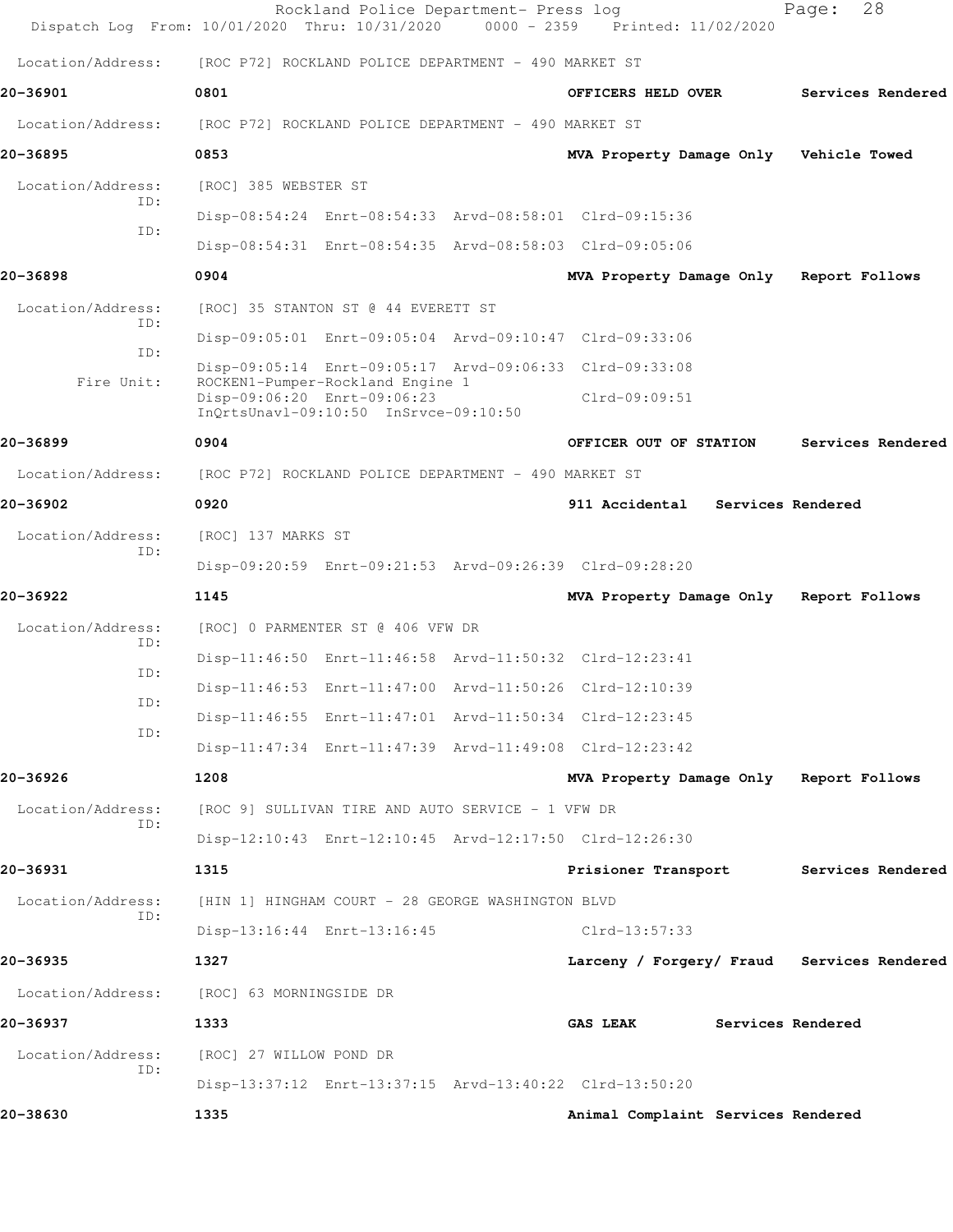| Dispatch Log From: 10/01/2020 Thru: 10/31/2020 0000 - 2359 Printed: 11/02/2020 |                                                      | Rockland Police Department- Press log                                     |                                                         |                          | 29<br>Page:        |  |
|--------------------------------------------------------------------------------|------------------------------------------------------|---------------------------------------------------------------------------|---------------------------------------------------------|--------------------------|--------------------|--|
| Location/Address: [ROC] 159 REED ST                                            |                                                      |                                                                           |                                                         |                          |                    |  |
| 20-36940                                                                       | 1359                                                 |                                                                           | TIME OFF                                                |                          | No Action Required |  |
| Location/Address:<br>ID:                                                       | [ROC P72] ROCKLAND POLICE DEPARTMENT - 490 MARKET ST |                                                                           | Arvd-13:59:24 Clrd-14:01:07                             |                          |                    |  |
| 20-36942                                                                       | 1402                                                 |                                                                           | Time off Services Rendered                              |                          |                    |  |
| Location:                                                                      | [ROC]                                                |                                                                           |                                                         |                          |                    |  |
| 20-36945                                                                       | 1408                                                 |                                                                           | Traffic Enforcement Services Rendered                   |                          |                    |  |
| Location/Address:                                                              | [ROC 92] R STEWART ESTEN SCHOOL - 733 SUMMER ST      |                                                                           |                                                         |                          |                    |  |
| ID:                                                                            | $Disp-14:09:20$                                      |                                                                           | Arvd-14:09:23 Clrd-14:40:11                             |                          |                    |  |
| 20-36947                                                                       | 1421                                                 |                                                                           | <b>Time off</b>                                         | Services Rendered        |                    |  |
| Location:                                                                      | [ROC]                                                |                                                                           |                                                         |                          |                    |  |
| 20-36954                                                                       | 1447                                                 |                                                                           | Time off Services Rendered                              |                          |                    |  |
| Location:                                                                      | [ROC]                                                |                                                                           |                                                         |                          |                    |  |
| 20-36955                                                                       | 1453                                                 |                                                                           | 911 Accidental Services Rendered                        |                          |                    |  |
| Location/Address:                                                              | [ROC] 422 NORTH AVE                                  |                                                                           |                                                         |                          |                    |  |
| ID:                                                                            |                                                      |                                                                           | Disp-14:56:00 Enrt-14:56:37 Clrd-15:01:53               |                          |                    |  |
| ID:                                                                            |                                                      |                                                                           | Disp-15:01:49 Enrt-15:01:50 Arvd-15:04:49 Clrd-15:09:23 |                          |                    |  |
| 20-36957                                                                       | 1502                                                 |                                                                           | CRUISER OUT OF SERVICE                                  |                          | Services Rendered  |  |
| Location/Address: [ROC P72] ROCKLAND POLICE DEPARTMENT - 490 MARKET ST         |                                                      |                                                                           |                                                         |                          |                    |  |
| 20-36959                                                                       | 1507                                                 |                                                                           | Details                                                 | <b>Services Rendered</b> |                    |  |
| Location:                                                                      | [ROC]                                                |                                                                           |                                                         |                          |                    |  |
| 20-36961                                                                       | 1512                                                 |                                                                           | OFC. OUT OF STATION                                     |                          | Services Rendered  |  |
| Location/Address:                                                              | [ROC P72] ROCKLAND POLICE DEPARTMENT - 490 MARKET ST |                                                                           |                                                         |                          |                    |  |
| 20-36963<br><b>No EMS</b>                                                      | 1540                                                 |                                                                           | Motor Vehicle Collision W/PI                            |                          |                    |  |
| Location/Address:<br>Fire Unit:<br>EMS Unit:                                   | [ROC] 400 FOREST ST<br>ROCKAM1-Rockland A1           | ROCKEN1-Pumper-Rockland Engine 1<br>InQrtsUnavl-16:02:32 InSrvce-16:02:33 | Disp-15:41:58 Enrt-15:43:39 Arvd-15:47:29 Clrd-15:56:19 |                          |                    |  |
| ID:                                                                            |                                                      | InQrtsUnavl-16:01:15 InSrvce-16:01:15                                     | Disp-15:41:58 Enrt-15:43:39 Arvd-15:45:46 Clrd-15:56:19 |                          |                    |  |
|                                                                                |                                                      |                                                                           | Disp-15:42:07 Enrt-15:42:11 Arvd-15:42:52 Clrd-15:42:55 |                          |                    |  |
| 20-36964                                                                       | 1540                                                 |                                                                           | MVA Property Damage Only Report Follows                 |                          |                    |  |
| Location/Address:<br>ID:                                                       | [ROC] 400 FOREST ST                                  |                                                                           |                                                         |                          |                    |  |
| ID:                                                                            |                                                      |                                                                           | Disp-15:42:19 Enrt-15:42:21 Arvd-15:46:31 Clrd-15:55:51 |                          |                    |  |
|                                                                                |                                                      |                                                                           | Disp-15:43:01 Enrt-15:43:03 Arvd-15:43:59 Clrd-15:56:57 |                          |                    |  |
| 20-36965                                                                       | 1552                                                 |                                                                           | 911 Accidental                                          | Investigated             |                    |  |
| Location/Address:<br>ID:                                                       | [ROC] 23 HINGHAM ST                                  |                                                                           |                                                         |                          |                    |  |
|                                                                                |                                                      | Disp-16:03:56 Enrt-16:03:58                                               | $Clrd-16:05:07$                                         |                          |                    |  |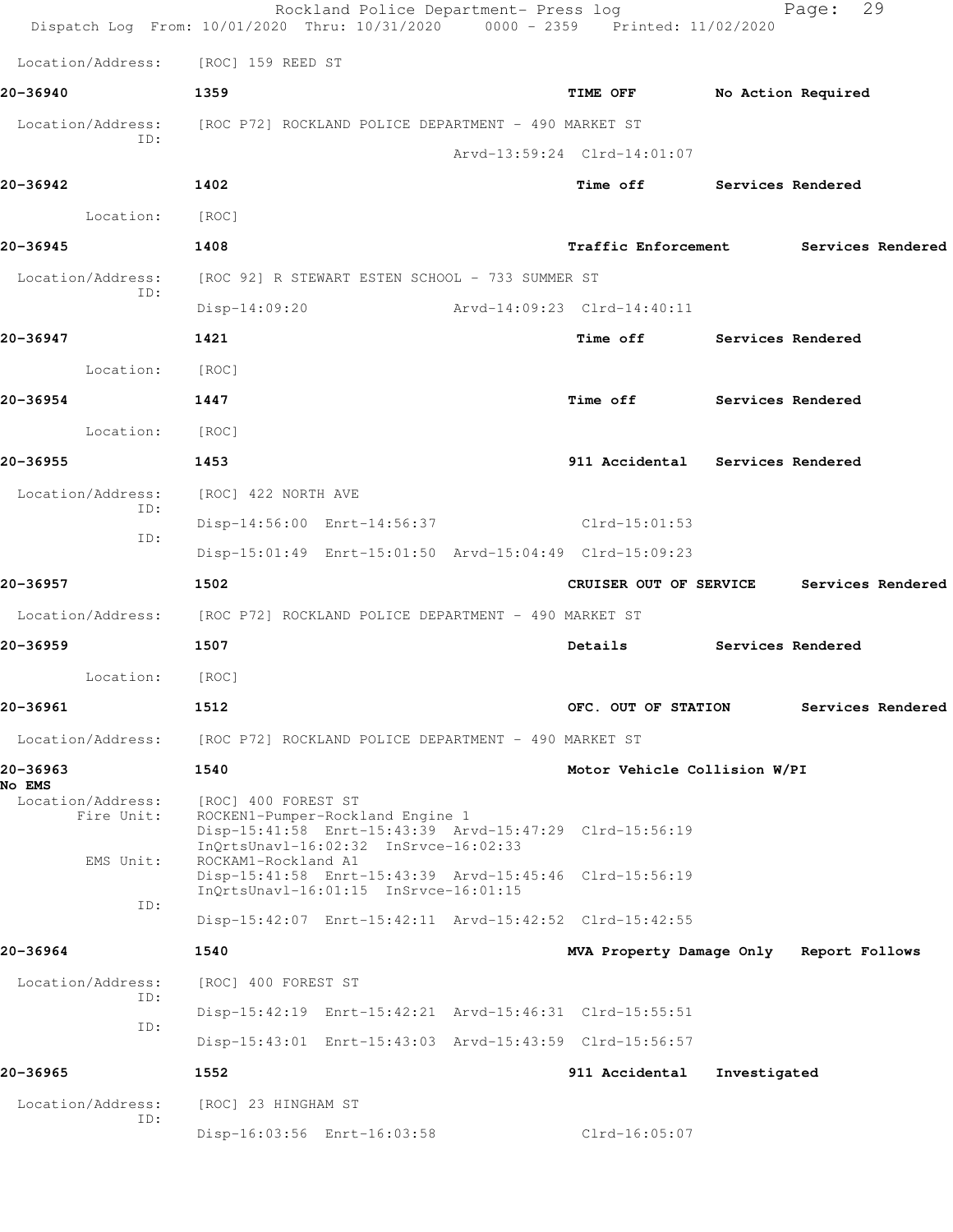|                   | Rockland Police Department- Press log<br>Dispatch Log From: 10/01/2020 Thru: 10/31/2020 0000 - 2359 Printed: 11/02/2020 |                               | 30<br>Page:                         |
|-------------------|-------------------------------------------------------------------------------------------------------------------------|-------------------------------|-------------------------------------|
| ID:               | Disp-16:05:03 Enrt-16:05:22 Arvd-16:10:20 Clrd-16:10:22                                                                 |                               |                                     |
| 20-36967          | 1603                                                                                                                    |                               | SHIFT ASSIGNMENTS Services Rendered |
| Location/Address: | [ROC P72] ROCKLAND POLICE DEPARTMENT - 490 MARKET ST                                                                    |                               |                                     |
| 20-36969          | 1615                                                                                                                    |                               | Harassment Services Rendered        |
| Location/Address: | [ROC] 69 WEBSTER ST                                                                                                     |                               |                                     |
| ID:               | $Disp-16:17:42$                                                                                                         | Arvd-16:22:19 Clrd-16:26:37   |                                     |
| 20-36970          | 1627                                                                                                                    |                               | 911 Accidental Services Rendered    |
| Location/Address: | [ROC] 140 MARTHA DR Apt. #B                                                                                             |                               |                                     |
| ID:               | Disp-16:28:21 Enrt-16:28:55 Arvd-16:35:26 Clrd-16:37:22                                                                 |                               |                                     |
| 20-36971          | 1640                                                                                                                    |                               | Identity Theft Services Rendered    |
| Location/Address: | [ROC 208] 37 WOODSBURY RD                                                                                               |                               |                                     |
| ID:               | Disp-16:42:22 Enrt-16:48:08 Arvd-16:48:09 Clrd-16:51:35                                                                 |                               |                                     |
| 20-36974          | 1659                                                                                                                    | Suspicious Activity           | Investigated                        |
| Location/Address: | [ROC] 60 LEISUREWOODS DR                                                                                                |                               |                                     |
| ID:               | Disp-17:00:55 Enrt-17:02:59 Arvd-17:03:01 Clrd-17:15:45                                                                 |                               |                                     |
| 20-36977          | 1717                                                                                                                    | 911 Accidental                | Investigated                        |
| Location/Address: | [ROC] 29 CHURCH ST 2 @ 44 BLANCHARD ST                                                                                  |                               |                                     |
| ID:               | Disp-17:21:37 Enrt-17:21:41 Arvd-17:30:59 Clrd-17:49:28                                                                 |                               |                                     |
| 20-36985          | 1819                                                                                                                    | Assault Offenses Investigated |                                     |
| Location/Address: | [ROC P69] MCDONALD'S - 117 MARKET ST                                                                                    |                               |                                     |
| ID:               | Disp-18:20:37 Enrt-18:20:40 Arvd-18:21:37 Clrd-18:29:40                                                                 |                               |                                     |
| 20-36986          | 1849                                                                                                                    | 911 Accidental                | Investigated                        |
| Location/Address: | [ROC] 60 DURBECK RD                                                                                                     |                               |                                     |
| ID:               | Disp-18:52:45 Enrt-18:52:56 Arvd-18:56:39 Clrd-18:59:17                                                                 |                               |                                     |
| 20-36992          | 2127                                                                                                                    |                               | Suspicious Activity Gone on arrival |
| Location/Address: | [ROC] HINGHAM ST                                                                                                        |                               |                                     |
| ID:               | Disp-21:28:09 Enrt-21:28:11 Arvd-21:33:06 Clrd-21:37:09                                                                 |                               |                                     |
| ID:               | Disp-21:28:25 Enrt-21:28:27 Arvd-21:34:55 Clrd-21:37:09                                                                 |                               |                                     |
| 20-36995          | 2151                                                                                                                    | Suspicious Activity           | Services Rendered                   |
| Location/Address: | [ROC] 500 HINGHAM ST                                                                                                    |                               |                                     |
| ID:               | Disp-21:52:02 Enrt-21:52:07 Arvd-21:55:39 Clrd-21:56:11                                                                 |                               |                                     |
| 20-36999          | 2214                                                                                                                    | 911 Hang Up                   | Investigated                        |
| Location/Address: | [ROC] 39 HOBART LN                                                                                                      |                               |                                     |
| ID:               | Disp-22:16:32 Enrt-22:16:36 Arvd-22:20:45 Clrd-22:20:52                                                                 |                               |                                     |
| 20-37003          | 2314                                                                                                                    | <b>BOLO</b>                   | Services Rendered                   |
|                   |                                                                                                                         |                               |                                     |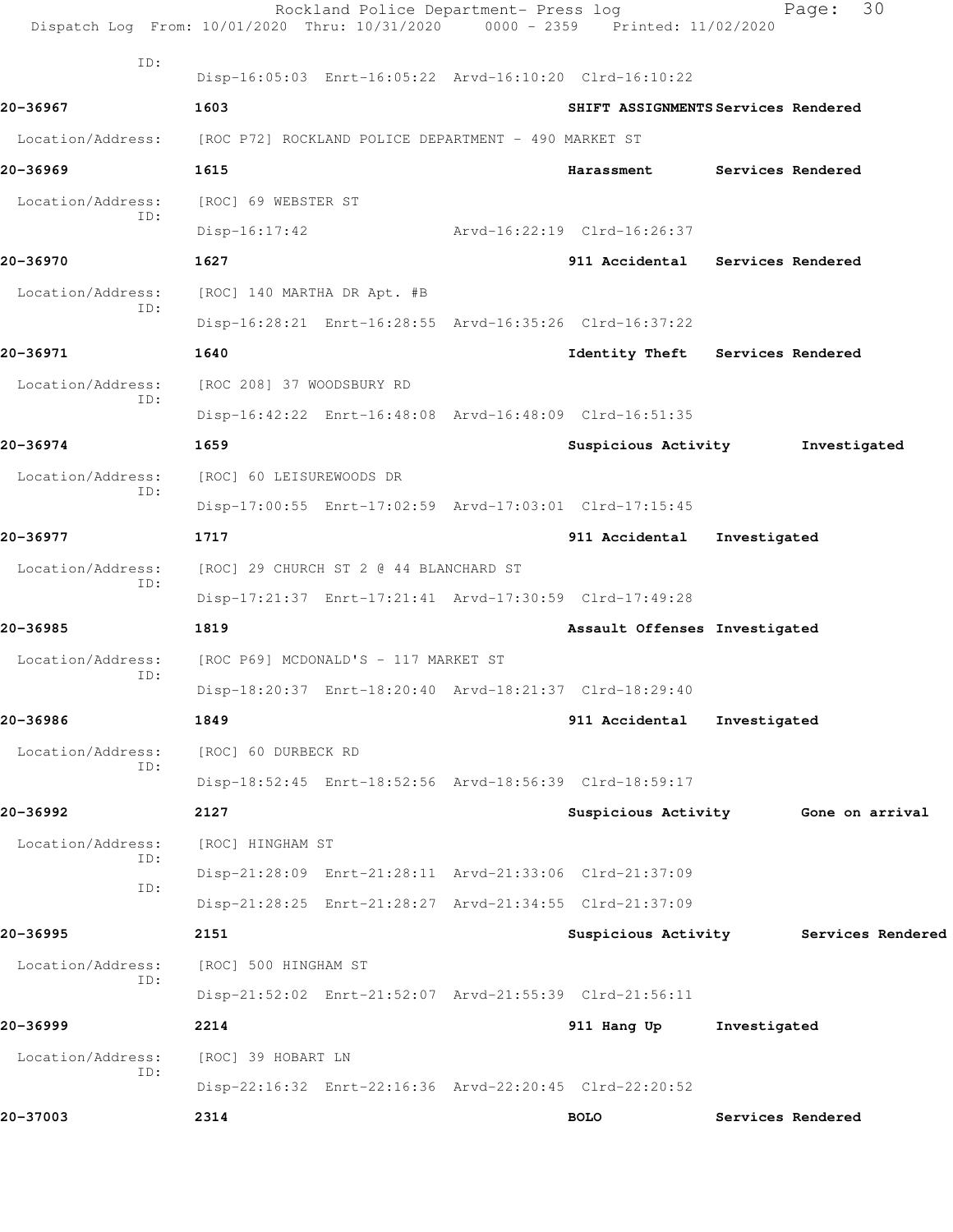| Dispatch Log From: 10/01/2020 Thru: 10/31/2020 0000 - 2359 Printed: 11/02/2020 |                                                | Rockland Police Department- Press log |                                                                   | 31<br>Page:              |
|--------------------------------------------------------------------------------|------------------------------------------------|---------------------------------------|-------------------------------------------------------------------|--------------------------|
| Location/Address: [ROC P72] ROCKLAND POLICE DEPARTMENT - 490 MARKET ST         |                                                |                                       |                                                                   |                          |
| 20-37004                                                                       | 2325                                           |                                       | Disturbance                                                       | Peace Restored           |
| Location/Address:                                                              | [ROC] BLANCHARD ST                             |                                       |                                                                   |                          |
| ID:                                                                            |                                                |                                       | Disp-23:27:22 Enrt-23:27:29 Arvd-23:27:33 Clrd-23:36:54           |                          |
| ID:                                                                            |                                                |                                       | Disp-23:27:22 Enrt-23:27:34 Arvd-23:27:34 Clrd-23:36:54           |                          |
| ID:                                                                            | Disp-23:27:46 Enrt-23:27:48                    |                                       | Clrd-23:36:54                                                     |                          |
| 20-37005                                                                       | 2340                                           |                                       | Noise Complaint Unfounded                                         |                          |
| Location/Address:                                                              | [ROC] 930 UNION ST                             |                                       |                                                                   |                          |
| ID:<br>ID:                                                                     | Disp-23:43:10 Enrt-23:43:13                    |                                       | Clrd-23:43:40                                                     |                          |
|                                                                                |                                                |                                       | Disp-23:43:24 Enrt-23:43:29 Arvd-23:49:25 Clrd-23:52:19           |                          |
| 20-37006                                                                       | 2347                                           |                                       | Details / Time off 1 HOUR COMP                                    |                          |
| Services Rendered<br>Location:                                                 | [ROC]                                          |                                       |                                                                   |                          |
| For Date: $10/10/2020 -$ Saturday                                              |                                                |                                       |                                                                   |                          |
| 20-37008                                                                       | 0000                                           |                                       | SHIFT ASSIGNMENTSNo Service                                       |                          |
| Location/Address: [ROC P72] ROCKLAND POLICE DEPARTMENT - 490 MARKET ST<br>ID:  |                                                |                                       |                                                                   |                          |
|                                                                                |                                                |                                       | Arvd-00:00:00 Clrd-00:06:50                                       |                          |
| 20-37009                                                                       | 0026                                           |                                       | Disturbance                                                       | Peace Restored           |
| Location/Address:<br>ID:                                                       | [ROC] 14 GRASSWOOD CIR                         |                                       |                                                                   |                          |
| ID:                                                                            |                                                |                                       | Disp-00:26:38 Enrt-00:28:12 Arvd-00:33:34 Clrd-00:48:37           |                          |
|                                                                                |                                                |                                       | Disp-00:26:38 Enrt-00:28:13 Arvd-00:33:34 Clrd-00:48:17           |                          |
| 20-37013                                                                       | 0047                                           |                                       | Building Check                                                    | Investigated             |
| Location/Address:<br>ID:                                                       | [ROC] TAUNTON AVE                              |                                       |                                                                   |                          |
|                                                                                |                                                |                                       | Arvd-00:48:17 Clrd-00:49:37                                       |                          |
| 20-37020                                                                       | 0210                                           |                                       | Suspicious Activity                                               | Investigated             |
| Location/Address:<br>ID:                                                       |                                                |                                       | [ROC 13] RAD CONSTRUCTION/SOUTH SHORE LOAM AND MULCH - 171 VFW DR |                          |
| ID:                                                                            |                                                |                                       | Arvd-02:10:00 Clrd-02:37:40                                       |                          |
| ID:                                                                            |                                                |                                       | Arvd-02:11:51 Clrd-02:37:40                                       |                          |
| ID:                                                                            |                                                |                                       | Disp-02:28:42 Enrt-02:28:44 Arvd-02:28:45 Clrd-02:37:40           |                          |
|                                                                                |                                                |                                       | Disp-02:28:51 Enrt-02:28:52 Arvd-02:28:54 Clrd-02:37:40           |                          |
| 20-37028                                                                       | 0601                                           |                                       | <b>Building Check</b>                                             | Building Checked/Secured |
| Location/Address:<br>ID:                                                       | [ROC 61] UNION ST BUSINESS DISTRICT - UNION ST |                                       |                                                                   |                          |
|                                                                                |                                                |                                       | Arvd-06:02:02 Clrd-06:24:15                                       |                          |
| 20-37036                                                                       | 0724                                           |                                       | Follow-Up Investigation                                           | Investigated             |
| Location/Address:<br>ID:                                                       |                                                |                                       | [ROC 13] RAD CONSTRUCTION/SOUTH SHORE LOAM AND MULCH - 171 VFW DR |                          |
|                                                                                |                                                |                                       | Arvd-07:24:00 Clrd-07:27:01                                       |                          |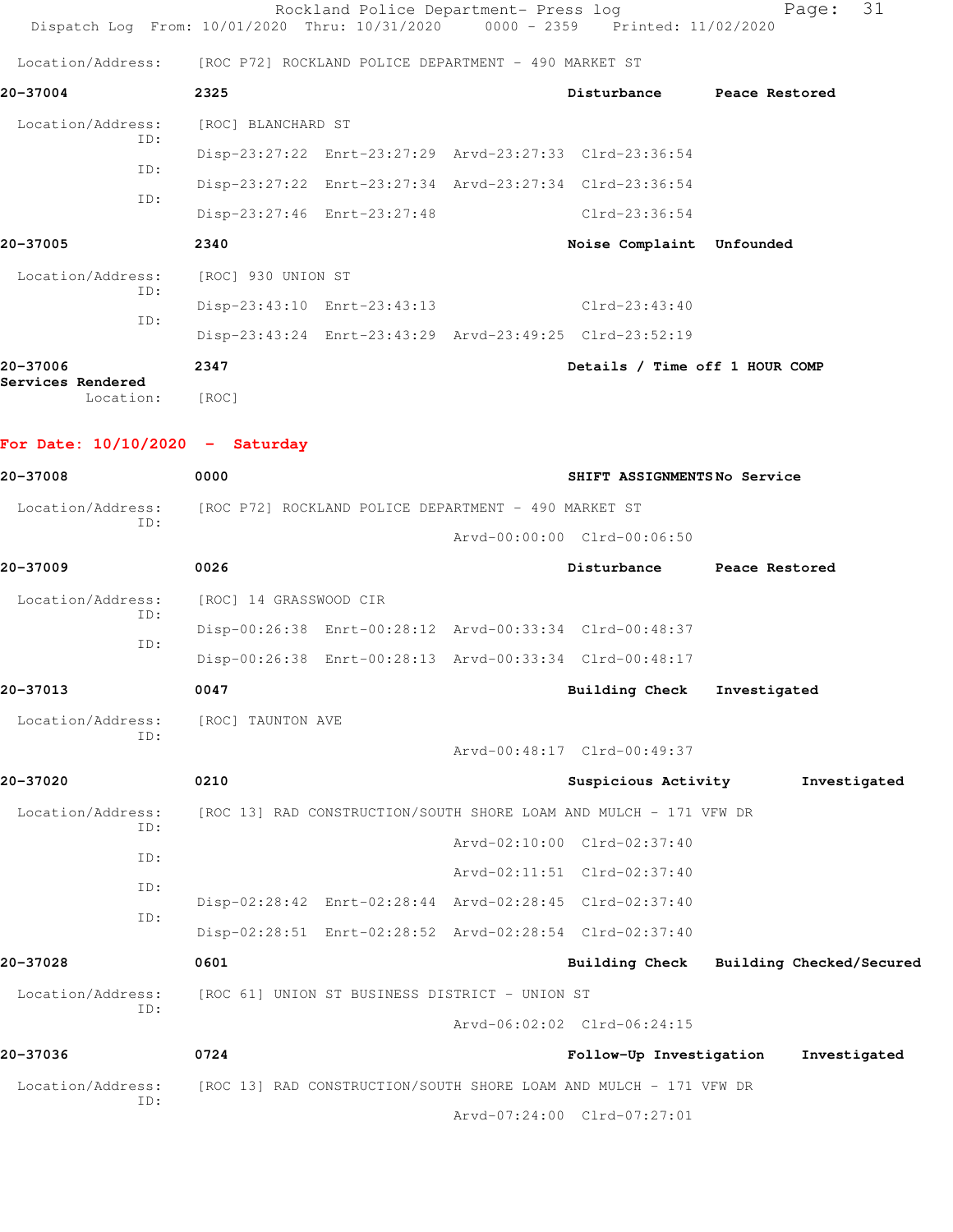|                                                                      | Rockland Police Department- Press log<br>Dispatch Log From: 10/01/2020 Thru: 10/31/2020 0000 - 2359 Printed: 11/02/2020                   |                                          | 32<br>Page:                                |
|----------------------------------------------------------------------|-------------------------------------------------------------------------------------------------------------------------------------------|------------------------------------------|--------------------------------------------|
| 20-37040                                                             | 0800                                                                                                                                      | SHIFT ASSIGNMENTS Services Rendered      |                                            |
|                                                                      | Location/Address: [ROC P72] ROCKLAND POLICE DEPARTMENT - 490 MARKET ST                                                                    |                                          |                                            |
| 20-37041                                                             | 0839                                                                                                                                      | Building Check Appears Secure            |                                            |
|                                                                      | Location/Address: [ROC] MT PLEASANT CEMETERY - PLEASANT ST                                                                                |                                          |                                            |
| ID:                                                                  |                                                                                                                                           | Arvd-08:40:06 Clrd-08:40:22              |                                            |
| 20-37046                                                             | 0918                                                                                                                                      | General Incident Services Rendered       |                                            |
| Location/Address:                                                    | [ROC] MT PLEASANT CEMETARY - 432 LIBERTY ST                                                                                               |                                          |                                            |
| ID:                                                                  | $Disp-09:20:48$                                                                                                                           | Arvd-09:20:52 Clrd-09:21:08              |                                            |
| 20-37048                                                             | 0938                                                                                                                                      | Motor Vehicle Stop <b>Werbal Warning</b> |                                            |
| Vicinity of:                                                         | [ROC] 244 PLEASANT ST @ 197 VFW DR                                                                                                        |                                          |                                            |
| ID:                                                                  |                                                                                                                                           | Arvd-09:38:00 Clrd-09:41:34              |                                            |
| 20-37051                                                             | 0943                                                                                                                                      | Time off Services Rendered               |                                            |
| Location:                                                            | [ROC]                                                                                                                                     |                                          |                                            |
| 20-37079                                                             | 1015                                                                                                                                      | Details                                  | Services Rendered                          |
| Location:                                                            | [ROC]                                                                                                                                     |                                          |                                            |
| 20-37061                                                             | 1108                                                                                                                                      | Traffic Enforcement                      | Community Risk                             |
| Reduction<br>Location/Address:                                       | [ROC] EAST WATER ST                                                                                                                       |                                          |                                            |
| ID:                                                                  |                                                                                                                                           | Arvd-11:09:09 Clrd-11:36:23              |                                            |
| ID:                                                                  | Disp-11:43:20 Enrt-11:43:24 Arvd-12:01:22 Clrd-12:20:33                                                                                   |                                          |                                            |
| 20-37069                                                             | 1151                                                                                                                                      | Traffic Enforcement                      | Verbal Warning                             |
| Location/Address:                                                    | [ROC] SALEM ST                                                                                                                            |                                          |                                            |
| ID:                                                                  |                                                                                                                                           | Arvd-11:51:59 Clrd-12:16:47              |                                            |
| 20-37073                                                             | 1220                                                                                                                                      | Assault Offenses Arrest (s) Made         |                                            |
| Vicinity of:                                                         | [ROC] VACANT LOT - CONCORD ST                                                                                                             |                                          |                                            |
| ID:<br>Refer To Summons:<br>Summons:<br>Address:<br>Age:<br>Charges: | Disp-12:22:18 Enrt-12:22:43 Arvd-12:47:35 Clrd-14:35:43<br>20ROC-37073-AR<br>FROST, ANTHONY R<br>210 CONCORD ST ROCKLAND, MA<br>70<br>A&B |                                          |                                            |
| 20-37074                                                             | 1233                                                                                                                                      | Burglar Alarm Services Rendered          |                                            |
| Location/Address:<br>ID:                                             | [ROC] MEMORIAL PARK SCHOOL - 1 COL BRIAN DUFFY WAY                                                                                        |                                          |                                            |
|                                                                      | Disp-12:34:32 Enrt-12:34:34 Arvd-12:38:17 Clrd-12:46:20                                                                                   |                                          |                                            |
| 20-37081                                                             | 1321                                                                                                                                      |                                          | Larceny / Forgery/ Fraud Services Rendered |
| Location/Address:                                                    | [ROC P72] 131 MONCRIEF RD                                                                                                                 |                                          |                                            |
| 20-37083                                                             | 1336                                                                                                                                      | <b>Time off</b>                          | Services Rendered                          |
| Location:                                                            | [ROC]                                                                                                                                     |                                          |                                            |
| 20-37084                                                             | 1338                                                                                                                                      | <b>Time off</b>                          | Services Rendered                          |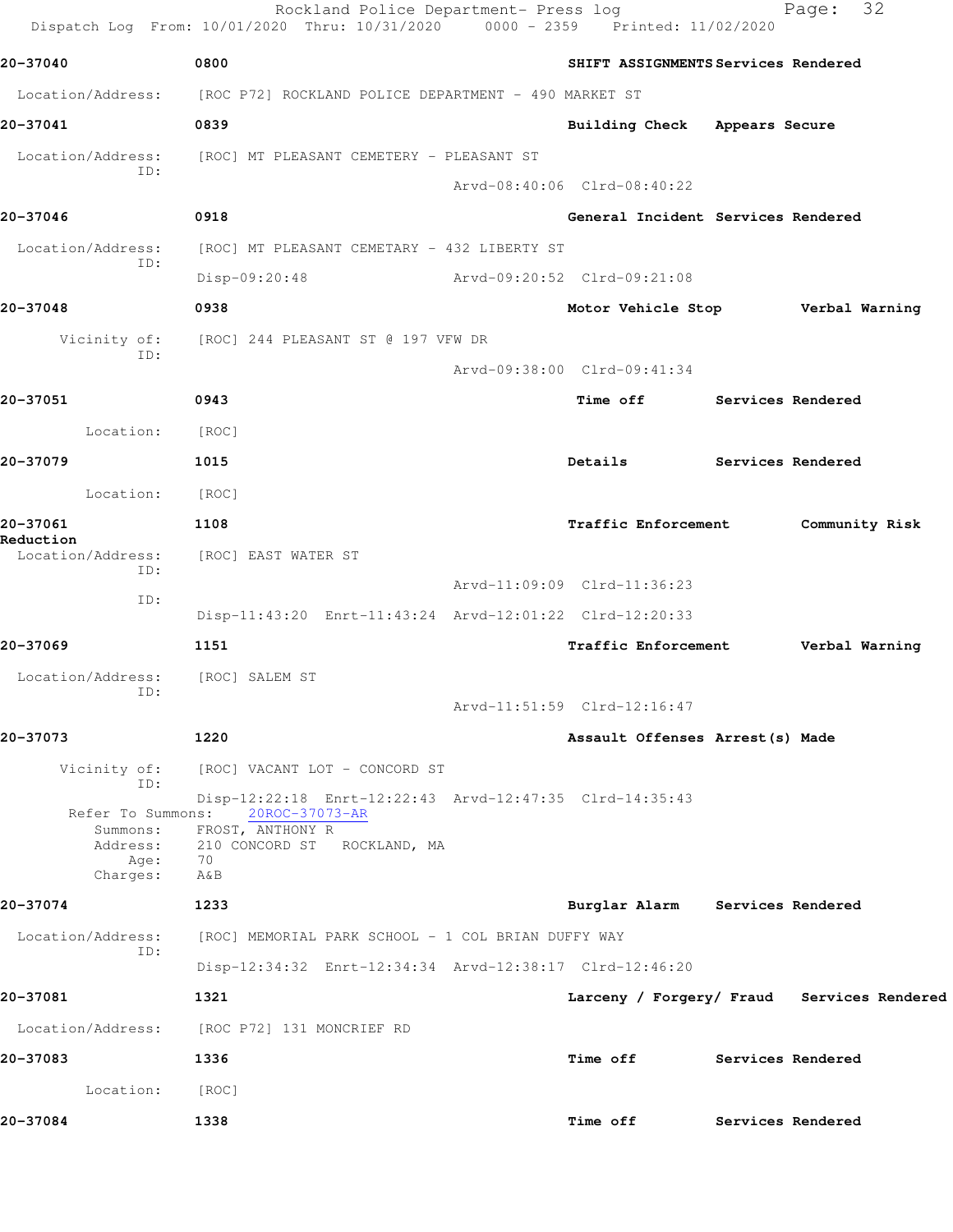|                                          | Rockland Police Department- Press log<br>Dispatch Log From: 10/01/2020 Thru: 10/31/2020 0000 - 2359 Printed: 11/02/2020                                                                             |                                            |                   | 33<br>Page:       |  |
|------------------------------------------|-----------------------------------------------------------------------------------------------------------------------------------------------------------------------------------------------------|--------------------------------------------|-------------------|-------------------|--|
| Location:                                | [ROC]                                                                                                                                                                                               |                                            |                   |                   |  |
| 20-37086                                 | 1355                                                                                                                                                                                                | Larceny / Forgery/ Fraud Services Rendered |                   |                   |  |
| Location/Address:                        | [ROC] 68 CUSTER ST Apt. #2                                                                                                                                                                          |                                            |                   |                   |  |
| 20-37087                                 | 1413                                                                                                                                                                                                | Details                                    | Services Rendered |                   |  |
| Location:                                | [ROC]                                                                                                                                                                                               |                                            |                   |                   |  |
| 20-37097                                 | 1600                                                                                                                                                                                                | SHIFT ASSIGNMENTS Services Rendered        |                   |                   |  |
|                                          | Location/Address: [ROC P72] ROCKLAND POLICE DEPARTMENT - 490 MARKET ST                                                                                                                              |                                            |                   |                   |  |
| 20-37102                                 | 1652                                                                                                                                                                                                | COMP TIME                                  |                   | Services Rendered |  |
| Location:                                | [ROC]                                                                                                                                                                                               |                                            |                   |                   |  |
| 20-37105                                 | 1725                                                                                                                                                                                                | Details                                    |                   | Services Rendered |  |
| Location:                                | [ROC]                                                                                                                                                                                               |                                            |                   |                   |  |
| 20-37108                                 | 1741                                                                                                                                                                                                | Traffic Enforcement                        |                   | Citation/Warning  |  |
| Issued<br>Location/Address:              | [ROC] SALEM ST                                                                                                                                                                                      |                                            |                   |                   |  |
| ID:                                      |                                                                                                                                                                                                     | Arvd-17:41:47 Clrd-18:09:19                |                   |                   |  |
| 20-37112                                 | 1805                                                                                                                                                                                                | Sudden Death Report Follows                |                   |                   |  |
| Location/Address:<br>ID:                 | [ROC] 536 HINGHAM ST                                                                                                                                                                                |                                            |                   |                   |  |
| ID:                                      | Disp-18:06:43 Enrt-18:06:50 Arvd-18:09:34 Clrd-20:56:58                                                                                                                                             |                                            |                   |                   |  |
| ID:                                      | Disp-18:09:40 Enrt-18:09:42 Arvd-18:10:10 Clrd-19:06:24                                                                                                                                             |                                            |                   |                   |  |
|                                          | Disp-18:10:04 Enrt-18:10:06 Arvd-18:14:23 Clrd-19:04:49                                                                                                                                             |                                            |                   |                   |  |
| 20-37120                                 | 2004                                                                                                                                                                                                | TIME OFF                                   |                   | Services Rendered |  |
| Location:                                | [ROC]                                                                                                                                                                                               |                                            |                   |                   |  |
| 20-37122<br>Report Follows               | 2015                                                                                                                                                                                                | Motor Vehicle Collision W/PI               |                   |                   |  |
| Vicinity of:<br>Fire Unit:<br>EMS Unit:  | [ROC] 215 MARKET ST<br>ROCKEN1-Pumper-Rockland Engine 1<br>Disp-20:18:25 Enrt-20:21:11 Arvd-20:23:08 Clrd-20:25:52<br>InQrtsUnavl-20:28:56 InSrvce-20:28:58<br>ROCKAM2-Rockland A2<br>Disp-20:18:43 |                                            |                   |                   |  |
| EMS Unit:                                | ROCKAM2-Rockland A2<br>Disp-20:18:44 Enrt-20:21:08 Arvd-20:22:12 Clrd-20:25:50<br>InQrtsUnavl-20:28:51 InSrvce-20:28:53                                                                             |                                            |                   |                   |  |
| ID:<br>ID:                               | $Disp-20:23:25$                                                                                                                                                                                     | Arvd-20:23:29 Clrd-20:47:18                |                   |                   |  |
| Summons:<br>Address:<br>Age:<br>Charges: | Disp-20:22:45 Enrt-20:22:45 Arvd-20:22:45 Clrd-20:47:18<br>Refer To Summons: 20ROC-37122-AR<br>DESOUZA, PEDRO<br>32 OLD COLONY AVE QUINCY, MA<br>20<br>UNLICENSED OPERATION OF MV                   |                                            |                   |                   |  |
| 20-37123                                 | 2053                                                                                                                                                                                                | <b>Time off</b>                            |                   | Services Rendered |  |
| Location:                                | [ROC]                                                                                                                                                                                               |                                            |                   |                   |  |
| 20-37130                                 | 2130                                                                                                                                                                                                | 911 Accidental                             | Investigated      |                   |  |
| Location/Address:                        | [ROC] 88 BOXBERRY LANE                                                                                                                                                                              |                                            |                   |                   |  |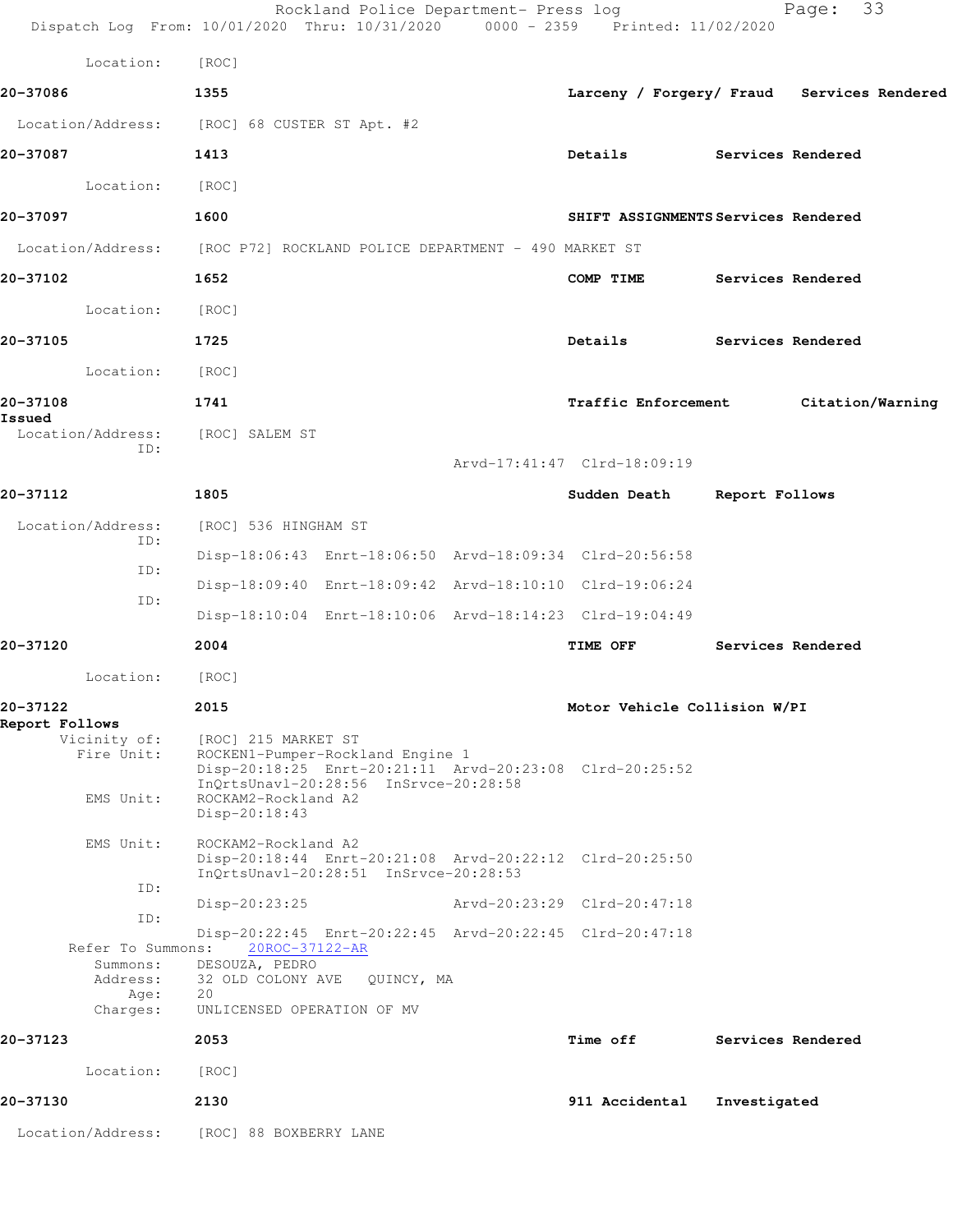|                                 | Rockland Police Department- Press log<br>Dispatch Log From: 10/01/2020 Thru: 10/31/2020 0000 - 2359 Printed: 11/02/2020 |                                         |                | Page:             | 34                |
|---------------------------------|-------------------------------------------------------------------------------------------------------------------------|-----------------------------------------|----------------|-------------------|-------------------|
| ID:                             |                                                                                                                         |                                         |                |                   |                   |
| ID:                             | Disp-21:33:52 Enrt-21:34:22                                                                                             | $Clrd-21:35:35$                         |                |                   |                   |
|                                 | Disp-21:35:44 Enrt-21:35:46 Arvd-21:41:55 Clrd-21:41:59                                                                 |                                         |                |                   |                   |
| 20-37144                        | 2352                                                                                                                    | 911 Hang Up                             |                | Services Rendered |                   |
|                                 | Location/Address: [ROC 70] WEBSTER PARK NURSING AND REHAB - 56 WEBSTER ST                                               |                                         |                |                   |                   |
| For Date: $10/11/2020 -$ Sunday |                                                                                                                         |                                         |                |                   |                   |
| 20-37145                        | 0004                                                                                                                    | SHIFT ASSIGNMENTS Services Rendered     |                |                   |                   |
| Location/Address:<br>ID:        | [ROC P72] ROCKLAND POLICE DEPARTMENT - 490 MARKET ST                                                                    |                                         |                |                   |                   |
|                                 | Disp-00:06:08                                                                                                           | $Clrd-00:06:14$                         |                |                   |                   |
| 20-37159                        | 0235                                                                                                                    | MVA Property Damage Only Report Follows |                |                   |                   |
| Location/Address:               | [ROC] 12 LINDEN ST                                                                                                      |                                         |                |                   |                   |
| ID:                             | Disp-02:36:47 Enrt-02:37:11 Arvd-02:39:18 Clrd-03:17:13                                                                 |                                         |                |                   |                   |
| ID:                             | Disp-02:36:53 Enrt-02:37:11 Arvd-02:39:23 Clrd-03:17:13                                                                 |                                         |                |                   |                   |
| ID:<br>Refer To Summons:        | Disp-02:37:08 Enrt-02:37:11 Arvd-02:39:06 Clrd-03:17:13<br>20ROC-37159-AR                                               |                                         |                |                   |                   |
| Summons:<br>Address:            | CASEY, MATTHEW ROLAND SR<br>83 LINDEN ST Apt. #HOME ROCKLAND, MA                                                        |                                         |                |                   |                   |
| Age:<br>Charges:                | 46<br>KEEP RIGHT FOR ONCOMING MV, FAIL TO<br>LEAVE SCENE OF PROPERTY DAMAGE                                             |                                         |                |                   |                   |
| 20-37164                        | 0531                                                                                                                    | Building Check Services Rendered        |                |                   |                   |
| Location/Address:               | [ROC] UNION ST                                                                                                          |                                         |                |                   |                   |
| ID:                             | Disp-05:32:59                                                                                                           | Arvd-05:33:12 Clrd-05:51:45             |                |                   |                   |
| 20-37166                        | 0556                                                                                                                    | <b>Traffic Enforcement</b>              |                |                   | Services Rendered |
| Location/Address:               | [ROC] SALEM ST                                                                                                          |                                         |                |                   |                   |
| ID:                             | $Disp-05:57:13$                                                                                                         | Arvd-05:57:21 Clrd-06:22:13             |                |                   |                   |
| 20-37167                        | 0601                                                                                                                    | <b>Traffic Enforcement</b>              |                |                   | Services Rendered |
| Location/Address:               | [ROC] 246 EAST WATER ST @ 130 LIBERTY ST                                                                                |                                         |                |                   |                   |
| ID:                             | $Disp-06:01:56$                                                                                                         | Arvd-06:02:07 Clrd-06:21:34             |                |                   |                   |
| 20-37170                        | 0659                                                                                                                    | Details / Time off                      |                |                   | Services Rendered |
| Location:                       | [ROC]                                                                                                                   |                                         |                |                   |                   |
| 20-37171                        | 0724                                                                                                                    | Vandalism                               | Report Follows |                   |                   |
| Location/Address:               | [ROC P83] ROCKLAND GOLF COURSE - 276 PLAIN ST                                                                           |                                         |                |                   |                   |
| ID:                             | Disp-07:24:53 Enrt-07:25:36 Arvd-07:35:47 Clrd-07:35:54                                                                 |                                         |                |                   |                   |
| 20-37173                        | 0802                                                                                                                    | Information Call No Action Required     |                |                   |                   |
| Location/Address:               | [ROC P72] ROCKLAND POLICE DEPARTMENT - 490 MARKET ST                                                                    |                                         |                |                   |                   |
| 20-37174                        | 0814                                                                                                                    | 911 Hang Up Gone on arrival             |                |                   |                   |
| Location/Address:               | [ROC] 43 BIGELOW AVE                                                                                                    |                                         |                |                   |                   |
| ID:                             | Disp-08:15:32 Enrt-08:16:06 Arvd-08:21:28 Clrd-08:23:43                                                                 |                                         |                |                   |                   |
|                                 |                                                                                                                         |                                         |                |                   |                   |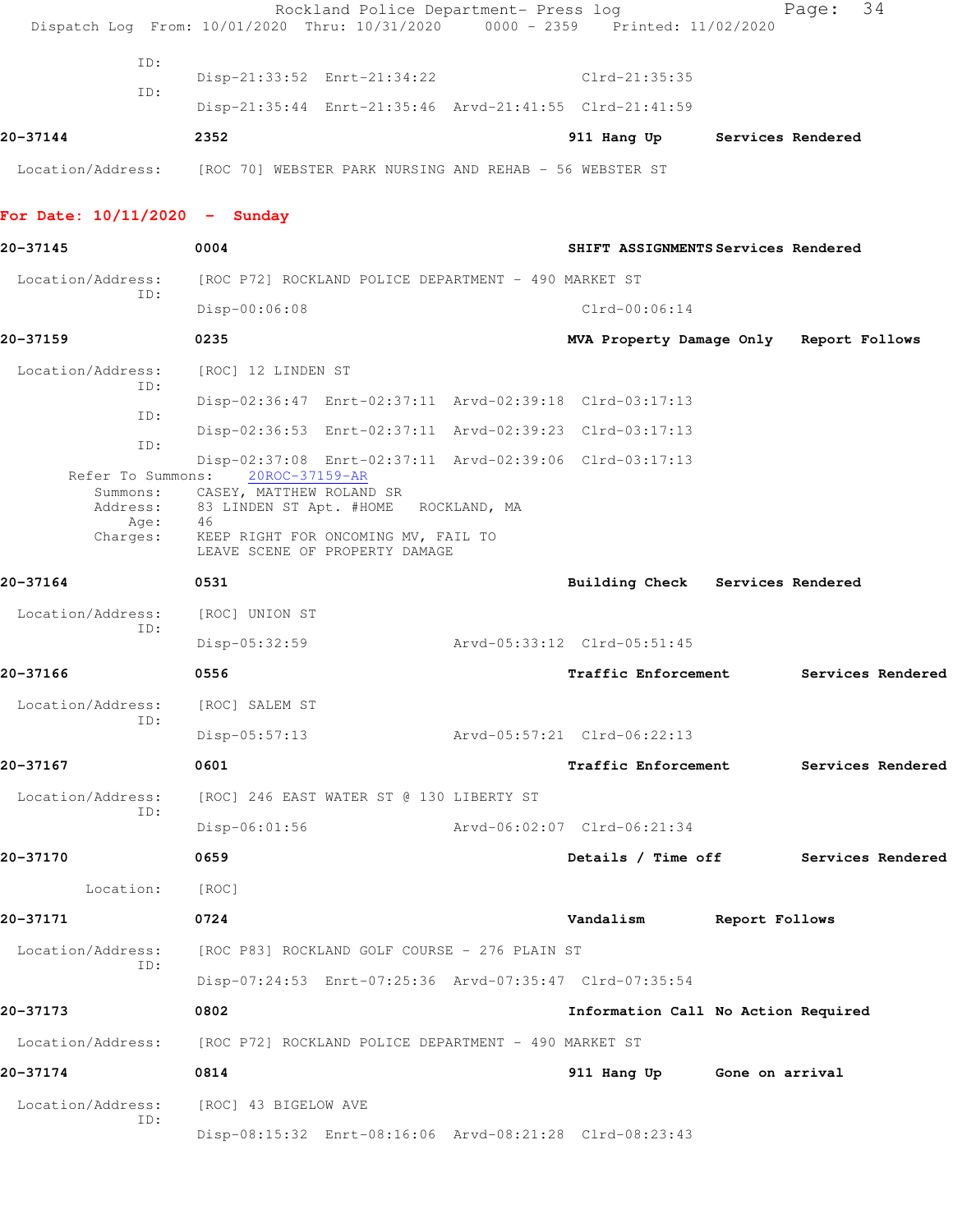Rockland Police Department- Press log Fage: 35 Dispatch Log From: 10/01/2020 Thru: 10/31/2020 0000 - 2359 Printed: 11/02/2020

**20-37177 0921 911 Hang Up Investigated** Location/Address: [ROC] 34 CRESTVIEW ST ID: Disp-09:22:55 Enrt-09:23:43 Arvd-09:27:49 Clrd-09:31:59 **20-37179 0932 Lost/Found Property Services Rendered** Location/Address: [ROC] 29 FRANKLIN AVE **20-37178 0934 Suspicious Activity Investigated** Location/Address: [ROC] 46 WHEELER AVE ID: Disp-09:34:38 Enrt-09:35:22 Arvd-09:36:10 Clrd-09:57:45 ID: Disp-09:35:03 Enrt-09:35:18 Arvd-09:38:00 Clrd-09:54:50 ID: Disp-09:35:10 Enrt-09:35:15 Arvd-09:37:55 Clrd-09:54:56 **20-37184 1042 Traffic Enforcement Services Rendered** Location/Address: [ROC] EAST WATER ST ID: Disp-10:43:12 Enrt-10:43:30 Clrd-10:48:19 **20-37186 1101 Larceny / Forgery/ Fraud Investigated** Location/Address: [ROC P47] BEST WESTERN - 909 HINGHAM ST Apt. #230 ID: Disp-11:01:49 Enrt-11:02:14 Arvd-11:07:01 Clrd-11:39:17 ID: Disp-11:09:29 Enrt-11:09:34 Arvd-11:16:05 Clrd-11:39:21 **20-37209 1405 Information Call No Action Required** Location/Address: [ROC P72] ROCKLAND POLICE DEPARTMENT - 490 MARKET ST **20-37211 1445 Motor Vehicle Complaint Investigated** Location/Address: [ROC] 1 BROOKLINE WAY @ 449 CONCORD ST ID: Disp-14:47:43 Arvd-14:48:02 Clrd-14:48:06 **20-37214 1502 911 Accidental Services Rendered** Location/Address: [ROC] 102 BROOKSIDE RD ID: Disp-15:03:56 Enrt-15:04:07 Arvd-15:10:42 Clrd-15:13:19 **20-37215 1512 Motor Vehicle Stop Services Rendered** Location/Address: [ROC] HINGHAM ST ID: Arvd-15:12:00 Clrd-15:15:21 ID: Disp-15:15:02 Enrt-15:15:05 Arvd-15:15:07 Clrd-15:32:22 ID: Disp-15:15:49 Enrt-15:15:59 Arvd-15:17:05 Clrd-15:32:09 ID: Disp-15:15:55 Enrt-15:15:59 Arvd-15:17:25 Clrd-15:28:49 **20-37218 1530 Disturbance Peace Restored** Location/Address: [ROC] 19 VINTON TER ID: Disp-15:31:00 Enrt-15:31:06 Arvd-15:33:03 Clrd-15:44:34 **20-37222 1629 General Info Appears Secure**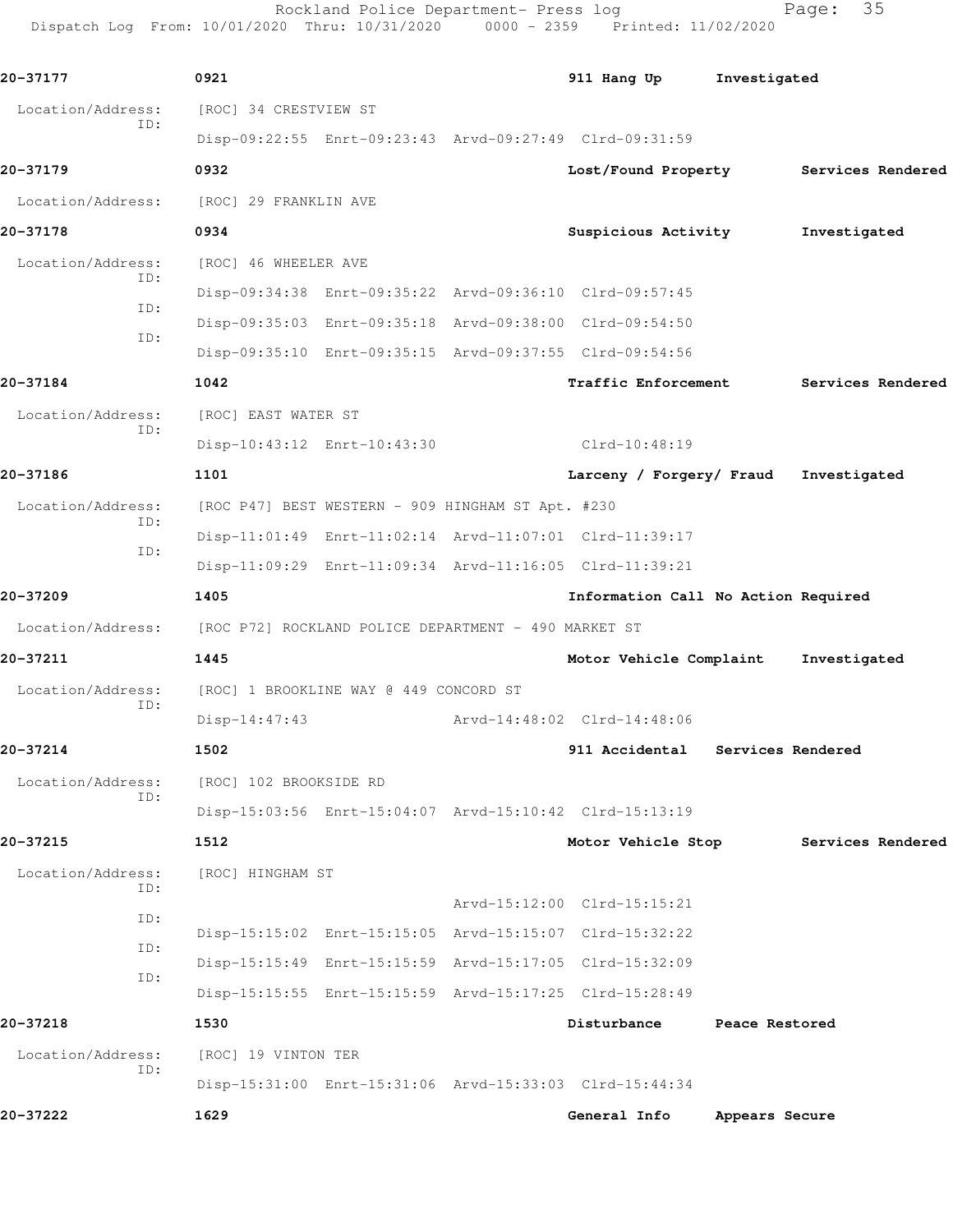|                                           | Rockland Police Department- Press log<br>Dispatch Log From: 10/01/2020 Thru: 10/31/2020                                           | 0000 - 2359 Printed: 11/02/2020          |                   | 36<br>Page:                           |
|-------------------------------------------|-----------------------------------------------------------------------------------------------------------------------------------|------------------------------------------|-------------------|---------------------------------------|
| Location/Address:                         | [ROC P72] ROCKLAND POLICE DEPARTMENT - 490 MARKET ST                                                                              |                                          |                   |                                       |
| 20-37224                                  | 1701                                                                                                                              | 911 Hang Up                              | Unfounded         |                                       |
| Location/Address:                         | [ROC] 135 GROVE ST                                                                                                                |                                          |                   |                                       |
| ID:                                       | $Disp-17:03:26$                                                                                                                   | Arvd-17:07:10 Clrd-17:11:30              |                   |                                       |
| 20-37229<br>Reduction                     | 1727                                                                                                                              | <b>Traffic Enforcement</b>               |                   | Community Risk                        |
| Location/Address:<br>ID:                  | [ROC] 246 EAST WATER ST @ 130 LIBERTY ST                                                                                          |                                          |                   |                                       |
|                                           |                                                                                                                                   | Arvd-17:29:41 Clrd-17:34:46              |                   |                                       |
| 20-37230                                  | 1731                                                                                                                              | MVA Property Damage Only Arrest (s) Made |                   |                                       |
| Location/Address:<br>ID:                  | [ROC 206] 51 MAPLE ST                                                                                                             |                                          |                   |                                       |
| ID:                                       | Disp-17:34:31 Enrt-17:35:02 Arvd-17:36:52 Clrd-17:59:44                                                                           |                                          |                   |                                       |
| Refer To Summons:<br>Summons:<br>Address: | Disp-17:34:55 Enrt-17:35:05 Arvd-17:35:52 Clrd-17:58:34<br>20ROC-37230-AR<br>CORREA, JOANA<br>119 GROVE ST Apt. #212 ROCKLAND, MA |                                          |                   |                                       |
| Age:<br>Charges:                          | 57<br>LICENSE REVOKED AS HTO, OPERATE MV WITH                                                                                     |                                          |                   |                                       |
| 20-37236                                  | 1915                                                                                                                              | Neighbor Disturbance Peace Restored      |                   |                                       |
| Location/Address:                         | [ROC] 296 HOWARD ST                                                                                                               |                                          |                   |                                       |
| ID:                                       | Disp-19:17:43 Enrt-19:17:48 Arvd-19:17:50 Clrd-19:26:17                                                                           |                                          |                   |                                       |
| ID:                                       | Disp-19:17:43 Enrt-19:17:52 Arvd-19:17:53 Clrd-19:26:13                                                                           |                                          |                   |                                       |
| 20-37241                                  | 1945                                                                                                                              | Disturbance                              | Services Rendered |                                       |
| Location/Address:                         | [ROC] 294 HOWARD ST                                                                                                               |                                          |                   |                                       |
| ID:                                       | Disp-19:46:49 Enrt-19:46:59 Arvd-19:47:01 Clrd-19:58:55                                                                           |                                          |                   |                                       |
| ID:                                       | Disp-19:46:49 Enrt-19:47:03 Arvd-19:47:04 Clrd-19:58:19                                                                           |                                          |                   |                                       |
| 20-37247                                  | 2110                                                                                                                              | Suspicious Activity Gone on arrival      |                   |                                       |
| Location/Address:                         | [ROC] LEVIN RD                                                                                                                    |                                          |                   |                                       |
| ID:                                       | Disp-21:12:30 Enrt-21:12:36 Arvd-21:12:38 Clrd-21:17:49                                                                           |                                          |                   |                                       |
| ID:                                       | Disp-21:12:30 Enrt-21:12:40 Arvd-21:12:41 Clrd-21:17:56                                                                           |                                          |                   |                                       |
| 20-37252                                  | 2209                                                                                                                              | <b>SUSP PERSON</b>                       | Services Rendered |                                       |
| Location/Address:                         | [ROC] 347 MARKET ST                                                                                                               |                                          |                   |                                       |
| ID:                                       | Disp-22:12:02 Enrt-22:12:11 Arvd-22:12:12 Clrd-22:15:33                                                                           |                                          |                   |                                       |
| ID:                                       | Disp-22:12:02 Enrt-22:12:07 Arvd-22:12:09 Clrd-22:14:37                                                                           |                                          |                   |                                       |
| 20-37257                                  | 2319                                                                                                                              |                                          |                   | Suspicious Activity Services Rendered |
| Location/Address:                         | [ROC] 160 MARTHA DR Apt. #B                                                                                                       |                                          |                   |                                       |
| ID:                                       | Disp-23:22:13 Enrt-23:24:41 Arvd-23:25:54 Clrd-23:34:54                                                                           |                                          |                   |                                       |
| 20-37258                                  | 2326                                                                                                                              | General Info                             | Arrest (s) Made   |                                       |
|                                           | Location/Address: [ROC P72] ROCKLAND POLICE DEPARTMENT - 490 MARKET ST                                                            |                                          |                   |                                       |

**For Date: 10/12/2020 - Monday**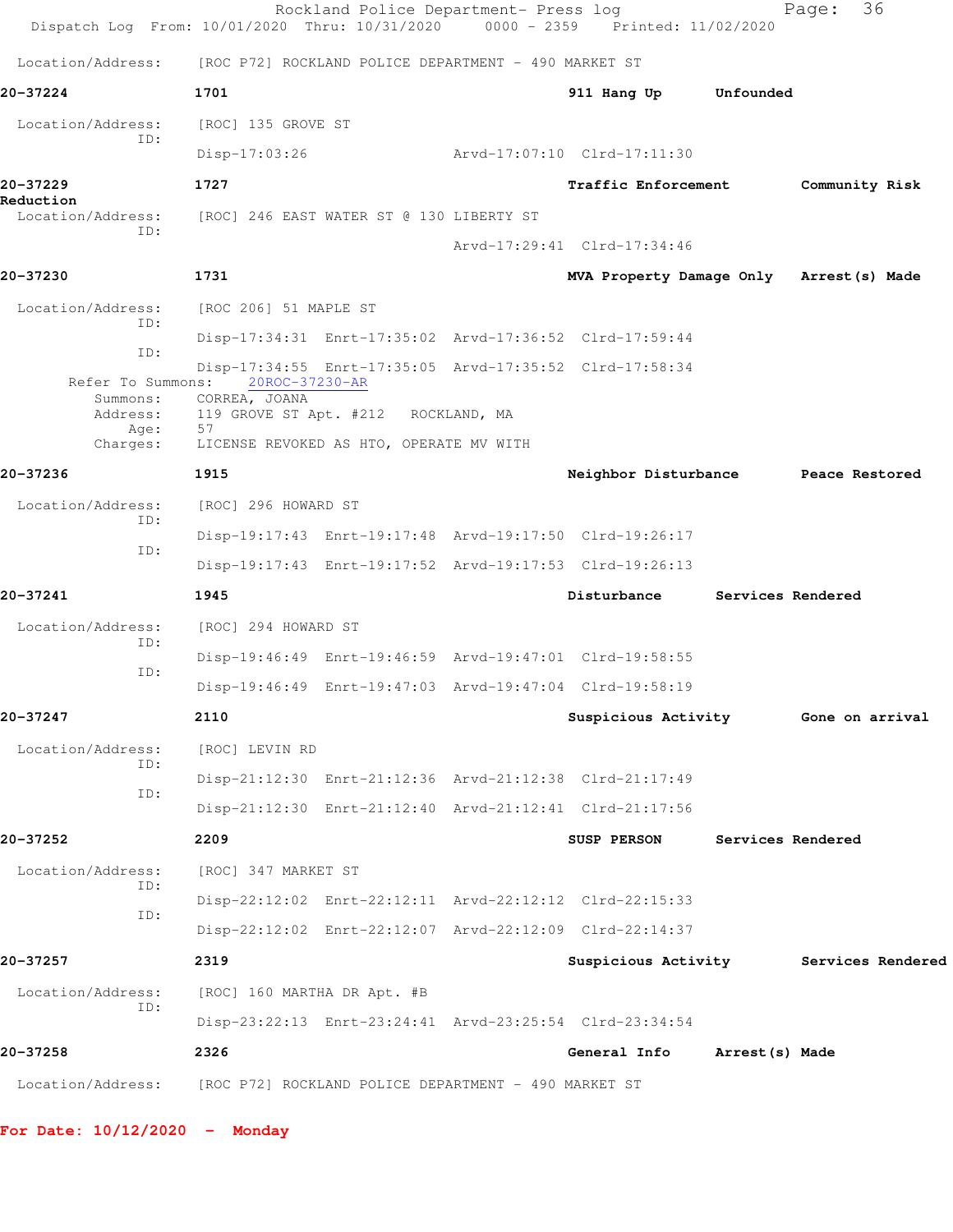Rockland Police Department- Press log entitled and Page: 37 Dispatch Log From: 10/01/2020 Thru: 10/31/2020 0000 - 2359 Printed: 11/02/2020

| 20-37260                 | 0003                                                 |                                                      | SHIFT ASSIGNMENTSNo Service                             |                                         |
|--------------------------|------------------------------------------------------|------------------------------------------------------|---------------------------------------------------------|-----------------------------------------|
| Location/Address:<br>ID: |                                                      | [ROC P72] ROCKLAND POLICE DEPARTMENT - 490 MARKET ST |                                                         |                                         |
|                          |                                                      |                                                      | Arvd-00:03:00 Clrd-00:07:09                             |                                         |
| 20-37261                 | 0012                                                 |                                                      | Burglar Alarm                                           | Appears Secure                          |
| Location/Address:        |                                                      | [ROC 63] MIKES PIZZA - 315 UNION ST                  |                                                         |                                         |
| ID:<br>ID:               |                                                      |                                                      | Disp-00:14:49 Enrt-00:15:05 Arvd-00:19:09 Clrd-00:23:00 |                                         |
|                          |                                                      |                                                      | Disp-00:19:02 Enrt-00:19:06 Arvd-00:19:09 Clrd-00:23:00 |                                         |
| 20-37268                 | 0110                                                 |                                                      | Disturbance                                             | Investigated                            |
| Location/Address:<br>ID: | [ROC] 2 PEACH CT                                     |                                                      |                                                         |                                         |
|                          |                                                      |                                                      | Disp-01:12:38 Enrt-01:12:41 Arvd-01:18:38 Clrd-01:21:15 |                                         |
| 20-37269                 | 0118                                                 |                                                      | Disturbance                                             | Peace Restored                          |
| Location/Address:        | [ROC] 83 BROOKSIDE RD                                |                                                      |                                                         |                                         |
| ID:                      |                                                      |                                                      | Disp-01:19:21 Enrt-01:19:32 Arvd-01:22:40 Clrd-01:36:09 |                                         |
| ID:                      |                                                      |                                                      | Disp-01:19:59 Enrt-01:20:06 Arvd-01:22:56 Clrd-01:36:09 |                                         |
| 20-37270                 | 0151                                                 |                                                      |                                                         | Building Check Building Checked/Secured |
| Location/Address:        | [ROC] PLAIN ST                                       |                                                      |                                                         |                                         |
| ID:                      |                                                      |                                                      | Arvd-01:51:54 Clrd-01:52:06                             |                                         |
| 20-37277                 | 0533                                                 |                                                      | <b>Building Check</b>                                   | Appears Secure                          |
| Location/Address:        | [ROC] UNION ST                                       |                                                      |                                                         |                                         |
| ID:                      |                                                      |                                                      | Arvd-05:33:00 Clrd-05:57:10                             |                                         |
| 20-37283                 | 0803                                                 |                                                      |                                                         | SHIFT ASSIGNMENTS Services Rendered     |
| Location/Address:        | [ROC P72] ROCKLAND POLICE DEPARTMENT - 490 MARKET ST |                                                      |                                                         |                                         |
| 20-37289                 | 0900                                                 |                                                      | Assist Public                                           | Services Rendered                       |
| Location/Address:        | [ROC] 544 SUMMER ST                                  |                                                      |                                                         |                                         |
| ID:                      |                                                      | Disp-09:01:57 Enrt-09:02:07                          | Clrd-09:31:32                                           |                                         |
| 20-37290                 | 0918                                                 |                                                      | Assist Public                                           | Services Rendered                       |
| Location/Address:        |                                                      | [ROC P72] ROCKLAND POLICE DEPARTMENT - 490 MARKET ST |                                                         |                                         |
| ID:                      | Disp-09:20:23                                        |                                                      | Arvd-09:20:34 Clrd-09:20:38                             |                                         |
| 20-37291                 | 0933                                                 |                                                      | Assist Public                                           | Services Rendered                       |
| Location/Address:        | [ROC P20] 379 UNION ST                               |                                                      |                                                         |                                         |
| ID:                      |                                                      | Disp-09:33:50 Enrt-09:33:57                          | Clrd-09:34:40                                           |                                         |
| ID:                      |                                                      | Disp-09:33:50 Enrt-09:34:00                          | $Clrd-09:34:40$                                         |                                         |
| ID:                      |                                                      |                                                      | Disp-09:33:50 Enrt-09:34:00 Arvd-09:34:07 Clrd-09:34:40 |                                         |
| ID:                      | Disp-09:35:34                                        |                                                      | Clrd-09:36:16                                           |                                         |
| ID:                      | $Disp-09:34:40$                                      |                                                      | Arvd-09:34:57 Clrd-11:09:12                             |                                         |
| ID:                      |                                                      |                                                      |                                                         |                                         |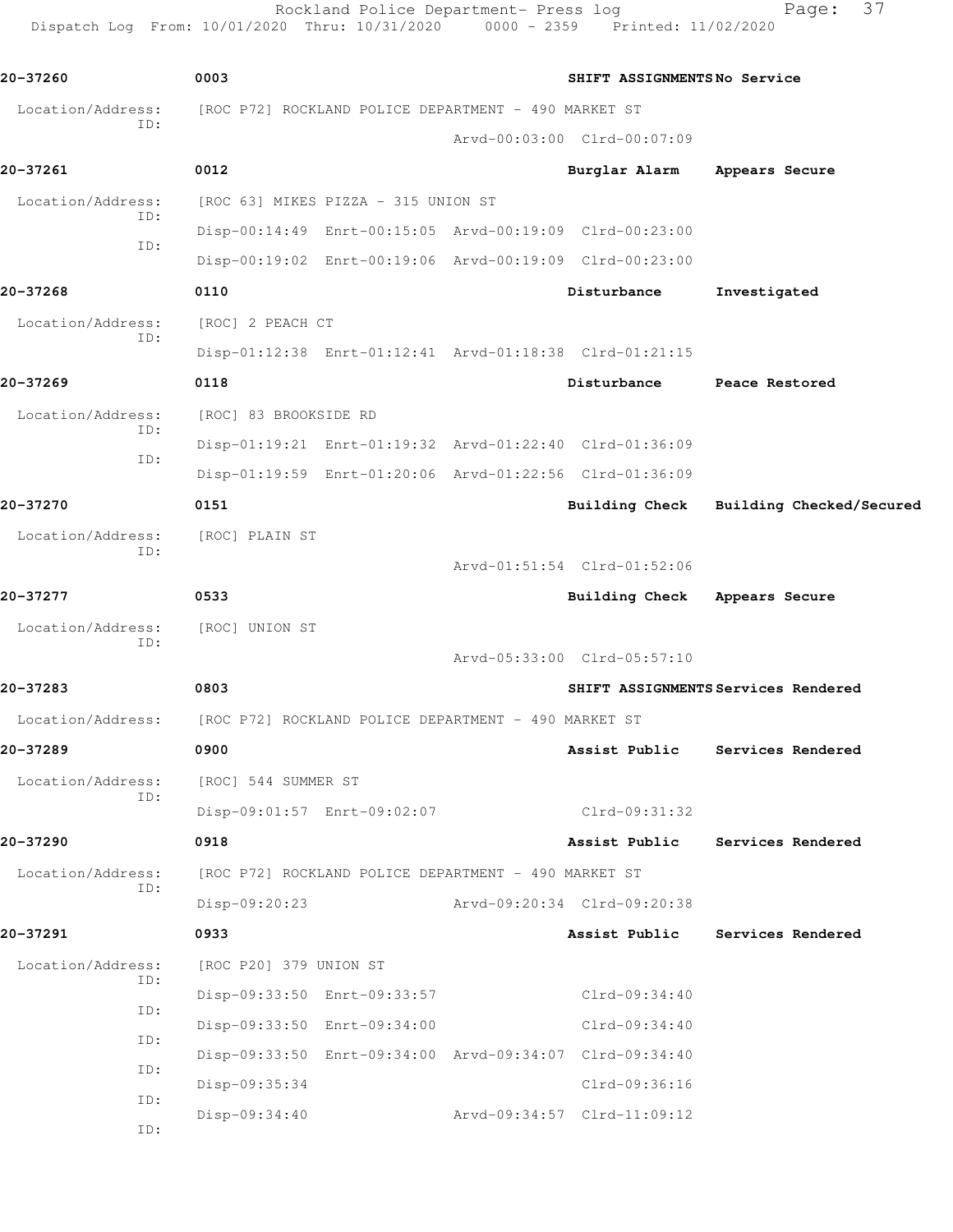|                          | Rockland Police Department- Press log<br>Dispatch Log From: 10/01/2020 Thru: 10/31/2020 0000 - 2359 Printed: 11/02/2020 |                                           |                          | Page: | 38 |
|--------------------------|-------------------------------------------------------------------------------------------------------------------------|-------------------------------------------|--------------------------|-------|----|
|                          | Disp-09:34:40                                                                                                           | Clrd-09:35:34                             |                          |       |    |
| ID:                      | $Disp-09:34:40$                                                                                                         | Arvd-09:35:02 Clrd-10:39:33               |                          |       |    |
| ID:                      | Disp-10:40:03 Enrt-10:55:49                                                                                             | $Clrd-11:26:34$                           |                          |       |    |
| ID:                      | $Disp-10:56:17$                                                                                                         | Arvd-10:56:23 Clrd-11:09:08               |                          |       |    |
| 20-37296                 | 1021                                                                                                                    | Details / Time off Services Rendered      |                          |       |    |
| Location:                | [ROC]                                                                                                                   |                                           |                          |       |    |
| 20-37297                 | 1038                                                                                                                    | Building Check Building Checked/Secured   |                          |       |    |
| Location/Address:        | [ROC] TAUNTON AVE                                                                                                       |                                           |                          |       |    |
| ID:                      |                                                                                                                         | Arvd-10:39:33 Clrd-10:39:53               |                          |       |    |
| 20-37310                 | 1237                                                                                                                    | Details / Time off Services Rendered      |                          |       |    |
| Location:                | [ROC]                                                                                                                   |                                           |                          |       |    |
| 20-37311                 | 1239                                                                                                                    | EMERGENCY CONTAT UPDATE Services Rendered |                          |       |    |
|                          | Location/Address: [ROC P72] ROCKLAND POLICE DEPARTMENT - 490 MARKET ST                                                  |                                           |                          |       |    |
| 20-37313                 | 1245                                                                                                                    | <b>BOLO</b>                               | <b>Services Rendered</b> |       |    |
| Location/Address:        | [ROC P72] ROCKLAND POLICE DEPARTMENT - 490 MARKET ST                                                                    |                                           |                          |       |    |
| ID:                      | Disp-12:46:41                                                                                                           | Arvd-12:46:50 Clrd-12:46:54               |                          |       |    |
| 20-37318                 | 1330                                                                                                                    | Suspicious Activity Services Rendered     |                          |       |    |
| Location/Address:        | [ROC P32] 1 COL BRIAN DUFFY WAY                                                                                         |                                           |                          |       |    |
| ID:                      | Disp-13:33:50                                                                                                           | Arvd-13:34:07 Clrd-13:51:42               |                          |       |    |
| ID:                      | $Disp-13:33:50$                                                                                                         | Arvd-13:34:04 Clrd-13:51:44               |                          |       |    |
| 20-37327                 | 1600                                                                                                                    | SHIFT ASSIGNMENTSNo Service               |                          |       |    |
| Location/Address:        | [ROC P72] ROCKLAND POLICE DEPARTMENT - 490 MARKET ST                                                                    |                                           |                          |       |    |
| 20-37328                 | 1615                                                                                                                    | Noise Complaint Services Rendered         |                          |       |    |
| Location/Address:        | [ROC 140] 292 MARKET ST Apt. #25                                                                                        |                                           |                          |       |    |
| ID:<br>ID:               | Disp-16:18:01 Enrt-16:18:10 Arvd-16:20:43 Clrd-16:36:35                                                                 |                                           |                          |       |    |
|                          | Disp-16:20:36 Enrt-16:20:41 Arvd-16:20:43 Clrd-16:26:39                                                                 |                                           |                          |       |    |
| 20-37333                 | 1642                                                                                                                    | <b>Harassment</b>                         | <b>Services Rendered</b> |       |    |
| Location/Address:<br>ID: | [ROC] 296 HOWARD ST                                                                                                     |                                           |                          |       |    |
|                          | $Disp-16:48:11$                                                                                                         | Arvd-16:48:22 Clrd-17:06:34               |                          |       |    |
| 20-37334                 | 1717                                                                                                                    | 911 Hang Up Services Rendered             |                          |       |    |
| Location/Address:<br>ID: | [ROC] 40 EAST WATER ST Apt. #B                                                                                          |                                           |                          |       |    |
|                          | Disp-17:19:10 Enrt-17:19:42 Arvd-17:23:20 Clrd-17:23:25                                                                 |                                           |                          |       |    |
| 20-37336                 | 1748                                                                                                                    | 911 Hang Up                               | Unfounded                |       |    |
| Location/Address:<br>ID: | [ROC] 83 EAST WATER ST Apt. #C                                                                                          |                                           |                          |       |    |
| ID:                      | Disp-17:50:26 Enrt-17:50:43 Arvd-17:53:03 Clrd-18:08:33                                                                 |                                           |                          |       |    |
|                          | Disp-17:57:23 Enrt-17:57:26 Arvd-17:57:28 Clrd-18:08:27                                                                 |                                           |                          |       |    |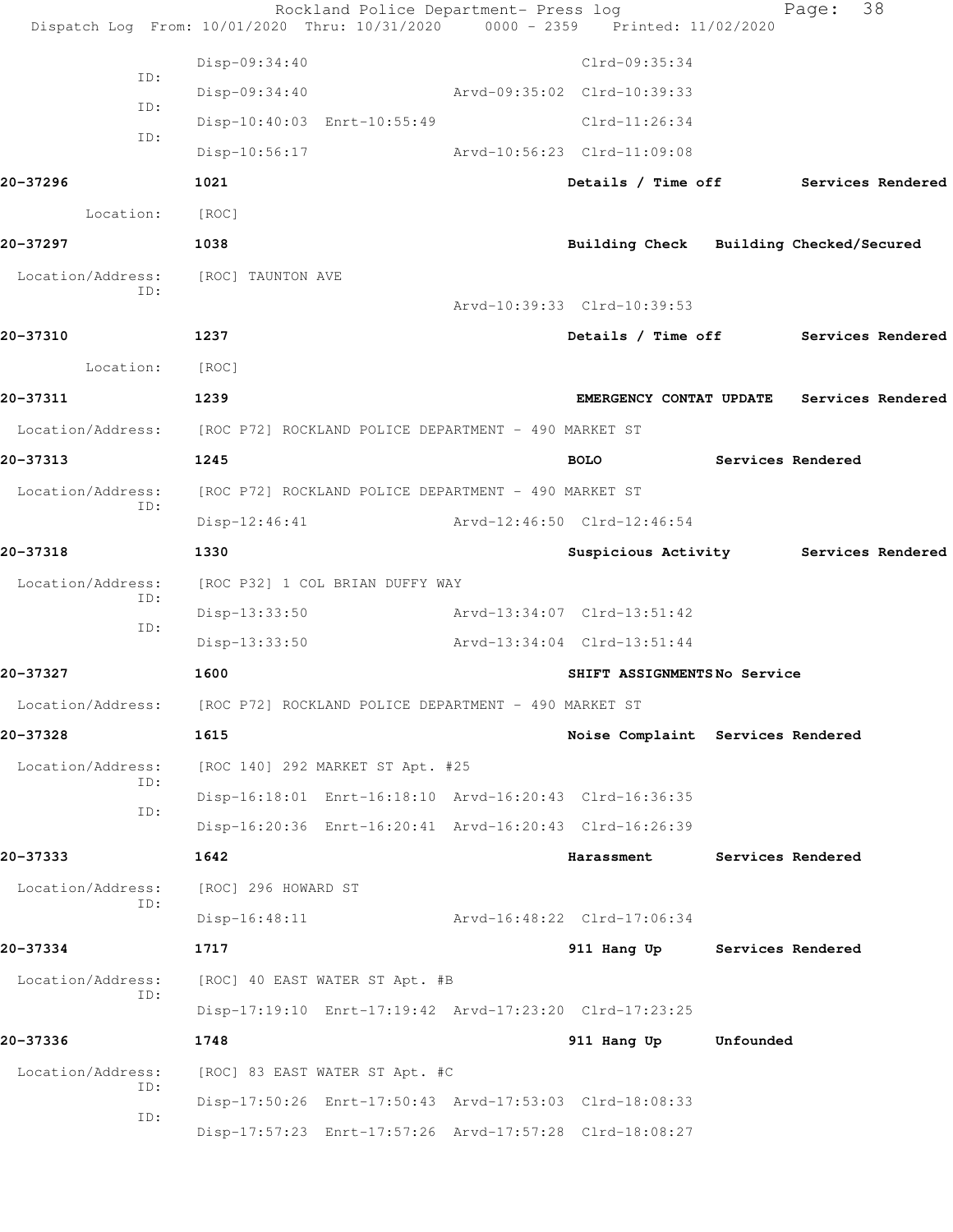|                                  | Rockland Police Department- Press log<br>Dispatch Log From: 10/01/2020 Thru: 10/31/2020 0000 - 2359 Printed: 11/02/2020 |                             |                                         | 39<br>Page:           |
|----------------------------------|-------------------------------------------------------------------------------------------------------------------------|-----------------------------|-----------------------------------------|-----------------------|
| ID:                              |                                                                                                                         |                             |                                         |                       |
|                                  | Disp-17:57:32 Enrt-17:57:34 Arvd-18:00:45 Clrd-18:08:30                                                                 |                             |                                         |                       |
| 20-37339                         | 1836                                                                                                                    |                             | Details / Time off No Service           |                       |
| Location:                        | [ROC]                                                                                                                   |                             |                                         |                       |
| 20-37342                         | 1914                                                                                                                    |                             | 911 Accidental Services Rendered        |                       |
| ID:                              | Location/Address: [ROC P80] GOLD MINE COIN SHOP - 188 UNION ST                                                          |                             |                                         |                       |
|                                  | Disp-19:17:52 Enrt-19:17:56 Arvd-19:23:05 Clrd-19:28:01                                                                 |                             |                                         |                       |
| 20-37346                         | 1925                                                                                                                    |                             | Assist Public Services Rendered         |                       |
| Location/Address:                | [ROC] 115 MARKET ST Apt. #11                                                                                            |                             |                                         |                       |
| ID:                              | Disp-19:39:33                                                                                                           |                             | Clrd-19:39:40                           |                       |
| 20-37363                         | 2200                                                                                                                    |                             | Fraud Services Rendered                 |                       |
| Location/Address:                | [ROC] 119 GROVE ST                                                                                                      |                             |                                         |                       |
| ID:                              | Disp-22:08:26                                                                                                           |                             | Clrd-22:08:34                           |                       |
| 20-37365                         | 2234                                                                                                                    |                             | 911 Accidental No Service               |                       |
| Location/Address:                | [ROC 69] SOUTH SHORE REHAB & NURSING - 115 NORTH AVE                                                                    |                             |                                         |                       |
| ID:                              | Disp-22:35:10 Enrt-22:35:15 Arvd-22:35:18 Clrd-22:35:21                                                                 |                             |                                         |                       |
|                                  |                                                                                                                         |                             |                                         |                       |
| For Date: $10/13/2020 -$ Tuesday |                                                                                                                         |                             |                                         |                       |
| 20-37370                         | 0000                                                                                                                    |                             | SHIFT ASSIGNMENTS Services Not Required |                       |
|                                  | Location/Address: [ROC P72] ROCKLAND POLICE DEPARTMENT - 490 MARKET ST                                                  |                             |                                         |                       |
| 20-37375<br>Issued               | 0048                                                                                                                    |                             | Motor Vehicle Stop                      | Citation/Warning      |
| ID:                              | Location/Address: [ROC] 102 SPRING ST                                                                                   |                             |                                         |                       |
| ID:                              |                                                                                                                         |                             | Arvd-00:48:00 Clrd-00:58:47             |                       |
|                                  | $Disp-00:50:15$                                                                                                         |                             | Arvd-00:50:23 Clrd-00:58:45             |                       |
| 20-37376                         | 0057                                                                                                                    |                             | <b>BOLO</b>                             | Services Not Required |
| Location/Address:                | [ROC P72] ROCKLAND POLICE DEPARTMENT - 490 MARKET ST                                                                    |                             |                                         |                       |
| 20-37377                         | 0105                                                                                                                    |                             | Suspicious Activity 5ent On Way         |                       |
| Location/Address:                | [ROC P51] DOUBLE TREE - 929 HINGHAM ST                                                                                  |                             |                                         |                       |
| ID:                              |                                                                                                                         |                             | Arvd-01:05:00 Clrd-01:07:50             |                       |
| 20-37379                         | 0119                                                                                                                    |                             | Burglar Alarm Building Checked/Secured  |                       |
| Location/Address:                | [ROC] 16 FRENCH RD                                                                                                      |                             |                                         |                       |
| ID:                              | Disp-01:21:07 Enrt-01:21:11 Arvd-01:22:02 Clrd-01:25:36                                                                 |                             |                                         |                       |
| 20-37380                         | 0152                                                                                                                    |                             | Suspicious Activity                     | Sent On Way           |
| Location/Address:                | [ROC P100] LUKE'S LIQUORS - 167 MARKET ST                                                                               |                             |                                         |                       |
| ID:                              |                                                                                                                         | Arvd-01:52:00 Clrd-01:53:22 |                                         |                       |
|                                  |                                                                                                                         |                             |                                         |                       |
| 20-37387                         | 0544                                                                                                                    |                             | Building Check Appears Secure           |                       |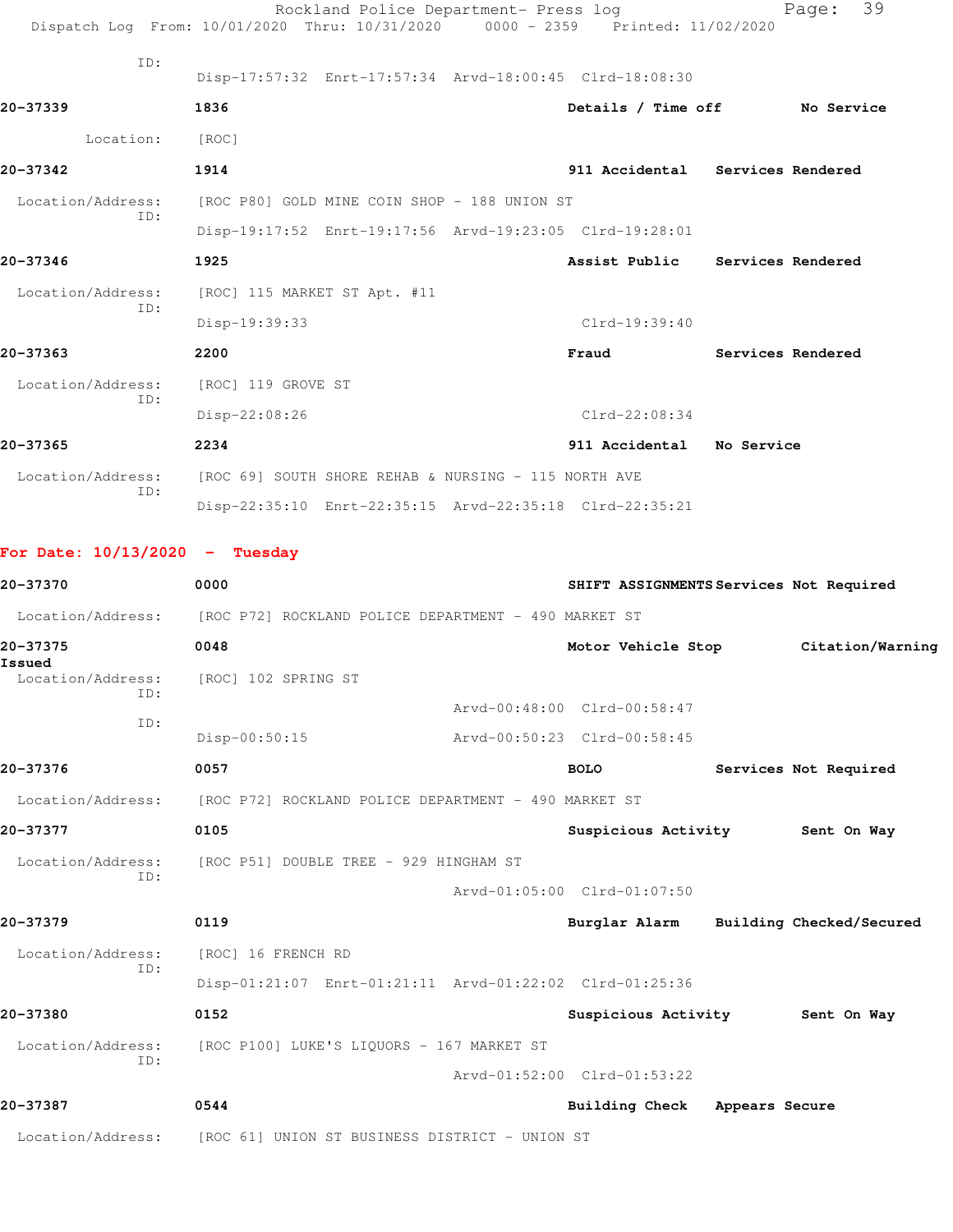|                           | Rockland Police Department- Press log<br>Dispatch Log From: 10/01/2020 Thru: 10/31/2020 0000 - 2359 Printed: 11/02/2020                                                   |                                          |                  | Page: | 40                |
|---------------------------|---------------------------------------------------------------------------------------------------------------------------------------------------------------------------|------------------------------------------|------------------|-------|-------------------|
| ID:                       |                                                                                                                                                                           | Arvd-05:45:21 Clrd-06:12:19              |                  |       |                   |
|                           |                                                                                                                                                                           |                                          |                  |       |                   |
| 20-37402                  | 0802                                                                                                                                                                      | SHIFT ASSIGNMENTS Services Rendered      |                  |       |                   |
|                           | Location/Address: [ROC P72] ROCKLAND POLICE DEPARTMENT - 490 MARKET ST                                                                                                    |                                          |                  |       |                   |
| 20-37553                  | 0900                                                                                                                                                                      | Animal Complaint Services Rendered       |                  |       |                   |
| Location/Address:         | [ROC] 27 LEISUREWOODS DR                                                                                                                                                  |                                          |                  |       |                   |
| 20-37407                  | 0905                                                                                                                                                                      | Disabled Motor Vehicle Services Rendered |                  |       |                   |
| ID:                       | Location/Address: [ROC P86] MOBIL GAS STATION - 158 MARKET ST                                                                                                             |                                          |                  |       |                   |
|                           |                                                                                                                                                                           | Arvd-09:05:00 Clrd-09:07:43              |                  |       |                   |
| 20-37412                  | 1000                                                                                                                                                                      | Details / Time off Services Rendered     |                  |       |                   |
| Location:                 | [ROC]                                                                                                                                                                     |                                          |                  |       |                   |
| 20-37417                  | 1035                                                                                                                                                                      | Details / Time off Services Rendered     |                  |       |                   |
| Location:                 | [ROC]                                                                                                                                                                     |                                          |                  |       |                   |
| 20-37419                  | 1045                                                                                                                                                                      | Details / Time off Services Rendered     |                  |       |                   |
| Location:                 | [ROC]                                                                                                                                                                     |                                          |                  |       |                   |
| 20-37435                  | 1154                                                                                                                                                                      | MVA Property Damage Only Report Follows  |                  |       |                   |
| Location/Address:<br>ID:  | [ROC P45] COMFORT INN - 850 HINGHAM ST                                                                                                                                    |                                          |                  |       |                   |
| ID:                       | Disp-11:56:10 Enrt-11:56:36 Arvd-12:02:25 Clrd-12:46:43                                                                                                                   |                                          |                  |       |                   |
| Refer To Summons:<br>Age: | Disp-11:56:33 Enrt-11:56:39 Arvd-12:02:22 Clrd-12:46:38<br>20ROC-37435-AR<br>Summons: SOBREIRA BERNARDES R, CAROLINE<br>Address: 58 CENTRE AVE Apt. #2 ABINGTON, MA<br>34 |                                          |                  |       |                   |
| Charges:                  | UNLICENSED OPERATION OF MV                                                                                                                                                |                                          |                  |       |                   |
| 20-37442                  | 1310                                                                                                                                                                      | Details / Time off                       |                  |       | Services Rendered |
| Location:                 | [ROC]                                                                                                                                                                     |                                          |                  |       |                   |
| 20-37444                  | 1314                                                                                                                                                                      | Suspicious Activity                      |                  |       | Services Rendered |
| Location/Address:<br>ID:  | [ROC] 20 PAYSON AVE                                                                                                                                                       |                                          |                  |       |                   |
|                           | Disp-13:21:11                                                                                                                                                             | $Clrd-13:21:21$                          |                  |       |                   |
| 20-37446                  | 1340                                                                                                                                                                      | Building Check Building Checked/Secured  |                  |       |                   |
| Location/Address:<br>ID:  | [ROC] SALEM ST                                                                                                                                                            |                                          |                  |       |                   |
|                           |                                                                                                                                                                           | Arvd-13:41:24 Clrd-13:41:39              |                  |       |                   |
| 20-37447                  | 1343                                                                                                                                                                      | Building Check Building Checked/Secured  |                  |       |                   |
| Location/Address:<br>ID:  | [ROC] TAUNTON AVE                                                                                                                                                         |                                          |                  |       |                   |
|                           |                                                                                                                                                                           | Arvd-13:43:28 Clrd-13:44:25              |                  |       |                   |
| 20-37448                  | 1349                                                                                                                                                                      | Details / Time off                       |                  |       | Services Rendered |
| Location:                 | [ROC]                                                                                                                                                                     |                                          |                  |       |                   |
| 20-37451                  | 1410                                                                                                                                                                      | Disturbance                              | Could Not Locate |       |                   |
| Location/Address:         | [ROC] 115 MARKET ST Apt. #15                                                                                                                                              |                                          |                  |       |                   |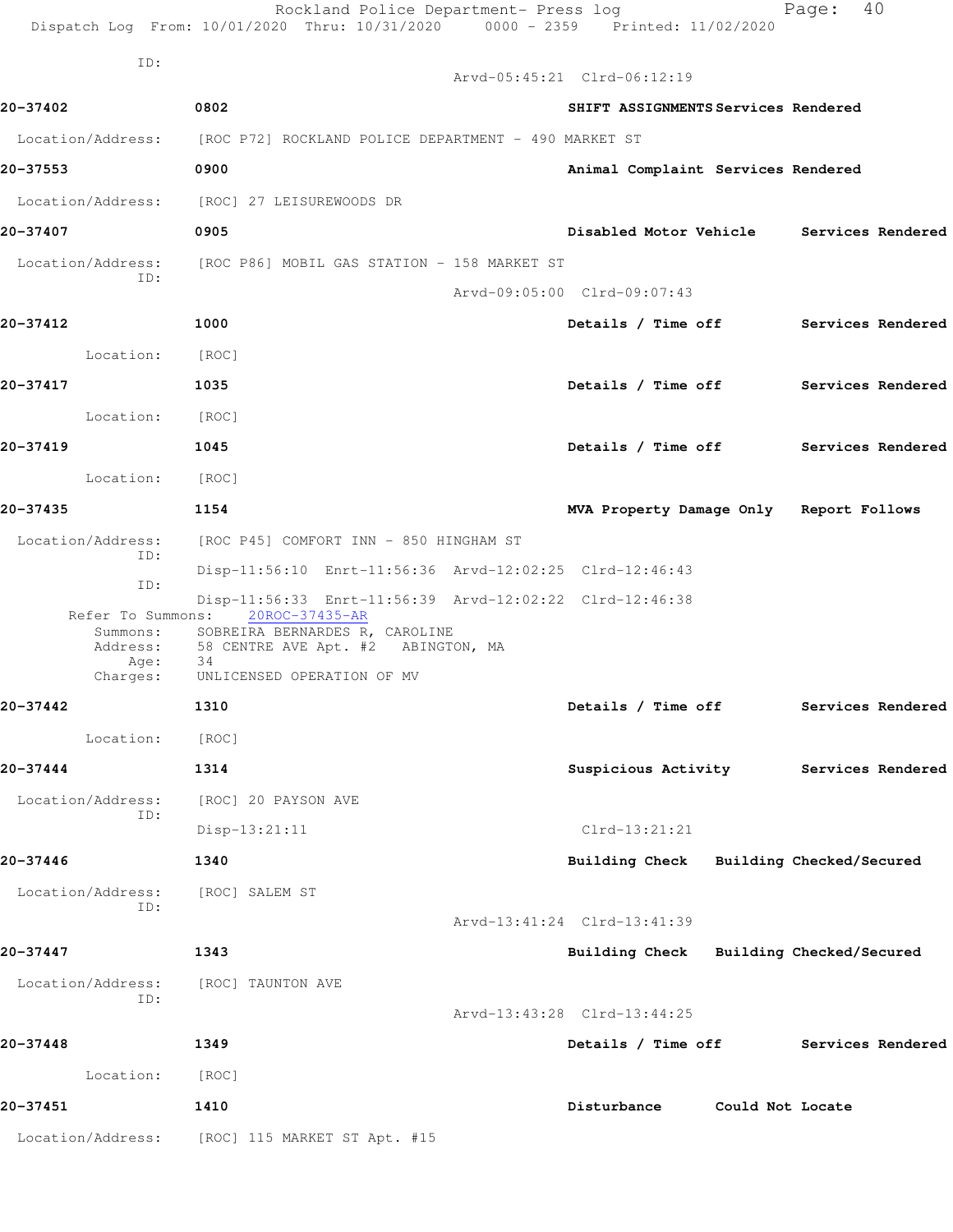| ID:<br>Disp-14:13:40 Enrt-14:14:16 Arvd-14:16:35 Clrd-14:23:49<br>ID:<br>Disp-14:13:40 Enrt-14:14:22 Arvd-14:16:38 Clrd-14:23:54<br>ID:<br>Arvd-14:17:38 Clrd-14:23:58<br>20-37459<br>1528<br>Identity Theft<br>Services Rendered<br>Location/Address:<br>[ROC] 40 LINWOOD TER<br>ID:<br>$Clrd-15:32:08$<br>Disp-15:31:50<br>20-37461<br>1537<br>Details / Time off<br>Services Rendered<br>Location:<br>[ROC]<br>20-37466<br>1559<br>SHIFT ASSIGNMENTS Services Rendered<br>Location/Address: [ROC P72] ROCKLAND POLICE DEPARTMENT - 490 MARKET ST<br>20-37474<br>1647<br>Verbal Warning<br>Motor Vehicle Complaint<br>Location/Address:<br>[ROC] WEBSTER ST<br>ID:<br>Disp-16:49:07 Enrt-16:49:33 Arvd-16:49:38 Clrd-16:56:09<br>ID:<br>$Disp-16:49:07$<br>Arvd-16:52:52 Clrd-16:56:15<br>ID:<br>Disp-16:49:52<br>Arvd-16:50:04 Clrd-16:56:19<br>ID:<br>$Disp-16:53:05$<br>Arvd-16:53:10 Clrd-16:56:12<br>20-37475<br>1647<br>No Service<br>Follow-Up Investigation<br>Location/Address:<br>[ROC] 150 MARTHA DR<br>ID:<br>Arvd-16:56:32 Clrd-16:56:35<br>$Disp-16:50:35$<br>20-37478<br>Follow-Up Investigation<br>Services Rendered<br>1749<br>Location/Address:<br>[ROC] 296 HOWARD ST<br>ID:<br>$Disp-17:50:43$<br>Arvd-17:50:57 Clrd-17:56:32<br>ID:<br>Arvd-17:51:02 Clrd-18:28:29<br>20-37479<br>1751<br>Time off<br>Services Rendered<br>Location:<br>[ROC]<br>20-37484<br>1830<br>Time off<br><b>Services Rendered</b><br>Location:<br>[ROC]<br>20-37503<br>2049<br>Report Follows<br>Threats<br>Location/Address:<br>[ROC] 487 HINGHAM ST Apt. #B<br>ID:<br>$Disp-20:51:56$<br>Arvd-20:52:06 Clrd-21:53:27<br>ID:<br>Disp-20:54:57 Enrt-20:54:58<br>$Clrd-20:55:21$<br>20-37510<br>2135<br><b>BOLO</b><br><b>Services Rendered</b><br>Location/Address: [ROC P72] ROCKLAND POLICE DEPARTMENT - 490 MARKET ST<br>20-37511<br>2153<br>General Incident Services Rendered<br>Location/Address: [ROC] 268 HINGHAM ST<br>ID: |  | Rockland Police Department- Press log | Dispatch Log From: 10/01/2020 Thru: 10/31/2020 0000 - 2359 Printed: 11/02/2020 | 41<br>Page: |  |
|------------------------------------------------------------------------------------------------------------------------------------------------------------------------------------------------------------------------------------------------------------------------------------------------------------------------------------------------------------------------------------------------------------------------------------------------------------------------------------------------------------------------------------------------------------------------------------------------------------------------------------------------------------------------------------------------------------------------------------------------------------------------------------------------------------------------------------------------------------------------------------------------------------------------------------------------------------------------------------------------------------------------------------------------------------------------------------------------------------------------------------------------------------------------------------------------------------------------------------------------------------------------------------------------------------------------------------------------------------------------------------------------------------------------------------------------------------------------------------------------------------------------------------------------------------------------------------------------------------------------------------------------------------------------------------------------------------------------------------------------------------------------------------------------------------------------------------------------------------------------------------------------------------------------------------|--|---------------------------------------|--------------------------------------------------------------------------------|-------------|--|
|                                                                                                                                                                                                                                                                                                                                                                                                                                                                                                                                                                                                                                                                                                                                                                                                                                                                                                                                                                                                                                                                                                                                                                                                                                                                                                                                                                                                                                                                                                                                                                                                                                                                                                                                                                                                                                                                                                                                    |  |                                       |                                                                                |             |  |
|                                                                                                                                                                                                                                                                                                                                                                                                                                                                                                                                                                                                                                                                                                                                                                                                                                                                                                                                                                                                                                                                                                                                                                                                                                                                                                                                                                                                                                                                                                                                                                                                                                                                                                                                                                                                                                                                                                                                    |  |                                       |                                                                                |             |  |
|                                                                                                                                                                                                                                                                                                                                                                                                                                                                                                                                                                                                                                                                                                                                                                                                                                                                                                                                                                                                                                                                                                                                                                                                                                                                                                                                                                                                                                                                                                                                                                                                                                                                                                                                                                                                                                                                                                                                    |  |                                       |                                                                                |             |  |
|                                                                                                                                                                                                                                                                                                                                                                                                                                                                                                                                                                                                                                                                                                                                                                                                                                                                                                                                                                                                                                                                                                                                                                                                                                                                                                                                                                                                                                                                                                                                                                                                                                                                                                                                                                                                                                                                                                                                    |  |                                       |                                                                                |             |  |
|                                                                                                                                                                                                                                                                                                                                                                                                                                                                                                                                                                                                                                                                                                                                                                                                                                                                                                                                                                                                                                                                                                                                                                                                                                                                                                                                                                                                                                                                                                                                                                                                                                                                                                                                                                                                                                                                                                                                    |  |                                       |                                                                                |             |  |
|                                                                                                                                                                                                                                                                                                                                                                                                                                                                                                                                                                                                                                                                                                                                                                                                                                                                                                                                                                                                                                                                                                                                                                                                                                                                                                                                                                                                                                                                                                                                                                                                                                                                                                                                                                                                                                                                                                                                    |  |                                       |                                                                                |             |  |
|                                                                                                                                                                                                                                                                                                                                                                                                                                                                                                                                                                                                                                                                                                                                                                                                                                                                                                                                                                                                                                                                                                                                                                                                                                                                                                                                                                                                                                                                                                                                                                                                                                                                                                                                                                                                                                                                                                                                    |  |                                       |                                                                                |             |  |
|                                                                                                                                                                                                                                                                                                                                                                                                                                                                                                                                                                                                                                                                                                                                                                                                                                                                                                                                                                                                                                                                                                                                                                                                                                                                                                                                                                                                                                                                                                                                                                                                                                                                                                                                                                                                                                                                                                                                    |  |                                       |                                                                                |             |  |
|                                                                                                                                                                                                                                                                                                                                                                                                                                                                                                                                                                                                                                                                                                                                                                                                                                                                                                                                                                                                                                                                                                                                                                                                                                                                                                                                                                                                                                                                                                                                                                                                                                                                                                                                                                                                                                                                                                                                    |  |                                       |                                                                                |             |  |
|                                                                                                                                                                                                                                                                                                                                                                                                                                                                                                                                                                                                                                                                                                                                                                                                                                                                                                                                                                                                                                                                                                                                                                                                                                                                                                                                                                                                                                                                                                                                                                                                                                                                                                                                                                                                                                                                                                                                    |  |                                       |                                                                                |             |  |
|                                                                                                                                                                                                                                                                                                                                                                                                                                                                                                                                                                                                                                                                                                                                                                                                                                                                                                                                                                                                                                                                                                                                                                                                                                                                                                                                                                                                                                                                                                                                                                                                                                                                                                                                                                                                                                                                                                                                    |  |                                       |                                                                                |             |  |
|                                                                                                                                                                                                                                                                                                                                                                                                                                                                                                                                                                                                                                                                                                                                                                                                                                                                                                                                                                                                                                                                                                                                                                                                                                                                                                                                                                                                                                                                                                                                                                                                                                                                                                                                                                                                                                                                                                                                    |  |                                       |                                                                                |             |  |
|                                                                                                                                                                                                                                                                                                                                                                                                                                                                                                                                                                                                                                                                                                                                                                                                                                                                                                                                                                                                                                                                                                                                                                                                                                                                                                                                                                                                                                                                                                                                                                                                                                                                                                                                                                                                                                                                                                                                    |  |                                       |                                                                                |             |  |
|                                                                                                                                                                                                                                                                                                                                                                                                                                                                                                                                                                                                                                                                                                                                                                                                                                                                                                                                                                                                                                                                                                                                                                                                                                                                                                                                                                                                                                                                                                                                                                                                                                                                                                                                                                                                                                                                                                                                    |  |                                       |                                                                                |             |  |
|                                                                                                                                                                                                                                                                                                                                                                                                                                                                                                                                                                                                                                                                                                                                                                                                                                                                                                                                                                                                                                                                                                                                                                                                                                                                                                                                                                                                                                                                                                                                                                                                                                                                                                                                                                                                                                                                                                                                    |  |                                       |                                                                                |             |  |
|                                                                                                                                                                                                                                                                                                                                                                                                                                                                                                                                                                                                                                                                                                                                                                                                                                                                                                                                                                                                                                                                                                                                                                                                                                                                                                                                                                                                                                                                                                                                                                                                                                                                                                                                                                                                                                                                                                                                    |  |                                       |                                                                                |             |  |
|                                                                                                                                                                                                                                                                                                                                                                                                                                                                                                                                                                                                                                                                                                                                                                                                                                                                                                                                                                                                                                                                                                                                                                                                                                                                                                                                                                                                                                                                                                                                                                                                                                                                                                                                                                                                                                                                                                                                    |  |                                       |                                                                                |             |  |
|                                                                                                                                                                                                                                                                                                                                                                                                                                                                                                                                                                                                                                                                                                                                                                                                                                                                                                                                                                                                                                                                                                                                                                                                                                                                                                                                                                                                                                                                                                                                                                                                                                                                                                                                                                                                                                                                                                                                    |  |                                       |                                                                                |             |  |
|                                                                                                                                                                                                                                                                                                                                                                                                                                                                                                                                                                                                                                                                                                                                                                                                                                                                                                                                                                                                                                                                                                                                                                                                                                                                                                                                                                                                                                                                                                                                                                                                                                                                                                                                                                                                                                                                                                                                    |  |                                       |                                                                                |             |  |
|                                                                                                                                                                                                                                                                                                                                                                                                                                                                                                                                                                                                                                                                                                                                                                                                                                                                                                                                                                                                                                                                                                                                                                                                                                                                                                                                                                                                                                                                                                                                                                                                                                                                                                                                                                                                                                                                                                                                    |  |                                       |                                                                                |             |  |
|                                                                                                                                                                                                                                                                                                                                                                                                                                                                                                                                                                                                                                                                                                                                                                                                                                                                                                                                                                                                                                                                                                                                                                                                                                                                                                                                                                                                                                                                                                                                                                                                                                                                                                                                                                                                                                                                                                                                    |  |                                       |                                                                                |             |  |
|                                                                                                                                                                                                                                                                                                                                                                                                                                                                                                                                                                                                                                                                                                                                                                                                                                                                                                                                                                                                                                                                                                                                                                                                                                                                                                                                                                                                                                                                                                                                                                                                                                                                                                                                                                                                                                                                                                                                    |  |                                       |                                                                                |             |  |
|                                                                                                                                                                                                                                                                                                                                                                                                                                                                                                                                                                                                                                                                                                                                                                                                                                                                                                                                                                                                                                                                                                                                                                                                                                                                                                                                                                                                                                                                                                                                                                                                                                                                                                                                                                                                                                                                                                                                    |  |                                       |                                                                                |             |  |
|                                                                                                                                                                                                                                                                                                                                                                                                                                                                                                                                                                                                                                                                                                                                                                                                                                                                                                                                                                                                                                                                                                                                                                                                                                                                                                                                                                                                                                                                                                                                                                                                                                                                                                                                                                                                                                                                                                                                    |  |                                       |                                                                                |             |  |
|                                                                                                                                                                                                                                                                                                                                                                                                                                                                                                                                                                                                                                                                                                                                                                                                                                                                                                                                                                                                                                                                                                                                                                                                                                                                                                                                                                                                                                                                                                                                                                                                                                                                                                                                                                                                                                                                                                                                    |  |                                       |                                                                                |             |  |
|                                                                                                                                                                                                                                                                                                                                                                                                                                                                                                                                                                                                                                                                                                                                                                                                                                                                                                                                                                                                                                                                                                                                                                                                                                                                                                                                                                                                                                                                                                                                                                                                                                                                                                                                                                                                                                                                                                                                    |  |                                       |                                                                                |             |  |
|                                                                                                                                                                                                                                                                                                                                                                                                                                                                                                                                                                                                                                                                                                                                                                                                                                                                                                                                                                                                                                                                                                                                                                                                                                                                                                                                                                                                                                                                                                                                                                                                                                                                                                                                                                                                                                                                                                                                    |  |                                       |                                                                                |             |  |
|                                                                                                                                                                                                                                                                                                                                                                                                                                                                                                                                                                                                                                                                                                                                                                                                                                                                                                                                                                                                                                                                                                                                                                                                                                                                                                                                                                                                                                                                                                                                                                                                                                                                                                                                                                                                                                                                                                                                    |  |                                       |                                                                                |             |  |
|                                                                                                                                                                                                                                                                                                                                                                                                                                                                                                                                                                                                                                                                                                                                                                                                                                                                                                                                                                                                                                                                                                                                                                                                                                                                                                                                                                                                                                                                                                                                                                                                                                                                                                                                                                                                                                                                                                                                    |  |                                       |                                                                                |             |  |
|                                                                                                                                                                                                                                                                                                                                                                                                                                                                                                                                                                                                                                                                                                                                                                                                                                                                                                                                                                                                                                                                                                                                                                                                                                                                                                                                                                                                                                                                                                                                                                                                                                                                                                                                                                                                                                                                                                                                    |  |                                       |                                                                                |             |  |
|                                                                                                                                                                                                                                                                                                                                                                                                                                                                                                                                                                                                                                                                                                                                                                                                                                                                                                                                                                                                                                                                                                                                                                                                                                                                                                                                                                                                                                                                                                                                                                                                                                                                                                                                                                                                                                                                                                                                    |  |                                       |                                                                                |             |  |
|                                                                                                                                                                                                                                                                                                                                                                                                                                                                                                                                                                                                                                                                                                                                                                                                                                                                                                                                                                                                                                                                                                                                                                                                                                                                                                                                                                                                                                                                                                                                                                                                                                                                                                                                                                                                                                                                                                                                    |  |                                       |                                                                                |             |  |
|                                                                                                                                                                                                                                                                                                                                                                                                                                                                                                                                                                                                                                                                                                                                                                                                                                                                                                                                                                                                                                                                                                                                                                                                                                                                                                                                                                                                                                                                                                                                                                                                                                                                                                                                                                                                                                                                                                                                    |  |                                       |                                                                                |             |  |
|                                                                                                                                                                                                                                                                                                                                                                                                                                                                                                                                                                                                                                                                                                                                                                                                                                                                                                                                                                                                                                                                                                                                                                                                                                                                                                                                                                                                                                                                                                                                                                                                                                                                                                                                                                                                                                                                                                                                    |  |                                       |                                                                                |             |  |
|                                                                                                                                                                                                                                                                                                                                                                                                                                                                                                                                                                                                                                                                                                                                                                                                                                                                                                                                                                                                                                                                                                                                                                                                                                                                                                                                                                                                                                                                                                                                                                                                                                                                                                                                                                                                                                                                                                                                    |  |                                       |                                                                                |             |  |
|                                                                                                                                                                                                                                                                                                                                                                                                                                                                                                                                                                                                                                                                                                                                                                                                                                                                                                                                                                                                                                                                                                                                                                                                                                                                                                                                                                                                                                                                                                                                                                                                                                                                                                                                                                                                                                                                                                                                    |  |                                       |                                                                                |             |  |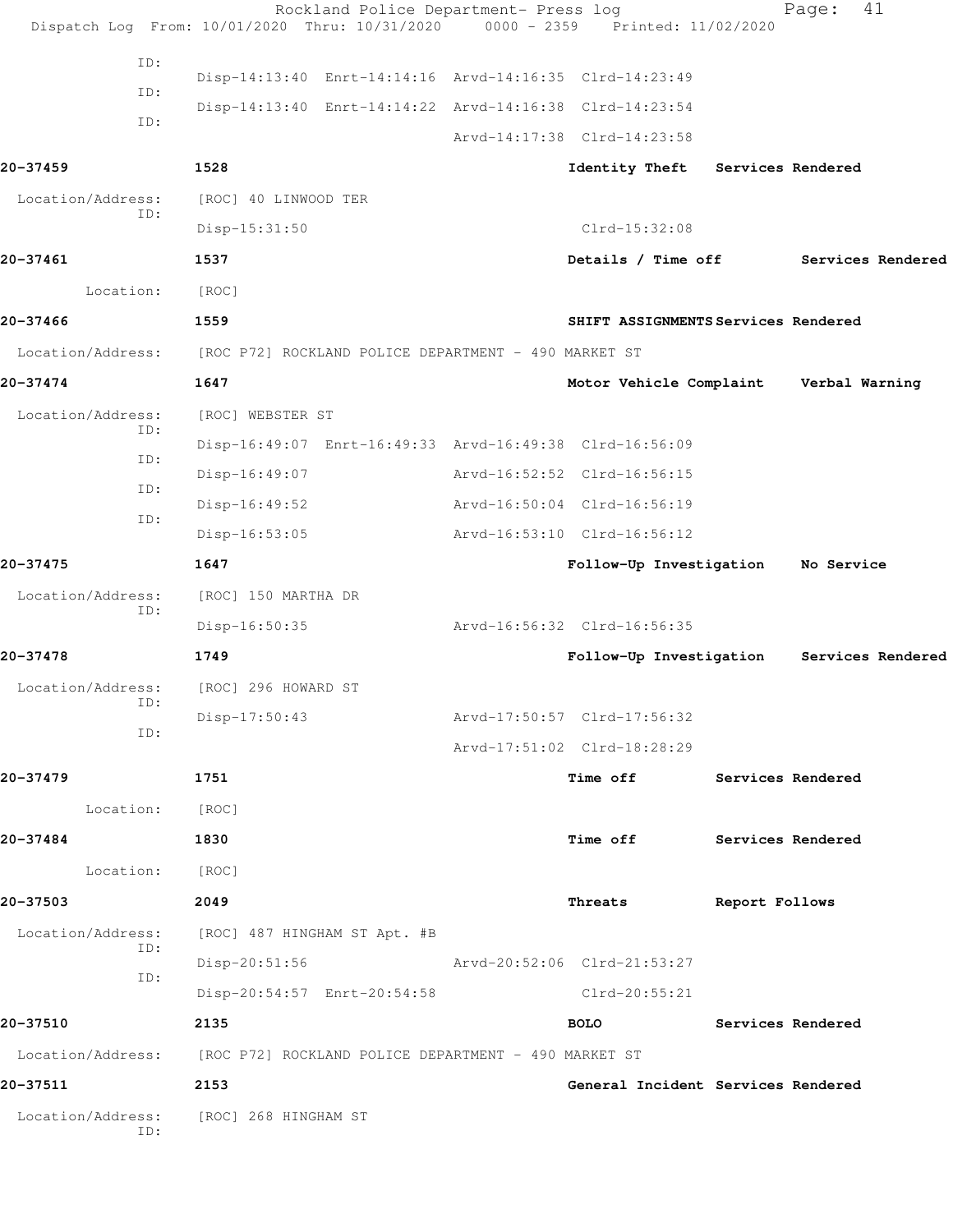Rockland Police Department- Press log entitled Page: 42 Dispatch Log From: 10/01/2020 Thru: 10/31/2020 0000 - 2359 Printed: 11/02/2020

|                          | Disp-21:55:33                                           |  | $Clrd-21:56:38$             |                 |
|--------------------------|---------------------------------------------------------|--|-----------------------------|-----------------|
| 20-37514                 | 2218                                                    |  | Breaking & Entering         | Gone on arrival |
| Location/Address:<br>ID: | [ROC] 79 SOUTH DOUGLAS ST                               |  |                             |                 |
|                          | Disp-22:20:19 Enrt-22:20:29 Arvd-22:21:13 Clrd-22:44:46 |  |                             |                 |
| ID:                      | Disp-22:20:25 Enrt-22:20:27 Arvd-22:23:14 Clrd-22:44:09 |  |                             |                 |
| ID:                      | $Disp-22:23:51$                                         |  | Arvd-22:23:55 Clrd-22:44:06 |                 |

## **For Date: 10/14/2020 - Wednesday**

| 20-37521                      | 0000                                                                        |                               | General Info Services Rendered |
|-------------------------------|-----------------------------------------------------------------------------|-------------------------------|--------------------------------|
| Location/Address:             | [ROC P72] ROCKLAND POLICE DEPARTMENT - 490 MARKET ST                        |                               |                                |
| ID:                           | Disp-00:02:07                                                               | $Clrd-00:02:31$               |                                |
| 20-37522                      | 0011                                                                        | Disturbance                   | Report Follows                 |
| Location/Address:<br>ID:      | [ROC] 57 CHURCH ST                                                          |                               |                                |
| ID:                           | Disp-00:13:12 Enrt-00:14:00                                                 | Clrd-00:20:53                 |                                |
| ID:                           | Disp-00:13:19 Enrt-00:14:00 Arvd-00:14:32 Clrd-00:56:20                     |                               |                                |
|                               | Disp-00:14:06 Enrt-00:14:09 Arvd-00:14:44 Clrd-00:51:06                     |                               |                                |
| ID:<br>Refer To Summons:      | Disp-00:14:26 Enrt-00:14:29 Arvd-00:14:30 Clrd-00:56:18<br>20ROC-37522-A-AR |                               |                                |
| Summons:<br>Address:<br>Age:  | NICHOLSON, CYRISSA ROSE<br>57 CHURCH ST Apt. #2 ROCKLAND, MA<br>37          |                               |                                |
| Charges:<br>Refer To Summons: | MOTOR VEH, MALICIOUS DAMAGE TO c266 \$28(a)<br>20ROC-37522-AR               |                               |                                |
| Summons:                      | BLANCHE, MICHAEL BERNARD                                                    |                               |                                |
| Age:                          | Address: 40 ASH ST Apt. #2N BROCKTON, MA<br>33                              |                               |                                |
| Charges:                      | ASSAULT W/DANGEROUS WEAPON                                                  |                               |                                |
|                               | A&B<br>DESTRUCTION OF PROPERTY -\$1200, MALICIOUS c266 \$127                |                               |                                |
| 20-37531                      | 0454                                                                        | Building Check Appears Secure |                                |
| Location/Address:             | [ROC 61] UNION ST BUSINESS DISTRICT - UNION ST                              |                               |                                |
| ID:                           | $Disp-04:55:24$                                                             | Arvd-04:55:28 Clrd-05:13:13   |                                |
| 20-37534                      | 0511                                                                        | Details / Time off            | Services Rendered              |
| Location:                     | [ROC]                                                                       |                               |                                |
| 20-37537                      | 0516                                                                        | Breaking & Entering           | Investigated                   |
| Location/Address:             | [ROC] 117 DURBECK RD                                                        |                               |                                |
| ID:                           | Disp-05:20:28                                                               | $Clrd-05:21:44$               |                                |
| ID:                           | Disp-05:21:07 Enrt-05:23:49 Arvd-05:23:57 Clrd-05:30:04                     |                               |                                |
| ID:                           | Disp-05:23:55 Enrt-05:23:59 Arvd-05:24:22 Clrd-05:30:07                     |                               |                                |
| 20-37538                      | 0532                                                                        | Details / Time off            | No Service                     |
| Location:                     | [ROC]                                                                       |                               |                                |
| 20-37540                      | 0556                                                                        | Breaking & Entering           | Investigated                   |
|                               |                                                                             |                               |                                |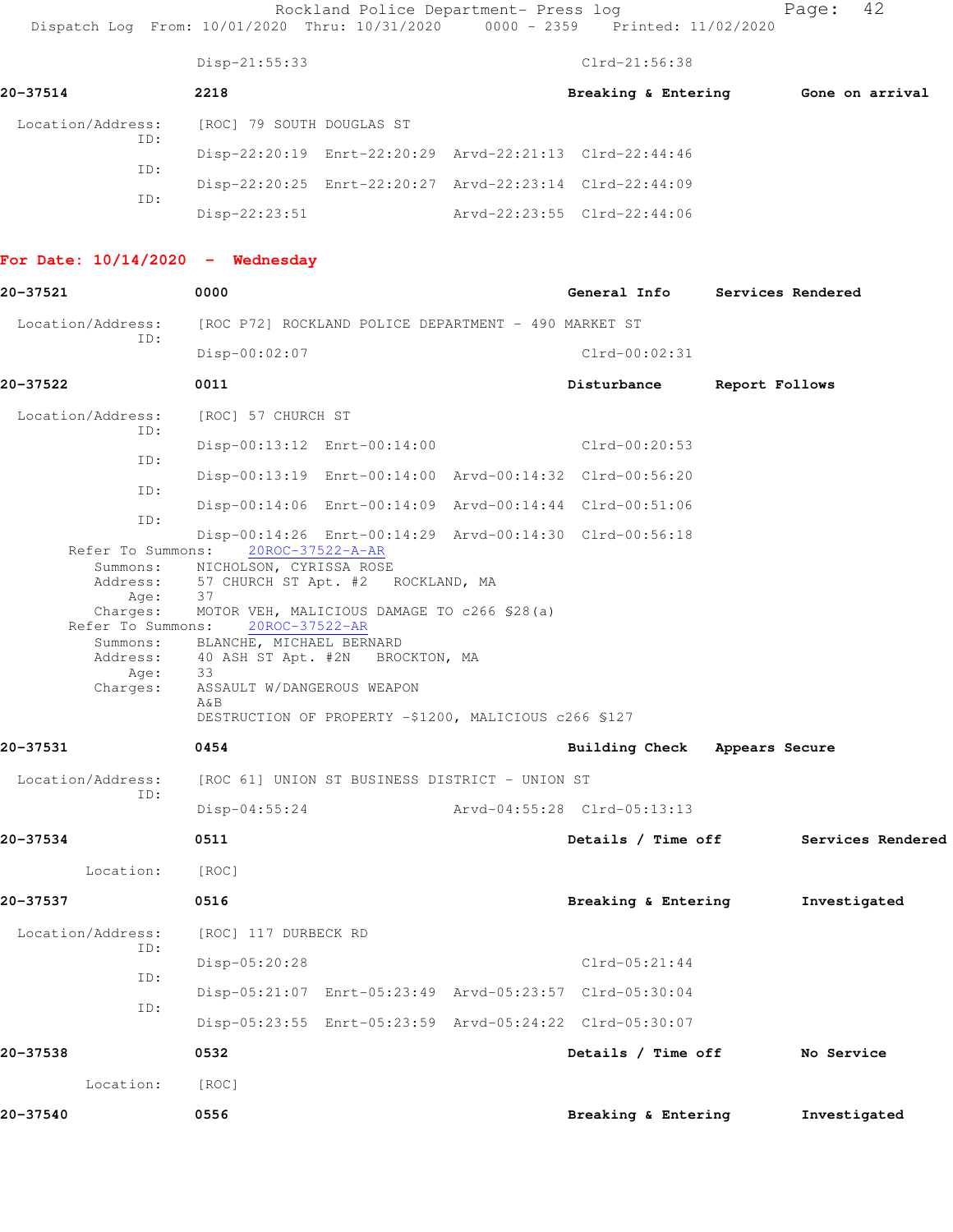|                                                               | Rockland Police Department- Press log<br>Dispatch Log From: 10/01/2020 Thru: 10/31/2020 0000 - 2359 Printed: 11/02/2020                                                                                                                                                                                                                                                                                                                                                                                                                                                                                                                                                                                                                                                                                                                                                                                                                                                                                                                                                                                                                                                                                                                                                           |                             | 43<br>Page:       |
|---------------------------------------------------------------|-----------------------------------------------------------------------------------------------------------------------------------------------------------------------------------------------------------------------------------------------------------------------------------------------------------------------------------------------------------------------------------------------------------------------------------------------------------------------------------------------------------------------------------------------------------------------------------------------------------------------------------------------------------------------------------------------------------------------------------------------------------------------------------------------------------------------------------------------------------------------------------------------------------------------------------------------------------------------------------------------------------------------------------------------------------------------------------------------------------------------------------------------------------------------------------------------------------------------------------------------------------------------------------|-----------------------------|-------------------|
| Location/Address:                                             | [ROC] 80 DURBECK RD                                                                                                                                                                                                                                                                                                                                                                                                                                                                                                                                                                                                                                                                                                                                                                                                                                                                                                                                                                                                                                                                                                                                                                                                                                                               |                             |                   |
| ID:                                                           | Disp-05:57:25 Enrt-05:59:01 Arvd-05:59:03 Clrd-06:22:54                                                                                                                                                                                                                                                                                                                                                                                                                                                                                                                                                                                                                                                                                                                                                                                                                                                                                                                                                                                                                                                                                                                                                                                                                           |                             |                   |
| ID:                                                           | Disp-05:59:38 Enrt-05:59:41 Arvd-05:59:44 Clrd-06:22:57                                                                                                                                                                                                                                                                                                                                                                                                                                                                                                                                                                                                                                                                                                                                                                                                                                                                                                                                                                                                                                                                                                                                                                                                                           |                             |                   |
| 20-37541                                                      | 0612                                                                                                                                                                                                                                                                                                                                                                                                                                                                                                                                                                                                                                                                                                                                                                                                                                                                                                                                                                                                                                                                                                                                                                                                                                                                              | Breaking & Entering         | Services Rendered |
| Location/Address:                                             | [ROC] 137 DURBECK RD                                                                                                                                                                                                                                                                                                                                                                                                                                                                                                                                                                                                                                                                                                                                                                                                                                                                                                                                                                                                                                                                                                                                                                                                                                                              |                             |                   |
| 20-37542                                                      | 0653                                                                                                                                                                                                                                                                                                                                                                                                                                                                                                                                                                                                                                                                                                                                                                                                                                                                                                                                                                                                                                                                                                                                                                                                                                                                              | Traffic Enforcement         | Services Rendered |
| Location/Address:<br>ID:                                      | [ROC] SALEM ST                                                                                                                                                                                                                                                                                                                                                                                                                                                                                                                                                                                                                                                                                                                                                                                                                                                                                                                                                                                                                                                                                                                                                                                                                                                                    |                             |                   |
|                                                               | Disp-06:54:19                                                                                                                                                                                                                                                                                                                                                                                                                                                                                                                                                                                                                                                                                                                                                                                                                                                                                                                                                                                                                                                                                                                                                                                                                                                                     | Arvd-06:54:25 Clrd-07:27:40 |                   |
| 20-37543                                                      | 0659                                                                                                                                                                                                                                                                                                                                                                                                                                                                                                                                                                                                                                                                                                                                                                                                                                                                                                                                                                                                                                                                                                                                                                                                                                                                              | Breaking & Entering         | Services Rendered |
| Location/Address:<br>ID:                                      | [ROC] 97 DURBECK RD                                                                                                                                                                                                                                                                                                                                                                                                                                                                                                                                                                                                                                                                                                                                                                                                                                                                                                                                                                                                                                                                                                                                                                                                                                                               |                             |                   |
|                                                               | Disp-07:00:50 Enrt-07:00:54 Arvd-07:03:49 Clrd-07:13:12                                                                                                                                                                                                                                                                                                                                                                                                                                                                                                                                                                                                                                                                                                                                                                                                                                                                                                                                                                                                                                                                                                                                                                                                                           |                             |                   |
| 20-37544                                                      | 0702                                                                                                                                                                                                                                                                                                                                                                                                                                                                                                                                                                                                                                                                                                                                                                                                                                                                                                                                                                                                                                                                                                                                                                                                                                                                              | Breaking & Entering         | Services Rendered |
| Location/Address:<br>ID:                                      | [ROC] 43 JOSH GRAY RD                                                                                                                                                                                                                                                                                                                                                                                                                                                                                                                                                                                                                                                                                                                                                                                                                                                                                                                                                                                                                                                                                                                                                                                                                                                             |                             |                   |
|                                                               | Disp-07:05:58                                                                                                                                                                                                                                                                                                                                                                                                                                                                                                                                                                                                                                                                                                                                                                                                                                                                                                                                                                                                                                                                                                                                                                                                                                                                     | $Clrd-07:06:08$             |                   |
| 20-37546                                                      | 0725                                                                                                                                                                                                                                                                                                                                                                                                                                                                                                                                                                                                                                                                                                                                                                                                                                                                                                                                                                                                                                                                                                                                                                                                                                                                              | Follow-Up Investigation     | Report Follows    |
| Location/Address:<br>ID:                                      | [ROC] 21 PINE HILL TER                                                                                                                                                                                                                                                                                                                                                                                                                                                                                                                                                                                                                                                                                                                                                                                                                                                                                                                                                                                                                                                                                                                                                                                                                                                            |                             |                   |
| ID:                                                           |                                                                                                                                                                                                                                                                                                                                                                                                                                                                                                                                                                                                                                                                                                                                                                                                                                                                                                                                                                                                                                                                                                                                                                                                                                                                                   | Arvd-07:25:00 Clrd-08:04:01 |                   |
| ID:                                                           | Disp-07:38:31 Enrt-07:38:33 Arvd-07:38:38 Clrd-08:04:07                                                                                                                                                                                                                                                                                                                                                                                                                                                                                                                                                                                                                                                                                                                                                                                                                                                                                                                                                                                                                                                                                                                                                                                                                           |                             |                   |
| ID:                                                           | Disp-07:48:21                                                                                                                                                                                                                                                                                                                                                                                                                                                                                                                                                                                                                                                                                                                                                                                                                                                                                                                                                                                                                                                                                                                                                                                                                                                                     | Clrd-07:48:26               |                   |
| Refer To Summons:<br>Summons:<br>Address:<br>Age:<br>Charges: | $Disp-07:48:44$<br>20ROC-37546-AR<br>GALLAGHER, MARK E<br>483 UNION ST<br>ROCKLAND, MA<br>32<br>B&E VEHICLE/BOAT NIGHTTIME FOR FELONY<br>RECEIVE STOLEN PROPERTY -\$1200<br>B&E VEHICLE/BOAT NIGHTTIME FOR FELONY<br>RECEIVE STOLEN PROPERTY -\$1200<br>B&E VEHICLE/BOAT NIGHTTIME FOR FELONY<br>B&E VEHICLE/BOAT NIGHTTIME FOR FELONY<br>B&E VEHICLE/BOAT NIGHTTIME FOR FELONY<br>B&E VEHICLE/BOAT NIGHTTIME FOR FELONY<br>B&E VEHICLE/BOAT NIGHTTIME FOR FELONY<br>RECEIVE STOLEN PROPERTY -\$1200<br>RECEIVE STOLEN PROPERTY -\$1200<br>RECEIVE STOLEN PROPERTY -\$1200<br>B&E VEHICLE/BOAT NIGHTTIME FOR FELONY<br>B&E VEHICLE/BOAT NIGHTTIME FOR FELONY<br>B&E VEHICLE/BOAT NIGHTTIME FOR FELONY<br>RECEIVE STOLEN PROPERTY -\$1200<br>B&E VEHICLE/BOAT NIGHTTIME FOR FELONY<br>B&E VEHICLE/BOAT NIGHTTIME FOR FELONY<br>B&E VEHICLE/BOAT NIGHTTIME FOR FELONY<br>B&E VEHICLE/BOAT NIGHTTIME FOR FELONY<br>RECEIVE STOLEN PROPERTY -\$1200<br>B&E VEHICLE/BOAT NIGHTTIME FOR FELONY<br>B&E VEHICLE/BOAT NIGHTTIME FOR FELONY<br>B&E VEHICLE/BOAT NIGHTTIME FOR FELONY<br>B&E VEHICLE/BOAT NIGHTTIME FOR FELONY<br>B&E VEHICLE/BOAT NIGHTTIME FOR FELONY<br>B&E VEHICLE/BOAT NIGHTTIME FOR FELONY<br>RECEIVE STOLEN PROPERTY -\$1200<br>B&E VEHICLE/BOAT NIGHTTIME FOR FELONY | Arvd-07:48:47 Clrd-08:03:46 |                   |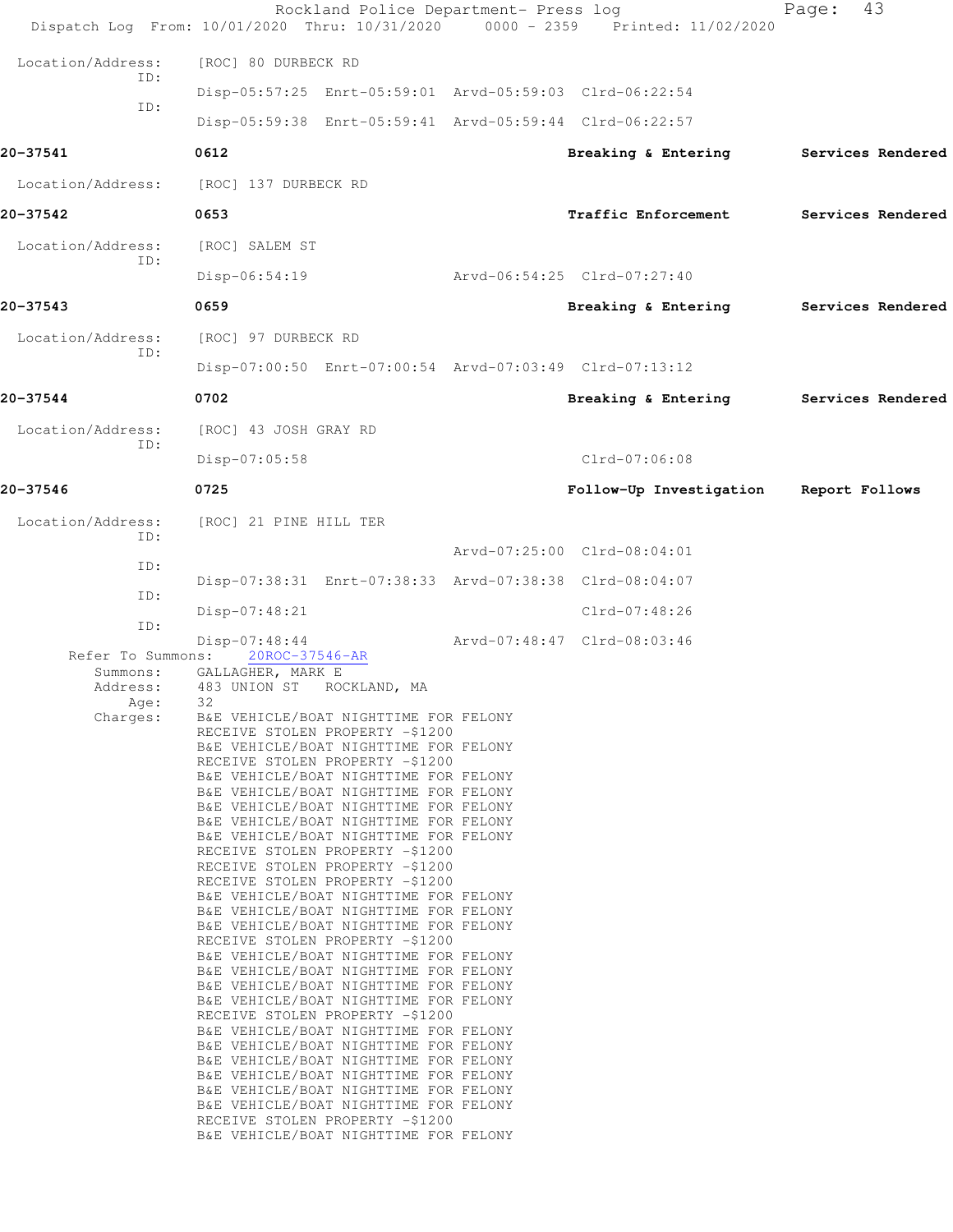|                          | Rockland Police Department- Press log<br>Dispatch Log From: 10/01/2020 Thru: 10/31/2020 0000 - 2359 Printed: 11/02/2020 |                                            | 44<br>Page:       |
|--------------------------|-------------------------------------------------------------------------------------------------------------------------|--------------------------------------------|-------------------|
|                          | B&E VEHICLE/BOAT NIGHTTIME FOR FELONY                                                                                   |                                            |                   |
| 20-37547                 | 0734                                                                                                                    | Breaking & Entering Services Rendered      |                   |
| Location/Address:        | [ROC] 29 PIERCE RD                                                                                                      |                                            |                   |
| ID:                      | Disp-07:44:35                                                                                                           | $Clrd-07:44:44$                            |                   |
| 20-37549                 | 0750                                                                                                                    | Breaking & Entering Services Rendered      |                   |
| Location/Address:        | [ROC] 287 MONCRIEF RD                                                                                                   |                                            |                   |
| ID:                      | Disp-07:53:05                                                                                                           | Arvd-07:53:17 Clrd-07:53:25                |                   |
| 20-37550                 | 0756                                                                                                                    | MVA Property Damage Only Paper Exchange    |                   |
| Location/Address:        | [ROC] 372 SPRING ST @ 318 SUMMER ST                                                                                     |                                            |                   |
| 20-37554                 | 0803                                                                                                                    | Information Call No Action Required        |                   |
| Location/Address:        | [ROC P72] ROCKLAND POLICE DEPARTMENT - 490 MARKET ST                                                                    |                                            |                   |
| 20-37567                 | 0810                                                                                                                    | Information Call Services Rendered         |                   |
| Location/Address:        | [ROC P72] ROCKLAND POLICE DEPARTMENT - 490 MARKET ST                                                                    |                                            |                   |
| 20-37571                 | 0906                                                                                                                    | Breaking & Entering                        | Services Rendered |
| Location/Address:        | [ROC P72] ROCKLAND POLICE DEPARTMENT - 490 MARKET ST                                                                    |                                            |                   |
| ID:                      | Disp-10:25:19                                                                                                           | $Clrd-12:22:46$                            |                   |
| 20-37566                 | 0948                                                                                                                    | Building Check Building Checked/Secured    |                   |
| Location/Address:<br>ID: | [ROC 65] ROGERS MIDDLE SCHOOL - 100 TAUNTON AVE                                                                         |                                            |                   |
|                          |                                                                                                                         | Arvd-09:50:52 Clrd-09:51:03                |                   |
| 20-37569<br>Required     | 1003                                                                                                                    | Details / Time off                         | No Action         |
| Location:                | [ROC]                                                                                                                   |                                            |                   |
| 20-37570                 | 1015                                                                                                                    | Motor Vehicle Complaint                    | Services Rendered |
| Location/Address:<br>ID: | [ROC] 29 FRANKLIN AVE                                                                                                   |                                            |                   |
|                          | Disp-10:16:56 Enrt-10:16:59 Arvd-10:24:09 Clrd-11:24:51                                                                 |                                            |                   |
| 20-37573<br>Required     | 1040                                                                                                                    | Traffic Enforcement                        | No Action         |
| Location/Address:<br>ID: | [ROC] LIBERTY ST                                                                                                        |                                            |                   |
|                          | Disp-10:42:12                                                                                                           | $Clrd-11:32:22$                            |                   |
| 20-37580<br>Required     | 1121                                                                                                                    | Details / Time off                         | No Action         |
| Location:                | [ROC]                                                                                                                   |                                            |                   |
| 20-37582                 | 1141                                                                                                                    | Suspicious Activity                        | Services Rendered |
| Location/Address:<br>ID: | [ROC] 40 BEECH ST                                                                                                       |                                            |                   |
| ID:                      | Disp-11:41:45 Enrt-11:41:49                                                                                             | $Clrd-11:42:14$                            |                   |
|                          | Disp-11:42:34 Enrt-11:45:50 Arvd-11:45:57 Clrd-11:55:46                                                                 |                                            |                   |
| 20-37584                 | 1143                                                                                                                    | Information Call No Action Required        |                   |
| Location/Address:        | [ROC] SALEM ST                                                                                                          |                                            |                   |
| 20-37594                 | 1239                                                                                                                    | <b>Identity Theft</b><br>Services Rendered |                   |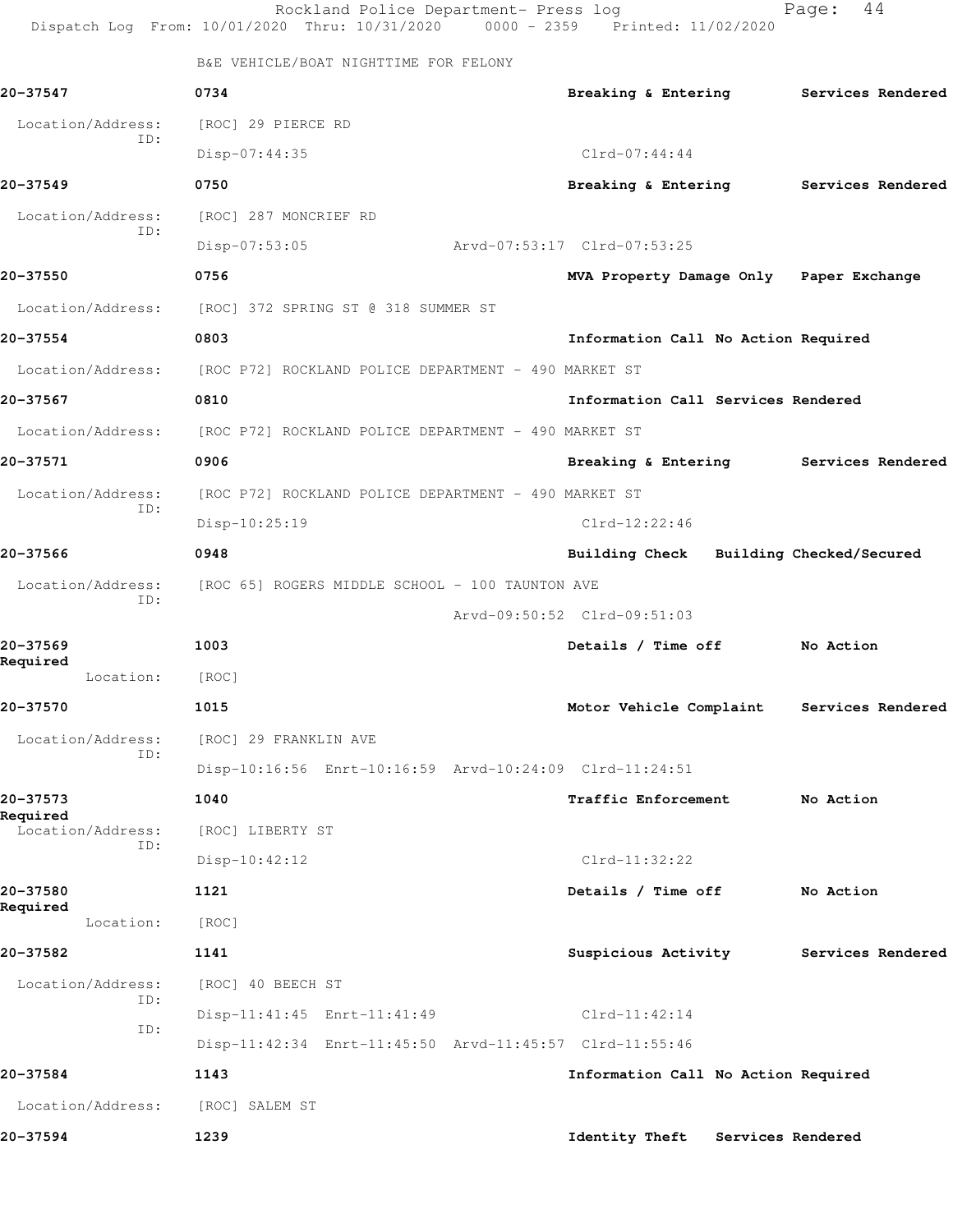|                          | Rockland Police Department- Press log<br>Dispatch Log From: 10/01/2020 Thru: 10/31/2020 0000 - 2359 Printed: 11/02/2020 |                                         | 45<br>Page:       |
|--------------------------|-------------------------------------------------------------------------------------------------------------------------|-----------------------------------------|-------------------|
| Location/Address:        | [ROC] 304 MARKET ST                                                                                                     |                                         |                   |
| ID:                      | $Disp-12:42:14$                                                                                                         | $Clrd-12:53:19$                         |                   |
| 20-37593<br>Issued       | 1240                                                                                                                    | Traffic Enforcement                     | Citation/Warning  |
| Location/Address:<br>ID: | [ROC] SALEM ST                                                                                                          |                                         |                   |
|                          |                                                                                                                         | Arvd-12:40:00 Clrd-13:26:29             |                   |
| 20-37595<br>Required     | 1251                                                                                                                    | Details / Time off                      | No Action         |
| Location:                | [ROC]                                                                                                                   |                                         |                   |
| 20-37605                 | 1340                                                                                                                    | 911 Accidental Services Rendered        |                   |
| Location/Address:        | [ROC] 258 UNION ST                                                                                                      |                                         |                   |
| ID:                      | Disp-13:41:47 Enrt-13:41:51 Arvd-13:43:28 Clrd-13:45:40                                                                 |                                         |                   |
| 20-37608                 | 1356                                                                                                                    | Information Call No Action Required     |                   |
| Location/Address:        | [ROC P72] ROCKLAND POLICE DEPARTMENT - 490 MARKET ST                                                                    |                                         |                   |
| 20-37609                 | 1401                                                                                                                    | Breaking & Entering                     | Services Rendered |
| Location/Address:        | [ROC] 30 LEVIN RD                                                                                                       |                                         |                   |
| ID:                      | $Disp-14:07:10$                                                                                                         | $Clrd-14:08:24$                         |                   |
| 20-37611                 | 1408                                                                                                                    | Identity Theft Services Rendered        |                   |
| Location/Address:        | [ROC] 275 SALEM ST                                                                                                      |                                         |                   |
| ID:                      | Disp-14:11:39                                                                                                           | $Clrd-14:15:26$                         |                   |
| 20-37613                 | 1419                                                                                                                    | Lost/Found Property                     | Services Rendered |
| Location/Address:        | [ROC P72] ROCKLAND POLICE DEPARTMENT - 490 MARKET ST                                                                    |                                         |                   |
| 20-37619                 | 1503                                                                                                                    | Breaking & Entering                     | Services Rendered |
| Location/Address:        | [ROC] 23 JOSH GRAY RD                                                                                                   |                                         |                   |
| ID:                      | Disp-15:10:07                                                                                                           | $Clrd-15:11:47$                         |                   |
| 20-37618                 | 1506                                                                                                                    | Motor Vehicle Complaint Gone on arrival |                   |
| Location/Address:        | [ROC P64] CVS PHARMACY - 80 MARKET ST                                                                                   |                                         |                   |
| ID:                      | Disp-15:11:34 Enrt-15:11:36 Arvd-15:11:39 Clrd-15:11:41                                                                 |                                         |                   |
| 20-37621                 | 1528                                                                                                                    | Identity Theft Services Rendered        |                   |
| Location/Address:        | [ROC] 80 SALEM ST                                                                                                       |                                         |                   |
| ID:                      | Disp-15:31:17                                                                                                           | $Clrd-15:32:28$                         |                   |
| 20-37624                 | 1535                                                                                                                    | Lost/Found Property                     | Services Rendered |
| Location/Address:        | [ROC] FRANKLIN AVE                                                                                                      |                                         |                   |
| ID:                      | Disp-15:44:47                                                                                                           | $Clrd-16:00:44$                         |                   |
| 20-37625                 | 1603                                                                                                                    | Information Call No Action Required     |                   |
| Location/Address:        | [ROC P72] ROCKLAND POLICE DEPARTMENT - 490 MARKET ST                                                                    |                                         |                   |
| 20-37628                 | 1637                                                                                                                    | Harassment                              | Advised to Court  |
|                          |                                                                                                                         |                                         |                   |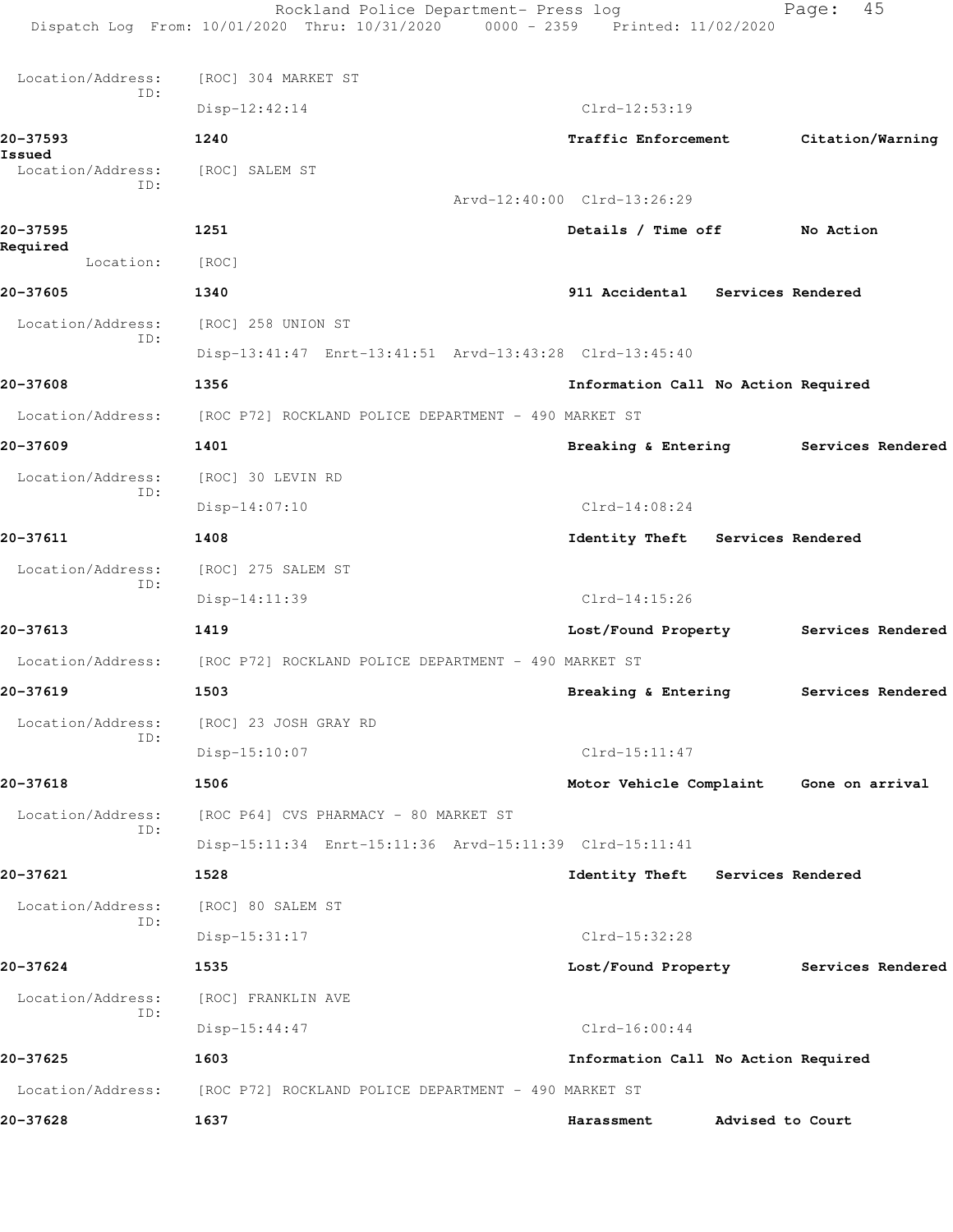|                                                                                   | Rockland Police Department- Press log<br>Dispatch Log From: 10/01/2020 Thru: 10/31/2020 0000 - 2359 Printed: 11/02/2020         |                                  |                 | 46<br>Page:                               |  |
|-----------------------------------------------------------------------------------|---------------------------------------------------------------------------------------------------------------------------------|----------------------------------|-----------------|-------------------------------------------|--|
| Location/Address:                                                                 | [ROC] 296 HOWARD ST                                                                                                             |                                  |                 |                                           |  |
| ID:                                                                               |                                                                                                                                 | Arvd-16:37:00 Clrd-17:06:02      |                 |                                           |  |
| ID:                                                                               | Disp-17:12:12 Enrt-17:12:40 Arvd-17:20:24 Clrd-18:08:13                                                                         |                                  |                 |                                           |  |
| ID:                                                                               | Disp-17:14:24 Enrt-17:14:27 Arvd-17:20:24 Clrd-18:08:13                                                                         |                                  |                 |                                           |  |
| 20-37630                                                                          | 1700                                                                                                                            | Disturbance                      |                 | Services Rendered                         |  |
| Location/Address:<br>ID:                                                          | [ROC] 120 MARTHA DR Apt. #A                                                                                                     |                                  |                 |                                           |  |
| ID:                                                                               |                                                                                                                                 | Arvd-17:00:00 Clrd-17:14:05      |                 |                                           |  |
| 20-37632                                                                          | Disp-17:06:13 Enrt-17:06:17 Arvd-17:06:19 Clrd-17:11:10                                                                         |                                  |                 |                                           |  |
|                                                                                   | 1702                                                                                                                            | General Info                     |                 | Services Rendered                         |  |
| Location/Address:<br>ID:                                                          | [ROC] 105 MARKET ST Apt. #13                                                                                                    | Arvd-17:02:00 Clrd-17:09:25      |                 |                                           |  |
| 20-37635                                                                          | 1733                                                                                                                            |                                  |                 | Motor Vehicle Complaint Services Rendered |  |
|                                                                                   |                                                                                                                                 |                                  |                 |                                           |  |
| Location/Address:<br>ID:                                                          | [ROC] 38 LEVIN RD                                                                                                               | Arvd-17:33:00 Clrd-17:41:18      |                 |                                           |  |
| 20-37636                                                                          | 1806                                                                                                                            | Details / Time off               |                 | No Action                                 |  |
| Required<br>Location:                                                             | [ROC]                                                                                                                           |                                  |                 |                                           |  |
| 20-37638                                                                          | 1825                                                                                                                            | Disturbance                      | Arrest (s) Made |                                           |  |
| Location/Address:                                                                 | [ROC] 29 CHURCH ST                                                                                                              |                                  |                 |                                           |  |
| ID:                                                                               | Disp-18:25:49 Enrt-18:26:49 Arvd-18:28:00 Clrd-18:53:10                                                                         |                                  |                 |                                           |  |
| ID:                                                                               | Disp-18:25:57 Enrt-18:26:50 Arvd-18:28:00 Clrd-19:33:48                                                                         |                                  |                 |                                           |  |
| ID:                                                                               | Disp-18:29:12 Enrt-18:29:15 Arvd-18:29:20 Clrd-18:39:10                                                                         |                                  |                 |                                           |  |
| Refer To Summons:<br>Summons:<br>Address:<br>Age:<br>Charges:<br>Refer To Arrest: | 20ROC-37638-A-AR<br>MARTIN, MAURA ANN<br>57 VINTON TER ROCKLAND, MA<br>50<br>A&B ON FAMILY / HOUSEHOLD MEMBER<br>20ROC-37638-AR |                                  |                 |                                           |  |
| Arrest:<br>Address:<br>Age:                                                       | ZAWADZKI, ROBERT STANLEY JR<br>29 CHURCH ST ROCKLAND, MA<br>44                                                                  |                                  |                 |                                           |  |
| Charges:                                                                          | A&B ON FAMILY / HOUSEHOLD MEMBER                                                                                                |                                  |                 |                                           |  |
| 20-37643                                                                          | 1921                                                                                                                            | Unwanted Party Services Rendered |                 |                                           |  |
| Location/Address:<br>ID:                                                          | [ROC] 57 VINTON TER                                                                                                             |                                  |                 |                                           |  |
| ID:                                                                               | Disp-19:22:16 Enrt-19:22:19 Arvd-19:26:20 Clrd-19:43:58                                                                         |                                  |                 |                                           |  |
|                                                                                   | Disp-19:26:05 Enrt-19:26:10 Arvd-19:26:16 Clrd-19:43:58                                                                         |                                  |                 |                                           |  |
| 20-37646                                                                          | 1941                                                                                                                            | General Info                     |                 | Services Rendered                         |  |
| Location/Address:<br>ID:                                                          | [ROC] 37 LEVIN RD                                                                                                               |                                  |                 |                                           |  |
|                                                                                   |                                                                                                                                 | Arvd-19:41:00 Clrd-19:43:41      |                 |                                           |  |
| 20-37651                                                                          | 2055                                                                                                                            | Burglar Alarm                    |                 | Services Rendered                         |  |
| Location/Address:<br>ID:                                                          | [ROC] 32 MARTHA DR Apt. #C                                                                                                      |                                  |                 |                                           |  |
|                                                                                   | Disp-20:55:53 Enrt-20:56:29 Arvd-20:59:05 Clrd-21:05:33                                                                         |                                  |                 |                                           |  |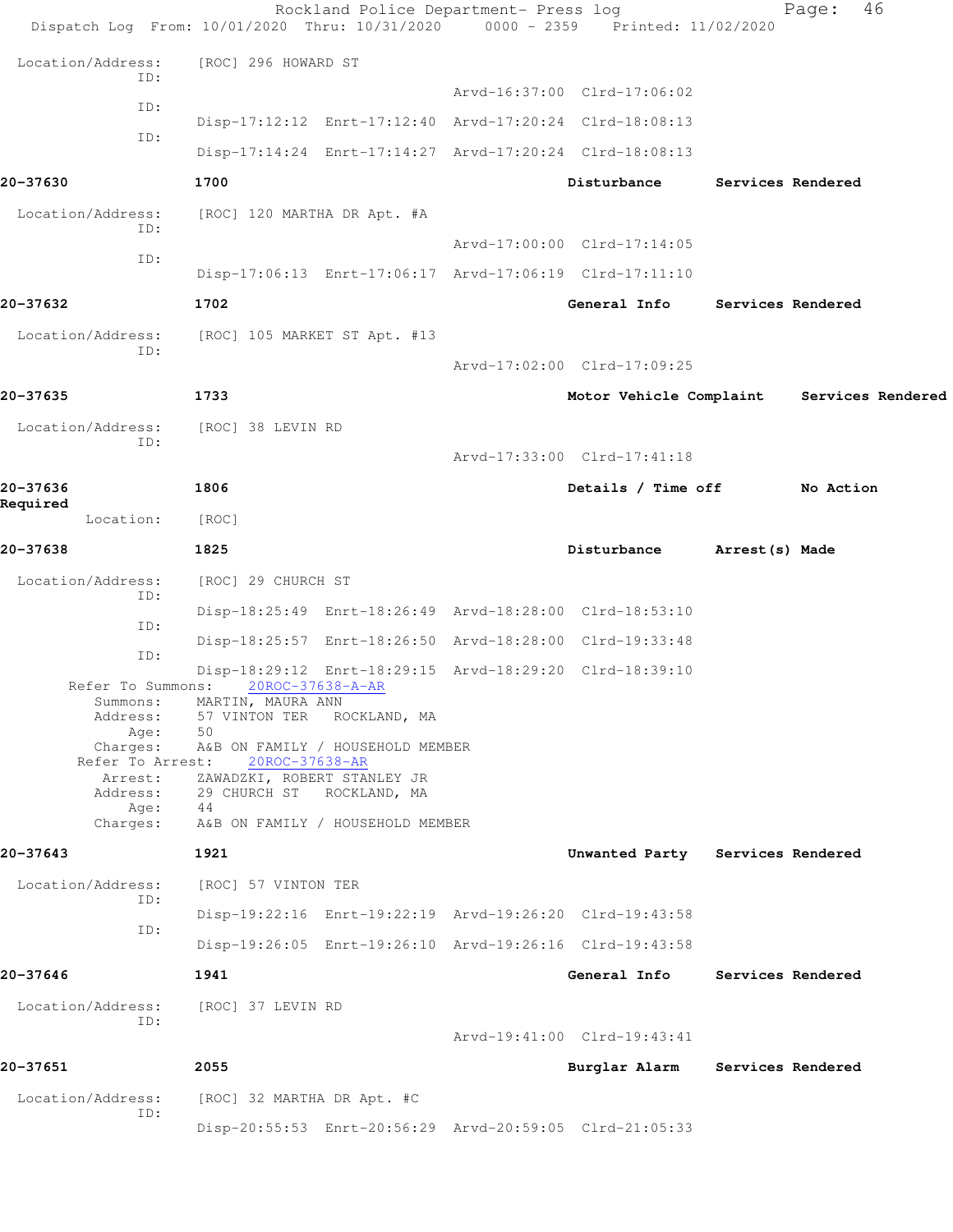Rockland Police Department- Press log Fage: 47 Dispatch Log From: 10/01/2020 Thru: 10/31/2020 0000 - 2359 Printed: 11/02/2020

**20-37656 2129 Traffic Enforcement Services Rendered** Location/Address: [ROC] SALEM ST ID: Arvd-21:30:43 Clrd-21:56:38 **20-37667 2330 MVA Property Damage Only Report Follows** Location/Address: [ROC] RESERVOIR PARK DR ID: Disp-23:32:52 Enrt-23:33:41 Arvd-23:43:39 Clrd-10/15/2020 @ 00:09:36 ID: Disp-23:33:10 Enrt-23:33:41 Arvd-23:36:42 Clrd-10/15/2020 @ 00:09:42 **For Date: 10/15/2020 - Thursday 20-37670 0000 SHIFT ASSIGNMENTS Services Not Required** Location/Address: [ROC P72] ROCKLAND POLICE DEPARTMENT - 490 MARKET ST **20-37671 0032 Details / Time off Services Not Required**  Location: [ROC] **20-37672 0034 Prisoner Information No Action Required**  Location/Address: [ROC P72] ROCKLAND POLICE DEPARTMENT - 490 MARKET ST ID: Disp-00:35:56 Clrd-00:36:03 **20-37673 0119 Building Check Investigated** Location/Address: [ROC] TAUNTON AVE ID: Arvd-01:19:49 Clrd-01:20:16 **20-37674 0129 Prisoner Information No Action Required**  Location/Address: [ROC P72] ROCKLAND POLICE DEPARTMENT - 490 MARKET ST ID: Disp-01:32:11 Clrd-01:32:18 **20-37682 0600 Building Check Appears Secure** Location/Address: [ROC] UNION ST ID: Arvd-06:01:14 Clrd-06:17:23 **20-37686 0628 SWAP SHIFT Services Rendered** Location/Address: [ROC P72] ROCKLAND POLICE DEPARTMENT - 490 MARKET ST **20-37690 0728 Breaking & Entering Services Rendered** Location/Address: [ROC] 31 ELEANOR LN ID: Disp-07:31:42 Enrt-07:37:14 Clrd-07:37:19 **20-37691 0732 Building Check Investigated** Location/Address: [ROC] SALEM ST ID: Arvd-07:32:52 Clrd-07:33:07 **20-37692 0734 Building Check Investigated** Location/Address: [ROC] TAUNTON AVE ID: Arvd-07:34:54 Clrd-07:35:21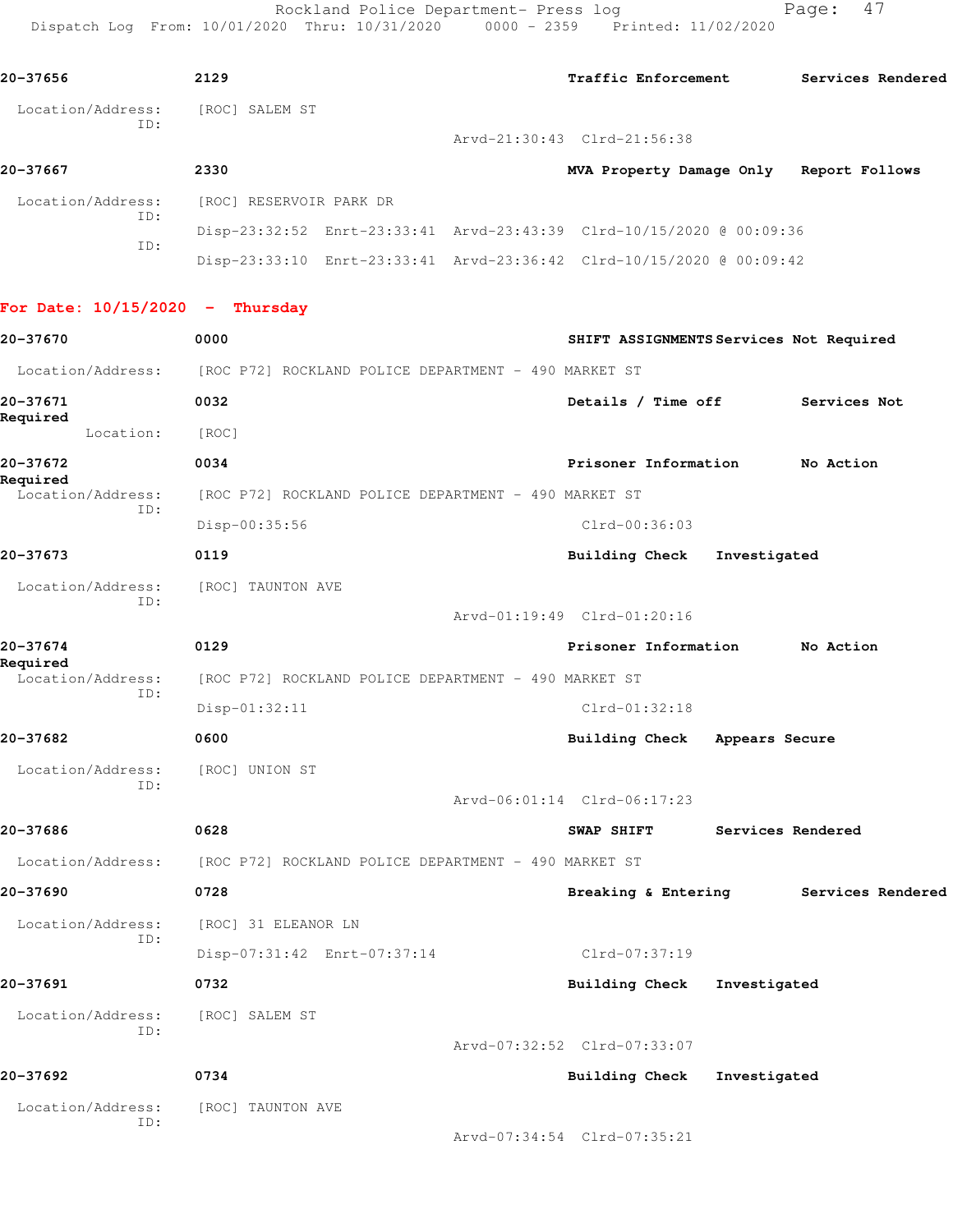Rockland Police Department- Press log entitled and Page: 48

| 20-37694                 | 0801                                                                            | SHIFT ASSIGNMENTS Services Rendered |                   |
|--------------------------|---------------------------------------------------------------------------------|-------------------------------------|-------------------|
| Location/Address:        | [ROC P72] ROCKLAND POLICE DEPARTMENT - 490 MARKET ST                            |                                     |                   |
| 20-37696                 | 0806                                                                            | Breaking & Entering                 | Report Follows    |
| Location/Address:<br>ID: | [ROC] 211 CONCORD ST<br>Disp-08:07:34 Enrt-08:08:24 Arvd-08:18:44 Clrd-08:20:03 |                                     |                   |
| Refer To Summons:        | 20ROC-37696-AR                                                                  |                                     |                   |
| Summons:<br>Address:     | GALLAGHER, MARK E<br>483 UNION ST ROCKLAND, MA                                  |                                     |                   |
| Age:                     | 32                                                                              |                                     |                   |
| Charges:                 | B&E VEHICLE/BOAT NIGHTTIME FOR FELONY<br>B&E VEHICLE/BOAT NIGHTTIME FOR FELONY  |                                     |                   |
|                          | B&E VEHICLE/BOAT NIGHTTIME FOR FELONY                                           |                                     |                   |
|                          | B&E VEHICLE/BOAT NIGHTTIME FOR FELONY<br>B&E VEHICLE/BOAT NIGHTTIME FOR FELONY  |                                     |                   |
|                          | B&E VEHICLE/BOAT NIGHTTIME FOR FELONY                                           |                                     |                   |
|                          | B&E VEHICLE/BOAT NIGHTTIME FOR FELONY<br>B&E VEHICLE/BOAT NIGHTTIME FOR FELONY  |                                     |                   |
|                          | B&E VEHICLE/BOAT NIGHTTIME FOR FELONY                                           |                                     |                   |
|                          | B&E VEHICLE/BOAT NIGHTTIME FOR FELONY                                           |                                     |                   |
|                          | B&E VEHICLE/BOAT NIGHTTIME FOR FELONY<br>B&E VEHICLE/BOAT NIGHTTIME FOR FELONY  |                                     |                   |
|                          | B&E VEHICLE/BOAT NIGHTTIME FOR FELONY                                           |                                     |                   |
|                          | B&E VEHICLE/BOAT NIGHTTIME FOR FELONY<br>B&E VEHICLE/BOAT NIGHTTIME FOR FELONY  |                                     |                   |
|                          | B&E VEHICLE/BOAT NIGHTTIME FOR FELONY                                           |                                     |                   |
|                          | B&E VEHICLE/BOAT NIGHTTIME FOR FELONY<br>B&E VEHICLE/BOAT NIGHTTIME FOR FELONY  |                                     |                   |
|                          | B&E VEHICLE/BOAT NIGHTTIME FOR FELONY                                           |                                     |                   |
|                          | B&E VEHICLE/BOAT NIGHTTIME FOR FELONY<br>B&E VEHICLE/BOAT NIGHTTIME FOR FELONY  |                                     |                   |
|                          | B&E VEHICLE/BOAT NIGHTTIME FOR FELONY                                           |                                     |                   |
|                          | B&E VEHICLE/BOAT NIGHTTIME FOR FELONY<br>B&E VEHICLE/BOAT NIGHTTIME FOR FELONY  |                                     |                   |
|                          | B&E VEHICLE/BOAT NIGHTTIME FOR FELONY                                           |                                     |                   |
|                          | B&E VEHICLE/BOAT NIGHTTIME FOR FELONY<br>B&E VEHICLE/BOAT NIGHTTIME FOR FELONY  |                                     |                   |
|                          | B&E VEHICLE/BOAT NIGHTTIME FOR FELONY                                           |                                     |                   |
|                          | B&E VEHICLE/BOAT NIGHTTIME FOR FELONY                                           |                                     |                   |
|                          | B&E VEHICLE/BOAT NIGHTTIME FOR FELONY<br>B&E VEHICLE/BOAT NIGHTTIME FOR FELONY  |                                     |                   |
|                          | B&E VEHICLE/BOAT NIGHTTIME FOR FELONY                                           |                                     |                   |
|                          | B&E VEHICLE/BOAT NIGHTTIME FOR FELONY                                           |                                     |                   |
| 20-37700                 | 0904                                                                            | Detail                              | Services Rendered |
| Location/Address:        | [ROC P72] ROCKLAND POLICE DEPARTMENT - 490 MARKET ST                            |                                     |                   |
| 20-37701<br>Issued       | 0908                                                                            | Motor Vehicle Stop                  | Citation/Warning  |
| Location/Address:<br>ID: | [ROC] ESTEN SCHOOL - SUMMER ST                                                  |                                     |                   |
|                          |                                                                                 | Arvd-09:08:00 Clrd-09:16:55         |                   |
| 20-37704                 | 0921                                                                            | Motor Vehicle Complaint             | Gone on arrival   |
| Vicinity of:<br>ID:      | [ROC] VFW DR @ RESERVOIR PARK DR                                                |                                     |                   |
|                          | Disp-09:23:44 Enrt-09:23:47 Arvd-09:27:48 Clrd-09:35:31                         |                                     |                   |
| 20-37708                 | 0933                                                                            | Motor Vehicle Stop                  | Verbal Warning    |
| Vicinity of:<br>ID:      | [ROC] LARRY AUTO - UNION ST                                                     |                                     |                   |
|                          |                                                                                 | Arvd-09:33:00 Clrd-09:36:04         |                   |
| 20-37709                 | 0939                                                                            | Breaking & Entering (MV)            | Services Rendered |
|                          |                                                                                 |                                     |                   |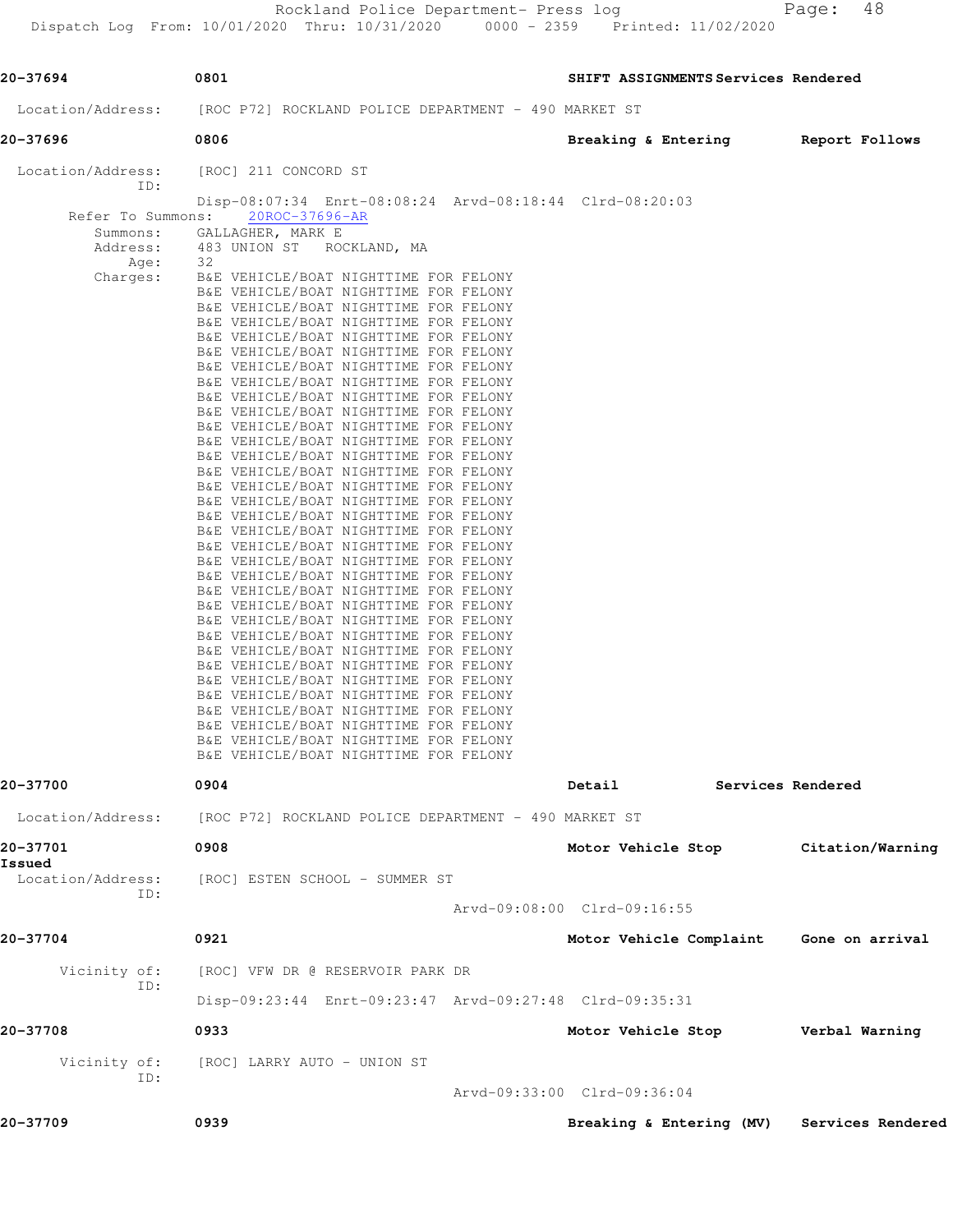|                   | Rockland Police Department- Press log<br>Dispatch Log From: 10/01/2020 Thru: 10/31/2020 0000 - 2359 Printed: 11/02/2020 |                                            | 49<br>Page:       |
|-------------------|-------------------------------------------------------------------------------------------------------------------------|--------------------------------------------|-------------------|
| Location/Address: | [ROC] 35 ELEANOR LN                                                                                                     |                                            |                   |
| ID:               | Disp-09:46:51 Enrt-09:46:57 Arvd-09:47:11 Clrd-09:57:24                                                                 |                                            |                   |
| ID:               |                                                                                                                         | Arvd-10:02:21 Clrd-10:14:38                |                   |
| ID:               |                                                                                                                         | Arvd-10:06:06 Clrd-10:16:32                |                   |
| 20-37711          | 0949                                                                                                                    | Breaking & Entering (MV)                   | Services Rendered |
| Location/Address: | [ROC] 33 SUMMER ST                                                                                                      |                                            |                   |
| ID:               | Disp-09:56:55 Enrt-09:57:05 Arvd-09:57:08 Clrd-10:41:24                                                                 |                                            |                   |
| 20-37710          | 0953                                                                                                                    | Breaking & Entering                        | Services Rendered |
| Location/Address: | [ROC] 21 ELEANOR LN                                                                                                     |                                            |                   |
| ID:               |                                                                                                                         | Arvd-09:53:00 Clrd-09:57:02                |                   |
| 20-37712          | 1000                                                                                                                    | Suspicious Activity                        | Services Rendered |
| Location/Address: | [ROC P47] BEST WESTERN - 909 HINGHAM ST                                                                                 |                                            |                   |
| ID:               | Disp-10:00:46 Enrt-10:00:49 Arvd-10:00:51 Clrd-10:07:41                                                                 |                                            |                   |
| ID:               | $Disp-10:01:31$                                                                                                         | Arvd-10:01:34 Clrd-10:05:25                |                   |
| 20-37713          | 1007                                                                                                                    | Assist Other Agency                        | Services Rendered |
| Vicinity of:      | [ROC P75] UNION POINT - BILL DELAHUNT PKWY                                                                              |                                            |                   |
| ID:               |                                                                                                                         | Arvd-10:07:00 Clrd-11:01:10                |                   |
| 20-37714          | 1014                                                                                                                    | Breaking & Entering                        | Services Rendered |
| Location/Address: | [ROC] 30 ELEANOR LN                                                                                                     |                                            |                   |
| ID:               |                                                                                                                         | Arvd-10:14:00 Clrd-10:17:41                |                   |
| 20-37715          | 1018                                                                                                                    | Breaking & Entering                        | Services Rendered |
| Location/Address: | [ROC] 31 ELEANOR LN                                                                                                     |                                            |                   |
| ID:               |                                                                                                                         | Arvd-10:18:00 Clrd-10:21:19                |                   |
| 20-37716          | 1021                                                                                                                    | Breaking & Entering                        | Services Rendered |
| Location/Address: | [ROC] 32 ELEANOR LN                                                                                                     |                                            |                   |
| ID:               |                                                                                                                         | Arvd-10:21:00 Clrd-10:28:41                |                   |
| 20-37717          | 1028                                                                                                                    | Breaking & Entering                        | Services Rendered |
| Location/Address: | [ROC] 4 WINTER CIR                                                                                                      |                                            |                   |
| ID:               |                                                                                                                         | Arvd-10:28:00 Clrd-10:40:27                |                   |
| 20-37720          | 1040                                                                                                                    | Breaking & Entering Services Rendered      |                   |
| Location/Address: | [ROC] 2 WINTER CIR                                                                                                      |                                            |                   |
| ID:               |                                                                                                                         | Arvd-10:40:00 Clrd-10:44:41                |                   |
| 20-37722          | 1041                                                                                                                    | Breaking & Entering (MV) Services Rendered |                   |
| Location/Address: | [ROC] 497 SUMMER ST                                                                                                     |                                            |                   |
| ID:               | Disp-10:46:47 Enrt-10:47:05 Arvd-10:47:09 Clrd-10:47:13                                                                 |                                            |                   |
| 20-37727          | 1134                                                                                                                    | Breaking & Entering (MV) Services Rendered |                   |
|                   |                                                                                                                         |                                            |                   |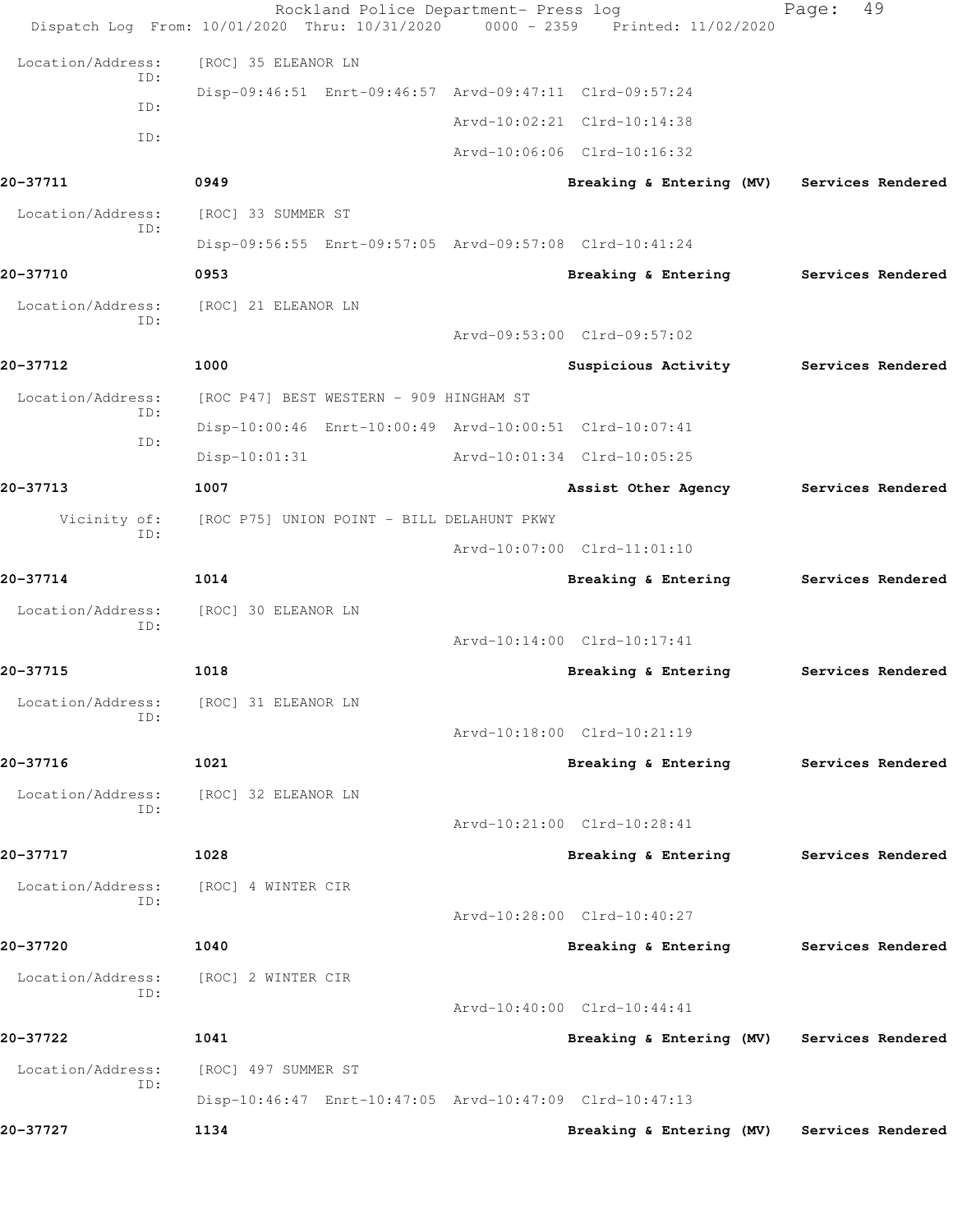|                          | Rockland Police Department- Press log<br>Dispatch Log From: 10/01/2020 Thru: 10/31/2020 0000 - 2359 Printed: 11/02/2020 |            |                                            | 50<br>Page:       |
|--------------------------|-------------------------------------------------------------------------------------------------------------------------|------------|--------------------------------------------|-------------------|
| Location/Address:        | [ROC 116] 261 UNION ST Apt. #26                                                                                         |            |                                            |                   |
| ID:                      | Disp-11:50:43 Enrt-11:50:52 Arvd-11:50:54 Clrd-11:50:57                                                                 |            |                                            |                   |
| 20-37726                 | 1139                                                                                                                    |            | Breaking & Entering Services Rendered      |                   |
| Location/Address:        | [ROC] 61 CONDON CIR                                                                                                     |            |                                            |                   |
| ID:                      |                                                                                                                         |            | Arvd-11:42:03 Clrd-11:52:09                |                   |
| 20-37730                 | 1153                                                                                                                    |            | Breaking & Entering Services Rendered      |                   |
| Location/Address:        | [ROC] 556 SUMMER ST                                                                                                     |            |                                            |                   |
| ID:                      |                                                                                                                         |            | Arvd-11:54:16 Clrd-11:56:28                |                   |
| 20-37734                 | 1155                                                                                                                    |            | Breaking & Entering (MV) Services Rendered |                   |
|                          |                                                                                                                         |            |                                            |                   |
| Location/Address:<br>ID: | [ROC] 5 TOPPING AVE                                                                                                     |            |                                            |                   |
|                          | Disp-12:05:36 Enrt-12:06:23 Arvd-12:06:27 Clrd-12:09:55                                                                 |            |                                            |                   |
| 20-37731                 | 1156                                                                                                                    |            | General Info                               | Services Rendered |
| Location/Address:<br>ID: | [ROC P72] ROCKLAND POLICE DEPARTMENT - 490 MARKET ST                                                                    |            |                                            |                   |
|                          |                                                                                                                         |            | Arvd-11:56:00 Clrd-15:51:48                |                   |
| 20-37735                 | 1205                                                                                                                    |            | Breaking & Entering Services Rendered      |                   |
| Location/Address:        | [ROC] 343 CONCORD ST                                                                                                    |            |                                            |                   |
| 20-37736                 | 1210                                                                                                                    |            | Breaking & Entering (MV) Services Rendered |                   |
| Location/Address:<br>ID: | [ROC] 1 TOPPING AVE                                                                                                     |            |                                            |                   |
|                          | Disp-12:12:02 Enrt-12:12:16 Arvd-12:12:19 Clrd-12:18:19                                                                 |            |                                            |                   |
| 20-37738                 | 1219                                                                                                                    |            | Breaking & Entering (MV) Services Rendered |                   |
| Location/Address:        | [ROC] 430 CONCORD ST                                                                                                    |            |                                            |                   |
| ID:                      | Disp-12:28:21 Enrt-12:41:24 Arvd-12:52:28 Clrd-12:52:32                                                                 |            |                                            |                   |
| 20-37743                 | 1252                                                                                                                    |            | Motor Vehicle Complaint                    | Advised to Court  |
| Location/Address:        | [ROC] 1 REED BENT RD                                                                                                    |            |                                            |                   |
| ID:                      | Disp-13:06:01 Enrt-13:06:10 Arvd-13:06:12 Clrd-13:13:55                                                                 |            |                                            |                   |
| 20-37744                 | 1306                                                                                                                    |            | MVA Property Damage Only Services Rendered |                   |
| Location/Address:        | [ROC] 200 VFW DR                                                                                                        |            |                                            |                   |
| ID:<br>Refer To Summons: | Disp-13:07:52<br>20ROC-37744-AR                                                                                         |            | Arvd-13:08:49 Clrd-13:16:25                |                   |
| Summons:<br>Address:     | BARRY, FRANCIS JOHN<br>77 MARTENSEN STREET APT#B                                                                        | QUINCY, MA |                                            |                   |
| Age:<br>Charges:         | 78<br>LEAVE SCENE OF PROPERTY DAMAGE                                                                                    |            |                                            |                   |
| 20-37745                 | 1314                                                                                                                    |            | Breaking & Entering (MV) Services Rendered |                   |
| Location/Address:        | [ROC] 251 CONCORD ST                                                                                                    |            |                                            |                   |
| ID:                      | Disp-13:17:02 Enrt-13:17:10 Arvd-13:17:13 Clrd-13:30:55                                                                 |            |                                            |                   |
| 20-37746                 | 1318                                                                                                                    |            | Details / Time off                         | Services Rendered |
| Location:                | [ROC]                                                                                                                   |            |                                            |                   |
|                          |                                                                                                                         |            |                                            |                   |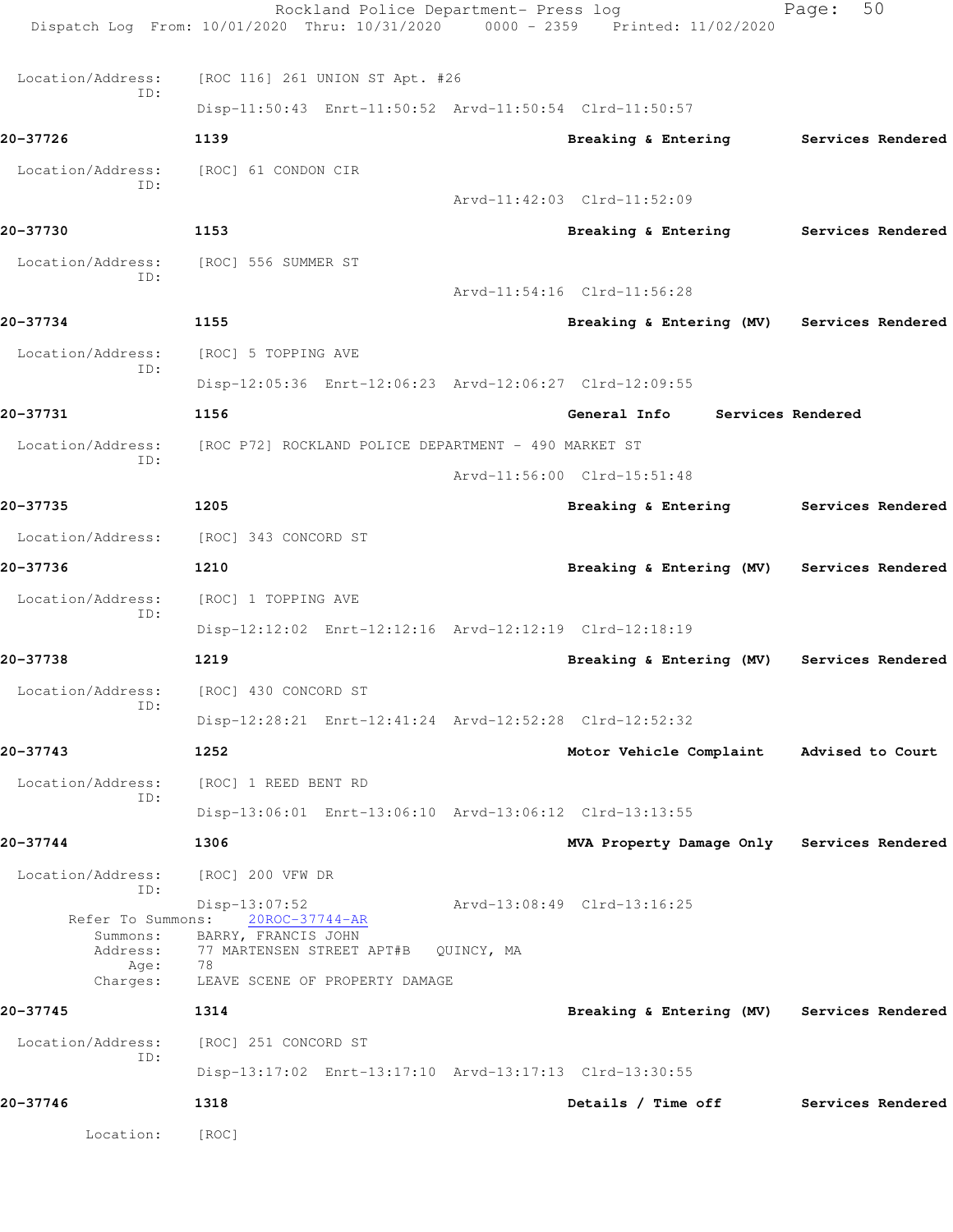Rockland Police Department- Press log entitled Page: 51 Dispatch Log From: 10/01/2020 Thru: 10/31/2020 0000 - 2359 Printed: 11/02/2020

| 20-37749                                                      | 1319                                                                                                                        | Assault Offenses Services Rendered         |           |                   |  |
|---------------------------------------------------------------|-----------------------------------------------------------------------------------------------------------------------------|--------------------------------------------|-----------|-------------------|--|
| Location/Address:<br>ID:                                      | [ROC 70] WEBSTER PARK NURSING AND REHAB - 56 WEBSTER ST                                                                     |                                            |           |                   |  |
|                                                               | Disp-13:30:55 Enrt-13:31:50 Arvd-13:31:53 Clrd-13:31:56                                                                     |                                            |           |                   |  |
| 20-37750                                                      | 1348                                                                                                                        | Details / Time off Services Rendered       |           |                   |  |
| Location:                                                     | [ROC]                                                                                                                       |                                            |           |                   |  |
| 20-37755                                                      | 1442                                                                                                                        | Threats Services Rendered                  |           |                   |  |
| Location/Address:<br>ID:                                      | [ROC P108] SOUTH SHORE BMW - 1040 HINGHAM ST                                                                                |                                            |           |                   |  |
| ID:                                                           | Disp-14:43:32 Enrt-14:43:48 Arvd-14:49:03 Clrd-15:10:34                                                                     |                                            |           |                   |  |
| Refer To Summons:<br>Summons:<br>Address:<br>Age:<br>Charges: | 20ROC-37755-AR<br>DESSAPS, BILL<br>1105 PLYMOUTH ST BRIDGEWATER, MA<br>44<br>THREAT TO COMMIT CRIME<br>DISTURBING THE PEACE | Arvd-14:49:04 Clrd-15:10:40                |           |                   |  |
| 20-37759                                                      | 1453                                                                                                                        | Breaking & Entering (MV) Services Rendered |           |                   |  |
| Location/Address:<br>ID:                                      | [ROC] 301 CONCORD ST<br>Disp-14:55:06 Enrt-14:55:13 Arvd-14:55:15 Clrd-14:57:12                                             |                                            |           |                   |  |
| 20-37783                                                      | 1500                                                                                                                        | Breaking & Entering (MV) Services Rendered |           |                   |  |
| Location/Address:                                             | [ROC] 21 LINWOOD TER                                                                                                        |                                            |           |                   |  |
| ID:                                                           | Disp-17:37:52 Enrt-17:38:10 Arvd-17:38:13 Clrd-17:38:15                                                                     |                                            |           |                   |  |
| 20-37761                                                      | 1514                                                                                                                        | Motor Vehicle Complaint Services Rendered  |           |                   |  |
| Location/Address:                                             | [ROC] BILL DELAHUNT PKWY                                                                                                    |                                            |           |                   |  |
| ID:                                                           | Disp-15:15:40 Enrt-15:15:48 Arvd-15:16:09 Clrd-15:47:20                                                                     |                                            |           |                   |  |
| 20-37763                                                      | 1530                                                                                                                        | Assist Public                              |           | Services Rendered |  |
| ID:                                                           | Location/Address: [ROC P69] 115 MARKET ST Apt. #11                                                                          |                                            |           |                   |  |
|                                                               |                                                                                                                             | Arvd-15:52:45 Clrd-15:53:59                |           |                   |  |
| 20-37765                                                      | 1555                                                                                                                        | Breaking & Entering (MV) Services Rendered |           |                   |  |
| Location/Address:<br>ID:                                      | [ROC] 16 LINWOOD TER                                                                                                        |                                            |           |                   |  |
|                                                               | Disp-15:59:56 Enrt-16:00:24 Arvd-16:00:27 Clrd-16:05:45                                                                     |                                            |           |                   |  |
| 20-37767                                                      | 1608                                                                                                                        | General Info                               |           | Services Rendered |  |
| Location/Address:                                             | [ROC P72] ROCKLAND POLICE DEPARTMENT - 490 MARKET ST                                                                        |                                            |           |                   |  |
| 20-37769                                                      | 1619                                                                                                                        | Breaking & Entering (MV) Services Rendered |           |                   |  |
| Location/Address:<br>ID:                                      | [ROC] 543 SUMMER ST                                                                                                         |                                            |           |                   |  |
|                                                               | Disp-16:25:01 Enrt-16:25:22 Arvd-16:25:25 Clrd-16:31:31                                                                     |                                            |           |                   |  |
| 20-37770                                                      | 1631                                                                                                                        | Details / Time off                         |           | Services Rendered |  |
| Location:                                                     | [ROC]                                                                                                                       |                                            |           |                   |  |
| 20-37772                                                      | 1640                                                                                                                        | 911 Accidental                             | Unfounded |                   |  |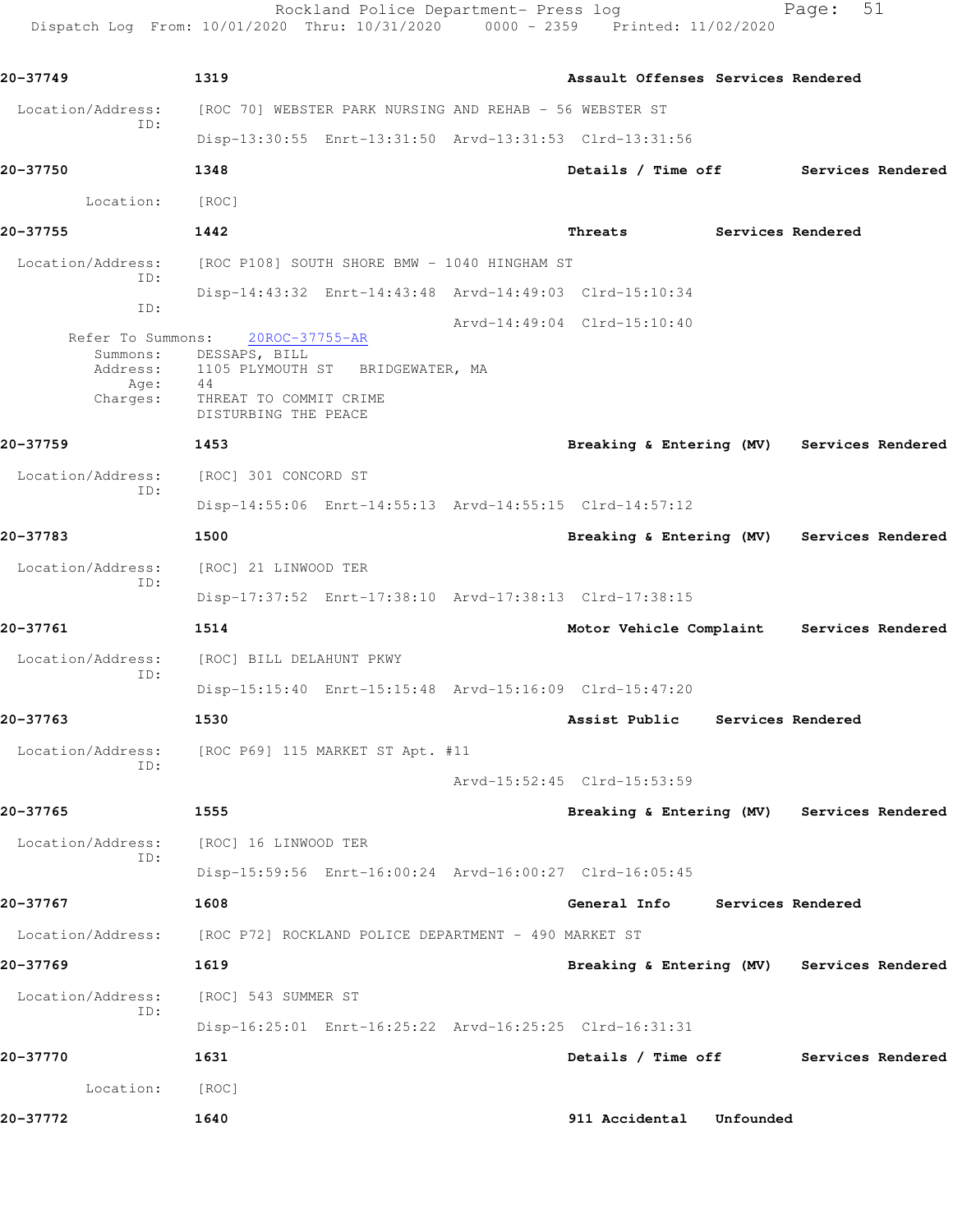|                          | Rockland Police Department- Press log<br>Dispatch Log From: 10/01/2020 Thru: 10/31/2020 0000 - 2359 Printed: 11/02/2020 |                                   |                          | 52<br>Page:              |  |
|--------------------------|-------------------------------------------------------------------------------------------------------------------------|-----------------------------------|--------------------------|--------------------------|--|
| Vicinity of:             | [ROC] BISHOP LN                                                                                                         |                                   |                          |                          |  |
| ID:                      | Disp-16:41:02 Enrt-16:41:41 Arvd-16:57:04 Clrd-16:57:09                                                                 |                                   |                          |                          |  |
| 20-37775                 | 1649                                                                                                                    | <b>Time off</b>                   | <b>Services Rendered</b> |                          |  |
| Location:                | [ROC]                                                                                                                   |                                   |                          |                          |  |
| 20-37779                 | 1719                                                                                                                    | 911 Accidental                    | Appears Secure           |                          |  |
| Location/Address:        | [ROC] 978 UNION ST                                                                                                      |                                   |                          |                          |  |
| ID:                      | Disp-17:20:20 Enrt-17:21:06 Arvd-17:29:00 Clrd-17:30:35                                                                 |                                   |                          |                          |  |
| 20-37780                 | 1723                                                                                                                    | 911 Accidental                    | Investigated             |                          |  |
| Location/Address:        | [ROC] 130 PLAIN ST                                                                                                      |                                   |                          |                          |  |
| ID:                      | Disp-17:25:32 Enrt-17:25:36 Arvd-17:37:18 Clrd-17:38:24                                                                 |                                   |                          |                          |  |
| 20-37786                 | 1803                                                                                                                    | Motor Vehicle Complaint           |                          | Sent On Way              |  |
| Vicinity of:             | [ROC P53] TK O'SHEA'S - 934 HINGHAM ST                                                                                  |                                   |                          |                          |  |
| ID:                      | Disp-18:04:35 Enrt-18:04:41 Arvd-18:09:00 Clrd-18:29:03                                                                 |                                   |                          |                          |  |
| ID:                      | Disp-18:04:35 Enrt-18:04:42 Arvd-18:08:46 Clrd-18:29:06                                                                 |                                   |                          |                          |  |
| ID:                      |                                                                                                                         | Arvd-18:23:57 Clrd-18:29:11       |                          |                          |  |
| 20-37788                 | 1814                                                                                                                    | OFFICER OUT OF STATION            |                          | Services Rendered        |  |
| Location/Address:        | [ROC P72] ROCKLAND POLICE DEPARTMENT - 490 MARKET ST                                                                    |                                   |                          |                          |  |
| 20-37790                 | 1829                                                                                                                    | Motor Vehicle Stop Verbal Warning |                          |                          |  |
| Vicinity of:             | [ROC] 135 UNION ST                                                                                                      |                                   |                          |                          |  |
| ID:                      |                                                                                                                         | Arvd-18:29:00 Clrd-18:31:23       |                          |                          |  |
| 20-37794                 | 1851                                                                                                                    | 911 Hang Up                       | Investigated             |                          |  |
| Location/Address:<br>ID: | [ROC] 119 GROVE ST                                                                                                      |                                   |                          |                          |  |
|                          | Disp-18:53:18 Enrt-18:53:21 Arvd-19:04:26 Clrd-19:09:11                                                                 |                                   |                          |                          |  |
| 20-37796                 | 1906                                                                                                                    | Health & Welfare Check            |                          | Services Rendered        |  |
| Location/Address:<br>ID: | [ROC P47] BEST WESTERN - 909 HINGHAM ST Apt. #137                                                                       |                                   |                          |                          |  |
| ID:                      | Disp-19:07:41 Enrt-19:08:28 Arvd-19:10:56 Clrd-19:16:27                                                                 |                                   |                          |                          |  |
| ID:                      | Disp-19:08:23 Enrt-19:08:26 Arvd-19:23:01 Clrd-19:27:03                                                                 |                                   |                          |                          |  |
| ID:                      | $Disp-19:15:14$                                                                                                         | Arvd-19:15:18 Clrd-19:41:10       |                          |                          |  |
|                          | Disp-19:22:18 Enrt-19:22:22 Arvd-19:22:37 Clrd-19:40:34                                                                 |                                   |                          |                          |  |
| 20-37801                 | 1923                                                                                                                    | Assist Public                     |                          | <b>Services Rendered</b> |  |
| Location/Address:<br>ID: | [ROC] 35 SUMMIT ST                                                                                                      |                                   |                          |                          |  |
|                          | Disp-19:40:59 Enrt-19:41:04 Arvd-19:46:02 Clrd-20:00:44                                                                 |                                   |                          |                          |  |
| 20-37800                 | 1925                                                                                                                    | Disturbance                       |                          | Services Rendered        |  |
| Location/Address:<br>ID: | [ROC 140] 292 MARKET ST                                                                                                 |                                   |                          |                          |  |
| ID:                      | Disp-19:26:52 Enrt-19:27:15 Arvd-19:28:50 Clrd-19:51:39                                                                 |                                   |                          |                          |  |
|                          | Disp-19:27:09 Enrt-19:27:19 Arvd-19:35:25 Clrd-19:50:18                                                                 |                                   |                          |                          |  |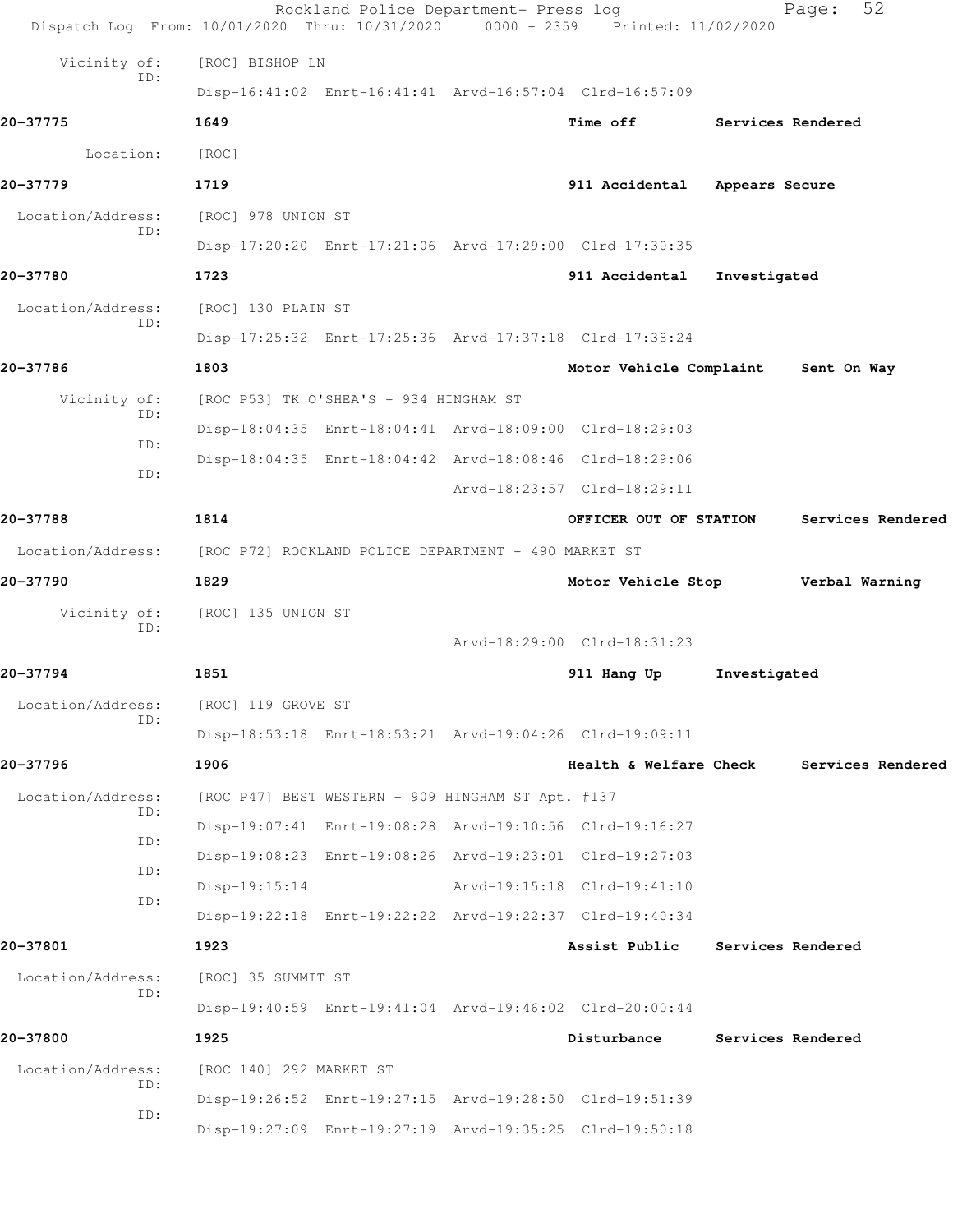Rockland Police Department- Press log entitled and Page: 53

Dispatch Log From: 10/01/2020 Thru: 10/31/2020 0000 - 2359 Printed: 11/02/2020

| 20-37809                                                    | 2039                                                                                                         |                             |                                          |               |                                       |
|-------------------------------------------------------------|--------------------------------------------------------------------------------------------------------------|-----------------------------|------------------------------------------|---------------|---------------------------------------|
|                                                             |                                                                                                              |                             |                                          |               | Lost/Found Property Services Rendered |
| Location/Address:<br>ID:                                    | [ROC P72] ROCKLAND POLICE DEPARTMENT - 490 MARKET ST                                                         |                             |                                          |               |                                       |
|                                                             | Disp-20:42:32 Enrt-20:42:39 Arvd-20:42:41 Clrd-20:42:44                                                      |                             |                                          |               |                                       |
| 20-37811                                                    | 2104                                                                                                         |                             | MVA Property Damage Only Arrest (s) Made |               |                                       |
| Location/Address:<br>ID:                                    | [ROC P69] MCDONALD'S - 117 MARKET ST                                                                         |                             |                                          |               |                                       |
| ID:                                                         | Disp-21:07:29 Enrt-21:07:36 Arvd-21:10:37 Clrd-21:34:13                                                      |                             |                                          |               |                                       |
| ID:                                                         | $Disp-21:12:33$                                                                                              |                             | Arvd-21:12:38 Clrd-21:25:19              |               |                                       |
| Refer To Arrest:<br>Arrest:<br>Address:<br>Age:<br>Charges: | $Disp-21:20:55$<br>20ROC-37811-AR<br>TOUSSAINT, YVES<br>373 WINTER ST BROCKTON, MA<br>47<br>Straight Warrant | Arvd-21:20:59 Clrd-21:25:14 |                                          |               |                                       |
| 20-37814                                                    | 2123                                                                                                         |                             | Disturbance                              |               | Services Rendered                     |
| Location/Address:                                           | [ROC] 137 J A DUNN MEM DR                                                                                    |                             |                                          |               |                                       |
| ID:                                                         | Disp-21:25:15 Enrt-21:25:35 Arvd-21:26:18 Clrd-21:31:14                                                      |                             |                                          |               |                                       |
| ID:                                                         | $Disp-21:26:10$                                                                                              |                             | Arvd-21:26:15 Clrd-21:31:18              |               |                                       |
| 20-37816                                                    | 2137                                                                                                         |                             | Prisoner Information                     |               | <b>Services Rendered</b>              |
| Location/Address:                                           | [ROC P72] ROCKLAND POLICE DEPARTMENT - 490 MARKET ST                                                         |                             |                                          |               |                                       |
| ID:                                                         | Disp-21:40:30 Enrt-21:41:00 Arvd-21:41:02 Clrd-21:41:06                                                      |                             |                                          |               |                                       |
| 20-37818                                                    | 2148                                                                                                         |                             | Road Obstruction Unfounded               |               |                                       |
| Location/Address:                                           | [ROC] SPRING ST                                                                                              |                             |                                          |               |                                       |
| ID:                                                         | Disp-21:50:37 Enrt-21:50:49 Arvd-21:50:52 Clrd-21:56:09                                                      |                             |                                          |               |                                       |
| 20-37819                                                    | 2151                                                                                                         |                             | General Info                             |               | Services Rendered                     |
| Location/Address:                                           | [ROC P72] ROCKLAND POLICE DEPARTMENT - 490 MARKET ST                                                         |                             |                                          |               |                                       |
| 20-37820                                                    | 2211                                                                                                         |                             | Prisoner Information                     |               | Services Rendered                     |
| Location/Address:                                           | [ROC P72] ROCKLAND POLICE DEPARTMENT - 490 MARKET ST                                                         |                             |                                          |               |                                       |
| ID:                                                         | Disp-22:12:23 Enrt-22:12:32 Arvd-22:12:34 Clrd-22:12:36                                                      |                             |                                          |               |                                       |
| 20-37827                                                    | 2314                                                                                                         |                             | Suspicious Activity                      |               | Gone on arrival                       |
| Location/Address:                                           | [ROC] 297 CONCORD ST                                                                                         |                             |                                          |               |                                       |
| ID:                                                         | Disp-23:17:44 Enrt-23:18:01 Arvd-23:18:38 Clrd-23:27:11                                                      |                             |                                          |               |                                       |
| ID:                                                         | Disp-23:17:44 Enrt-23:17:57                                                                                  |                             | $Clrd-23:27:07$                          |               |                                       |
| 20-37830                                                    | 2348                                                                                                         |                             | Noise Complaint No Action Required       |               |                                       |
| Location/Address:                                           | [ROC] 0 J A DUNN MEM DR @ 83 CONCORD ST                                                                      |                             |                                          |               |                                       |
| ID:                                                         | Disp-23:51:36                                                                                                |                             | $Clrd-23:51:54$                          |               |                                       |
| 20-37829                                                    | 2350                                                                                                         |                             | Disturbance                              | Assist Police |                                       |
| Location/Address:                                           | [ROC] 137 J A DUNN MEM DR Apt. #3                                                                            |                             |                                          |               |                                       |
| ID:                                                         | Disp-23:52:24                                                                                                |                             | Arvd-23:53:02 Clrd-10/16/2020 @ 00:46:33 |               |                                       |
|                                                             |                                                                                                              |                             |                                          |               |                                       |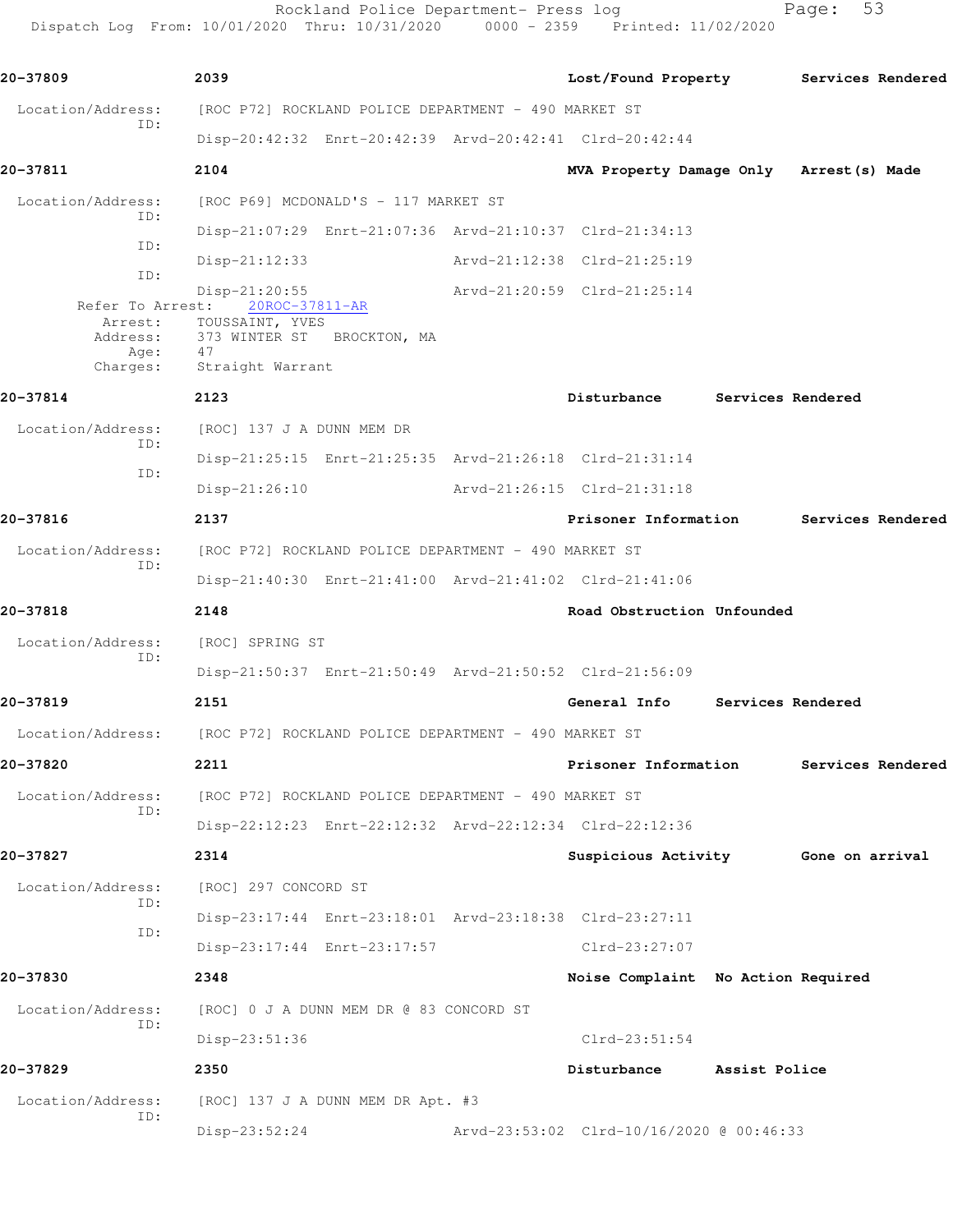Rockland Police Department- Press log Page: 54 Dispatch Log From: 10/01/2020 Thru: 10/31/2020 0000 - 2359 Printed: 11/02/2020 ID: Disp-23:55:03 Arvd-23:55:07 Clrd-10/16/2020 @ 02:00:29 ID: Disp-23:55:14 Arvd-23:55:18 Clrd-10/16/2020 @ 00:47:25 ID: Disp-23:58:57 Enrt-23:59:01 Arvd-00:03:29 Clrd-10/16/2020 @ 00:47:29 ID: Disp-00:09:47 Arvd-00:09:52 Clrd-10/16/2020 @ 00:47:21 Fire Unit: CANENG3-Pumper-Canton Engine 3 Disp-01:14:48 Clrd-10/16/2020 @ 01:15:13 InQrtsUnavl-01:15:17 InSrvce-01:15:17 Refer To Arrest: 20ROC-37829-AR Arrest: JENNESS, MARYJANE Address: 137 J A DUNN MEM DR Apt. #3 ROCKLAND, MA Age: 38 Charges: A&B A&B DISTURBING THE PEACE

## **For Date: 10/16/2020 - Friday**

| 20-37831                           | 0000                            |                                                         | SHIFT ASSIGNMENTS Services Not Required                 |                |                         |
|------------------------------------|---------------------------------|---------------------------------------------------------|---------------------------------------------------------|----------------|-------------------------|
| Location/Address:                  |                                 | [ROC P72] ROCKLAND POLICE DEPARTMENT - 490 MARKET ST    |                                                         |                |                         |
| 20-37834                           | 0148                            |                                                         | Suspicious Activity                                     |                | Gone on arrival         |
| Location/Address:<br>ID:           | [ROC] 156 WEBSTER ST            |                                                         |                                                         |                |                         |
| ID:                                | $Disp-01:50:18$                 |                                                         | Arvd-01:50:44 Clrd-01:55:24                             |                |                         |
|                                    | Disp-01:50:39                   |                                                         | Arvd-01:50:44 Clrd-01:55:28                             |                |                         |
| 20-37835<br>Issued                 | 0159                            |                                                         | Motor Vehicle Stop                                      |                | Citation/Warning        |
| Vicinity of:<br>ID:                |                                 | [ROC] 440 WEBSTER ST @ 10 HINGHAM ST                    |                                                         |                |                         |
| TD:                                |                                 |                                                         | Arvd-01:59:00 Clrd-02:10:04                             |                |                         |
|                                    | Disp-02:00:39                   |                                                         | Arvd-02:00:44 Clrd-02:04:03                             |                |                         |
| 20-37837                           | 0234                            |                                                         | Disturbance                                             | Peace Restored |                         |
| Location/Address:                  |                                 | [ROC] 137 J A DUNN MEM DR Apt. #5                       |                                                         |                |                         |
| ID:                                | $Disp-02:37:11$                 |                                                         | Arvd-02:37:59 Clrd-02:52:19                             |                |                         |
| ID:                                | Disp-02:37:17                   |                                                         | Arvd-02:37:59 Clrd-02:51:39                             |                |                         |
| ID:                                | $Disp-02:37:25$                 |                                                         | Arvd-02:37:59 Clrd-02:52:19                             |                |                         |
| TD:                                | $Disp-02:37:30$                 |                                                         | Arvd-02:37:59 Clrd-02:52:19                             |                |                         |
| 20-37838                           | 0246                            |                                                         | 911 Accidental                                          | Investigated   |                         |
| Location/Address:                  | [ROC] 9 WHITE RD                |                                                         |                                                         |                |                         |
| ID:                                |                                 |                                                         | Disp-02:52:03 Enrt-02:52:12 Arvd-02:56:00 Clrd-03:03:05 |                |                         |
| 20-37839                           | 0310                            |                                                         | Disturbance                                             |                | Taken/Referred to Other |
| Agency<br>Location/Address:<br>TD: |                                 | [ROC] 137 J A DUNN MEM DR Apt. #5                       |                                                         |                |                         |
|                                    |                                 | Disp-03:10:21 Enrt-03:10:28 Arvd-03:10:41 Clrd-03:28:43 |                                                         |                |                         |
| ID:                                |                                 | Disp-03:10:24 Enrt-03:10:28                             | Clrd-03:28:43                                           |                |                         |
| ID:<br>Original Call #:            | $Disp-03:11:35$<br>$20 - 37837$ |                                                         | Arvd-03:11:39 Clrd-03:28:43                             |                |                         |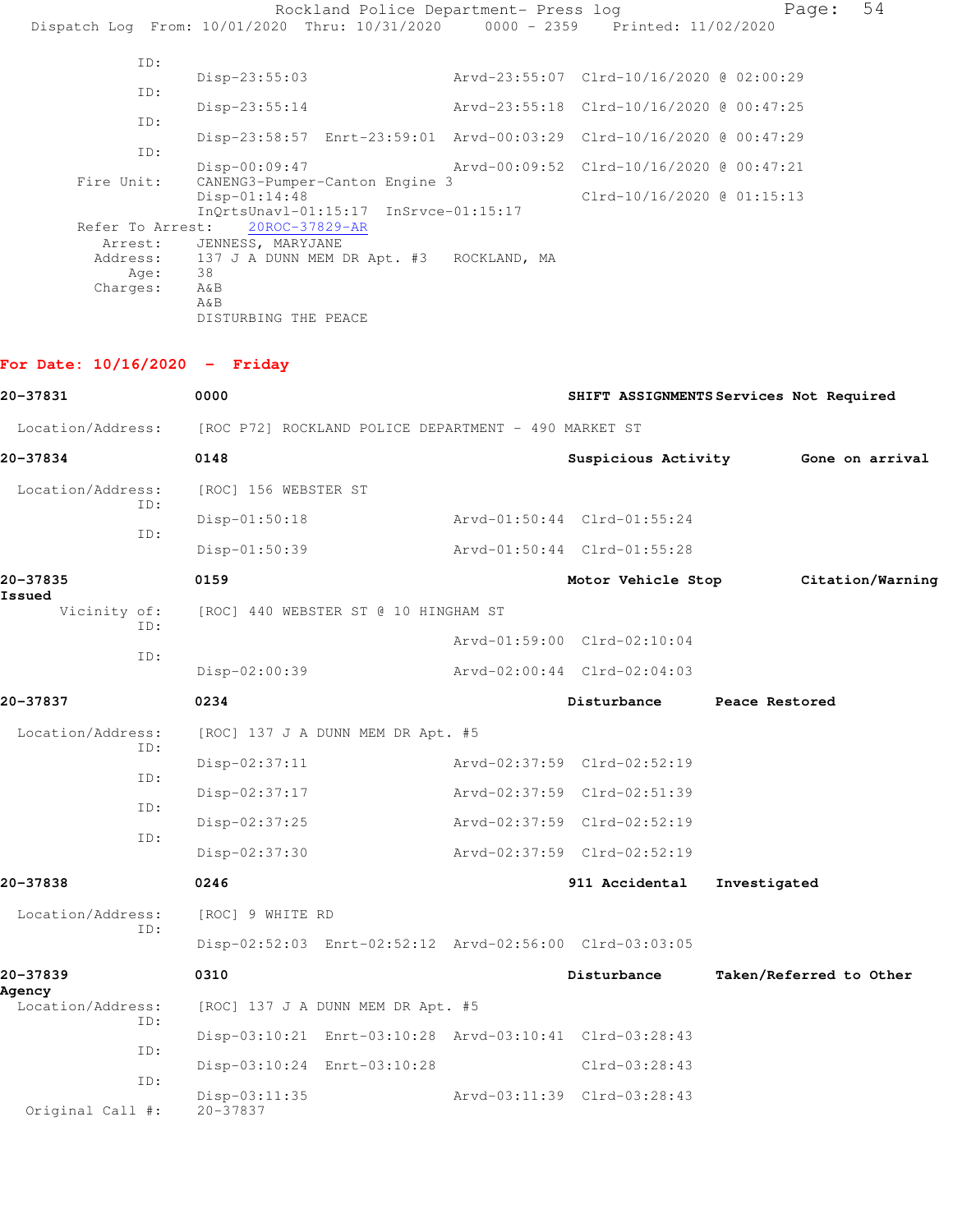|                               | Rockland Police Department- Press log<br>Dispatch Log From: 10/01/2020 Thru: 10/31/2020 0000 - 2359 Printed: 11/02/2020 |                                               |                   | Page:             | 55 |
|-------------------------------|-------------------------------------------------------------------------------------------------------------------------|-----------------------------------------------|-------------------|-------------------|----|
| 20-37840                      | 0402                                                                                                                    | <b>Building Check</b>                         | Investigated      |                   |    |
| Location/Address:             | [ROC] TAUNTON AVE                                                                                                       |                                               |                   |                   |    |
| ID:                           |                                                                                                                         | Arvd-04:03:26 Clrd-04:03:36                   |                   |                   |    |
| 20-37845                      | 0617                                                                                                                    | <b>Building Check</b>                         | Appears Secure    |                   |    |
| Location/Address:             | [ROC] UNION ST                                                                                                          |                                               |                   |                   |    |
| ID:                           |                                                                                                                         | Arvd-06:18:23 Clrd-06:31:42                   |                   |                   |    |
| 20-37854                      | 0715                                                                                                                    | Private Investigator                          |                   | Services Not      |    |
| Required<br>Location/Address: | [ROC P72] ROCKLAND POLICE DEPARTMENT - 490 MARKET ST                                                                    |                                               |                   |                   |    |
| ID:                           | Disp-07:21:21                                                                                                           | $Clrd-07:21:26$                               |                   |                   |    |
| 20-37856                      | 0731                                                                                                                    | Details / Time off COMP DAY Services Rendered |                   |                   |    |
| Location:                     | [ROC]                                                                                                                   |                                               |                   |                   |    |
| 20-37857                      | 0731                                                                                                                    | Vehicle Maintenance                           |                   | Services Not      |    |
| Required<br>Location/Address: | [ROC P72] ROCKLAND POLICE DEPARTMENT - 490 MARKET ST                                                                    |                                               |                   |                   |    |
| ID:                           | Disp-07:36:32                                                                                                           | Clrd-07:36:52                                 |                   |                   |    |
| 20-37859                      | 0746                                                                                                                    | Private Investigator                          |                   | Services Not      |    |
| Required<br>Location/Address: | [ROC P72] ROCKLAND POLICE DEPARTMENT - 490 MARKET ST                                                                    |                                               |                   |                   |    |
| ID:                           | Disp-07:48:38                                                                                                           | $Clrd-07:49:00$                               |                   |                   |    |
| 20-37861                      | 0802                                                                                                                    | SHIFT ASSIGNMENTS Appears Secure              |                   |                   |    |
| Location/Address:             | [ROC P72] ROCKLAND POLICE DEPARTMENT - 490 MARKET ST                                                                    |                                               |                   |                   |    |
| 20-37866                      | 0827                                                                                                                    | Burglar Alarm                                 |                   | Services Rendered |    |
| Location/Address:             | [ROC] 55 GEORGE ST                                                                                                      |                                               |                   |                   |    |
| ID:                           | Disp-08:29:20 Enrt-08:29:52 Arvd-08:33:17 Clrd-08:39:40                                                                 |                                               |                   |                   |    |
| 20-37869                      | 0838                                                                                                                    | Burglar Alarm                                 | Services Rendered |                   |    |
| Location/Address:             | [ROC 260] SOUTH SHORE HOSPICE - 30 RESERVOIR PARK DR                                                                    |                                               |                   |                   |    |
| ID:                           | Disp-08:40:21 Enrt-08:40:28 Arvd-08:48:49 Clrd-08:54:13                                                                 |                                               |                   |                   |    |
| 20-37871                      | 0845                                                                                                                    | Burglar Alarm                                 | Cancelled Enroute |                   |    |
| Location/Address:             | [ROC P104] ROCKLAND MEMORIAL LIBRARY - 20 BELMONT ST                                                                    |                                               |                   |                   |    |
| ID:                           | Disp-08:47:06 Enrt-08:47:20                                                                                             | $Clrd-08:48:22$                               |                   |                   |    |
| 20-37875                      | 0851                                                                                                                    | Fraud                                         |                   | Services Rendered |    |
| Location/Address:             | [ROC] 100 PAYSON AVE                                                                                                    |                                               |                   |                   |    |
| ID:                           | Disp-09:07:30                                                                                                           | Clrd-09:08:48                                 |                   |                   |    |
| 20-37872                      | 0900                                                                                                                    | <b>Traffic Enforcement</b>                    |                   | Services Rendered |    |
| Location/Address:             | [ROC 92] R STEWART ESTEN SCHOOL - 733 SUMMER ST                                                                         |                                               |                   |                   |    |
| ID:                           |                                                                                                                         | Arvd-09:00:00 Clrd-09:24:29                   |                   |                   |    |
| 20-37878                      | 0940                                                                                                                    | Follow-Up Investigation                       |                   | Services Rendered |    |
| Location/Address:             | [ROC P94] FAST LANE CONVENIENCE STORE - 430 UNION ST                                                                    |                                               |                   |                   |    |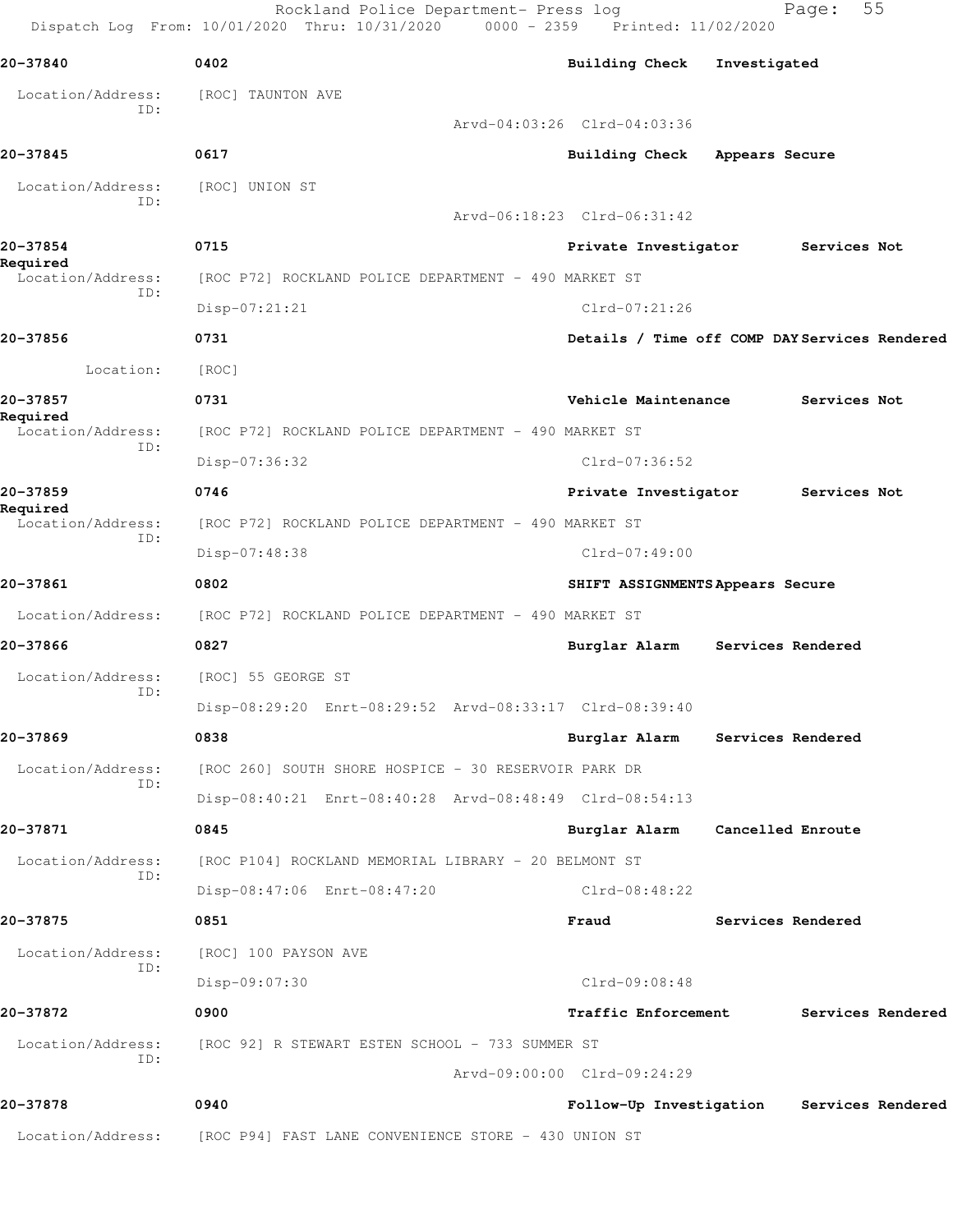|                          | Rockland Police Department- Press log<br>Dispatch Log From: 10/01/2020 Thru: 10/31/2020 0000 - 2359 Printed: 11/02/2020 |                                           | 56<br>Page:       |
|--------------------------|-------------------------------------------------------------------------------------------------------------------------|-------------------------------------------|-------------------|
| ID:                      |                                                                                                                         | Arvd-09:40:00 Clrd-10:00:02               |                   |
| 20-37879                 | 0944                                                                                                                    | 911 Accidental Services Rendered          |                   |
| Location/Address:        | [ROC] 2 NOBSCOT BROOK LN                                                                                                |                                           |                   |
| ID:                      | Disp-09:45:23 Enrt-09:45:48 Arvd-09:49:41 Clrd-09:56:59                                                                 |                                           |                   |
| 20-37882                 | 1005                                                                                                                    | 911 Accidental Services Rendered          |                   |
| Location/Address:        | [ROC 16] ROCKLAND AUTO BROKERS - 250 WEBSTER ST                                                                         |                                           |                   |
| ID:                      | Disp-10:06:54 Enrt-10:07:14 Arvd-10:10:31 Clrd-10:12:05                                                                 |                                           |                   |
| 20-37886                 | 1035                                                                                                                    | Traffic Enforcement No Service            |                   |
| Location/Address:        | [ROC] SALEM ST                                                                                                          |                                           |                   |
| ID:                      |                                                                                                                         | Arvd-10:35:00 Clrd-11:10:01               |                   |
| 20-37890                 | 1101                                                                                                                    | Details / Time off No Service             |                   |
| Location: [ROC]          |                                                                                                                         |                                           |                   |
| 20-37893                 | 1131                                                                                                                    | Details / Time off No Service             |                   |
| Location:                | [ROC]                                                                                                                   |                                           |                   |
| 20-37900                 | 1231                                                                                                                    | Warrant<br><b>Services Rendered</b>       |                   |
| Location/Address:        | [ROC] 18 DEXTER RD                                                                                                      |                                           |                   |
| ID:                      | Disp-12:39:34                                                                                                           | Arvd-12:39:37 Clrd-12:49:13               |                   |
| ID:                      | Disp-12:39:46                                                                                                           | Arvd-12:39:51 Clrd-12:49:17               |                   |
| 20-37901                 | 1249                                                                                                                    | Prisioner Transport Services Rendered     |                   |
| Location/Address:        | [HIN] 28 WASHINGTON BLVD                                                                                                |                                           |                   |
| ID:                      |                                                                                                                         | Arvd-12:49:00 Clrd-13:32:56               |                   |
| 20-37903                 | 1303                                                                                                                    | Details / Time off                        | No Service        |
| Location:                | [ROC]                                                                                                                   |                                           |                   |
| 20-37904                 | 1308                                                                                                                    | Suspicious Activity Services Rendered     |                   |
| Location/Address:        | [ROC] 5 SATUCKET RD                                                                                                     |                                           |                   |
| ID:                      | $Disp-13:14:51$                                                                                                         | Clrd-13:15:28                             |                   |
| 20-37912                 | 1402                                                                                                                    | Building Check Building Checked/Secured   |                   |
| Location/Address:        | [ROC 65] ROGERS MIDDLE SCHOOL - 100 TAUNTON AVE                                                                         |                                           |                   |
| ID:                      |                                                                                                                         | Arvd-14:03:22 Clrd-14:03:30               |                   |
| 20-37913                 | 1404                                                                                                                    | <b>Traffic Enforcement</b>                | Services Rendered |
| Location/Address:        | [ROC 92] R STEWART ESTEN SCHOOL - 733 SUMMER ST                                                                         |                                           |                   |
| ID:                      |                                                                                                                         | Arvd-14:04:00 Clrd-14:29:09               |                   |
| 20-37915                 | 1430                                                                                                                    | Follow-Up Investigation Services Rendered |                   |
| Location/Address:<br>ID: | [ROC] 210 CONCORD ST                                                                                                    |                                           |                   |
|                          |                                                                                                                         | Arvd-14:30:00 Clrd-14:38:25               |                   |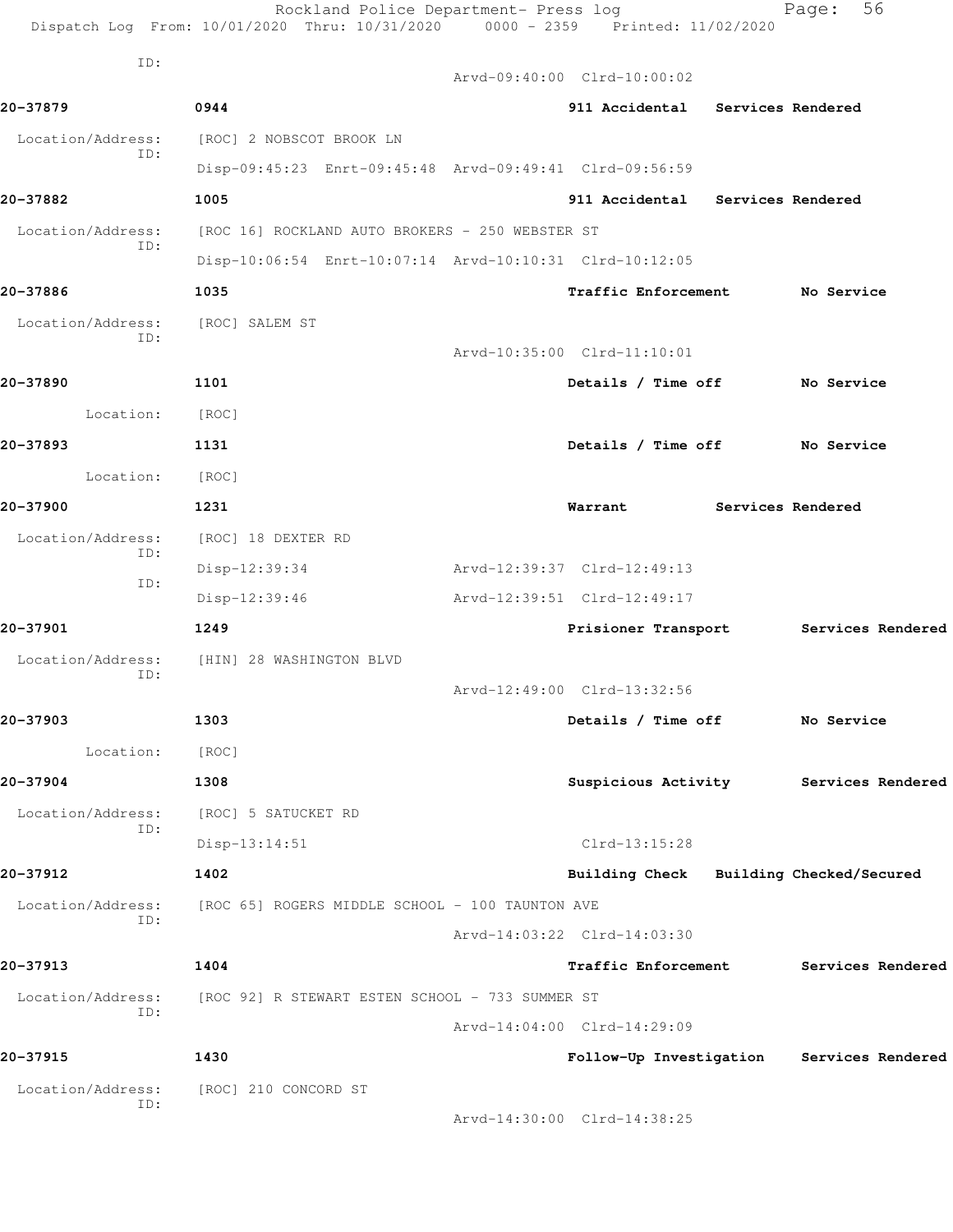Rockland Police Department- Press log Fage: 57 Dispatch Log From: 10/01/2020 Thru: 10/31/2020 0000 - 2359 Printed: 11/02/2020 **20-37916 1437 Harassment Services Rendered** Location/Address: [ROC] 8 CHESTNUT CIR ID: Arvd-14:37:00 Clrd-14:42:34 **20-37924 1521 Traffic Enforcement Services Rendered** Location/Address: [ROC] LIBERTY ST ID: Arvd-15:22:23 Clrd-15:26:56 **20-37925 1524 Health & Welfare Check Services Rendered** Location/Address: [ROC] 214 MARTHA DR Apt. #F ID: Arvd-15:24:00 Clrd-15:26:53 ID: Disp-15:26:47 Enrt-15:26:49 Arvd-15:26:50 Clrd-15:34:34 ID: Disp-15:27:19 Arvd-15:27:24 Clrd-15:36:20 **20-37929 1611 SHIFT ASSIGNMENTS Appears Secure** Location/Address: [ROC P72] ROCKLAND POLICE DEPARTMENT - 490 MARKET ST **20-37931 1614 Unwanted Party Services Rendered** Location/Address: [ROC 17] E.T. WRIGHT SHOE FACTORY - 379 LIBERTY ST ID: Disp-16:18:42 Enrt-16:19:36 Arvd-16:23:51 Clrd-16:37:18 ID: Disp-16:21:04 Enrt-16:21:07 Arvd-16:23:54 Clrd-16:37:25 **20-37945 1847 MVA Property Damage Only No Service** Location/Address: [ROC P52] LUCCA'S RESTAURANT - 933 HINGHAM ST ID: Disp-18:48:45 Enrt-18:50:34 Arvd-18:51:23 Clrd-18:55:03 ID: Disp-18:50:59 Enrt-18:51:03 Clrd-18:54:25 **20-37949 1906 Vandalism Gone on arrival** Location/Address: [ROC] 75 CRESCENT ST ID: Disp-19:07:32 Enrt-19:07:59 Arvd-19:16:03 Clrd-19:22:11 **20-37951 1912 911 Accidental Investigated** Location/Address: [ROC] 11 SPLIT BOULDER RD ID: Disp-19:13:14 Enrt-19:13:18 Arvd-19:21:38 Clrd-19:28:13 **20-37954 1949 911 Hang Up Gone on arrival** Location/Address: [ROC 256] 838 UNION STREET - 838 UNION ST Apt. #3 ID: Disp-19:50:53 Enrt-19:50:56 Arvd-19:55:20 Clrd-20:01:00 ID: Disp-19:51:01 Enrt-19:51:02 Arvd-19:55:32 Clrd-20:01:03 **20-37957 2011 911 Accidental Appears Secure** Location/Address: [ROC] 135 GROVE ST Apt. #131 ID: Disp-20:12:29 Enrt-20:12:48 Arvd-20:16:22 Clrd-20:19:41 **20-37959 2047 911 Accidental Appears Secure** Location/Address: [ROC] 55 HINGHAM ST Apt. #A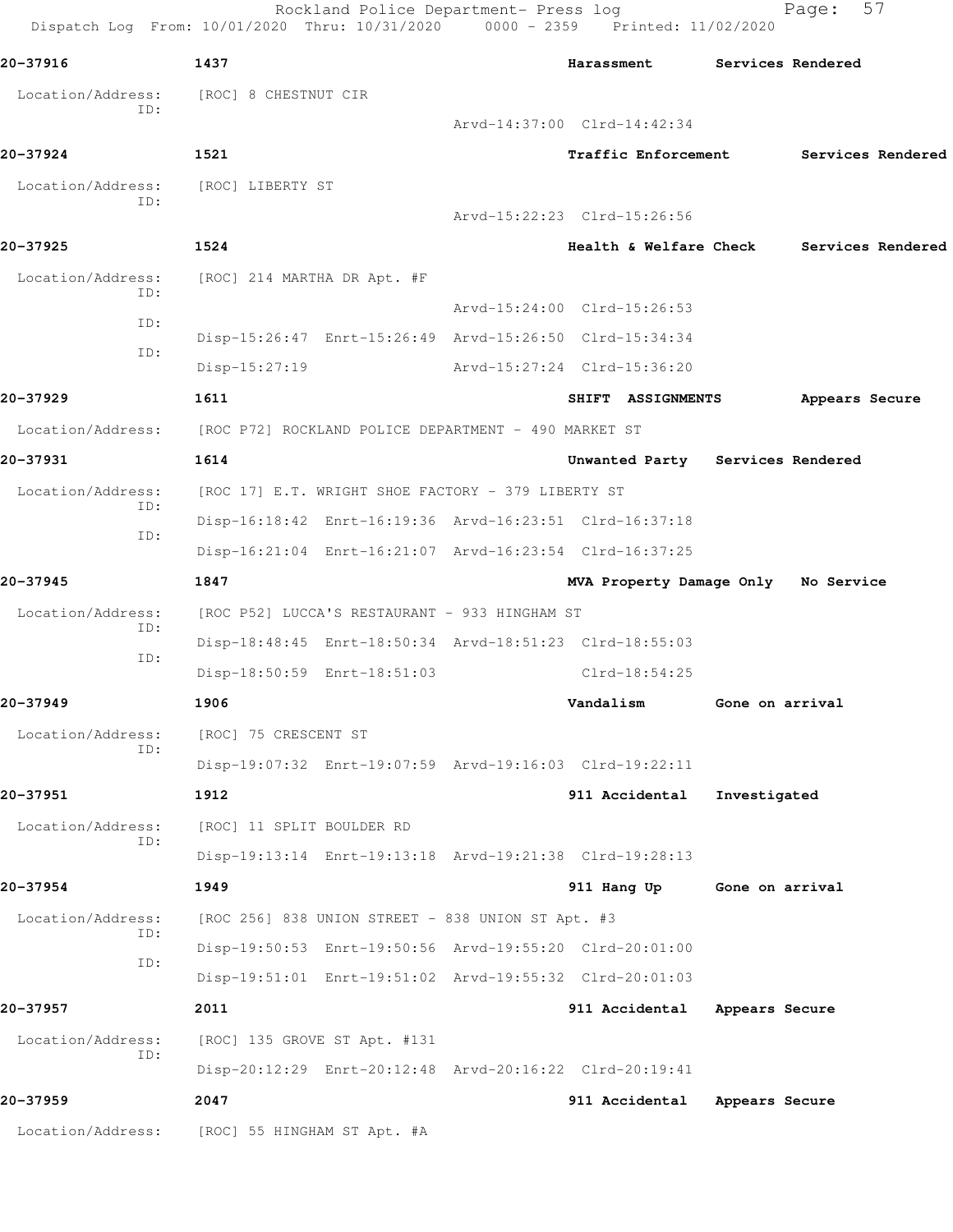| Dispatch Log From: 10/01/2020 Thru: 10/31/2020 0000 - 2359 Printed: 11/02/2020 |                            | Rockland Police Department- Press log                                                            |                                                                      |                   | 58<br>Page:       |  |
|--------------------------------------------------------------------------------|----------------------------|--------------------------------------------------------------------------------------------------|----------------------------------------------------------------------|-------------------|-------------------|--|
| TD:                                                                            |                            |                                                                                                  |                                                                      |                   |                   |  |
| ID:                                                                            |                            | Disp-20:48:58 Enrt-20:49:23 Arvd-20:56:01 Clrd-20:58:22                                          |                                                                      |                   |                   |  |
|                                                                                | Disp-20:48:58              |                                                                                                  | $Clrd-20:49:23$                                                      |                   |                   |  |
| 20-37961                                                                       | 2102                       |                                                                                                  | Disturbance                                                          | Services Rendered |                   |  |
| Location/Address:<br>TD:                                                       | [ROC] 57 BOXBERRY LN       |                                                                                                  |                                                                      |                   |                   |  |
| ID:                                                                            |                            | Disp-21:03:45 Enrt-21:04:36 Arvd-21:10:01 Clrd-21:19:05                                          |                                                                      |                   |                   |  |
| ID:                                                                            |                            | Disp-21:03:45 Enrt-21:04:39 Arvd-21:10:03 Clrd-21:19:08                                          |                                                                      |                   |                   |  |
|                                                                                | $Disp-21:11:18$            |                                                                                                  | Arvd-21:11:21 Clrd-21:19:12                                          |                   |                   |  |
| 20-37964                                                                       | 2118                       |                                                                                                  | Suspicious Activity                                                  |                   | Gone on arrival   |  |
| Location/Address:<br>ID:                                                       |                            | [ROC 256] 838 UNION STREET - 838 UNION ST Apt. #3                                                |                                                                      |                   |                   |  |
| ID:                                                                            |                            | Disp-21:20:22 Enrt-21:21:13 Arvd-21:23:24 Clrd-21:26:27                                          |                                                                      |                   |                   |  |
| ID:                                                                            |                            | Disp-21:21:00 Enrt-21:21:10 Arvd-21:23:29 Clrd-21:26:36                                          |                                                                      |                   |                   |  |
|                                                                                | $Disp-21:22:52$            |                                                                                                  | Arvd-21:22:57 Clrd-21:26:39                                          |                   |                   |  |
| 20-37965                                                                       | 2124                       |                                                                                                  | Emergency Medical Transported to Hospital                            |                   |                   |  |
| Location/Address:<br>ID:                                                       |                            | [ROC P115] ROCKLAND ICE RINK - 599 SUMMER ST                                                     |                                                                      |                   |                   |  |
| Fire Unit:                                                                     |                            | Disp-21:25:25 Enrt-21:25:35 Arvd-21:30:05 Clrd-21:39:54<br>ROCKEN1-Pumper-Rockland Engine 1      |                                                                      |                   |                   |  |
|                                                                                |                            | Disp-21:25:45 Enrt-21:27:14 Arvd-21:30:29 Clrd-21:37:18<br>InQrtsUnavl-21:41:40 InSrvce-21:41:49 |                                                                      |                   |                   |  |
| EMS Unit:                                                                      | ROCKAM2-Rockland A2        | Disp-21:25:58 Enrt-21:27:11 Arvd-21:30:32 Clrd-21:37:21                                          | Hosp-21:48:29 ClrHosp-22:06:36 InQrtsUnavl-22:11:59 InSrvce-22:12:02 |                   |                   |  |
| ID:                                                                            | $Disp-21:30:47$            |                                                                                                  | Arvd-21:30:51 Clrd-21:39:23                                          |                   |                   |  |
| 20-37968                                                                       | 2202                       |                                                                                                  | Disturbance                                                          | Services Rendered |                   |  |
| Location/Address:                                                              | [ROC] 58 BOXBERRY LN       |                                                                                                  |                                                                      |                   |                   |  |
| ID:                                                                            |                            | Disp-22:07:31 Enrt-22:07:42 Arvd-22:15:12 Clrd-22:28:30                                          |                                                                      |                   |                   |  |
| ID:                                                                            |                            | Disp-22:07:31 Enrt-22:07:45 Arvd-22:10:48 Clrd-22:36:03                                          |                                                                      |                   |                   |  |
| ID:                                                                            | Disp-22:29:33              |                                                                                                  | Arvd-22:29:36 Clrd-23:04:04                                          |                   |                   |  |
| 20-37969                                                                       | 2234                       |                                                                                                  | Suspicious Activity                                                  |                   | Services Rendered |  |
| Location/Address:                                                              | [ROC] 775 UNION ST Apt. #B |                                                                                                  |                                                                      |                   |                   |  |
| ID:                                                                            |                            | Disp-22:38:40 Enrt-22:38:43 Arvd-22:42:20 Clrd-22:51:04                                          |                                                                      |                   |                   |  |
| 20-37970                                                                       | 2237                       |                                                                                                  | Disturbance                                                          | Services Rendered |                   |  |
| Location/Address:                                                              | [ROC] 399 FOREST ST        |                                                                                                  |                                                                      |                   |                   |  |
| ID:                                                                            |                            | Disp-22:38:03 Enrt-22:38:18 Arvd-22:41:01 Clrd-22:56:10                                          |                                                                      |                   |                   |  |
| ID:                                                                            |                            | Disp-22:45:29 Enrt-22:45:33 Arvd-22:45:35 Clrd-22:56:20                                          |                                                                      |                   |                   |  |
| 20-37977                                                                       | 2359                       |                                                                                                  | Suspicious Activity Services Rendered                                |                   |                   |  |
| Location/Address:                                                              | [ROC] 35 EXCHANGE ST       |                                                                                                  |                                                                      |                   |                   |  |
| ID:                                                                            |                            |                                                                                                  | Disp-00:00:52 Enrt-00:01:25 Arvd-00:01:31 Clrd-10/17/2020 @ 00:05:04 |                   |                   |  |
| ID:                                                                            |                            |                                                                                                  | Disp-00:01:21 Enrt-00:01:25 Arvd-00:01:31 Clrd-10/17/2020 @ 00:05:07 |                   |                   |  |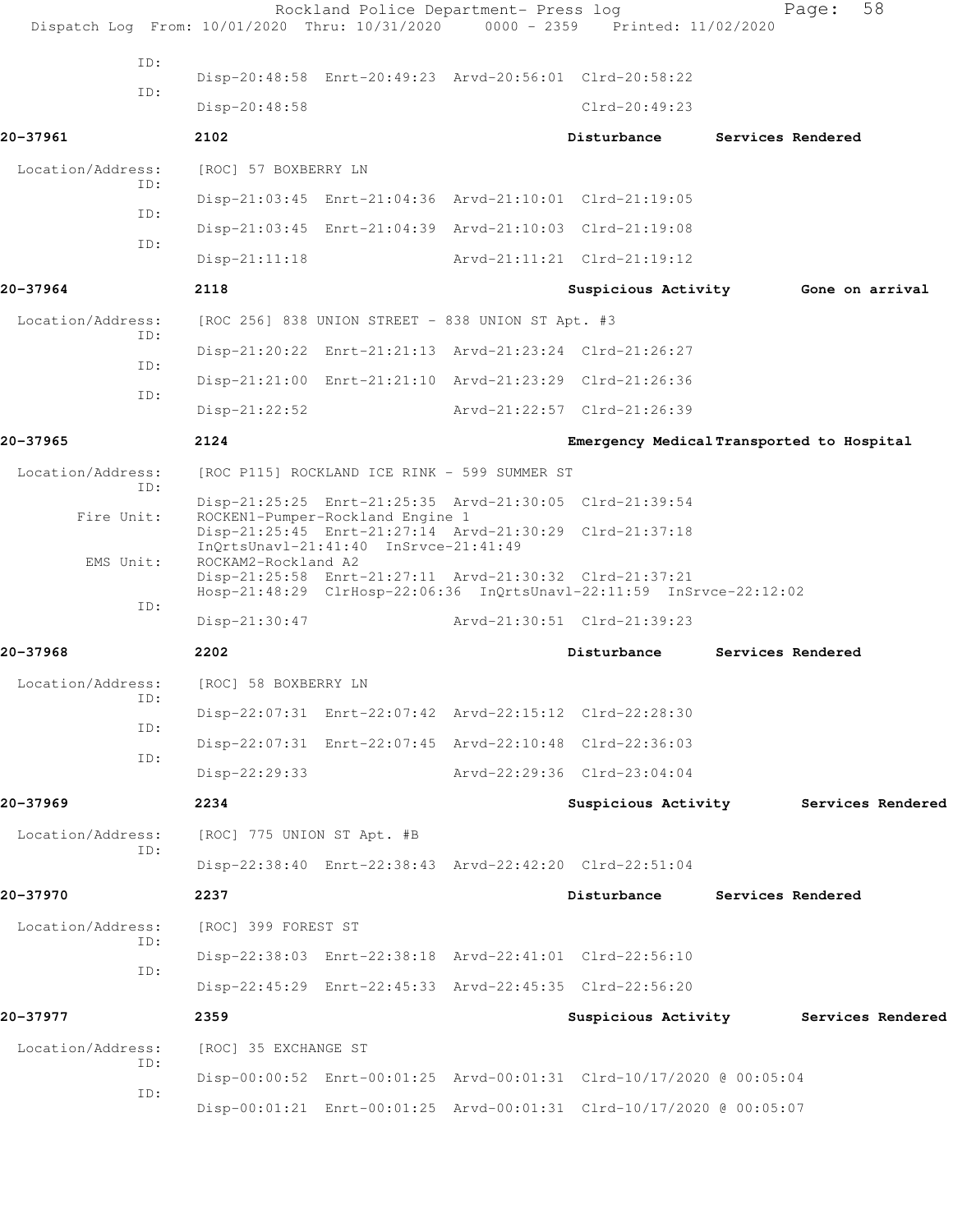Rockland Police Department- Press log Fage: 59 Dispatch Log From: 10/01/2020 Thru: 10/31/2020 0000 - 2359 Printed: 11/02/2020

**For Date: 10/17/2020 - Saturday 20-37979 0009 SHIFT ASSIGNMENTS Services Rendered** Location/Address: [ROC P72] ROCKLAND POLICE DEPARTMENT - 490 MARKET ST ID: Disp-00:10:58 Clrd-00:11:09 **20-37980 0011 Details / Time off Services Rendered** Location: [ROC] **20-37984 0122 911 Accidental Services Not Required** Location/Address: [ROC] 92 MARTHA DR ID: Disp-01:23:32 Enrt-01:23:36 Arvd-01:26:07 Clrd-01:37:42 ID: Disp-01:23:58 Enrt-01:24:01 Arvd-01:26:31 Clrd-01:37:42 ID: Disp-01:35:29 Arvd-01:35:33 Clrd-01:37:42 **20-37985 0140 Health & Welfare Check Transported to Hospital**  Location/Address: [ROC] 29 CHURCH ST ID: Disp-01:44:33 Arvd-01:44:48 Clrd-02:12:27 ID: Disp-01:44:33 Arvd-01:44:45 Clrd-02:12:27 ID: Disp-01:44:33 Arvd-01:44:42 Clrd-02:12:27 **20-37991 0255 Stolen Motor Vehicle Investigated** Location/Address: [ROC] 800 MARKET ST ID: Disp-02:59:44 Arvd-02:59:53 Clrd-03:20:05 **20-37993 0430 Burglar Alarm Building Checked/Secured** Location/Address: [ROC 84] HARMON GOLF & FITNESS CLUB - 168 CONCORD ST ID: Disp-04:31:45 Enrt-04:32:31 Arvd-04:36:10 Clrd-04:42:25 ID: Disp-04:31:50 Enrt-04:32:31 Arvd-04:37:06 Clrd-04:42:25 ID: Disp-04:33:56 Enrt-04:34:00 Arvd-04:37:03 Clrd-04:42:25 ID: Disp-04:35:50 Arvd-04:36:04 Clrd-04:42:25 **20-37995 0529 Building Check Appears Secure** Location/Address: [ROC 61] UNION ST BUSINESS DISTRICT - UNION ST ID: Arvd-05:30:17 Clrd-05:50:04 **20-38001 0651 Disturbance Peace Restored** Location/Address: [ROC] 838 UNION ST Apt. #2 ID: Disp-06:52:25 Enrt-06:52:35 Arvd-06:57:00 Clrd-07:07:09 ID: Disp-06:52:28 Enrt-06:52:36 Arvd-06:55:17 Clrd-06:59:53 ID: Disp-06:52:31 Enrt-06:52:33 Arvd-06:54:32 Clrd-07:07:11 ID: Disp-06:54:36 Arvd-06:54:39 Clrd-07:07:16 **20-38003 0707 Lockout Services Rendered**

Location/Address: [ROC] 307 CONCORD ST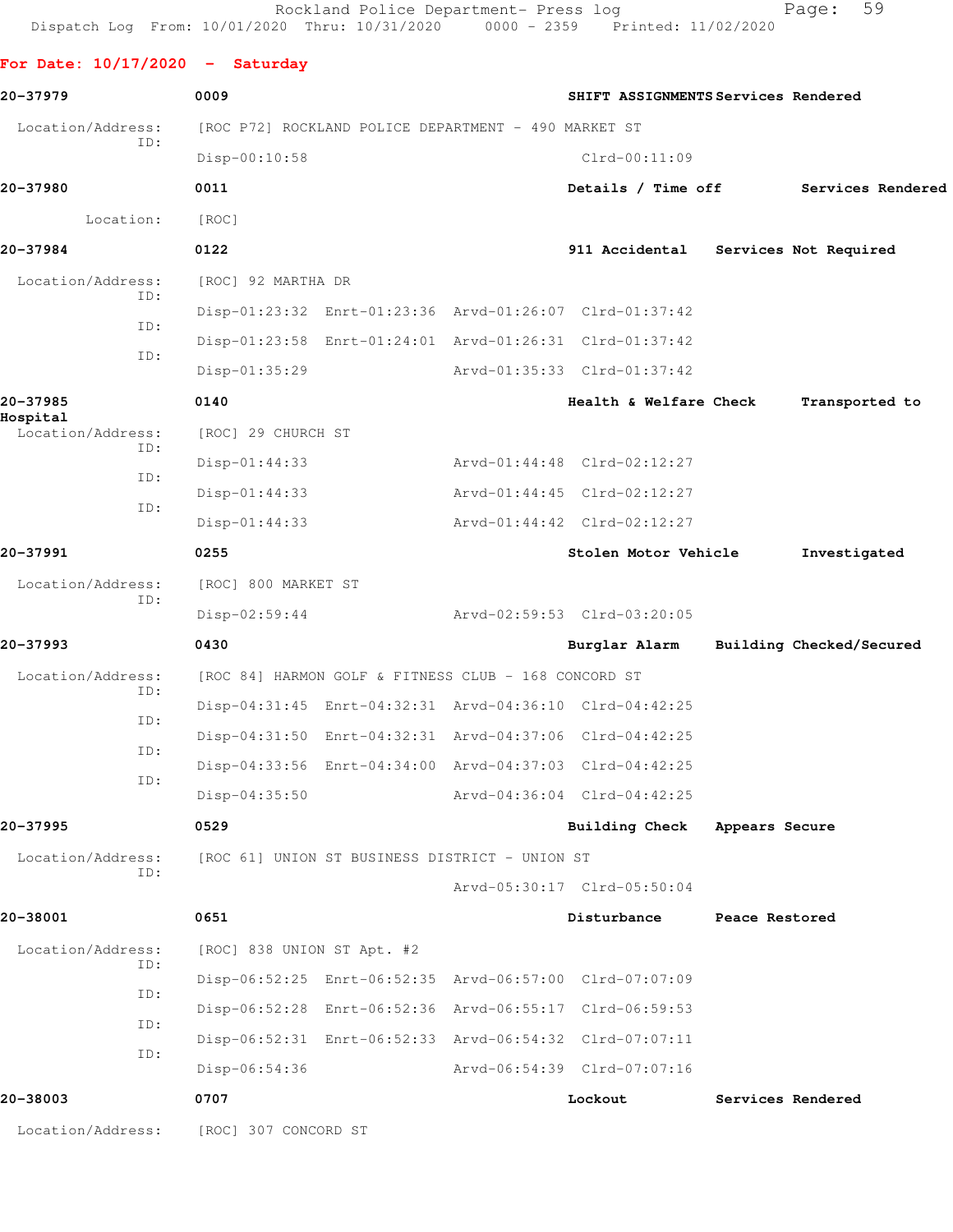|                          | Rockland Police Department- Press log<br>Dispatch Log From: 10/01/2020 Thru: 10/31/2020 0000 - 2359 Printed: 11/02/2020 |                             | 60<br>Page:                            |
|--------------------------|-------------------------------------------------------------------------------------------------------------------------|-----------------------------|----------------------------------------|
| ID:                      | Disp-07:10:31 Enrt-07:10:38 Arvd-07:12:22 Clrd-07:28:05                                                                 |                             |                                        |
|                          | 0725                                                                                                                    |                             |                                        |
| 20-38005                 |                                                                                                                         | Disturbance                 | Peace Restored                         |
| Location/Address:<br>ID: | [ROC 256] 838 UNION STREET - 838 UNION ST Apt. #3                                                                       |                             |                                        |
| ID:                      | Disp-07:28:13 Enrt-07:28:21 Arvd-07:32:07 Clrd-07:39:27                                                                 |                             |                                        |
| ID:                      | Disp-07:28:17 Enrt-07:28:20 Arvd-07:29:54 Clrd-07:39:26                                                                 |                             |                                        |
|                          | Disp-07:32:59                                                                                                           | Arvd-07:33:02 Clrd-07:39:23 |                                        |
| 20-38009                 | 0800                                                                                                                    |                             | Information Call No Action Required    |
| Location/Address:        | [ROC P72] ROCKLAND POLICE DEPARTMENT - 490 MARKET ST                                                                    |                             |                                        |
| 20-38012<br>Required     | 0847                                                                                                                    | Details / Time off          | No Action                              |
| Location:                | [ROC]                                                                                                                   |                             |                                        |
| 20-38013                 | 0848                                                                                                                    |                             | Information Call No Action Required    |
| Location/Address:        | [ROC P72] ROCKLAND POLICE DEPARTMENT - 490 MARKET ST                                                                    |                             |                                        |
| 20-38021                 | 0943                                                                                                                    |                             | Burglar Alarm Building Checked/Secured |
| Location/Address:<br>ID: | [ROC 26] COMMONWEALTH BUILDING SYSTEMS - 17 ROCKVIEW WAY                                                                |                             |                                        |
|                          | Disp-09:44:39 Enrt-09:44:41 Arvd-09:51:48 Clrd-09:56:16                                                                 |                             |                                        |
| 20-38031                 | 1038                                                                                                                    | 911 Accidental              | Services Rendered                      |
| Location/Address:        | [ROC P51] DOUBLE TREE - 929 HINGHAM ST                                                                                  |                             |                                        |
| ID:                      | Disp-10:38:50 Enrt-10:38:53 Arvd-10:44:08 Clrd-10:46:18                                                                 |                             |                                        |
| 20-38032                 | 1056                                                                                                                    | Identity Theft              | Services Rendered                      |
| Location/Address:        | [ROC] 9 MORNINGSIDE DR                                                                                                  |                             |                                        |
| ID:                      | $Disp-10:59:40$                                                                                                         | $Clrd-11:14:09$             |                                        |
| 20-38037                 | 1115                                                                                                                    |                             | Identity Theft Services Rendered       |
| Location/Address:        | [ROC] 4 INDIAN HEAD LN                                                                                                  |                             |                                        |
| ID:                      | Disp-11:16:59                                                                                                           | $Clrd-11:17:35$             |                                        |
| 20-38039                 | 1117                                                                                                                    | Detail                      | Services Rendered                      |
| Location/Address:        | [ROC P72] ROCKLAND POLICE DEPARTMENT - 490 MARKET ST                                                                    |                             |                                        |
| 20-38042                 | 1144                                                                                                                    | Burglar Alarm               | Appears Secure                         |
| Location/Address:        | [ROC] W.J GROSVENOR & CO - 273 WEYMOUTH ST                                                                              |                             |                                        |
| ID:                      | Disp-11:52:52 Enrt-11:52:53 Arvd-11:55:25 Clrd-11:59:57                                                                 |                             |                                        |
| 20-38043                 | 1150                                                                                                                    | Detail                      | No Action Required                     |
| Location/Address:        | [ROC P72] ROCKLAND POLICE DEPARTMENT - 490 MARKET ST                                                                    |                             |                                        |
| 20-38045                 | 1228                                                                                                                    | Animal Complaint No Service |                                        |
| Location/Address:        | [ROC] 701 BROOKLINE WAY                                                                                                 |                             |                                        |
|                          |                                                                                                                         |                             |                                        |
| 20-38047                 | 1231                                                                                                                    | 911 Hang Up Arrest (s) Made |                                        |
| Location/Address:<br>ID: | [ROC P47] BEST WESTERN - 909 HINGHAM ST Apt. #139                                                                       |                             |                                        |
|                          |                                                                                                                         |                             |                                        |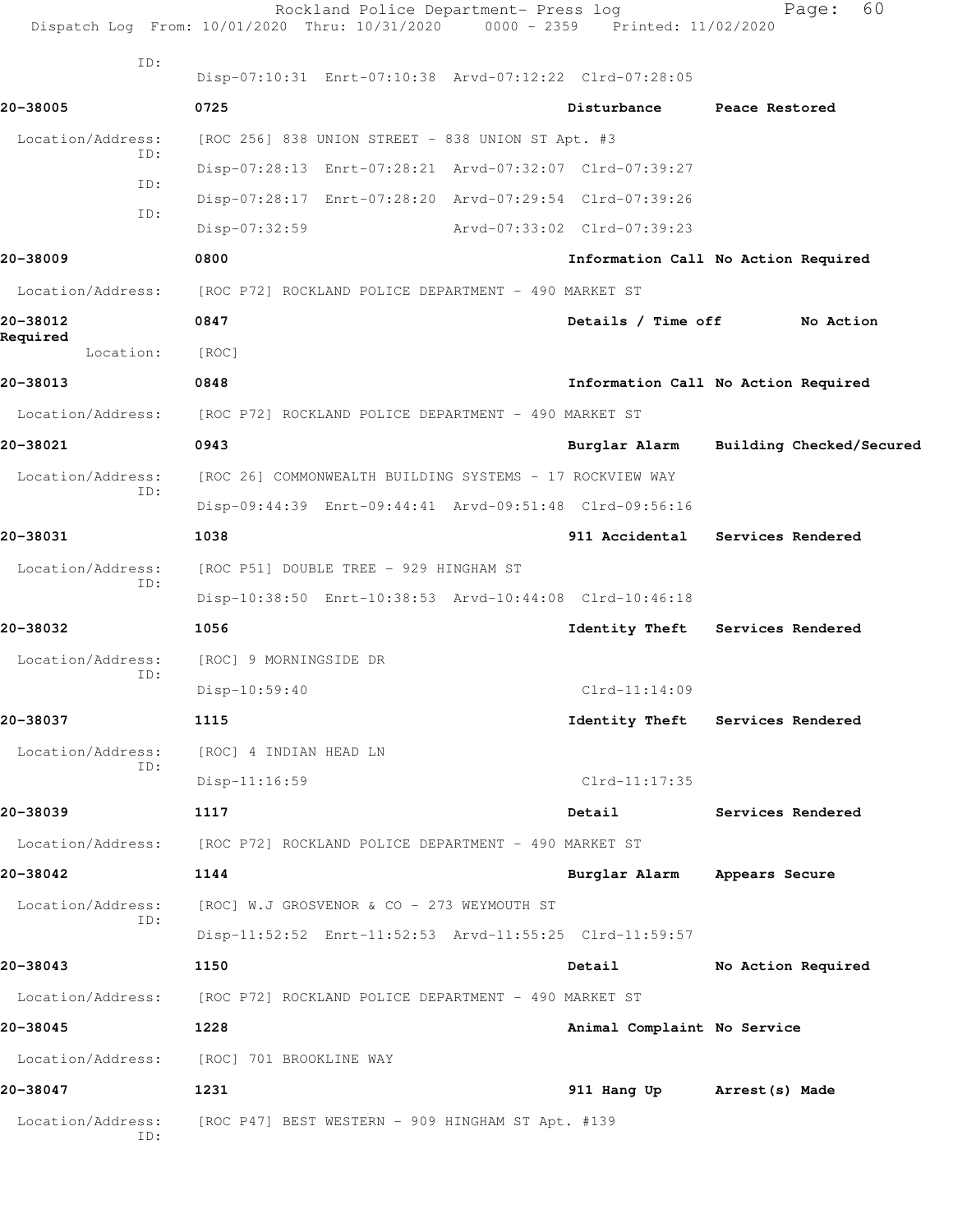|                                                                    | Rockland Police Department- Press log<br>Dispatch Log From: 10/01/2020 Thru: 10/31/2020 0000 - 2359 Printed: 11/02/2020 |                                         |                | 61<br>Page:                                |
|--------------------------------------------------------------------|-------------------------------------------------------------------------------------------------------------------------|-----------------------------------------|----------------|--------------------------------------------|
|                                                                    | Disp-12:34:54 Enrt-12:36:22 Arvd-12:42:26 Clrd-13:42:34                                                                 |                                         |                |                                            |
| ID:<br>Refer To Arrest:<br>Arrest:<br>Address:<br>Age:<br>Charges: | Disp-12:42:24<br>20ROC-38047-AR<br>BOEHNER, MATTHEW J<br>420 WESTERN AVE<br>BRIGHTON, MA<br>32<br>Default Warrant       | Arvd-12:42:29 Clrd-13:02:58             |                |                                            |
| 20-38049                                                           | 1239                                                                                                                    | MVA Property Damage Only Vehicle Towed  |                |                                            |
| Location/Address:                                                  | [ROC] 461 WEST WATER ST                                                                                                 |                                         |                |                                            |
| ID:                                                                | Disp-12:40:55 Enrt-12:40:58 Arvd-12:44:15 Clrd-13:07:11                                                                 |                                         |                |                                            |
| 20-38053                                                           | 1303                                                                                                                    | General Incident Unfounded              |                |                                            |
| Location/Address:                                                  | [ROC] UNION ST                                                                                                          |                                         |                |                                            |
| ID:                                                                | Disp-13:05:10                                                                                                           | $Clrd-13:05:50$                         |                |                                            |
| 20-38054                                                           | 1306                                                                                                                    | Motor Vehicle Complaint                 |                | Unfounded                                  |
| Location/Address:                                                  | [ROC 9] SULLIVAN TIRE AND AUTO SERVICE - 1 VFW DR                                                                       |                                         |                |                                            |
| ID:                                                                | Disp-13:09:07 Enrt-13:09:10 Arvd-13:13:18 Clrd-13:15:34                                                                 |                                         |                |                                            |
| 20-38063                                                           | 1419                                                                                                                    |                                         |                | Larceny / Forgery/ Fraud Services Rendered |
| Location/Address:                                                  | [ROC 170] 100 PACIFIC ST Apt. #1                                                                                        |                                         |                |                                            |
| ID:                                                                | Disp-14:23:29 Enrt-14:23:33 Arvd-14:28:30 Clrd-14:40:49                                                                 |                                         |                |                                            |
| 20-38068                                                           | 1501                                                                                                                    | 911 Accidental Services Rendered        |                |                                            |
| Location/Address:<br>ID:                                           | [ROC] 200 WEBSTER ST                                                                                                    |                                         |                |                                            |
|                                                                    | Disp-15:03:38 Enrt-15:04:24 Arvd-15:06:39 Clrd-15:10:20                                                                 |                                         |                |                                            |
| 20-38069                                                           | 1503                                                                                                                    | Noise Complaint Peace Restored          |                |                                            |
| Location/Address:<br>ID:                                           | [ROC 159] 113 MARKET ST Apt. #16                                                                                        |                                         |                |                                            |
| ID:                                                                | Disp-15:05:46 Enrt-15:05:52 Arvd-15:06:45 Clrd-15:17:26                                                                 |                                         |                |                                            |
|                                                                    | Disp-15:05:50 Enrt-15:05:53 Arvd-15:08:23 Clrd-15:17:28                                                                 |                                         |                |                                            |
| 20-38070                                                           | 1547                                                                                                                    | Stolen Motor Vehicle                    |                | Services Rendered                          |
| Location/Address:<br>ID:                                           | [ROC P72] ROCKLAND POLICE DEPARTMENT - 490 MARKET ST                                                                    |                                         |                |                                            |
|                                                                    | Disp-15:50:52                                                                                                           | $Clrd-16:05:00$                         |                |                                            |
| 20-38073                                                           | 1629                                                                                                                    | 911 Accidental                          | Investigated   |                                            |
| Location/Address:<br>ID:                                           | [ROC] 8 DRIFTWOOD LN                                                                                                    |                                         |                |                                            |
|                                                                    | Disp-16:31:52 Enrt-16:31:56 Arvd-16:45:14 Clrd-16:53:42                                                                 |                                         |                |                                            |
| 20-38076                                                           | 1633                                                                                                                    | General Info                            | Appears Secure |                                            |
| Location/Address:                                                  | [ROC P72] ROCKLAND POLICE DEPARTMENT - 490 MARKET ST                                                                    |                                         |                |                                            |
| 20-38078                                                           | 1638                                                                                                                    | Motor Vehicle Complaint Gone on arrival |                |                                            |
| Vicinity of:<br>ID:                                                | [ROC] MARKET ST                                                                                                         |                                         |                |                                            |
|                                                                    | Disp-16:41:03 Enrt-16:41:08                                                                                             | $Clrd-16:51:03$                         |                |                                            |
| 20-38083<br>Reduction                                              | 1724                                                                                                                    | Traffic Enforcement                     |                | Community Risk                             |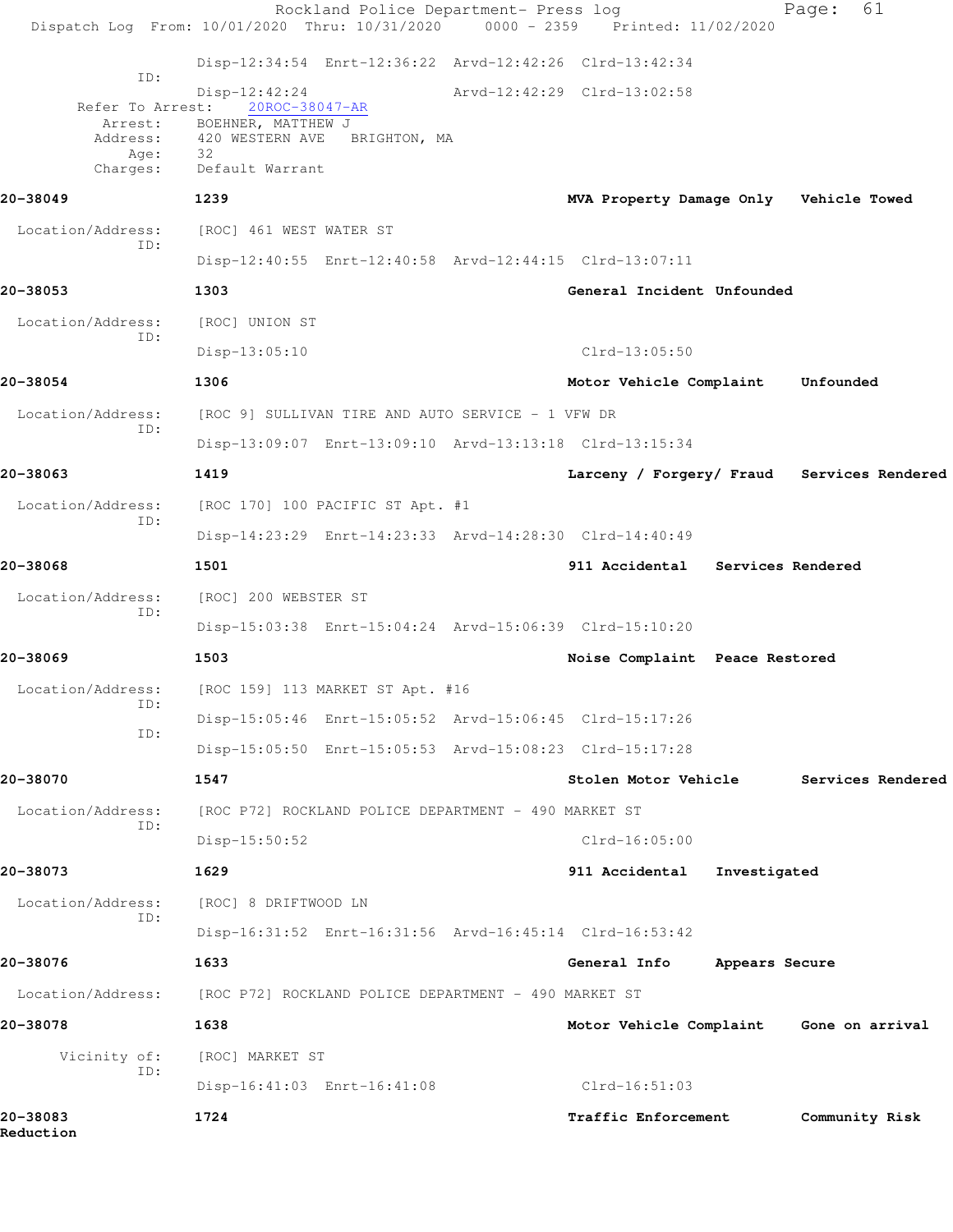| Dispatch Log From: 10/01/2020 Thru: 10/31/2020 0000 - 2359 Printed: 11/02/2020 |                                           | Rockland Police Department- Press log |                                                         |                | 62<br>Page:                                |  |
|--------------------------------------------------------------------------------|-------------------------------------------|---------------------------------------|---------------------------------------------------------|----------------|--------------------------------------------|--|
| Location/Address:                                                              | [ROC] SALEM ST                            |                                       |                                                         |                |                                            |  |
| ID:                                                                            |                                           |                                       | Arvd-17:25:32 Clrd-17:52:38                             |                |                                            |  |
| ID:                                                                            | $Disp-18:04:30$                           |                                       | $Clrd-18:04:43$                                         |                |                                            |  |
| 20-38085                                                                       | 1751                                      |                                       | Motor Vehicle Stop                                      |                | Citation/Warning                           |  |
| Issued<br>Location/Address:                                                    | [ROC] 500 SALEM ST                        |                                       |                                                         |                |                                            |  |
| ID:                                                                            | Disp-17:52:38                             |                                       | Arvd-17:53:20 Clrd-18:04:30                             |                |                                            |  |
| ID:                                                                            | Disp-17:54:20 Enrt-17:54:24               |                                       | Clrd-17:54:29                                           |                |                                            |  |
| ID:                                                                            |                                           |                                       | Disp-17:57:51 Enrt-17:57:53 Arvd-17:58:04 Clrd-18:00:58 |                |                                            |  |
| 20-38087                                                                       | 1820                                      |                                       | Follow-Up Investigation                                 |                | Field                                      |  |
| Interrogation<br>Location/Address:                                             | [ROC 2881] 19 COLLINS CT                  |                                       |                                                         |                |                                            |  |
| ID:                                                                            | Disp-18:22:30                             |                                       | Arvd-18:22:40 Clrd-18:30:31                             |                |                                            |  |
| 20-38091                                                                       | 1854                                      |                                       | 911 Accidental                                          | Investigated   |                                            |  |
| Location/Address:<br>ID:                                                       | [ROC P47] BEST WESTERN - 909 HINGHAM ST   |                                       |                                                         |                |                                            |  |
|                                                                                |                                           |                                       | Disp-18:58:32 Enrt-18:58:35 Arvd-19:04:00 Clrd-19:04:46 |                |                                            |  |
| 20-38093                                                                       | 1903                                      |                                       | 911 Hang Up                                             | Investigated   |                                            |  |
| Location/Address:<br>ID:                                                       | [ROC] 28 BISHOP LN CELL TOWER - BISHOP LN |                                       |                                                         |                |                                            |  |
|                                                                                |                                           |                                       | Disp-19:05:04 Enrt-19:05:23 Arvd-19:15:05 Clrd-19:15:13 |                |                                            |  |
| 20-38103<br>Required                                                           | 1953                                      |                                       | <b>Traffic Enforcement</b>                              |                | No Action                                  |  |
| Location/Address:<br>ID:                                                       | [ROC] LIBERTY ST                          |                                       |                                                         |                |                                            |  |
|                                                                                |                                           |                                       | Arvd-21:08:18 Clrd-21:08:32                             |                |                                            |  |
| 20-38104                                                                       | 2126                                      |                                       | Disturbance                                             | Investigated   |                                            |  |
| Location/Address:<br>ID:                                                       | [ROC P64] CVS PHARMACY - 80 MARKET ST     |                                       |                                                         |                |                                            |  |
| ID:                                                                            |                                           |                                       | Disp-21:28:57 Enrt-21:29:01 Arvd-21:31:30 Clrd-21:52:12 |                |                                            |  |
| ID:                                                                            |                                           |                                       | Disp-21:30:40 Enrt-21:30:43 Arvd-21:39:52 Clrd-22:00:32 |                |                                            |  |
|                                                                                |                                           |                                       | Disp-21:35:21 Enrt-21:35:23 Arvd-21:35:24 Clrd-21:42:07 |                |                                            |  |
| 20-38111                                                                       | 2159                                      |                                       | 911 Hang Up                                             | Investigated   |                                            |  |
| Location/Address:<br>ID:                                                       | [ROC 117] 23 SCHOOL ST                    |                                       |                                                         |                |                                            |  |
|                                                                                |                                           |                                       | Disp-22:01:18 Enrt-22:01:27 Arvd-22:06:06 Clrd-22:23:33 |                |                                            |  |
| 20-38118                                                                       | 2315                                      |                                       | Suspicious Activity                                     |                | Investigated                               |  |
| Location/Address:<br>ID:                                                       | [ROC] 932 HINGHAM ST                      |                                       |                                                         |                |                                            |  |
|                                                                                |                                           |                                       | Disp-23:17:12 Enrt-23:17:16 Arvd-23:25:02 Clrd-23:25:12 |                |                                            |  |
| 20-38120                                                                       | 2320                                      |                                       |                                                         |                | MVA Property Damage Only Services Rendered |  |
| Vicinity of:<br>ID:                                                            | [ROC] 1 CENTRAL ST @ 141 CENTRE AVE       |                                       |                                                         |                |                                            |  |
| ID:                                                                            |                                           |                                       | Disp-23:21:59 Enrt-23:22:06 Arvd-23:22:59 Clrd-23:55:44 |                |                                            |  |
|                                                                                |                                           |                                       | Disp-23:22:14 Enrt-23:22:19 Arvd-23:23:28 Clrd-23:36:11 |                |                                            |  |
| 20-38121                                                                       | 2325                                      |                                       | Disturbance                                             | Peace Restored |                                            |  |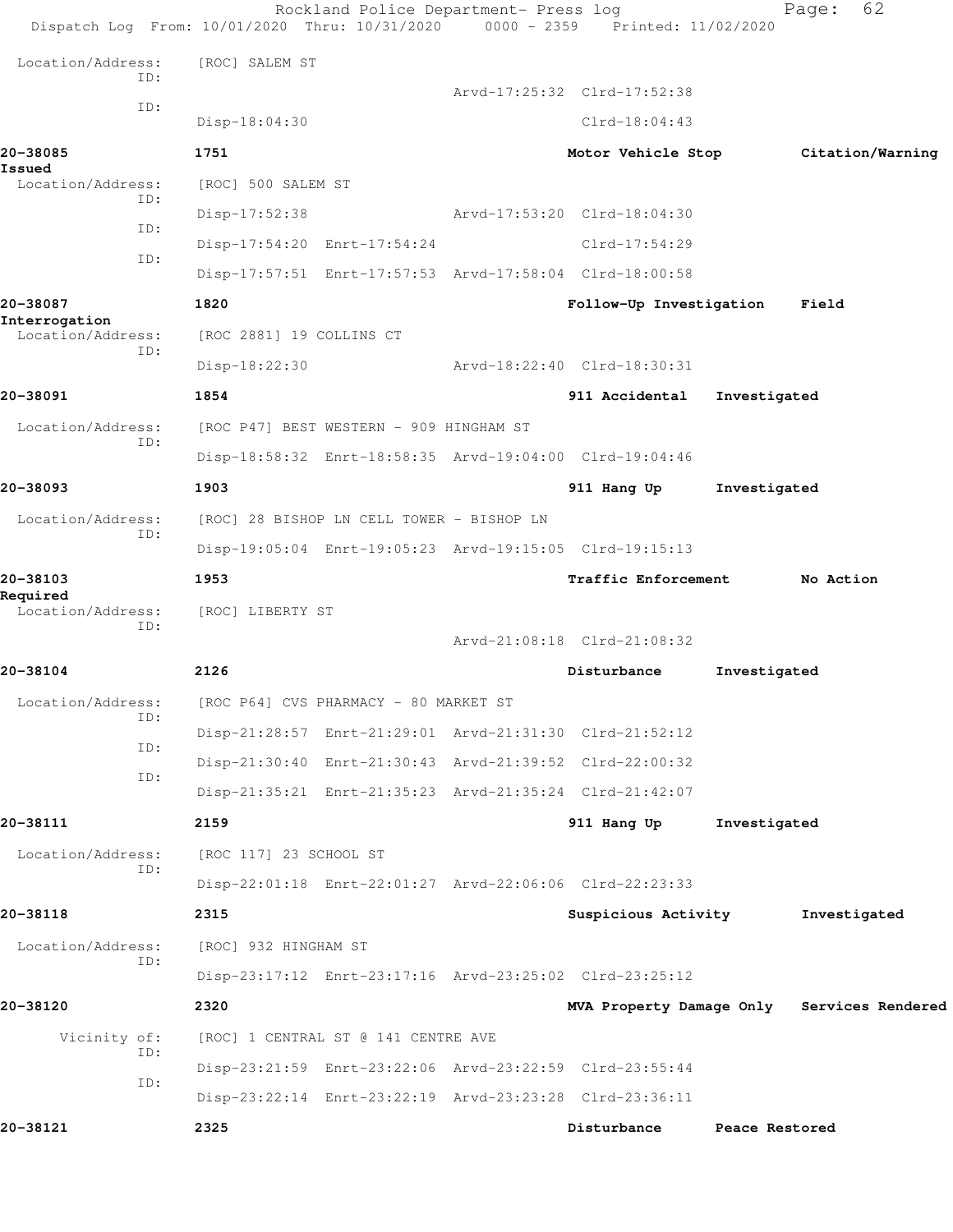| Dispatch Log From: 10/01/2020 Thru: 10/31/2020 |                                                      | Rockland Police Department- Press log | $0000 - 2359$ | Printed: 11/02/2020                                     |            | 63<br>Page:              |
|------------------------------------------------|------------------------------------------------------|---------------------------------------|---------------|---------------------------------------------------------|------------|--------------------------|
| Location/Address:<br>TD:<br>ID:                | [ROC] 115 MARKET ST Apt. #6                          |                                       |               | Disp-23:27:01 Enrt-23:27:06 Arvd-23:38:01 Clrd-23:43:20 |            |                          |
|                                                |                                                      |                                       |               | Disp-23:37:02 Enrt-23:37:07 Arvd-23:38:06 Clrd-23:43:28 |            |                          |
| For Date: $10/18/2020 -$ Sunday                |                                                      |                                       |               |                                                         |            |                          |
| 20-38125                                       | 0000                                                 |                                       |               | General Info No Service                                 |            |                          |
| Location/Address:                              | [ROC P72] ROCKLAND POLICE DEPARTMENT - 490 MARKET ST |                                       |               |                                                         |            |                          |
| ID:                                            | $Disp-00:25:56$                                      |                                       |               | $Clrd-00:26:03$                                         |            |                          |
| 20-38124                                       | 0021                                                 |                                       |               | Suspicious Activity                                     |            | Unfounded                |
| Location/Address:                              | [ROC P93] THE BANNER - 167 UNION ST                  |                                       |               |                                                         |            |                          |
| ID:                                            |                                                      |                                       |               | Disp-00:23:01 Enrt-00:25:50 Arvd-00:27:31 Clrd-00:31:08 |            |                          |
| ID:                                            |                                                      |                                       |               | Disp-00:23:01 Enrt-00:25:52 Arvd-00:27:23 Clrd-00:31:05 |            |                          |
| 20-38127                                       | 0047                                                 |                                       |               | <b>BOLO</b>                                             |            | Services Rendered        |
| Location/Address:                              | [ROC P72] ROCKLAND POLICE DEPARTMENT - 490 MARKET ST |                                       |               |                                                         |            |                          |
| ID:                                            | Disp-00:48:52                                        |                                       |               | $Clrd-00:49:25$                                         |            |                          |
| 20-38129                                       | 0054                                                 |                                       |               | Harassment                                              |            | Services Rendered        |
| Location/Address:                              | [ROC] 137 J A DUNN MEM DR Apt. #5                    |                                       |               |                                                         |            |                          |
| ID:                                            |                                                      |                                       |               | Disp-00:56:25 Enrt-00:56:43 Arvd-00:59:29 Clrd-01:10:15 |            |                          |
| ID:                                            |                                                      |                                       |               | Disp-00:56:40 Enrt-00:56:43 Arvd-00:59:35 Clrd-01:10:20 |            |                          |
| ID:                                            |                                                      |                                       |               | Disp-00:59:18 Enrt-00:59:23 Arvd-00:59:44 Clrd-01:10:24 |            |                          |
| 20-38132                                       | 0128                                                 |                                       |               | Animal Complaint Services Rendered                      |            |                          |
| Location/Address:                              | [ROC] 46 LINCOLN RD                                  |                                       |               |                                                         |            |                          |
| ID:                                            |                                                      |                                       |               | Disp-01:28:49 Enrt-01:29:51 Arvd-01:32:27 Clrd-01:38:42 |            |                          |
| 20-38134                                       | 0150                                                 |                                       |               | General Info                                            | No Service |                          |
| Location/Address:                              | [ROC P72] ROCKLAND POLICE DEPARTMENT - 490 MARKET ST |                                       |               |                                                         |            |                          |
| ID:                                            | Disp-02:29:46                                        |                                       |               | $Clrd-02:29:52$                                         |            |                          |
| 20-38135                                       | 0231                                                 |                                       |               | Suspicious Activity                                     |            | Services Rendered        |
| Location/Address:                              | [ROC] 15 EMERSON ST                                  |                                       |               |                                                         |            |                          |
| ID:                                            | $Disp-02:32:01$                                      |                                       |               | Arvd-02:32:14 Clrd-02:34:39                             |            |                          |
| ID:                                            |                                                      |                                       |               | Disp-02:32:01 Enrt-02:32:17 Arvd-02:32:24 Clrd-02:34:43 |            |                          |
| ID:                                            | $Disp-02:37:13$                                      |                                       |               | Arvd-02:37:23 Clrd-03:02:37                             |            |                          |
| ID:                                            | $Disp-02:37:16$                                      |                                       |               | Arvd-02:37:19 Clrd-03:03:45                             |            |                          |
| 20-38140                                       | 0601                                                 |                                       |               | Building Check Services Rendered                        |            |                          |
| Location/Address:                              | [ROC 61] UNION ST BUSINESS DISTRICT - UNION ST       |                                       |               |                                                         |            |                          |
| ID:                                            |                                                      |                                       |               | Arvd-06:02:52 Clrd-06:22:08                             |            |                          |
| 20-38142                                       | 0630                                                 |                                       |               | Burglar Alarm                                           |            | Building Checked/Secured |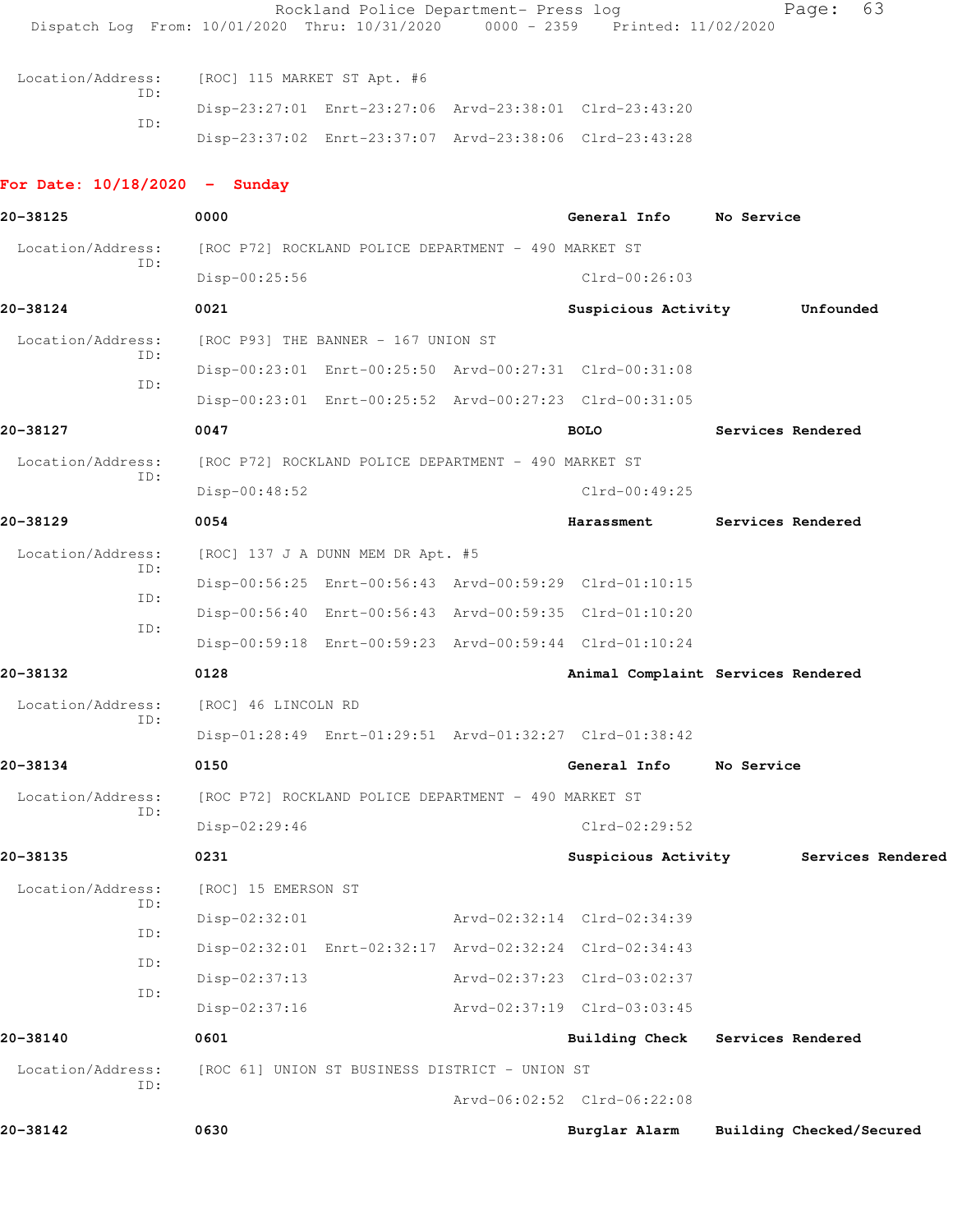|                          | Rockland Police Department- Press log<br>Dispatch Log From: 10/01/2020 Thru: 10/31/2020 0000 - 2359 Printed: 11/02/2020 |                                           | 64<br>Page: |  |
|--------------------------|-------------------------------------------------------------------------------------------------------------------------|-------------------------------------------|-------------|--|
| Location/Address:        | [ROC 60] SPRING GATE APARTMENTS - 52 HANNAH WAY                                                                         |                                           |             |  |
| ID:                      | Disp-06:31:44 Enrt-06:32:00 Arvd-06:35:20 Clrd-06:40:45                                                                 |                                           |             |  |
| ID:                      | Disp-06:34:19 Enrt-06:34:22 Arvd-06:35:18 Clrd-06:40:49                                                                 |                                           |             |  |
| 20-38143                 | 0639                                                                                                                    | 911 Accidental Appears Secure             |             |  |
| Location/Address:        | [ROC] 125 MANZELLA CT                                                                                                   |                                           |             |  |
| ID:                      | Disp-06:41:54 Enrt-06:41:59 Arvd-06:44:24 Clrd-06:46:20                                                                 |                                           |             |  |
| 20-38147                 | 0720                                                                                                                    | Details / Time off No Service             |             |  |
| Location:                | [ROC]                                                                                                                   |                                           |             |  |
| 20-38148                 | 0721                                                                                                                    | Details / Time off No Service             |             |  |
| Location:                | [ROC]                                                                                                                   |                                           |             |  |
| 20-38152                 | 0804                                                                                                                    | SHIFT ASSIGNMENTS Services Rendered       |             |  |
|                          | Location/Address: [ROC P72] ROCKLAND POLICE DEPARTMENT - 490 MARKET ST                                                  |                                           |             |  |
| 20-38153                 | 0824                                                                                                                    | 911 Accidental Cancelled Enroute          |             |  |
| Location/Address:        | [ROC 70] WEBSTER PARK NURSING AND REHAB - 56 WEBSTER ST                                                                 |                                           |             |  |
| ID:                      | Disp-08:25:11 Enrt-08:25:32                                                                                             | $Clrd-08:26:26$                           |             |  |
| 20-38155                 | 0832                                                                                                                    | Time off Services Rendered                |             |  |
| Location:                | [ROC]                                                                                                                   |                                           |             |  |
| 20-38156                 | 0921                                                                                                                    | Time off Services Rendered                |             |  |
| Location: [ROC]          |                                                                                                                         |                                           |             |  |
| 20-38158                 | 0935                                                                                                                    | Suspicious Activity Services Rendered     |             |  |
|                          | Location/Address: [ROC] INDUSTRIAL PARK - BISHOP LN                                                                     |                                           |             |  |
| ID:                      | Disp-09:36:42 Enrt-09:36:45 Arvd-09:44:40 Clrd-09:56:39                                                                 |                                           |             |  |
| 20-38162                 | 0948                                                                                                                    | Motor Vehicle Complaint Services Rendered |             |  |
| Location/Address:        | [ROC] 219 PLEASANT ST                                                                                                   |                                           |             |  |
| ID:                      | Disp-09:53:15                                                                                                           | Clrd-09:53:29                             |             |  |
| 20-38164                 | 0950                                                                                                                    | General Info Services Rendered            |             |  |
| Location/Address:        | [ROC P72] ROCKLAND POLICE DEPARTMENT - 490 MARKET ST                                                                    |                                           |             |  |
| ID:                      |                                                                                                                         | Arvd-09:54:54 Clrd-09:58:20               |             |  |
| 20-38166                 | 1006                                                                                                                    | General Info Services Rendered            |             |  |
| Location/Address:        | [ROC P72] ROCKLAND POLICE DEPARTMENT - 490 MARKET ST                                                                    |                                           |             |  |
| ID:                      |                                                                                                                         | Arvd-10:08:12 Clrd-10:09:00               |             |  |
| 20-38628                 | 1020                                                                                                                    | Animal Complaint Services Rendered        |             |  |
|                          | Location/Address: [ROC] 110 UNION ST Apt. #4                                                                            |                                           |             |  |
| 20-38172                 | 1040                                                                                                                    | Animal Complaint Services Rendered        |             |  |
| Location/Address:<br>ID: | [ROC] 404 CONCORD ST                                                                                                    |                                           |             |  |
|                          |                                                                                                                         |                                           |             |  |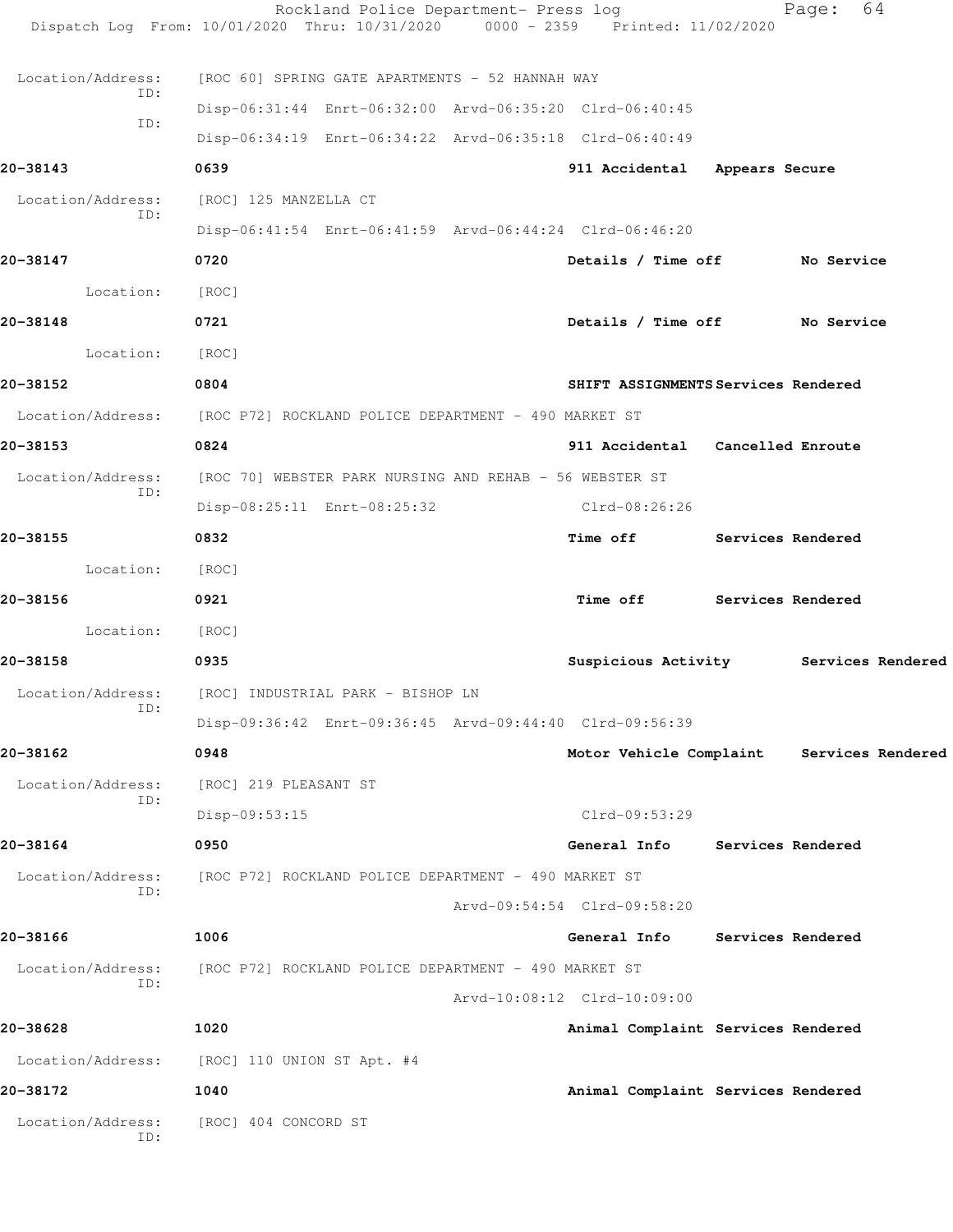|                          | Rockland Police Department- Press log<br>Dispatch Log From: 10/01/2020 Thru: 10/31/2020 | 0000 - 2359 Printed: 11/02/2020     |                          | Page:             | 65                |
|--------------------------|-----------------------------------------------------------------------------------------|-------------------------------------|--------------------------|-------------------|-------------------|
|                          | Disp-10:48:17 Enrt-10:48:30                                                             | Clrd-10:50:59                       |                          |                   |                   |
| ID:                      | Disp-10:48:26 Enrt-10:48:30 Arvd-10:51:05 Clrd-11:30:11                                 |                                     |                          |                   |                   |
| ID:                      | $Disp-10:51:12$                                                                         | Arvd-10:51:17 Clrd-11:30:18         |                          |                   |                   |
| 20-38174                 | 1101                                                                                    | Neighbor Disturbance                |                          |                   | Peace Restored    |
| Location/Address:        | [ROC 113] 269 EAST WATER ST Apt. #R1                                                    |                                     |                          |                   |                   |
| ID:                      | Disp-11:07:59 Enrt-11:08:01 Arvd-11:12:02 Clrd-12:00:20                                 |                                     |                          |                   |                   |
| ID:                      | Disp-11:30:41 Enrt-11:30:45 Arvd-11:32:31 Clrd-12:05:52                                 |                                     |                          |                   |                   |
| ID:                      | Disp-11:30:51 Enrt-11:30:55 Arvd-11:32:26 Clrd-12:05:52                                 |                                     |                          |                   |                   |
| ID:                      | Disp-12:06:55                                                                           | $Clrd-12:07:15$                     |                          |                   |                   |
| 20-38293                 | 1245                                                                                    | Animal Complaint Services Rendered  |                          |                   |                   |
| Location/Address:        | [ROC] 110 UNION ST Apt. #4                                                              |                                     |                          |                   |                   |
| 20-38192                 | 1323                                                                                    | Harassment                          |                          | Services Rendered |                   |
| Location/Address:<br>ID: | [ROC] 96 SUMMIT ST                                                                      |                                     |                          |                   |                   |
|                          | Disp-13:27:20                                                                           | $Clrd-13:27:31$                     |                          |                   |                   |
| 20-38206                 | 1502                                                                                    | Traffic Enforcement                 |                          |                   | Verbal Warning    |
| Vicinity of:<br>ID:      | [ROC] SALEM ST                                                                          |                                     |                          |                   |                   |
|                          |                                                                                         | Arvd-15:02:00 Clrd-15:29:04         |                          |                   |                   |
| 20-38210                 | 1518                                                                                    | General Incident Services Rendered  |                          |                   |                   |
| Location/Address:<br>ID: | [ROC] BUTTERFIELDS - 372 MARKET ST                                                      |                                     |                          |                   |                   |
|                          | Disp-15:22:09                                                                           | $Clrd-15:22:24$                     |                          |                   |                   |
| 20-38214                 | 1543                                                                                    | Police Information                  |                          |                   | Services Rendered |
| Location/Address:<br>ID: | [ROC] 155 EAST WATER ST Apt. #R                                                         |                                     |                          |                   |                   |
| ID:                      | Disp-15:46:52 Enrt-15:46:57                                                             | Clrd-15:47:38                       |                          |                   |                   |
|                          | Disp-15:47:30 Enrt-15:47:34 Arvd-15:50:07 Clrd-15:54:18                                 |                                     |                          |                   |                   |
| 20-38215                 | 1600                                                                                    | SHIFT ASSIGNMENTS Services Rendered |                          |                   |                   |
| Location/Address:        | [ROC P72] ROCKLAND POLICE DEPARTMENT - 490 MARKET ST                                    |                                     |                          |                   |                   |
| 20-38216                 | 1609                                                                                    | Disturbance                         | <b>Services Rendered</b> |                   |                   |
| Location/Address:<br>ID: | [ROC 63] MIKES PIZZA - 315 UNION ST                                                     |                                     |                          |                   |                   |
| ID:                      | $Disp-16:11:20$                                                                         | Arvd-16:11:26 Clrd-16:51:30         |                          |                   |                   |
|                          | $Disp-16:11:24$<br>Refer To P/C: 20ROC-38216-AR                                         | Arvd-16:11:28 Clrd-16:51:33         |                          |                   |                   |
| $P/C$ :<br>Address:      | KING, JEFFREY F<br>92 CHURCH ST Apt. #7 ROCKLAND, MA                                    |                                     |                          |                   |                   |
| Age:<br>Charges:         | 54<br>PROTECTIVE CUSTODY                                                                |                                     |                          |                   |                   |
| 20-38225                 | 1711                                                                                    | Prisoner Information                |                          |                   | Services Rendered |
| Location/Address:        | [ROC P72] ROCKLAND POLICE DEPARTMENT - 490 MARKET ST                                    |                                     |                          |                   |                   |
| ID:                      | $Disp-17:17:34$                                                                         | $Clrd-17:21:21$                     |                          |                   |                   |
| ID:                      |                                                                                         |                                     |                          |                   |                   |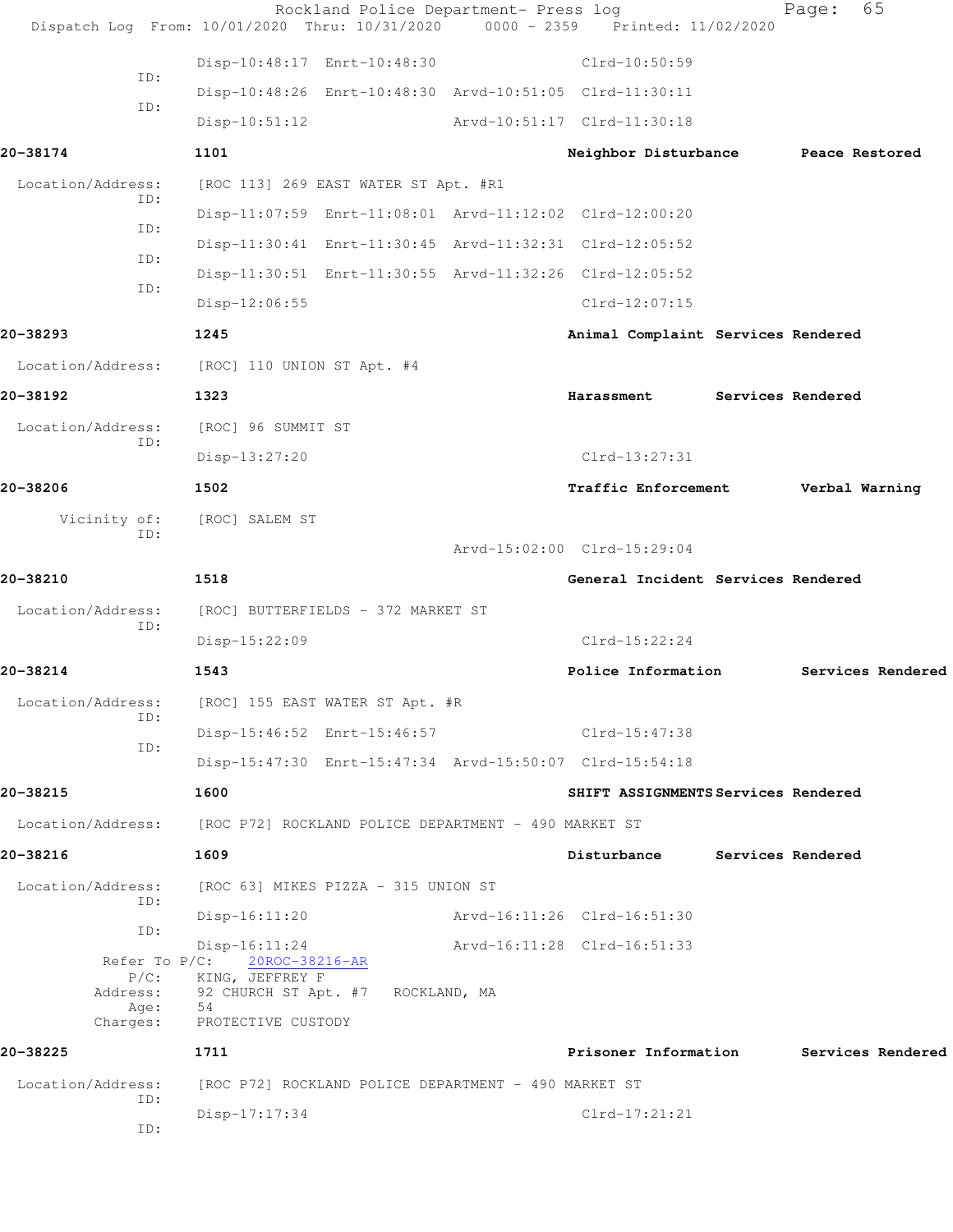|                                 |            | Dispatch Log From: 10/01/2020 Thru: 10/31/2020       | Rockland Police Department- Press log | $0000 - 2359$ | Printed: 11/02/2020                                     |                 | 66<br>Page:       |
|---------------------------------|------------|------------------------------------------------------|---------------------------------------|---------------|---------------------------------------------------------|-----------------|-------------------|
|                                 |            |                                                      |                                       |               | Disp-17:18:14 Enrt-17:18:26 Arvd-17:18:28 Clrd-17:18:31 |                 |                   |
| 20-38235                        |            | 1748                                                 |                                       |               | Follow-Up Investigation                                 |                 | Services Rendered |
| Location/Address:               |            | [ROC P72] ROCKLAND POLICE DEPARTMENT - 490 MARKET ST |                                       |               |                                                         |                 |                   |
|                                 | ID:        |                                                      |                                       |               | Disp-17:51:30 Enrt-17:51:50 Arvd-17:51:52 Clrd-17:51:54 |                 |                   |
| 20-38241                        |            | 1817                                                 |                                       |               | Assist Public                                           |                 | Services Rendered |
| Location/Address:               | ID:        | [ROC] 296 HOWARD ST                                  |                                       |               |                                                         |                 |                   |
|                                 | ID:        |                                                      |                                       |               | Arvd-18:17:00 Clrd-18:36:47                             |                 |                   |
|                                 |            |                                                      |                                       |               | Arvd-18:24:05 Clrd-18:36:49                             |                 |                   |
| 20-38247                        |            | 1835                                                 |                                       |               | 911 Hang Up                                             | Gone on arrival |                   |
| Location/Address:               | ID:        | [ROC] 4 NELSON RD                                    |                                       |               |                                                         |                 |                   |
|                                 | ID:        |                                                      |                                       |               | Disp-18:37:21 Enrt-18:38:33 Arvd-18:47:23 Clrd-18:47:50 |                 |                   |
|                                 |            |                                                      |                                       |               | Disp-18:38:38 Enrt-18:38:41 Arvd-18:47:26 Clrd-18:47:53 |                 |                   |
| 20-38253                        |            | 1947                                                 |                                       |               | Details                                                 |                 | Services Rendered |
| Location:                       |            | [ROC]                                                |                                       |               |                                                         |                 |                   |
| 20-38257                        |            | 2011                                                 |                                       |               | Neighbor Disturbance                                    |                 | Services Rendered |
| Location/Address:               | ID:        | [ROC] 294 HOWARD ST                                  |                                       |               |                                                         |                 |                   |
|                                 |            |                                                      |                                       |               | Arvd-20:11:00 Clrd-20:27:21                             |                 |                   |
| 20-38261<br>Hospital            |            | 2111                                                 |                                       |               | Suspicious Activity                                     |                 | Transported to    |
| Vicinity of:                    | ID:        | [ROC] 5 UNION ST @ 158 MARKET ST                     |                                       |               |                                                         |                 |                   |
|                                 | ID:        |                                                      |                                       |               | Arvd-21:11:00 Clrd-21:43:40                             |                 |                   |
|                                 |            | $Disp-21:14:09$                                      |                                       |               | Arvd-21:14:14 Clrd-21:43:44                             |                 |                   |
| 20-38266                        |            | 2213                                                 |                                       |               | Suspicious Activity                                     |                 | Services Rendered |
| Location/Address:               |            | [ROC] 43 PLAIN ST                                    |                                       |               |                                                         |                 |                   |
|                                 | ID:        |                                                      |                                       |               | Disp-22:14:17 Enrt-22:15:10 Arvd-22:15:32 Clrd-22:33:13 |                 |                   |
|                                 | ID:        |                                                      |                                       |               | Disp-22:14:22 Enrt-22:15:06 Arvd-22:16:36 Clrd-22:33:16 |                 |                   |
|                                 | ID:        |                                                      |                                       |               | Disp-22:15:21 Enrt-22:15:25 Arvd-22:16:40 Clrd-22:33:19 |                 |                   |
| For Date: $10/19/2020 -$ Monday |            |                                                      |                                       |               |                                                         |                 |                   |
| 20-38274                        |            | 0000                                                 |                                       |               | SHIFT ASSIGNMENTS Services Not Required                 |                 |                   |
| Location/Address:               |            | [ROC P72] ROCKLAND POLICE DEPARTMENT - 490 MARKET ST |                                       |               |                                                         |                 |                   |
| 20-38276                        |            | 0032                                                 |                                       |               | Suspicious Activity                                     |                 | Arrest(s) Made    |
| Location/Address:               |            |                                                      | [ROC 54] HARTSTUFF PARK - HINGHAM ST  |               |                                                         |                 |                   |
|                                 | ID:        |                                                      |                                       |               | Disp-00:34:38 Enrt-00:34:47 Arvd-00:34:56 Clrd-01:02:18 |                 |                   |
|                                 | ID:<br>ID: |                                                      |                                       |               | Disp-00:34:40 Enrt-00:34:47 Arvd-00:34:56 Clrd-01:02:12 |                 |                   |
|                                 |            |                                                      |                                       |               |                                                         |                 |                   |

 Disp-00:34:43 Enrt-00:34:47 Arvd-00:34:56 Clrd-01:02:15 Refer To Arrest: 20ROC-38276-AR

Arrest: GALVAO, RUBEN GOMES

Address: 22 BOLTON PL Apt. #2 BROCKTON, MA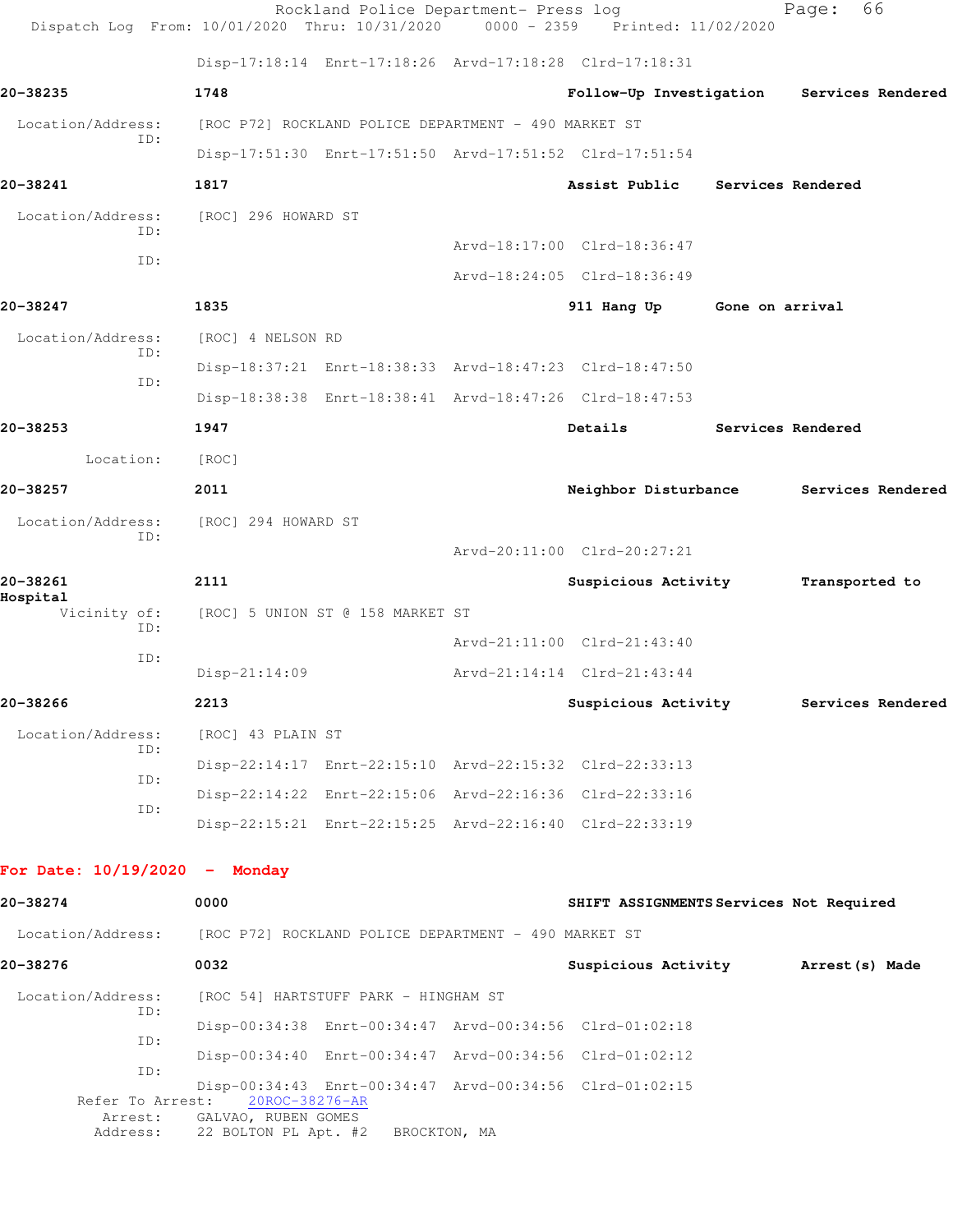|                          | Rockland Police Department- Press log<br>Dispatch Log From: 10/01/2020 Thru: 10/31/2020 0000 - 2359 Printed: 11/02/2020                                                                          |                                           | 67<br>Page:       |  |
|--------------------------|--------------------------------------------------------------------------------------------------------------------------------------------------------------------------------------------------|-------------------------------------------|-------------------|--|
| Age:<br>Charges:         | 22<br>MARKED LANES VIOLATION<br>SPEEDING RATE OF SPEED EXCEEDING POSTED LIMIT<br>STOP FOR POLICE, FAIL<br>TRESPASS<br>NUMBER PLATE ATTACHING WRONG PLATE<br>NEGLIGENT OPERATION OF MOTOR VEHICLE |                                           |                   |  |
| 20-38282                 | 0513                                                                                                                                                                                             | Building Check Building Checked/Secured   |                   |  |
| Location/Address:<br>TD: | [ROC 61] UNION ST BUSINESS DISTRICT - UNION ST<br>$Disp-05:15:00$                                                                                                                                | Arvd-05:15:07 Clrd-05:27:50               |                   |  |
| 20-38294                 | 0730                                                                                                                                                                                             | Animal Complaint Services Rendered        |                   |  |
| Location/Address:        | [ROC] 332 CONCORD ST                                                                                                                                                                             |                                           |                   |  |
| 20-38292                 | 0804                                                                                                                                                                                             | SHIFT ASSIGNMENTS Services Rendered       |                   |  |
|                          | Location/Address: [ROC P72] ROCKLAND POLICE DEPARTMENT - 490 MARKET ST                                                                                                                           |                                           |                   |  |
| 20-38626                 | 0810                                                                                                                                                                                             | Animal Complaint Services Rendered        |                   |  |
|                          | Location/Address: [ROC] 331 CONCORD ST                                                                                                                                                           |                                           |                   |  |
| 20-38296                 | 0911                                                                                                                                                                                             | Vehicle Maintenance                       | No Action         |  |
| Required                 | Location/Address: [ROC P72] ROCKLAND POLICE DEPARTMENT - 490 MARKET ST                                                                                                                           |                                           |                   |  |
| ID:                      |                                                                                                                                                                                                  | Arvd-09:11:00 Clrd-09:20:43               |                   |  |
| 20-38300                 | 0933                                                                                                                                                                                             | Details / Time off                        | Services Rendered |  |
| Location:                | [ROC]                                                                                                                                                                                            |                                           |                   |  |
| 20-38306                 | 1001                                                                                                                                                                                             | Abandoned MV Services Rendered            |                   |  |
| Location/Address:<br>ID: | [ROC 206] GROVE STREET SIDE - 51 MAPLE ST                                                                                                                                                        |                                           |                   |  |
|                          | Disp-10:05:13 Enrt-10:06:22 Arvd-10:20:29 Clrd-10:37:28                                                                                                                                          |                                           |                   |  |
| 20-38318                 | 1055                                                                                                                                                                                             | OFFICER BACK IN TOWN                      | Services Rendered |  |
| Location/Address:        | [ROC P72] ROCKLAND POLICE DEPARTMENT - 490 MARKET ST                                                                                                                                             |                                           |                   |  |
| 20-38320                 | 1104                                                                                                                                                                                             | Building Check Building Checked/Secured   |                   |  |
| Location/Address:<br>ID: | [ROC] TAUNTON AVE                                                                                                                                                                                |                                           |                   |  |
|                          |                                                                                                                                                                                                  | Arvd-11:05:40 Clrd-11:06:10               |                   |  |
| 20-38327                 | 1143                                                                                                                                                                                             | Assist Other Agency                       | Services Rendered |  |
| Location/Address:<br>ID: | [HIN] 300 LINDEN POND WAY                                                                                                                                                                        |                                           |                   |  |
| ID:                      |                                                                                                                                                                                                  | Arvd-11:43:00 Clrd-13:25:13               |                   |  |
|                          | Disp-12:00:33 Enrt-12:00:35 Arvd-12:11:59 Clrd-14:38:11                                                                                                                                          |                                           |                   |  |
| 20-38629                 | 1145                                                                                                                                                                                             | Animal Complaint Services Rendered        |                   |  |
| Location/Address:        | [ROC] 105 PLAIN ST                                                                                                                                                                               |                                           |                   |  |
| 20-38330                 | 1158                                                                                                                                                                                             | Follow-Up Investigation Services Rendered |                   |  |
| Location/Address:<br>ID: | [ROC] 30 PARK ST                                                                                                                                                                                 |                                           |                   |  |
|                          |                                                                                                                                                                                                  | Arvd-11:58:00 Clrd-12:25:52               |                   |  |
| 20-38331                 | 1206                                                                                                                                                                                             | Details / Time off                        | Services Rendered |  |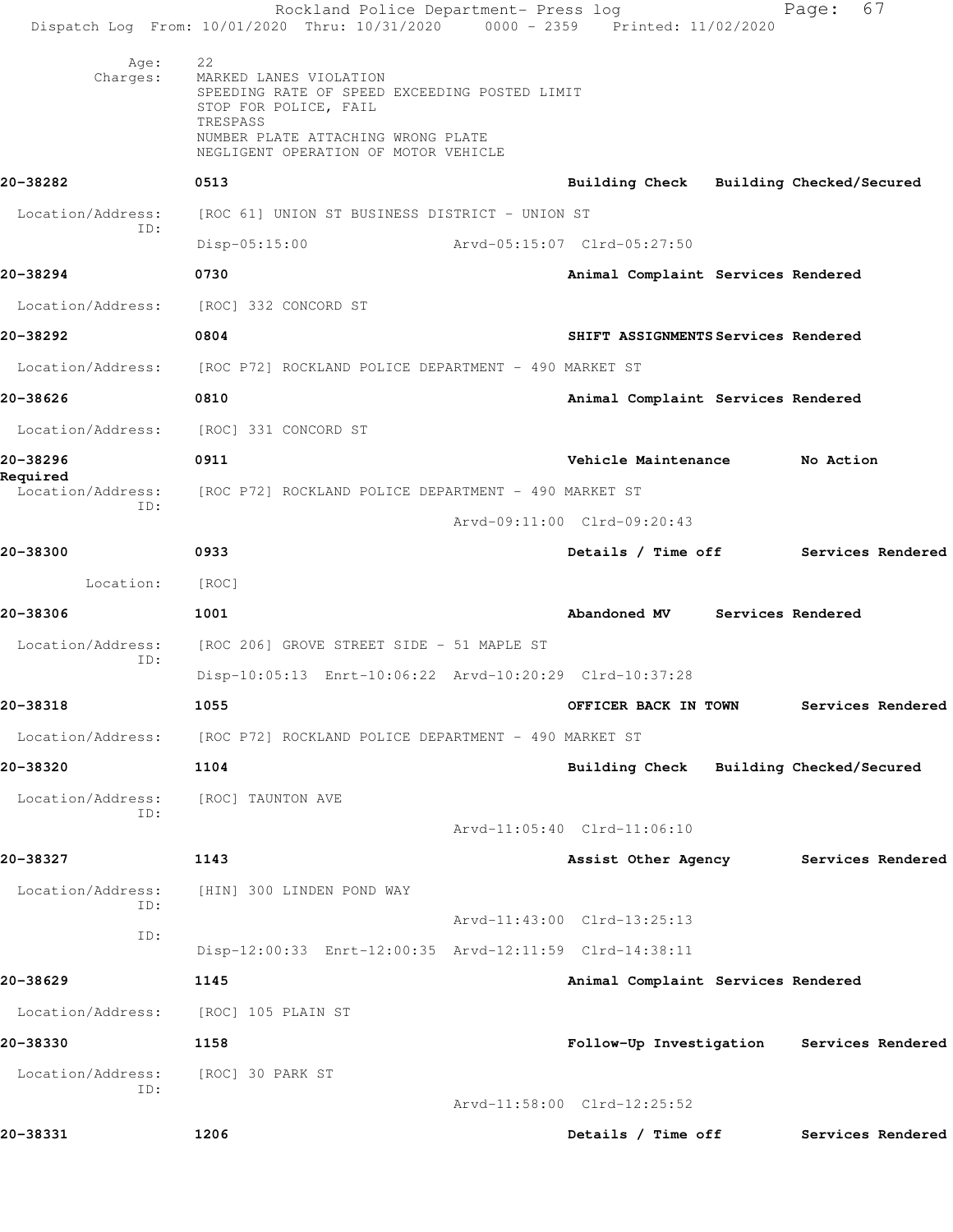| Location:                | [ROC]                                                                  |                                            |
|--------------------------|------------------------------------------------------------------------|--------------------------------------------|
| 20-38336                 | 1229                                                                   | GENERAL INFO Services Rendered             |
|                          | Location/Address: [ROC P72] ROCKLAND POLICE DEPARTMENT - 490 MARKET ST |                                            |
| 20-38339                 | 1302                                                                   | Building Check Building Checked/Secured    |
| Location/Address:        | [ROC] SALEM ST                                                         |                                            |
| ID:                      |                                                                        | Arvd-13:03:15 Clrd-13:03:30                |
| 20-38348                 | 1400                                                                   | Details / Time off Services Rendered       |
| Location:                | [ROC]                                                                  |                                            |
| 20-38351<br>1404         |                                                                        | Details / Time off Services Rendered       |
| Location: [ROC]          |                                                                        |                                            |
| 20-38354<br>1439         |                                                                        | Details / Time off Services Rendered       |
| Location: [ROC]          |                                                                        |                                            |
| 20-38356                 | 1511                                                                   | Details / Time off Services Rendered       |
| Location: [ROC]          |                                                                        |                                            |
| 20-38360<br>1600         |                                                                        | SHIFT ASSIGNMENTS Services Rendered        |
|                          | Location/Address: [ROC P72] ROCKLAND POLICE DEPARTMENT - 490 MARKET ST |                                            |
| 20-38368                 | 1627                                                                   | Assist Public Services Rendered            |
| ID:                      | Location/Address: [ROC] 53 TAUNTON AVE                                 |                                            |
|                          | Disp-16:57:55 Enrt-17:08:45 Arvd-17:08:45 Clrd-17:08:47                |                                            |
| 20-38370                 | 1635                                                                   | Larceny / Forgery/ Fraud Services Rendered |
| ID:                      | Location/Address: [ROC] 4 DRIFTWOOD LN                                 |                                            |
|                          | Disp-16:44:27                                                          | $Clrd-16:45:13$                            |
| 20-38377                 | 1710                                                                   | 911 Hang Up Gone on arrival                |
| Location/Address:<br>ID: | [ROC] 20 WILLIAMS ST                                                   |                                            |
|                          | Disp-17:12:20 Enrt-17:12:55 Arvd-17:23:14 Clrd-17:28:47                |                                            |
| 20-38385                 | 1735                                                                   | Larceny / Forgery/ Fraud Services Rendered |
| Location/Address:<br>ID: | [ROC] 35 WINTER CIR                                                    |                                            |
|                          | Disp-17:45:24                                                          | $Clrd-17:45:34$                            |
| 20-38391                 | 1812                                                                   | MVA Property Damage Only Gone on arrival   |
| Location:<br>ID:         | [ROC] UNION SQUARE                                                     |                                            |
|                          | Disp-18:15:28 Enrt-18:15:32 Arvd-18:15:37 Clrd-18:16:25                |                                            |
| 20-38392                 | 1815                                                                   | 911 Hang Up<br>Unfounded                   |
| Location/Address:<br>ID: | [ROC] 100 CENTRE AVE                                                   |                                            |
|                          | Disp-18:17:10 Enrt-18:17:20 Arvd-18:18:27 Clrd-18:22:57                |                                            |
| 20-38395                 | 1853                                                                   | MVA Property Damage Only Report Follows    |

Rockland Police Department- Press log entitled Page: 68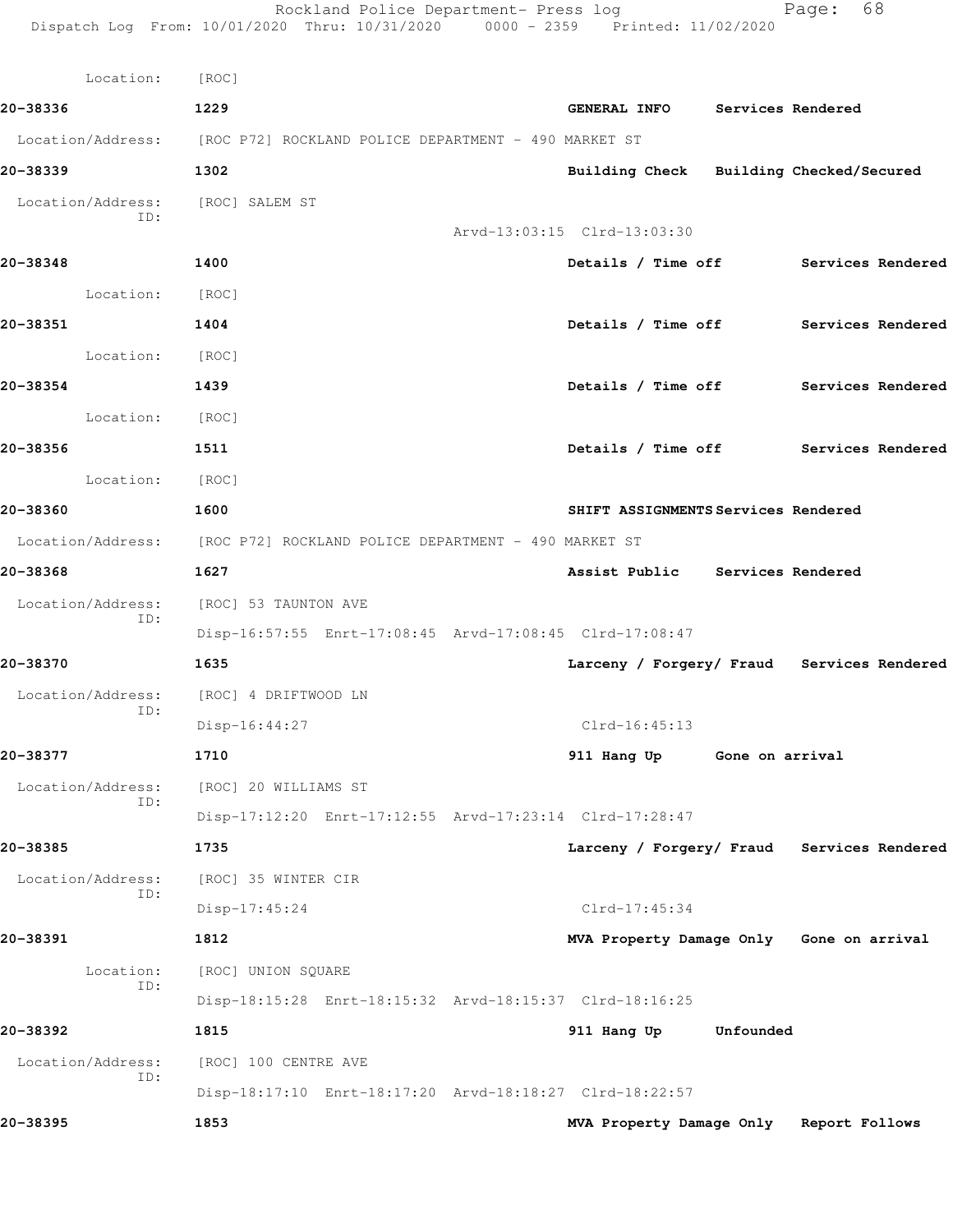|                                          | Rockland Police Department- Press log<br>Dispatch Log From: 10/01/2020 Thru: 10/31/2020 0000 - 2359 Printed: 11/02/2020 |  |                                 |                   | 69<br>Page:                           |
|------------------------------------------|-------------------------------------------------------------------------------------------------------------------------|--|---------------------------------|-------------------|---------------------------------------|
| Vicinity of:                             | [ROC] 403 SALEM ST                                                                                                      |  |                                 |                   |                                       |
| ID:                                      | Disp-18:54:35 Enrt-18:54:53 Arvd-18:57:10 Clrd-19:25:12                                                                 |  |                                 |                   |                                       |
| ID:                                      | Disp-18:54:35 Enrt-18:54:44 Arvd-18:57:02 Clrd-19:29:30                                                                 |  |                                 |                   |                                       |
| ID:<br>Refer To Summons:<br>Summons:     | Disp-19:01:12 Enrt-19:01:16 Arvd-19:01:18 Clrd-19:28:03<br>20ROC-38395-AR<br>DIAS, JONATAS HENRIQUE                     |  |                                 |                   |                                       |
| Address:<br>Age:<br>Charges:             | 14 NARCISSUS CT NORTH ATTLEBORO, MA<br>33<br>UNLICENSED OPERATION OF MV                                                 |  |                                 |                   |                                       |
| 20-38400                                 | 2004                                                                                                                    |  | Disabled Motor Vehicle          |                   | 911 Wireless call                     |
| (Transfered)<br>Location/Address:<br>ID: | [ROC] TAUNTON AVE                                                                                                       |  |                                 |                   |                                       |
|                                          | Disp-20:07:42                                                                                                           |  | Arvd-20:08:12 Clrd-20:30:19     |                   |                                       |
| 20-38399                                 | 2005                                                                                                                    |  |                                 |                   | Suspicious Activity Services Rendered |
| Location/Address:<br>ID:                 | [ROC P75] UNION POINT - BILL DELAHUNT PKWY                                                                              |  |                                 |                   |                                       |
|                                          | Disp-20:08:00 Enrt-20:08:03 Arvd-20:08:05 Clrd-20:16:23                                                                 |  |                                 |                   |                                       |
| 20-38407                                 | 2058                                                                                                                    |  | Assist Public Services Rendered |                   |                                       |
| Location/Address:                        | [ROC] 20 BOXBERRY LN                                                                                                    |  |                                 |                   |                                       |
| ID:                                      | Disp-21:05:36                                                                                                           |  | $Clrd-21:06:30$                 |                   |                                       |
| 20-38406                                 | 2059                                                                                                                    |  |                                 |                   | Motor Vehicle Stop Citation/Warning   |
| Issued<br>Vicinity of:                   | [ROC] 15 WEBSTER ST @ 333 UNION ST                                                                                      |  |                                 |                   |                                       |
| ID:                                      | $Disp-21:00:42$                                                                                                         |  | Arvd-21:01:00 Clrd-21:11:58     |                   |                                       |
| 20-38411                                 | 2147                                                                                                                    |  | Road Obstruction Unfounded      |                   |                                       |
| Location/Address:                        | [ROC P46] DUNKIN DONUTS - 851 HINGHAM ST                                                                                |  |                                 |                   |                                       |
| ID:                                      | Disp-21:48:43 Enrt-21:48:47 Arvd-21:50:30 Clrd-21:55:04                                                                 |  |                                 |                   |                                       |
| 20-38413                                 | 2220                                                                                                                    |  |                                 |                   | Suspicious Activity Services Rendered |
| Location/Address:                        | [ROC] 47 WEST WATER ST                                                                                                  |  |                                 |                   |                                       |
| ID:                                      | Disp-22:21:49 Enrt-22:22:06 Arvd-22:22:44 Clrd-22:47:24                                                                 |  |                                 |                   |                                       |
| ID:                                      | Disp-22:22:03 Enrt-22:22:09 Arvd-22:22:34 Clrd-23:11:34                                                                 |  |                                 |                   |                                       |
| 20-38416                                 | 2302                                                                                                                    |  | I.0.D.                          | No Service        |                                       |
| Location/Address: [ROC] VERNON ST        |                                                                                                                         |  |                                 |                   |                                       |
| 20-38417                                 | 2324                                                                                                                    |  | Time off Services Rendered      |                   |                                       |
| Location: [ROC]                          |                                                                                                                         |  |                                 |                   |                                       |
| 20-38418                                 | 2330                                                                                                                    |  | Time off                        | Services Rendered |                                       |
| Location: [ROC]                          |                                                                                                                         |  |                                 |                   |                                       |
| For Date: $10/20/2020 -$ Tuesday         |                                                                                                                         |  |                                 |                   |                                       |
| 20-38420                                 | 0001                                                                                                                    |  | General Info Services Rendered  |                   |                                       |
| Location/Address:                        | [ROC P72] ROCKLAND POLICE DEPARTMENT - 490 MARKET ST                                                                    |  |                                 |                   |                                       |
| ID:                                      | $Disp-00:03:19$                                                                                                         |  | $Clrd-00:03:25$                 |                   |                                       |
|                                          |                                                                                                                         |  |                                 |                   |                                       |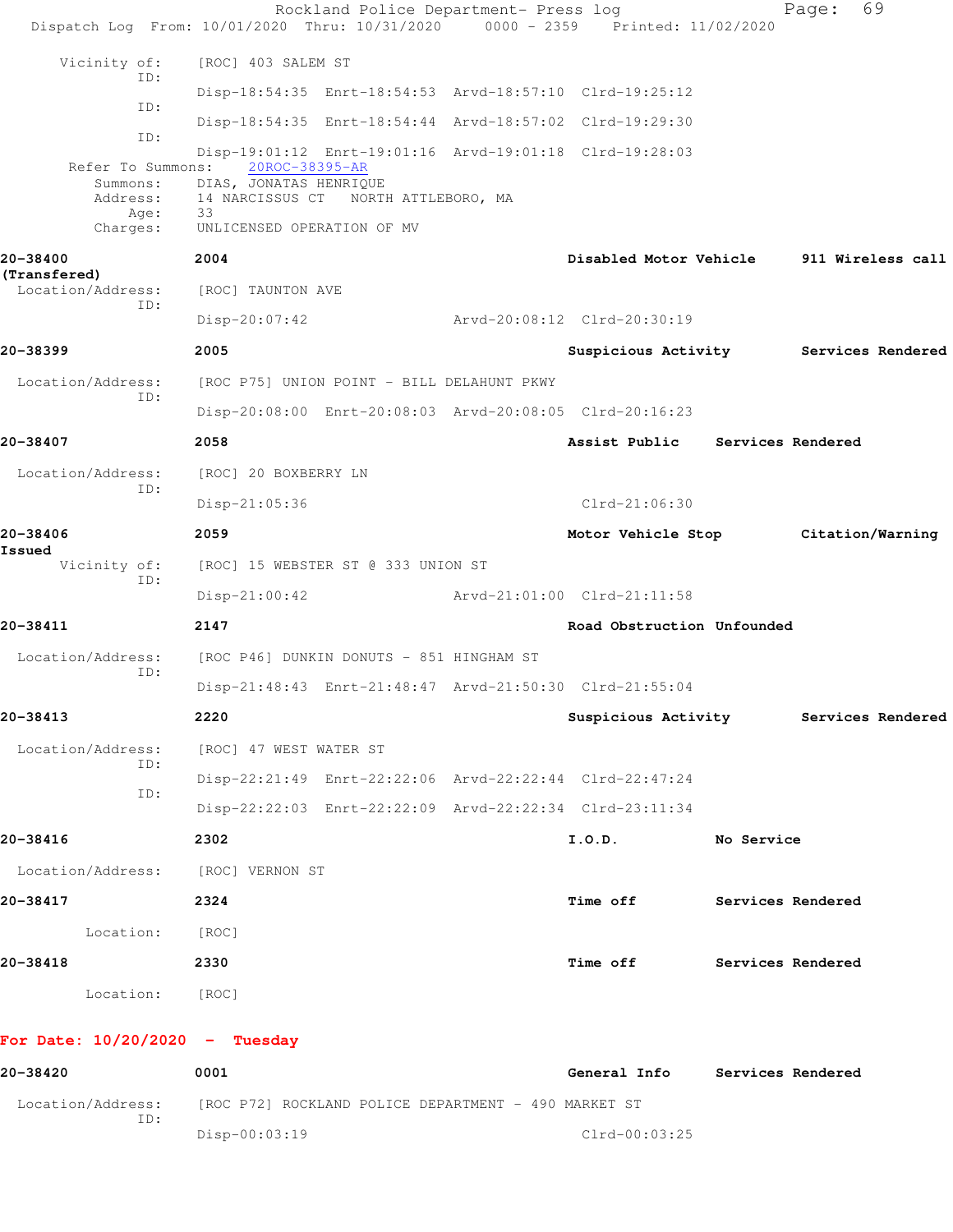Rockland Police Department- Press log entitled and Page: 70

Dispatch Log From: 10/01/2020 Thru: 10/31/2020 0000 - 2359 Printed: 11/02/2020

| 20-38421                                  | 0009                                                                                                                                                                                 |                                          | 911 Hang Up                         | Investigated      |                                               |  |
|-------------------------------------------|--------------------------------------------------------------------------------------------------------------------------------------------------------------------------------------|------------------------------------------|-------------------------------------|-------------------|-----------------------------------------------|--|
| Location/Address:                         | [ROC] 6 MILLBROOK DR                                                                                                                                                                 |                                          |                                     |                   |                                               |  |
| ID:                                       | Disp-00:10:10 Enrt-00:10:13 Arvd-00:15:37 Clrd-00:24:26                                                                                                                              |                                          |                                     |                   |                                               |  |
| 20-38431                                  | 0454                                                                                                                                                                                 |                                          | <b>Building Check</b>               | Appears Secure    |                                               |  |
| Location/Address:                         | [ROC 61] UNION ST BUSINESS DISTRICT - UNION ST                                                                                                                                       |                                          |                                     |                   |                                               |  |
| ID:                                       | $Disp-04:57:35$                                                                                                                                                                      |                                          | Arvd-04:57:39 Clrd-05:05:17         |                   |                                               |  |
| 20-38432                                  | 0504                                                                                                                                                                                 |                                          | MVA Property Damage Only            |                   | Report Follows                                |  |
| Location/Address:<br>ID:                  | [ROC] ON THE ON RAMP TO ROUTE 3 NB - HINGHAM ST                                                                                                                                      |                                          |                                     |                   |                                               |  |
| ID:                                       | Disp-05:06:23 Enrt-05:06:30 Arvd-05:16:11 Clrd-05:40:16                                                                                                                              |                                          |                                     |                   |                                               |  |
| ID:                                       | Disp-05:06:23 Enrt-05:06:30 Arvd-05:08:30 Clrd-05:40:16                                                                                                                              |                                          |                                     |                   |                                               |  |
|                                           | Disp-05:08:36 Enrt-05:08:42 Arvd-05:08:45 Clrd-05:40:16                                                                                                                              |                                          |                                     |                   |                                               |  |
| 20-38433                                  | 0506                                                                                                                                                                                 |                                          | Motor Vehicle Collision W/PI        |                   |                                               |  |
| No EMS<br>Location/Address:<br>Fire Unit: | [ROC] AT THE ON RAMP TO RT 3 NB - HINGHAM ST<br>ROCKEN3-Pumper-Rockland Engine 3<br>Disp-05:07:35 Enrt-05:09:44 Arvd-05:15:23 Clrd-05:20:51<br>InQrtsUnavl-05:36:54 InSrvce-05:36:57 |                                          |                                     |                   |                                               |  |
| EMS Unit:                                 | ROCKAM2-Rockland A2<br>Disp-05:07:35 Enrt-05:09:48 Arvd-05:15:27 Clrd-05:20:55<br>InQrtsUnavl-05:28:00 InSrvce-05:28:00                                                              |                                          |                                     |                   |                                               |  |
| ID:                                       | $Disp-05:45:20$                                                                                                                                                                      |                                          | $Clrd-05:45:24$                     |                   |                                               |  |
| 20-38434                                  | 0544                                                                                                                                                                                 |                                          | Details / Time off                  |                   | Services Rendered                             |  |
| Location:                                 | [ROC]                                                                                                                                                                                |                                          |                                     |                   |                                               |  |
| 20-38436                                  | 0555                                                                                                                                                                                 |                                          | Traffic Enforcement                 |                   | Community Risk                                |  |
| Reduction<br>Location/Address:            |                                                                                                                                                                                      | [ROC] 246 EAST WATER ST @ 130 LIBERTY ST |                                     |                   |                                               |  |
| ID:                                       | $Disp-05:56:10$                                                                                                                                                                      |                                          | Arvd-05:56:20 Clrd-06:30:03         |                   |                                               |  |
| 20-38439                                  | 0649                                                                                                                                                                                 |                                          | Details / Time off                  |                   | Services Rendered                             |  |
| Location:                                 | [ROC]                                                                                                                                                                                |                                          |                                     |                   |                                               |  |
| 20-38444                                  | 0716                                                                                                                                                                                 |                                          |                                     |                   | Details / Time off COMP DAY Services Rendered |  |
| Location:                                 | [ROC]                                                                                                                                                                                |                                          |                                     |                   |                                               |  |
| 20-38450                                  | 0805                                                                                                                                                                                 |                                          | Information Call No Action Required |                   |                                               |  |
|                                           | Location/Address: [ROC P72] ROCKLAND POLICE DEPARTMENT - 490 MARKET ST                                                                                                               |                                          |                                     |                   |                                               |  |
| 20-38463                                  | 0921                                                                                                                                                                                 |                                          | Summons                             | Services Rendered |                                               |  |
|                                           | Location/Address: [ROC 93] 163 SALEM ST                                                                                                                                              |                                          |                                     |                   |                                               |  |
| ID:                                       |                                                                                                                                                                                      |                                          | Arvd-09:22:27 Clrd-09:22:42         |                   |                                               |  |
| 20-38474                                  | 1135                                                                                                                                                                                 |                                          | Animal Complaint Services Rendered  |                   |                                               |  |
| Location/Address:                         | [ROC] 390 SALEM ST                                                                                                                                                                   |                                          |                                     |                   |                                               |  |
| ID:                                       | Disp-11:37:58 Enrt-11:38:02 Arvd-11:38:06 Clrd-11:40:06                                                                                                                              |                                          |                                     |                   |                                               |  |
| 20-38477                                  | 1152                                                                                                                                                                                 |                                          | 911 Accidental Services Rendered    |                   |                                               |  |
|                                           |                                                                                                                                                                                      |                                          |                                     |                   |                                               |  |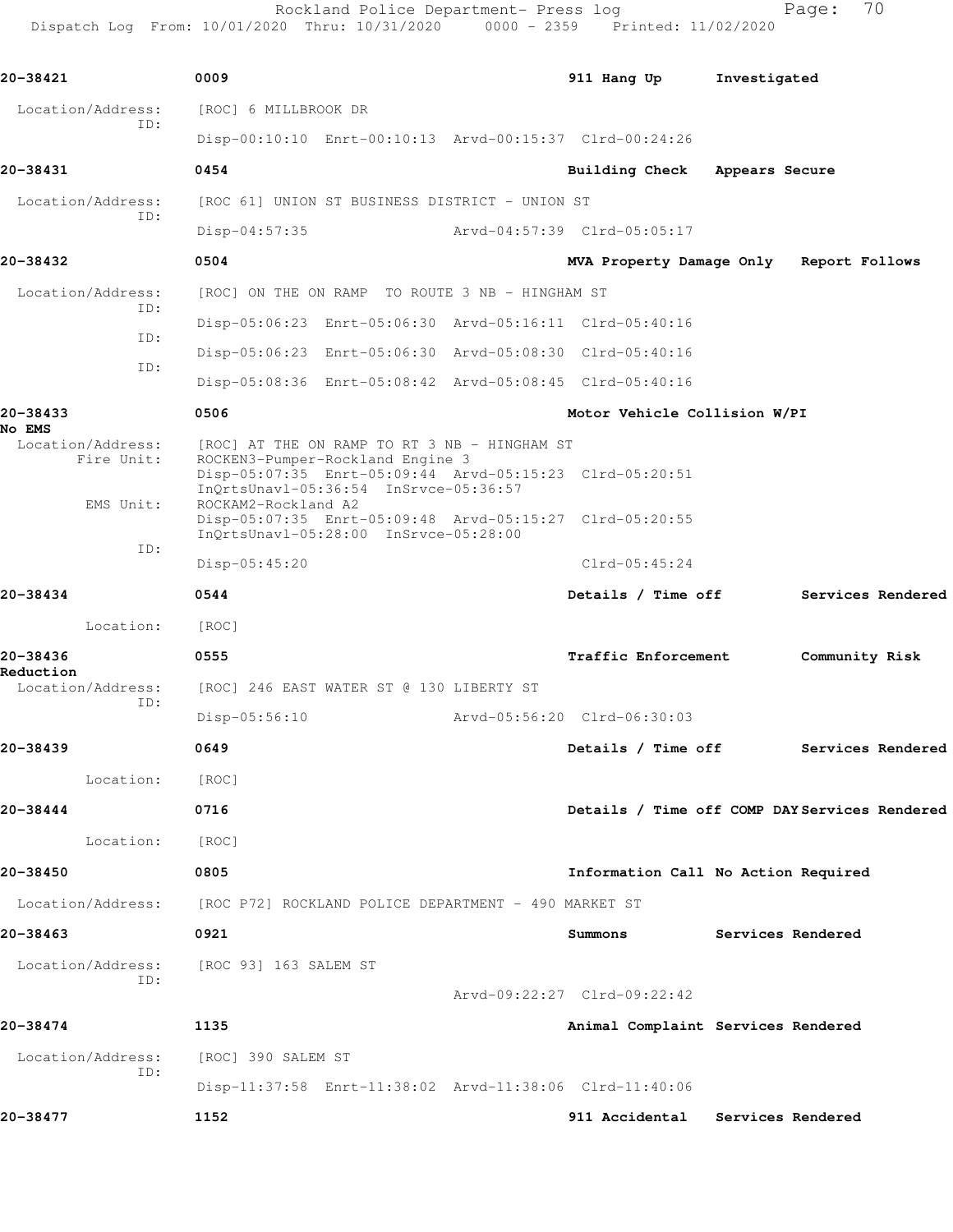|                          | Rockland Police Department- Press log<br>Dispatch Log From: 10/01/2020 Thru: 10/31/2020 0000 - 2359 Printed: 11/02/2020 |                                            | 71<br>Page:              |
|--------------------------|-------------------------------------------------------------------------------------------------------------------------|--------------------------------------------|--------------------------|
| Location/Address:        | [ROC] 912 HINGHAM ST                                                                                                    |                                            |                          |
| ID:                      | Disp-11:54:10 Enrt-11:54:14 Arvd-12:10:52 Clrd-12:10:54                                                                 |                                            |                          |
| 20-38478                 | 1155                                                                                                                    | Suspicious Activity                        | Services Rendered        |
| Location/Address:        | [ROC] 8 CRABAPPLE CIR                                                                                                   |                                            |                          |
| ID:                      | Disp-11:57:10 Enrt-12:09:13 Arvd-12:09:16 Clrd-12:09:18                                                                 |                                            |                          |
| 20-38479                 | 1158                                                                                                                    | Information Call No Action Required        |                          |
| Location/Address:        | [ROC] 354 EAST WATER ST                                                                                                 |                                            |                          |
| 20-38480                 | 1207                                                                                                                    | Identity Theft Services Rendered           |                          |
| Location/Address:<br>ID: | [ROC] 33 SUMMER ST                                                                                                      |                                            |                          |
|                          | Disp-12:09:52                                                                                                           | $Clrd-12:10:52$                            |                          |
| 20-38486<br>Issued       | 1333                                                                                                                    | Traffic Enforcement                        | Citation/Warning         |
| Location/Address:<br>ID: | [ROC] SALEM ST                                                                                                          |                                            |                          |
|                          | Disp-13:34:06 Enrt-13:34:09 Arvd-13:34:12 Clrd-14:07:25                                                                 |                                            |                          |
| 20-38488                 | 1357                                                                                                                    | <b>Building Check</b>                      | Building Checked/Secured |
| Location/Address:<br>ID: | [ROC] EAST WATER ST                                                                                                     |                                            |                          |
|                          |                                                                                                                         | Arvd-13:58:38 Clrd-13:59:00                |                          |
| 20-38489                 | 1357                                                                                                                    | General Incident Services Rendered         |                          |
| Location/Address:<br>ID: | [ROC] 105 MARKET ST Apt. #3                                                                                             |                                            |                          |
|                          | $Disp-14:01:57$                                                                                                         | $Clrd-14:10:52$                            |                          |
| 20-38490<br>Required     | 1402                                                                                                                    | Details / Time off                         | No Action                |
| Location:                | [ROC]                                                                                                                   |                                            |                          |
| 20-38491                 | 1404                                                                                                                    | Information Call No Action Required        |                          |
| Location/Address:        | [ROC P72] ROCKLAND POLICE DEPARTMENT - 490 MARKET ST                                                                    |                                            |                          |
| 20-38492                 | 1406                                                                                                                    | Building Check Services Rendered           |                          |
| Location/Address:<br>ID: | [ROC] SUMMER ST                                                                                                         |                                            |                          |
|                          |                                                                                                                         | Arvd-14:07:24 Clrd-14:36:23                |                          |
| 20-38493                 | 1406                                                                                                                    | Larceny / Forgery/ Fraud Services Rendered |                          |
| Location/Address:<br>ID: | [ROC] 16 PINE HILL TER                                                                                                  |                                            |                          |
|                          | $Disp-14:10:52$                                                                                                         | $Clrd-14:12:20$                            |                          |
| 20-38496                 | 1422                                                                                                                    | Information Call No Action Required        |                          |
| Location/Address:        | [ROC 216] 62 CONCORD ST                                                                                                 |                                            |                          |
| 20-38503                 | 1539                                                                                                                    | Identity Theft Services Rendered           |                          |
| Location/Address:<br>ID: | [ROC] 111 HUGGINS RD                                                                                                    |                                            |                          |
|                          | $Disp-15:41:24$                                                                                                         | $Clrd-15:46:23$                            |                          |
| 20-38507                 | 1558                                                                                                                    | Lost/Found Property                        | Services Rendered        |
| Location/Address:        | [ROC] HINGHAM ST                                                                                                        |                                            |                          |
|                          |                                                                                                                         |                                            |                          |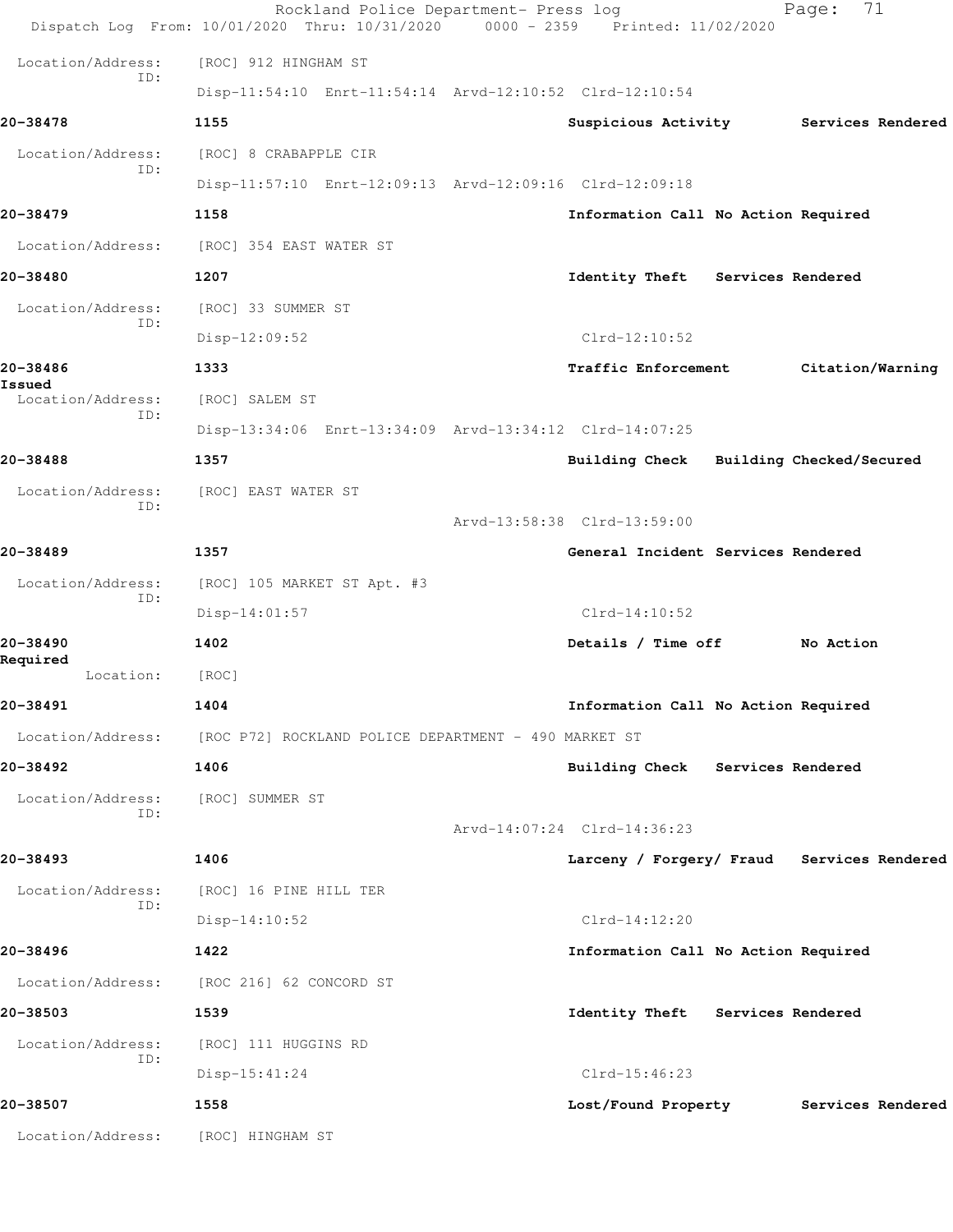|                                         | Rockland Police Department- Press log<br>Dispatch Log From: 10/01/2020 Thru: 10/31/2020 0000 - 2359 Printed: 11/02/2020 |                                         | 72<br>Page:              |
|-----------------------------------------|-------------------------------------------------------------------------------------------------------------------------|-----------------------------------------|--------------------------|
| TD:                                     | Disp-16:00:33                                                                                                           | $Clrd-16:04:12$                         |                          |
| 20-38509                                | 1610                                                                                                                    | General Info                            | Services Not Required    |
| Location/Address:                       | [ROC P72] ROCKLAND POLICE DEPARTMENT - 490 MARKET ST                                                                    |                                         |                          |
| TD:                                     |                                                                                                                         | Arvd-16:10:00 Clrd-16:49:47             |                          |
| 20-38513                                | 1625                                                                                                                    | Motor Vehicle Collision W/PI            |                          |
| No Action Required<br>Location/Address: | [ROC P55] HOME DEPOT - 1149 HINGHAM ST                                                                                  |                                         |                          |
| 20-38514                                | 1625                                                                                                                    | MVA Property Damage Only                | Report Follows           |
| Vicinity of:                            | [ROC P55] HOME DEPOT - 1149 HINGHAM ST                                                                                  |                                         |                          |
| ID:                                     | Disp-16:26:49 Enrt-16:27:04 Arvd-16:31:34 Clrd-17:12:45                                                                 |                                         |                          |
| ID:                                     | Disp-16:26:57 Enrt-16:27:01 Arvd-16:32:30 Clrd-16:55:02                                                                 |                                         |                          |
| Fire Unit:                              | ROCKEN3-Pumper-Rockland Engine 3<br>Disp-16:27:32 Enrt-16:28:44 Arvd-16:34:26 Clrd-16:38:02                             |                                         |                          |
| EMS Unit:                               | InQrtsUnavl-16:47:20 InSrvce-16:47:20<br>ROCKAM2-Rockland A2                                                            |                                         |                          |
|                                         | Disp-16:27:44 Enrt-16:28:42 Arvd-16:33:32 Clrd-16:37:59<br>InQrtsUnavl-16:49:23 InSrvce-16:49:26                        |                                         |                          |
| 20-38525                                | 1923                                                                                                                    | Animal Complaint Services Rendered      |                          |
| Location/Address:                       | [ROC] 60 STANTON ST                                                                                                     |                                         |                          |
| ID:                                     |                                                                                                                         | Arvd-19:23:00 Clrd-19:33:28             |                          |
| 20-38526                                | 1926                                                                                                                    | Burglar Alarm                           | Building Checked/Secured |
| Location/Address:                       | [ROC] POST OFFICE - 39 WEBSTER ST                                                                                       |                                         |                          |
| ID:                                     | Disp-19:27:30                                                                                                           | Arvd-19:27:36 Clrd-19:31:35             |                          |
| 20-38528                                | 1934                                                                                                                    | Burglar Alarm                           | Building Checked/Secured |
| Location/Address:                       | [ROC] POST OFFICE - 39 WEBSTER ST                                                                                       |                                         |                          |
| ID:                                     |                                                                                                                         | Arvd-19:34:00 Clrd-19:55:04             |                          |
| 20-38529                                | 1940                                                                                                                    | 911 Accidental No Service               |                          |
| Location/Address:                       | [ROC 7] WEBSTER PARK REHAB CENTER - 56 WEBSTER ST                                                                       |                                         |                          |
| 20-38532                                | 2019                                                                                                                    | MVA Property Damage Only Paper Exchange |                          |
| Location/Address:<br>ID:                | [ROC 60] SPRING GATE APARTMENTS - 52 HANNAH WAY                                                                         |                                         |                          |
| ID:                                     | Disp-20:21:02 Enrt-20:21:15 Arvd-20:24:08 Clrd-20:37:37                                                                 |                                         |                          |
|                                         | Disp-20:21:08 Enrt-20:21:11 Arvd-20:23:39 Clrd-20:37:40                                                                 |                                         |                          |
| 20-38538                                | 2128                                                                                                                    | Motor Vehicle Stop                      | Citation/Warning         |
| Issued<br>Vicinity of:                  | [ROC] 246 EAST WATER ST @ 130 LIBERTY ST                                                                                |                                         |                          |
| ID:                                     | $Disp-21:29:03$                                                                                                         | Arvd-21:29:10 Clrd-21:31:12             |                          |
| 20-38539<br>Issued                      | 2136                                                                                                                    | Motor Vehicle Stop                      | Citation/Warning         |
| Vicinity of:<br>ID:                     | [ROC] 5 UNION ST @ 158 MARKET ST                                                                                        |                                         |                          |
| ID:                                     |                                                                                                                         | Arvd-21:36:00 Clrd-21:46:56             |                          |
|                                         | $Disp-21:44:19$                                                                                                         | Arvd-21:44:22 Clrd-21:46:59             |                          |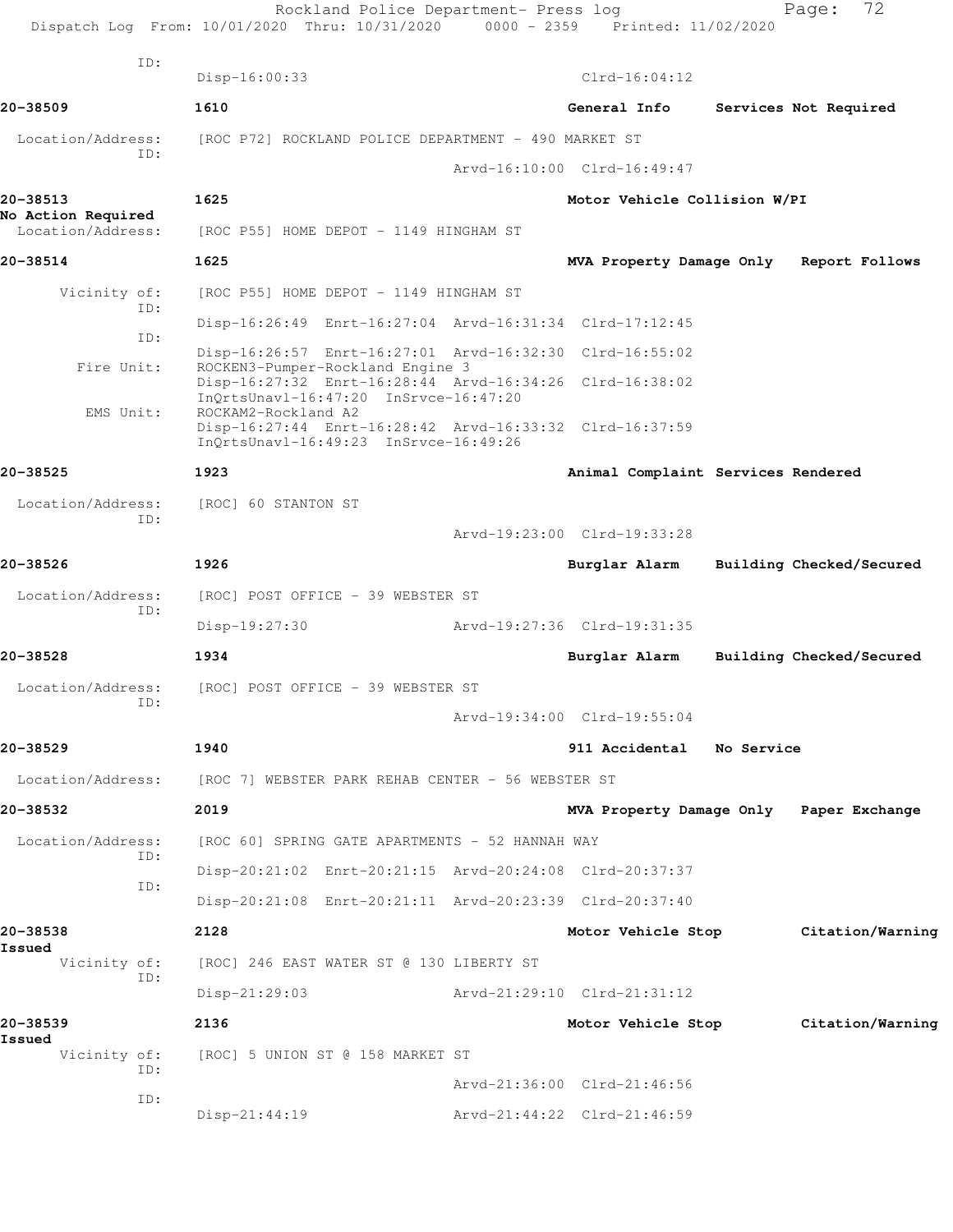|                                                                    | Rockland Police Department- Press log<br>Dispatch Log From: 10/01/2020 Thru: 10/31/2020                                         | $0000 - 2359$ | Printed: 11/02/2020                        |                   | Page: | 73                |
|--------------------------------------------------------------------|---------------------------------------------------------------------------------------------------------------------------------|---------------|--------------------------------------------|-------------------|-------|-------------------|
| 20-38541                                                           | 2202                                                                                                                            |               | Assist Public                              | Services Rendered |       |                   |
| Location/Address:                                                  | [ROC] SO SHORE TAI KWON DO - 342 UNION ST                                                                                       |               |                                            |                   |       |                   |
| ID:                                                                |                                                                                                                                 |               | Arvd-22:02:00 Clrd-22:23:54                |                   |       |                   |
| 20-38542                                                           | 2222                                                                                                                            |               | Suspicious Activity 6one on arrival        |                   |       |                   |
| Location/Address:<br>ID:                                           | [ROC] 16 BOXBERRY LN                                                                                                            |               | Arvd-22:22:00 Clrd-22:28:38                |                   |       |                   |
| 20-38544                                                           | 2234                                                                                                                            |               | Disturbance                                | Arrest (s) Made   |       |                   |
| Location/Address:                                                  | [ROC] MARTHA DR                                                                                                                 |               |                                            |                   |       |                   |
| ID:                                                                | Disp-22:35:21 Enrt-22:35:43 Arvd-22:46:31 Clrd-23:06:42                                                                         |               |                                            |                   |       |                   |
| ID:                                                                | Disp-22:35:21 Enrt-22:35:32 Arvd-22:46:35 Clrd-23:31:32                                                                         |               |                                            |                   |       |                   |
| ID:<br>Refer To Arrest:<br>Arrest:<br>Address:<br>Age:<br>Charges: | Disp-22:36:36<br>20ROC-38544-AR<br>ARBIA, KYLE AUSTIN<br>120 MARTHA DR Apt. #D ROCKLAND, MA<br>24<br>ASSAULT W/DANGEROUS WEAPON |               | Arvd-22:36:55 Clrd-23:06:45                |                   |       |                   |
| 20-38545                                                           | 2235                                                                                                                            |               | Details / Time off                         |                   |       | Services Rendered |
| Location:                                                          | [ROC]                                                                                                                           |               |                                            |                   |       |                   |
| 20-38550                                                           | 2338                                                                                                                            |               | MVA Property Damage Only Services Rendered |                   |       |                   |
| Location/Address:                                                  | [ROC] HINGHAM ST                                                                                                                |               |                                            |                   |       |                   |
| ID:                                                                |                                                                                                                                 |               | Arvd-23:38:00 Clrd-23:41:49                |                   |       |                   |
| For Date: $10/21/2020 -$ Wednesday                                 |                                                                                                                                 |               |                                            |                   |       |                   |
| 20-38551                                                           | 0009                                                                                                                            |               | General Info No Service                    |                   |       |                   |
| Location/Address:                                                  | [ROC P72] ROCKLAND POLICE DEPARTMENT - 490 MARKET ST                                                                            |               |                                            |                   |       |                   |
| ID:                                                                | Disp-00:12:07                                                                                                                   |               | Clrd-00:12:19                              |                   |       |                   |
| 20-38552                                                           | 0022                                                                                                                            |               | General Info                               | Services Rendered |       |                   |
| Location/Address:                                                  | [ROC P72] ROCKLAND POLICE DEPARTMENT - 490 MARKET ST                                                                            |               |                                            |                   |       |                   |
| ID:                                                                | Disp-00:24:18                                                                                                                   |               | $Clrd-00:24:26$                            |                   |       |                   |
| 20-38554                                                           | 0055                                                                                                                            |               | Details / Time off COMP Services Rendered  |                   |       |                   |

Location: [ROC]

**20-38557 0152 General Info No Service** Location/Address: [ROC P72] ROCKLAND POLICE DEPARTMENT - 490 MARKET ST ID: Disp-01:54:00 Clrd-01:54:12 **20-38559 0210 Breaking & Entering Arrest(s) Made**

Location/Address: [ROC P115] ROCKLAND ICE RINK - 14 ICEHOUSE WOOD LN ID: Disp-02:10:34 Enrt-02:10:51 Arvd-02:10:58 Clrd-02:56:28 ID: Disp-02:10:38 Enrt-02:10:51 Arvd-02:10:58 Clrd-02:39:22 ID: Disp-02:10:41 Enrt-02:10:51 Arvd-02:10:58 Clrd-02:39:14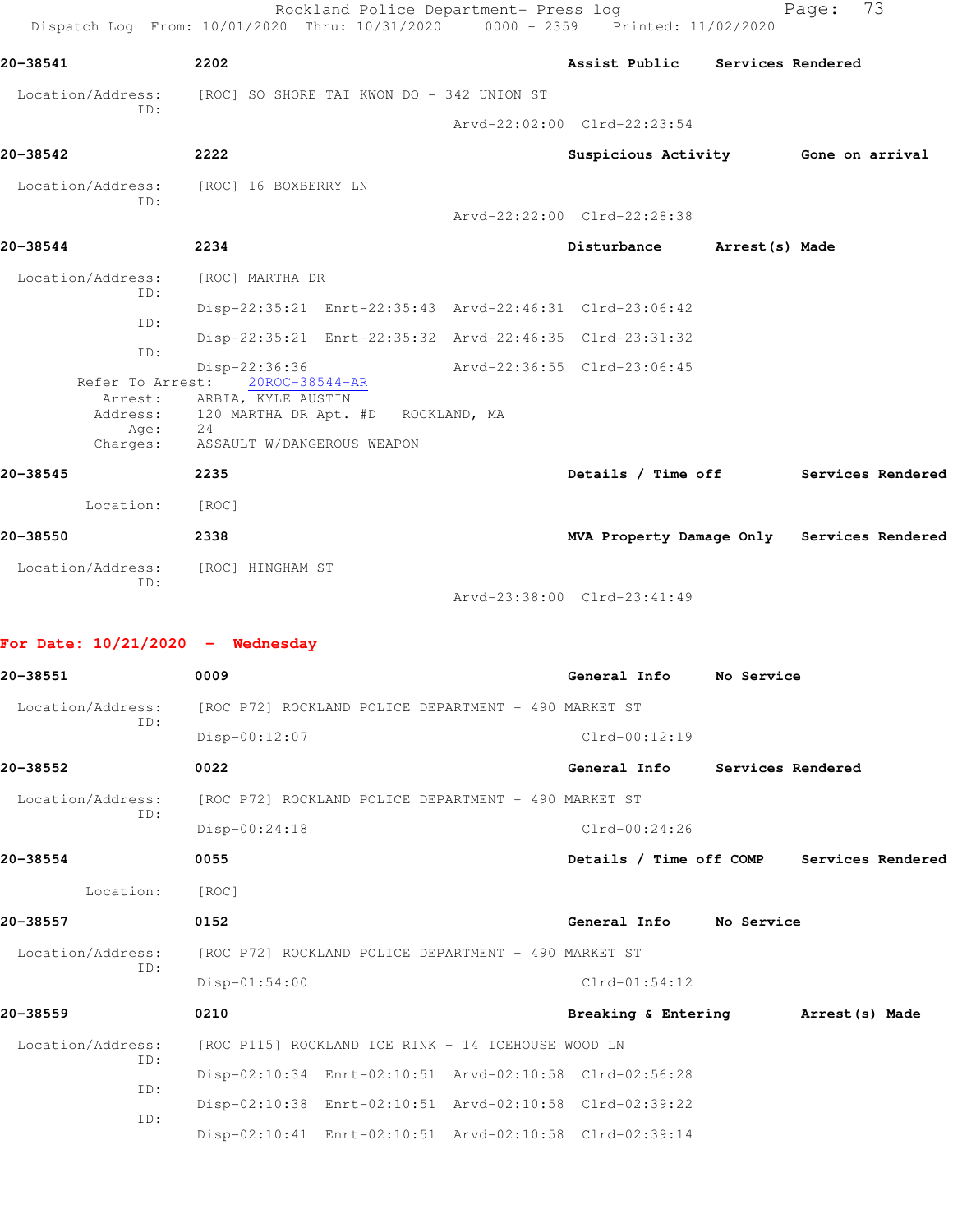| Dispatch Log From: 10/01/2020 Thru: 10/31/2020 0000 - 2359 Printed: 11/02/2020 |                                                | Rockland Police Department- Press log                |                                                         |                   | 74<br>Page:                             |
|--------------------------------------------------------------------------------|------------------------------------------------|------------------------------------------------------|---------------------------------------------------------|-------------------|-----------------------------------------|
| ID:                                                                            |                                                |                                                      |                                                         |                   |                                         |
| Refer To Arrest:                                                               | 20ROC-38559-AR                                 |                                                      | Disp-02:10:48 Enrt-02:10:51 Arvd-02:10:58 Clrd-02:39:18 |                   |                                         |
| Arrest:<br>Address:<br>Age:                                                    | GALLAGHER, MARK E<br>483 UNION ST<br>33        | ROCKLAND, MA                                         |                                                         |                   |                                         |
| Charges:                                                                       | RECEIVE STOLEN PROPERTY -\$1200                | B&E VEHICLE/BOAT NIGHTTIME FOR FELONY                |                                                         |                   |                                         |
| 20-38560                                                                       | 0314                                           |                                                      | Officer Injury                                          | <b>No EMS</b>     |                                         |
| Location:                                                                      | [ROC]                                          |                                                      |                                                         |                   |                                         |
| 20-38561                                                                       | 0330                                           |                                                      | Disturbance                                             | Investigated      |                                         |
| Location/Address:<br>ID:                                                       | [ROC] VON RHOR DR                              |                                                      |                                                         |                   |                                         |
| ID:                                                                            |                                                |                                                      | Disp-03:32:47 Enrt-03:33:34 Arvd-03:38:38 Clrd-03:54:26 |                   |                                         |
|                                                                                |                                                |                                                      | Disp-03:34:04 Enrt-03:34:08 Arvd-03:38:46 Clrd-03:54:26 |                   |                                         |
| 20-38567                                                                       | 0554                                           |                                                      |                                                         |                   | Building Check Building Checked/Secured |
| Location/Address:<br>ID:                                                       | [ROC 61] UNION ST BUSINESS DISTRICT - UNION ST |                                                      |                                                         |                   |                                         |
|                                                                                |                                                |                                                      | Arvd-05:56:12 Clrd-06:15:24                             |                   |                                         |
| 20-38568                                                                       | 0600                                           |                                                      | 911 Accidental                                          | Appears Secure    |                                         |
| Location/Address:<br>ID:                                                       |                                                | [ROC] 114 CONCORD ST @ 17 NORMAN ST                  |                                                         |                   |                                         |
|                                                                                |                                                | Disp-06:01:45 Enrt-06:01:50                          | $Clrd-06:12:21$                                         |                   |                                         |
| 20-38571                                                                       | 0703                                           |                                                      | Details / Time off                                      |                   | Services Rendered                       |
| Location:                                                                      | [ROC]                                          |                                                      |                                                         |                   |                                         |
| 20-38572                                                                       | 0716                                           |                                                      | Follow-Up Investigation                                 |                   | No Action                               |
| Required<br>Location/Address:                                                  | [ROC] 483 UNION ST                             |                                                      |                                                         |                   |                                         |
| ID:<br>ID:                                                                     |                                                |                                                      | Disp-07:16:44 Enrt-07:17:07 Arvd-07:17:17 Clrd-07:37:19 |                   |                                         |
| ID:                                                                            |                                                |                                                      | Disp-07:16:50 Enrt-07:17:07 Arvd-07:17:17 Clrd-07:37:33 |                   |                                         |
|                                                                                |                                                |                                                      | Disp-07:17:02 Enrt-07:17:07 Arvd-07:17:17 Clrd-07:37:19 |                   |                                         |
| 20-38575                                                                       | 0725                                           |                                                      | Assist Public                                           |                   | Services Rendered                       |
| Location/Address:<br>ID:                                                       | [ROC] 14 ICEHOUSE WOOD LN                      |                                                      |                                                         |                   |                                         |
|                                                                                |                                                |                                                      | Disp-07:27:24 Enrt-07:28:08 Arvd-07:35:29 Clrd-07:36:03 |                   |                                         |
| 20-38578                                                                       | 0759                                           |                                                      | Animal Complaint Services Rendered                      |                   |                                         |
| Location/Address:<br>ID:                                                       | [ROC] 450 HINGHAM ST                           |                                                      |                                                         |                   |                                         |
|                                                                                | Disp-08:00:32                                  |                                                      | Arvd-08:00:36 Clrd-09:47:49                             |                   |                                         |
| 20-38580<br>Required                                                           | 0809                                           |                                                      | Police Information                                      |                   | No Action                               |
| Location/Address:                                                              |                                                | [ROC P72] ROCKLAND POLICE DEPARTMENT - 490 MARKET ST |                                                         |                   |                                         |
| 20-38581                                                                       | 0823                                           |                                                      | Burglar Alarm                                           | Services Rendered |                                         |
| Location/Address:                                                              | [ROC] 57 LINDEN ST                             |                                                      |                                                         |                   |                                         |
| ID:                                                                            |                                                |                                                      | Disp-08:24:44 Enrt-08:24:48 Arvd-08:30:10 Clrd-08:34:10 |                   |                                         |
| 20-38583                                                                       | 0837                                           |                                                      | Motor Vehicle Stop                                      |                   | Verbal Warning                          |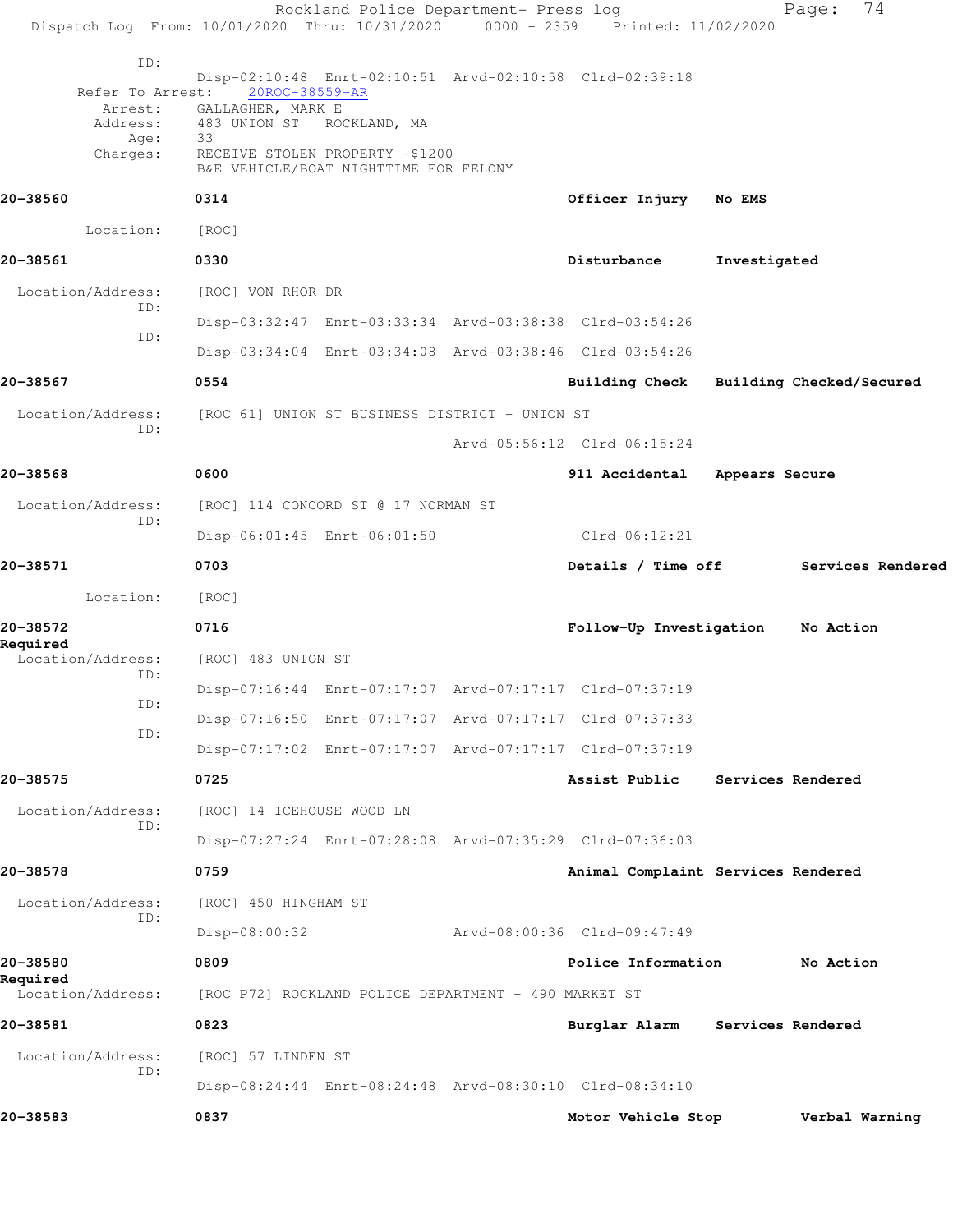|                             | Rockland Police Department- Press log<br>Dispatch Log From: 10/01/2020 Thru: 10/31/2020 0000 - 2359 Printed: 11/02/2020 |                                    |                   | 75<br>Page:       |
|-----------------------------|-------------------------------------------------------------------------------------------------------------------------|------------------------------------|-------------------|-------------------|
| Location/Address:           | [ROC] 90 UNION ST @ 19 PAYSON AVE                                                                                       |                                    |                   |                   |
| ID:                         |                                                                                                                         | Arvd-08:37:00 Clrd-08:41:17        |                   |                   |
| 20-38586                    | 0906                                                                                                                    | Motor Vehicle Stop                 |                   | Verbal Warning    |
| Location/Address:<br>ID:    | [ROC] 165 EAST WATER ST                                                                                                 |                                    |                   |                   |
|                             |                                                                                                                         | Arvd-09:06:00 Clrd-09:08:58        |                   |                   |
| 20-38589                    | 0932                                                                                                                    | Breaking & Entering                |                   | Services Rendered |
| Location/Address:<br>ID:    | [ROC] 6 ICEHOUSE WOOD LN                                                                                                |                                    |                   |                   |
|                             |                                                                                                                         | Arvd-09:32:00 Clrd-09:45:44        |                   |                   |
| 20-38592                    | 0945                                                                                                                    | Breaking & Entering                |                   | Services Rendered |
| Location/Address:<br>ID:    | [ROC] 8 ICEHOUSE WOOD LN                                                                                                |                                    |                   |                   |
|                             |                                                                                                                         | Arvd-09:45:00 Clrd-09:47:56        |                   |                   |
| 20-38593<br>Issued          | 1002                                                                                                                    | Motor Vehicle Stop                 |                   | Citation/Warning  |
| Location/Address:<br>ID:    | [ROC] EAST WATER ST @ HOWARD ST                                                                                         |                                    |                   |                   |
|                             |                                                                                                                         | Arvd-10:02:00 Clrd-10:07:59        |                   |                   |
| 20-38597                    | 1012                                                                                                                    | Motor Vehicle Stop                 |                   | Verbal Warning    |
| Location/Address:<br>ID:    | [ROC] 104 MARKET ST @ 20 PLAIN ST                                                                                       |                                    |                   |                   |
|                             |                                                                                                                         | Arvd-10:12:00 Clrd-10:14:37        |                   |                   |
| 20-38599                    | 1031                                                                                                                    | Motor Vehicle Stop                 |                   | Verbal Warning    |
| Location/Address:<br>ID:    | [ROC P45] COMFORT INN - 850 HINGHAM ST<br>Disp-10:32:21                                                                 | Arvd-10:32:25 Clrd-10:34:00        |                   |                   |
| 20-38600                    | 1034                                                                                                                    | Disturbance                        | Services Rendered |                   |
| Location/Address:           | [ROC P46] DUNKIN DONUTS - 851 HINGHAM ST                                                                                |                                    |                   |                   |
| ID:                         |                                                                                                                         | Arvd-10:34:00 Clrd-10:38:02        |                   |                   |
| 20-39363                    | 1120                                                                                                                    | Animal Complaint Services Rendered |                   |                   |
| Location/Address:           | [ROC] 259 POND ST                                                                                                       |                                    |                   |                   |
| 20-38608                    | 1130                                                                                                                    | Health & Welfare Check             |                   | Services Rendered |
| Location/Address:           | [ROC] 365 CENTRE AVE                                                                                                    |                                    |                   |                   |
| ID:                         | Disp-11:32:13 Enrt-11:32:17 Arvd-11:36:48 Clrd-11:48:58                                                                 |                                    |                   |                   |
| 20-38609                    | 1135                                                                                                                    | Motor Vehicle Stop                 |                   | Citation/Warning  |
| Issued<br>Location/Address: | [ROC] 88 LIBERTY ST                                                                                                     |                                    |                   |                   |
| ID:                         |                                                                                                                         | Arvd-11:35:00 Clrd-11:41:18        |                   |                   |
| 20-38611                    | 1155                                                                                                                    | Prisioner Transport                |                   | Services Rendered |
| Location/Address:           | [HIN] 28 GEORGE WASHINGTON BLVD                                                                                         |                                    |                   |                   |
| ID:                         |                                                                                                                         | Arvd-11:55:00 Clrd-12:43:15        |                   |                   |
| 20-38613                    | 1216                                                                                                                    | Health & Welfare Check             |                   | No Service        |
| Location/Address:           | [ROC] 150 MARTHA DR Apt. #D                                                                                             |                                    |                   |                   |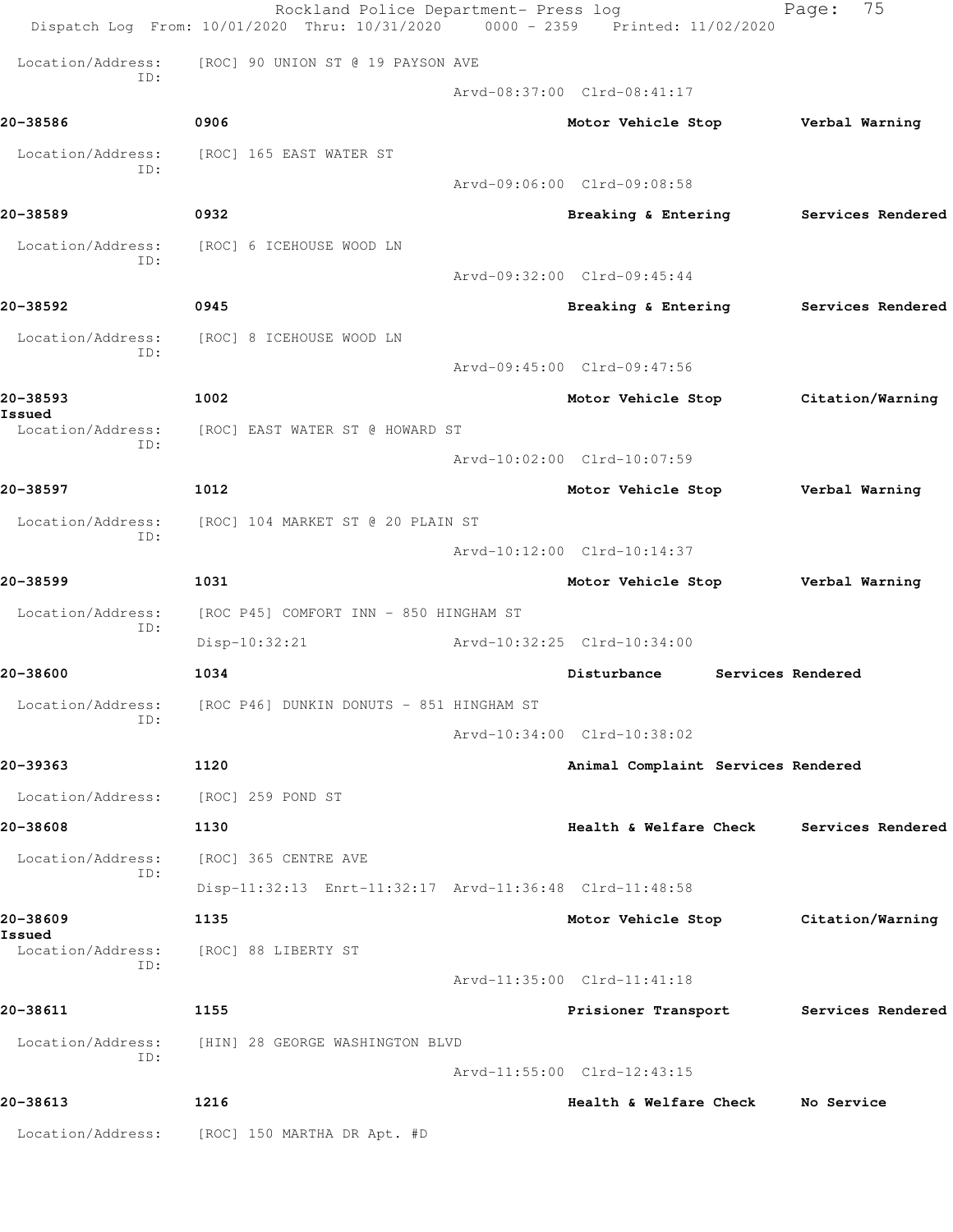|                                   | Rockland Police Department- Press log<br>Dispatch Log From: 10/01/2020 Thru: 10/31/2020 0000 - 2359 Printed: 11/02/2020 |                                             |              | 76<br>Page:        |  |
|-----------------------------------|-------------------------------------------------------------------------------------------------------------------------|---------------------------------------------|--------------|--------------------|--|
| ID:                               |                                                                                                                         |                                             |              |                    |  |
|                                   |                                                                                                                         | Arvd-12:17:28 Clrd-12:34:40                 |              |                    |  |
| ID:                               |                                                                                                                         | Arvd-12:19:43 Clrd-12:34:44                 |              |                    |  |
| 20-38616<br>Issued                | 1245                                                                                                                    | Traffic Enforcement                         |              | Citation/Warning   |  |
| Location/Address:<br>ID:          | [ROC] EAST WATER ST                                                                                                     |                                             |              |                    |  |
|                                   |                                                                                                                         | Arvd-12:45:00 Clrd-13:25:59                 |              |                    |  |
| 20-38618                          | 1251                                                                                                                    | Motor Vehicle Stop                          |              | Verbal Warning     |  |
| Location/Address:<br>ID:          | [ROC] EAST WATER ST @ HOWARD ST                                                                                         |                                             |              |                    |  |
|                                   |                                                                                                                         | Arvd-12:51:00 Clrd-13:00:55                 |              |                    |  |
| 20-39364                          | 1315                                                                                                                    | Animal Complaint Services Rendered          |              |                    |  |
|                                   | Location/Address: [ROC] 360 NORTH AVE                                                                                   |                                             |              |                    |  |
| 20-38624                          | 1324                                                                                                                    | Police Information                          |              | No Service         |  |
|                                   | Location/Address: [ROC P72] ROCKLAND POLICE DEPARTMENT - 490 MARKET ST                                                  |                                             |              |                    |  |
| 20-38625                          | 1334                                                                                                                    | Detail                                      |              | No Action Required |  |
| Location/Address:                 | [ROC P72] ROCKLAND POLICE DEPARTMENT - 490 MARKET ST                                                                    |                                             |              |                    |  |
| 20-38632                          | 1354                                                                                                                    | Assist Public                               | No Service   |                    |  |
|                                   | Location/Address: [ROC] 649 LIBERTY ST                                                                                  |                                             |              |                    |  |
| 20-38634                          | 1358                                                                                                                    | Traffic Enforcement 511 Wireless call       |              |                    |  |
| (Transfered)<br>Location/Address: | [ROC] SALEM ST                                                                                                          |                                             |              |                    |  |
| ID:                               |                                                                                                                         | Arvd-13:58:00 Clrd-14:21:34                 |              |                    |  |
| 20-38637                          | 1402                                                                                                                    | Detail                                      | No Service   |                    |  |
| Location/Address:                 | [ROC] UNION ST                                                                                                          |                                             |              |                    |  |
| 20-39365                          | 1410                                                                                                                    | Animal Complaint Services Rendered          |              |                    |  |
|                                   | Location/Address: [ROC] 25 SPRING ST                                                                                    |                                             |              |                    |  |
| 20-38639                          | 1414                                                                                                                    | Police Information No Service               |              |                    |  |
| Location/Address:                 | [ROC P72] ROCKLAND POLICE DEPARTMENT - 490 MARKET ST                                                                    |                                             |              |                    |  |
| 20-38644                          | 1437                                                                                                                    | BUILDING FIRE/ EVACUATION Services Rendered |              |                    |  |
| Location/Address:                 | [ROC 92] R STEWART ESTEN SCHOOL - 733 SUMMER ST                                                                         |                                             |              |                    |  |
| ID:                               |                                                                                                                         | Arvd-14:38:11 Clrd-14:45:38                 |              |                    |  |
| ID:                               |                                                                                                                         | Arvd-14:38:21 Clrd-14:45:41                 |              |                    |  |
| ID:                               |                                                                                                                         | Arvd-14:38:33 Clrd-14:45:44                 |              |                    |  |
| 20-38646                          | 1445                                                                                                                    | Assist Public Advised to Court              |              |                    |  |
| Location/Address:                 | [ROC] 141 REED ST                                                                                                       |                                             |              |                    |  |
| 20-38649                          | 1526                                                                                                                    | Follow-Up Investigation                     |              | Investigated       |  |
| Location/Address:                 | [ROC] 8 ICEHOUSE WOOD LN                                                                                                |                                             |              |                    |  |
| 20-38652                          | 1600                                                                                                                    | 911 Accidental                              | Investigated |                    |  |
|                                   |                                                                                                                         |                                             |              |                    |  |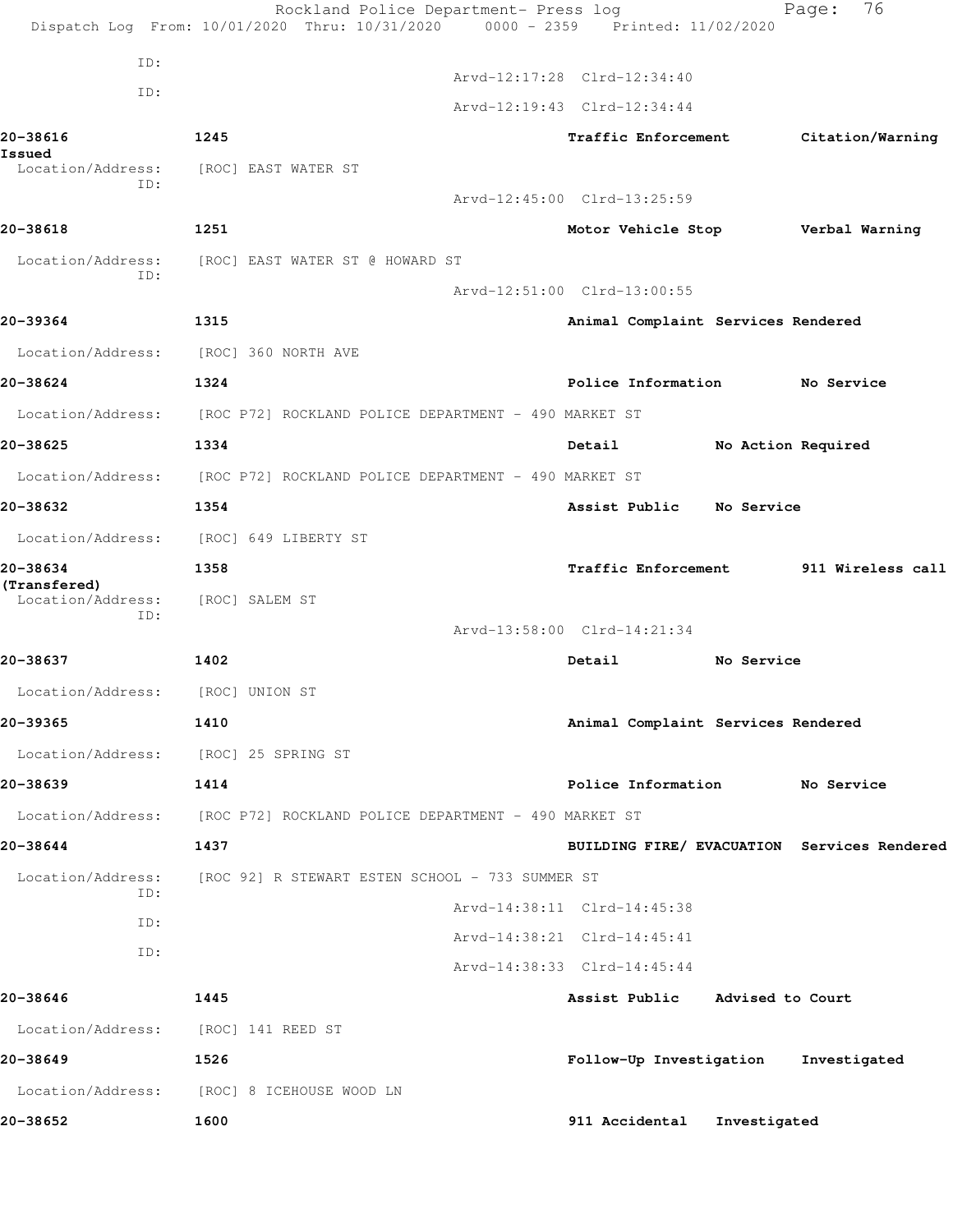| Dispatch Log From: 10/01/2020 Thru: 10/31/2020 0000 - 2359 Printed: 11/02/2020 |                     | Rockland Police Department- Press log                   |                                                         | 77<br>Page:                        |
|--------------------------------------------------------------------------------|---------------------|---------------------------------------------------------|---------------------------------------------------------|------------------------------------|
| Location/Address:                                                              | [ROC] BISHOP LN     |                                                         |                                                         |                                    |
| ID:                                                                            |                     | Disp-16:05:56 Enrt-16:06:00 Arvd-16:20:22 Clrd-16:21:07 |                                                         |                                    |
| 20-38653                                                                       | 1602                |                                                         |                                                         | SHIFT ASSIGNMENT Services Rendered |
| Location/Address:                                                              |                     | [ROC P72] ROCKLAND POLICE DEPARTMENT - 490 MARKET ST    |                                                         |                                    |
| ID:                                                                            |                     |                                                         | Disp-16:04:28 Enrt-16:04:42 Arvd-16:04:44 Clrd-16:04:46 |                                    |
| 20-38661                                                                       | 1657                |                                                         | Suspicious Activity                                     | Services Rendered                  |
| Location/Address:                                                              | [ROC] 482 MARKET ST |                                                         |                                                         |                                    |
| ID:                                                                            |                     | Disp-17:06:10 Enrt-17:06:19 Arvd-17:06:22 Clrd-17:33:14 |                                                         |                                    |
| 20-38669                                                                       | 1918                |                                                         | 911 Hang Up                                             | Investigated                       |
| Location/Address:                                                              |                     | [ROC P86] MOBIL GAS STATION - 158 MARKET ST             |                                                         |                                    |
| ID:                                                                            |                     | Disp-19:21:37 Enrt-19:22:29 Arvd-19:29:30 Clrd-19:33:00 |                                                         |                                    |
| 20-38677                                                                       | 2015                |                                                         | Motor Vehicle Stop                                      | Citation/Warning                   |
| Issued<br>Vicinity of:                                                         |                     | [ROC] EAST WATER ST @ HOWARD ST                         |                                                         |                                    |
| ID:                                                                            |                     | Disp-20:16:06 Enrt-20:16:10 Arvd-20:16:13 Clrd-20:21:39 |                                                         |                                    |
| 20-38678                                                                       | 2022                |                                                         | Illegal Dumping Investigated                            |                                    |
| Location/Address:                                                              | [ROC] MILLBROOK DR  |                                                         |                                                         |                                    |
| ID:                                                                            |                     | Disp-20:24:12 Enrt-20:26:36 Arvd-20:26:44 Clrd-20:39:25 |                                                         |                                    |
| 20-38682                                                                       | 2111                |                                                         | Details / Time off                                      | Services Rendered                  |
| Location:                                                                      | [ROC]               |                                                         |                                                         |                                    |
| 20-38684                                                                       | 2153                |                                                         | Noise Complaint Unfounded                               |                                    |
| Location/Address:                                                              |                     | [ROC 159] 113 MARKET ST Apt. #16                        |                                                         |                                    |
| ID:                                                                            |                     |                                                         | Disp-21:54:07 Enrt-21:54:14 Arvd-21:57:28 Clrd-22:04:57 |                                    |
| ID:                                                                            |                     |                                                         | Disp-21:54:11 Enrt-21:54:17 Arvd-21:57:31 Clrd-22:05:01 |                                    |
| 20-38687                                                                       | 2329                |                                                         | Noise Complaint Peace Restored                          |                                    |
| Location/Address:                                                              |                     | [ROC] 119 GROVE ST Apt. #248                            |                                                         |                                    |
| ID:                                                                            |                     |                                                         | Disp-23:30:29 Enrt-23:30:38 Arvd-23:32:50 Clrd-23:45:52 |                                    |
| ID:                                                                            |                     |                                                         | Disp-23:30:35 Enrt-23:30:41 Arvd-23:32:52 Clrd-23:45:54 |                                    |
| 20-38688                                                                       | 2353                |                                                         | Disturbance                                             | Services Rendered                  |
| Location/Address:                                                              |                     | [ROC 77] 110 UNION ST Apt. #4                           |                                                         |                                    |
| ID:                                                                            |                     | Disp-23:54:28 Enrt-23:54:44                             | Clrd-23:58:11                                           |                                    |
| ID:                                                                            | $Disp-23:58:06$     |                                                         | Arvd-23:58:08 Clrd-10/22/2020 @ 00:13:55                |                                    |
| For Date: $10/22/2020 -$ Thursday                                              |                     |                                                         |                                                         |                                    |

| 20-38689                 | 0001<br>SHIFT ASSIGNMENTS Appears Secure             |  |
|--------------------------|------------------------------------------------------|--|
| Location/Address:<br>ID: | [ROC P72] ROCKLAND POLICE DEPARTMENT - 490 MARKET ST |  |
|                          | Aryd-00:01:00 Clrd-00:02:37                          |  |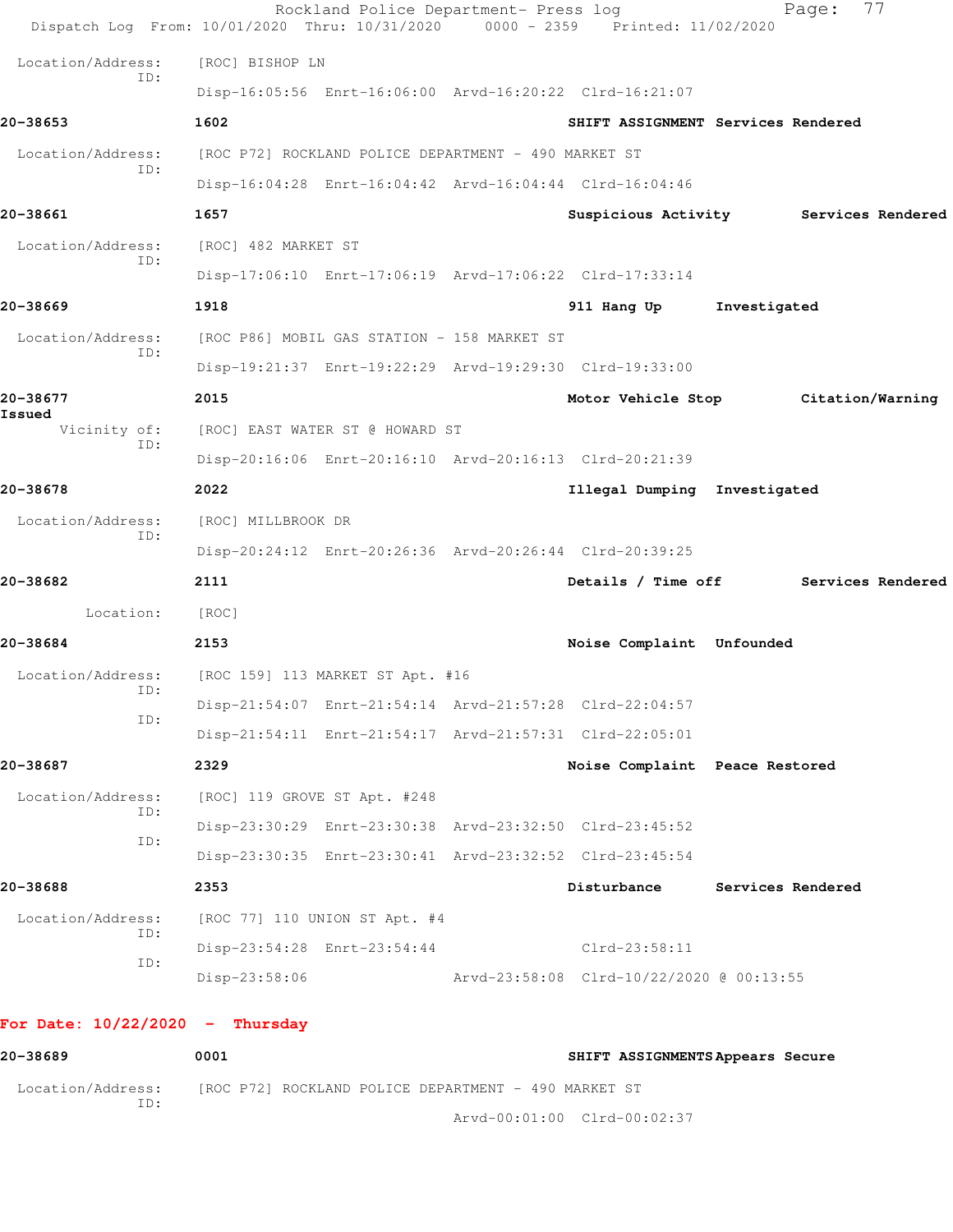|                                    | Rockland Police Department- Press log<br>Dispatch Log From: 10/01/2020 Thru: 10/31/2020 0000 - 2359 Printed: 11/02/2020 |                                       |                          | 78<br>Page:      |  |
|------------------------------------|-------------------------------------------------------------------------------------------------------------------------|---------------------------------------|--------------------------|------------------|--|
| 20-38691                           | 0019                                                                                                                    | Suspicious Activity Services Rendered |                          |                  |  |
| Location/Address:                  | [ROC P51] DOUBLE TREE - 929 HINGHAM ST                                                                                  |                                       |                          |                  |  |
| ID:                                |                                                                                                                         | Arvd-00:19:00 Clrd-00:24:37           |                          |                  |  |
| 20-38693                           | 0109                                                                                                                    | Assist Public                         | <b>Services Rendered</b> |                  |  |
| Location/Address:                  | [ROC 302] 115 J A DUNN MEM DR Apt. #1D                                                                                  |                                       |                          |                  |  |
| ID:                                |                                                                                                                         | Arvd-01:09:00 Clrd-01:24:11           |                          |                  |  |
| ID:                                | $Disp-02:00:14$                                                                                                         | Arvd-02:00:19 Clrd-02:12:57           |                          |                  |  |
| 20-38699                           | 0325                                                                                                                    | <b>BOLO</b>                           | Services Rendered        |                  |  |
| Location/Address:<br>ID:           | [ROC P72] ROCKLAND POLICE DEPARTMENT - 490 MARKET ST                                                                    |                                       |                          |                  |  |
|                                    |                                                                                                                         | Arvd-03:25:00 Clrd-03:27:37           |                          |                  |  |
| 20-38704                           | 0607                                                                                                                    | <b>Building Check</b>                 | Appears Secure           |                  |  |
| Location/Address:                  | [ROC] UNION ST                                                                                                          |                                       |                          |                  |  |
| ID:                                |                                                                                                                         | Arvd-06:07:41 Clrd-06:20:30           |                          |                  |  |
| 20-38705                           | 0632                                                                                                                    | Noise Complaint Services Rendered     |                          |                  |  |
| Location/Address:                  | [ROC] 115 MARKET ST Apt. #115                                                                                           |                                       |                          |                  |  |
| ID:<br>ID:                         |                                                                                                                         | Arvd-06:32:00 Clrd-06:41:15           |                          |                  |  |
| ID:                                | Disp-06:35:09                                                                                                           | Clrd-06:35:20                         |                          |                  |  |
|                                    | Disp-06:35:24 Enrt-06:35:29 Arvd-06:35:54 Clrd-06:41:20                                                                 |                                       |                          |                  |  |
| 20-38707                           | 0644                                                                                                                    | Building Check                        | Investigated             |                  |  |
| Location/Address:<br>ID:           | [ROC] TAUNTON AVE                                                                                                       |                                       |                          |                  |  |
|                                    |                                                                                                                         | Arvd-06:44:54 Clrd-06:45:02           |                          |                  |  |
| 20-38708                           | 0645                                                                                                                    | <b>Building Check</b>                 | Investigated             |                  |  |
| Location/Address:<br>ID:           | [ROC] SALEM ST                                                                                                          |                                       |                          |                  |  |
|                                    |                                                                                                                         | Arvd-06:46:42 Clrd-07:24:17           |                          |                  |  |
| 20-38717                           | 0735                                                                                                                    | MVA Property Damage Only              |                          | Summons To Court |  |
| Location/Address:<br>ID:           | [ROC P36] STEVE'S AUTO - 246 EAST WATER ST                                                                              |                                       |                          |                  |  |
| ID:                                | Disp-07:36:57 Enrt-07:37:09 Arvd-07:38:14 Clrd-07:57:13                                                                 |                                       |                          |                  |  |
| ID:                                | Disp-07:37:43 Enrt-07:37:58 Arvd-07:38:08 Clrd-08:10:20                                                                 |                                       |                          |                  |  |
| Fire Unit:                         | Disp-07:39:30<br>ROCKEN2-Pumper-Rockland Engine 2                                                                       | Arvd-07:39:35 Clrd-08:10:26           |                          |                  |  |
|                                    | Disp-07:39:46 Enrt-07:39:48 Arvd-07:41:51 Clrd-07:43:48<br>InQrtsUnavl-07:43:48 InSrvce-07:43:48                        |                                       |                          |                  |  |
| EMS Unit:                          | HVRAMB2-Hanover Ambulance 2<br>Disp-07:41:20 Enrt-07:41:23                                                              | $Clrd-07:43:07$                       |                          |                  |  |
| Refer To Summons:                  | InQrtsUnavl-07:43:07 InSrvce-07:43:07<br>20ROC-38717-AR                                                                 |                                       |                          |                  |  |
| Age:                               | Juvenile Arrest<br>15                                                                                                   |                                       |                          |                  |  |
| Charges:                           | UNLICENSED OPERATION OF MV                                                                                              |                                       |                          |                  |  |
| 20-38718<br><b>Patient Refusal</b> | 0736                                                                                                                    | Motor Vehicle Collision W/PI          |                          |                  |  |
| Location/Address:                  | [ROC] EAST WATER ST                                                                                                     |                                       |                          |                  |  |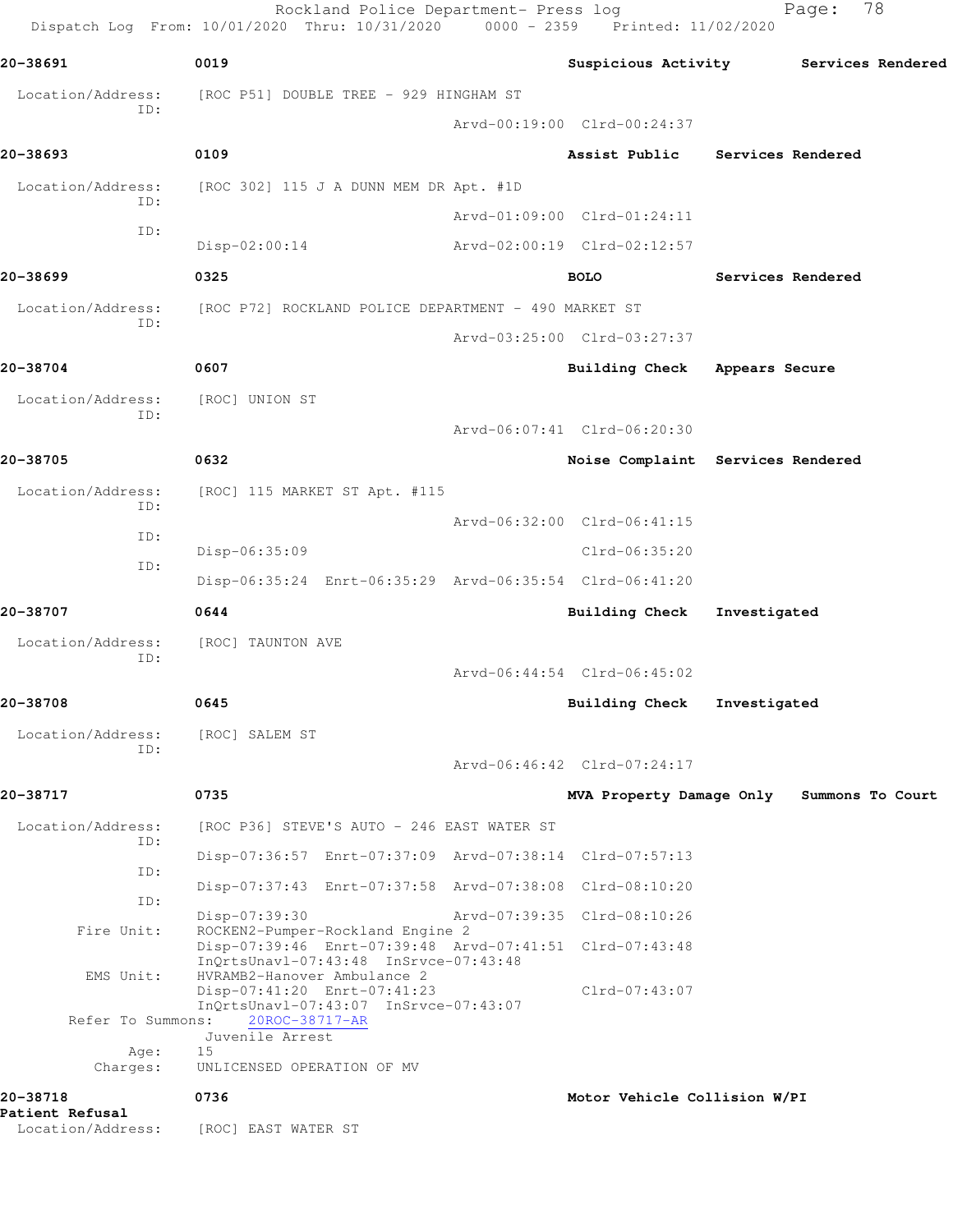|                             | Rockland Police Department- Press log<br>Dispatch Log From: 10/01/2020 Thru: 10/31/2020 0000 - 2359 Printed: 11/02/2020              |                                     |                   | Page:          | 79                |
|-----------------------------|--------------------------------------------------------------------------------------------------------------------------------------|-------------------------------------|-------------------|----------------|-------------------|
| ID:                         |                                                                                                                                      |                                     |                   |                |                   |
| Fire Unit:                  | ROCKEN2-Pumper-Rockland Engine 2<br>Disp-07:39:45                                                                                    | Arvd-07:36:00 Clrd-07:39:22         |                   |                |                   |
| EMS Unit:                   | HVRAMB2-Hanover Ambulance 2<br>Disp-07:43:22 Enrt-07:43:26<br>InQrtsUnavl-08:06:54 InSrvce-08:06:54                                  | $Clrd-07:46:58$                     |                   |                |                   |
| Fire Unit:                  | ROCKEN2-Pumper-Rockland Engine 2<br>Disp-07:43:54 Enrt-07:43:57 Arvd-07:44:00 Clrd-07:53:08<br>InQrtsUnavl-07:57:09 InSrvce-07:57:12 |                                     |                   |                |                   |
| 20-38721                    | 0800                                                                                                                                 | SHIFT ASSIGNMENTS Services Rendered |                   |                |                   |
| Location/Address:           | [ROC P72] ROCKLAND POLICE DEPARTMENT - 490 MARKET ST                                                                                 |                                     |                   |                |                   |
| 20-38725                    | 0846                                                                                                                                 | Traffic Enforcement                 |                   |                | Services Rendered |
| Location/Address:<br>ID:    | [ROC] SUMMER ST                                                                                                                      |                                     |                   |                |                   |
|                             |                                                                                                                                      | Arvd-08:48:29 Clrd-09:08:38         |                   |                |                   |
| 20-38726                    | 0855                                                                                                                                 | Time off                            | Services Rendered |                |                   |
| Location:                   | [ROC]                                                                                                                                |                                     |                   |                |                   |
| 20-38727                    | 0905                                                                                                                                 | Disturbance                         | Peace Restored    |                |                   |
| Location/Address:           | [ROC] 255 LEVIN RD                                                                                                                   |                                     |                   |                |                   |
| ID:                         | Disp-09:07:00 Enrt-09:07:17 Arvd-09:08:26 Clrd-09:11:03                                                                              |                                     |                   |                |                   |
| ID:                         | Disp-09:08:56 Enrt-09:09:00 Arvd-09:09:03 Clrd-09:11:06                                                                              |                                     |                   |                |                   |
| 20-38733                    | 0944                                                                                                                                 | MVA Property Damage Only            |                   |                | Services Rendered |
| Location/Address:           | [ROC P84] PLAYERS SPORTS BAR - 86 VFW DR                                                                                             |                                     |                   |                |                   |
| 20-38735                    | 1002                                                                                                                                 | Traffic Enforcement                 |                   |                | Verbal Warning    |
| Location/Address:           | [ROC] 246 EAST WATER ST @ 130 LIBERTY ST                                                                                             |                                     |                   |                |                   |
| ID:                         |                                                                                                                                      | Arvd-10:03:50 Clrd-10:20:49         |                   |                |                   |
| 20-38740                    | 1033                                                                                                                                 | Motor Vehicle Stop                  |                   | Verbal Warning |                   |
| Location/Address:           | [ROC] EAST WATER ST @ J A DUNN MEM DR                                                                                                |                                     |                   |                |                   |
| ID:                         | Disp-10:34:34 Enrt-10:34:38 Arvd-10:37:08 Clrd-10:37:13                                                                              |                                     |                   |                |                   |
| 20-38744                    | 1041                                                                                                                                 | Motor Vehicle Stop                  |                   | Verbal Warning |                   |
| Location/Address:           | [ROC] 545 BEECH ST @ 101 STANDPIPE DR                                                                                                |                                     |                   |                |                   |
| ID:                         | Disp-10:42:15 Enrt-10:42:19 Arvd-10:45:49 Clrd-10:45:53                                                                              |                                     |                   |                |                   |
| 20-38746                    | 1045                                                                                                                                 | Motor Vehicle Stop                  |                   | Verbal Warning |                   |
| Location/Address:           | [ROC] HINGHAM ST                                                                                                                     |                                     |                   |                |                   |
| ID:                         |                                                                                                                                      | Arvd-10:45:00 Clrd-10:47:27         |                   |                |                   |
| 20-38747                    | 1045                                                                                                                                 | Motor Vehicle Stop                  |                   |                | Citation/Warning  |
| Issued<br>Location/Address: | [ROC] 592 BEECH ST                                                                                                                   |                                     |                   |                |                   |
| ID:                         |                                                                                                                                      | Arvd-10:45:00 Clrd-10:51:41         |                   |                |                   |
| 20-39366                    | 1045                                                                                                                                 | Animal Complaint Services Rendered  |                   |                |                   |
| Location/Address:           | [ROC] 217 CONCORD ST                                                                                                                 |                                     |                   |                |                   |
|                             |                                                                                                                                      |                                     |                   |                |                   |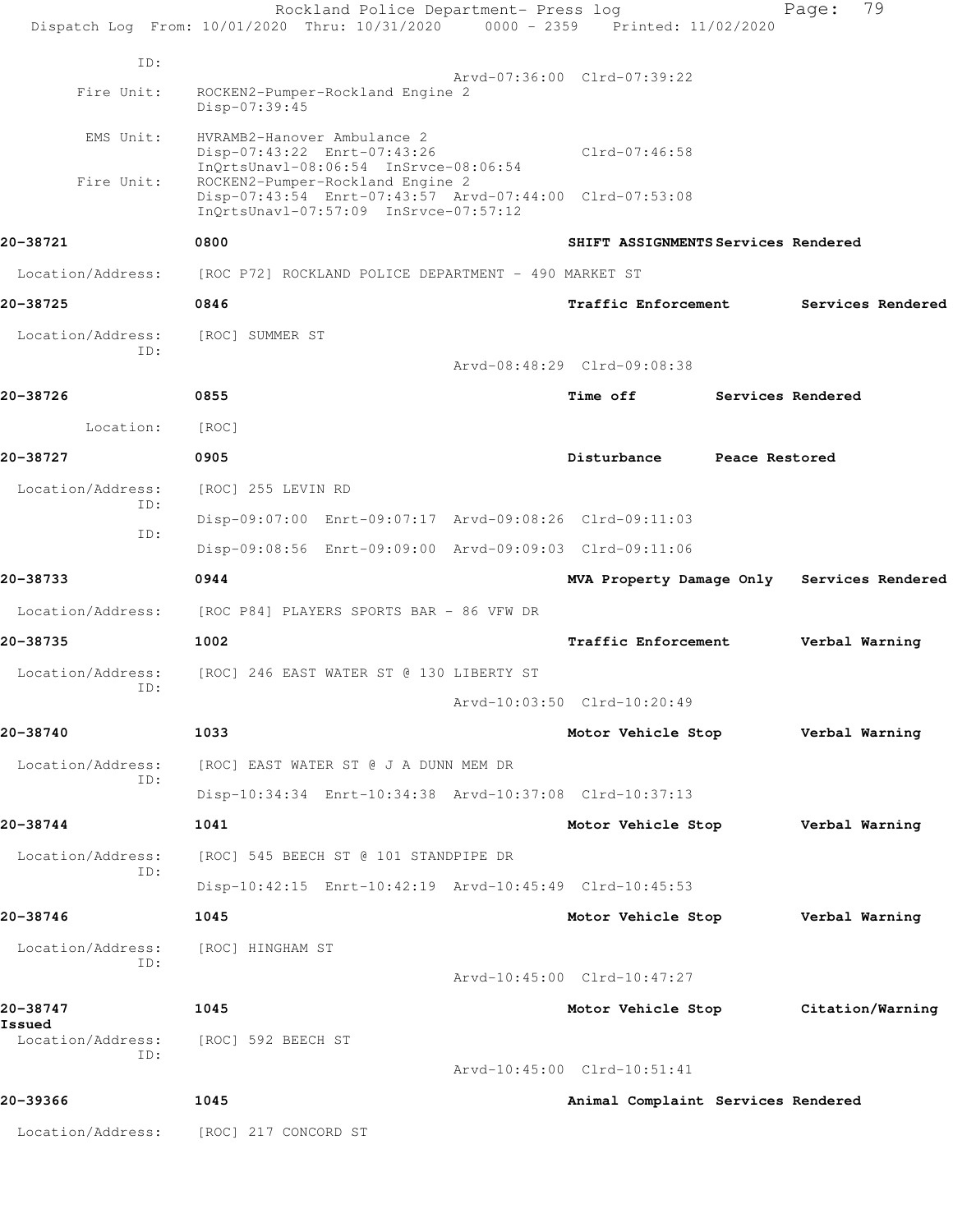Rockland Police Department- Press log Fage: 80 Dispatch Log From: 10/01/2020 Thru: 10/31/2020 0000 - 2359 Printed: 11/02/2020

**20-38748 1053 Motor Vehicle Stop Citation/Warning Issued**<br>Location/Address: [ROC] 445 BEECH ST ID: Disp-10:53:44 Enrt-10:53:48 Arvd-10:53:51 Clrd-11:02:14 **20-38751 1107 Motor Vehicle Stop Citation/Warning Issued**  Location/Address: [ROC] 310 SPRING ST ID: Disp-11:07:58 Enrt-11:08:02 Arvd-11:08:06 Clrd-11:13:51 **20-38754 1110 COOKIES Services Rendered** Location/Address: [ROC P72] ROCKLAND POLICE DEPARTMENT - 490 MARKET ST **20-38755 1113 Time off Services Rendered** Location: [ROC] **20-38756 1126 Motor Vehicle Stop Citation/Warning Issued**  Location/Address: [ROC P75] UNION POINT - BILL DELAHUNT PKWY ID: Disp-11:27:22 Enrt-11:27:26 Arvd-11:27:30 Clrd-11:33:27 **20-38758 1147 MVA Property Damage Only Report Follows** Location/Address: [ROC P65] 7-ELEVEN CONVENIENCE STORE - 92 MARKET ST ID: Disp-11:49:24 Enrt-11:50:19 Arvd-11:50:27 Clrd-12:03:29 ID: Disp-11:50:02 Enrt-11:50:10 Arvd-11:50:40 Clrd-12:13:18 **20-38760 1207 Animal Complaint Services Rendered** Location/Address: [ROC] 490 NORTH AVE ID: Disp-12:08:23 Enrt-12:08:31 Arvd-12:08:35 Clrd-12:29:57 **20-38764 1233 Follow-Up Investigation No Action Required**  Location/Address: [ROC] 333 SALEM ST ID: Disp-12:34:08 Enrt-12:34:12 Arvd-12:34:16 Clrd-12:37:10 **20-38765 1239 Burglar Alarm Cancelled Enroute** Location/Address: [ROC] 137 WEYMOUTH ST ID: Disp-12:41:04 Enrt-12:41:13 Clrd-12:42:20 **20-38768 1252 Suspicious Activity Unfounded** Location/Address: [ROC P46] DUNKIN DONUTS - 851 HINGHAM ST ID: Disp-12:54:18 Enrt-12:54:22 Arvd-13:04:40 Clrd-13:05:10 ID: Disp-12:59:09 Enrt-12:59:32 Arvd-13:04:36 Clrd-13:05:14 **20-38772 1330 Traffic Enforcement Citation/Warning Issued**  Vicinity of: [ROC] 130 LIBERTY ST @ 246 EAST WATER ST ID: Arvd-13:30:00 Clrd-13:50:37 **20-38775 1332 Larceny / Forgery/ Fraud Services Rendered** Location/Address: [ROC] 105 BOXBERRY LN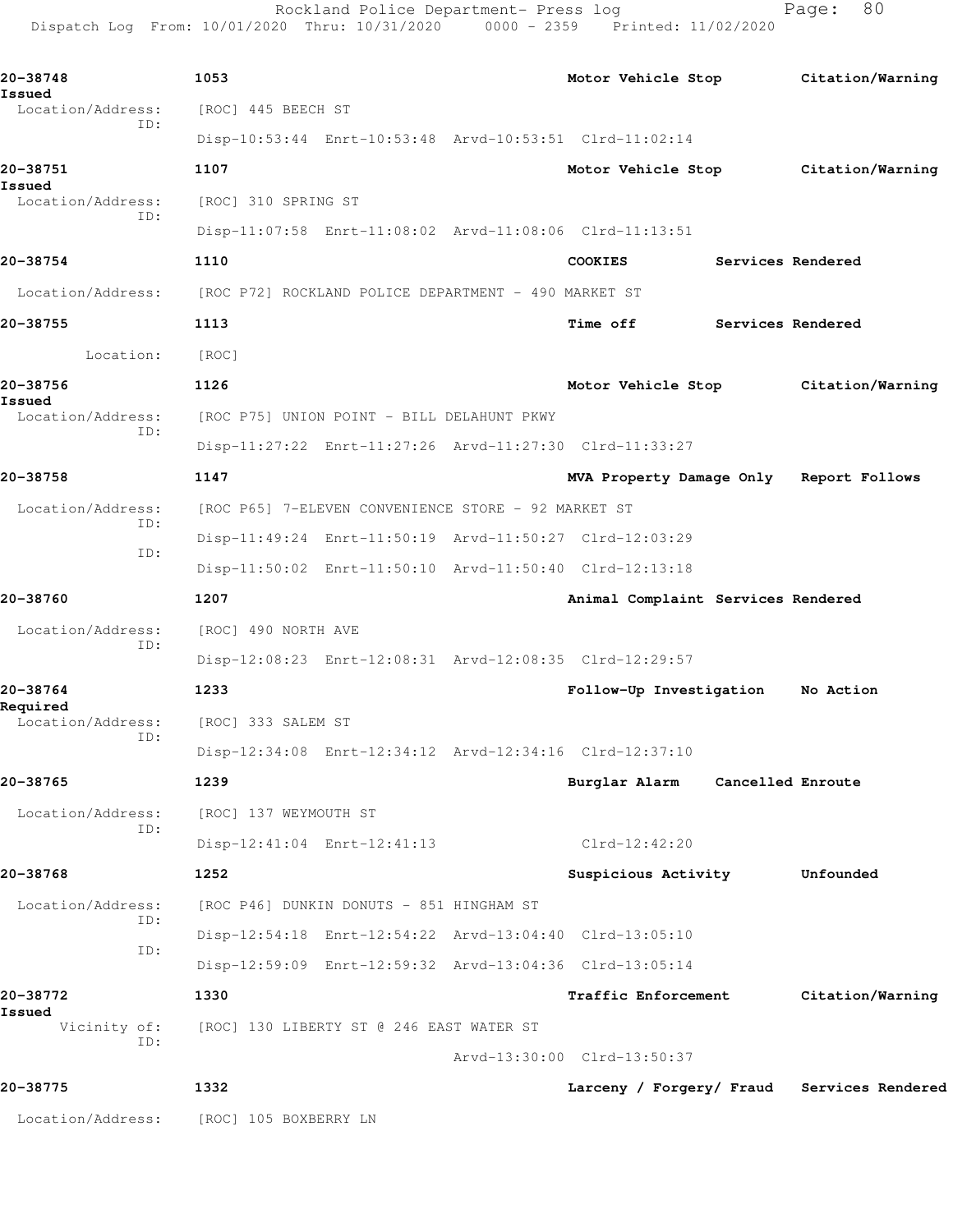|                          | 1334                                                                                               |                                            |                   |                   |  |
|--------------------------|----------------------------------------------------------------------------------------------------|--------------------------------------------|-------------------|-------------------|--|
| 20-38777                 | Location/Address: [ROC] 6 WILKES CIR                                                               | Larceny / Forgery/ Fraud Services Rendered |                   |                   |  |
|                          |                                                                                                    |                                            |                   |                   |  |
| 20-38779<br>Required     | 1353                                                                                               | Motor Vehicle Stop                         |                   | No Action         |  |
| Location/Address:<br>ID: | [ROC] SALEM ST                                                                                     |                                            |                   |                   |  |
| ID:                      | Disp-13:54:16 Enrt-13:54:38 Arvd-13:54:42 Clrd-14:17:17                                            |                                            |                   |                   |  |
|                          | Disp-13:54:23                                                                                      | $Clrd-13:54:33$                            |                   |                   |  |
| 20-38782                 | 1359                                                                                               | <b>Traffic Enforcement</b>                 |                   | Services Rendered |  |
| Location/Address:<br>ID: | [ROC] SUMMER ST                                                                                    |                                            |                   |                   |  |
|                          |                                                                                                    | Arvd-14:00:14 Clrd-14:22:13                |                   |                   |  |
| 20-38787                 | 1436                                                                                               | MVA Property Damage Only Services Rendered |                   |                   |  |
| Location/Address:<br>ID: | [ROC] 500 UNION ST                                                                                 |                                            |                   |                   |  |
|                          | Disp-14:37:44 Enrt-14:37:47 Arvd-14:37:51 Clrd-14:44:13                                            |                                            |                   |                   |  |
| 20-38789                 | 1439                                                                                               | 911 Accidental                             | Investigated      |                   |  |
| Location/Address:        | [ROC 59] RICE BUILDING - 346 UNION ST Apt. #12                                                     |                                            |                   |                   |  |
| ID:                      | Disp-14:40:58 Enrt-14:41:02 Arvd-14:43:22 Clrd-14:47:19                                            |                                            |                   |                   |  |
| 20-38790                 | 1450                                                                                               | 911 Accidental Investigated                |                   |                   |  |
| Location/Address:        | [ROC] 270 UNION ST                                                                                 |                                            |                   |                   |  |
| ID:                      | Disp-14:51:27 Enrt-14:51:47 Arvd-14:53:32 Clrd-14:59:39                                            |                                            |                   |                   |  |
| 20-38793                 | 1508                                                                                               | 911 Accidental Investigated                |                   |                   |  |
| Location/Address:        | [ROC] 49 MARKET ST                                                                                 |                                            |                   |                   |  |
| ID:                      | Disp-15:09:13 Enrt-15:09:23 Arvd-15:14:09 Clrd-15:17:24                                            |                                            |                   |                   |  |
| 20-39367                 | 1540                                                                                               | Animal Complaint Services Rendered         |                   |                   |  |
|                          | Location/Address: [ROC] 508 SUMMER ST                                                              |                                            |                   |                   |  |
| 20-38796                 | 1546                                                                                               | Suspicious Activity Protective             |                   |                   |  |
| Custody                  | Vicinity of: [ROC] 215 MARKET ST @ 13 CONCORD ST                                                   |                                            |                   |                   |  |
| ID:                      | Disp-15:49:23 Enrt-15:49:29 Arvd-15:50:48 Clrd-15:54:18                                            |                                            |                   |                   |  |
| ID:                      | Disp-15:50:14 Enrt-15:50:19 Arvd-15:50:23 Clrd-15:54:14                                            |                                            |                   |                   |  |
| Arrest:                  | Refer To Arrest: 20ROC-38796-AR<br>SULLIVAN, ROBERT<br>Address: 177 MARTHA DR Apt. #A ROCKLAND, MA |                                            |                   |                   |  |
| Age:<br>Charges:         | 32<br>LEWDNESS, OPEN AND GROSS, SUBSQ.OFF.<br>DISORDERLY CONDUCT                                   |                                            |                   |                   |  |
| 20-38797                 | 1556                                                                                               | SHIFT ASSIGNMENTSNo Service                |                   |                   |  |
|                          | Location/Address: [ROC P72] ROCKLAND POLICE DEPARTMENT - 490 MARKET ST                             |                                            |                   |                   |  |
| 20-38802                 | 1615                                                                                               | SGT. PER DAY Services Rendered             |                   |                   |  |
| Location:                | [ROC]                                                                                              |                                            |                   |                   |  |
| 20-38807                 | 1628                                                                                               | Details                                    | Services Rendered |                   |  |
| Location:                | [ROC]                                                                                              |                                            |                   |                   |  |
|                          |                                                                                                    |                                            |                   |                   |  |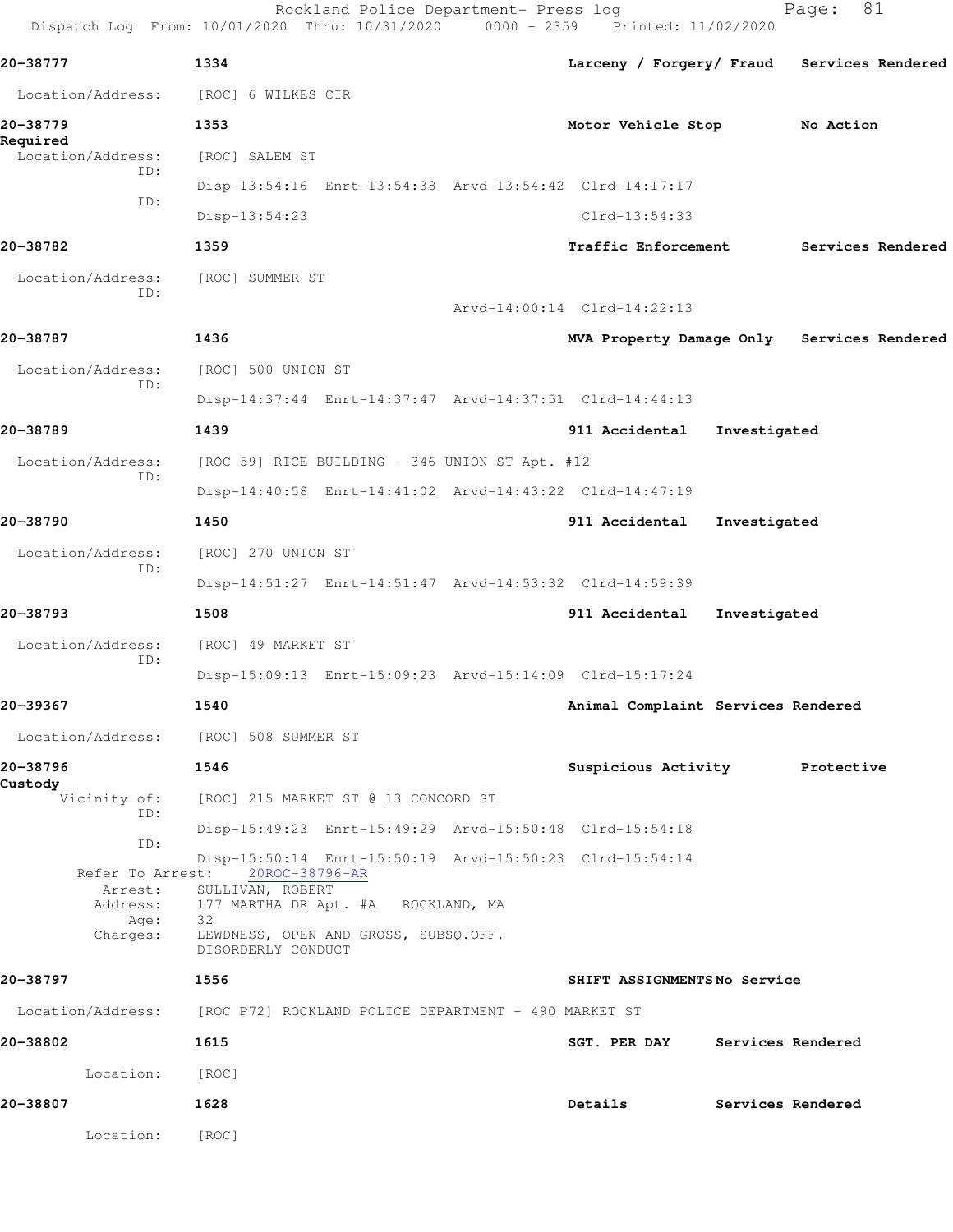Rockland Police Department- Press log Fage: 82 Dispatch Log From: 10/01/2020 Thru: 10/31/2020 0000 - 2359 Printed: 11/02/2020

**20-38810 1653 STATION MAINTENANCE Services Rendered** Location/Address: [ROC P72] ROCKLAND POLICE DEPARTMENT - 490 MARKET ST **20-38816 1741 Assist Public Services Rendered** Location/Address: [ROC] MARKET ST ID: Disp-17:43:21 Arvd-17:46:31 Clrd-17:54:15 **20-38818 1755 Burglar Alarm Services Rendered** Location/Address: [ROC P80] METRO PCS - 188 UNION ST ID: Disp-17:56:59 Enrt-17:57:01 Arvd-18:03:28 Clrd-18:08:22 **20-38819 1801 911 Accidental Services Rendered** Location/Address: [ROC] SENIOR CENTER - 317 PLAIN ST ID: Disp-18:04:37 Enrt-18:04:39 Arvd-18:11:50 Clrd-18:11:52 **20-38825 1810 Time off Services Rendered** Location: [ROC] **20-38824 1846 911 Accidental No Action Required** Location/Address: [ROC 69] SOUTH SHORE REHAB & NURSING - 115 NORTH AVE **20-38830 1912 Animal Complaint Services Rendered** Location/Address: [ROC] 121 HUGGINS RD ID: Disp-19:17:20 Enrt-19:17:22 Arvd-19:20:30 Clrd-19:35:42 **20-38829 1913 Building Check Building Checked/Secured** Location/Address: [ROC] LIBERTY ST ID: Arvd-19:14:16 Clrd-19:17:16 **20-38839 2026 General Incident Services Rendered** Location/Address: [ROC] 719 LIBERTY ST ID: Disp-20:34:38 Clrd-20:34:51 **20-38838 2027 Health & Welfare Check Services Rendered** Location/Address: [ROC] ROCKLAND POLICE STATION - MARKET ST ID: Disp-20:30:48 Enrt-20:30:51 Arvd-20:38:12 Clrd-20:38:15 **20-38844 2153 Motor Vehicle Complaint Gone on arrival** Location/Address: [ROC] NORTH AVE ID: Disp-21:59:53 Arvd-22:03:19 Clrd-22:03:46 **20-38846 2202 Health & Welfare Check Services Rendered** Location/Address: [ROC] 83 MANZELLA CT ID: Disp-22:03:55 Enrt-22:03:58 Arvd-22:04:00 Clrd-22:15:46 **20-38851 2303 911 Accidental Services Rendered** Location/Address: [ROC] 141 MARTHA DR Apt. #B ID: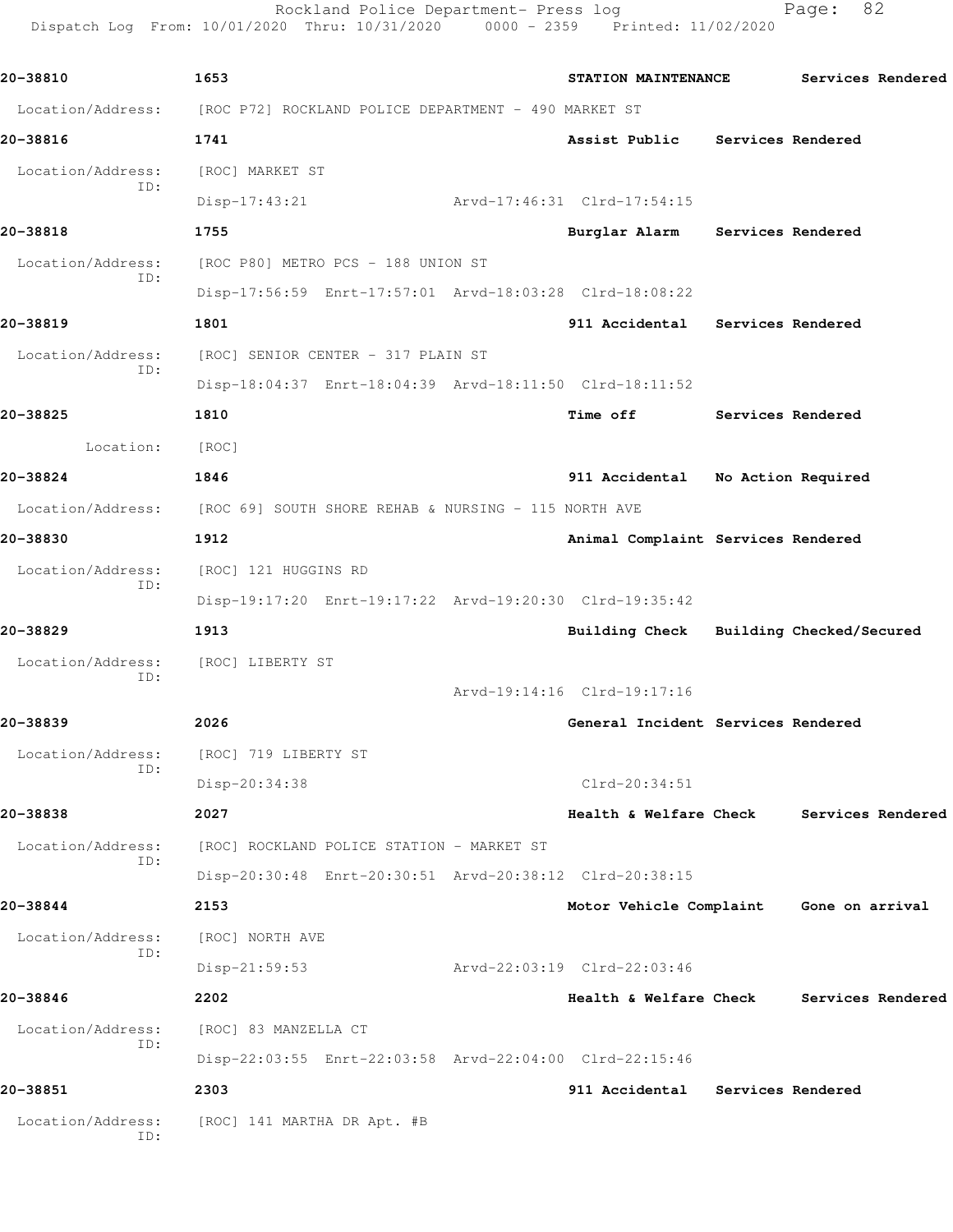|                          |                        | Rockland Police Department- Press log                                          | -83<br>Page:      |
|--------------------------|------------------------|--------------------------------------------------------------------------------|-------------------|
|                          |                        | Dispatch Log From: 10/01/2020 Thru: 10/31/2020 0000 - 2359 Printed: 11/02/2020 |                   |
|                          |                        | Disp-23:05:57 Enrt-23:08:03 Arvd-23:08:05 Clrd-23:13:51                        |                   |
| 20-38852                 | 2307                   | Health & Welfare Check                                                         | Services Rendered |
| Location/Address:<br>ID: | [ROC] 27 WEST WATER ST |                                                                                |                   |
| ID:                      |                        | Disp-23:12:39 Enrt-23:12:42 Arvd-23:16:42 Clrd-23:53:30                        |                   |
|                          |                        | Disp-23:18:01 Enrt-23:18:03 Arvd-23:18:05 Clrd-23:33:02                        |                   |
| 20-38854                 | 2331                   | Disabled Motor Vehicle                                                         | Services Rendered |
| Location/Address:        | [ROC] WEST WATER ST    |                                                                                |                   |

Disp-23:33:08 Enrt-23:33:12 Arvd-23:33:16 Clrd-23:38:03

## **For Date: 10/23/2020 - Friday**

ID:

| 20-38857                 | 0002                                                                 | SHIFT ASSIGNMENTS Services Rendered |                |                   |
|--------------------------|----------------------------------------------------------------------|-------------------------------------|----------------|-------------------|
| Location/Address:<br>TD: | [ROC P72] ROCKLAND POLICE DEPARTMENT - 490 MARKET ST                 |                                     |                |                   |
|                          | $Disp-00:04:32$                                                      | $Clrd-00:04:41$                     |                |                   |
| 20-38859                 | 0037                                                                 | Suspicious Activity                 |                | Services Rendered |
| Location/Address:        | [ROC] BOXBERRY LN                                                    |                                     |                |                   |
| TD:                      | Disp-00:40:01 Enrt-00:40:08 Arvd-00:43:30 Clrd-00:46:40              |                                     |                |                   |
| 20-38862                 | 0056                                                                 | Neighbor Disturbance                |                | Peace Restored    |
| Location/Address:        | [ROC] J A DUNN MEM DR                                                |                                     |                |                   |
| ID:                      | Disp-00:59:08 Enrt-01:00:59 Arvd-01:02:22 Clrd-01:03:22              |                                     |                |                   |
| ID:                      | Disp-00:59:08 Enrt-01:00:58 Arvd-01:01:39 Clrd-01:03:23              |                                     |                |                   |
| 20-38868                 | 0227                                                                 | Health & Welfare Check              |                | Services Rendered |
| Location/Address:        | [ROC] 27 WEST WATER ST                                               |                                     |                |                   |
| ID:<br>ID:               | Disp-02:28:59                                                        | Arvd-02:29:09 Clrd-02:49:30         |                |                   |
| EMS Unit:                | $Disp-02:28:59$<br>ROCKAM1-Rockland A1                               | Arvd-02:32:47 Clrd-02:49:31         |                |                   |
|                          | Disp-02:36:11 Enrt-02:36:17<br>InQrtsUnavl-02:37:26 InSrvce-02:37:26 | Clrd-02:37:26                       |                |                   |
| 20-38872                 | 0602                                                                 | <b>Building Check</b>               | Appears Secure |                   |
| Location/Address:        | [ROC] UNION ST                                                       |                                     |                |                   |
| ID:                      |                                                                      | Arvd-06:02:49 Clrd-06:18:25         |                |                   |
| 20-38880                 | 0644                                                                 | Details / Time off                  |                | No Service        |
| Location:                | [ROC]                                                                |                                     |                |                   |
| 20-38884                 | 0724                                                                 | Larceny / Forgery/ Fraud            |                | Services Rendered |
| Location/Address:        | [ROC P113] NATIONAL COATING - 105 INDUSTRIAL WAY                     |                                     |                |                   |
| ID:                      | Disp-07:28:38                                                        | Clrd-07:28:57                       |                |                   |
| 20-38890                 | 0804                                                                 | Details / Time off                  |                | No Action         |
| Required<br>Location:    | [ROC]                                                                |                                     |                |                   |
| 20-38891                 | 0805                                                                 | Information Call No Action Required |                |                   |
|                          |                                                                      |                                     |                |                   |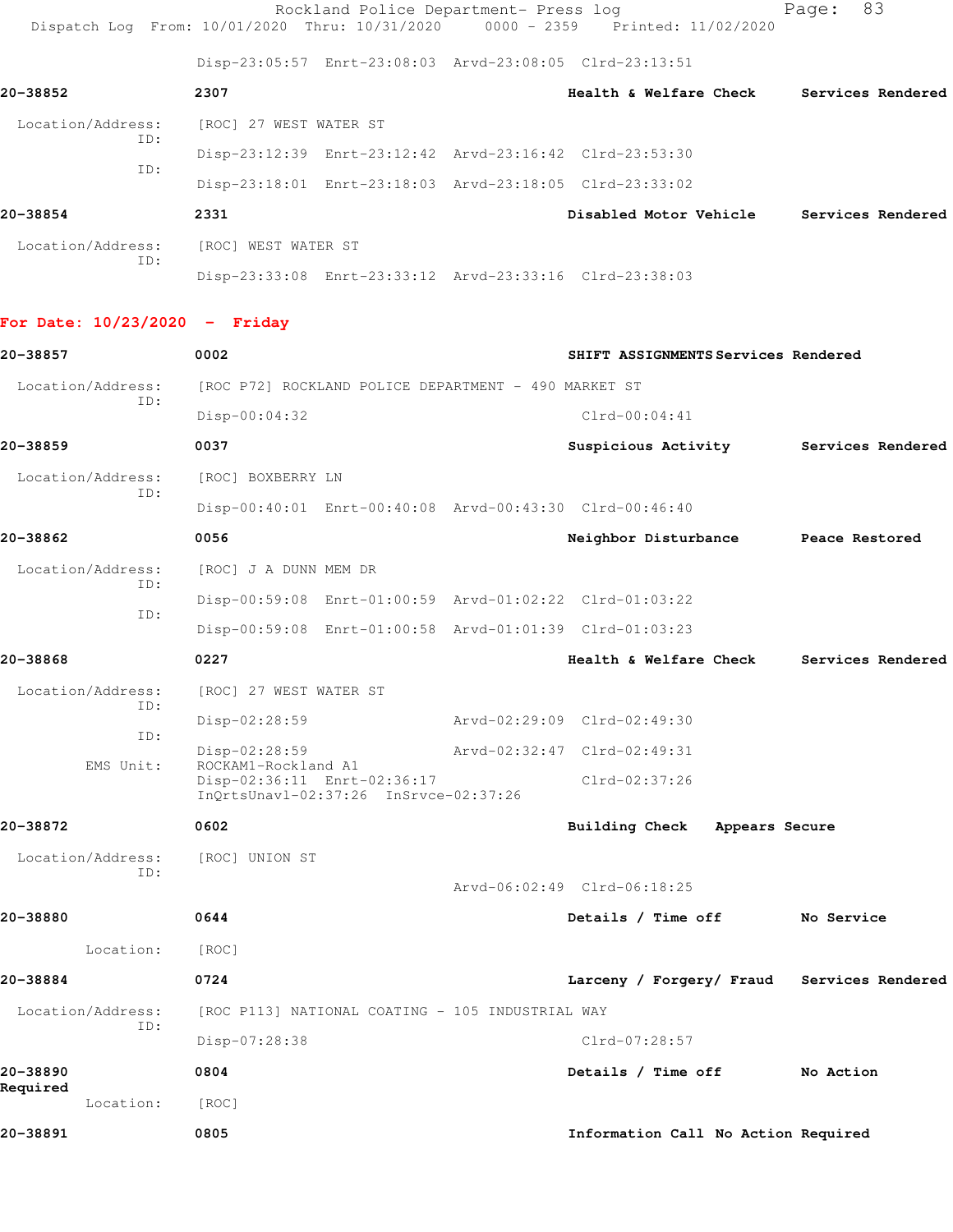|                                   | Rockland Police Department- Press log<br>Dispatch Log From: 10/01/2020 Thru: 10/31/2020 0000 - 2359 Printed: 11/02/2020 |                                            | 84<br>Page:        |
|-----------------------------------|-------------------------------------------------------------------------------------------------------------------------|--------------------------------------------|--------------------|
| Location/Address:                 | [ROC P72] ROCKLAND POLICE DEPARTMENT - 490 MARKET ST                                                                    |                                            |                    |
| 20-38896                          | 0853                                                                                                                    | Prisioner Transport                        | Taken/Referred to  |
| Other Agency<br>Location/Address: | [HIN 1] HINGHAM COURT - 28 GEORGE WASHINGTON BLVD                                                                       |                                            |                    |
| ID:                               |                                                                                                                         | Arvd-08:53:00 Clrd-10:13:55                |                    |
| 20-38900                          | 0907                                                                                                                    | Information Call No Action Required        |                    |
| Location/Address:                 | [ROC P72] ROCKLAND POLICE DEPARTMENT - 490 MARKET ST                                                                    |                                            |                    |
| 20-38904                          | 0928                                                                                                                    | Motor Vehicle Stop Citation/Warning        |                    |
| Issued<br>Location/Address:       | [ROC] 369 SUMMER ST                                                                                                     |                                            |                    |
| ID:                               |                                                                                                                         | Arvd-09:28:00 Clrd-09:35:15                |                    |
| 20-38914                          | 1000                                                                                                                    | Information Call No Action Required        |                    |
| Location/Address:                 | [ROC P72] ROCKLAND POLICE DEPARTMENT - 490 MARKET ST                                                                    |                                            |                    |
| 20-38916                          | 1134                                                                                                                    | Details / Time off                         | No Action          |
| Required<br>Location:             | [ROC]                                                                                                                   |                                            |                    |
| 20-38923                          | 1200                                                                                                                    | Motor Vehicle Stop                         | Verbal Warning     |
| Location/Address:                 | [ROC] 203 BEECH ST                                                                                                      |                                            |                    |
| ID:                               |                                                                                                                         | Arvd-12:00:00 Clrd-12:03:14                |                    |
| 20-38926                          | 1213                                                                                                                    | Motor Vehicle Stop                         | Verbal Warning     |
| Location/Address:                 | [ROC 73] ROCKLAND TOWN HALL - 242 UNION ST                                                                              |                                            |                    |
| ID:                               |                                                                                                                         | Arvd-12:13:00 Clrd-12:17:35                |                    |
| 20-38936                          | 1306                                                                                                                    | Motor Vehicle Stop                         | Citation/Warning   |
| Issued<br>Location/Address:       | [ROC] E WATER ST @ SUNNYBANK AVE                                                                                        |                                            |                    |
| ID:                               |                                                                                                                         | Arvd-13:08:11 Clrd-13:15:27                |                    |
| 20-38940                          | 1328                                                                                                                    | Warrant                                    | Services Rendered  |
| Location/Address:                 | [ROC] 27 WEST WATER ST                                                                                                  |                                            |                    |
| ID:                               | Disp-13:34:37 Enrt-13:48:01 Arvd-13:51:31 Clrd-14:59:32                                                                 |                                            |                    |
| ID:                               | Disp-13:34:43 Enrt-13:47:58 Arvd-13:51:26 Clrd-14:54:52                                                                 |                                            |                    |
| 20-38941                          | 1333                                                                                                                    | Assist Police Department Services Rendered |                    |
| Location/Address:                 | [ROC] 28 ELEANOR LN                                                                                                     |                                            |                    |
| 20-38948                          | 1428                                                                                                                    | Details / Time off                         | No Action          |
| Required<br>Location:             | [ROC]                                                                                                                   |                                            |                    |
| 20-38949                          | 1431                                                                                                                    | Detail                                     | No Action Required |
| Location/Address:                 | [ROC P72] ROCKLAND POLICE DEPARTMENT - 490 MARKET ST                                                                    |                                            |                    |
| 20-38957                          | 1502                                                                                                                    | Details / Time off                         | No Action          |
| Required<br>Location:             | [ROC]                                                                                                                   |                                            |                    |
| 20-38958                          | 1513                                                                                                                    | Information Call No Action Required        |                    |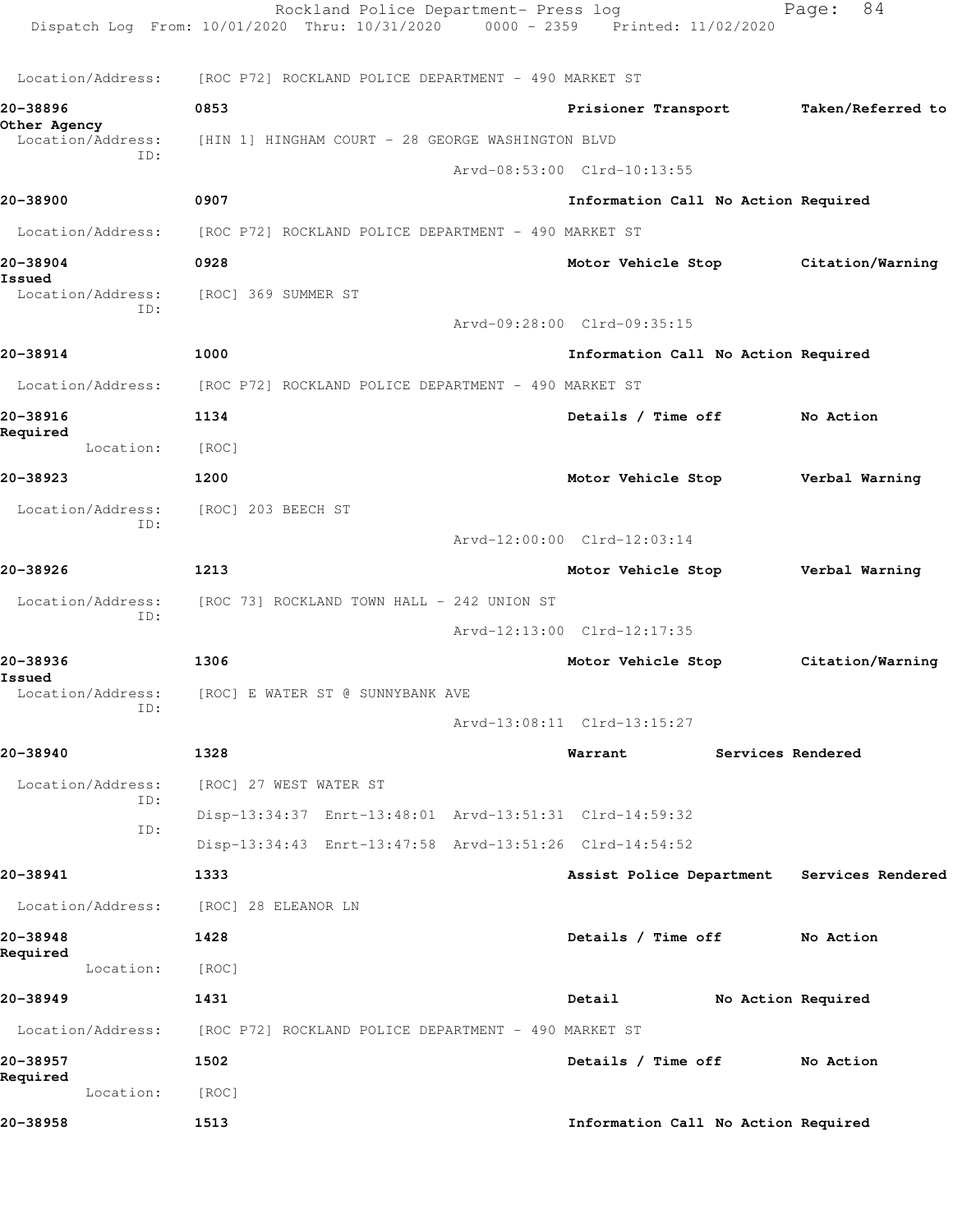|                                   | Rockland Police Department- Press log<br>Dispatch Log From: 10/01/2020 Thru: 10/31/2020 0000 - 2359 Printed: 11/02/2020 |                                     |                | 85<br>Page:       |
|-----------------------------------|-------------------------------------------------------------------------------------------------------------------------|-------------------------------------|----------------|-------------------|
|                                   | Location/Address: [ROC P72] ROCKLAND POLICE DEPARTMENT - 490 MARKET ST                                                  |                                     |                |                   |
| 20-38959                          | 1518                                                                                                                    | <b>Traffic Enforcement</b>          |                | Services Rendered |
| Location/Address:<br>ID:          | [ROC] VERNON ST                                                                                                         | Arvd-15:20:47 Clrd-15:38:53         |                |                   |
| 20-38960<br>Required<br>Location: | 1524<br>[ROC]                                                                                                           | Details / Time off No Action        |                |                   |
| 20-38962                          | 1540                                                                                                                    | General Info Services Rendered      |                |                   |
| Location/Address:                 | [ROC P72] ROCKLAND POLICE DEPARTMENT - 490 MARKET ST                                                                    |                                     |                |                   |
| ID:                               |                                                                                                                         | Arvd-15:42:36 Clrd-15:43:37         |                |                   |
| 20-38963                          | 1541                                                                                                                    | Information Call No Action Required |                |                   |
|                                   | Location/Address: [ROC P72] ROCKLAND POLICE DEPARTMENT - 490 MARKET ST                                                  |                                     |                |                   |
| 20-38965                          | 1550                                                                                                                    | Information Call Services Rendered  |                |                   |
|                                   | Location/Address: [ROC P72] ROCKLAND POLICE DEPARTMENT - 490 MARKET ST                                                  |                                     |                |                   |
| 20-38972                          | 1628                                                                                                                    | General Info Appears Secure         |                |                   |
|                                   | Location/Address: [ROC P72] ROCKLAND POLICE DEPARTMENT - 490 MARKET ST                                                  |                                     |                |                   |
| 20-38973                          | 1632                                                                                                                    | Motor Vehicle Complaint             |                | Investigated      |
| Vicinity of:<br>ID:               | [ROC] EAST WATER ST @ WEBSTER ST<br>Disp-16:39:39 Enrt-16:39:42 Arvd-16:44:04 Clrd-16:44:08                             |                                     |                |                   |
| 20-38976                          | 1645                                                                                                                    | 911 Accidental Services Rendered    |                |                   |
| Location/Address:                 | [ROC] 82 FRENCH RD                                                                                                      |                                     |                |                   |
| ID:                               | Disp-16:48:02 Enrt-16:48:15 Arvd-16:57:24 Clrd-17:02:14                                                                 |                                     |                |                   |
| 20-38986                          | 1831                                                                                                                    | Suspicious Activity                 |                | Services Not      |
| Required<br>Location/Address:     | [ROC] 169 TURNER RD                                                                                                     |                                     |                |                   |
| ID:                               | Disp-18:35:32 Enrt-18:35:40 Arvd-18:36:44 Clrd-18:41:26                                                                 |                                     |                |                   |
| 20-38989                          | 1945                                                                                                                    | Building Check No Action Required   |                |                   |
| Location/Address:<br>ID:          | [ROC] VERNON ST                                                                                                         |                                     |                |                   |
|                                   |                                                                                                                         | Arvd-19:46:30 Clrd-20:23:54         |                |                   |
| 20-38995                          | 2024                                                                                                                    | <b>Building Check</b>               | Appears Secure |                   |
| Location/Address:<br>ID:          | [ROC] EAST WATER ST                                                                                                     |                                     |                |                   |
|                                   |                                                                                                                         | Arvd-20:25:41 Clrd-21:07:04         |                |                   |
| 20-39001                          | 2107                                                                                                                    | Assist Police Department            |                | Appears Secure    |
| Location/Address:                 | [ROC] BILL DELAHUNT PKWY                                                                                                |                                     |                |                   |
| 20-39006                          | 2158                                                                                                                    | Suspicious Activity                 |                | Investigated      |
| Location/Address:<br>ID:          | [ROC P83] ROCKLAND GOLF COURSE - 276 PLAIN ST                                                                           |                                     |                |                   |
| ID:                               | Disp-22:01:18 Enrt-22:01:22 Arvd-22:04:33 Clrd-22:41:59                                                                 |                                     |                |                   |
|                                   | Disp-22:01:18 Enrt-22:01:22 Arvd-22:04:37 Clrd-22:47:35                                                                 |                                     |                |                   |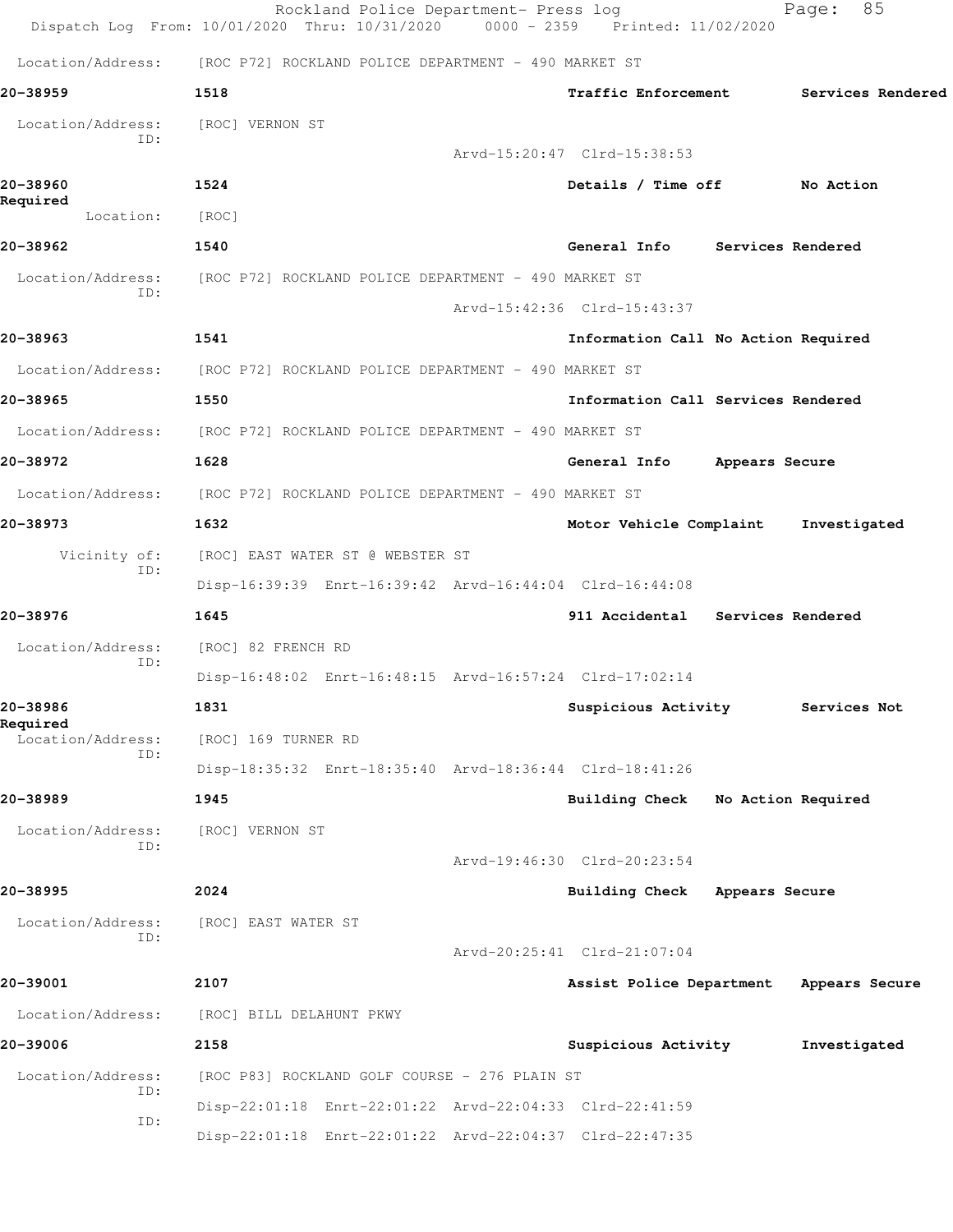Rockland Police Department- Press log Fage: 86 Dispatch Log From: 10/01/2020 Thru: 10/31/2020 0000 - 2359 Printed: 11/02/2020

**20-39014 2316 Larceny / Forgery/ Fraud Investigated** Location/Address: [ROC] 696 SUMMER ST ID: Disp-23:18:41 Enrt-23:19:23 Arvd-23:30:11 Clrd-23:33:49 **20-39015 2339 Health & Welfare Check Services Rendered** Location/Address: [ROC] 92 CHURCH ST ID: Disp-23:46:31 Enrt-23:46:48 Clrd-23:52:24 **For Date: 10/24/2020 - Saturday 20-39016 0003 SHIFT ASSIGNMENTS No Service** Location/Address: [ROC P72] ROCKLAND POLICE DEPARTMENT - 490 MARKET ST ID: Arvd-00:03:00 Clrd-00:06:20 **20-39020 0058 911 Hang Up Investigated** Location/Address: [ROC] SUMMER ST ID: Arvd-00:58:00 Clrd-01:11:48 **20-39024 0430 Noise Complaint Peace Restored** Location/Address: [ROC] 604 LIBERTY ST ID: Arvd-04:30:00 Clrd-04:37:47 ID: Disp-04:34:15 Arvd-04:34:19 Clrd-04:37:47 **20-39025 0432 Motor Vehicle Complaint Gone on arrival** Location/Address: [ROC] HINGHAM ST ID: Disp-04:36:12 Enrt-04:36:17 Arvd-04:38:35 Clrd-04:56:16 ID: Disp-04:39:03 Enrt-04:39:05 Arvd-04:39:07 Clrd-04:56:16 **20-39027 0527 Building Check Appears Secure** Location/Address: [ROC] UNION ST ID: Arvd-05:27:00 Clrd-05:52:03 **20-39032 0756 SHIFT ASSIGNMENTS 8-4 Services Rendered** Location/Address: [ROC P72] ROCKLAND POLICE DEPARTMENT - 490 MARKET ST **20-39368 0810 Animal Complaint Services Rendered** Location/Address: [ROC] 475 SUMMER ST **20-39044 0948 General Info Services Rendered** Location/Address: [ROC P72] ROCKLAND POLICE DEPARTMENT - 490 MARKET ST **20-39047 1000 Assist Public Services Rendered** Location/Address: [ROC P72] ROCKLAND POLICE DEPARTMENT - 490 MARKET ST **20-39049 1026 Animal Complaint Services Rendered** Location/Address: [ROC] 28 ELEANOR LN ID: Disp-10:27:28 Enrt-10:28:11 Clrd-10:39:06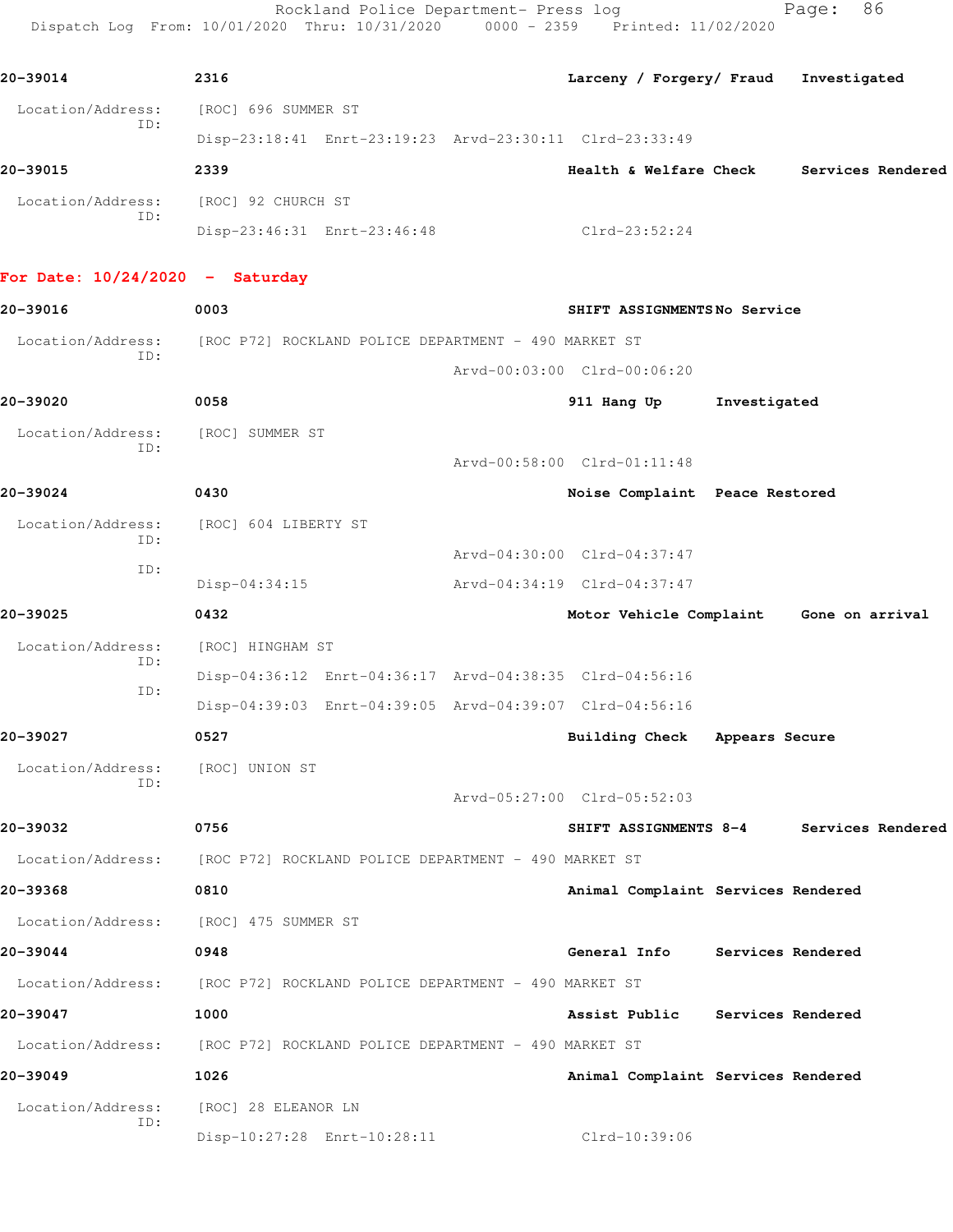Rockland Police Department- Press log entitled and Page: 87 Dispatch Log From: 10/01/2020 Thru: 10/31/2020 0000 - 2359 Printed: 11/02/2020

| 20-39051                 | 1044                                                                   | MVA Property Damage Only Report Follows   |                   |  |
|--------------------------|------------------------------------------------------------------------|-------------------------------------------|-------------------|--|
| Location/Address:        | [ROC P68] AL PRIME - 104 MARKET ST                                     |                                           |                   |  |
| ID:                      | Disp-10:46:40 Enrt-10:46:45 Arvd-10:49:44 Clrd-10:54:04                |                                           |                   |  |
| ID:                      | Disp-10:46:43 Enrt-10:46:46                                            | Clrd-10:53:46                             |                   |  |
| 20-39052                 | 1045                                                                   | COMP Time off Services Rendered           |                   |  |
| Location:                | [ROC]                                                                  |                                           |                   |  |
| 20-39061                 | 1212                                                                   | 911 Accidental Services Rendered          |                   |  |
| Location/Address:        | [ROC] 12 BOXBERRY LN                                                   |                                           |                   |  |
| ID:                      | Disp-12:13:38 Enrt-12:14:18 Arvd-12:20:29 Clrd-12:24:42                |                                           |                   |  |
| 20-39062                 | 1225                                                                   | Follow-Up Investigation Services Rendered |                   |  |
| Location/Address:        | [ROC] 41 CONCORD ST                                                    |                                           |                   |  |
| ID:                      |                                                                        | Arvd-12:25:00 Clrd-12:34:11               |                   |  |
| 20-39065                 | 1256                                                                   | VACATION DAY OFF Services Rendered        |                   |  |
| Location/Address:        | [ROC P72] ROCKLAND POLICE DEPARTMENT - 490 MARKET ST                   |                                           |                   |  |
| ID:                      | Disp-12:58:18                                                          | Arvd-12:58:27 Clrd-13:49:11               |                   |  |
| 20-39067                 | 1326                                                                   | Lost/Found Property Services Rendered     |                   |  |
| Location/Address:<br>ID: | [ROC] 519 SALEM ST                                                     |                                           |                   |  |
|                          | Disp-13:27:34 Enrt-13:27:36 Arvd-13:27:37 Clrd-13:31:54                |                                           |                   |  |
| 20-39069                 | 1343                                                                   | Burglar Alarm Services Rendered           |                   |  |
| Location/Address:<br>ID: | [ROC] BAKER TESTING SERVICES - 22 RESERVOIR PARK DR Apt. #1            |                                           |                   |  |
| ID:                      | Disp-13:45:04 Enrt-13:45:40 Arvd-13:51:59 Clrd-14:51:23                |                                           |                   |  |
|                          | Disp-13:52:02 Enrt-13:52:04 Arvd-13:52:05 Clrd-13:56:24                |                                           |                   |  |
| 20-39075                 | 1459                                                                   | Larceny                                   | Services Rendered |  |
| Location/Address:<br>ID: | [ROC] 41 CONCORD ST                                                    |                                           |                   |  |
|                          |                                                                        | Arvd-15:05:38 Clrd-15:06:46               |                   |  |
| 20-39077                 | 1529                                                                   | 911 Hang Up Services Rendered             |                   |  |
| Location/Address:        | [ROC] 29 CRESTVIEW ST                                                  |                                           |                   |  |
| ID:                      | Disp-15:31:02 Enrt-15:31:08 Arvd-15:39:25 Clrd-15:42:49                |                                           |                   |  |
| 20-39081                 | 1553                                                                   | Larceny Services Rendered                 |                   |  |
| Location/Address:        | [ROC 70] WEBSTER PARK NURSING AND REHAB - 56 WEBSTER ST Apt. #111      |                                           |                   |  |
| ID:                      | Disp-16:28:23 Enrt-16:28:25 Arvd-16:28:26 Clrd-16:36:30                |                                           |                   |  |
| 20-39083                 | 1603                                                                   | SHIFT ASSIGNMENTS No Service              |                   |  |
|                          | Location/Address: [ROC P72] ROCKLAND POLICE DEPARTMENT - 490 MARKET ST |                                           |                   |  |
| 20-39094                 | 1724                                                                   | Details / Time off No Service             |                   |  |
| Location:                | [ROC]                                                                  |                                           |                   |  |
|                          |                                                                        |                                           |                   |  |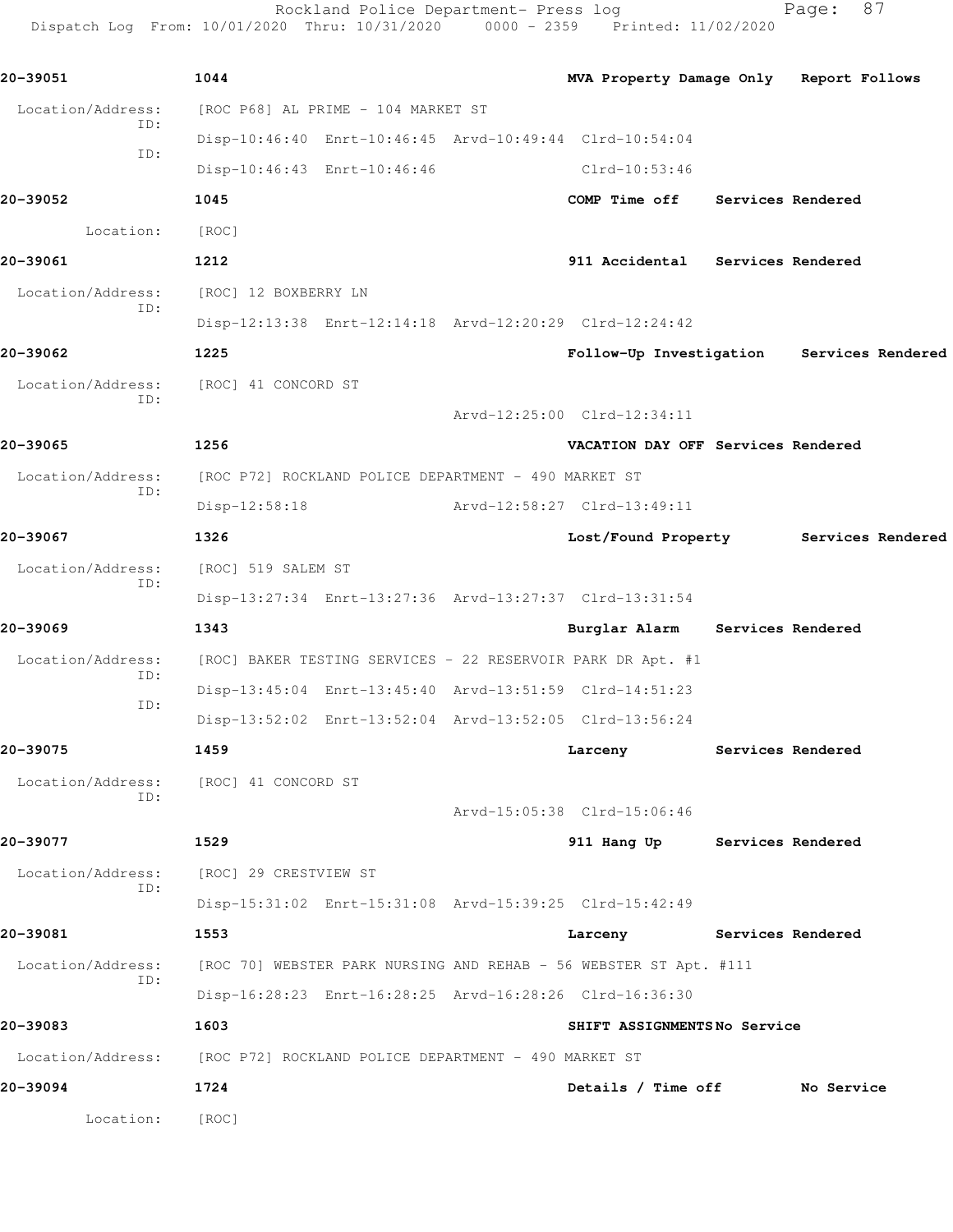Rockland Police Department- Press log entitled and Page: 88 Dispatch Log From: 10/01/2020 Thru: 10/31/2020 0000 - 2359 Printed: 11/02/2020

| 20-39097                        |            | 1742                   |                                                                        | Complaint                                               | Investigated                        |
|---------------------------------|------------|------------------------|------------------------------------------------------------------------|---------------------------------------------------------|-------------------------------------|
| Location/Address:               |            | [ROC] BOXBERRY LN      |                                                                        |                                                         |                                     |
|                                 | ID:        |                        |                                                                        | Arvd-17:42:00 Clrd-17:46:42                             |                                     |
| 20-39103                        |            | 1842                   |                                                                        | Suspicious Activity                                     | Investigated                        |
| Location/Address:               |            | [ROC] 347 MARKET ST    |                                                                        |                                                         |                                     |
|                                 | ID:<br>ID: | Disp-18:46:07          |                                                                        | Arvd-18:46:15 Clrd-18:53:06                             |                                     |
|                                 |            | Disp-18:46:07          |                                                                        | Arvd-18:46:18 Clrd-18:56:47                             |                                     |
| 20-39111                        |            | 1933                   |                                                                        |                                                         | Details / Time off No Service       |
|                                 | Location:  | [ROC]                  |                                                                        |                                                         |                                     |
| 20-39115                        |            | 2047                   |                                                                        |                                                         | Assist Public Services Rendered     |
| Location/Address:               |            | [ROC] 109 ARLINGTON ST |                                                                        |                                                         |                                     |
|                                 | ID:        |                        |                                                                        | Disp-20:48:22 Enrt-20:48:51 Arvd-20:52:46 Clrd-20:57:46 |                                     |
| 20-39119                        |            | 2212                   |                                                                        | General Info No Service                                 |                                     |
|                                 |            |                        | Location/Address: [ROC P72] ROCKLAND POLICE DEPARTMENT - 490 MARKET ST |                                                         |                                     |
| 20-39122                        |            | 2306                   |                                                                        | Motor Vehicle Complaint                                 | Investigated                        |
| Location/Address:               |            | [ROC] EAST WATER ST    |                                                                        |                                                         |                                     |
|                                 | ID:        |                        |                                                                        | Disp-23:07:28 Enrt-23:07:35 Arvd-23:17:19 Clrd-23:17:27 |                                     |
|                                 |            |                        |                                                                        |                                                         |                                     |
| For Date: $10/25/2020 -$ Sunday |            |                        |                                                                        |                                                         |                                     |
| 20-39125                        |            | 0000                   |                                                                        |                                                         | SHIFT ASSIGNMENTS Services Rendered |
|                                 |            |                        | Location/Address: [ROC P72] ROCKLAND POLICE DEPARTMENT - 490 MARKET ST |                                                         |                                     |
| 20-39126                        |            | 0004                   |                                                                        | <b>BOLO</b>                                             | Services Rendered                   |
|                                 |            |                        | Location/Address: [ROC P72] ROCKLAND POLICE DEPARTMENT - 490 MARKET ST |                                                         |                                     |
| 20-39128                        |            | 0027                   |                                                                        | Disturbance                                             | Sent On Way                         |
| Location/Address:               | ID:        | [ROC] 28 BALSAM ST     |                                                                        |                                                         |                                     |
|                                 | ID:        | Disp-00:29:40          |                                                                        | Arvd-00:29:44 Clrd-00:34:56                             |                                     |
|                                 |            | Disp-00:34:17          |                                                                        | Arvd-00:34:20 Clrd-00:34:56                             |                                     |
| 20-39130                        |            | 0111                   |                                                                        | Suspicious Activity                                     | Investigated                        |
| Location/Address:               | ID:        | [ROC] 265 PLAIN ST     |                                                                        |                                                         |                                     |
|                                 | ID:        |                        |                                                                        | Arvd-01:11:00 Clrd-01:17:37                             |                                     |
|                                 | ID:        |                        |                                                                        | Disp-01:13:19 Enrt-01:13:26 Arvd-01:16:04 Clrd-01:17:37 |                                     |
|                                 |            |                        |                                                                        | Disp-01:13:23 Enrt-01:13:26 Arvd-01:14:07 Clrd-01:17:37 |                                     |
| 20-39132                        |            | 0132                   |                                                                        | Noise Complaint Peace Restored                          |                                     |
| Vicinity of:                    |            | [ROC] 84 WEST WATER ST |                                                                        |                                                         |                                     |
|                                 | ID:        |                        | Disp-01:33:41 Enrt-01:34:01 Arvd-01:36:21 Clrd-01:39:09                |                                                         |                                     |
|                                 | ID:<br>ID: |                        | Disp-01:33:57 Enrt-01:34:01 Arvd-01:35:53 Clrd-01:39:09                |                                                         |                                     |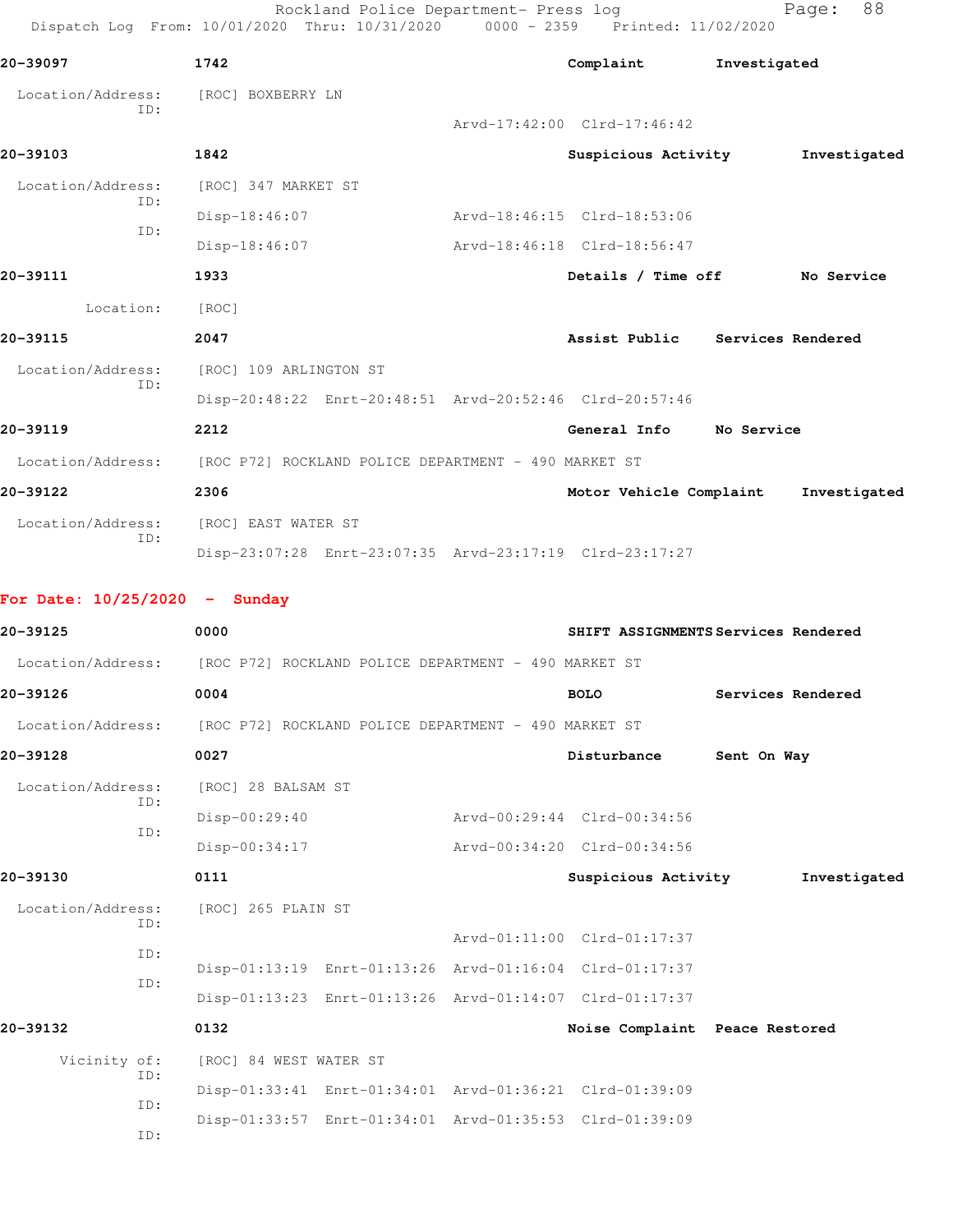|                                        | Rockland Police Department- Press log<br>Dispatch Log From: 10/01/2020 Thru: 10/31/2020 0000 - 2359 Printed: 11/02/2020 |                                            | 89<br>Page:       |  |
|----------------------------------------|-------------------------------------------------------------------------------------------------------------------------|--------------------------------------------|-------------------|--|
|                                        | $Disp-01:36:41$                                                                                                         | Arvd-01:36:44 Clrd-01:39:09                |                   |  |
| 20-39133                               | 0158                                                                                                                    | Suspicious Activity 5ent On Way            |                   |  |
| Location/Address:                      | [ROC 66] REEDS POND PARK - 80 MARKET ST                                                                                 |                                            |                   |  |
| TD:<br>ID:                             |                                                                                                                         | Arvd-01:58:00 Clrd-02:19:52                |                   |  |
| ID:                                    | $Disp-01:59:33$                                                                                                         | Arvd-01:59:37 Clrd-02:19:52                |                   |  |
|                                        | Disp-01:59:41 Enrt-01:59:44 Arvd-02:00:09 Clrd-02:03:32                                                                 |                                            |                   |  |
| 20-39145                               | 0600                                                                                                                    | Building Check Building Checked/Secured    |                   |  |
| Location/Address:<br>ID:               | [ROC 61] UNION ST BUSINESS DISTRICT - UNION ST                                                                          |                                            |                   |  |
|                                        |                                                                                                                         | Arvd-06:04:10 Clrd-06:21:01                |                   |  |
| 20-39150                               | 0711                                                                                                                    | Larceny / Forgery/ Fraud Services Rendered |                   |  |
| Location/Address:                      | [ROC 272] SHERIDAN SQUARE CONDOS - 103 GROVE ST Apt. #323                                                               |                                            |                   |  |
| ID:                                    | Disp-07:12:42 Enrt-07:12:48 Arvd-07:18:01 Clrd-07:33:35                                                                 |                                            |                   |  |
| 20-39153                               | 0800                                                                                                                    | SHIFT ASSIGNMENTS 8AM TO 4PM               |                   |  |
| Services Rendered<br>Location/Address: | [ROC P72] ROCKLAND POLICE DEPARTMENT - 490 MARKET ST                                                                    |                                            |                   |  |
| 20-39155                               | 0950                                                                                                                    | COMP DAY OFF                               | Services Rendered |  |
|                                        | Location/Address: [ROC P72] ROCKLAND POLICE DEPARTMENT - 490 MARKET ST                                                  |                                            |                   |  |
| 20-39156                               | 1025                                                                                                                    | Health & Welfare Check                     | Services Rendered |  |
| Location/Address:                      | [ROC] 36 GEORGE ST Apt. #2                                                                                              |                                            |                   |  |
| ID:                                    | Disp-10:27:17 Enrt-10:49:47 Arvd-10:50:46 Clrd-11:26:38                                                                 |                                            |                   |  |
| ID:                                    | Disp-10:27:17 Enrt-10:49:47 Arvd-10:50:46 Clrd-11:26:41                                                                 |                                            |                   |  |
| 20-39159                               | 1119                                                                                                                    | General Info                               | Services Rendered |  |
| Location/Address:                      | [ROC P72] ROCKLAND POLICE DEPARTMENT - 490 MARKET ST                                                                    |                                            |                   |  |
| 20-39164                               | 1149                                                                                                                    | Breaking & Entering                        | Provided          |  |
| Assistance<br>Location/Address:        | [ROC] 117 ARLINGTON ST                                                                                                  |                                            |                   |  |
| ID:                                    | Disp-11:50:49 Enrt-11:51:41                                                                                             | $Clrd-12:11:15$                            |                   |  |
| ID:                                    | $Disp-12:11:07$                                                                                                         | Arvd-12:11:11 Clrd-12:19:19                |                   |  |
| 20-39165                               | 1232                                                                                                                    | Unwanted Party Sent On Way                 |                   |  |
| Location/Address:                      | [ROC P47] BEST WESTERN - 909 HINGHAM ST Apt. #130                                                                       |                                            |                   |  |
| ID:                                    | Disp-12:34:55 Enrt-12:35:04 Arvd-12:40:58 Clrd-12:56:02                                                                 |                                            |                   |  |
| ID:                                    | Disp-12:34:59 Enrt-12:35:04 Arvd-12:40:58 Clrd-12:56:02                                                                 |                                            |                   |  |
| ID:                                    | $Disp-12:41:11$                                                                                                         | Arvd-12:41:15 Clrd-12:56:02                |                   |  |
| 20-39171                               | 1312                                                                                                                    | Larceny / Forgery/ Fraud Services Not      |                   |  |
| Required<br>Location/Address:          | [ROC] 8 WHITE RD                                                                                                        |                                            |                   |  |
| ID:                                    | $Disp-13:16:52$                                                                                                         | Arvd-13:17:08 Clrd-13:17:12                |                   |  |
| 20-39176                               | 1346                                                                                                                    | Larceny / Forgery/ Fraud Services Rendered |                   |  |
|                                        | Location/Address: [ROC] 219 BEECH ST                                                                                    |                                            |                   |  |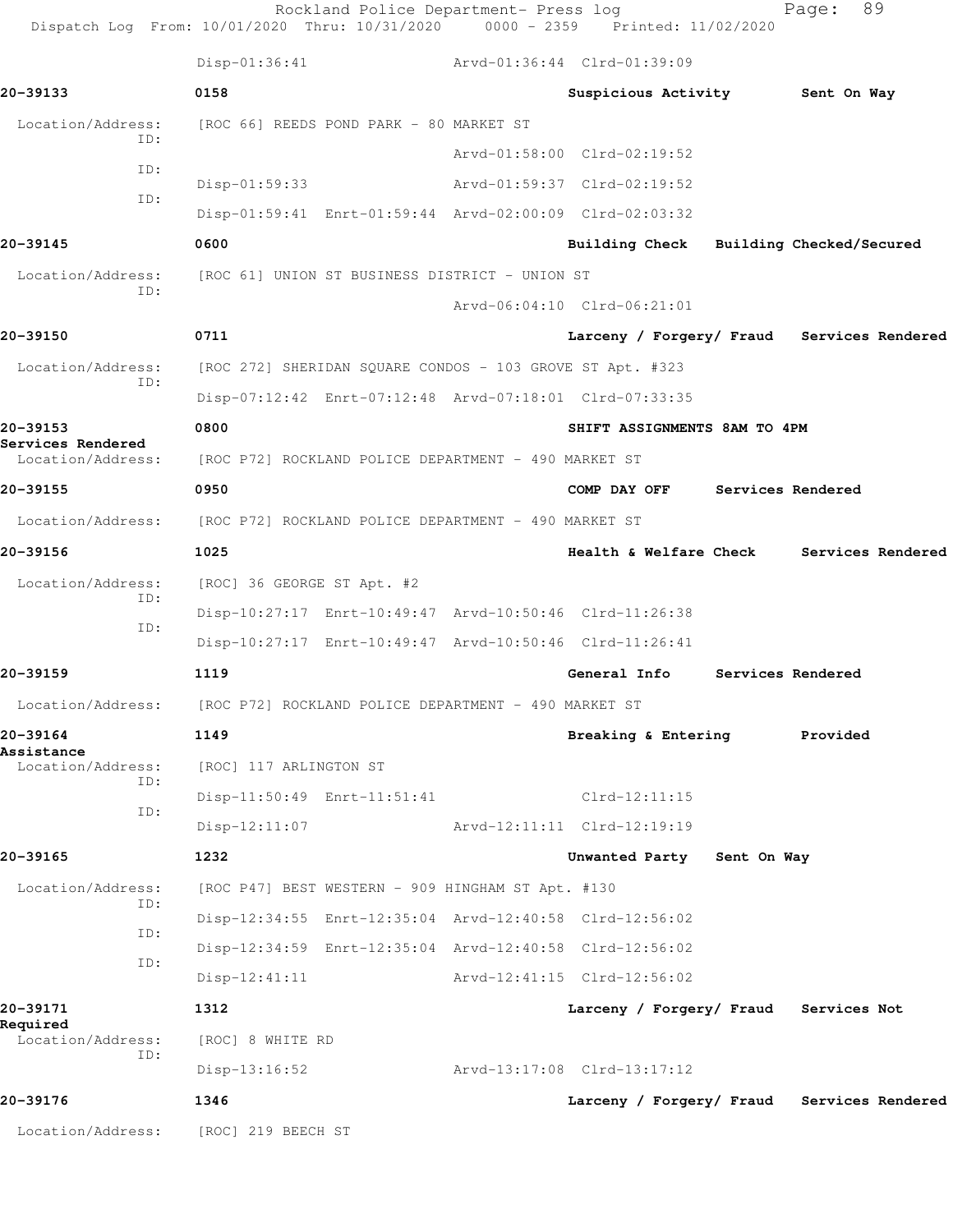|                                     | Rockland Police Department- Press log<br>Dispatch Log From: 10/01/2020 Thru: 10/31/2020 0000 - 2359 Printed: 11/02/2020 |                                         |                   | 90<br>Page:       |  |
|-------------------------------------|-------------------------------------------------------------------------------------------------------------------------|-----------------------------------------|-------------------|-------------------|--|
| ID:                                 | $Disp-13:51:15$                                                                                                         | $Clrd-13:51:27$                         |                   |                   |  |
| 20-39177                            | 1403                                                                                                                    | Suspicious Activity Services Rendered   |                   |                   |  |
| Location/Address:                   | [ROC] 31 CRESTVIEW ST                                                                                                   |                                         |                   |                   |  |
| ID:                                 | Disp-14:04:55 Enrt-14:04:58 Arvd-14:09:43 Clrd-14:20:52                                                                 |                                         |                   |                   |  |
| 20-39182                            | 1446                                                                                                                    | Building Check Building Checked/Secured |                   |                   |  |
| Location/Address:                   | [ROC] SALEM ST                                                                                                          |                                         |                   |                   |  |
| ID:                                 |                                                                                                                         | Arvd-14:48:28 Clrd-15:17:58             |                   |                   |  |
| 20-39189                            | 1557                                                                                                                    | SHIFT ASSIGNMENTS Services Rendered     |                   |                   |  |
|                                     | Location/Address: [ROC P72] ROCKLAND POLICE DEPARTMENT - 490 MARKET ST                                                  |                                         |                   |                   |  |
| 20-39188                            | 1600                                                                                                                    | Disturbance                             |                   | Services Rendered |  |
| Location/Address:                   | [ROC 116] 261 UNION ST Apt. #19                                                                                         |                                         |                   |                   |  |
| ID:                                 | Disp-16:01:41 Enrt-16:01:54 Arvd-16:04:18 Clrd-16:15:12                                                                 |                                         |                   |                   |  |
| ID:                                 | Disp-16:01:50 Enrt-16:01:54 Arvd-16:04:18 Clrd-16:15:04                                                                 |                                         |                   |                   |  |
| ID:                                 | $Disp-16:04:27$                                                                                                         | Arvd-16:04:32 Clrd-16:15:08             |                   |                   |  |
| 20-39197                            | 1719                                                                                                                    | 911 Hang Up                             | Services Rendered |                   |  |
| Location/Address:                   | [ROC] 86 WILLOW POND DR                                                                                                 |                                         |                   |                   |  |
| ID:                                 | Disp-17:21:56 Enrt-17:24:06 Arvd-17:30:24 Clrd-17:33:39                                                                 |                                         |                   |                   |  |
| 20-39199                            | 1740                                                                                                                    | Threats                                 | Summons To Court  |                   |  |
| Location/Address:                   | [ROC P72] ROCKLAND POLICE DEPARTMENT - 490 MARKET ST                                                                    |                                         |                   |                   |  |
| ID:<br>Refer To Summons:            | $Disp-17:42:56$<br>20ROC-39199-AR                                                                                       | Arvd-17:54:43 Clrd-19:02:51             |                   |                   |  |
| Summons:<br>Address:<br>Age:        | HANSON, JAMES<br>36 GEORGE ST Apt. #2 ROCKLAND, MA<br>43                                                                |                                         |                   |                   |  |
| Charges:                            | THREAT TO COMMIT CRIME<br>THREAT TO COMMIT CRIME<br>A&B ON FAMILY / HOUSEHOLD MEMBER                                    |                                         |                   |                   |  |
| 20-39200                            | 1759                                                                                                                    | Police Information No Service           |                   |                   |  |
| Location/Address: [ROC] WEYMOUTH ST |                                                                                                                         |                                         |                   |                   |  |
| 20-39201                            | 1805                                                                                                                    | Harassment Services Rendered            |                   |                   |  |
| Location/Address:                   | [ROC 206] 51 MAPLE ST Apt. #413                                                                                         |                                         |                   |                   |  |
| ID:                                 | $Disp-18:13:01$                                                                                                         | $Clrd-18:18:54$                         |                   |                   |  |
| 20-39203                            | 1819                                                                                                                    | Details Services Rendered               |                   |                   |  |
| Location:                           | [ROC]                                                                                                                   |                                         |                   |                   |  |
| 20-39202                            | 1828                                                                                                                    | Police Information 5ervices Rendered    |                   |                   |  |
|                                     | Location/Address: [ROC P72] ROCKLAND POLICE DEPARTMENT - 490 MARKET ST                                                  |                                         |                   |                   |  |
| 20-39205                            | 1846                                                                                                                    | BOLO- WEYMOUTH Services Rendered        |                   |                   |  |
|                                     | Location/Address: [ROC P72] ROCKLAND POLICE DEPARTMENT - 490 MARKET ST                                                  |                                         |                   |                   |  |
| 20-39207                            | 1852                                                                                                                    | Health & Welfare Check - BOLO           |                   |                   |  |
|                                     |                                                                                                                         |                                         |                   |                   |  |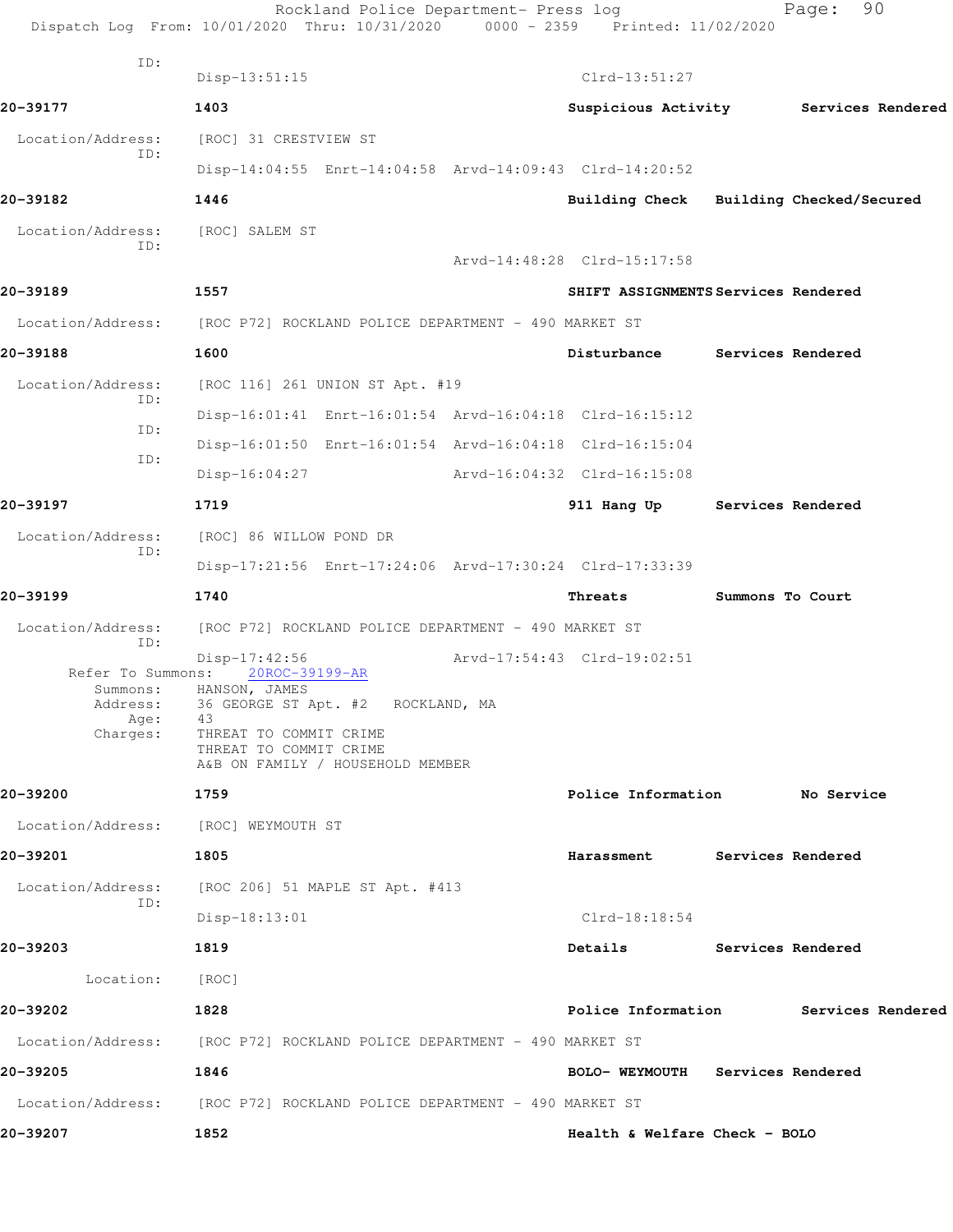|                                         | Rockland Police Department- Press log<br>Dispatch Log From: 10/01/2020 Thru: 10/31/2020 | 0000 - 2359 | Printed: 11/02/2020                    | 91<br>Page:                               |
|-----------------------------------------|-----------------------------------------------------------------------------------------|-------------|----------------------------------------|-------------------------------------------|
| Unfounded                               |                                                                                         |             |                                        |                                           |
| Location/Address:<br>ID:                | [ROC] HINGHAM ST                                                                        |             |                                        |                                           |
|                                         | Disp-18:53:44 Enrt-18:53:50 Arvd-19:00:05 Clrd-19:01:04                                 |             |                                        |                                           |
| 20-39210                                | 2006                                                                                    |             |                                        | Motor Vehicle Complaint Services Rendered |
| Location/Address:<br>ID:                | [ROC] BILL DELAHUNT PKWY                                                                |             |                                        |                                           |
|                                         | Disp-20:07:35 Enrt-20:07:42 Arvd-20:09:38 Clrd-20:21:19                                 |             |                                        |                                           |
| 20-39217                                | 2133                                                                                    |             | BOLO - WEYMOUTH Services Rendered      |                                           |
|                                         | Location/Address: [ROC P72] ROCKLAND POLICE DEPARTMENT - 490 MARKET ST                  |             |                                        |                                           |
| 20-39220<br>Issued                      | 2207                                                                                    |             | Motor Vehicle Stop                     | Citation/Warning                          |
| Location/Address:                       | [ROC] NEAR MCDONALDS - MARKET ST                                                        |             |                                        |                                           |
| ID:                                     |                                                                                         |             | Arvd-22:07:00 Clrd-22:10:12            |                                           |
| 20-39221                                | 2229                                                                                    |             | Animal Complaint Services Not Required |                                           |
| Location/Address:                       | [ROC] 89 PACIFIC ST                                                                     |             |                                        |                                           |
| ID:                                     | $Disp-22:34:05$                                                                         |             | $Clrd-22:34:17$                        |                                           |
| 20-39222                                | 2236                                                                                    |             | TIME OFF                               | Services Rendered                         |
| Location:                               | [ROC]                                                                                   |             |                                        |                                           |
| For Date: $10/26/2020 -$ Monday         |                                                                                         |             |                                        |                                           |
| 20-39229                                | 0001                                                                                    |             | General Info                           | Services Rendered                         |
|                                         | Location/Address: [ROC P72] ROCKLAND POLICE DEPARTMENT - 490 MARKET ST                  |             |                                        |                                           |
| 20-39230<br>Assistance                  | 0003                                                                                    |             | Assist Fire Department                 | Provided                                  |
| ID:                                     | Location/Address: [ROC] 125 J A DUNN MEM DR                                             |             |                                        |                                           |
| ID:                                     | Disp-00:03:49 Enrt-00:03:53 Arvd-00:09:53 Clrd-00:10:20                                 |             |                                        |                                           |
|                                         | Disp-00:05:12 Enrt-00:05:14 Arvd-00:06:19 Clrd-00:10:23                                 |             |                                        |                                           |
| 20-39232                                | 0037                                                                                    |             | <b>BOLO</b>                            | Services Rendered                         |
| Location/Address:                       | [ROC P72] ROCKLAND POLICE DEPARTMENT - 490 MARKET ST                                    |             |                                        |                                           |
| ID:                                     | Disp-00:38:22                                                                           |             | $Clrd-00:40:51$                        |                                           |
| 20-39233                                | 0056                                                                                    |             | Suspicious Activity                    | Arrest (s) Made                           |
| Location/Address:                       | [ROC P45] COMFORT INN - 850 HINGHAM ST                                                  |             |                                        |                                           |
| ID:                                     |                                                                                         |             | Arvd-00:56:00 Clrd-01:18:30            |                                           |
| ID:                                     | Disp-00:59:19 Enrt-00:59:25 Arvd-01:00:31 Clrd-01:06:33                                 |             |                                        |                                           |
| ID:                                     | Disp-00:59:22 Enrt-00:59:25 Arvd-01:00:28 Clrd-01:06:30                                 |             |                                        |                                           |
| Refer To Arrest:<br>Arrest:<br>Address: | 20ROC-39233-AR<br>BREWER, JOSEPH T<br>35 POND ST ABINGTON, MA                           |             |                                        |                                           |
| Age:<br>Charges:                        | 40<br>Straight Warrant                                                                  |             |                                        |                                           |
| 20-39236                                | 0408                                                                                    |             | Disabled Motor Vehicle                 | <b>Vehicle Towed</b>                      |
| Location/Address:<br>ID:                | [ROC] 300 HINGHAM ST                                                                    |             |                                        |                                           |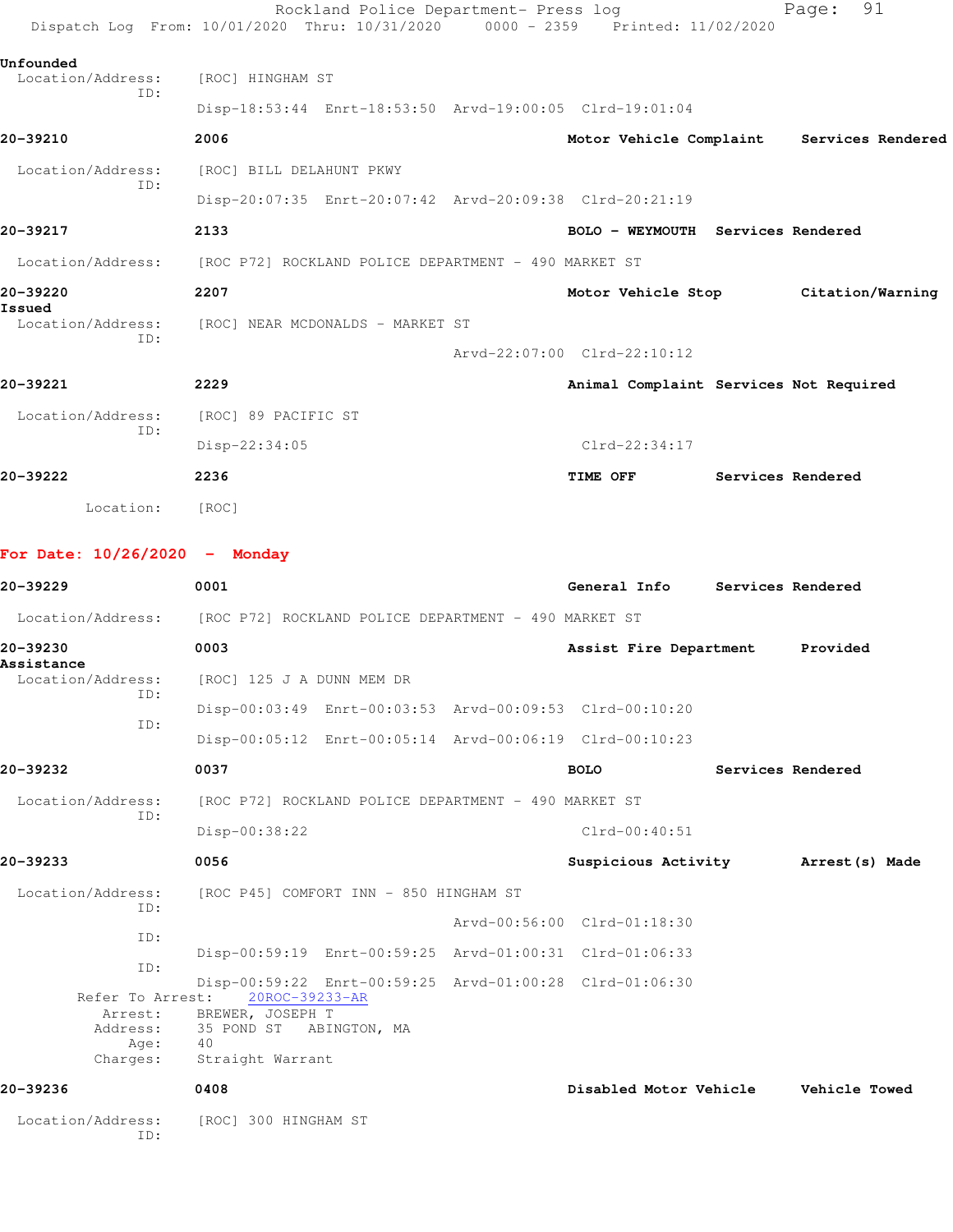|                               | Rockland Police Department- Press log<br>Dispatch Log From: 10/01/2020 Thru: 10/31/2020 | $0000 - 2359$ | Printed: 11/02/2020            |              | 92<br>Page:              |
|-------------------------------|-----------------------------------------------------------------------------------------|---------------|--------------------------------|--------------|--------------------------|
|                               | Disp-04:09:23 Enrt-04:09:29 Arvd-04:09:33 Clrd-04:45:05                                 |               |                                |              |                          |
| ID:                           | $Disp-04:35:54$                                                                         |               | Arvd-04:35:59 Clrd-04:41:29    |              |                          |
| 20-39238                      | 0600                                                                                    |               | <b>Building Check</b>          |              | Building Checked/Secured |
| Location/Address:             | [ROC 61] UNION ST BUSINESS DISTRICT - UNION ST                                          |               |                                |              |                          |
| ID:                           |                                                                                         |               | Arvd-06:02:08 Clrd-06:19:55    |              |                          |
| 20-39240                      | 0627                                                                                    |               | <b>Building Check</b>          |              | Services Rendered        |
| Location/Address:<br>ID:      | [ROC] VERNON ST                                                                         |               |                                |              |                          |
|                               |                                                                                         |               | Arvd-06:29:08 Clrd-06:40:21    |              |                          |
| 20-39248                      | 0726                                                                                    |               | 911 Hang Up                    | Investigated |                          |
| Location/Address:<br>ID:      | [ROC 109] ACCORD PARK OFFICE BUILDING - 55 ACCORD PARK DR                               |               |                                |              |                          |
|                               | Disp-07:29:32 Enrt-07:31:18 Arvd-07:38:32 Clrd-07:38:55                                 |               |                                |              |                          |
| 20-39256                      | 0800                                                                                    |               | General Info                   |              | Services Rendered        |
| Location/Address:<br>ID:      | [ROC P72] ROCKLAND POLICE DEPARTMENT - 490 MARKET ST                                    |               |                                |              |                          |
|                               | Disp-09:43:42 Enrt-09:43:47 Arvd-09:43:51 Clrd-09:43:54                                 |               |                                |              |                          |
| 20-39261<br>Required          | 0840                                                                                    |               | Lost/Found Property            |              | No Action                |
| Location/Address:<br>ID:      | [ROC P72] ROCKLAND POLICE DEPARTMENT - 490 MARKET ST                                    |               |                                |              |                          |
|                               | Disp-08:44:40                                                                           |               | $Clrd-08:45:35$                |              |                          |
| 20-39268                      | 0926                                                                                    |               | General Info                   |              | Services Rendered        |
| Location/Address:<br>ID:      | [ROC] LIBERTY CT                                                                        |               |                                |              |                          |
|                               | Disp-09:43:10 Enrt-09:43:17 Arvd-09:43:20 Clrd-09:43:24                                 |               |                                |              |                          |
| 20-39269                      | 0936                                                                                    |               | General Info                   |              | Services Rendered        |
| Location/Address:<br>ID:      | [ROC] 212 MANZELLA CT                                                                   |               |                                |              |                          |
|                               | Disp-09:42:22 Enrt-09:42:28 Arvd-09:42:32 Clrd-09:42:36                                 |               |                                |              |                          |
| 20-39270                      | 1006                                                                                    |               | Details / Time off             |              | Services Rendered        |
| Location:                     | [ROC]                                                                                   |               |                                |              |                          |
| 20-39276<br>Issued            | 1101                                                                                    |               | Motor Vehicle Stop             |              | Citation/Warning         |
| Location/Address:<br>ID:      | [ROC] 69 WEST WATER ST                                                                  |               |                                |              |                          |
|                               |                                                                                         |               | Arvd-11:01:00 Clrd-11:09:32    |              |                          |
| 20-39280                      | 1200                                                                                    |               | General Info Services Rendered |              |                          |
|                               | Location/Address: [ROC P72] ROCKLAND POLICE DEPARTMENT - 490 MARKET ST                  |               |                                |              |                          |
| 20-39285                      | 1307                                                                                    |               | General Info Services Rendered |              |                          |
|                               | Location/Address: [ROC 272] SHERIDAN SQUARE CONDOS - 103 GROVE ST Apt. #323             |               |                                |              |                          |
| 20-39284<br>Issued            | 1311                                                                                    |               | Traffic Enforcement            |              | Citation/Warning         |
| Location/Address:<br>ID:      | [ROC] SALEM ST                                                                          |               |                                |              |                          |
| Refer To Summons:<br>Summons: | 20ROC-39284-AR<br>ROCHA, HEIMAR                                                         |               | Arvd-13:11:41 Clrd-13:35:47    |              |                          |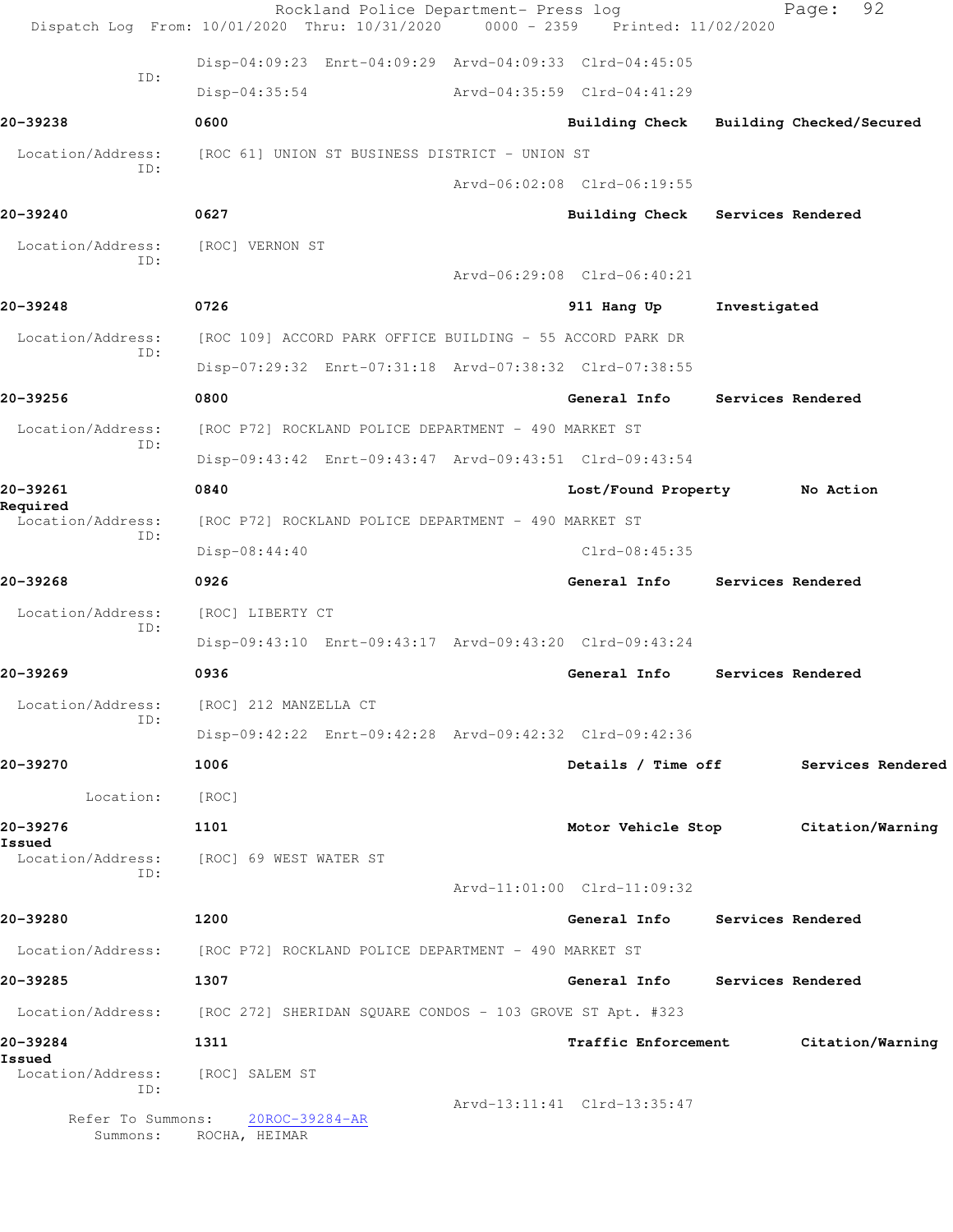|                                      | Rockland Police Department- Press log<br>Dispatch Log From: 10/01/2020 Thru: 10/31/2020 0000 - 2359 Printed: 11/02/2020 |                                         |                   | 93<br>Page:                              |
|--------------------------------------|-------------------------------------------------------------------------------------------------------------------------|-----------------------------------------|-------------------|------------------------------------------|
| Address:                             | 56 ASHLAN ST Apt. #2 MALDEN, MA                                                                                         |                                         |                   |                                          |
| Age:<br>Charges:                     | 53<br>UNLICENSED OPERATION OF MV<br>SPEEDING RATE OF SPEED EXCEEDING POSTED LIMIT                                       |                                         |                   |                                          |
| 20-39290                             | 1349                                                                                                                    | General Info Services Rendered          |                   |                                          |
| Location/Address: [ROC] 10 WRIGHT ST |                                                                                                                         |                                         |                   |                                          |
| 20-39293                             | 1400                                                                                                                    |                                         |                   | Details / Time off Services Rendered     |
| Location:                            | [ROC]                                                                                                                   |                                         |                   |                                          |
| 20-39369                             | 1400                                                                                                                    | Animal Complaint Services Rendered      |                   |                                          |
| Location/Address:                    | [ROC] 110 PLAIN ST                                                                                                      |                                         |                   |                                          |
| 20-39295                             | 1419                                                                                                                    | General Info Services Rendered          |                   |                                          |
| Location/Address:                    | [ROC] 42 WINTER CIR                                                                                                     |                                         |                   |                                          |
| 20-39296                             | 1430                                                                                                                    | Building Check Building Checked/Secured |                   |                                          |
| Location/Address:                    | [ROC] LIBERTY ST                                                                                                        |                                         |                   |                                          |
| ID:                                  |                                                                                                                         | Arvd-14:31:57 Clrd-14:45:31             |                   |                                          |
| 20-39298                             | 1445                                                                                                                    | Building Check Building Checked/Secured |                   |                                          |
| Location/Address:                    | [ROC] VERNON ST                                                                                                         |                                         |                   |                                          |
| ID:                                  |                                                                                                                         | Arvd-14:48:14 Clrd-15:11:28             |                   |                                          |
| 20-39299                             | 1453                                                                                                                    | General Info                            | Services Rendered |                                          |
|                                      | Location/Address: [ROC] 330 WEST WATER ST                                                                               |                                         |                   |                                          |
| 20-39303                             | 1601                                                                                                                    | SHIFT ASSIGNMENTSNo Service             |                   |                                          |
|                                      | Location/Address: [ROC P72] ROCKLAND POLICE DEPARTMENT - 490 MARKET ST                                                  |                                         |                   |                                          |
| 20-39314                             | 1744                                                                                                                    | 911 Hang Up                             |                   | No Action Required                       |
|                                      | Location/Address: [ROC 222] SERONO LABS - 1 TECHNOLOGY PL                                                               |                                         |                   |                                          |
| 20-39315                             | 1752                                                                                                                    | <b>Traffic Enforcement</b>              |                   | Services Rendered                        |
| Location/Address:                    | [ROC] SALEM ST                                                                                                          |                                         |                   |                                          |
| ID:                                  |                                                                                                                         | Arvd-17:54:01 Clrd-18:11:44             |                   |                                          |
| 20-39321                             | 1911                                                                                                                    | Fraud                                   | Services Rendered |                                          |
| Location/Address:                    | [ROC] 91 JOSH GRAY RD                                                                                                   |                                         |                   |                                          |
| ID:                                  | Disp-19:19:58                                                                                                           | Clrd-19:20:18                           |                   |                                          |
| 20-39332                             | 2205                                                                                                                    | Details / Time off No Service           |                   |                                          |
| Location: [ROC]                      |                                                                                                                         |                                         |                   |                                          |
| 20-39334                             | 2235                                                                                                                    | Details / Time offROC No Service        |                   |                                          |
| Location:                            | [ROC]                                                                                                                   |                                         |                   |                                          |
| 20-39339                             | 2352                                                                                                                    |                                         |                   | Health & Welfare Check Services Rendered |
| Location/Address:                    | [ROC] 59 FAIRVIEW ST                                                                                                    |                                         |                   |                                          |
| ID:<br>ID:                           | Disp-00:02:12 Enrt-00:02:12 Arvd-00:02:12 Clrd-10/27/2020 @ 00:24:12                                                    |                                         |                   |                                          |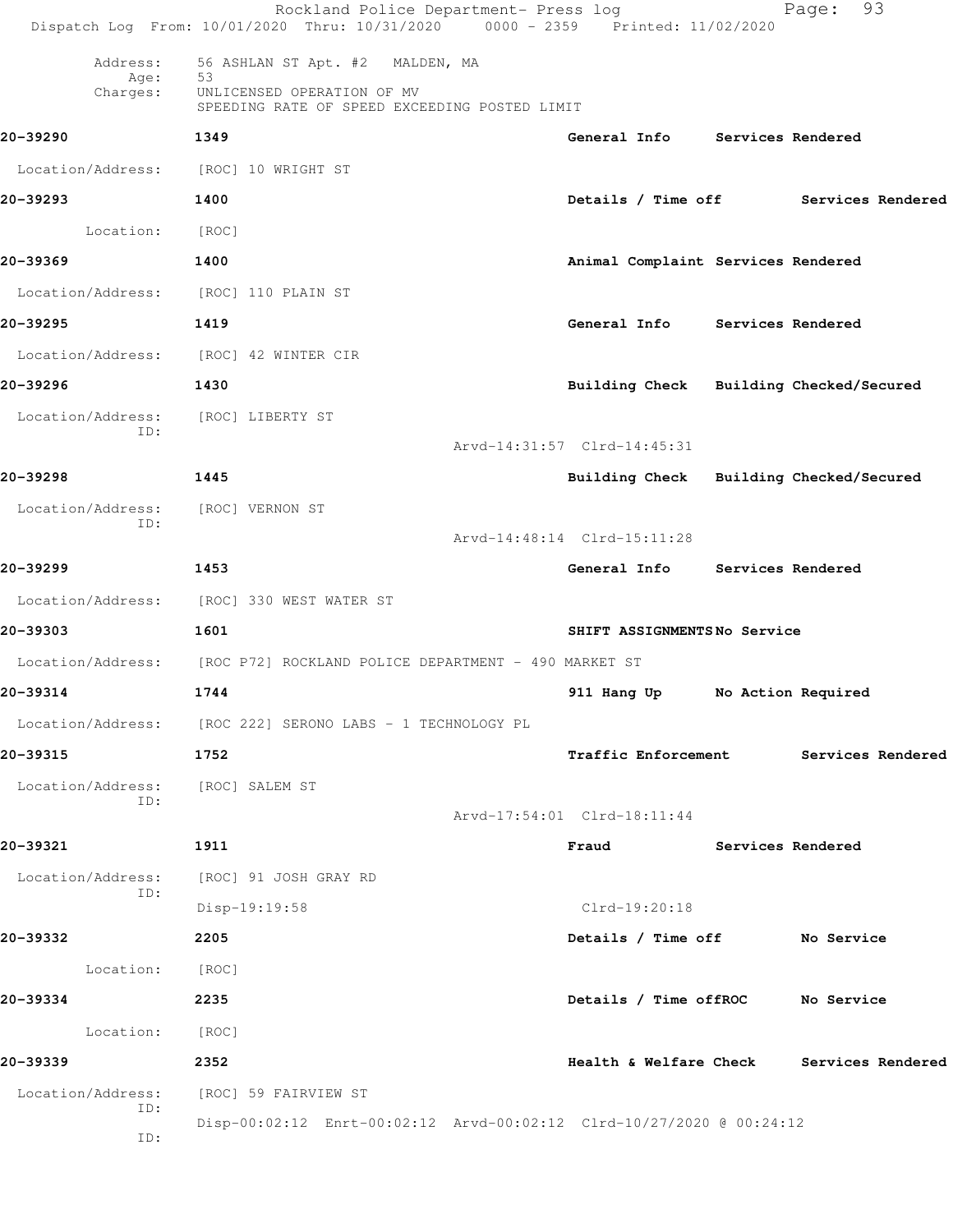Rockland Police Department- Press log entitled Page: 94 Dispatch Log From: 10/01/2020 Thru: 10/31/2020 0000 - 2359 Printed: 11/02/2020

Disp-00:00:12 Enrt-00:00:12 Arvd-00:05:12 Clrd-10/27/2020 @ 00:24:12

## **For Date: 10/27/2020 - Tuesday**

| 20-39340                                  | 0001                                                                                |               | General Info No Service          |                    |                                            |
|-------------------------------------------|-------------------------------------------------------------------------------------|---------------|----------------------------------|--------------------|--------------------------------------------|
| Location/Address:                         | [ROC P72] ROCKLAND POLICE DEPARTMENT - 490 MARKET ST                                |               |                                  |                    |                                            |
| ID:                                       | $Disp-00:03:42$                                                                     |               | $Clrd-00:03:48$                  |                    |                                            |
| 20-39342                                  | 0027                                                                                |               | Details / Time off 1HOUR COMP    |                    |                                            |
| Services Rendered<br>Location:            | [ROC]                                                                               |               |                                  |                    |                                            |
| 20-39343                                  | 0047                                                                                |               |                                  |                    | Details / Time off Services Rendered       |
| Location:                                 | [ROC]                                                                               |               |                                  |                    |                                            |
| 20-39344                                  | 0055                                                                                |               | Details / Time off No Service    |                    |                                            |
| Location:                                 | [ROC]                                                                               |               |                                  |                    |                                            |
| 20-39345                                  | 0056                                                                                |               | Details / Time off No Service    |                    |                                            |
| Location:                                 | [ROC]                                                                               |               |                                  |                    |                                            |
| 20-39346                                  | 0058                                                                                |               | Details / Time off No Service    |                    |                                            |
| Location:                                 | [ROC]                                                                               |               |                                  |                    |                                            |
| 20-39353                                  | 0556                                                                                |               | Building Check Services Rendered |                    |                                            |
| Location/Address:<br>ID:                  | [ROC 61] UNION ST BUSINESS DISTRICT - UNION ST                                      |               |                                  |                    |                                            |
|                                           |                                                                                     |               | Arvd-05:57:31 Clrd-06:09:30      |                    |                                            |
| 20-39354<br><b>Checked/Secured</b>        | 0604                                                                                |               | Suspicious Activity              |                    | Building                                   |
| Location/Address:<br>ID:                  | [ROC] 51 HANNAH WAY Apt. #A                                                         |               |                                  |                    |                                            |
| ID:                                       | Disp-06:05:10 Enrt-06:05:58 Arvd-06:07:53 Clrd-06:15:18                             |               |                                  |                    |                                            |
|                                           | Disp-06:05:10 Enrt-06:06:02 Arvd-06:09:27 Clrd-06:15:16                             |               |                                  |                    |                                            |
| 20-39358                                  | 0654                                                                                |               | Building Check Investigated      |                    |                                            |
| Location/Address:<br>ID:                  | [ROC] SALEM ST                                                                      |               |                                  |                    |                                            |
|                                           |                                                                                     |               | Arvd-06:54:54 Clrd-07:24:56      |                    |                                            |
| 20-39362                                  | 0800                                                                                |               | General Info                     | Services Rendered  |                                            |
| Location/Address:                         | [ROC P72] ROCKLAND POLICE DEPARTMENT - 490 MARKET ST                                |               |                                  |                    |                                            |
| 20-39370                                  | 0824                                                                                |               |                                  |                    | MVA Property Damage Only Services Rendered |
| Location/Address:<br>ID:                  | [ROC] 88 POND ST @ 14 LONGWATER DR                                                  |               |                                  |                    |                                            |
| ID:                                       | Disp-08:27:30 Enrt-08:27:35 Arvd-08:30:55 Clrd-09:01:48                             |               |                                  |                    |                                            |
| Refer To Summons:<br>Summons:<br>Address: | Disp-08:30:51<br>20ROC-39370-AR<br>SAMPAIO GOMES, PATRIKY<br>156 APRICOT ST Apt. #1 | WORCESTER, MA | Arvd-08:30:54 Clrd-09:01:49      |                    |                                            |
| Age:<br>Charges:                          | 19<br>LICENSE SUSPENDED, OP MV WITH                                                 |               |                                  |                    |                                            |
| 20-39376                                  | 0935                                                                                |               | TIME OFF                         | No Action Required |                                            |
| Location/Address:                         | [ROC P72] ROCKLAND POLICE DEPARTMENT - 490 MARKET ST                                |               |                                  |                    |                                            |
|                                           |                                                                                     |               |                                  |                    |                                            |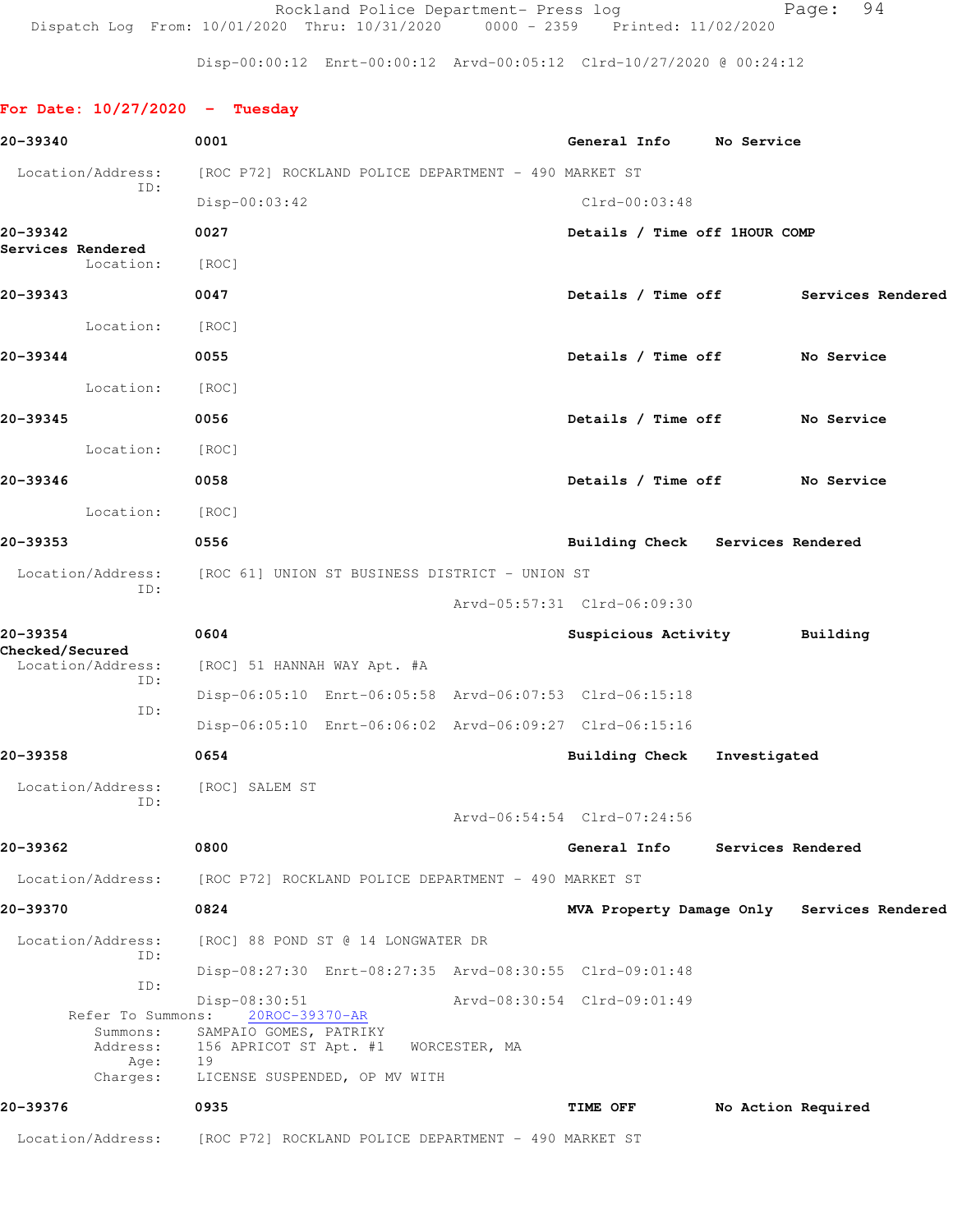|                                      | Rockland Police Department- Press log<br>Dispatch Log From: 10/01/2020 Thru: 10/31/2020 | 0000 - 2359 Printed: 11/02/2020  | 95<br>Page:                             |
|--------------------------------------|-----------------------------------------------------------------------------------------|----------------------------------|-----------------------------------------|
| ID:                                  |                                                                                         | Arvd-09:35:03 Clrd-09:37:54      |                                         |
| 20-39375                             | 0936                                                                                    | Animal Complaint Gone on arrival |                                         |
| Vicinity of:                         | [ROC] 675 LIBERTY ST @ 3 PLEASANT ST                                                    |                                  |                                         |
| ID:                                  | Disp-09:37:43 Enrt-09:37:48 Arvd-09:44:46 Clrd-09:53:15                                 |                                  |                                         |
| 20-39377                             | 0938                                                                                    | <b>TIME OFF</b>                  | No Action Required                      |
| Location/Address:                    | [ROC P72] ROCKLAND POLICE DEPARTMENT - 490 MARKET ST                                    |                                  |                                         |
| ID:                                  |                                                                                         | Arvd-09:38:00 Clrd-09:40:32      |                                         |
| 20-39381                             | 0938                                                                                    | General Info                     | Services Rendered                       |
| Location/Address:                    | [ROC P63] WALGREENS - 75 MARKET ST                                                      |                                  |                                         |
| 20-39378                             | 0940                                                                                    | <b>TIME OFF</b>                  | No Action Required                      |
| Location/Address:                    | [ROC P72] ROCKLAND POLICE DEPARTMENT - 490 MARKET ST                                    |                                  |                                         |
| ID:                                  |                                                                                         | Arvd-09:40:00 Clrd-09:42:21      |                                         |
| 20-39379                             | 0942                                                                                    |                                  | Motor Vehicle Complaint Gone on arrival |
| Location/Address:                    | [ROC] HINGHAM ST                                                                        |                                  |                                         |
| ID:                                  | Disp-09:43:48 Enrt-09:43:51 Arvd-09:48:43 Clrd-09:49:53                                 |                                  |                                         |
| 20-39380                             | 0942                                                                                    | TIME OFF                         | No Action Required                      |
| Location/Address:                    | [ROC P72] ROCKLAND POLICE DEPARTMENT - 490 MARKET ST                                    |                                  |                                         |
| ID:                                  |                                                                                         | Arvd-09:42:00 Clrd-09:44:06      |                                         |
| 20-39385                             | 1025                                                                                    |                                  | General Info Services Rendered          |
| Location/Address:                    | [ROC] 54 PAYSON AVE                                                                     |                                  |                                         |
| 20-39387                             | 1048                                                                                    | Follow-Up Investigation          | Services Rendered                       |
|                                      | Location/Address: [ROC P4] B1 AUTOMOTIVE - 240 CENTRAL ST                               |                                  |                                         |
| ID:                                  | $Disp-10:49:14$                                                                         | Arvd-10:49:37 Clrd-10:54:48      |                                         |
| 20-39389                             | 1054                                                                                    |                                  | General Info Services Rendered          |
| Location/Address:                    | [ROC] 838 UNION ST Apt. #1                                                              |                                  |                                         |
| ID:                                  | Disp-11:00:17 Enrt-11:00:24 Arvd-11:03:26 Clrd-11:06:33                                 |                                  |                                         |
| 20-39393                             | 1116                                                                                    |                                  | Animal Complaint Services Rendered      |
| Location/Address:                    | [ROC] 130 REED ST                                                                       |                                  |                                         |
| ID:                                  |                                                                                         | Arvd-11:16:00 Clrd-11:22:03      |                                         |
| 20-39395                             | 1131                                                                                    |                                  | General Info Services Rendered          |
| Location/Address: [ROC] 193 BEECH ST |                                                                                         |                                  |                                         |
| 20-39397                             | 1134                                                                                    |                                  | General Info Services Rendered          |
| Location/Address: [ROC] HINGHAM ST   |                                                                                         |                                  |                                         |
| 20-39396                             | 1138                                                                                    | General Incident No Service      |                                         |
| Location/Address:                    | [ROC] 29 FRANKLIN AVE                                                                   |                                  |                                         |
| ID:                                  |                                                                                         |                                  |                                         |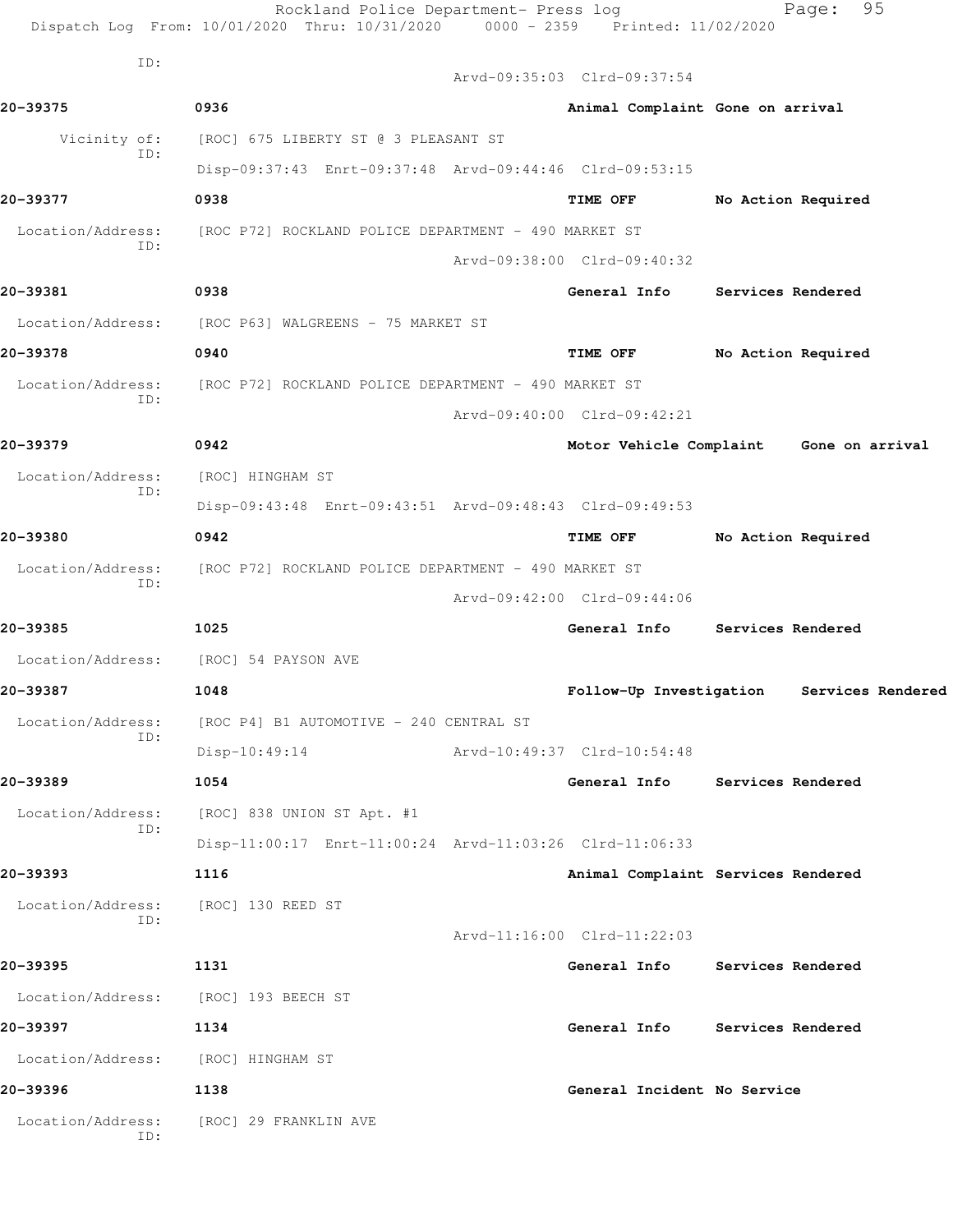Rockland Police Department- Press log Fage: 96

Dispatch Log From: 10/01/2020 Thru: 10/31/2020 0000 - 2359 Printed: 11/02/2020

 Arvd-11:38:00 Clrd-11:41:37 **20-39398 1141 Details / Time off No Service** Location: [ROC] **20-39399 1149 Details / Time off Services Rendered** Location: [ROC] **20-39401 1151 General Incident Services Rendered** Location/Address: [ROC] 392 MARKET ST Apt. #37 ID: Arvd-11:51:00 Clrd-11:56:42 **20-39403 1209 911 Hang Up Investigated** Location/Address: [ROC 104] 141 MARTHA DR ID: Disp-12:10:04 Enrt-12:10:22 Arvd-12:16:49 Clrd-12:21:42 **20-39413 1326 Details / Time off Services Rendered** Location: [ROC] **20-39415 1339 Motor Vehicle Stop Citation/Warning Issued**  Location/Address: [ROC] 407 CONCORD ST ID: Arvd-13:39:00 Clrd-13:44:09 **20-39420 1401 Traffic Enforcement Services Rendered** Location/Address: [ROC] SALEM ST ID: Arvd-14:01:51 Clrd-14:25:24 **20-39432 1506 Building Check Advised to Court** Location/Address: [ROC] VERNON ST ID: Arvd-15:07:55 Clrd-15:08:19 **20-39433 1512 Motor Vehicle Stop Citation/Warning Issued**  [ROC] 44 SALEM ST ID: Arvd-15:12:00 Clrd-15:19:36 **20-39435 1518 General Info Services Not Required** Location/Address: [ROC] 253 SUMMER ST ID: Disp-15:32:35 Enrt-15:32:40 Arvd-15:32:43 Clrd-15:32:46 **20-39438 1603 General Info No Service** Location/Address: [ROC P72] ROCKLAND POLICE DEPARTMENT - 490 MARKET ST ID: Disp-16:05:48 Clrd-16:05:53 **20-39441 1615 Assist Other Agency Services Rendered** Location/Address: [ROC 70] WEBSTER PARK NURSING AND REHAB - 56 WEBSTER ST ID: Disp-16:18:28 Clrd-16:18:34 **20-39443 1630 TIME OFF No Service** Location: [ROC]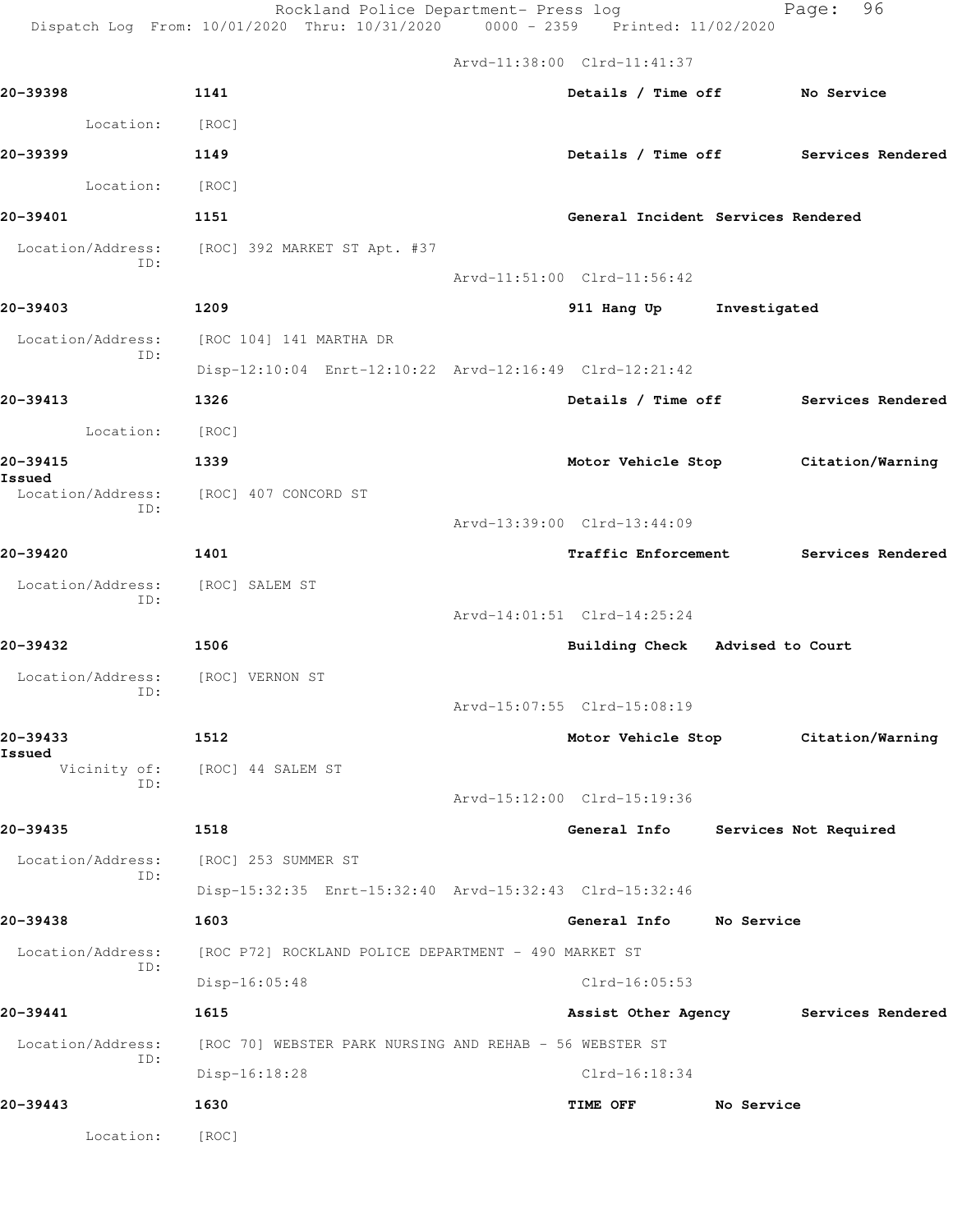Rockland Police Department- Press log Page: 97 Dispatch Log From: 10/01/2020 Thru: 10/31/2020 0000 - 2359 Printed: 11/02/2020 **20-39446 1644 Time off Services Rendered** Location: [ROC] **20-39449 1704 Details / Time off No Service** Location: [ROC] **20-39458 1833 Assist Public Services Rendered** Location/Address: [ROC] 628 MARKET ST ID: Disp-18:35:07 Arvd-18:39:53 Clrd-18:39:56 **20-39466 1950 Disturbance Services Rendered** Location/Address: [ROC] 294 HOWARD ST ID: Disp-19:51:16 Arvd-19:52:37 Clrd-20:09:21 ID: Disp-19:52:50 Arvd-19:52:56 Clrd-20:09:26 ID: Disp-19:55:16 Arvd-19:55:19 Clrd-20:09:31 **20-39468 2018 Suspicious Activity Services Rendered** Location/Address: [ROC P88] KATHY CORRIGAN'S - 406 VFW DR ID: Disp-20:19:46 Enrt-20:20:05 Arvd-20:23:41 Clrd-20:27:11 ID: Disp-20:21:14 Enrt-20:21:17 Arvd-20:23:39 Clrd-20:27:15 **20-39469 2034 Motor Vehicle Stop Citation/Warning** Vicinity of: [ROC] 372 SPRING ST @ 318 SUMMER ST ID: Arvd-20:34:00 Clrd-20:37:16 **20-39471 2047 Traffic Enforcement Services Rendered** Location/Address: [ROC] EAST WATER ST ID: Arvd-20:49:33 Clrd-21:21:41 **20-39473 2116 Motor Vehicle Complaint Services Rendered** Location/Address: [ROC] 105 PACIFIC ST ID: Disp-21:18:37 Arvd-21:22:55 Clrd-21:28:07 ID: Disp-21:34:25 Arvd-21:34:30 Clrd-21:40:41 **20-39474 2122 Building Check Services Rendered** Location/Address: [ROC] VERNON ST ID: Arvd-21:23:37 Clrd-21:38:08 **20-39475 2136 911 Hang Up Services Rendered** Location/Address: [ROC] 808 MARKET ST ID: Disp-21:39:11 Enrt-21:39:17 Clrd-21:45:42 **20-39477 2206 Suspicious Activity Investigated**

Disp-22:09:14 Enrt-22:09:19 Arvd-22:12:00 Clrd-22:22:01

 Location/Address: [ROC] 63 HANNAH WAY Apt. #F ID: ID:

**Issued**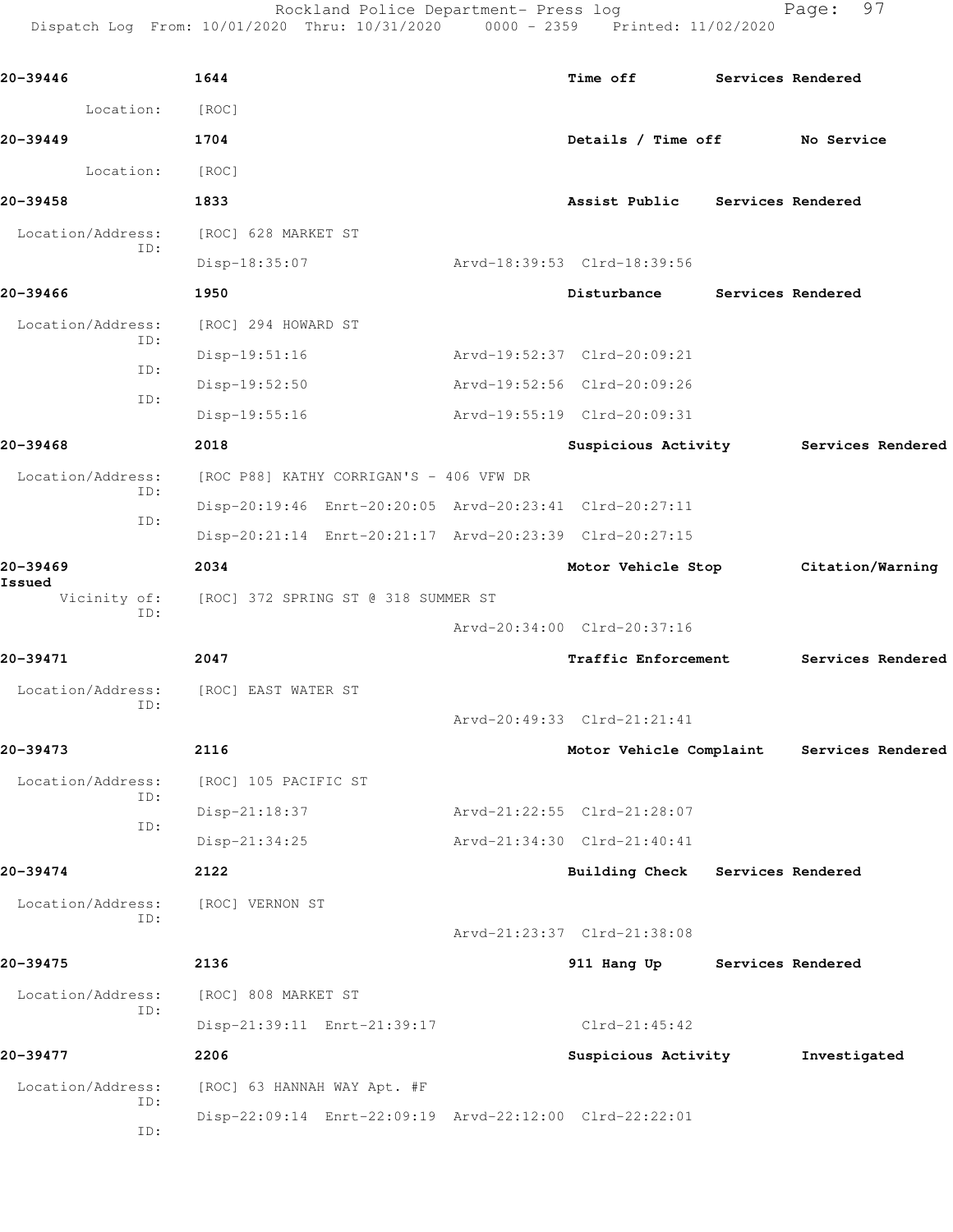| Dispatch Log From: 10/01/2020 Thru: 10/31/2020 |                                                                                                  | Rockland Police Department- Press log | 0000 - 2359 Printed: 11/02/2020                                      |                   | Page: | 98                |
|------------------------------------------------|--------------------------------------------------------------------------------------------------|---------------------------------------|----------------------------------------------------------------------|-------------------|-------|-------------------|
|                                                | Disp-22:09:24 Enrt-22:09:27 Arvd-22:11:57 Clrd-22:22:09                                          |                                       |                                                                      |                   |       |                   |
| ID:                                            | Disp-22:09:33 Enrt-22:09:37 Arvd-22:11:52 Clrd-22:22:06                                          |                                       |                                                                      |                   |       |                   |
| 20-39479                                       | 2225                                                                                             |                                       | 911 Hang Up Unfounded                                                |                   |       |                   |
| Location/Address:                              | [ROC] 161 UNION ST                                                                               |                                       |                                                                      |                   |       |                   |
| ID:                                            | Disp-22:26:41 Enrt-22:29:11 Arvd-22:31:41 Clrd-22:34:39                                          |                                       |                                                                      |                   |       |                   |
| ID:                                            | Disp-22:26:49 Enrt-22:29:13 Arvd-22:31:37 Clrd-22:34:44                                          |                                       |                                                                      |                   |       |                   |
| 20-39484                                       | 2247                                                                                             |                                       | 911 Hang Up Services Rendered                                        |                   |       |                   |
| Location/Address:                              | [ROC] 30 MARTHA DR Apt. #F                                                                       |                                       |                                                                      |                   |       |                   |
| ID:                                            | Disp-22:48:13 Enrt-22:49:56                                                                      |                                       | $Clrd-22:56:24$                                                      |                   |       |                   |
| ID:                                            | Disp-22:48:23 Enrt-22:50:00                                                                      |                                       | $Clrd-22:56:21$                                                      |                   |       |                   |
| ID:                                            | Disp-22:48:45                                                                                    |                                       | Arvd-22:49:17 Clrd-22:56:59                                          |                   |       |                   |
|                                                |                                                                                                  |                                       |                                                                      |                   |       |                   |
| For Date: $10/28/2020 -$ Wednesday             |                                                                                                  |                                       |                                                                      |                   |       |                   |
| 20-39486                                       | 0000                                                                                             |                                       | SHIFT ASSIGNMENTSNo Service                                          |                   |       |                   |
| Location/Address:<br>ID:                       | [ROC P72] ROCKLAND POLICE DEPARTMENT - 490 MARKET ST                                             |                                       |                                                                      |                   |       |                   |
|                                                |                                                                                                  |                                       | Arvd-00:00:00 Clrd-00:08:36                                          |                   |       |                   |
| 20-39488                                       | 0507                                                                                             |                                       | Lockout                                                              | Services Rendered |       |                   |
| Location/Address:<br>ID:                       | [ROC P46] DUNKIN DONUTS - 851 HINGHAM ST                                                         |                                       |                                                                      |                   |       |                   |
|                                                |                                                                                                  |                                       | Arvd-05:07:00 Clrd-05:20:56                                          |                   |       |                   |
| 20-39490                                       | 0554                                                                                             |                                       | Building Check Services Rendered                                     |                   |       |                   |
| Location/Address:<br>ID:                       | [ROC 61] UNION ST BUSINESS DISTRICT - UNION ST                                                   |                                       |                                                                      |                   |       |                   |
|                                                |                                                                                                  |                                       | $Arvd-05:56:13 \text{ Clrd}-06:15:23$                                |                   |       |                   |
| 20-39491                                       | 0624                                                                                             |                                       | Motor Vehicle Complaint                                              |                   |       | Services Rendered |
| Location/Address:<br>ID:                       | [ROC P55] HOME DEPOT - 1149 HINGHAM ST                                                           |                                       |                                                                      |                   |       |                   |
| ID:                                            | Disp-06:30:17 Enrt-06:30:42 Arvd-06:36:58 Clrd-06:47:49                                          |                                       |                                                                      |                   |       |                   |
|                                                | Disp-06:30:40 Enrt-06:30:42 Arvd-06:36:55 Clrd-06:40:14                                          |                                       |                                                                      |                   |       |                   |
| 20-39492                                       | 0624                                                                                             |                                       | Emergency Medical Transported to Hospital                            |                   |       |                   |
| Location/Address:<br>EMS Unit:                 | [ROC] 35 BEECHWOOD LN - BEECHWOOD LN<br>ROCKAM1-Rockland A1                                      |                                       |                                                                      |                   |       |                   |
| Fire Unit:                                     | Disp-06:25:49 Enrt-06:26:22 Arvd-06:31:56 Clrd-06:43:30<br>ROCKEN3-Pumper-Rockland Engine 3      |                                       | Hosp-06:58:36 ClrHosp-07:31:20 InQrtsUnavl-07:31:23 InSrvce-07:31:23 |                   |       |                   |
|                                                | Disp-06:26:06 Enrt-06:26:19 Arvd-06:31:58 Clrd-06:43:36<br>InOrtsUnavl-07:00:39 InSrvce-07:00:43 |                                       |                                                                      |                   |       |                   |
| ID:                                            | Disp-06:30:22                                                                                    |                                       | Clrd-06:30:37                                                        |                   |       |                   |
| 20-39499                                       | 0737                                                                                             |                                       | Details / Time offCOMP NIGHT                                         |                   |       |                   |
| Services Rendered<br>Location:                 | [ROC]                                                                                            |                                       |                                                                      |                   |       |                   |
| 20-39504                                       | 0800                                                                                             |                                       | SHIFT ASSIGNMENTS Services Rendered                                  |                   |       |                   |
| Location/Address:                              | [ROC P72] ROCKLAND POLICE DEPARTMENT - 490 MARKET ST                                             |                                       |                                                                      |                   |       |                   |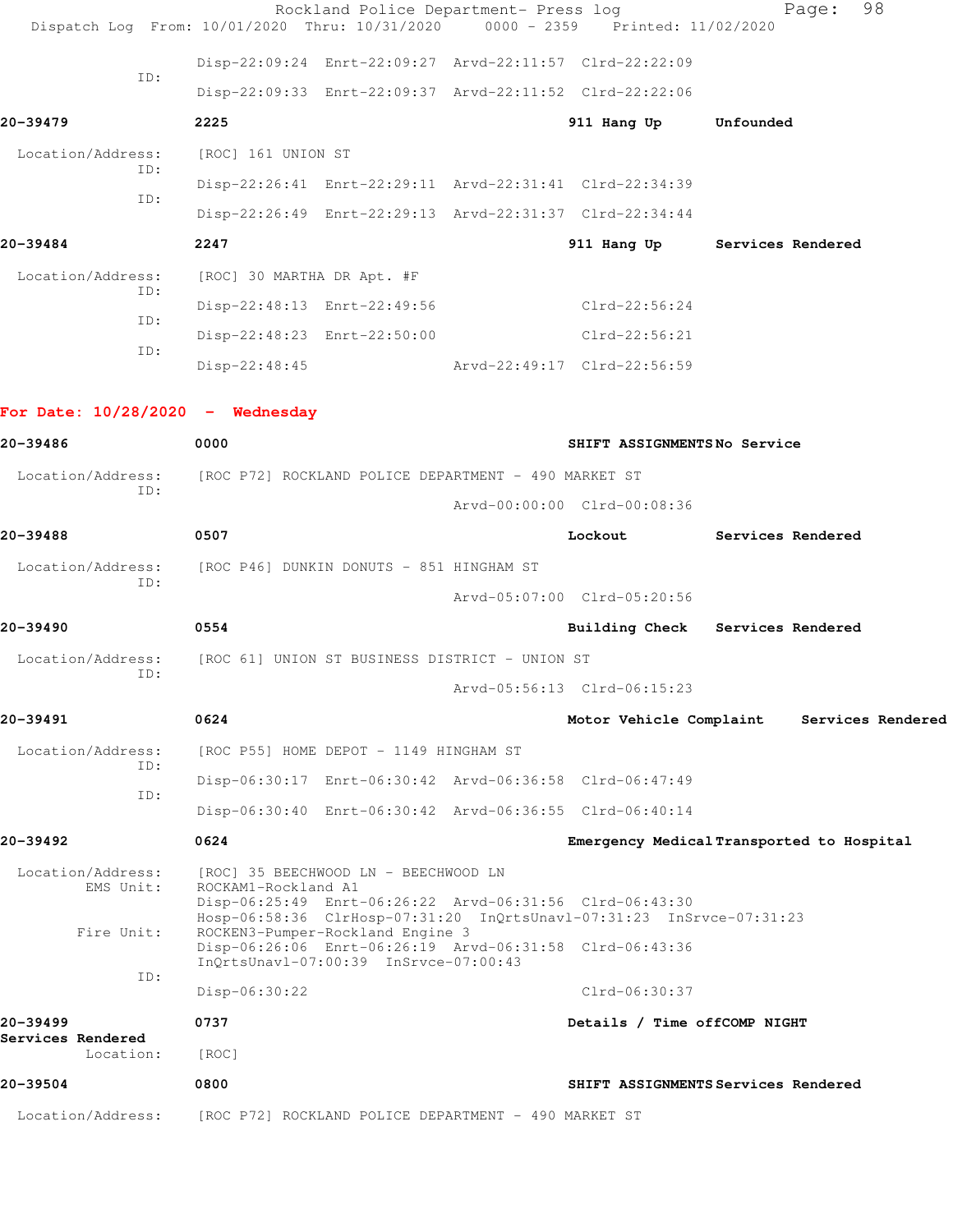Rockland Police Department- Press log Fage: 99 Dispatch Log From: 10/01/2020 Thru: 10/31/2020 0000 - 2359 Printed: 11/02/2020 **20-39506 0837 Animal Complaint Services Rendered** Location/Address: [ROC] 635 SALEM ST ID: Arvd-08:37:00 Clrd-08:49:13 **20-39507 0839 Building Check Services Rendered** Location/Address: [ROC] SUMMER ST ID: Arvd-08:40:15 Clrd-08:40:52 **20-39508 0839 Building Check Services Rendered** Location/Address: [ROC] SUMMER ST ID: Arvd-08:42:59 Clrd-08:43:25 **20-39510 0910 Time off Services Rendered** Location: [ROC] **20-39512 0921 Larceny / Forgery/ Fraud Services Rendered** Location/Address: [ROC] 16 MAPLE ST **20-39513 0924 Traffic Enforcement Citation/Warning Issued**  Location/Address: [ROC] 225 LIBERTY ST @ 225 E WATER ST ID: Arvd-09:24:00 Clrd-09:58:28 ID: Disp-09:27:48 Enrt-09:27:51 Arvd-09:27:52 Clrd-09:48:28 **20-39517 0959 Motor Vehicle Stop Verbal Warning** Vicinity of: [ROC] 658 BEECH ST ID: Arvd-09:59:00 Clrd-10:05:02 ID: Disp-10:00:55 Enrt-10:00:57 Arvd-10:00:58 Clrd-10:05:07 **20-39518 1007 Motor Vehicle Stop Verbal Warning** Location/Address: [ROC] 292 SPRING ST ID: Arvd-10:07:00 Clrd-10:09:03 **20-39520 1010 Motor Vehicle Stop Verbal Warning** Vicinity of: [ROC] BALL PARKS - SPRING ST ID: Arvd-10:10:00 Clrd-10:14:46 **20-39521 1022 Health & Welfare Check Services Rendered** Location/Address: [ROC] 29 CAREY ST ID: Arvd-10:22:00 Clrd-10:40:08 **20-39522 1032 Motor Vehicle Stop Verbal Warning** Vicinity of: [ROC] 47 CENTRE AVE ID: Arvd-10:32:00 Clrd-10:38:24 **20-39526 1100 Motor Vehicle Stop Sent On Way** Location/Address: [ROC] TOWN LINE - GARDNER ST ID: Arvd-11:00:00 Clrd-11:14:15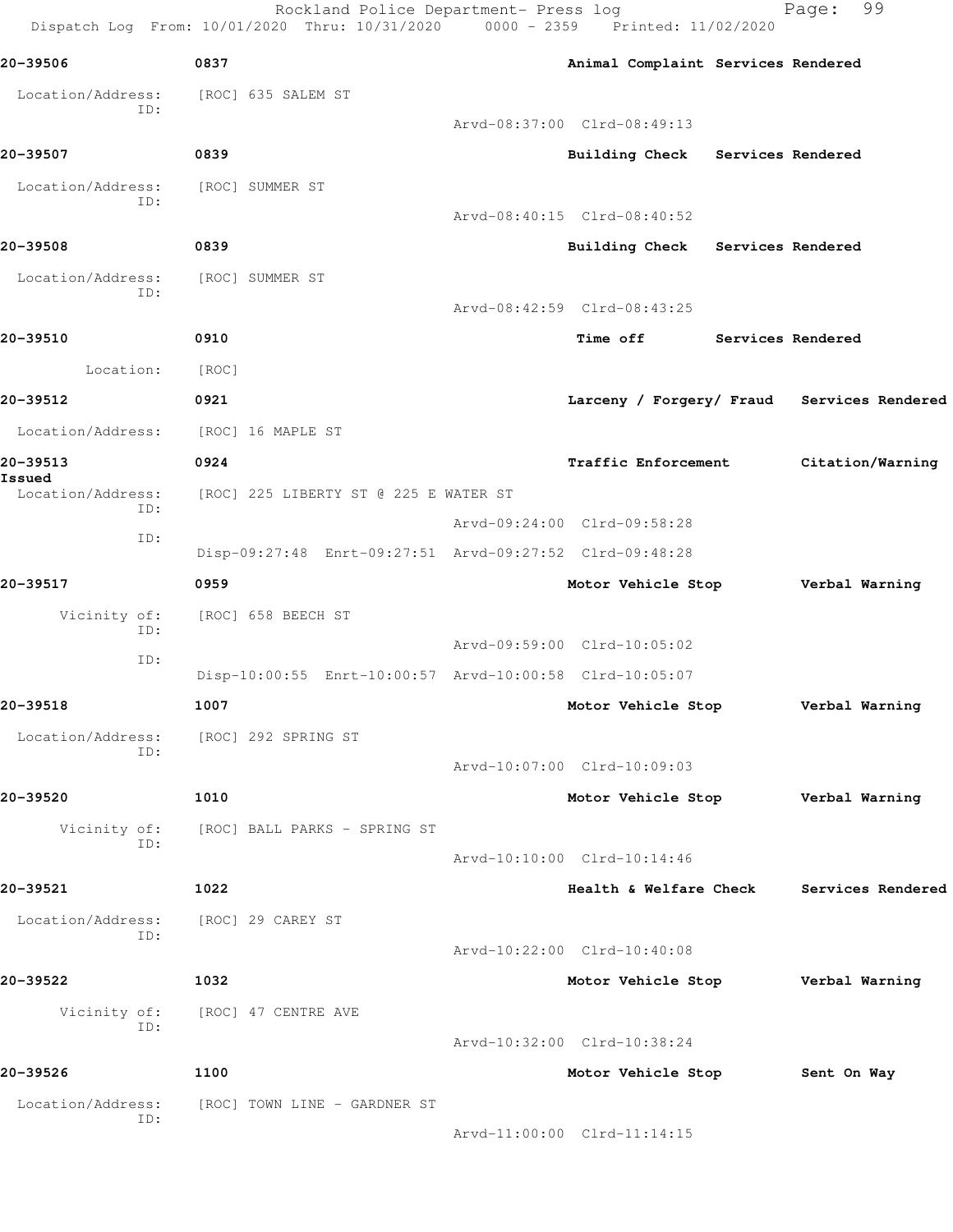Rockland Police Department- Press log Page: 100 Dispatch Log From: 10/01/2020 Thru: 10/31/2020 0000 - 2359 Printed: 11/02/2020

**20-39529 1125 Traffic Enforcement Services Rendered** Location/Address: [ROC] SALEM ST ID: Arvd-11:25:00 Clrd-11:59:33 **20-39530 1206 911 Accidental Services Rendered** Location/Address: [ROC P6] ROCKLAND CEMENT BLOCK - 285 CENTRE AVE ID: Disp-12:10:25 Enrt-12:10:28 Arvd-12:10:58 Clrd-12:12:06 **20-39532 1215 Motor Vehicle Stop Verbal Warning** Vicinity of: [ROC] 275 SPRING ST ID: Arvd-12:15:00 Clrd-12:19:29 **20-39537 1215 CANCEL Time off Services Rendered** Location: [ROC] **20-39535 1245 Motor Vehicle Stop Citation/Warning Issued**  Vicinity of: [ROC] 9 SALEM ST @ 754 UNION ST ID: Arvd-12:45:00 Clrd-12:55:11 **20-39538 1255 Motor Vehicle Stop Citation/Warning Issued**  Vicinity of: [ROC P122] BUENA VISTA ENTERPRISES LLC (LARRYS AUTO) - 688 UNION ST ID: Arvd-12:55:00 Clrd-13:11:43 **20-39541 1312 911 Accidental Services Rendered** Location/Address: [ROC] 516 LIBERTY ST ID: Disp-13:16:16 Enrt-13:16:19 Arvd-13:20:16 Clrd-13:22:53 **20-39544 1318 Details Services Rendered** Location: [ROC] **20-39545 1320 CANCEL Time off Services Rendered** Location: [ROC] **20-39546 1339 911 Hang Up Services Rendered** Location/Address: [ROC] 289 NORTH AVE ID: Disp-13:42:29 Enrt-13:42:36 Clrd-14:14:24 ID: Disp-13:47:08 Enrt-13:47:10 Arvd-13:47:11 Clrd-14:14:28 **20-39551 1413 FOOD DROP OFF Services Rendered** Location/Address: [ROC P72] ROCKLAND POLICE DEPARTMENT - 490 MARKET ST **20-39554 1416 Harassment Services Rendered** Location/Address: [ROC] 164 DURBECK RD **20-39569 1547 General Info Services Rendered** Location/Address: [ROC P72] ROCKLAND POLICE DEPARTMENT - 490 MARKET ST **20-39572 1557 Details / Time off Appears Secure**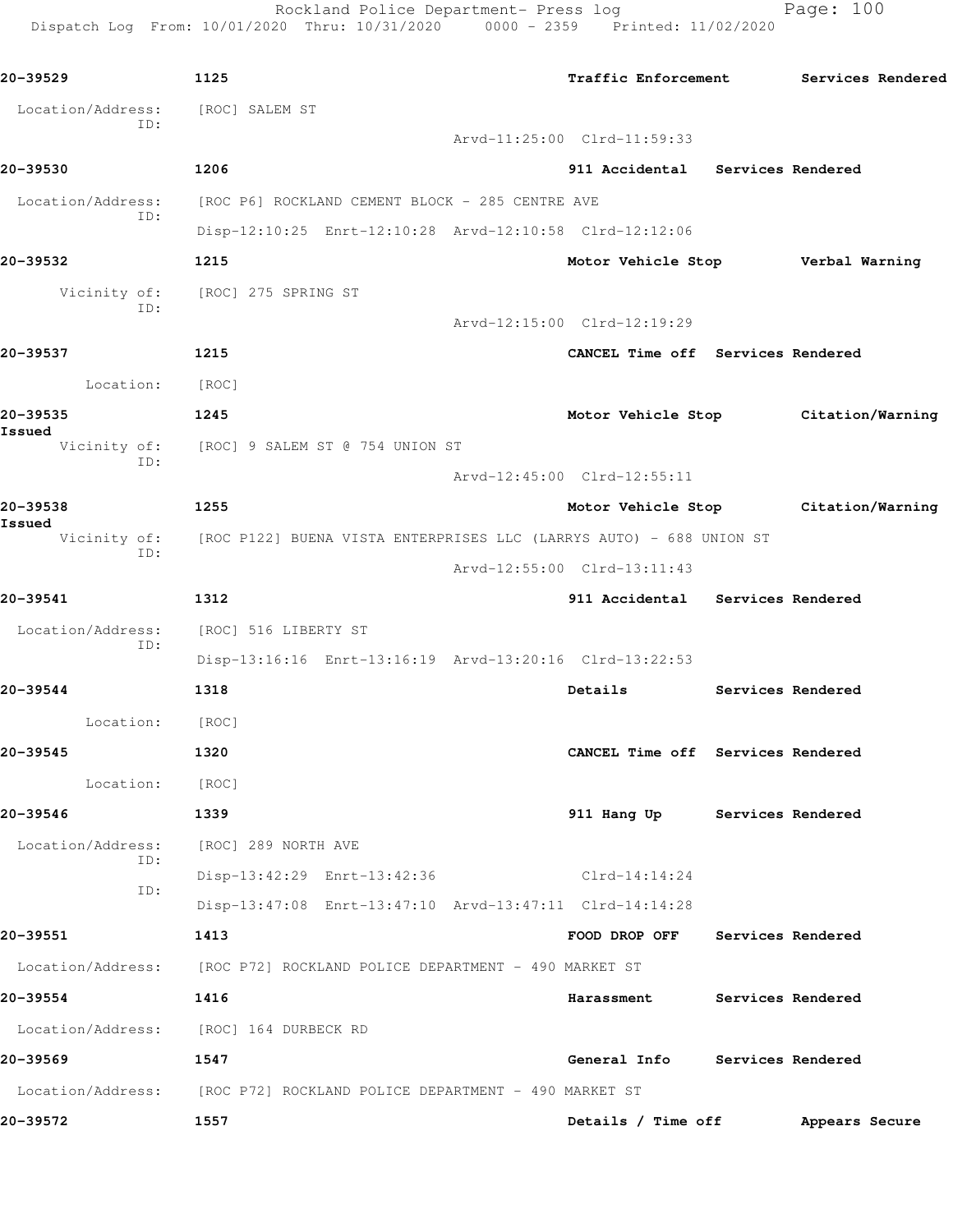|                                  | Rockland Police Department- Press log<br>Dispatch Log From: 10/01/2020 Thru: 10/31/2020 0000 - 2359 Printed: 11/02/2020 |                                         |                   | Page: 101                            |
|----------------------------------|-------------------------------------------------------------------------------------------------------------------------|-----------------------------------------|-------------------|--------------------------------------|
| Location:                        | [ROC]                                                                                                                   |                                         |                   |                                      |
| 20-39594                         | 1600                                                                                                                    | SHIFT ASSIGNMENTS Services Rendered     |                   |                                      |
| Location/Address:                | [ROC P72] ROCKLAND POLICE DEPARTMENT - 490 MARKET ST                                                                    |                                         |                   |                                      |
| 20-39573                         | 1609                                                                                                                    | 911 Hang Up Gone on arrival             |                   |                                      |
| Location/Address:                | [ROC] 305 UNION ST                                                                                                      |                                         |                   |                                      |
| ID:                              | Disp-16:12:20 Enrt-16:12:35 Arvd-16:17:45 Clrd-16:22:56                                                                 |                                         |                   |                                      |
| 20-39574                         | 1626                                                                                                                    | General Info Services Rendered          |                   |                                      |
| Location/Address: [ROC] BEECH ST |                                                                                                                         |                                         |                   |                                      |
| 20-39578                         | 1705                                                                                                                    |                                         |                   | Suspicious Activity 6one on arrival  |
| Location/Address:<br>ID:         | [ROC] WHEELER AVE                                                                                                       |                                         |                   |                                      |
| ID:                              | Disp-17:06:42 Enrt-17:07:32 Arvd-17:14:51 Clrd-17:40:25                                                                 |                                         |                   |                                      |
|                                  | Disp-17:14:46 Enrt-17:14:49 Arvd-17:14:52 Clrd-17:40:20                                                                 |                                         |                   |                                      |
| 20-39583                         | 1750                                                                                                                    | Building Check Appears Secure           |                   |                                      |
| Location/Address:<br>ID:         | [ROC] VERNON ST                                                                                                         |                                         |                   |                                      |
|                                  |                                                                                                                         | Arvd-17:53:06 Clrd-17:56:54             |                   |                                      |
| 20-39588                         | 1833                                                                                                                    | Noise Complaint Investigated            |                   |                                      |
| Location/Address:<br>ID:         | [ROC] BEECH ST                                                                                                          |                                         |                   |                                      |
|                                  | Disp-18:35:12 Enrt-18:35:18                                                                                             | Clrd-18:40:33                           |                   |                                      |
| 20-39589                         | 1838                                                                                                                    | 911 Hang Up Gone on arrival             |                   |                                      |
| Location/Address:<br>ID:         | [ROC P104] ROCKLAND MEMORIAL LIBRARY - 20 BELMONT ST                                                                    |                                         |                   |                                      |
| ID:                              | Disp-18:40:15 Enrt-18:40:21                                                                                             | $Clrd-18:40:56$                         |                   |                                      |
|                                  | Disp-18:40:48 Enrt-18:40:52 Arvd-18:47:18 Clrd-18:47:25                                                                 |                                         |                   |                                      |
| 20-39590                         | 1850                                                                                                                    | <b>Traffic Enforcement</b>              |                   | Services Rendered                    |
| Location/Address:<br>ID:         | [ROC] SALEM ST                                                                                                          |                                         |                   |                                      |
|                                  |                                                                                                                         | Arvd-18:50:56 Clrd-19:13:17             |                   |                                      |
| 20-39600                         | 1948                                                                                                                    | Time off                                | Services Rendered |                                      |
| Location:                        | [ROC]                                                                                                                   |                                         |                   |                                      |
| 20-39604                         | 2109                                                                                                                    |                                         |                   | Suspicious Activity Could Not Locate |
| Location/Address:<br>ID:         | [ROC P81] OCEAN STATE JOB LOT - 360 MARKET ST                                                                           |                                         |                   |                                      |
| ID:                              |                                                                                                                         | Arvd-21:09:00 Clrd-21:12:48             |                   |                                      |
|                                  | $Disp-21:12:48$                                                                                                         | Arvd-21:15:14 Clrd-21:20:16             |                   |                                      |
| 20-39614                         | 2320                                                                                                                    | MVA Property Damage Only Paper Exchange |                   |                                      |
| Location/Address:<br>ID:         | [ROC] 105 PLAIN ST                                                                                                      |                                         |                   |                                      |
| ID:                              | Disp-23:21:02 Enrt-23:21:15 Arvd-23:22:05 Clrd-23:37:38                                                                 |                                         |                   |                                      |
|                                  | Disp-23:21:13 Enrt-23:21:17 Arvd-23:23:08 Clrd-23:37:43                                                                 |                                         |                   |                                      |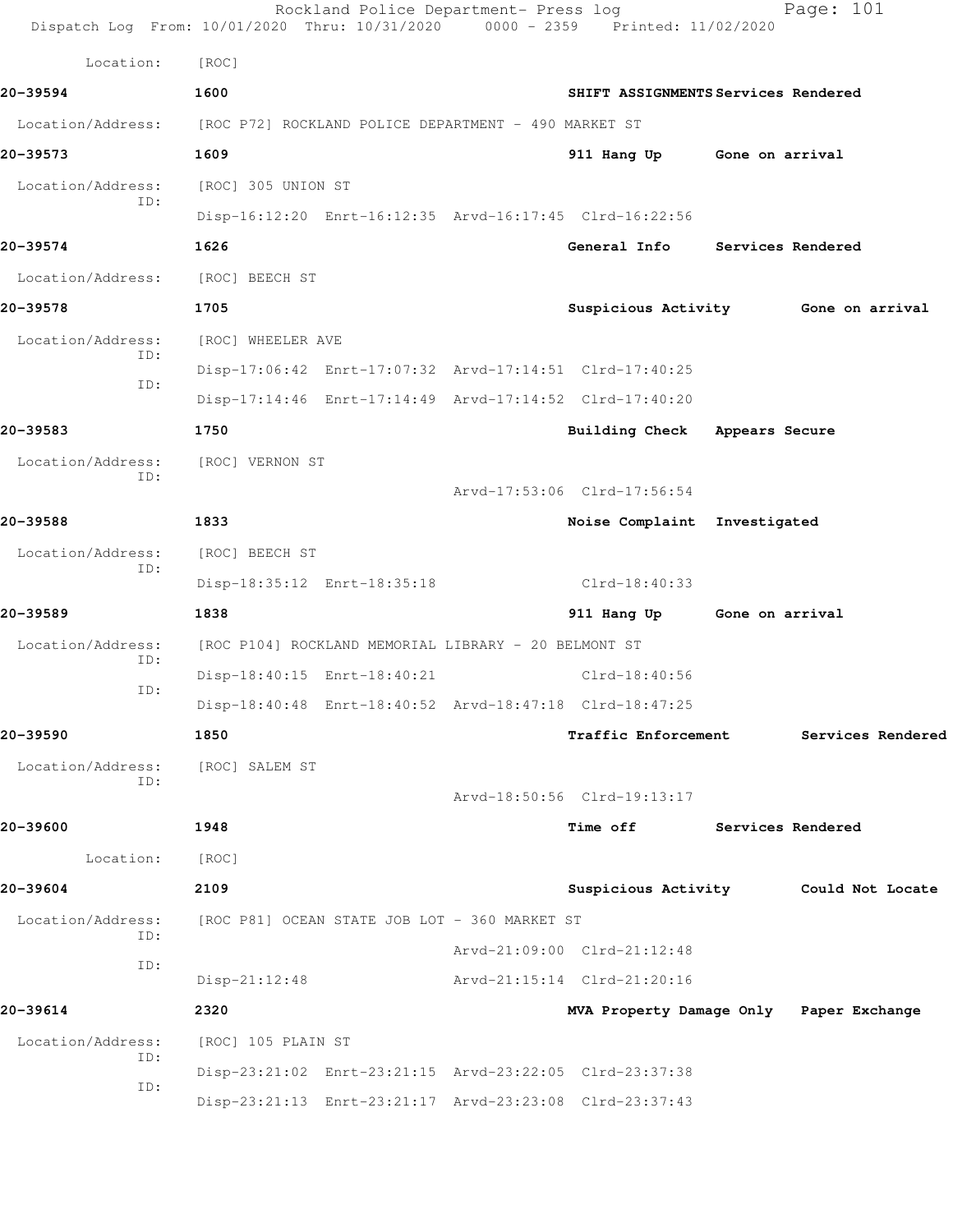**For Date: 10/29/2020 - Thursday**

**20-39617 0002 SHIFT ASSIGNMENTS.. Services Rendered** Location/Address: [ROC P72] ROCKLAND POLICE DEPARTMENT - 490 MARKET ST ID: Disp-00:04:50 Clrd-00:04:57 **20-39621 0126 Suspicious Activity Services Rendered** Location/Address: [ROC 62] JEFFERSON SCHOOL - 63 GEORGE ST ID: Disp-01:28:36 Arvd-01:28:45 Clrd-02:02:40 ID: Disp-01:29:58 Enrt-01:30:02 Arvd-01:32:04 Clrd-01:42:40 Fire Unit: SHE92-Pumper-Sharon Engine 92 Disp-01:30:41 Clrd-01:30:49 InQrtsUnavl-01:30:49 InSrvce-01:30:49 **20-39623 0137 Escort/Transport Investigated** Location/Address: [ROC] 105 MARKET ST Apt. #16 ID: Arvd-01:37:00 Clrd-02:02:36 ID: Disp-01:42:48 Enrt-01:42:57 Arvd-01:42:59 Clrd-02:02:54 **20-39626 0344 Details / Time off Services Rendered** Location: [ROC] **20-39628 0515 Building Check Services Rendered** Location/Address: [ROC] UNION ST ID: Disp-05:16:20 Clrd-05:42:18 **20-39629 0619 Traffic Enforcement Citation/Warning Issued**  Location/Address: [ROC] SALEM ST ID: Disp-06:20:18 Arvd-06:20:35 Clrd-06:42:36 **20-39632 0653 Traffic Enforcement Services Rendered** Location/Address: [ROC] 246 EAST WATER ST @ 130 LIBERTY ST ID: Disp-06:54:09 Enrt-06:54:47 Arvd-06:54:52 Clrd-07:15:06 **20-39634 0708 Lost/Found Property Services Rendered** Location/Address: [ROC P72] ROCKLAND POLICE DEPARTMENT - 490 MARKET ST ID: Disp-07:10:13 Clrd-07:10:21 **20-39637 0742 Noise Complaint Services Rendered** Location/Address: [ROC] 294 HOWARD ST ID: Disp-07:43:59 Enrt-07:46:31 Clrd-08:04:40 **20-39639 0800 General Info Services Rendered** Location/Address: [ROC P72] ROCKLAND POLICE DEPARTMENT - 490 MARKET ST ID: Disp-12:21:58 Enrt-12:22:04 Arvd-12:22:08 Clrd-12:22:17 **20-39638 0810 Noise Complaint Investigated** Location/Address: [ROC] 294 HOWARD ST ID: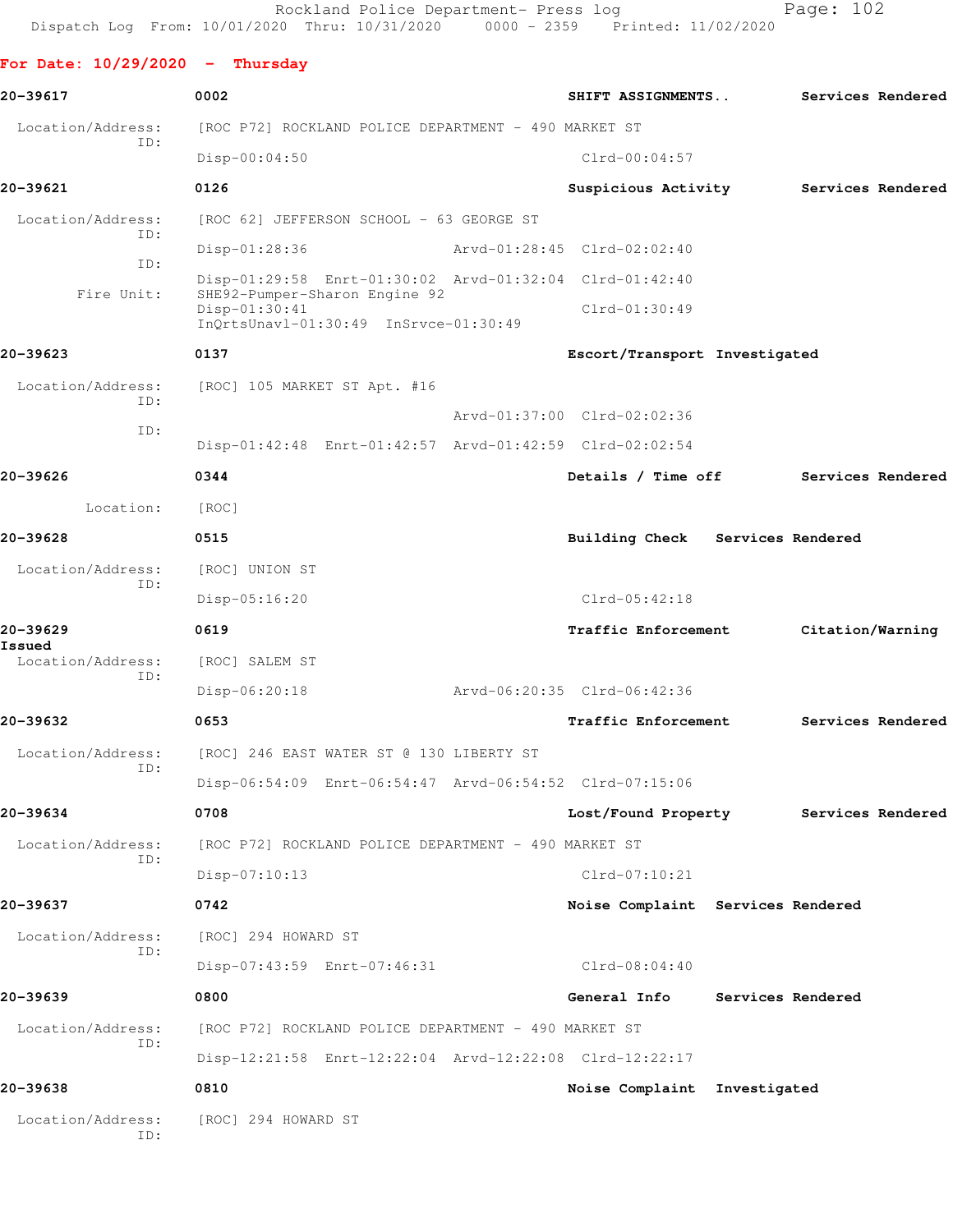|                          | Rockland Police Department- Press log<br>Dispatch Log From: 10/01/2020 Thru: 10/31/2020 0000 - 2359 Printed: 11/02/2020 |                             | Page: 103                      |
|--------------------------|-------------------------------------------------------------------------------------------------------------------------|-----------------------------|--------------------------------|
|                          | Disp-08:12:26 Enrt-08:12:37 Arvd-08:13:39 Clrd-08:33:14                                                                 |                             |                                |
| 20-39642                 | 0936                                                                                                                    | 911 Hang Up                 | Services Not Required          |
| Location/Address:<br>ID: | [ROC 222] SERONO LABS - 1 TECHNOLOGY PL                                                                                 |                             |                                |
|                          | Disp-09:39:22 Enrt-09:39:26 Arvd-09:45:57 Clrd-09:48:30                                                                 |                             |                                |
| 20-39643                 | 1011                                                                                                                    | <b>Traffic Enforcement</b>  | Report Follows                 |
| Location/Address:<br>TD: | [ROC] EAST WATER ST                                                                                                     |                             |                                |
| ID:                      |                                                                                                                         | Arvd-10:12:08 Clrd-10:40:00 |                                |
|                          | Disp-10:38:56<br>Refer To Summons: 20ROC-39643-AR                                                                       | Arvd-10:39:02 Clrd-10:41:44 |                                |
| Age:                     | Summons: DESOUZA, CLICIA BRUNA<br>Address: 30 NEWFIELD ST PLYMOUTH, MA                                                  |                             |                                |
| Charges:                 | 31<br>STOP/YIELD, FAIL TO<br>UNLICENSED OPERATION OF MV                                                                 |                             |                                |
| 20-39646                 | 1037                                                                                                                    | 911 Accidental              | Investigated                   |
| Location/Address:        | [ROC P100] LUKE'S LIQUORS - 167 MARKET ST                                                                               |                             |                                |
| ID:<br>ID:               | $Disp-10:40:00$                                                                                                         | $Clrd-10:40:56$             |                                |
|                          | $Disp-10:40:51$                                                                                                         | Arvd-10:42:33 Clrd-10:43:28 |                                |
| 20-39650                 | 1053                                                                                                                    | General Info                | Services Rendered              |
| Location/Address:        | [ROC P72] ROCKLAND POLICE DEPARTMENT - 490 MARKET ST                                                                    |                             |                                |
| 20-39651                 | 1100                                                                                                                    | General Info                | Services Rendered              |
|                          | Location/Address: [ROC P72] ROCKLAND POLICE DEPARTMENT - 490 MARKET ST                                                  |                             |                                |
| 20-39652                 | 1101                                                                                                                    |                             | General Info Services Rendered |
|                          | Location/Address: [ROC P72] ROCKLAND POLICE DEPARTMENT - 490 MARKET ST                                                  |                             |                                |
| 20-39667                 | 1247                                                                                                                    | 911 Hang Up                 | Investigated                   |
| Location/Address:        | [ROC 69] SOUTH SHORE REHAB & NURSING - 115 NORTH AVE                                                                    |                             |                                |
| ID:<br>ID:               | $Disp-12:50:57$                                                                                                         | Arvd-12:51:05 Clrd-12:51:11 |                                |
|                          | $Disp-12:50:57$                                                                                                         | Arvd-12:51:05 Clrd-12:51:11 |                                |
| 20-39673                 | 1329                                                                                                                    | 911 Accidental              | Investigated                   |
| Location/Address:        | [ROC] 110 MARTHA DR Apt. #A                                                                                             |                             |                                |
| ID:                      | Disp-13:34:30 Enrt-13:35:01 Arvd-13:35:21 Clrd-13:45:28                                                                 |                             |                                |
| ID:                      | Disp-13:34:40 Enrt-13:35:01 Arvd-13:35:32 Clrd-13:43:28                                                                 |                             |                                |
| 20-39672<br>Issued       | 1330                                                                                                                    | Motor Vehicle Stop          | Citation/Warning               |
| Location/Address:<br>ID: | [ROC] 482 WEST WATER ST                                                                                                 |                             |                                |
|                          | Disp-13:30:47                                                                                                           | Arvd-13:31:41 Clrd-13:36:54 |                                |
| 20-39674                 | 1337                                                                                                                    | Details / Time off          | No Service                     |
| Location:                | [ROC]                                                                                                                   |                             |                                |
| 20-39675                 | 1339                                                                                                                    | Details / Time off          | No Service                     |
| Location:                | [ROC]                                                                                                                   |                             |                                |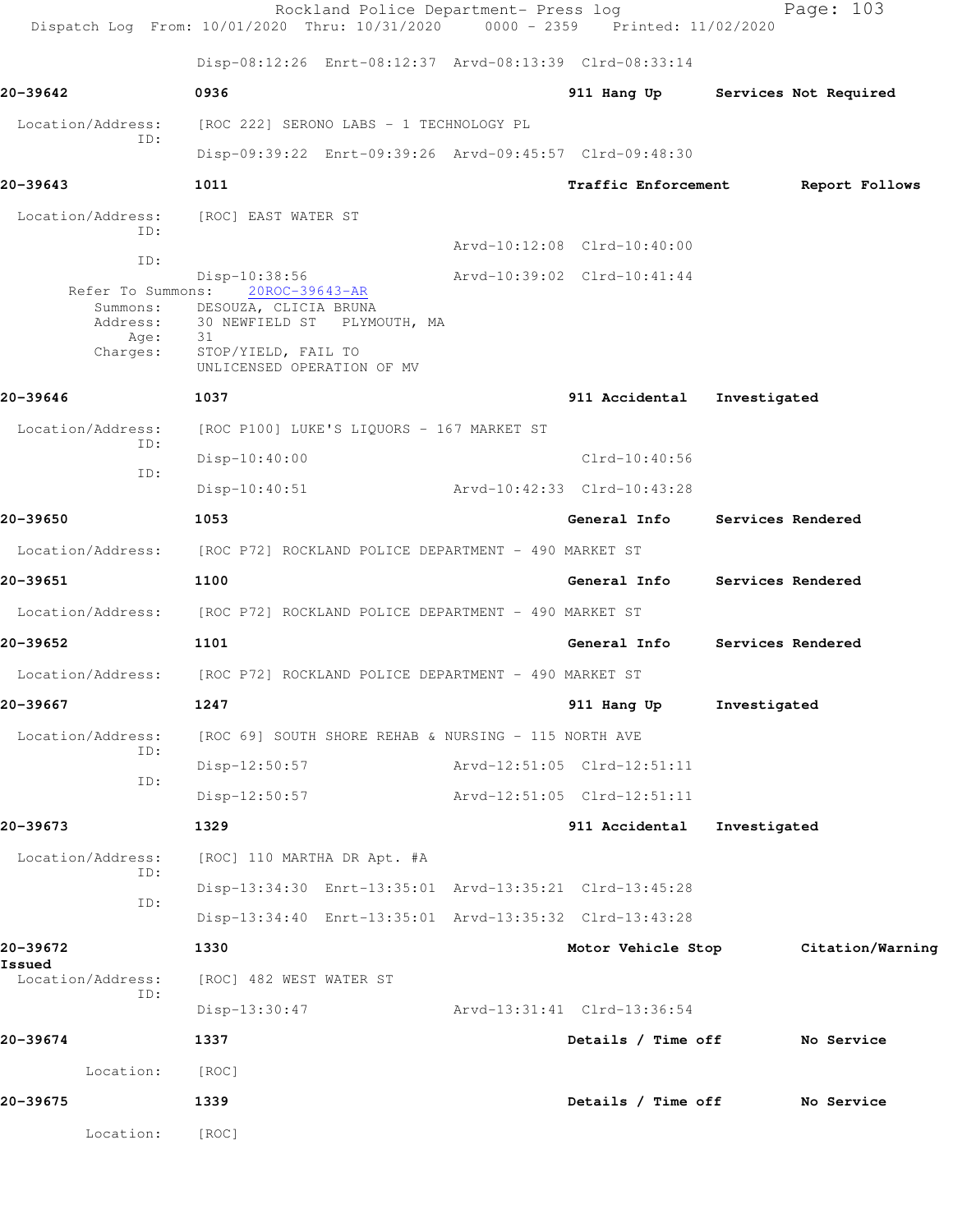Rockland Police Department- Press log Page: 104 Dispatch Log From: 10/01/2020 Thru: 10/31/2020 0000 - 2359 Printed: 11/02/2020

**20-39678 1341 Assist Other Agency Services Rendered** Location/Address: [ROC 73] 408 UNION ST ID: Disp-13:54:33 Enrt-13:54:41 Arvd-14:16:56 Clrd-14:16:59 ID: Arvd-14:06:00 Clrd-14:08:44 **20-39681 1402 SHIFT ASSIGNMENTS Services Rendered** Location/Address: [ROC P72] ROCKLAND POLICE DEPARTMENT - 490 MARKET ST **20-39689 1539 Assist Public Services Rendered** Location/Address: [HOL 3734] PUBLIC SAFETY BUILDING - 300 S FRANKLIN ST ID: Disp-15:41:18 Arvd-15:41:26 Clrd-16:03:22 ID: Disp-16:02:35 Clrd-16:02:55 **20-39690 1600 SHIFT ASSIGNMENTS Services Rendered** Location/Address: [ROC P72] ROCKLAND POLICE DEPARTMENT - 490 MARKET ST **20-39692 1601 Assist Public No Action Required** Location/Address: [ROC 216] 62 CONCORD ST ID: Disp-16:03:10 Enrt-16:03:13 Arvd-16:10:45 Clrd-16:24:50 **20-39693 1605 Health & Welfare Check Services Rendered** Location/Address: [ROC] 83 MANZELLA CT ID: Disp-16:08:39 Enrt-16:08:41 Arvd-16:14:28 Clrd-16:15:05 **20-39695 1632 SHIFT LEVELS FOR ELECTION Services Rendered** Location/Address: [ROC P72] ROCKLAND POLICE DEPARTMENT - 490 MARKET ST **20-39696 1636 Details / Time off Services Rendered** Location: [ROC] **20-39698 1645 Traffic Enforcement Services Rendered** Location/Address: [ROC] SALEM ST ID: Arvd-16:46:26 Clrd-17:06:58 **20-39701 1703 FRAUD/UNEMPLOYMENT Services Rendered** Location/Address: [ROC] 2 KING PHILLIP CIR Apt. #` **20-39700 1705 Follow-Up Investigation No Action Required**  Location/Address: [ROC] 29 ALBION ST ID: Arvd-17:05:00 Clrd-17:17:40 **20-39706 1741 FRAUD/UNEMPLOYEMENT Services Rendered** Location/Address: [ROC] 447 UNION ST **20-39705 1744 Motor Vehicle Complaint Services Rendered** Location/Address: [ROC] 463 WEBSTER ST ID: Disp-17:47:45 Enrt-17:48:20 Arvd-17:51:43 Clrd-17:54:21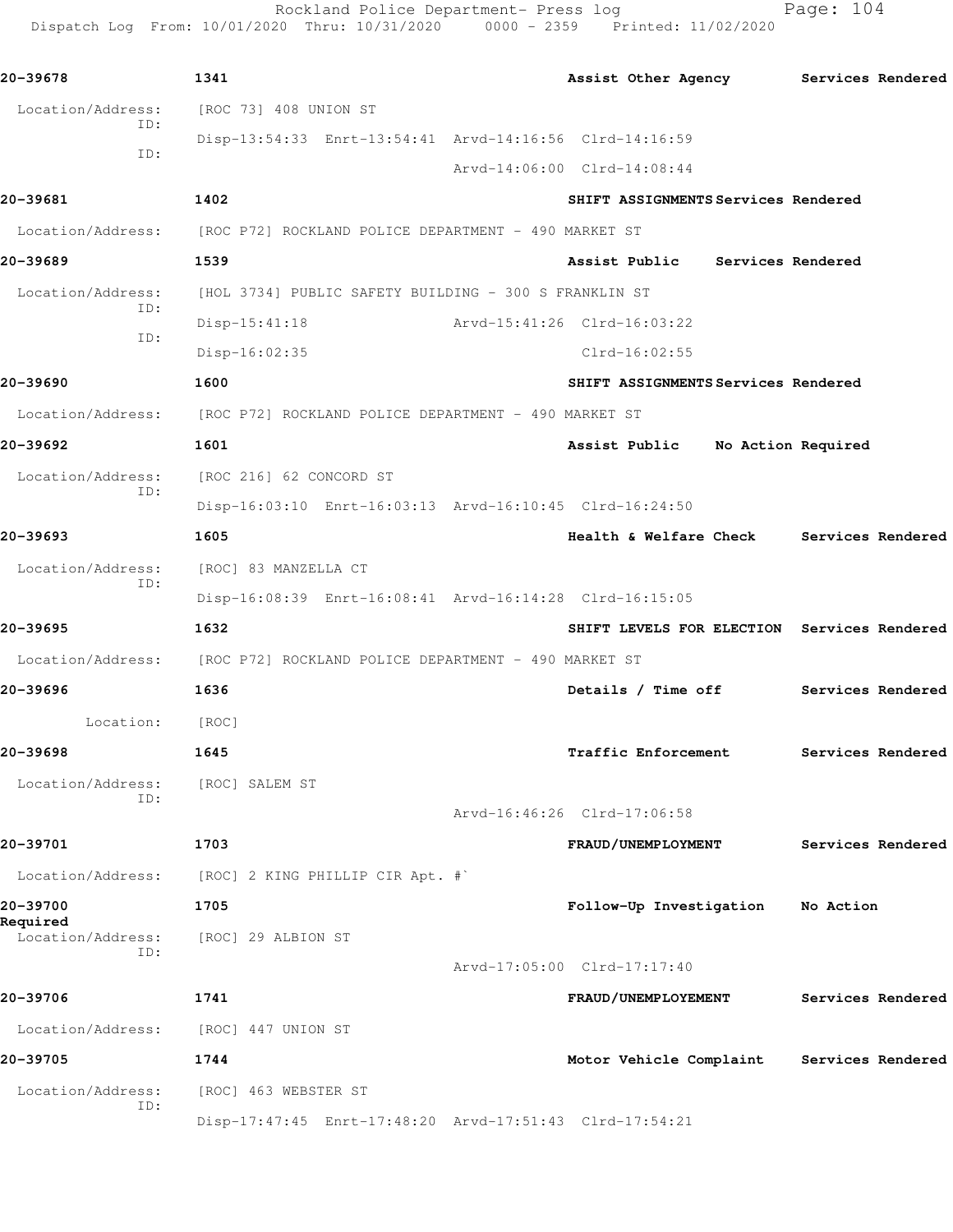| 20-39708                                 | 1808                                                  |                                 |  | Animal Complaint Services Rendered                      |                |                                         |
|------------------------------------------|-------------------------------------------------------|---------------------------------|--|---------------------------------------------------------|----------------|-----------------------------------------|
| Location/Address:                        | [ROC P72] ROCKLAND POLICE DEPARTMENT - 490 MARKET ST  |                                 |  |                                                         |                |                                         |
| ID:                                      |                                                       |                                 |  | Arvd-18:08:00 Clrd-18:29:38                             |                |                                         |
| 20-39711                                 | 1827                                                  |                                 |  | Motor Vehicle Complaint                                 |                | Report Follows                          |
| Location/Address:<br>ID:                 | [ROC P72] ROCKLAND POLICE DEPARTMENT - 63 PLEASANT ST |                                 |  |                                                         |                |                                         |
| ID:                                      |                                                       |                                 |  | Arvd-18:27:00 Clrd-18:57:41                             |                |                                         |
|                                          |                                                       |                                 |  | Disp-18:32:26 Enrt-18:32:28 Arvd-18:32:30 Clrd-19:04:24 |                |                                         |
| 20-39713                                 | 1846                                                  |                                 |  | 911 Hang Up                                             | Investigated   |                                         |
| Location/Address:<br>ID:                 | [ROC P52] LUCCA'S RESTAURANT - 933 HINGHAM ST         |                                 |  |                                                         |                |                                         |
|                                          |                                                       |                                 |  | Disp-18:48:34 Enrt-18:48:37 Arvd-18:55:14 Clrd-18:59:22 |                |                                         |
| 20-39714                                 | 1901                                                  |                                 |  | 911 Hang Up                                             | Investigated   |                                         |
| Location/Address:                        |                                                       | [ROC 116] 261 UNION ST Apt. #14 |  |                                                         |                |                                         |
| ID:                                      |                                                       |                                 |  | Disp-19:02:09 Enrt-19:02:52 Arvd-19:13:58 Clrd-19:14:19 |                |                                         |
| ID:<br>ID:                               | Disp-19:04:35 Enrt-19:04:37                           |                                 |  | $Clrd-19:06:17$                                         |                |                                         |
|                                          |                                                       |                                 |  | Disp-19:06:24 Enrt-19:06:27 Arvd-19:07:46 Clrd-19:14:23 |                |                                         |
| 20-39726                                 | 2010                                                  |                                 |  | <b>FRAUD</b>                                            |                | Services Rendered                       |
| Location/Address:                        | [ROC] 113 MYRTLE ST                                   |                                 |  |                                                         |                |                                         |
| 20-39728                                 | 2029                                                  |                                 |  | <b>Building Check</b>                                   | Appears Secure |                                         |
| Location/Address:                        | [ROC] EAST WATER ST                                   |                                 |  |                                                         |                |                                         |
| ID:                                      |                                                       |                                 |  | Arvd-20:29:43 Clrd-21:09:19                             |                |                                         |
| 20-39731                                 | 2109                                                  |                                 |  |                                                         |                | Building Check Building Checked/Secured |
| Location/Address:                        | [ROC] VERNON ST                                       |                                 |  |                                                         |                |                                         |
| ID:                                      |                                                       |                                 |  | Arvd-21:10:31 Clrd-21:14:50                             |                |                                         |
| 20-39737                                 | 2243                                                  |                                 |  |                                                         |                | Details / Time off Services Rendered    |
| Location:                                | [ROC]                                                 |                                 |  |                                                         |                |                                         |
| 20-39738                                 | 2247                                                  |                                 |  | Details / Time off                                      |                | Services Rendered                       |
| Location: [ROC]                          |                                                       |                                 |  |                                                         |                |                                         |
| 20-39739                                 | 2302                                                  |                                 |  | Suspicious Activity                                     |                | Investigated                            |
| Location/Address: [ROC 116] 261 UNION ST |                                                       |                                 |  |                                                         |                |                                         |

## **For Date: 10/30/2020 - Friday**

| 20-39741           | 0000                                                 | SHIFT ASSIGNMENTSNo Service |                  |
|--------------------|------------------------------------------------------|-----------------------------|------------------|
| Location/Address:  | [ROC P72] ROCKLAND POLICE DEPARTMENT - 490 MARKET ST |                             |                  |
| ID:                |                                                      | Arvd-00:00:00 Clrd-00:07:55 |                  |
| 20-39745<br>Issued | 0102                                                 | Motor Vehicle Stop          | Citation/Warning |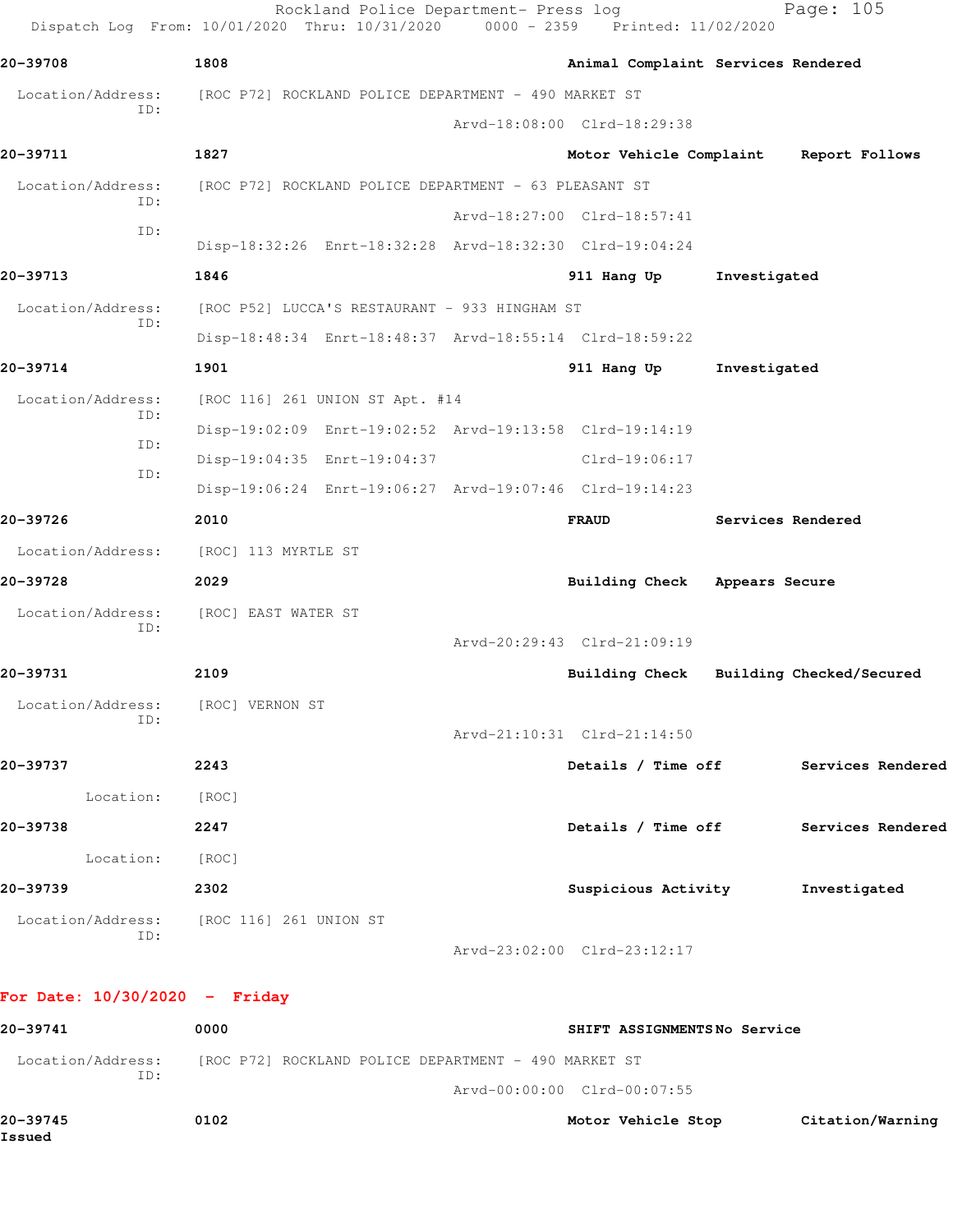|                                      | Rockland Police Department- Press log<br>Dispatch Log From: 10/01/2020 Thru: 10/31/2020 0000 - 2359 Printed: 11/02/2020 |                                         |                | Page: 106                             |
|--------------------------------------|-------------------------------------------------------------------------------------------------------------------------|-----------------------------------------|----------------|---------------------------------------|
| Vicinity of:                         | [ROC P3] ROCKLAND GARDEN CENTER - 60 CENTRE AVE                                                                         |                                         |                |                                       |
| ID:                                  |                                                                                                                         | Arvd-01:02:26 Clrd-01:10:22             |                |                                       |
| ID:                                  | $Disp-01:03:18$                                                                                                         | Arvd-01:03:25 Clrd-01:10:20             |                |                                       |
| 20-39748                             | 0146                                                                                                                    | Noise Complaint Services Rendered       |                |                                       |
| Location/Address:<br>ID:             | [ROC 140] 292 MARKET ST Apt. #39                                                                                        |                                         |                |                                       |
| ID:                                  |                                                                                                                         | Arvd-01:46:00 Clrd-01:57:44             |                |                                       |
|                                      | Disp-01:48:49 Enrt-01:48:54 Arvd-01:51:52 Clrd-01:57:46                                                                 |                                         |                |                                       |
| 20-39749                             | 0205                                                                                                                    | Motor Vehicle Complaint                 |                | Appears Secure                        |
| Location/Address:<br>ID:             | [ROC 116] 261 UNION ST                                                                                                  | Arvd-02:05:00 Clrd-02:14:30             |                |                                       |
| ID:                                  |                                                                                                                         | Arvd-02:09:47 Clrd-02:14:21             |                |                                       |
| 20-39755                             | $Disp-02:09:44$<br>0513                                                                                                 |                                         |                |                                       |
|                                      |                                                                                                                         | <b>Building Check</b>                   | Appears Secure |                                       |
| Location/Address:<br>ID:             | [ROC] UNION ST                                                                                                          | Arvd-05:13:00 Clrd-05:25:22             |                |                                       |
| 20-39764                             | 0801                                                                                                                    | SHIFT ASSIGNMENTS Services Rendered     |                |                                       |
| Location/Address:                    | [ROC P72] ROCKLAND POLICE DEPARTMENT - 490 MARKET ST                                                                    |                                         |                |                                       |
| 20-39766                             | 0806                                                                                                                    |                                         |                | Details / Time off Services Rendered  |
| Location:                            | [ROC]                                                                                                                   |                                         |                |                                       |
| 20-39768                             | 0812                                                                                                                    | MVA Property Damage Only No Action      |                |                                       |
| Required<br>Location/Address:<br>ID: | [ROC 252] 148 UNION ST                                                                                                  |                                         |                |                                       |
|                                      | Disp-08:14:24 Enrt-08:14:30 Arvd-08:38:01 Clrd-08:42:03                                                                 |                                         |                |                                       |
| 20-39771                             | 0900                                                                                                                    | Building Check Building Checked/Secured |                |                                       |
| Location/Address:<br>ID:             | [ROC] SUMMER ST                                                                                                         |                                         |                |                                       |
|                                      |                                                                                                                         | Arvd-09:01:49 Clrd-09:19:25             |                |                                       |
| 20-39772                             | 0912                                                                                                                    | Details / Time off                      |                | Services Rendered                     |
| Location:                            | [ROC]                                                                                                                   |                                         |                |                                       |
| 20-39775                             | 0930                                                                                                                    | <b>Traffic Enforcement</b>              |                | Services Rendered                     |
| Location/Address:<br>ID:             | [ROC] SALEM ST                                                                                                          |                                         |                |                                       |
|                                      |                                                                                                                         | Arvd-09:30:00 Clrd-10:19:37             |                |                                       |
| 20-39791                             | 1115                                                                                                                    |                                         |                | Suspicious Activity Services Rendered |
| Location/Address:<br>ID:             | [ROC] 103 EVERETT ST                                                                                                    |                                         |                |                                       |
|                                      | $Disp-11:21:25$                                                                                                         | Clrd-11:21:37                           |                |                                       |
| 20-39815                             | 1242                                                                                                                    | MVA Property Damage Only Report Follows |                |                                       |
| Location/Address:<br>ID:             | [ROC] 225 EAST WATER ST                                                                                                 |                                         |                |                                       |
| ID:                                  | Disp-12:44:04 Enrt-12:44:14 Arvd-12:47:26 Clrd-13:18:41                                                                 |                                         |                |                                       |
|                                      | Disp-12:46:10 Enrt-12:46:13 Arvd-12:51:26 Clrd-13:18:33                                                                 |                                         |                |                                       |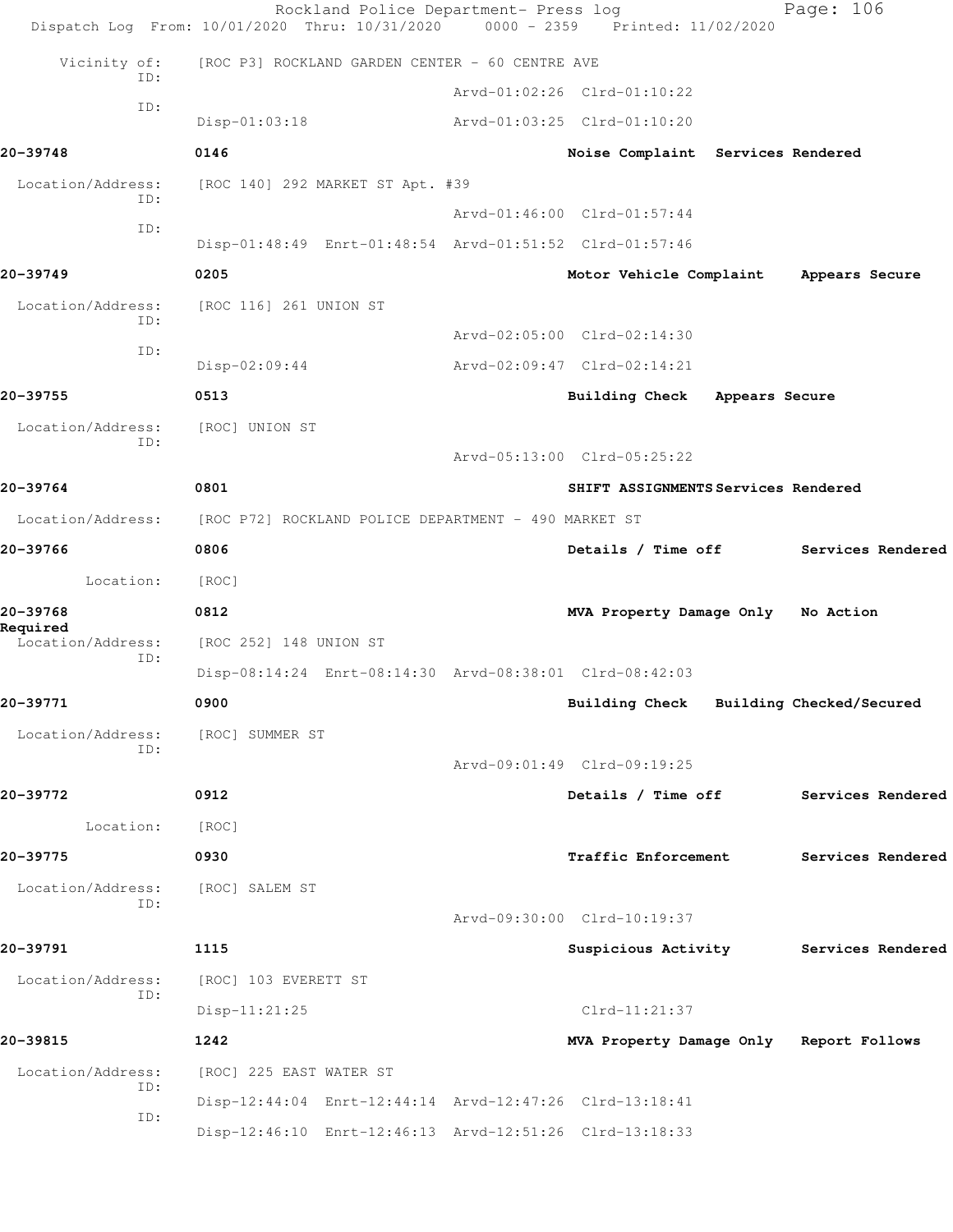| Dispatch Log From: 10/01/2020 Thru: 10/31/2020 0000 - 2359 Printed: 11/02/2020 |                        | Rockland Police Department- Press log                                                                      |                                                                                                                                 |                | Page: 107                                 |
|--------------------------------------------------------------------------------|------------------------|------------------------------------------------------------------------------------------------------------|---------------------------------------------------------------------------------------------------------------------------------|----------------|-------------------------------------------|
| Fire Unit:                                                                     |                        | ROCKEN3-Pumper-Rockland Engine 3<br>Disp-12:51:14 Enrt-12:51:17<br>InQrtsUnavl-12:52:04 InSrvce-12:52:05   | $Clrd-12:52:00$                                                                                                                 |                |                                           |
| Fire Unit:                                                                     |                        | ROCKEN3-Pumper-Rockland Engine 3<br>InOrtsUnavl-12:56:48 InSrvce-12:56:48                                  | Disp-12:52:21 Enrt-12:52:26 Arvd-12:52:43 Clrd-12:56:48                                                                         |                |                                           |
| 20-39819                                                                       | 1250                   |                                                                                                            | 911 Hang Up                                                                                                                     | Investigated   |                                           |
| Location/Address:                                                              | [ROC] 30 COMMERCE RD   |                                                                                                            |                                                                                                                                 |                |                                           |
| ID:                                                                            | Disp-12:52:23          |                                                                                                            | $Clrd-12:52:57$                                                                                                                 |                |                                           |
| ID:                                                                            |                        |                                                                                                            | Disp-12:52:52 Enrt-12:53:02 Arvd-13:02:37 Clrd-13:11:30                                                                         |                |                                           |
| 20-39843                                                                       | 1403                   |                                                                                                            |                                                                                                                                 |                | Emergency Medical Transported to Hospital |
| Location/Address:<br>EMS Unit:<br>Fire Unit:                                   |                        | [ABI 2288] 19 DUNBAR ST - 19 DUNBAR ST<br>WHI249-Whitman Ambulance 249<br>ABIENG4-Aerial-Abington Engine 4 | Disp-14:05:39 Enrt-14:07:41 Arvd-14:16:37 Clrd-14:20:33<br>Hosp-14:30:38 ClrHosp-14:51:50 InQrtsUnavl-15:15:43 InSrvce-15:15:43 |                |                                           |
| Fire Unit:                                                                     |                        | InOrtsUnavl-14:21:42 InSrvce-14:21:42<br>ABIENG1-Pumper-Abington Engine 1                                  | Disp-14:06:32 Enrt-14:06:56 Arvd-14:06:59 Clrd-14:20:24                                                                         |                |                                           |
| ID:                                                                            | $Disp-14:07:23$        | InQrtsUnavl-14:22:55 InSrvce-14:22:55                                                                      | Arvd-14:07:27 Clrd-14:22:40                                                                                                     |                |                                           |
|                                                                                |                        | Disp-14:33:45 Enrt-14:34:35                                                                                | $Clrd-14:35:10$                                                                                                                 |                |                                           |
| 20-39844                                                                       | 1403                   |                                                                                                            | Wire down (Police)                                                                                                              |                | Services Rendered                         |
| Location/Address:<br>ID:                                                       | [ROC] 395 CONCORD ST   |                                                                                                            | Arvd-14:03:00 Clrd-14:47:16                                                                                                     |                |                                           |
| 20-39858                                                                       | 1432                   |                                                                                                            | Disturbance                                                                                                                     | Report Follows |                                           |
| Location/Address:                                                              |                        | [ROC 73] ROCKLAND TOWN HALL - 242 UNION ST                                                                 |                                                                                                                                 |                |                                           |
| ID:                                                                            | $Disp-14:33:34$        |                                                                                                            | $Clrd-14:34:38$                                                                                                                 |                |                                           |
| ID:                                                                            |                        |                                                                                                            | Disp-14:34:23 Enrt-14:34:29 Arvd-14:35:05 Clrd-14:54:33                                                                         |                |                                           |
| ID:                                                                            |                        |                                                                                                            | Disp-14:35:24 Enrt-14:35:29 Arvd-14:35:31 Clrd-14:54:37                                                                         |                |                                           |
| ID:                                                                            |                        |                                                                                                            | Disp-14:35:39 Enrt-14:35:41 Arvd-14:35:43 Clrd-14:54:27                                                                         |                |                                           |
| ID:                                                                            |                        |                                                                                                            | Disp-14:53:55 Enrt-14:53:58 Arvd-14:54:01 Clrd-14:54:30                                                                         |                |                                           |
| 20-39860                                                                       | 1442                   |                                                                                                            | Details / Time off                                                                                                              |                | Services Rendered                         |
| Location:                                                                      | [ROC]                  |                                                                                                            |                                                                                                                                 |                |                                           |
| 20-39864                                                                       | 1449                   |                                                                                                            |                                                                                                                                 |                | Suspicious Activity Gone on arrival       |
| Location/Address:<br>ID:                                                       | [ROC 116] 261 UNION ST |                                                                                                            |                                                                                                                                 |                |                                           |
|                                                                                |                        |                                                                                                            | Disp-14:54:49 Enrt-14:54:51 Arvd-14:54:53 Clrd-15:01:13                                                                         |                |                                           |
| 20-39870                                                                       | 1514                   |                                                                                                            | Wire down (Police)                                                                                                              |                | Services Rendered                         |
| Location/Address:<br>ID:                                                       | [ROC] 61 WINDING WAY   |                                                                                                            |                                                                                                                                 |                |                                           |
|                                                                                |                        |                                                                                                            | Arvd-15:14:00 Clrd-15:17:32                                                                                                     |                |                                           |
| 20-39879                                                                       | 1534                   |                                                                                                            | SECTION 12                                                                                                                      |                | Transported to Hospital                   |
| Location/Address:<br>ID:                                                       | [ROC] 27 WEST WATER ST |                                                                                                            |                                                                                                                                 |                |                                           |
|                                                                                | $Disp-16:34:12$        |                                                                                                            | Arvd-16:34:21 Clrd-17:01:31                                                                                                     |                |                                           |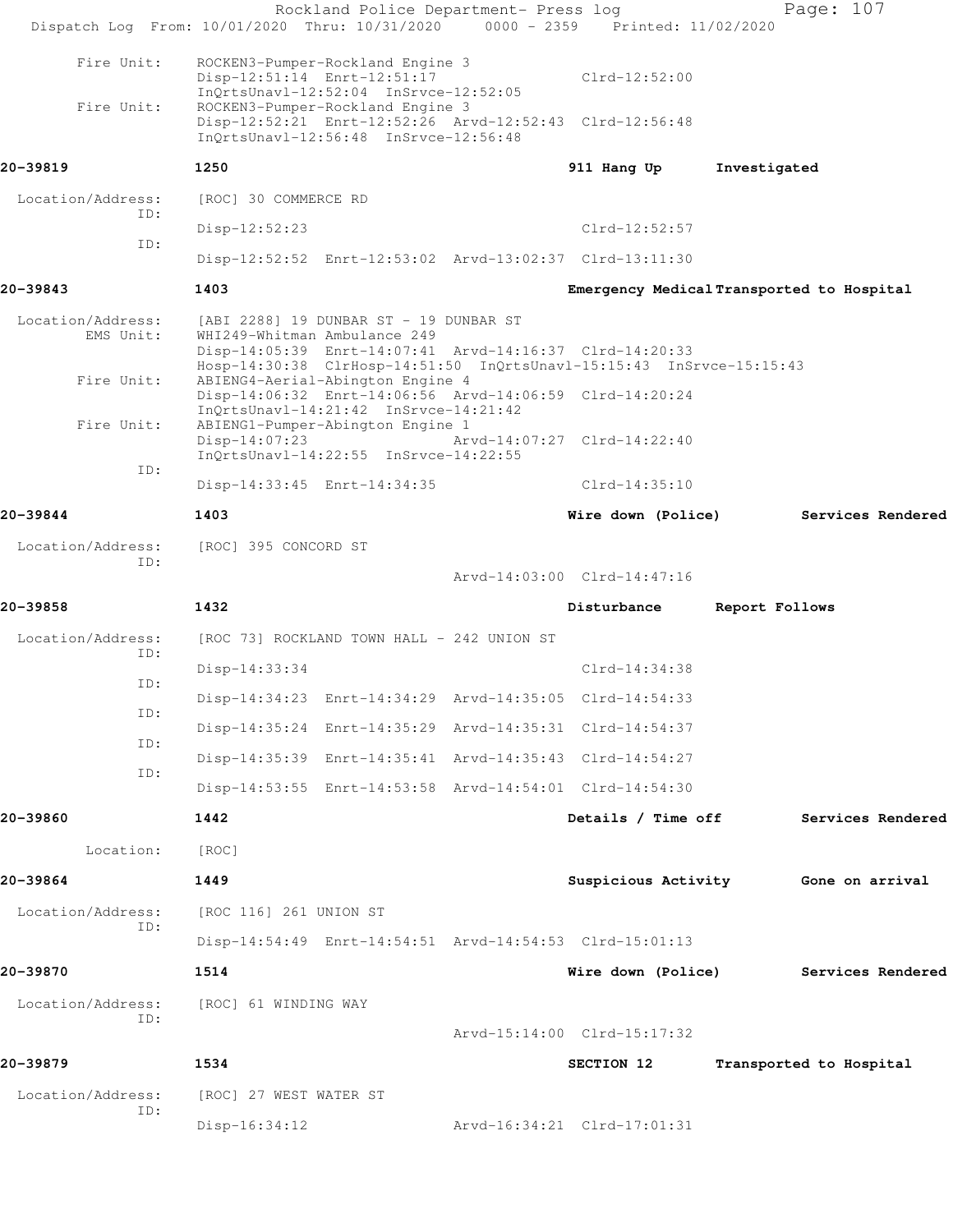|                                   | Rockland Police Department- Press log<br>Dispatch Log From: 10/01/2020 Thru: 10/31/2020 0000 - 2359 Printed: 11/02/2020 |                                         | Page: 108 |
|-----------------------------------|-------------------------------------------------------------------------------------------------------------------------|-----------------------------------------|-----------|
|                                   | $Disp-16:34:12$                                                                                                         | Arvd-16:34:30 Clrd-17:01:36             |           |
| 20-39880                          | 1557                                                                                                                    | Larceny / Forgery/ Fraud No Action      |           |
| Required<br>Location/Address:     | [ROC] 51 HANNAH WAY Apt. #B                                                                                             |                                         |           |
| ID:                               | Disp-16:05:28 Enrt-16:05:30                                                                                             | $Clrd-16:15:51$                         |           |
| ID:                               | Disp-16:15:44 Enrt-16:15:47 Arvd-16:15:48 Clrd-16:33:11                                                                 |                                         |           |
| 20-39889                          | 1606                                                                                                                    | SHIFT ASSIGNMENTSNo Service             |           |
|                                   | Location/Address: [ROC P72] ROCKLAND POLICE DEPARTMENT - 490 MARKET ST                                                  |                                         |           |
| 20-39891                          | 1618                                                                                                                    | General Incident Services Rendered      |           |
| Location/Address:<br>ID:          | [ROC 73] ROCKLAND TOWN HALL - 242 UNION ST                                                                              |                                         |           |
|                                   | $Disp-16:19:53$                                                                                                         | Arvd-16:25:26 Clrd-16:45:56             |           |
| 20-39901                          | 1705                                                                                                                    | Road Obstruction Services Rendered      |           |
| Location/Address:<br>ID:          | [ROC] WEST WATER ST                                                                                                     |                                         |           |
|                                   | Disp-17:06:58 Enrt-17:07:01 Arvd-17:10:27 Clrd-19:14:53                                                                 |                                         |           |
| 20-39904                          | 1706                                                                                                                    | General Incident Services Rendered      |           |
| Location/Address:<br>ID:          | [ROC] 73 RESERVOIR PARK DR @ 141 WEYMOUTH ST                                                                            |                                         |           |
|                                   | $Disp-17:14:41$                                                                                                         | $Clrd-17:14:47$                         |           |
| 20-39910                          | 1735                                                                                                                    | Details / Time off No Service           |           |
| Location:                         | [ROC]                                                                                                                   |                                         |           |
| 20-39911                          | 1736                                                                                                                    | Details / Time off No Service           |           |
| Location:                         | [ROC]                                                                                                                   |                                         |           |
| 20-39924                          | 1849                                                                                                                    | Burglar Alarm<br>Services Rendered      |           |
| Location/Address:<br>ID:          | [ROC P45] COMFORT INN - 850 HINGHAM ST                                                                                  |                                         |           |
| ID:                               | Disp-18:51:16 Enrt-18:51:18 Arvd-18:55:28 Clrd-18:56:58                                                                 |                                         |           |
|                                   | Disp-18:51:27 Enrt-18:51:29 Arvd-18:56:23 Clrd-18:57:00                                                                 |                                         |           |
| 20-39930                          | 1927                                                                                                                    | Motor Vehicle Stop Verbal Warning       |           |
| Location/Address:<br>ID:          | [ROC] 291 MARKET ST @ 15 ALBION ST                                                                                      |                                         |           |
|                                   | Disp-19:27:38                                                                                                           | Arvd-19:27:41 Clrd-19:31:26             |           |
| For Date: $10/31/2020$ - Saturday |                                                                                                                         |                                         |           |
| 20-39953                          | 0000                                                                                                                    | SHIFT ASSIGNMENTS Services Not Required |           |
|                                   | Location/Address: [ROC P72] ROCKLAND POLICE DEPARTMENT - 490 MARKET ST                                                  |                                         |           |
| 20-39969                          | 0427                                                                                                                    | Building Check Building Checked/Secured |           |
| Location/Address:                 | [ROC 61] UNION ST BUSINESS DISTRICT - UNION ST                                                                          |                                         |           |
| ID:                               | Disp-04:28:17                                                                                                           | Arvd-04:28:24 Clrd-04:57:37             |           |
| 20-39971                          | 0503                                                                                                                    | Neighbor Disturbance Services Rendered  |           |
| Location/Address:<br>ID:          | [ROC] 10 CHERRY CIR                                                                                                     |                                         |           |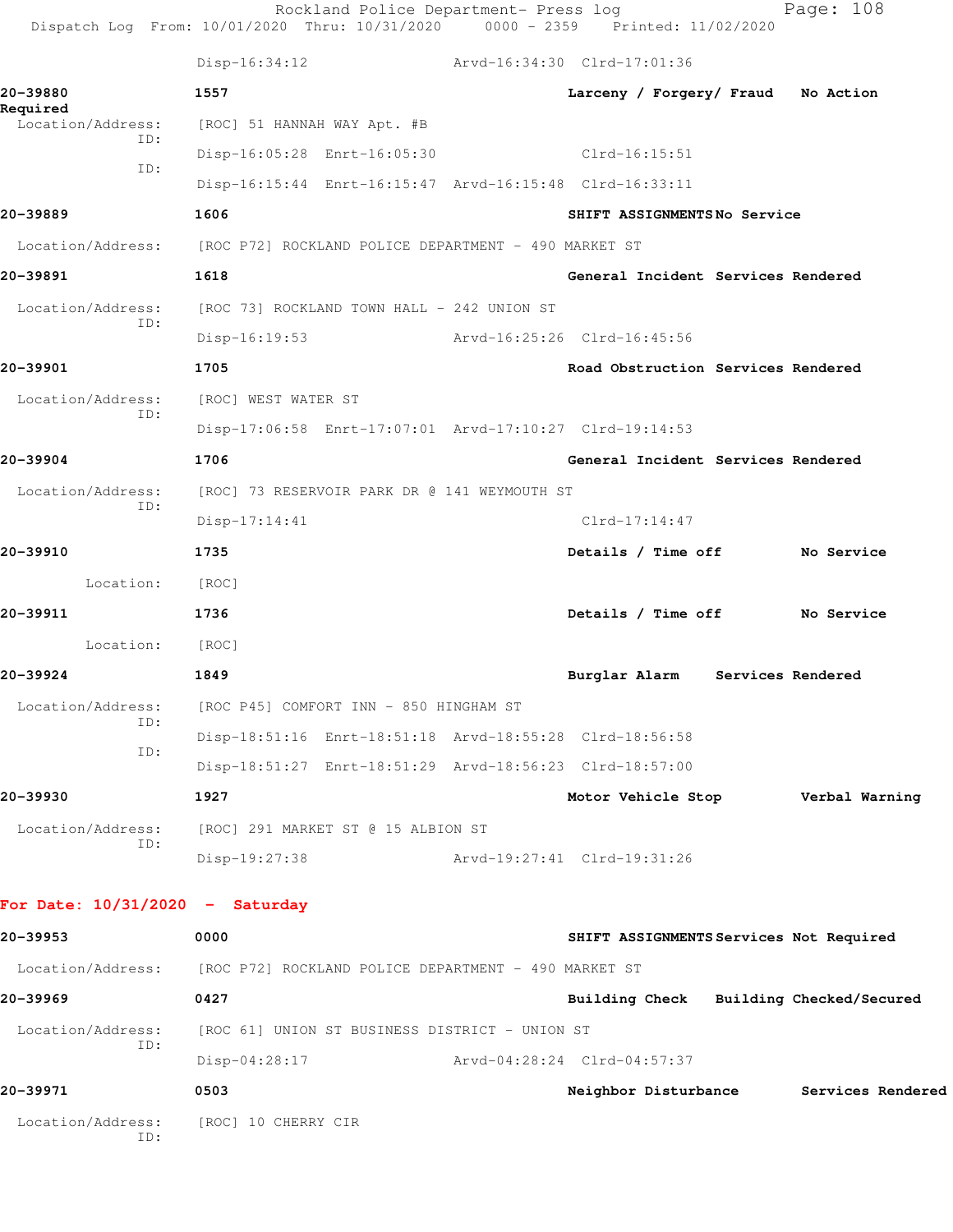|                          | Rockland Police Department- Press log<br>Dispatch Log From: 10/01/2020 Thru: 10/31/2020 | $0000 - 2359$ | Printed: 11/02/2020                             |  | Page: 109         |
|--------------------------|-----------------------------------------------------------------------------------------|---------------|-------------------------------------------------|--|-------------------|
| ID:                      | Disp-05:05:04                                                                           |               | Arvd-05:09:46 Clrd-05:19:30                     |  |                   |
|                          | $Disp-05:13:07$                                                                         |               | Arvd-05:13:10 Clrd-05:19:29                     |  |                   |
| 20-39978                 | 0719                                                                                    |               | Road Obstruction Services Rendered              |  |                   |
| Location/Address:        | [ROC] AUTUMN LN                                                                         |               |                                                 |  |                   |
| TD:                      | Disp-07:20:54 Enrt-07:21:25                                                             |               | Clrd-07:26:40                                   |  |                   |
| 20-39985                 | 0800                                                                                    |               | SHIFT ASSIGNMENTS Services Rendered             |  |                   |
| Location/Address:        | [ROC P72] ROCKLAND POLICE DEPARTMENT - 490 MARKET ST                                    |               |                                                 |  |                   |
| 20-39984                 | 0821                                                                                    |               | 911 Accidental Services Rendered                |  |                   |
| Location/Address:<br>ID: | [ROC] 75 LINDEN ST Apt. #1                                                              |               |                                                 |  |                   |
|                          | Disp-08:23:04 Enrt-08:23:07 Arvd-08:34:11 Clrd-08:36:09                                 |               |                                                 |  |                   |
| 20–39994                 | 0948                                                                                    |               | Disturbance                                     |  | Services Rendered |
| Location/Address:        | [ROC] 35 FOREST ST Apt. #A                                                              |               |                                                 |  |                   |
| ID:                      | Disp-09:49:00                                                                           |               | Clrd-09:49:28                                   |  |                   |
| ID:                      | Disp-09:49:03 Enrt-09:49:13 Arvd-09:52:18 Clrd-10:02:42                                 |               |                                                 |  |                   |
| ID:<br>ID:               | Disp-09:49:07 Enrt-09:49:34 Arvd-09:52:24 Clrd-10:02:44                                 |               |                                                 |  |                   |
|                          | Disp-09:49:42 Enrt-09:49:45                                                             |               | $Clrd-10:00:09$                                 |  |                   |
| 20-39998                 | 1002                                                                                    |               | Noise Complaint Services Rendered               |  |                   |
| Location/Address:<br>ID: | [ROC 116] 261 UNION ST                                                                  |               |                                                 |  |                   |
|                          | Disp-10:10:49 Enrt-10:10:51 Arvd-10:10:54 Clrd-10:51:13                                 |               |                                                 |  |                   |
| 20-40001                 | 1019                                                                                    |               | COMP DAY OFF                                    |  | Services Rendered |
| Location/Address:        | [ROC P72] ROCKLAND POLICE DEPARTMENT - 490 MARKET ST                                    |               |                                                 |  |                   |
| ID:                      | $Disp-10:21:18$                                                                         |               | Arvd-10:27:24 Clrd-10:44:03                     |  |                   |
| 20-40006                 | 1051                                                                                    |               | <b>Traffic Enforcement</b><br>Services Rendered |  |                   |
| Location/Address:<br>ID: | [ROC] SALEM ST                                                                          |               |                                                 |  |                   |
|                          |                                                                                         |               | Arvd-10:51:00 Clrd-11:34:04                     |  |                   |
| 20-40012                 | 1121                                                                                    |               | Traffic Enforcement                             |  | Services Rendered |
| Location/Address:<br>ID: | [ROC] 246 EAST WATER ST @ 130 LIBERTY ST                                                |               |                                                 |  |                   |
|                          |                                                                                         |               | Arvd-11:21:00 Clrd-11:57:26                     |  |                   |
| 20-40034                 | 1330                                                                                    |               | Building Check Appears Secure                   |  |                   |
| Location/Address:<br>ID: | [ROC] VERNON ST                                                                         |               |                                                 |  |                   |
|                          |                                                                                         |               | Arvd-13:31:06 Clrd-14:03:44                     |  |                   |
| 20-40046                 | 1537                                                                                    |               | 911 Accidental                                  |  | Services Rendered |
| Location/Address:<br>ID: | [ROC 70] WEBSTER PARK NURSING AND REHAB - 56 WEBSTER ST                                 |               |                                                 |  |                   |
|                          | Disp-15:38:26 Enrt-15:39:20 Arvd-15:46:00 Clrd-15:55:43                                 |               |                                                 |  |                   |
| 20-40054                 | 1600                                                                                    |               | MVA Property Damage Only Paper Exchange         |  |                   |
| Location/Address:        | [ROC P69] MCDONALD'S - 117 MARKET ST                                                    |               |                                                 |  |                   |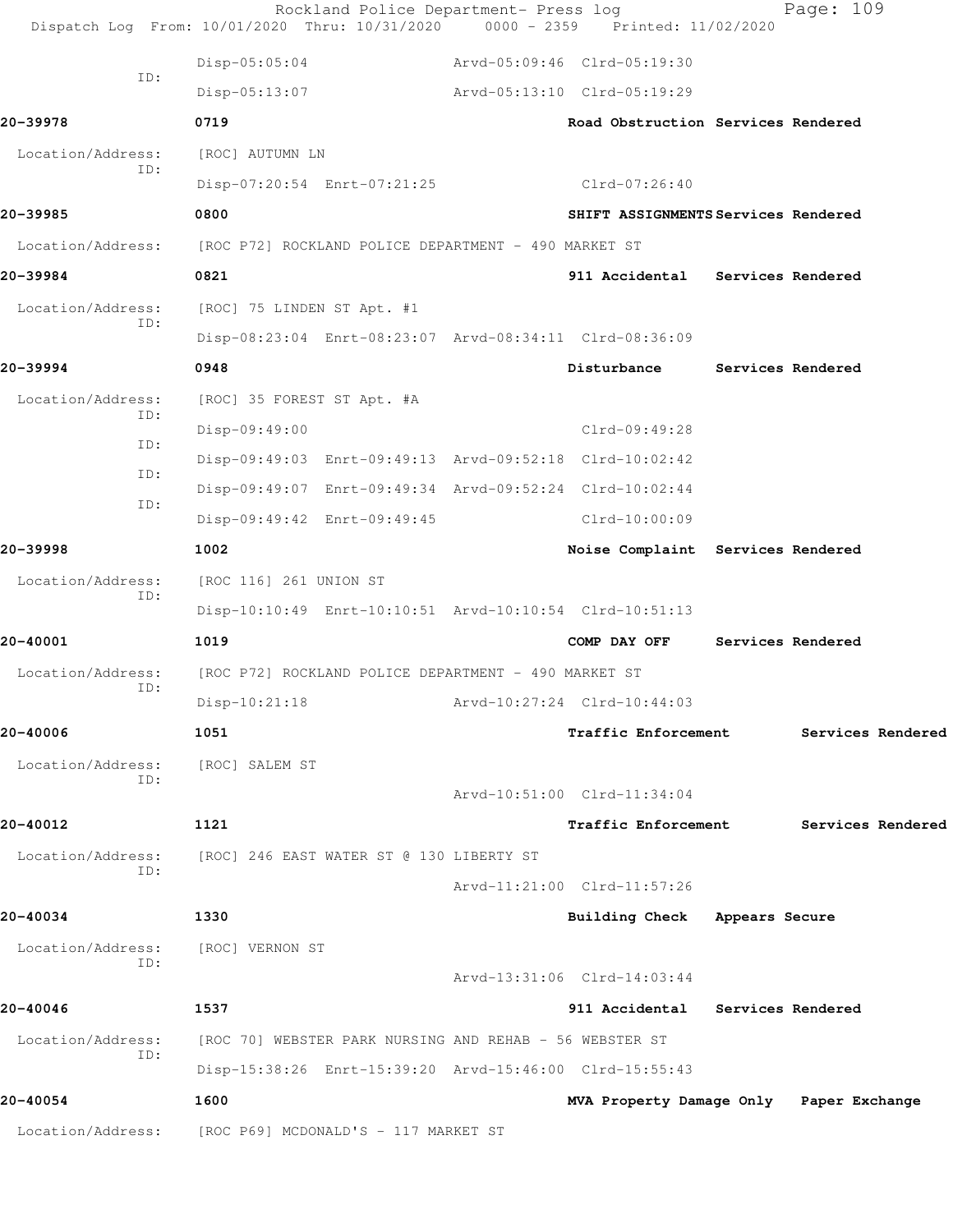| Dispatch Log From: 10/01/2020 Thru: 10/31/2020 0000 - 2359 Printed: 11/02/2020 |                                                      | Rockland Police Department- Press log                     |                                                         |                   | Page: 110         |
|--------------------------------------------------------------------------------|------------------------------------------------------|-----------------------------------------------------------|---------------------------------------------------------|-------------------|-------------------|
| ID:                                                                            |                                                      |                                                           | Disp-16:01:31 Enrt-16:01:34 Arvd-16:03:29 Clrd-16:20:24 |                   |                   |
| 20-40055                                                                       | 1600                                                 |                                                           | General Info                                            | Services Rendered |                   |
| Location/Address:                                                              | [ROC P72] ROCKLAND POLICE DEPARTMENT - 490 MARKET ST |                                                           |                                                         |                   |                   |
| 20-40063                                                                       | 1654                                                 |                                                           | Motor Vehicle Complaint                                 |                   | Services Rendered |
| Location/Address:                                                              | [ROC] 294 HOWARD ST                                  |                                                           |                                                         |                   |                   |
| ID:                                                                            |                                                      |                                                           | Disp-16:55:27 Enrt-16:57:22 Arvd-16:57:25 Clrd-17:04:04 |                   |                   |
| ID:                                                                            |                                                      |                                                           | Arvd-17:03:22 Clrd-17:06:51                             |                   |                   |
| 20-40067                                                                       | 1705                                                 |                                                           | <b>Traffic Enforcement</b>                              |                   | Services Rendered |
| Location/Address:<br>ID:                                                       | [ROC] WEBSTER ST                                     |                                                           |                                                         |                   |                   |
|                                                                                |                                                      |                                                           | Arvd-17:05:00 Clrd-17:28:57                             |                   |                   |
| 20-40073                                                                       | 1729                                                 |                                                           | Building Check Services Rendered                        |                   |                   |
| Location/Address:<br>ID:                                                       | [ROC] EAST WATER ST                                  |                                                           |                                                         |                   |                   |
|                                                                                |                                                      |                                                           | Arvd-17:30:04 Clrd-17:52:36                             |                   |                   |
| 20-40076                                                                       | 1752                                                 |                                                           | Motor Vehicle Complaint                                 |                   | Services Rendered |
| Location/Address:                                                              | [ROC] 294 HOWARD ST                                  |                                                           |                                                         |                   |                   |
| ID:<br>ID:                                                                     |                                                      |                                                           | Disp-17:54:20 Enrt-18:00:42 Arvd-18:00:48 Clrd-18:08:33 |                   |                   |
|                                                                                |                                                      |                                                           | Disp-17:54:20 Enrt-18:00:39 Arvd-18:00:45 Clrd-18:08:36 |                   |                   |
| 20-40083                                                                       | 1908                                                 |                                                           | Motor Vehicle Complaint                                 |                   | Investigated      |
| Location/Address:<br>ID:                                                       | [ROC] 256 WEYMOUTH ST                                |                                                           |                                                         |                   |                   |
| ID:                                                                            |                                                      |                                                           | Disp-19:10:17 Enrt-19:10:19 Arvd-19:16:44 Clrd-19:25:56 |                   |                   |
|                                                                                |                                                      |                                                           | Disp-19:11:44 Enrt-19:11:47 Arvd-19:17:18 Clrd-19:25:54 |                   |                   |
| 20-40089                                                                       | 1951                                                 |                                                           | 911 Hang Up                                             | Investigated      |                   |
| Location/Address:<br>ID:                                                       |                                                      | [ROC 109] ACCORD PARK OFFICE BUILDING - 55 ACCORD PARK DR |                                                         |                   |                   |
|                                                                                |                                                      |                                                           | Disp-19:54:11 Enrt-19:54:21 Arvd-20:04:50 Clrd-20:09:01 |                   |                   |
| 20-40093                                                                       | 2025                                                 |                                                           | Assist Other Agency                                     |                   | Services Rendered |
| Location/Address:<br>ID:                                                       |                                                      | [ROC P97] SOMEPLACE BAR & GRILL - 363 UNION ST            |                                                         |                   |                   |
| ID:                                                                            |                                                      |                                                           | Disp-20:27:22 Enrt-20:27:39 Arvd-20:28:07 Clrd-21:21:32 |                   |                   |
|                                                                                |                                                      |                                                           | Disp-20:27:22 Enrt-20:27:40 Arvd-20:28:07 Clrd-21:24:19 |                   |                   |
| 20-40095                                                                       | 2033                                                 |                                                           | Motor Vehicle Complaint                                 |                   | Investigated      |
| Location/Address:<br>ID:                                                       | [ROC] 97 PACIFIC ST                                  |                                                           |                                                         |                   |                   |
|                                                                                |                                                      |                                                           | Disp-20:35:26 Enrt-20:35:29 Arvd-20:38:44 Clrd-20:44:41 |                   |                   |
| 20-40101                                                                       | 2142                                                 |                                                           | Motor Vehicle Complaint                                 |                   | Investigated      |
| Vicinity of:<br>ID:                                                            |                                                      | [ROC] 1 VFW DR @ 821 UNION ST                             |                                                         |                   |                   |
| ID:                                                                            |                                                      |                                                           | Disp-21:44:09 Enrt-21:44:15 Arvd-21:44:17 Clrd-21:56:37 |                   |                   |
| ID:                                                                            | $Disp-21:46:32$                                      |                                                           | Arvd-21:46:34 Clrd-21:56:36                             |                   |                   |